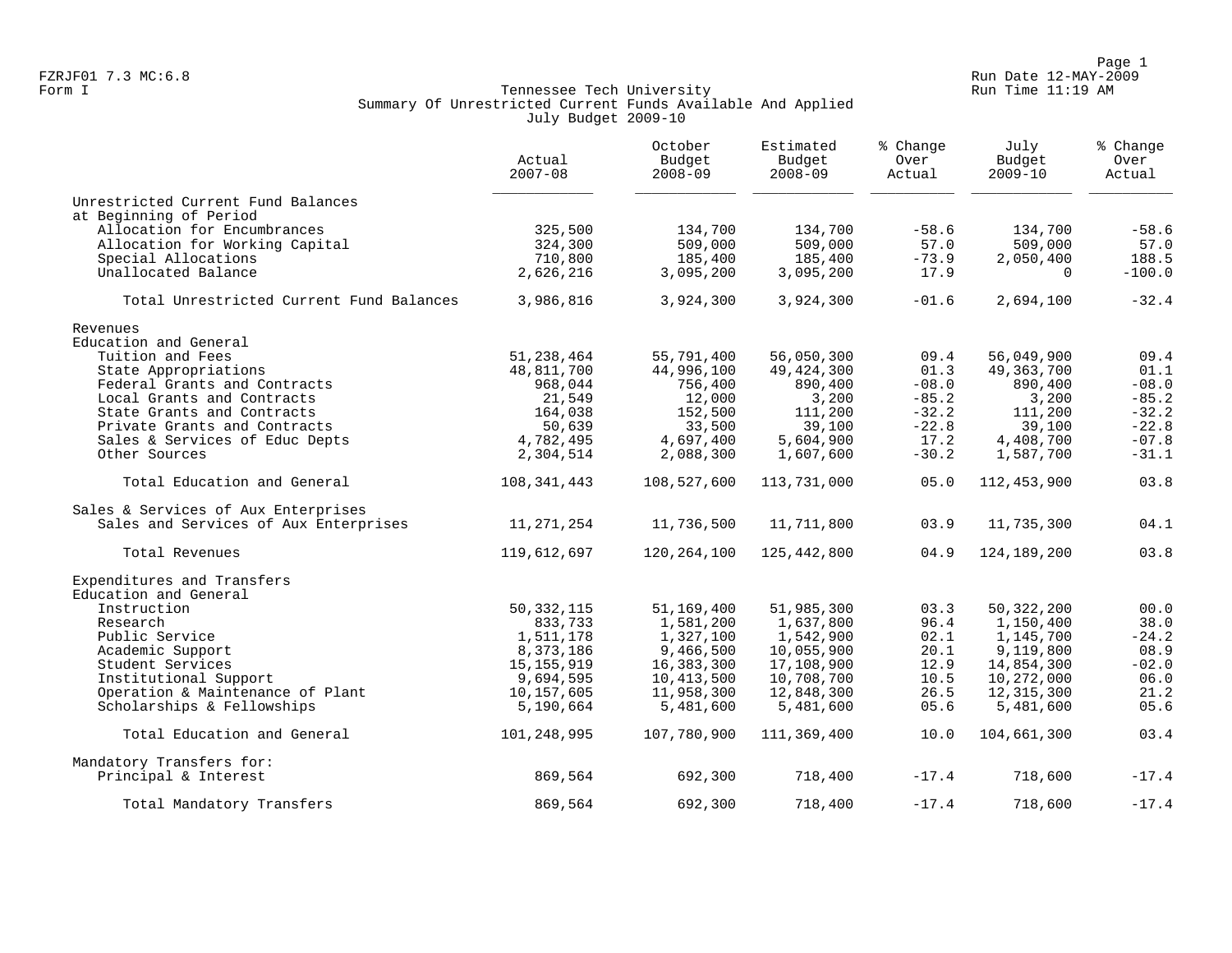Page 2<br>Run Date 12-MAY-2009 Run Date 12-MAY-2009

# Form I Tennessee Tech University Run Time 11:19 AM Summary Of Unrestricted Current Funds Available And Applied July Budget 2009-10

|                                                                                                                                       | Actual<br>$2007 - 08$               | October<br>Budget<br>$2008 - 09$ | Estimated<br>Budget<br>$2008 - 09$ | % Change<br>Over<br>Actual    | July<br>Budget<br>$2009 - 10$   | % Change<br>Over<br>Actual    |
|---------------------------------------------------------------------------------------------------------------------------------------|-------------------------------------|----------------------------------|------------------------------------|-------------------------------|---------------------------------|-------------------------------|
| Non-Mandatory Transfers for:<br>Transfers to Unexpended Plant Fund<br>Transfers to Renewal & Replacements<br>Transfers to Other Funds | 1,090,000<br>4,178,103<br>1,017,296 | 304,800<br>2,381,900<br>353,800  | 314,800<br>2,231,000<br>327,600    | $-71.1$<br>$-46.6$<br>$-67.8$ | 304,800<br>2,757,900<br>327,400 | $-72.0$<br>$-34.0$<br>$-67.8$ |
| Total Non-Mandatory Transfers                                                                                                         | 6,285,399                           | 3,040,500                        | 2,873,400                          | $-54.3$                       | 3,390,100                       | $-46.1$                       |
| Total Education and General                                                                                                           | 108,403,958                         | 111, 513, 700                    | 114,961,200                        | 06.0                          | 108,770,000                     | 00.3                          |
| Auxiliary Enterprises Expenditures<br>Auxiliary Enterprises Expenditures                                                              | 6,464,333                           | 6,868,400                        | 6,968,100                          | 07.8                          | 6,961,700                       | 07.7                          |
| Total Auxiliary Expenditures                                                                                                          | 6,464,333                           | 6,868,400                        | 6,968,100                          | 07.8                          | 6,961,700                       | 07.7                          |
| Mandatory Transfers for:<br>Principal & Interest                                                                                      | 818,417                             | 820,100                          | 820,100                            | 00.2                          | 820,100                         | 00.2                          |
| Total Mandatory Transfers                                                                                                             | 818,417                             | 820,100                          | 820,100                            | 00.2                          | 820,100                         | 00.2                          |
| Non-Mandatory Transfers for:<br>Transfers to Renewal & Replacements                                                                   | 3,988,505                           | 4,048,000                        | 3,923,600                          | $-01.6$                       | 3,953,500                       | $-00.9$                       |
| Total Non-Mandatory Transfers                                                                                                         | 3,988,505                           | 4,048,000                        | 3,923,600                          | $-01.6$                       | 3,953,500                       | $-00.9$                       |
| Total Auxiliary Enterprises                                                                                                           | 11, 271, 255                        | 11,736,500                       | 11,711,800                         | 03.9                          | 11,735,300                      | 04.1                          |
| Total Expenditures And Transfers                                                                                                      | 119,675,213                         | 123, 250, 200                    | 126,673,000                        | 05.8                          | 120,505,300                     | 00.7                          |
| Other                                                                                                                                 |                                     |                                  |                                    |                               |                                 |                               |
| Total Other                                                                                                                           | $\mathbf 0$                         | $\Omega$                         | $\Omega$                           | 00.0                          | $\Omega$                        | 00.0                          |
| Unrestricted Current Fund Balances<br>at End of Period                                                                                |                                     |                                  |                                    |                               |                                 |                               |
| Allocation for Encumbrances                                                                                                           | 134,700                             | 139,700                          | 134,700                            | 00.0                          | 134,700                         | 00.0                          |
| Allocation for Working Capital                                                                                                        | 509,000                             | 561,300                          | 509,000                            | 00.0                          | 509,000                         | 00.0                          |
| Special Allocations<br>Unallocated Balance                                                                                            | 185,400<br>3,095,200                | 237,200<br>$\Omega$              | 2,050,400<br>$\Omega$              | 1005.9<br>$-100.0$            | 5,734,300<br>$\Omega$           | 2992.9<br>$-100.0$            |
| Total Unrestricted Current Fund Balances                                                                                              | 3,924,300                           | 938,200                          | 2,694,100                          | $-31.3$                       | 6,378,000                       | 62.5                          |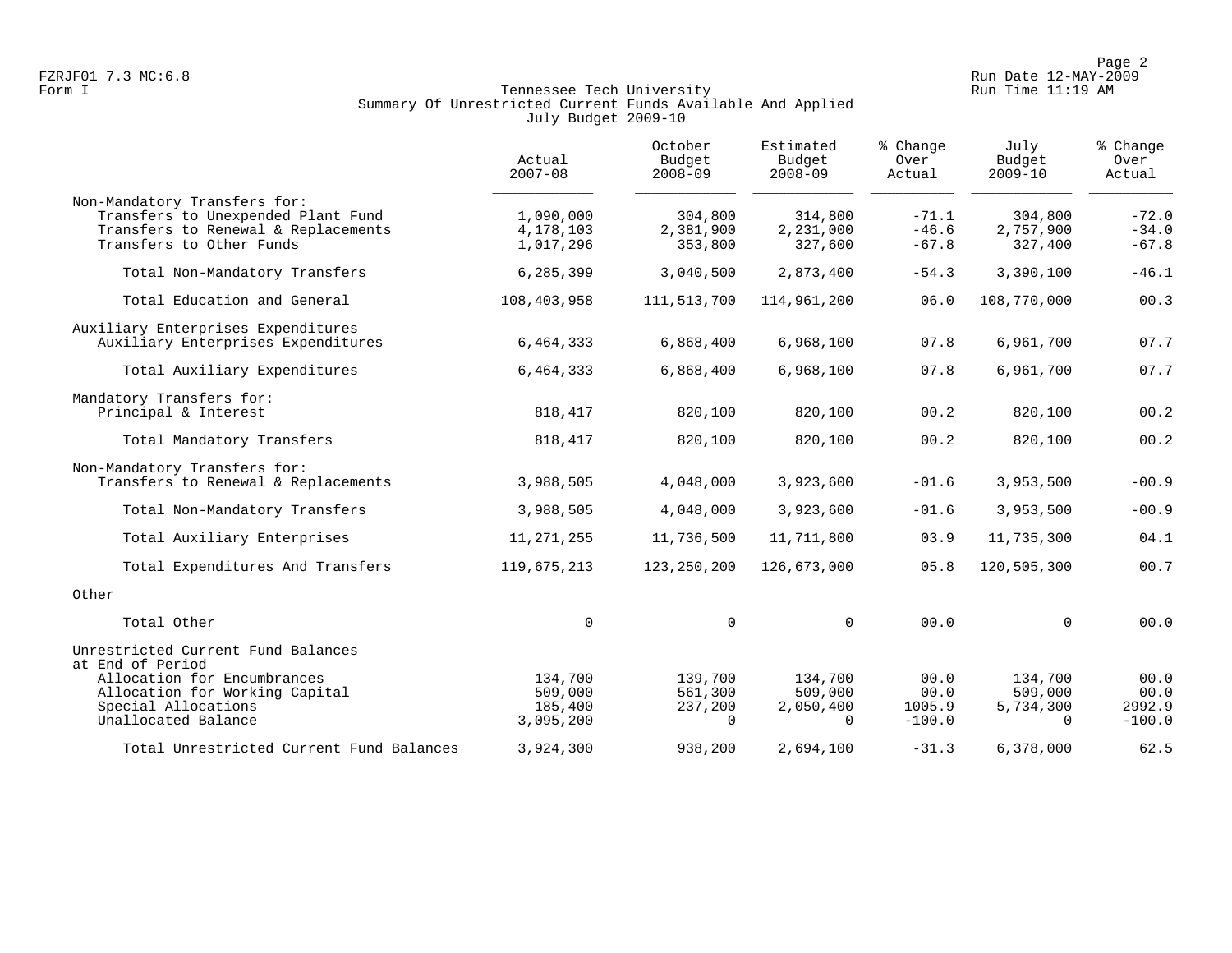Page 3 and 20 and 20 and 20 and 20 and 20 and 20 and 20 and 20 and 20 and 20 and 20 and 20 and 20 and 20 and 20

FZRJF01 7.3 MC:6.8 Run Date 12-MAY-2009 Tennessee Tech University Summary Of Unrestricted Current Funds Available And Applied July Budget 2009-10 \* \* \* Report Control Information \* \* \* Parameters have been entered via Job Submission.

| Parameter Name         | ralametels have been entered via oop submission.<br>Value |
|------------------------|-----------------------------------------------------------|
| Parameter Seq No:      | 143105                                                    |
| $chart$ :              | т                                                         |
| Budget Id:             | FY2009                                                    |
| Budget Phase 5:        | 085A                                                      |
| Budget Phase 2:        | 092R                                                      |
| Budget Phase 3:        | 093E                                                      |
| Budget Phase 4:        | 104P                                                      |
| Fund:                  |                                                           |
| Begin Page Number:     |                                                           |
| Suppress Zero Amounts: |                                                           |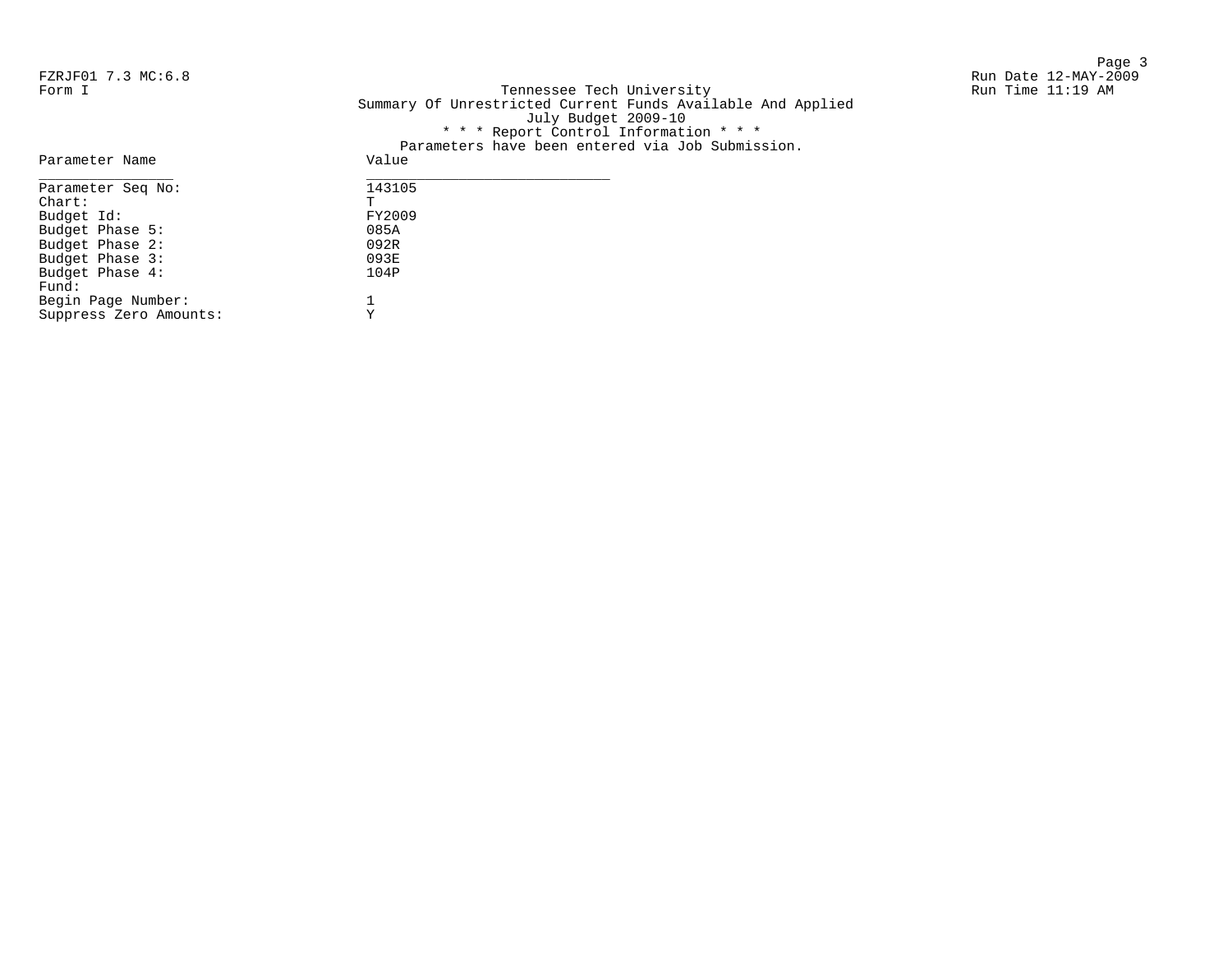# Form II Tennessee Tech University Run Time 11:19 AM Special Allocations July Budget 2009-10

|                                                 | Actual<br>$2007 - 08$ | October<br>Budget<br>$2008 - 09$ | Estimated<br>Budget<br>$2008 - 09$ | July<br>Budget<br>$2009 - 10$ |
|-------------------------------------------------|-----------------------|----------------------------------|------------------------------------|-------------------------------|
| At Beginning of Period                          |                       |                                  |                                    |                               |
| 2% to 5% Reserve                                | 1,924,770             | 2,830,340                        | 2,830,340                          | 2,274,620                     |
| Allocation for Compensated Absences             | $-2,768,680$          | $-3,061,690$                     | $-3,061,690$                       | $-3,061,690$                  |
| Allocation for Student Activity Fees            | 740,070               | 1,025,340                        | 1,025,340                          | 596,030                       |
| Allocation for Technology Access Fees           | 267,340               | 106,510                          | 106,510                            | 106,510                       |
| Allocation for Auxiliary Contingency            | 509,290               | 563,560                          | 563,560                            | 585,590                       |
| Allocation for Specialized Academic Course Fees | 38,010                | 216,520                          | 216,520                            | 216,520                       |
| Allocation for Unexpended Contracts             |                       |                                  |                                    |                               |
| Allocation for Conferences and Institutes       |                       |                                  |                                    |                               |
| Allocation for Floyd Scholarship                |                       |                                  |                                    |                               |
| Allocation for RODP                             |                       |                                  |                                    |                               |
| Allocation for TTC Equipment Appropriation      |                       |                                  |                                    |                               |
| Allocation for OPEB                             |                       | $-1,495,180$                     | $-1,495,180$                       | $-1,495,180$                  |
| Allocation for Designated Appropriations        |                       |                                  |                                    | 2,827,950                     |
| Total                                           | 710,800               | 185,400                          | 185,400                            | 2,050,350                     |
| At End of Period                                |                       |                                  |                                    |                               |
| 2% to 5% Reserve                                | 2,830,340             | 2,858,870                        | 2,274,620                          | 2,249,100                     |
| Allocation for Compensated Absences             | $-3,061,690$          | $-3,061,690$                     | $-3,061,690$                       | $-3,061,690$                  |
| Allocation for Student Activity Fees            | 1,025,340             | 1,025,340                        | 596,030                            | 596,030                       |
| Allocation for Technology Access Fees           | 106,510               | 106,510                          | 106,510                            | 106,510                       |
| Allocation for Auxiliary Contingency            | 563,560               | 586,830                          | 585,590                            | 586,770                       |
| Allocation for Specialized Academic Course Fees | 216,520               | 216,520                          | 216,520                            | 216,520                       |
| Allocation for Unexpended Contracts             |                       |                                  |                                    |                               |
| Allocation for Conferences and Institutes       |                       |                                  |                                    |                               |
| Allocation for Floyd Scholarship                |                       |                                  |                                    |                               |
| Allocation for RODP                             |                       |                                  |                                    |                               |
| Allocation for TTC Equipment Appropriation      |                       |                                  |                                    |                               |
| Allocation for OPEB                             | $-1,495,180$          | $-1,495,180$                     | $-1,495,180$                       | $-1,495,180$                  |
| Allocation for Designated Appropriations        |                       |                                  | 2,827,950                          | 6,536,240                     |
| Total                                           | 185,400               | 237,200                          | 2,050,350                          | 5,734,300                     |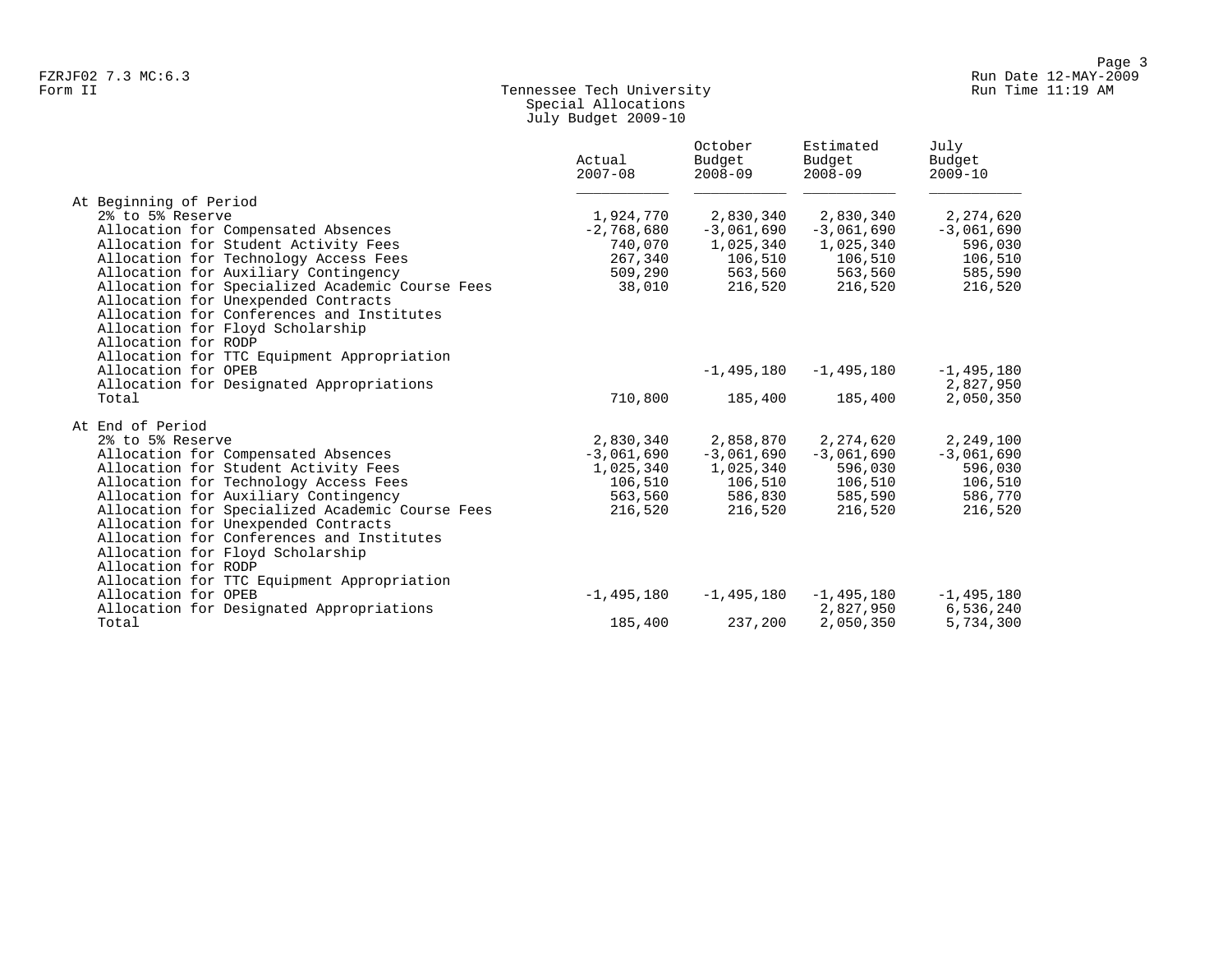Suppress Zero Amounts: Y

Page 4 FZRJF02 7.3 MC:6.3 Run Date 12-MAY-2009

| Form II            | Tennessee Tech University<br>Special Allocations<br>July Budget 2009-10 | Run Time 11:19 AM |
|--------------------|-------------------------------------------------------------------------|-------------------|
|                    | * * * Report Control Information * * *                                  |                   |
|                    | Parameters have been entered via Job Submission.                        |                   |
| Parameter Name     | Value                                                                   |                   |
| Parameter Seg No:  | 143106                                                                  |                   |
| Chart:             | m.                                                                      |                   |
| Budget Id:         | FY2009                                                                  |                   |
| Fund:              |                                                                         |                   |
| Begin Page Number: |                                                                         |                   |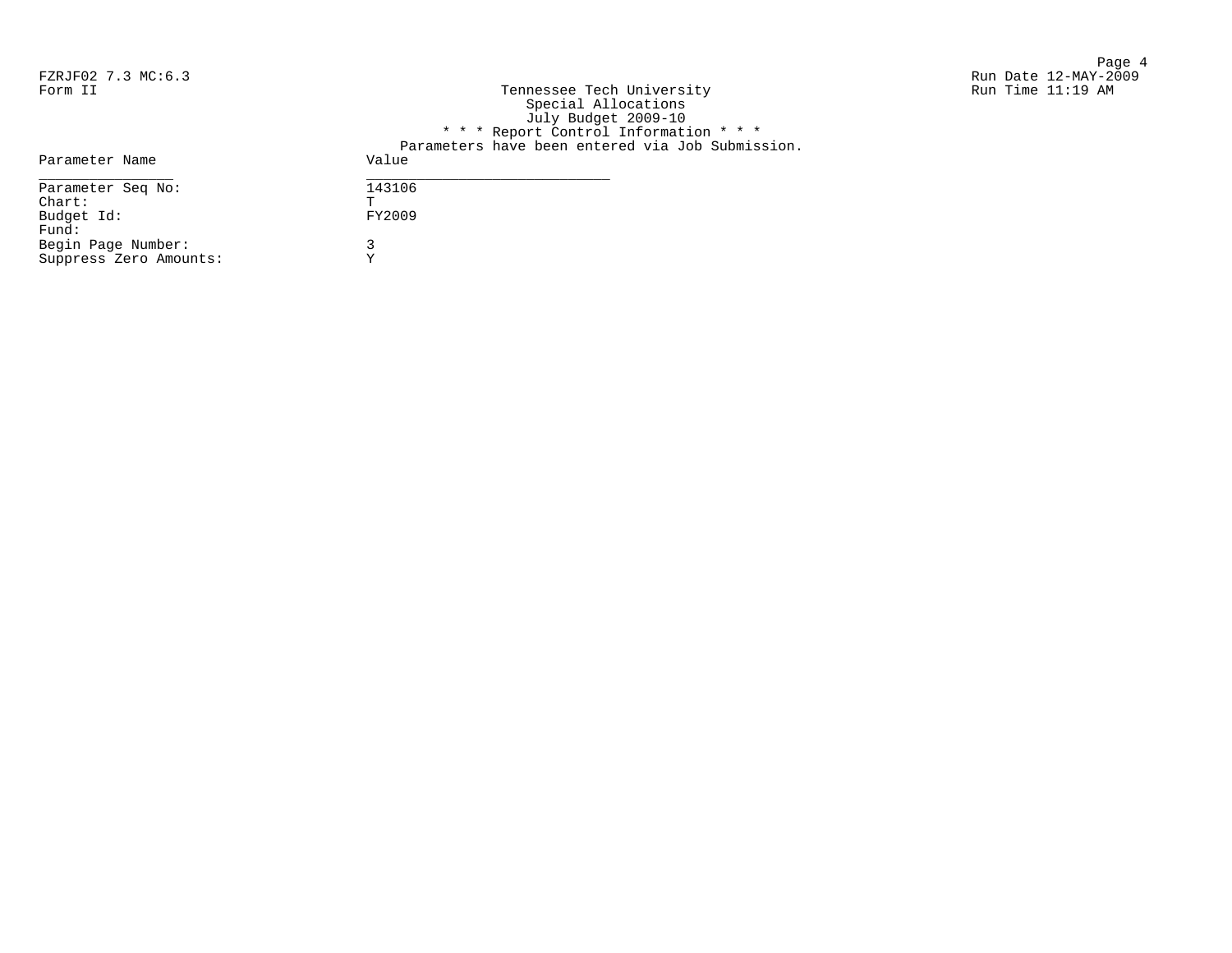### Form III Tennessee Tech University Run Time 11:30 AM Unrestricted Educational And General Expenditures By Budget Category Actual 2007-08

| UNRESTRICTED EXPENDITURES<br>EDUCATION AND GENERAL | Professional<br>Salaries | Other<br>Salaries | Employee<br>Benefits | Travel    | Operating<br>Expense | Capital<br>Outlay | Total        | % OF<br>Total<br>E & G |
|----------------------------------------------------|--------------------------|-------------------|----------------------|-----------|----------------------|-------------------|--------------|------------------------|
| Instruction                                        | 30,626,210               | 2,344,763         | 10,379,067           | 367,948   | 6,467,993            | 146,134           | 50, 332, 115 | 49.71                  |
| Research                                           | 214,346                  | 43,941            | 156,474              | 95,224    | 310,361              | 13,387            | 833,733      | 0.82                   |
| Public Service                                     | 269,324                  | 218,792           | 155,689              | 28,791    | 838,582              | 0                 | 1,511,178    | 1.49                   |
| Academic Support                                   | 4,722,629                | 1,409,656         | 2,597,086            | 144,521   | $-1,471,005$         | 970,299           | 8,373,186    | 8.27                   |
| Student Services                                   | 3,369,146                | 1,586,163         | 2,120,513            | 946,826   | 6,973,761            | 159,510           | 15, 155, 919 | 14.97                  |
| Institutional Support                              | 4,076,139                | 1,887,468         | 2,716,311            | 128,433   | 886,244              | 0                 | 9,694,595    | 9.58                   |
| Oper & Maint of Plant                              | 741,553                  | 3,013,259         | 2,327,363            | 13,549    | 3,996,596            | 65,285            | 10,157,605   | 10.03                  |
| Scholarships & Fellow                              | $\circ$                  | $\mathsf 0$       | 2,957                | $\circ$   | 5,187,707            | $\mathbf 0$       | 5,190,664    | 5.13                   |
| Total Educational and General                      | 44,019,347               | 10,504,042        | 20,455,460           | 1,725,292 | 23,190,239           | 1,354,615         | 101,248,995  |                        |
| Auxiliary Enterprises                              | 457,260                  | 1,697,690         | 967,577              | 9,424     | 3,332,382            | $\mathbf 0$       | 6,464,333    |                        |
| Total Unrestricted                                 | 44, 476, 607             | 12,201,732        | 21, 423, 037         | 1,734,716 | 26,522,621           | 1,354,615         | 107,713,328  |                        |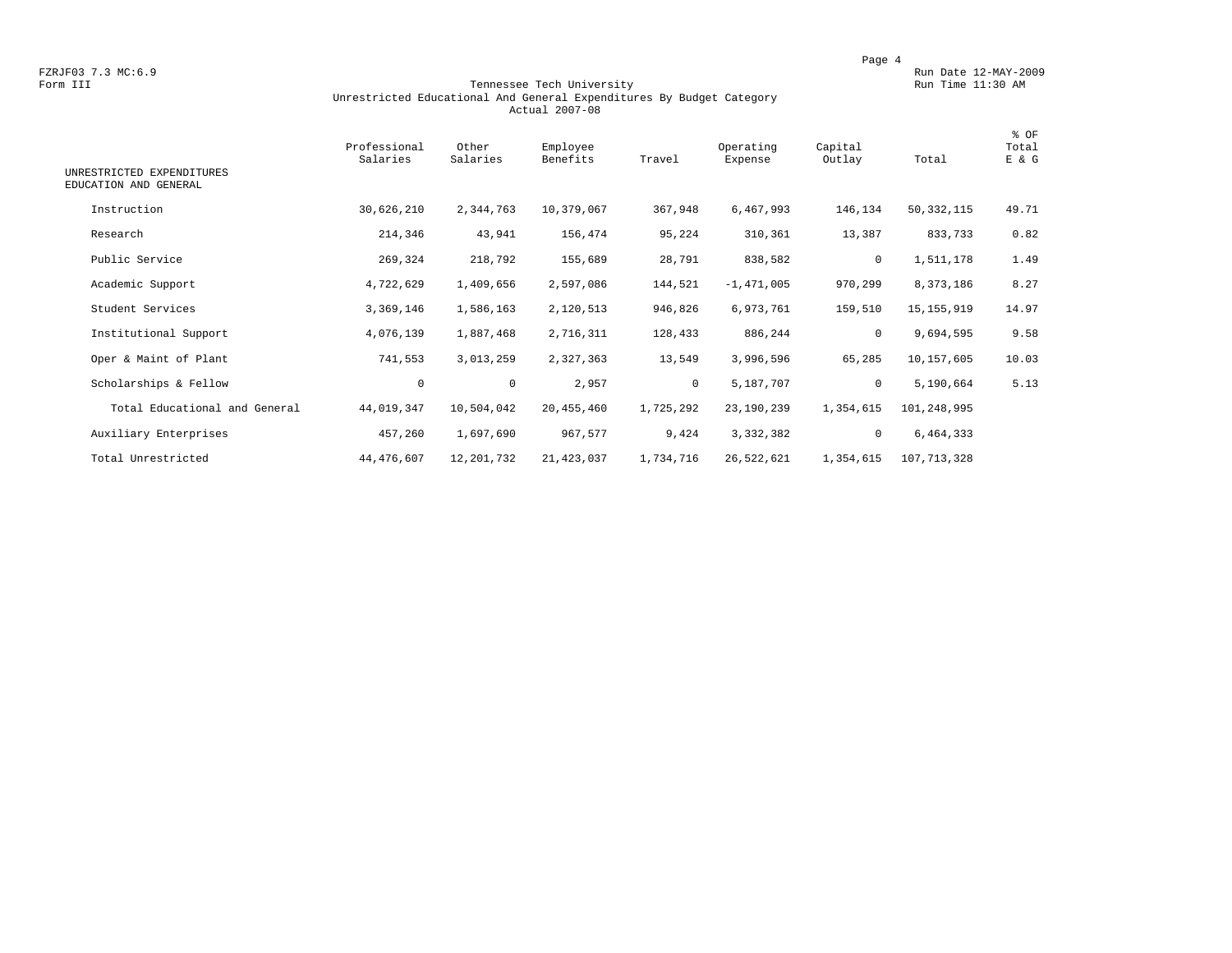### Form III Tennessee Tech University Run Time 11:30 AM Unrestricted Educational And General Expenditures By Budget Category Revised 2008-09

| UNRESTRICTED EXPENDITURES     | Professional<br>Salaries | Other<br>Salaries | Employee<br>Benefits | Travel    | Operating<br>Expense | Capital<br>Outlay | Total       | % OF<br>Total<br>E & G |
|-------------------------------|--------------------------|-------------------|----------------------|-----------|----------------------|-------------------|-------------|------------------------|
| EDUCATION AND GENERAL         |                          |                   |                      |           |                      |                   |             |                        |
| Instruction                   | 31,186,100               | 2,255,000         | 9,937,700            | 307,400   | 7,330,200            | 153,000           | 51,169,400  | 47.48                  |
| Research                      | 158,900                  | 58,300            | 107,700              | 22,500    | 1,198,800            | 35,000            | 1,581,200   | 1.47                   |
| Public Service                | 451,400                  | 232,500           | 164,900              | 6,000     | 469,800              | 2,500             | 1,327,100   | 1.23                   |
| Academic Support              | 5,129,100                | 1,389,400         | 2,414,500            | 189,000   | $-748,000$           | 1,092,500         | 9,466,500   | 8.78                   |
| Student Services              | 3,696,100                | 1,540,400         | 2,252,200            | 505,300   | 8,378,200            | 11,100            | 16,383,300  | 15.20                  |
| Institutional Support         | 4,346,600                | 1,994,600         | 2,551,800            | 109,700   | 1,403,800            | 7,000             | 10,413,500  | 9.66                   |
| Oper & Maint of Plant         | 823,400                  | 3,253,500         | 2,162,000            | 2,200     | 5,679,900            | 37,300            | 11,958,300  | 11.10                  |
| Scholarships & Fellow         | $\circ$                  | $\mathbf 0$       | 1,400                | $\circ$   | 5,480,200            | 0                 | 5,481,600   | 5.09                   |
| Total Educational and General | 45,791,600               | 10,723,700        | 19,592,200           | 1,142,100 | 29,192,900           | 1,338,400         | 107,780,900 |                        |
| Auxiliary Enterprises         | 494,100                  | 1,820,200         | 933,600              | 4,900     | 3,615,600            | 0                 | 6,868,400   |                        |
| Total Unrestricted            | 46,285,700               | 12,543,900        | 20,525,800           | 1,147,000 | 32,808,500           | 1,338,400         | 114,649,300 |                        |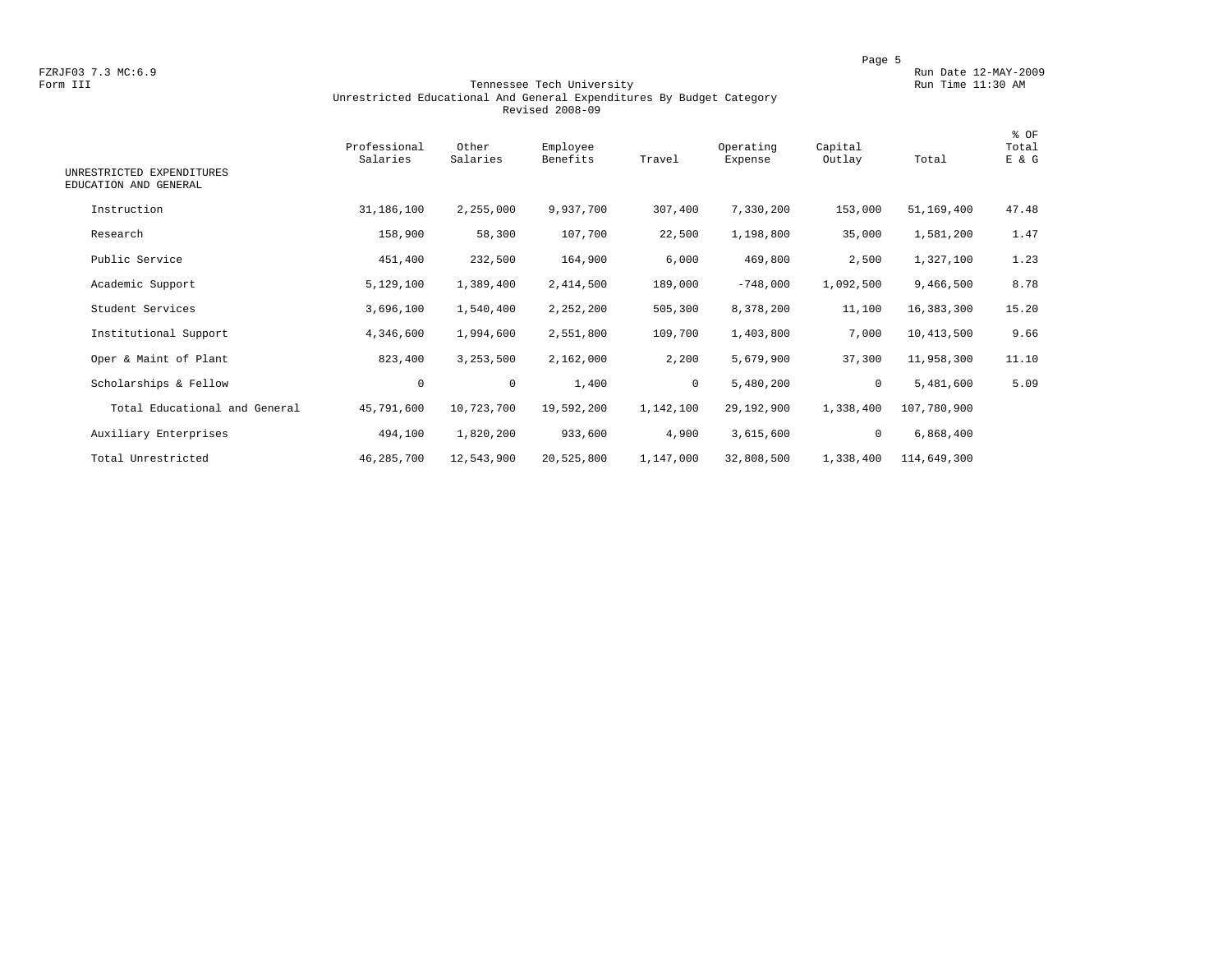### Form III Tennessee Tech University Run Time 11:30 AM Unrestricted Educational And General Expenditures By Budget Category Estimated 2008-09

| UNRESTRICTED EXPENDITURES<br>EDUCATION AND GENERAL | Professional<br>Salaries | Other<br>Salaries | Employee<br>Benefits | Travel    | Operating<br>Expense | Capital<br>Outlay | Total       | % OF<br>Total<br>E & G |
|----------------------------------------------------|--------------------------|-------------------|----------------------|-----------|----------------------|-------------------|-------------|------------------------|
| Instruction                                        | 31,818,000               | 2,363,500         | 9,987,000            | 427,200   | 7,247,900            | 141,700           | 51,985,300  | 46.68                  |
| Research                                           | 214,600                  | 71,100            | 128,100              | 75,700    | 1,107,300            | 41,000            | 1,637,800   | 1.47                   |
| Public Service                                     | 471,500                  | 257,100           | 195,500              | 19,000    | 597,300              | 2,500             | 1,542,900   | 1.39                   |
| Academic Support                                   | 5,154,400                | 1,576,500         | 2,431,600            | 164,500   | $-363,600$           | 1,092,500         | 10,055,900  | 9.03                   |
| Student Services                                   | 3,716,700                | 1,729,500         | 2,162,200            | 1,047,000 | 8,443,500            | 10,000            | 17,108,900  | 15.36                  |
| Institutional Support                              | 4,526,200                | 2,098,600         | 2,575,200            | 92,900    | 1,415,800            | 0                 | 10,708,700  | 9.62                   |
| Oper & Maint of Plant                              | 830,900                  | 3,409,400         | 2,185,200            | 7,900     | 6,353,100            | 61,800            | 12,848,300  | 11.54                  |
| Scholarships & Fellow                              | $\mathbf 0$              | $\mathbf 0$       | 19,400               | $\circ$   | 5,462,200            | 0                 | 5,481,600   | 4.92                   |
| Total Educational and General                      | 46,732,300               | 11,505,700        | 19,684,200           | 1,834,200 | 30,263,500           | 1,349,500         | 111,369,400 |                        |
| Auxiliary Enterprises                              | 498,500                  | 1,747,900         | 935,100              | 6,500     | 3,780,100            | 0                 | 6,968,100   |                        |
| Total Unrestricted                                 | 47,230,800               | 13,253,600        | 20,619,300           | 1,840,700 | 34,043,600           | 1,349,500         | 118,337,500 |                        |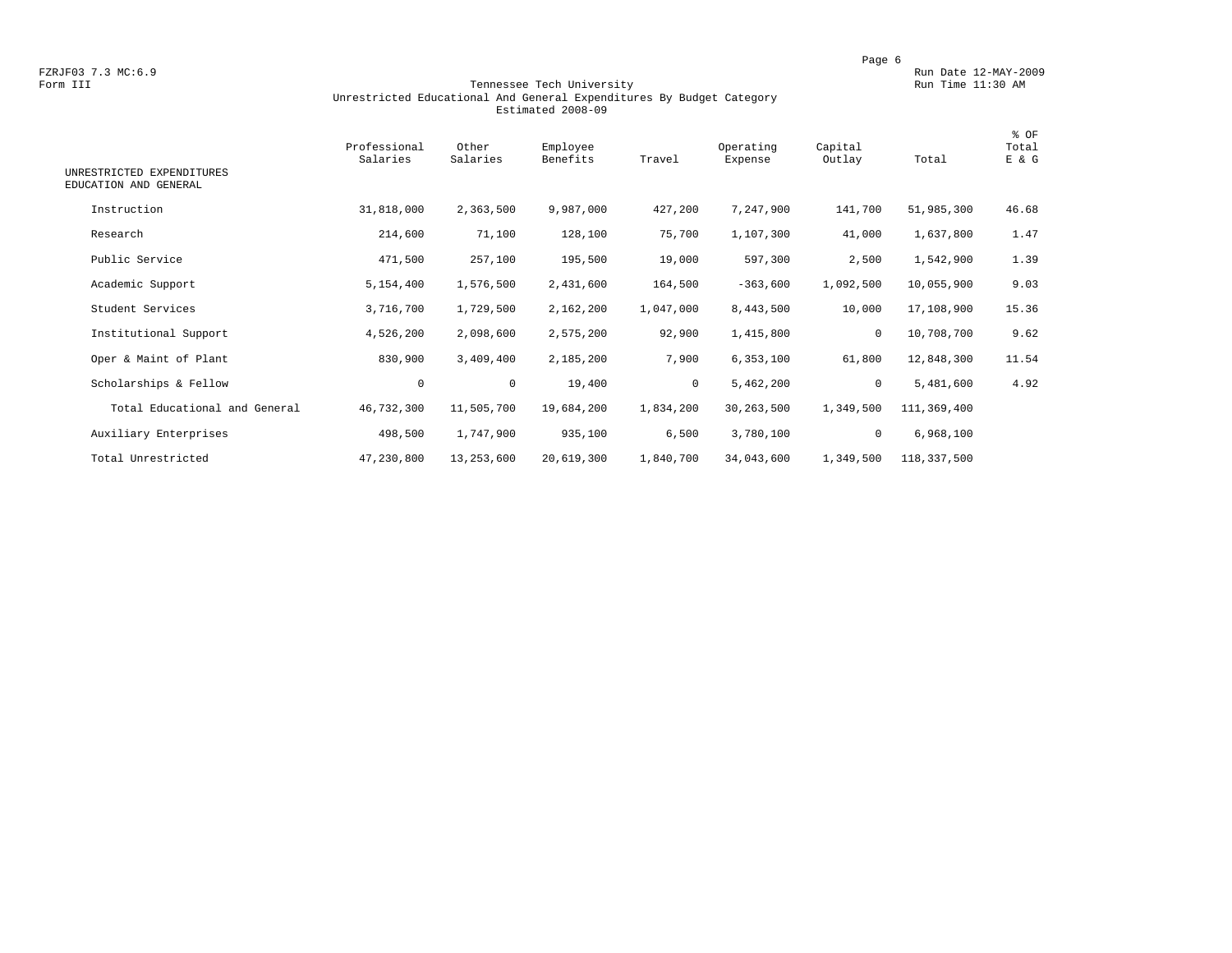### Form III Tennessee Tech University Run Time 11:30 AM Unrestricted Educational And General Expenditures By Budget Category Proposed 2009-10

| UNRESTRICTED EXPENDITURES<br>EDUCATION AND GENERAL | Professional<br>Salaries | Other<br>Salaries | Employee<br>Benefits | Travel       | Operating<br>Expense | Capital<br>Outlay | Total        | % OF<br>Total<br>E & G |
|----------------------------------------------------|--------------------------|-------------------|----------------------|--------------|----------------------|-------------------|--------------|------------------------|
| Instruction                                        | 31,191,600               | 2,183,000         | 10,002,800           | 140,100      | 6,684,700            | 120,000           | 50,322,200   | 48.08                  |
| Research                                           | 143,500                  | 48,300            | 105,300              | 900          | 827,400              | 25,000            | 1,150,400    | 1.10                   |
| Public Service                                     | 383,200                  | 223,500           | 164,900              | 5,500        | 366,100              | 2,500             | 1,145,700    | 1.09                   |
| Academic Support                                   | 5,116,500                | 1,506,800         | 2,429,400            | 69,500       | $-1,005,900$         | 1,003,500         | 9,119,800    | 8.71                   |
| Student Services                                   | 3,652,500                | 1,478,800         | 2,254,300            | 467,900      | 6,999,700            | 1,100             | 14,854,300   | 14.19                  |
| Institutional Support                              | 4,452,500                | 1,992,000         | 2,575,200            | 57,200       | 1,188,100            | 7,000             | 10,272,000   | 9.81                   |
| Oper & Maint of Plant                              | 930,300                  | 3,348,400         | 2,183,300            | 2,200        | 5,851,100            | 0                 | 12, 315, 300 | 11.77                  |
| Scholarships & Fellow                              | $\mathbf 0$              | $\mathbf 0$       | 1,400                | $\mathbf{0}$ | 5,480,200            | $\mathbf 0$       | 5,481,600    | 5.24                   |
| Total Educational and General                      | 45,870,100               | 10,780,800        | 19,716,600           | 743,300      | 26,391,400           | 1,159,100         | 104,661,300  |                        |
| Auxiliary Enterprises                              | 556,200                  | 1,794,400         | 933,600              | 4,900        | 3,672,600            | $\mathbf 0$       | 6,961,700    |                        |
| Total Unrestricted                                 | 46, 426, 300             | 12,575,200        | 20,650,200           | 748,200      | 30,064,000           | 1,159,100         | 111,623,000  |                        |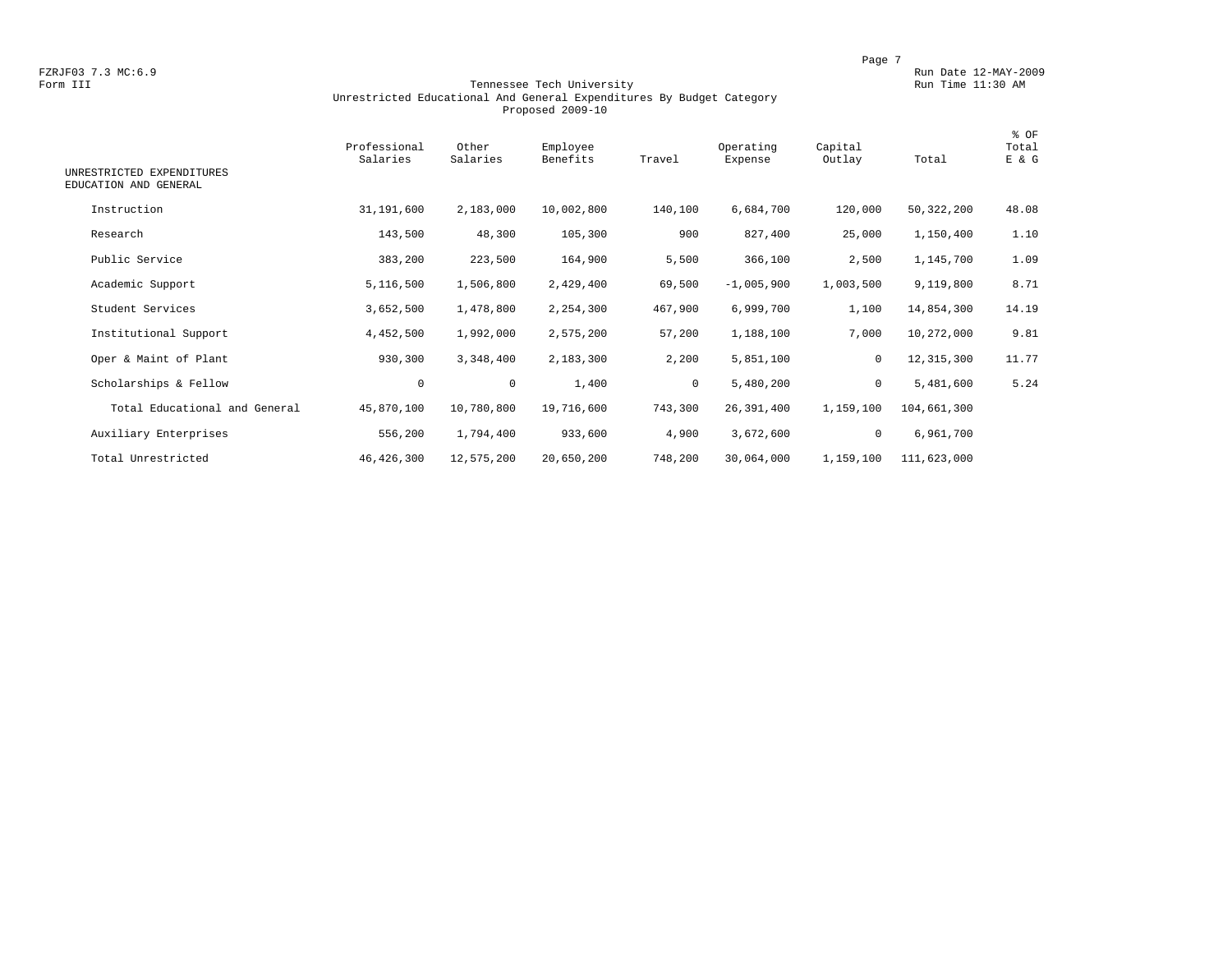Parameter Name

### FZRJF03 7.3 MC:6.9 Run Date 12-MAY-2009<br>Form III Run Date 12-MAY-2009 Run Date 12-MAY-2009 Run Date 11:30 AM Tennessee Tech University Unrestricted Educational And General Expenditures By Budget Category Proposed 2009-10 \* \* \* Report Control Information \* \* \*

# Parameters have been entered via Job Submission.<br>Value

| Parameter Seq No:      | 143131 |  |
|------------------------|--------|--|
| $Chart$ :              | T      |  |
| Budget Id:             | FY2009 |  |
| Budget Phase 5:        | 085A   |  |
| Budget Phase 2:        | 092R   |  |
| Budget Phase 3:        | 093E   |  |
| Budget Phase 4:        | 104P   |  |
| Fund:                  |        |  |
| Begin Page Number:     | 4      |  |
| Suppress Zero Amounts: | Y      |  |
|                        |        |  |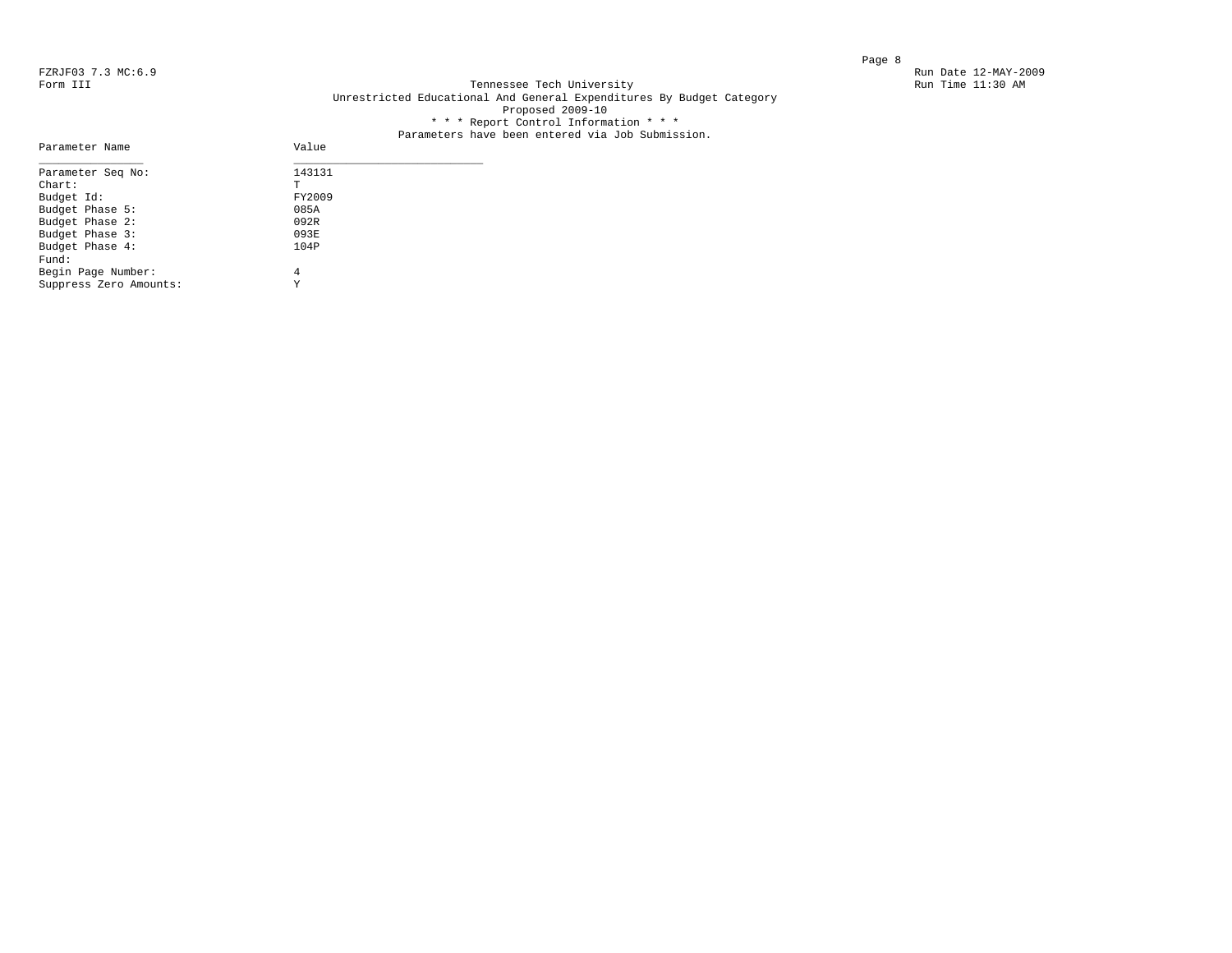# Form IV Tennessee Tech University Run Time 11:30 AM Detail Of Transfers July Budget 2009-10

|                                                                    | Actual<br>$2007 - 08$ | October<br>Budget<br>$2008 - 09$ | Estimated<br>Budget<br>$2008 - 09$ | July<br>Budget<br>$2009 - 10$ |
|--------------------------------------------------------------------|-----------------------|----------------------------------|------------------------------------|-------------------------------|
| Educational And General                                            |                       |                                  |                                    |                               |
| Mandatory Transfers                                                |                       |                                  |                                    |                               |
| Retirement of Indebtedness:                                        |                       |                                  |                                    |                               |
| ROI Fitness Center 1998D 912 Bds                                   | 201,561               | 183,150                          | 209,310                            | 209,520                       |
| ROI Energy Performance Contract<br>ROI Performance Contr Order 2   | 660,755<br>7,248      | 509,100<br>$\Omega$              | 317,750<br>191,350                 | 317,750<br>191,350            |
| Loan Fund Matching-NDSL                                            |                       |                                  |                                    |                               |
| Renewals and Replacements:                                         |                       |                                  |                                    |                               |
| Total E&G Mandatory Transfers                                      | 869,564               | 692,250                          | 718,410                            | 718,620                       |
| Non-Mandatory Transfers To (From)                                  |                       |                                  |                                    |                               |
| Unexpended Plant Funds:                                            |                       |                                  |                                    |                               |
| Transf to Un Ex Plant Extra Maint                                  | 90,000                | 90,000                           | 90,000                             | 90,000                        |
| Transf to Un Ex Plant Lighting                                     | 500,000               | $\overline{0}$                   | $\Omega$                           | $\overline{0}$                |
| Transf to Un Ex Plant Parkg Paving                                 | $\Omega$              | 214,800                          | 224,800                            | 214,800                       |
| Transf to Un Ex Plant UC Elevators                                 | 500,000               | $\Omega$                         | $\Omega$                           | $\overline{0}$                |
| Renewals and Replacements:                                         |                       |                                  |                                    |                               |
| Transfers to RR Computer Ctr                                       | 500,000               | 300,000                          | 300,000                            | 300,000                       |
| Transfers to RR Telecommunications                                 | 200,000               | $\Omega$                         | $\Omega$                           | $\Omega$                      |
| Transfers to RR Computer TAF                                       | 410,640               | 346,200                          | 446,200                            | 446,200                       |
| Transfers to RR Motor Pool                                         | 427,130               | $\Omega$                         | $\Omega$                           | $\Omega$                      |
| Transfers to RR Ag Pavilion                                        | 1,337                 | $\Omega$                         | $\Omega$                           | $\Omega$                      |
| Transfers to RR MP Athletics                                       | 23,193                | $\Omega$                         | 24,000                             | $\Omega$                      |
| Transfers to RR MP Ext Educ                                        | 6,665                 | 8,000                            | 8,000                              | 8,000                         |
| Transfers to RR MP Arts n Sci                                      | 6,786                 | 6,000                            | 6,000                              | 6,000                         |
| Transfers to RR MP Water Ctr                                       | 15,857                | 17,500                           | 17,500                             | 17,590                        |
| Transfers to RR MP Coll of Bus                                     | 385                   | $\Omega$                         | $\Omega$                           | $\overline{0}$                |
| Transfers to RR Reserves                                           | 2,129,310             | 1,329,310                        | 1,329,310                          | 1,329,310                     |
| Transfers to RR Athletic Fund                                      | 6,923                 | 274,904                          | $\Omega$                           | 573,656                       |
| Transfers to RR Craft Ctr E&G                                      | 49,924                | $\Omega$                         | $\Omega$                           |                               |
| Transfers to RR Com Equipment Repl<br>Transfers to RR Eblen Center | $\Omega$              | 100,000<br>$\Omega$              | 100,000<br>$\Omega$                | 77,110<br>$\Omega$            |
| Other:                                                             | 399,953               |                                  |                                    |                               |
| Transfers to ROI Fitness Center                                    | 31,030                | 57,540                           | 31,380                             | 31,170                        |
| Transfers to ROI Univ Center                                       | 89,458                | 92,560                           | 92,560                             | 92,560                        |
| Transfers to ROI Eblen Center                                      | 196,808               | 203,650                          | 203,650                            | 203,650                       |
| Transfers to ROI Engy Perform Contr                                | 700,000               | $\Omega$                         | $\Omega$                           | $\Omega$                      |
| Total E&G Non-Mandatory Transfers                                  | 6,285,399             | 3,040,464                        | 2,873,400                          | 3,390,046                     |
|                                                                    |                       |                                  |                                    |                               |
| Total Educational And General                                      | 7,154,963             | 3,732,714                        | 3,591,810                          | 4,108,666                     |
|                                                                    |                       |                                  |                                    |                               |

 Auxiliary Enterprises Mandatory Transfers

Retirement of Indebtedness: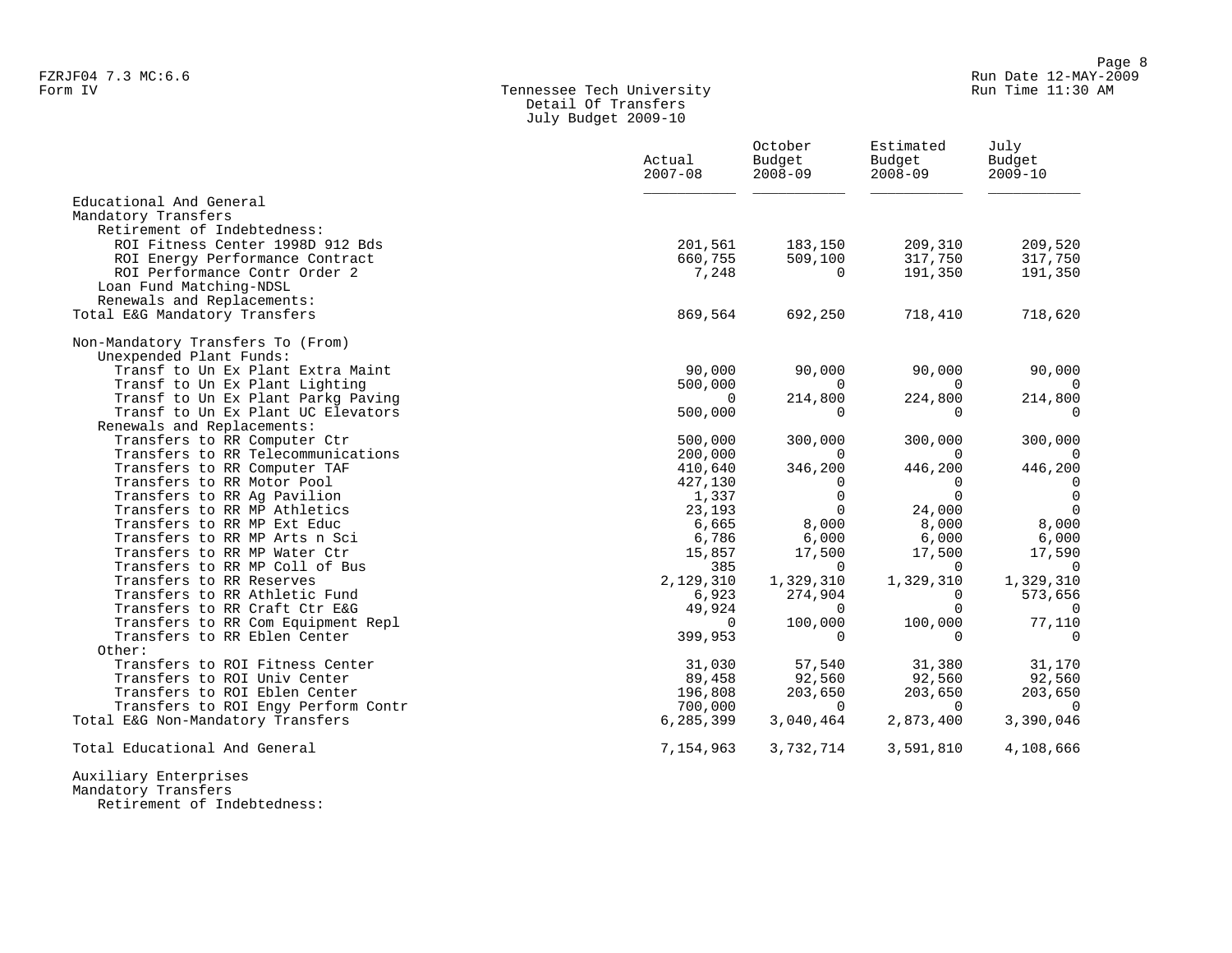## Form IV Tennessee Tech University Run Time 11:30 AM Detail Of Transfers July Budget 2009-10

|                                         | Actual<br>$2007 - 08$ | October<br>Budget<br>$2008 - 09$ | Estimated<br>Budget<br>2008-09 | July<br>Budget<br>$2009 - 10$ |
|-----------------------------------------|-----------------------|----------------------------------|--------------------------------|-------------------------------|
| ROI TV West 1976B 907 Bonds             | $\Omega$              | 12,940                           | 12,940                         | 12,940                        |
| ROI TV West 1998C 907 Bonds             | 70,836                | $\Omega$                         | $\Omega$                       | $\Omega$                      |
| ROI TV West 2005A 907 Bonds             | 4,777                 | 43,750                           | 43,750                         | 43,750                        |
| ROI Dorms 10TH Dixie 2002A 914 Bd       | 125,512               | 131,430                          | 131,430                        | 131,430                       |
| ROI Dorms 10TH Dixie 2004B 914 Bd       | 391,372               | 401,190                          | 401,190                        | 401,190                       |
| ROI Dorms 10TH Dixie 2005A 914 Bd       | 35,523                | 37,200                           | 37,200                         | 37,200                        |
| ROI R H Rep 2007C 914 Bd                | 186,172               | 193,620                          | 193,620                        | 193,620                       |
| ROI New Dorm Phase 2                    | 4,225                 | $\Omega$                         | $\Omega$                       | $\Omega$                      |
| Renewals and Replacements:              |                       |                                  |                                |                               |
| Total Auxiliary Mandatory Transfers     | 818,417               | 820,130                          | 820,130                        | 820,130                       |
| Non-Mandatory Transfers To (From)       |                       |                                  |                                |                               |
| Unexpended Plant Funds:                 |                       |                                  |                                |                               |
| Renewals and Replacements:              |                       |                                  |                                |                               |
| Transfers to RR Aptments                | 73,570                | 168,935                          | 104,385                        | 149,435                       |
| Transfers to RR Bookstore               | 308,990               | 235,750                          | 232,080                        | 231,080                       |
| Transfers to RR Cafeteria               | 831,438               | 1,149,120                        | 1,138,330                      | 1,140,150                     |
| Transfers to RR Vending                 | 119,875               | 113,110                          | 109,760                        | 108,680                       |
| Transfers to RR Post Office             | 13,422                | 11,800                           | 11,170                         | 10,810                        |
| Transfers to RR Fitness Center          | 36,127                | 46,394                           | 14,964                         | 7,084                         |
| Transfers to RR CC Housing              | 45,196                | 39,340                           | 25,630                         | 35,630                        |
| Transfers to RR CC Gallery              | 499                   | 1,536                            | 746                            | 956                           |
| Transfers to RR CC Contr SR             | $\Omega$              | 300                              | $\Omega$                       | - 0                           |
| Transfers to RR Housing                 | 2,559,388             | 2,281,746                        | 2,286,535                      | 2,269,645                     |
| Other:                                  |                       |                                  |                                |                               |
| Total Auxiliary Non-Mandatory Transfers | 3,988,505             | 4,048,031                        | 3,923,600                      | 3,953,470                     |
| Total Auxiliary Enterprises             | 4,806,922             | 4,868,161                        | 4,743,730                      | 4,773,600                     |
| Total Transfers                         | 11,961,885            | 8,600,875                        | 8,335,540                      | 8,882,266                     |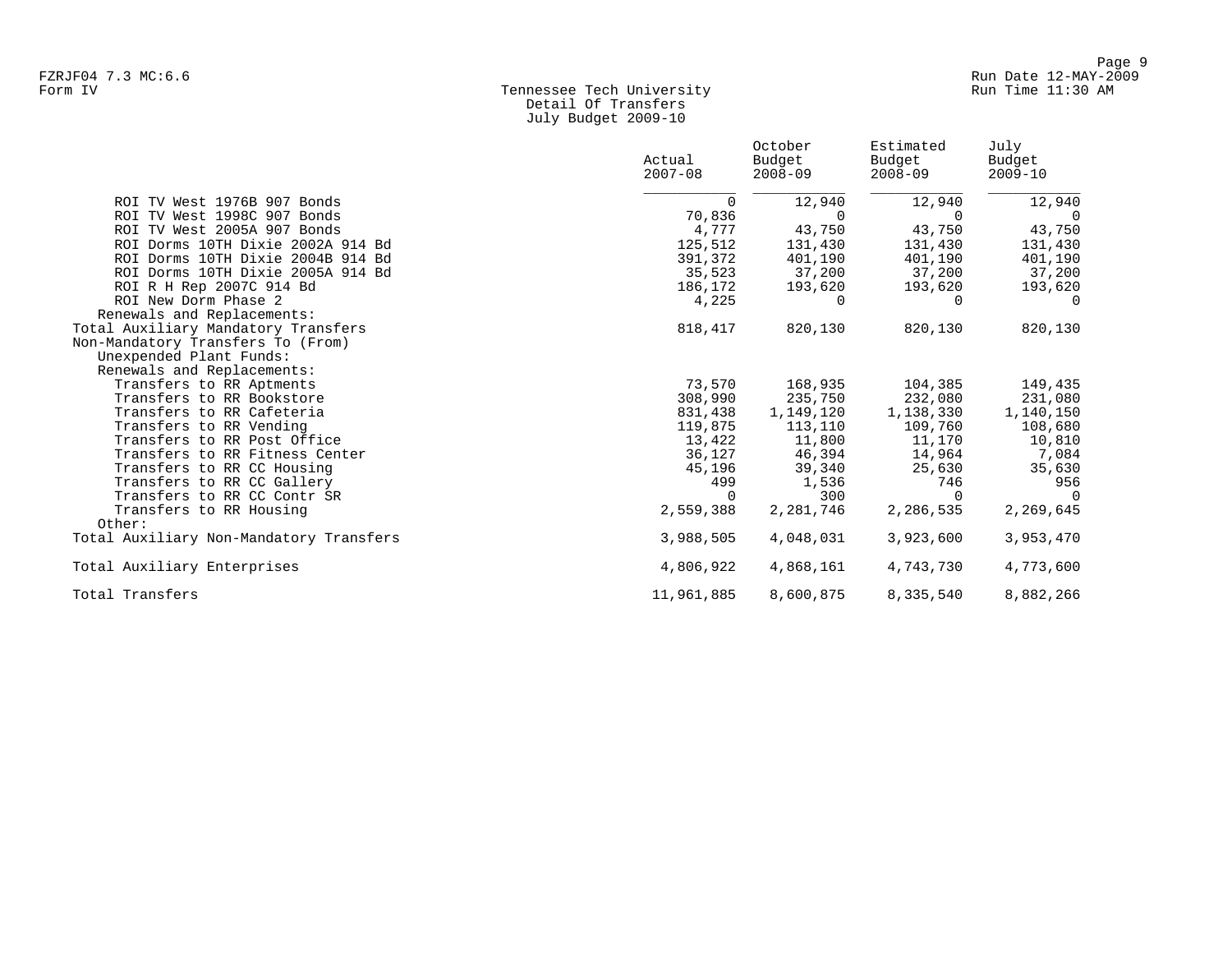Page 10 Run Time 11:30 AM

| Run Date 12-MAY-2009<br>Run Time 11:30 AM |
|-------------------------------------------|
|                                           |
|                                           |
|                                           |
|                                           |
|                                           |
|                                           |
|                                           |
|                                           |
|                                           |
|                                           |
|                                           |
|                                           |

Budget Phase 2: 092R Budget Phase 3: 093E Budget Phase 4: 104P Fund:

Begin Page Number: 8 Suppress Zero Amounts: Y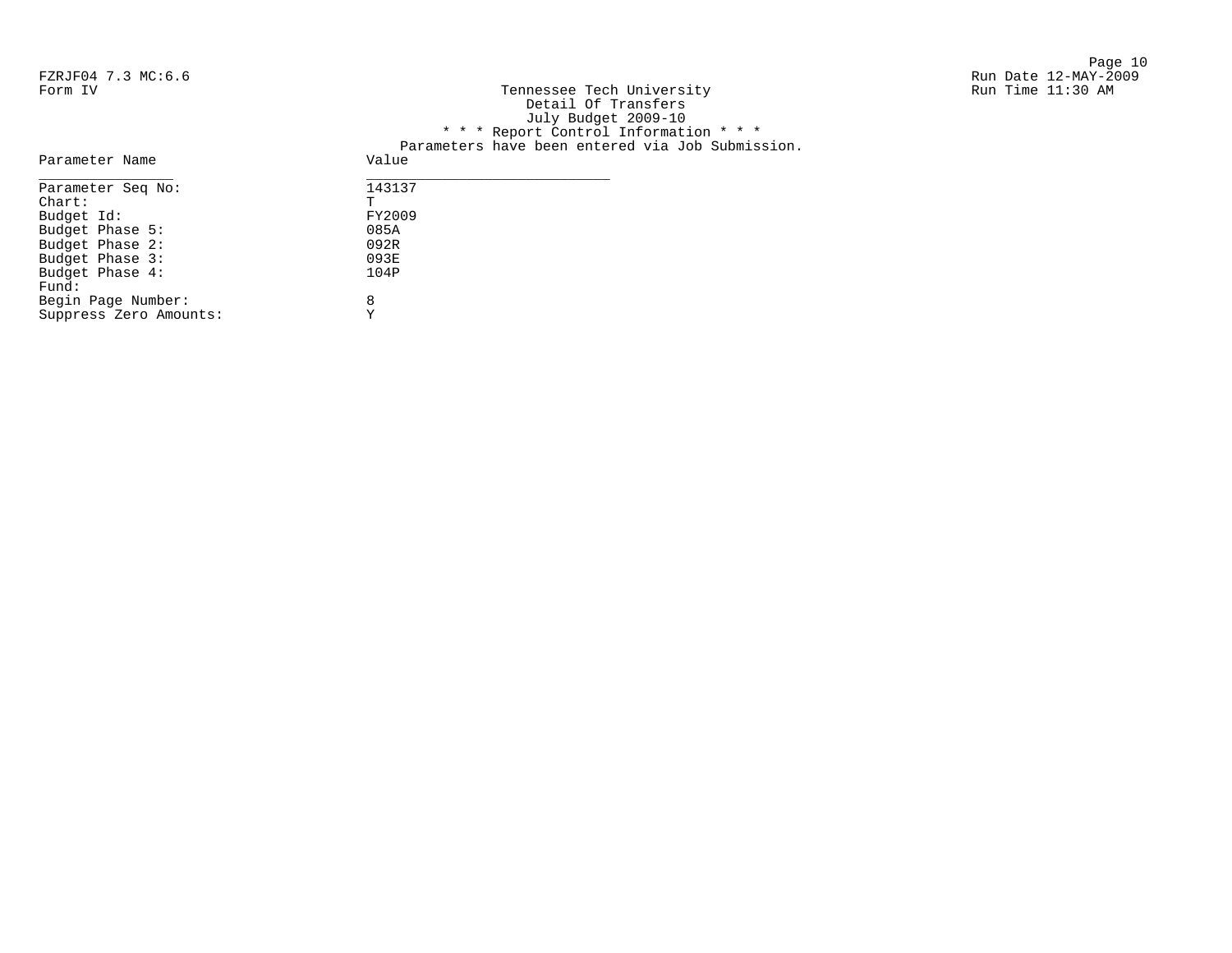Page 10 FZRJF05 7.3 MC:6.10 Run Date 12-MAY-2009

### Form V Tennessee Tech University Run Time 11:35 AM Unrestricted Expenditures And Transfers By Major Functional Area And Account For Fiscal Year Actual 2007-08

|                             |              |             | Public      | Academic       | Student        | Inst.        | Operation &    | Scholar/    | Total          |              |               |
|-----------------------------|--------------|-------------|-------------|----------------|----------------|--------------|----------------|-------------|----------------|--------------|---------------|
|                             | Instruction  | Research    | Service     | Support        | Services       | Support      | Maintenance    | Fellowships | $E$ & $G$      | Auxiliary    | Total         |
| Salaries                    |              |             |             |                |                |              |                |             |                |              |               |
| Administrative/Professional | 378,217      | $\circ$     | 36,111      | 1,450,766      | 509,293        | 1,400,892    | 192,021        | $\Omega$    | 3,967,300      | 68,971       | 4,036,271     |
| Academic                    | 29, 136, 524 | 167,489     | 13,479      | 742,326        | $\mathbf 0$    | 2,400        | 1,290          | $\Omega$    | 30,063,508     | $\Omega$     | 30,063,508    |
| Supporting                  | 1,949,006    | 31,254      | 162,694     | 1,277,116      | 1,369,796      | 1,832,917    | 2,960,083      | $\Omega$    | 9,582,866      | 1,238,480    | 10,821,346    |
| Students                    | 395,757      | 12,687      | 56,098      | 132,540        | 216,367        | 54,551       | 53,176         | $\Omega$    | 921,176        | 459,210      | 1,380,386     |
| Professional                | 1,111,469    | 46,857      | 219,734     | 2,529,537      | 2,859,853      | 2,672,847    | 548,242        | $\Omega$    | 9,988,539      | 388,289      | 10,376,828    |
| Total Salaries              | 32,970,973   | 258,287     | 488,116     | 6,132,285      | 4,955,309      | 5,963,607    | 3,754,812      | $\Omega$    | 54, 523, 389   | 2,154,950    | 56,678,339    |
| Employee Benefits           |              |             |             |                |                |              |                |             |                |              |               |
| FICA                        | 2,184,102    | 23,399      | 31,320      | 422,422        | 340,442        | 407,826      | 266,339        | $\mathbf 0$ | 3,675,850      | 124,937      | 3,800,787     |
| Retirement                  | 3,302,454    | 34,081      | 47,981      | 703,620        | 517,796        | 700,034      | 486,983        | $\Omega$    | 5,792,949      | 215,694      | 6,008,643     |
| Insurance                   | 3,872,042    | 39, 313     | 71,987      | 1,069,759      | 857,841        | 1,129,515    | 1,192,636      | $\Omega$    | 8,233,093      | 464,148      | 8,697,241     |
| Unemployment Compensation   | 15,083       | 2,514       | $\mathbf 0$ | $\mathbb O$    | 187            | 1,918        | 2,618          | $\Omega$    | 22,320         | $\circ$      | 22,320        |
| Other                       | 1,005,386    | 57,167      | 4,401       | 401,285        | 404,247        | 477,018      | 378,787        | 2,957       | 2,731,248      | 162,798      | 2,894,046     |
| Total Benefits              | 10,379,067   | 156,474     | 155,689     | 2,597,086      | 2,120,513      | 2,716,311    | 2,327,363      | 2,957       | 20, 455, 460   | 967,577      | 21, 423, 037  |
| Total Personal Serv.        | 43,350,040   | 414,761     | 643,805     | 8,729,371      | 7,075,822      | 8,679,918    | 6,082,175      | 2,957       | 74,978,849     | 3,122,527    | 78,101,376    |
| Other                       |              |             |             |                |                |              |                |             |                |              |               |
| Travel                      | 367,948      | 95,224      | 28,791      | 144,521        | 946,826        | 128,433      | 13,549         | $\Omega$    | 1,725,292      | 9,424        | 1,734,716     |
| Operating Expense Budget    | 47,502       | 294         | 7,403       | 22,168         | 19,110         | 11,748       | 610            | $\Omega$    | 108,835        | $\mathbf 0$  | 108,835       |
| Printing, Duplicating, Film | 103,609      | 16,891      | 69,281      | 10,850         | 345,035        | $-383, 463$  | 2,146          | $\Omega$    | 164,349        | 6,236        | 170,585       |
| Processing                  |              |             |             |                |                |              |                |             |                |              |               |
| Utilities & Fuel            | $\circ$      | $\mathbf 0$ | $\Omega$    | 1.619          | $\overline{4}$ | $\Omega$     | 4,057,589      | $\circ$     | 4,059,212      | $\mathbf 0$  | 4,059,212     |
| Communications & Shipping   | 141,974      | $-3,371$    | 2,070       | 122,792        | 196,354        | $-450, 388$  | $-11,762$      | $\circ$     | $-2, 331$      | 473,754      | 471,423       |
| Cost                        |              |             |             |                |                |              |                |             |                |              |               |
| Maintenance/Repairs         | 23,332       | 6,595       | 19,426      | 23,444         | 105,533        | 37.914       | 599,097        | $\Omega$    | 815, 341       | 87,842       | 903,183       |
| Professional/Admin.         | 1,130,694    | 59,376      | 164,920     | 630,291        | 665,628        | 599,216      | 40,112         | $\mathbf 0$ | 3,290,237      | 119,928      | 3,410,165     |
| Services                    |              |             |             |                |                |              |                |             |                |              |               |
| Supplies                    | 1,528,904    | 68,568      | 168,564     | 745.859        | 1,523,703      | 277,667      | 834,356        | $-3$        | 5.147.618      | 334,689      | 5,482,307     |
| Rental & Insurance          | 328,405      | 19,556      | 12,355      | 111,948        | 330,553        | 61,864       | 166,774        | $\mathbf 0$ | 1,031,455      | 76,453       | 1,107,908     |
| Motor Vehicle Operation     | 1,866        | 475         | $-7,217$    | 22,151         | 40,701         | 22,918       | 64,330         | $\Omega$    | 145,224        | 1,432        | 146,656       |
| Awards & Idemnities         | $\mathbf 0$  | 3,000       | $\mathbf 0$ | $\circ$        | 7,099          | $\mathbf{0}$ | $\mathbf 0$    | 90.787      | 100,886        | $\mathbf 0$  | 100,886       |
| Grants & Subsidies          | 125          | $\mathbf 0$ | 1,113       | $\mathbf 0$    | $\Omega$       | $\Omega$     | $\Omega$       | $\Omega$    | 1,238          | $\mathbf 0$  | 1,238         |
| Other Services & Expenses   | 22,303       | $\mathbf 0$ | 38,663      | 3,007          | 123,558        | 613,250      | 7,790          | $\mathbf 0$ | 808,571        | $-4, 351$    | 804,220       |
| Stores for Resale           | $\mathbf{0}$ | $\mathbf 0$ | $\Omega$    | $\circ$        | $\mathbf 0$    | $\mathbf 0$  | $\overline{0}$ | $\circ$     | $\circ$        | 128,517      | 128,517       |
| Equipment                   | 146,134      | 13,387      | $\Omega$    | 1,177          | 159,510        | $\Omega$     | 65,285         | $\Omega$    | 385.493        | $\mathbf 0$  | 385,493       |
| Dept Revenue & Service      | 2,008,348    | 135,970     | 352,899     | $-3, 257, 939$ | 127,580        | 7,968        | $-1,764,446$   | $-348$      | $-2, 389, 968$ | 2,071,032    | $-318,936$    |
| Charges                     |              |             |             |                |                |              |                |             |                |              |               |
| Library Holdings & Bindings | $\circ$      | $\mathbf 0$ | $\Omega$    | 969,122        | $\mathbf 0$    | $\mathbf{0}$ | $\overline{0}$ | $\mathbf 0$ | 969,122        | $\mathbf 0$  | 969,122       |
| Scholarships                | 1,130,931    | 3,007       | 9,105       | 92,805         | 3,488,903      | 87,550       | $\mathbf 0$    | 5,097,271   | 9,909,572      | 36,850       | 9,946,422     |
| Total Other                 | 6,982,075    | 418,972     | 867,373     | $-356, 185$    | 8,080,097      | 1,014,677    | 4,075,430      | 5,187,707   | 26, 270, 146   | 3,341,806    | 29,611,952    |
| Total E & G                 | 50, 332, 115 | 833,733     | 1,511,178   | 8,373,186      | 15, 155, 919   | 9,694,595    | 10,157,605     | 5,190,664   | 101,248,995    | 6,464,333    | 107, 713, 328 |
| Transfers & Debt Serv.      | $\Omega$     | $\mathbf 0$ | $\Omega$    | 0              | $^{\circ}$     | $\Omega$     | $\Omega$       | $\Omega$    | 7,154,963      | 4,806,922    | 11,961,885    |
| Grand Total                 | 50, 332, 115 | 833,733     | 1,511,178   | 8,373,186      | 15, 155, 919   | 9,694,595    | 10,157,605     | 5,190,664   | 108,403,958    | 11, 271, 255 | 119,675,213   |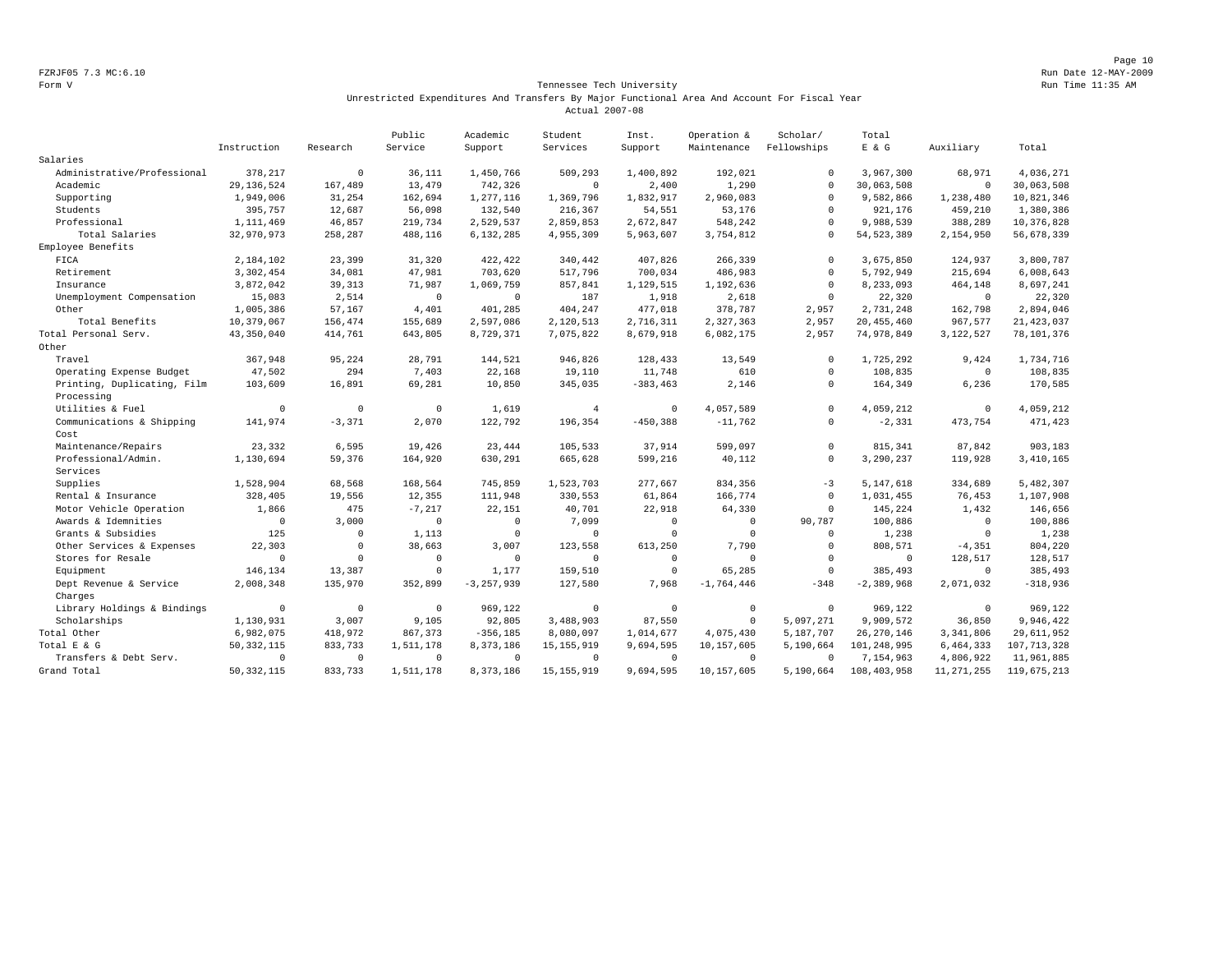Page 11 FZRJF05 7.3 MC:6.10 Run Date 12-MAY-2009

### Form V Tennessee Tech University Run Time 11:35 AM Unrestricted Expenditures And Transfers By Major Functional Area And Account For Fiscal Year Revised 2008-09

|                             |              |                | Public     | Academic     | Student      | Inst.          | Operation &  | Scholar/    | Total          |             |                |
|-----------------------------|--------------|----------------|------------|--------------|--------------|----------------|--------------|-------------|----------------|-------------|----------------|
|                             | Instruction  | Research       | Service    | Support      | Services     | Support        | Maintenance  | Fellowships | E & G          | Auxiliary   | Total          |
| Salaries                    |              |                |            |              |              |                |              |             |                |             |                |
| Administrative/Professional | 447,820      | $^{\circ}$     | 41,610     | 1,594,935    | 552,358      | 1,509,403      | 194,820      | $\Omega$    | 4,340,946      | 69,270      | 4,410,216      |
| Academic                    | 29,556,075   | 114,170        | 20,750     | 804,150      | $^{\circ}$   | 2,400          | $\mathbf 0$  | $\Omega$    | 30,497,545     | 6,000       | 30,503,545     |
| Supporting                  | 1,954,112    | 48,020         | 181,307    | 1,294,353    | 1,354,448    | 1,940,850      | 3, 221, 257  | $\Omega$    | 9,994,347      | 1,329,250   | 11, 323, 597   |
| Students                    | 300,880      | 10,290         | 51,230     | 95,020       | 185,980      | 53,710         | 32,230       | $\Omega$    | 729,340        | 490,910     | 1,220,250      |
| Professional                | 1,182,167    | 44,700         | 389,064    | 2,730,060    | 3, 143, 703  | 2,834,755      | 628,560      | $\Omega$    | 10,953,009     | 418,830     | 11, 371, 839   |
| Total Salaries              | 33, 441, 054 | 217,180        | 683,961    | 6,518,518    | 5,236,489    | 6, 341, 118    | 4,076,867    | $\Omega$    | 56, 515, 187   | 2,314,260   | 58,829,447     |
| Employee Benefits           |              |                |            |              |              |                |              |             |                |             |                |
| FICA                        | 1,590,027    | 17,226         | 26,386     | 386,320      | 360,347      | 408,283        | 345,926      | 230         | 3,134,745      | 149,368     | 3,284,113      |
| Retirement                  | 3,180,054    | 34,451         | 52,771     | 772,640      | 720,694      | 816,566        | 691,853      | 461         | 6,269,490      | 298,736     | 6,568,226      |
| Insurance                   | 4,372,575    | 47,370         | 72,560     | 1,062,380    | 990,955      | 1,122,779      | 951,298      | 634         | 8,620,551      | 410,762     | 9,031,313      |
| Unemployment Compensation   | 99,377       | 1,077          | 1,649      | 24,145       | 22,522       | 25,518         | 21,620       | 14          | 195,922        | 9,336       | 205,258        |
| Other                       | 695,637      | 7,536          | 11,544     | 169,015      | 157,652      | 178,624        | 151,343      | 101         | 1,371,452      | 65,349      | 1,436,801      |
| Total Benefits              | 9,937,670    | 107,660        | 164,910    | 2,414,500    | 2,252,170    | 2,551,770      | 2,162,040    | 1,440       | 19,592,160     | 933,551     | 20,525,711     |
| Total Personal Serv.        | 43, 378, 724 | 324,840        | 848,871    | 8,933,018    | 7,488,659    | 8,892,888      | 6,238,907    | 1,440       | 76,107,347     | 3, 247, 811 | 79, 355, 158   |
| Other                       |              |                |            |              |              |                |              |             |                |             |                |
| Travel                      | 307,360      | 22,540         | 6,020      | 188,950      | 505,330      | 109,670        | 2,230        | $\Omega$    | 1,142,100      | 4,850       | 1,146,950      |
| Operating Expense Budget    | 4,135,095    | 1,063,900      | 469,732    | 1,873,635    | 3,775,245    | 3, 135, 545    | 3,027,332    | $\Omega$    | 17,480,484     | 1,572,750   | 19,053,234     |
| Capital Expenditure Budget  | 152,950      | 35,000         | 2,500      | 1,092,510    | 11,050       | 6,970          | 37,340       | $\Omega$    | 1,338,320      | 0           | 1,338,320      |
| Utilities & Fuel            | $^{\circ}$   | $\Omega$       | $\Omega$   | $^{\circ}$   | $\Omega$     | $\Omega$       | 4,661,470    | $\Omega$    | 4,661,470      | 0           | 4,661,470      |
| Dept Revenue & Service      | 1,901,210    | 128,550        | 30         | $-2,635,460$ | 252,580      | $-1,817,460$   | $-2,008,920$ | $\Omega$    | $-4, 179, 470$ | 2,042,810   | $-2, 136, 660$ |
| Charges                     |              |                |            |              |              |                |              |             |                |             |                |
| Scholarships                | 1,293,890    | 6,390          | $\Omega$   | 13,780       | 4,350,420    | 85,670         | $^{\circ}$   | 5,480,190   | 11,230,340     | $^{\circ}$  | 11,230,340     |
| Total Other                 | 7,790,505    | 1,256,380      | 478,282    | 533, 415     | 8,894,625    | 1,520,395      | 5,719,452    | 5,480,190   | 31,673,244     | 3,620,410   | 35, 293, 654   |
| Total E & G                 | 51, 169, 229 | 1,581,220      | 1,327,153  | 9,466,433    | 16, 383, 284 | 10, 413, 283   | 11,958,359   | 5,481,630   | 107,780,591    | 6,868,221   | 114,648,812    |
| Transfers & Debt Serv.      | $^{\circ}$   | $\overline{0}$ | $^{\circ}$ | $^{\circ}$   | $\Omega$     | $\overline{0}$ | $^{\circ}$   | $\Omega$    | 3,732,714      | 4,868,161   | 8,600,875      |
| Grand Total                 | 51, 169, 229 | 1,581,220      | 1,327,153  | 9,466,433    | 16, 383, 284 | 10, 413, 283   | 11,958,359   | 5,481,630   | 111, 513, 305  | 11,736,382  | 123, 249, 687  |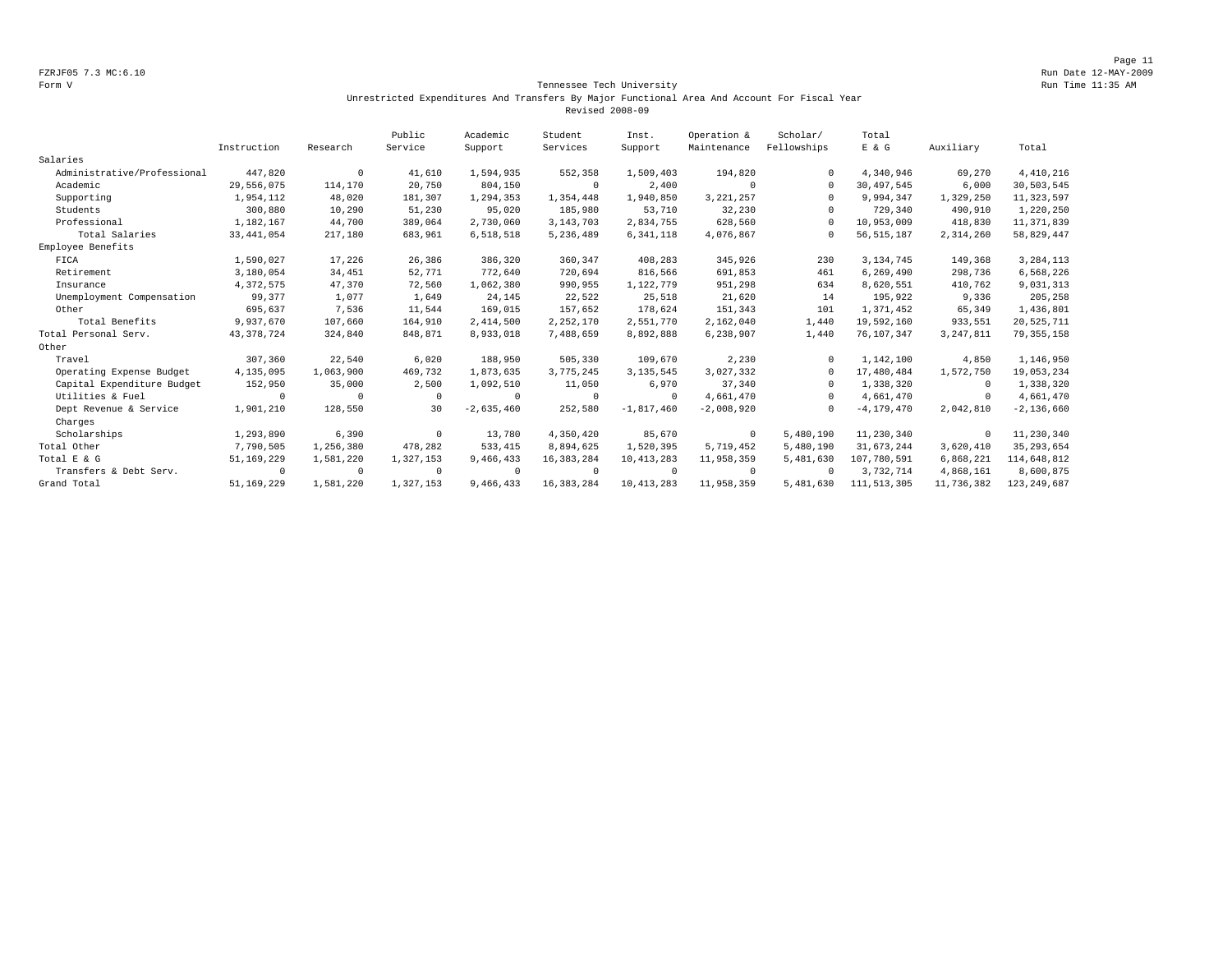Page 12 FZRJF05 7.3 MC:6.10 Run Date 12-MAY-2009

### Form V Tennessee Tech University Run Time 11:35 AM Unrestricted Expenditures And Transfers By Major Functional Area And Account For Fiscal Year Estimated 2008-09

|                             |              |            | Public    | Academic     | Student        | Inst.        | Operation &    | Scholar/    | Total        |            |                |
|-----------------------------|--------------|------------|-----------|--------------|----------------|--------------|----------------|-------------|--------------|------------|----------------|
|                             | Instruction  | Research   | Service   | Support      | Services       | Support      | Maintenance    | Fellowships | E & G        | Auxiliary  | Total          |
| Salaries                    |              |            |           |              |                |              |                |             |              |            |                |
| Administrative/Professional | 478,820      | $^{\circ}$ | 30,556    | 1,621,980    | 575,738        | 1,618,123    | 194,820        |             | 4,520,037    | 69,270     | 4,589,307      |
| Academic                    | 30, 151, 028 | 137,250    | 34,350    | 781,360      | 500            | 2,670        | 1,410          | $\cap$      | 31,108,568   | 3,000      | 31, 111, 568   |
| Supporting                  | 1,983,247    | 55,369     | 181,867   | 1,449,118    | 1,478,783      | 2,029,408    | 3,360,057      |             | 10,537,849   | 1,287,020  | 11,824,869     |
| Students                    | 380,265      | 15,734     | 75,200    | 127,426      | 250,682        | 69,179       | 49,320         |             | 967,806      | 460,902    | 1,428,708      |
| Professional                | 1,188,117    | 77,340     | 406,544   | 2,751,030    | 3,140,493      | 2,905,455    | 634,710        | $\cup$      | 11,103,689   | 426,250    | 11,529,939     |
| Total Salaries              | 34, 181, 477 | 285,693    | 728,517   | 6,730,914    | 5,446,196      | 6,624,835    | 4,240,317      |             | 58, 237, 949 | 2,246,442  | 60,484,391     |
| Employee Benefits           |              |            |           |              |                |              |                |             |              |            |                |
| FICA                        | 1,597,922    | 20,496     | 31,283    | 389,050      | 345,955        | 412,027      | 349,638        | 3,110       | 3, 149, 481  | 149,608    | 3,299,089      |
| Retirement                  | 3, 195, 843  | 40,993     | 62,566    | 778,099      | 691,910        | 824,054      | 699,277        | 6,221       | 6,298,963    | 299,216    | 6,598,179      |
| Insurance                   | 4,394,284    | 56,365     | 86,029    | 1,069,886    | 951,377        | 1,133,075    | 961,506        | 8,554       | 8,661,076    | 411,422    | 9,072,498      |
| Unemployment Compensation   | 99,870       | 1,281      | 1,955     | 24,316       | 21,622         | 25,752       | 21,852         | 194         | 196,842      | 9,351      | 206,193        |
| Other                       | 699,091      | 8,967      | 13,686    | 170,209      | 151,355        | 180,262      | 152,967        | 1,361       | 1,377,898    | 65,454     | 1,443,352      |
| Total Benefits              | 9,987,010    | 128,102    | 195,519   | 2,431,560    | 2,162,219      | 2,575,170    | 2,185,240      | 19,440      | 19,684,260   | 935,051    | 20,619,311     |
| Total Personal Serv.        | 44, 168, 487 | 413,795    | 924,036   | 9,162,474    | 7,608,415      | 9,200,005    | 6,425,557      | 19,440      | 77,922,209   | 3,181,493  | 81,103,702     |
| Other                       |              |            |           |              |                |              |                |             |              |            |                |
| Travel                      | 427,198      | 75,707     | 19,040    | 164,492      | 1,047,042      | 92,905       | 7,890          | $\cap$      | 1,834,274    | 6,530      | 1,840,804      |
| Operating Expense Budget    | 4,015,334    | 971,508    | 595,063   | 2.376.710    | 4,409,673      | 3,148,988    | 3,231,694      | $\Omega$    | 18,748,970   | 1,539,198  | 20, 288, 168   |
| Capital Expenditure Budget  | 141,720      | 41,000     | 2,500     | 1,092,510    | 10,000         | $\Omega$     | 61,800         |             | 1,349,530    | $\Omega$   | 1,349,530      |
| Utilities & Fuel            | $\Omega$     | $\Omega$   | $\Omega$  | $^{\circ}$   | $^{\circ}$     | $\Omega$     | 5,357,000      | $\cup$      | 5,357,000    | $\Omega$   | 5,357,000      |
| Dept Revenue & Service      | 1,910,095    | 129,390    | 2,210     | $-2,754,100$ | 178,955        | $-1,820,427$ | $-2, 235, 600$ |             | $-4,589,477$ | 2,220,140  | $-2, 369, 337$ |
| Charges                     |              |            |           |              |                |              |                |             |              |            |                |
| Scholarships                | 1,322,430    | 6,390      | $\Omega$  | 13,780       | 3,854,840      | 87,280       | $^{\circ}$     | 5,462,190   | 10,746,910   | 20,790     | 10,767,700     |
| Total Other                 | 7,816,777    | 1,223,995  | 618,813   | 893,392      | 9,500,510      | 1,508,746    | 6,422,784      | 5,462,190   | 33, 447, 207 | 3,786,658  | 37, 233, 865   |
| Total E & G                 | 51,985,264   | 1,637,790  | 1,542,849 | 10,055,866   | 17,108,925     | 10,708,751   | 12,848,341     | 5,481,630   | 111,369,416  | 6,968,151  | 118, 337, 567  |
| Transfers & Debt Serv.      | $\Omega$     | $^{\circ}$ | $\Omega$  | 0            | $\overline{0}$ | $\Omega$     | $\Omega$       | $\Omega$    | 3,591,810    | 4,743,730  | 8,335,540      |
| Grand Total                 | 51,985,264   | 1,637,790  | 1,542,849 | 10,055,866   | 17,108,925     | 10,708,751   | 12,848,341     | 5,481,630   | 114,961,226  | 11,711,881 | 126, 673, 107  |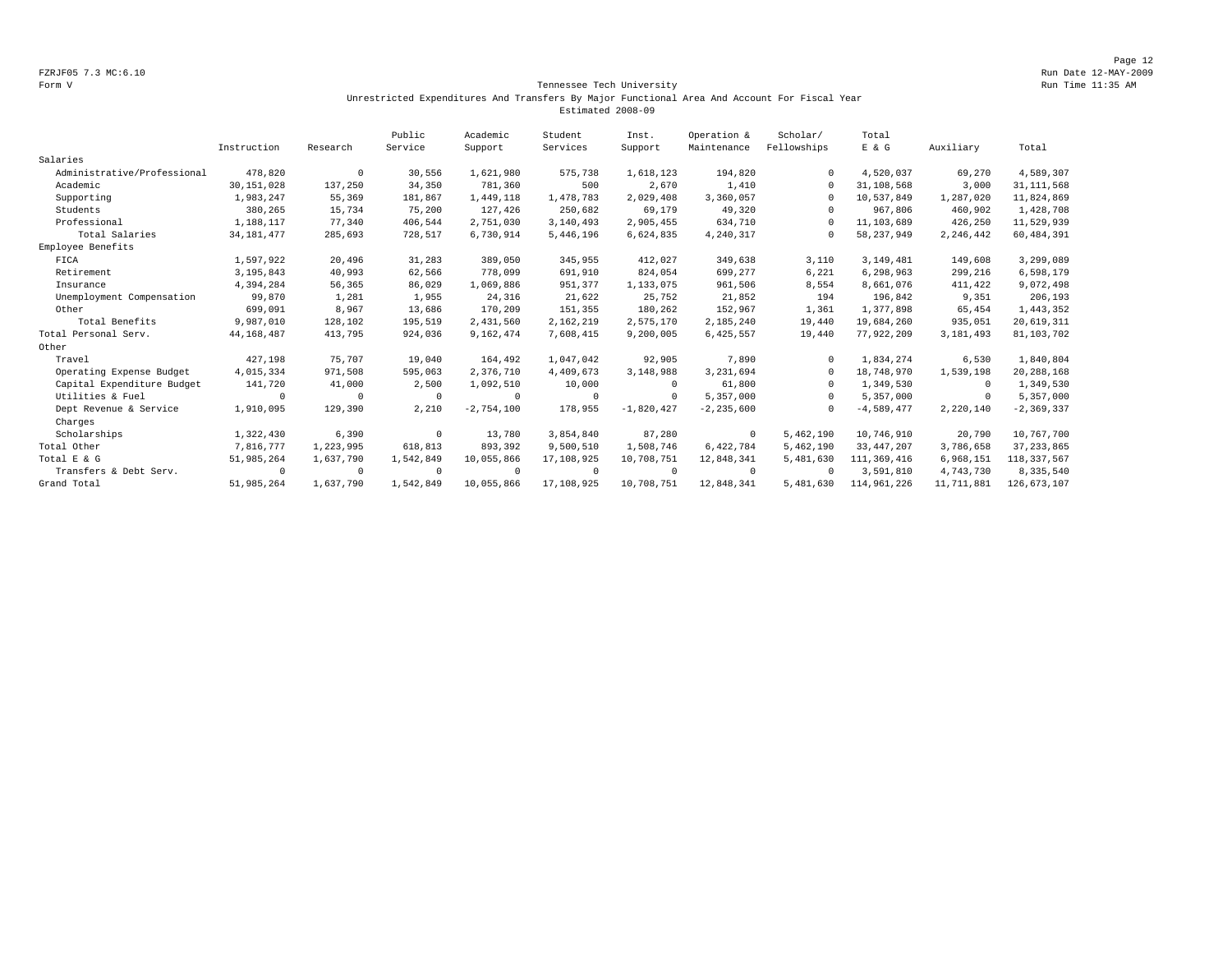Page 13 FZRJF05 7.3 MC:6.10 Run Date 12-MAY-2009

### Form V Tennessee Tech University Run Time 11:35 AM Unrestricted Expenditures And Transfers By Major Functional Area And Account For Fiscal Year Proposed 2009-10

|                             |              |            | Public     | Academic     | Student     | Inst.        | Operation &    | Scholar/    | Total        |             |                |
|-----------------------------|--------------|------------|------------|--------------|-------------|--------------|----------------|-------------|--------------|-------------|----------------|
|                             | Instruction  | Research   | Service    | Support      | Services    | Support      | Maintenance    | Fellowships | E & G        | Auxiliary   | Total          |
| Salaries                    |              |            |            |              |             |              |                |             |              |             |                |
| Administrative/Professional | 470,120      | $^{\circ}$ | 3,000      | 1,638,735    | 551,498     | 1,606,603    | 194,020        |             | 4,463,976    | 69,370      | 4,533,346      |
| Academic                    | 29, 512, 245 | 71,280     | 20,750     | 831,970      | $^{\circ}$  | 2,400        | 0              | $\Omega$    | 30, 438, 645 | 6,000       | 30, 444, 645   |
| Supporting                  | 1,890,637    | 48,020     | 172,306    | 1,417,261    | 1,350,069   | 1,958,610    | 3, 316, 179    |             | 10,153,082   | 1,303,520   | 11,456,602     |
| Students                    | 292,370      | 300        | 51,230     | 89,540       | 128,740     | 33,390       | 32,230         |             | 627,800      | 490,910     | 1,118,710      |
| Professional                | 1,209,265    | 72,190     | 359,424    | 2,645,780    | 3,101,041   | 2,843,475    | 736,320        |             | 10,967,495   | 480,790     | 11, 448, 285   |
| Total Salaries              | 33, 374, 637 | 191,790    | 606,710    | 6,623,286    | 5, 131, 348 | 6,444,478    | 4,278,749      | $\Omega$    | 56,650,998   | 2,350,590   | 59,001,588     |
| Employee Benefits           |              |            |            |              |             |              |                |             |              |             |                |
| FICA                        | 1,600,451    | 16,853     | 26,386     | 388,704      | 360,688     | 412,027      | 349,326        | 230         | 3,154,665    | 149,368     | 3,304,033      |
| Retirement                  | 3,200,902    | 33,706     | 52,771     | 777.408      | 721,376     | 824,054      | 698,653        | 461         | 6,309,331    | 298,736     | 6,608,067      |
| Insurance                   | 4,401,241    | 46,345     | 72,560     | 1,068,936    | 991,892     | 1,133,075    | 960,648        | 634         | 8,675,331    | 410,762     | 9,086,093      |
| Unemployment Compensation   | 100,028      | 1,053      | 1,649      | 24,294       | 22,543      | 25,752       | 21,833         | 14          | 197,166      | 9,336       | 206,502        |
| Other                       | 700,197      | 7,373      | 11,544     | 170,058      | 157,801     | 180,262      | 152,830        | 101         | 1,380,166    | 65,349      | 1,445,515      |
| Total Benefits              | 10,002,819   | 105,330    | 164,910    | 2,429,400    | 2,254,300   | 2,575,170    | 2,183,290      | 1,440       | 19,716,659   | 933,551     | 20,650,210     |
| Total Personal Serv.        | 43, 377, 456 | 297,120    | 771,620    | 9,052,686    | 7,385,648   | 9,019,648    | 6,462,039      | 1,440       | 76,367,657   | 3, 284, 141 | 79,651,798     |
| Other                       |              |            |            |              |             |              |                |             |              |             |                |
| Travel                      | 140,050      | 940        | 5,520      | 69,450       | 467,890     | 57,170       | 2,230          | $\Omega$    | 743,250      | 4,850       | 748,100        |
| Operating Expense Budget    | 3,634,196    | 692,110    | 379,128    | 1,520,570    | 2,409,649   | 2,948,395    | 2,348,294      | $\Omega$    | 13,932,342   | 1,371,250   | 15, 303, 592   |
| Capital Expenditure Budget  | 120,000      | 25,000     | 2,500      | 1,003,470    | 1,050       | 6,970        | $\Omega$       | $\Omega$    | 1,158,990    | $^{\circ}$  | 1,158,990      |
| Utilities & Fuel            | $\Omega$     | $\Omega$   | $^{\circ}$ | $\Omega$     | $\Omega$    | $\Omega$     | 5,745,520      | $\Omega$    | 5,745,520    | $^{\circ}$  | 5,745,520      |
| Dept Revenue & Service      | 1,826,920    | 135,270    | $-13,020$  | $-2,540,270$ | 242,290     | $-1,836,140$ | $-2, 242, 750$ | $\Omega$    | $-4,427,700$ | 2,301,340   | $-2, 126, 360$ |
| Charges                     |              |            |            |              |             |              |                |             |              |             |                |
| Scholarships                | 1,223,620    | $^{\circ}$ | $^{\circ}$ | 13,780       | 4,347,810   | 75,800       | $^{\circ}$     | 5,480,190   | 11, 141, 200 | $^{\circ}$  | 11, 141, 200   |
| Total Other                 | 6,944,786    | 853,320    | 374,128    | 67,000       | 7,468,689   | 1,252,195    | 5,853,294      | 5,480,190   | 28, 293, 602 | 3,677,440   | 31,971,042     |
| Total E & G                 | 50, 322, 242 | 1,150,440  | 1,145,748  | 9,119,686    | 14,854,337  | 10,271,843   | 12, 315, 333   | 5,481,630   | 104,661,259  | 6,961,581   | 111,622,840    |
| Transfers & Debt Serv.      | $\Omega$     | $\Omega$   | $^{\circ}$ | $\Omega$     | $\Omega$    | $\Omega$     | $^{\circ}$     | $\Omega$    | 4,108,666    | 4,773,600   | 8,882,266      |
| Grand Total                 | 50, 322, 242 | 1,150,440  | 1,145,748  | 9,119,686    | 14,854,337  | 10,271,843   | 12, 315, 333   | 5,481,630   | 108,769,925  | 11,735,181  | 120,505,106    |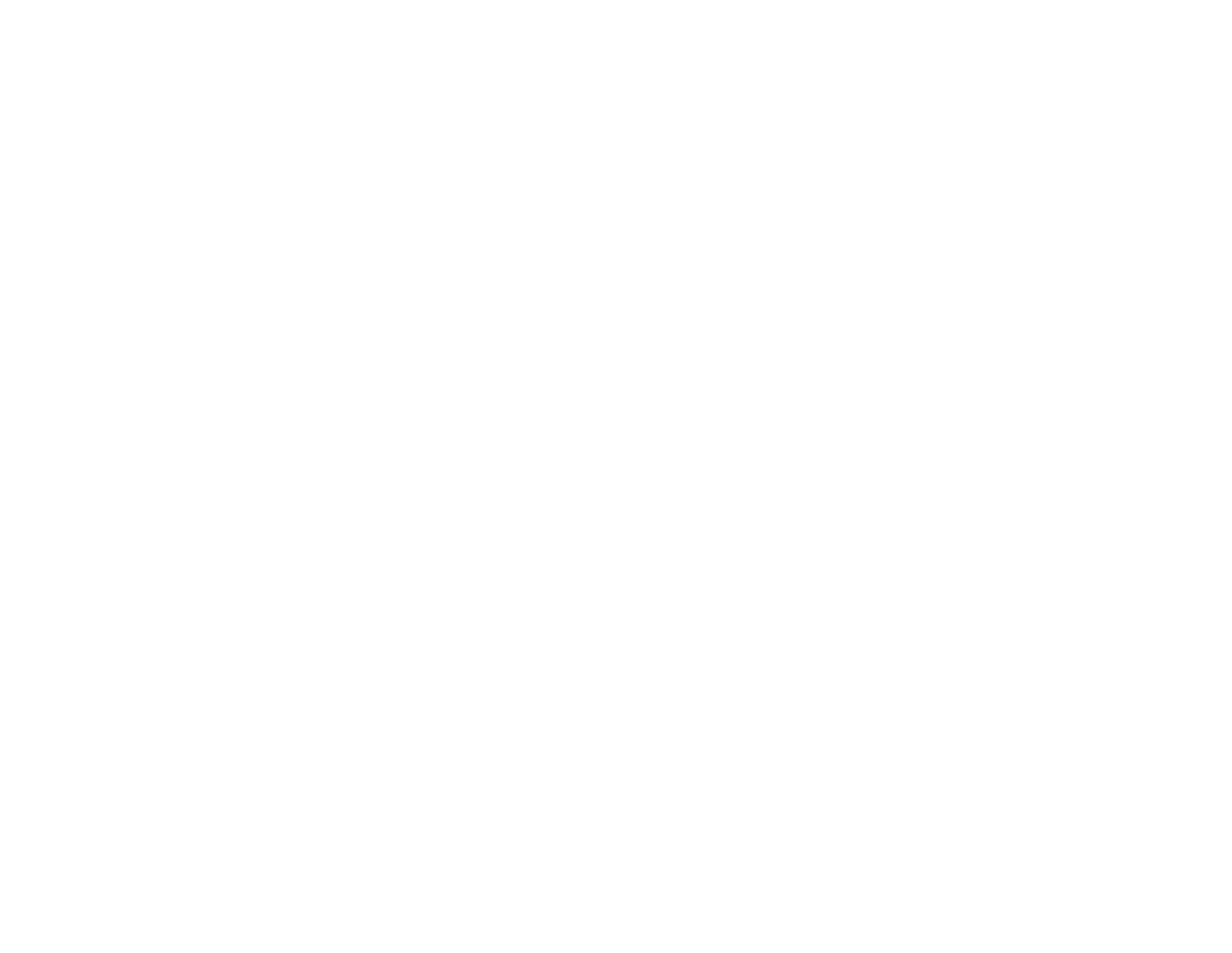# Page 15 FZRJF05 7.3 MC:6.10 Run Date 12-MAY-2009

# Form V Tennessee Tech University **Tennessee Tech University** Run Time 11:35 AM Unrestricted Expenditures And Transfers By Major Functional Area And Account For Fiscal Year \* \* \* Report Control Information \* \* \* Parameters have been entered via Job Submission.

| Parameter Name            | Value        |
|---------------------------|--------------|
| Parameter Seq No:         | 143138       |
| Chart:                    | T            |
| Institution Type:         | 1            |
| Budget Id:                | FY2009       |
| Budget Phase 5:           | 085A         |
| Calc Employee Benefits 5: | N            |
| FICA 5:                   |              |
| Retirement 5:             |              |
| Insurance 5:              |              |
| Unemp Comp 5:             |              |
| Other 5:                  |              |
| Budget Phase 2:           | 092R         |
| Calc Employee Benefits 2: | Υ            |
| FICA 2:                   | 16           |
| Retirement 2:             | 32           |
| Insurance 2:              | 44           |
| Unemp Comp 2:             | 1            |
| Other 2:                  | 7            |
| Budget Phase 3:           | 093E         |
| Calc Employee Benefits 3: | Υ            |
| $FTCA$ 3:                 | 16           |
| Retirement 3:             | 32           |
| Insurance 3:              | 44           |
| Unemp Comp 3:             | $\mathbf{1}$ |
| Other 3:                  | 7            |
| Budget Phase 4:           | 104P         |
| Calc Employee Benefits 4: | Υ            |
| FICA 4:                   | 16           |
| Retirement 4:             | 32           |
| Insurance 4:              | 44           |
| Unemp Comp 4:             | $\mathbf{1}$ |
| Other 4:                  | 7            |
| Fund:                     |              |
| Begin Page Number:        | 10           |
| Suppress Zero Amounts:    | Υ            |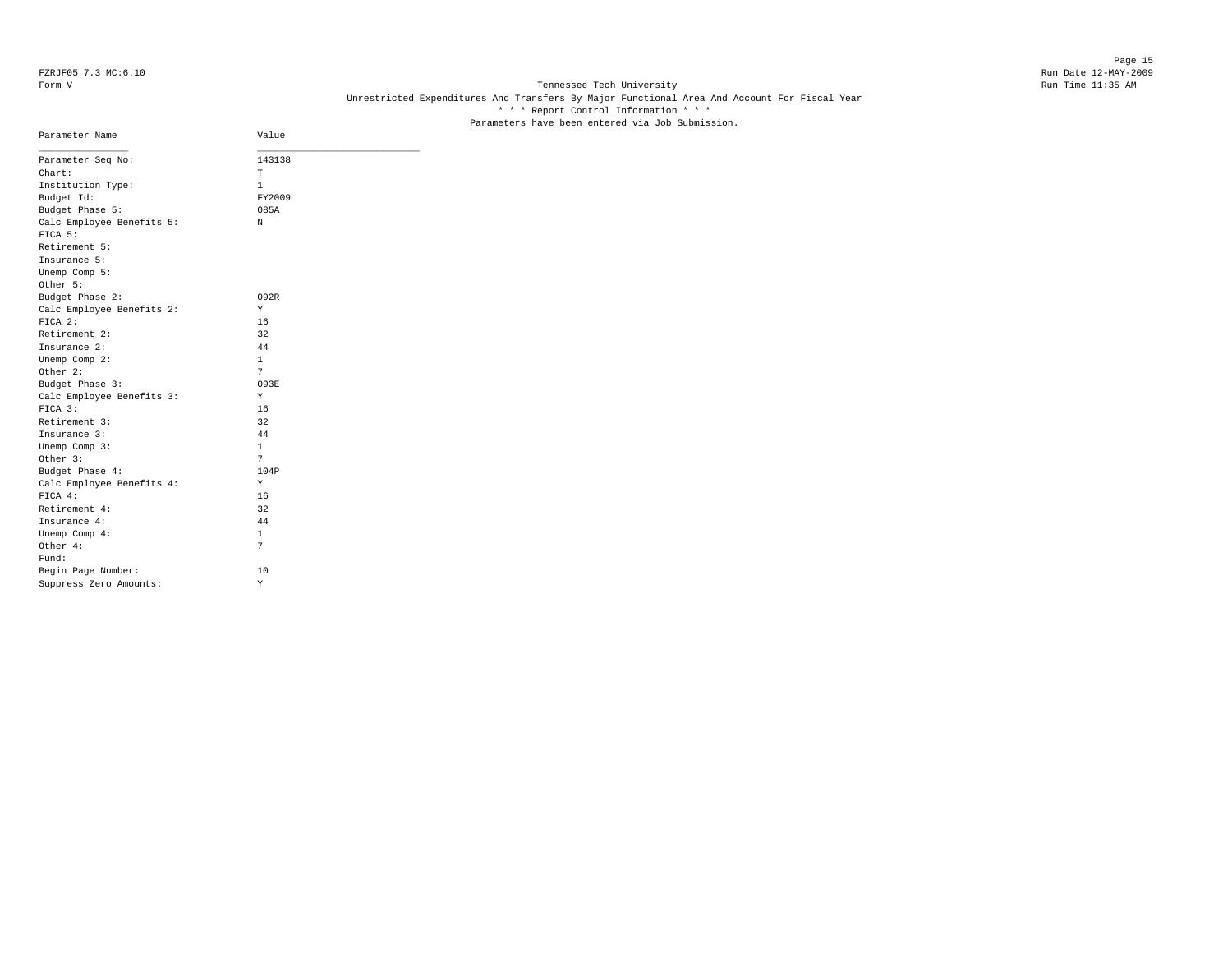# Tennessee Tech University Current Fund Revenues July Budget 2009-10

|                                     | Actual<br>$2007 - 08$ | October<br>Budget<br>$2008 - 09$ | Estimated<br>Budget<br>$2008 - 09$ | July<br>Budget<br>$2009 - 10$ |
|-------------------------------------|-----------------------|----------------------------------|------------------------------------|-------------------------------|
| Education and General               |                       |                                  |                                    |                               |
| Tuition and Fees                    |                       |                                  |                                    |                               |
| Mandatory Fees                      |                       |                                  |                                    |                               |
| Maintenance Fees                    | 39,897,334            | 43,724,580                       | 43,702,380                         | 43,690,640                    |
| Out-Of-State Tuition                | 3,236,703             | 3,666,020                        | 3,659,680                          | 3,675,820                     |
| Debt Service Fees                   | 518,857               | 536,900                          | 536,900                            | 536,900                       |
| General Access                      |                       |                                  |                                    |                               |
| Gen Access Schedule Change Reg Term | 127,249               | 144,600                          | 144,600                            | 144,600                       |
| Gen Access Schedule Change Sum Term | 13,971                | $\Omega$                         | $\Omega$                           | $\Omega$                      |
| Gen Access UG Graduation Reg Term   | 67,793                | 75,000                           | 75,000                             | 75,000                        |
| Gen Access UG Graduation Sum Term   | 7,446                 | $\Omega$                         | $\Omega$                           | $\Omega$                      |
| Technology Access Fee               | 2,116,709             | 2,176,200                        | 2,176,200                          | 2,176,200                     |
| Student Activity Fee                | 1,562,180             | 1,625,100                        | 1,625,100                          | 1,625,100                     |
| Sustainable Campus Fee              | 150,478               | 150,000                          | 150,000                            | 150,000                       |
| International Fee                   | 257,957               | 270,500                          | 270,500                            | 270,500                       |
| Total Mandatory Fees                | 47,956,677            | 52,368,900                       | 52,340,360                         | 52, 344, 760                  |
| Non-Mandatory Fees                  |                       |                                  |                                    |                               |
| CEU Student Fees                    | 193,088               | 173,000                          | 184,030                            | 184,030                       |
| Application Fees                    | 126,615               | 127,000                          | 142,000                            | 142,000                       |
| Late Registration Fees              | 102,100               | 127,000                          | 127,000                            | 127,000                       |
| Institution On-Line Course Fee      | 278,466               | 414,000                          | 419,000                            | 419,000                       |
| RODP Fee                            | 587,121               | 583,000                          | 723,000                            | 723,000                       |
| Specialized Academic Course Fee     |                       |                                  |                                    |                               |
| SACFee Business Regr Term           | 495,810               | 491,700                          | 554,200                            | 554,200                       |
| SACFee Business Summ Term           | 43,218                | $\Omega$                         | $\Omega$                           | $\overline{0}$                |
| SACFee Engineering Regr Term        | 433,500               | 428,000                          | 430,000                            | 430,000                       |
| SACFee Engineering Summ Term        | 15,611                | $\Omega$                         | $\Omega$                           | $\Omega$                      |
| Laboratory Materials Fees           | 121,510               | 187,120                          | 233,785                            | 230,620                       |
| Music Private Lesson Fees           | 93,600                | 95,920                           | 95,120                             | 95,120                        |
| Craft Ctr Studio Fees Regr Term     | 87,463                | 90,910                           | 96,300                             | 90,910                        |
| Craft Ctr Studio Fees Summer Term   | 3,625                 | $\Omega$                         | $\Omega$                           | $\Omega$                      |
| Craft Ctr Workshop Fees             | 103,598               | 110,000                          | 100,000                            | 110,000                       |
| Graduation Fees Regular Term        | $\Omega$              | 2,400                            | 4,900                              | 4,900                         |
| Return Check Fines                  | 3,380                 | 4,000                            | 5,000                              | 5,000                         |
| Deferred Payment Service Charge     | 59,200                | 75,500                           | 70,750                             | 70,750                        |
| Deferred Payment Late Penalty       | 16,075                | $\Omega$                         | $\Omega$                           | $\Omega$                      |
| Examination and Testing Fees        | 18,905                | 8,500                            | 14,210                             | 8,500                         |
| Examination and Tesing Nursing      | 22,988                | 19,080                           | 19,080                             | 19,080                        |
| Examination and Testing COMPASS     | 4,990                 | 3,000                            | 3,000                              | 3,000                         |
| Thesis Binding                      | 5,809                 | 5,100                            | 5,100                              | 5,100                         |
| Dissertation Microfilming           | 975                   | 2,300                            | 2,300                              | 2,300                         |
| Library Fines                       | 10,876                | 9,000                            | 5,000                              | 5,000                         |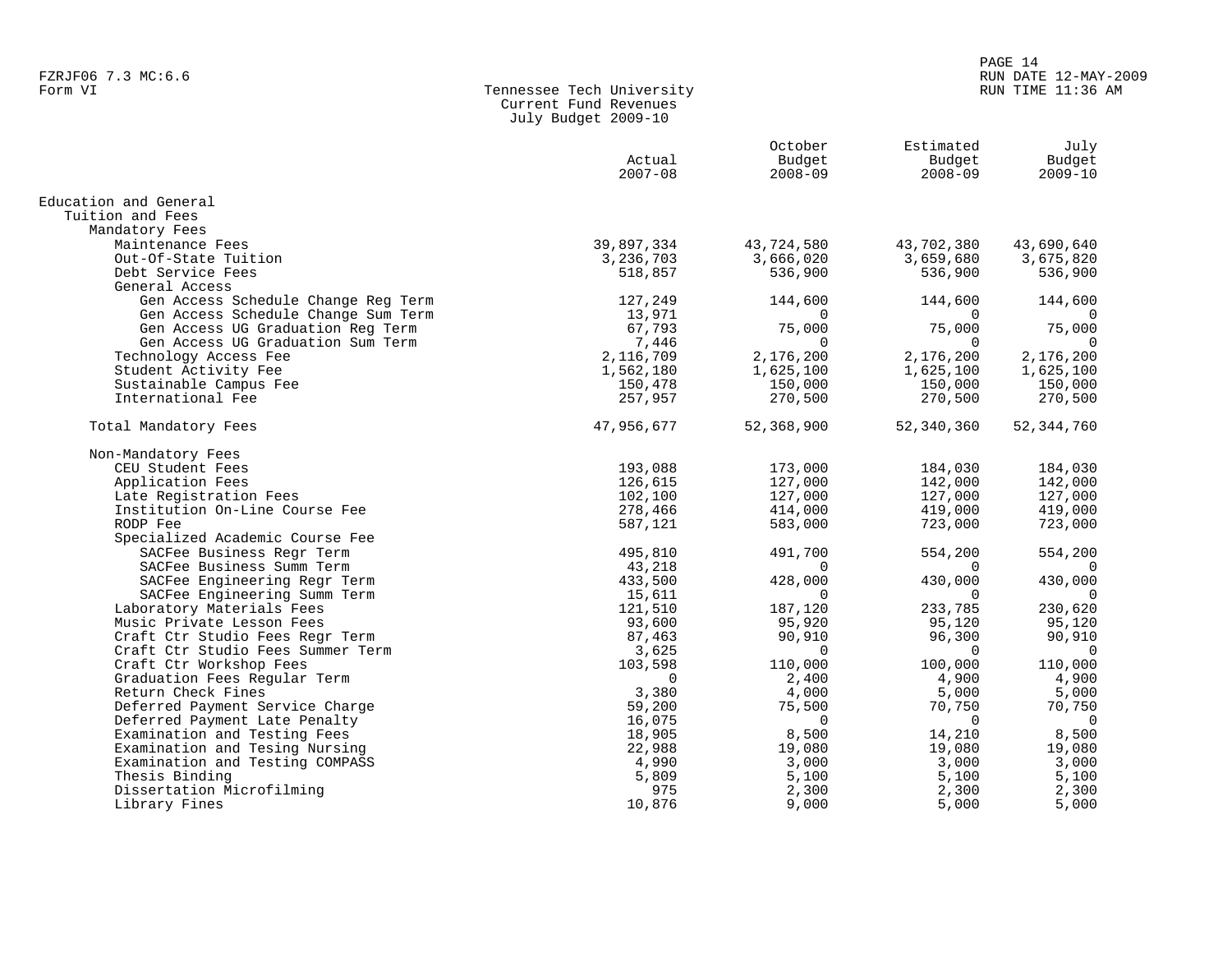# en and the set of the set of the set of the set of the set of the set of the set of the set of the set of the set of the set of the set of the set of the set of the set of the set of the set of the set of the set of the se FZRJF06 7.3 MC:6.6 RUN DATE 12-MAY-2009

# Tennessee Tech University Current Fund Revenues July Budget 2009-10

|                                                                                                         | Actual<br>$2007 - 08$              | October<br>Budget<br>$2008 - 09$      | Estimated<br>Budget<br>$2008 - 09$    | July<br>Budget<br>$2009 - 10$         |
|---------------------------------------------------------------------------------------------------------|------------------------------------|---------------------------------------|---------------------------------------|---------------------------------------|
| LRC Library Fines<br>DMBA Module Fee<br>Eagle Card Replacement Fees<br>Laboratory Materials Fees Summer | 3,556<br>76,125<br>14,875<br>5,465 | 5,640<br>77,750<br>14,000<br>$\Omega$ | 5,640<br>86,750<br>13,200<br>$\Omega$ | 5,100<br>86,750<br>13,200<br>$\Omega$ |
| Alternative Del Fee Acad Yr Undrgrd<br>Alternative Del Fee Acad Yr Grad                                 | 103,755<br>182,965                 | 368,600<br>0                          | 370,600<br>0                          | 370,600<br>$\mathbf 0$                |
| Alternative Del Fee Sum Undrgrd                                                                         | 4,978                              | $\mathbf 0$                           | $\Omega$                              | $\mathsf 0$                           |
| Alternative Del Fee Sum Grad<br>Sales Tax Transmitted                                                   | 63,106<br>$-1,561$                 | $\mathbf 0$<br>$\Omega$               | $\Omega$<br>$\Omega$                  | $\mathbf 0$<br>$\Omega$               |
| Total Non-Mandatory Fees                                                                                | 3,281,787                          | 3,422,520                             | 3,709,965                             | 3,705,160                             |
| Total Tuition & Fees                                                                                    | 51,238,464                         | 55,791,420                            | 56,050,325                            | 56,049,920                            |
| State Appropriations                                                                                    | 48,811,700                         | 44,996,100                            | 49, 424, 300                          | 49, 363, 700                          |
| Federal Grants and Contracts                                                                            | 968,044                            | 756,370                               | 890,370                               | 890,370                               |
| State Grants & Contracts                                                                                | 164,038                            | 152,500                               | 111,200                               | 111,200                               |
| Local Grants & Contracts<br>Private Grants & Contracts                                                  | 21,549<br>50,639                   | 12,000<br>33,500                      | 3,200<br>39,100                       | 3,200<br>39,100                       |
|                                                                                                         |                                    |                                       |                                       |                                       |
| Sales & Services of Educ. Depts.                                                                        |                                    |                                       |                                       |                                       |
| Athletics                                                                                               | 3,828,885                          | 3,783,690                             | 4, 157, 393                           | 3,535,690                             |
| Cheerleader Clinic                                                                                      | 24,334                             | 210,000                               | 210,000                               | 210,000                               |
| Extramurals                                                                                             | 300                                | 820                                   | 820                                   | 820                                   |
| Band Camps                                                                                              | 62,252                             | 44,270                                | 49,414                                | 46,430                                |
| Livestock Dairy Sheep                                                                                   | 1,050                              | $\Omega$                              | 6,900                                 | 6,900                                 |
| Livestock Dairy Hogs                                                                                    | 8,238                              | $\Omega$                              | 13,870                                | 13,870                                |
| Livestock Dairy Milk Sales                                                                              | 116,357                            | 72,000                                | 97,000                                | 72,000                                |
| Career Services                                                                                         | 38,122<br>56,197                   | 12,500<br>55,000                      | 43,800<br>55,000                      | 21,100<br>55,000                      |
| Pharmacy<br>Infirmary Lab                                                                               | 13,663                             | 8,000                                 | 8,000                                 | 8,000                                 |
| Health Services Faculty Staff                                                                           | 1,220                              | 0                                     | $\Omega$                              | $\overline{0}$                        |
| Dramatics                                                                                               | 6,683                              | 500                                   | 2,820                                 | 500                                   |
| Student Orientation SOAR Req Fees                                                                       | 142,330                            | 130,000                               | 130,000                               | 130,000                               |
| Student Orientation SOAR Hous Taxb                                                                      | 16,945                             | $\Omega$                              | $\Omega$                              | $\overline{0}$                        |
| Career College Fair                                                                                     | 3,315                              | 3,400                                 | 3,400                                 | 3,400                                 |
| Sales Svcs Edu Depts Taxable                                                                            | 1,422                              | $\Omega$                              | 700                                   | 700                                   |
| Sales Svcs Edu Depts Nontaxable                                                                         | 222,179                            | $\Omega$                              | 4,540                                 | 4,540                                 |
| Sales Tax Transmitted                                                                                   | $-3,322$                           | $\Omega$                              | $\Omega$                              | $\mathbf 0$                           |
| Workshop Fees                                                                                           | 2,564                              | $\Omega$                              | $\Omega$                              | $\Omega$                              |
| Replacement Diplomas                                                                                    | 570                                | 250                                   | 250                                   | 250                                   |
| Livestock Dairy Beef Cattle                                                                             | 83,194                             | 78,000                                | 38,900                                | 38,900                                |
| Dairy Cattle                                                                                            | $\Omega$                           | $\Omega$                              | 430                                   | 430                                   |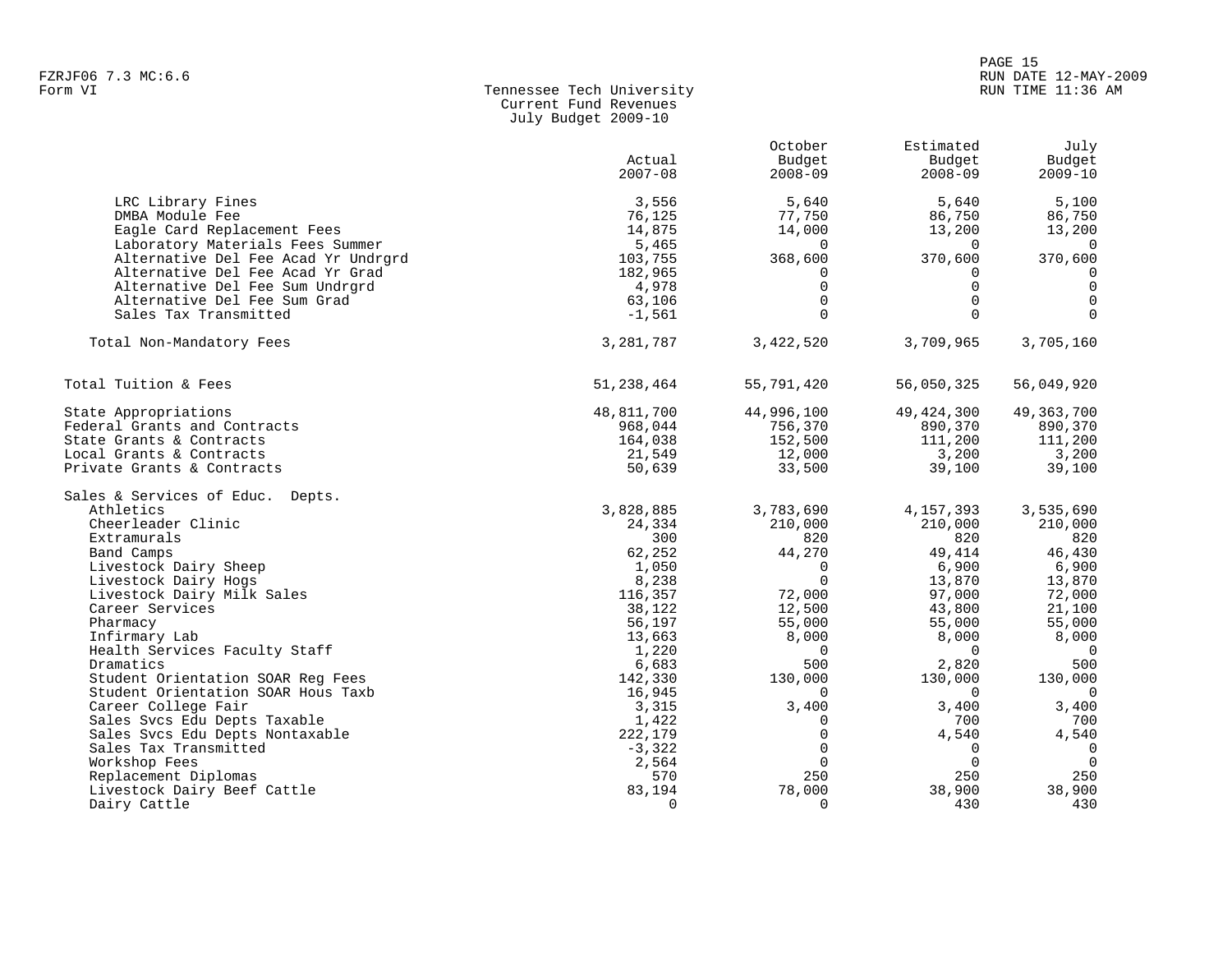### PAGE 16 FZRJF06 7.3 MC:6.6 RUN DATE 12-MAY-2009 RUN TIME 11:36 AM

| Form VI | Tennessee Tech University |
|---------|---------------------------|
|         | Current Fund Revenues     |
|         | July Budget 2009-10       |

| Actual<br>Budget<br>Budget<br>Budget<br>$2007 - 08$<br>$2008 - 09$<br>$2008 - 09$<br>$2009 - 10$<br>$\Omega$<br>5,240<br>Showing Fitting Services<br>5,240<br>1,352<br>Bull Development Center<br>745<br>$\Omega$<br>6,000<br>6,000<br>Business Media Service Center<br>115,425<br>288,920<br>663,938<br>248,920<br>Indirect Cost Recovery Unrestricted<br>38,475<br>10,000<br>103,755<br>0<br>$\Omega$<br>2,750<br>Entry Fees<br>0<br>$\Omega$<br>Total Sales & Services of Educ. Depts.<br>4,782,495<br>4,697,350<br>5,604,920<br>4,408,690<br>Other Sources<br>Parking Permits Taxable<br>29,059<br>47,800<br>49,600<br>49,600<br>Parking Permits Non Taxable<br>1,817<br>$\Omega$<br>$\Omega$<br>$\Omega$<br>Campus Access Regular Term<br>254,591<br>477,000<br>478,000<br>478,000<br>Campus Access Summer Term<br>27,946<br>$\Omega$<br>$\Omega$<br>$\Omega$<br>169,000<br>Traffic Fines<br>200,500<br>204,000<br>169,000<br>4,200<br>Advertising Visions<br>1,000<br>6,500<br>1,000<br>Facilities Rental<br>144,734<br>148,450<br>148,450<br>148,450<br>ACT GED Testing<br>515<br>70<br>625<br>70<br>Agric Pavilion Concessions Taxable<br>58,730<br>$\Omega$<br>$\Omega$<br>$\Omega$<br>$\Omega$<br>$\Omega$<br>$\Omega$<br>Agric Pavilion Student Resid Rent<br>4,920<br>Salvage Income<br>76,020<br>38,230<br>28,230<br>28,230<br>VA Report Fee<br>1,548<br>1,300<br>1,300<br>1,300<br>Over and Short General Nontaxable<br>$-13$<br>$\overline{0}$<br>$\Omega$<br>0<br>$\mathbf 0$<br>Over and Short General Taxable<br>$\Omega$<br>$\Omega$<br>$\mathbf{1}$<br>Miscellaneous Income Taxable<br>20,935<br>$\Omega$<br>$\Omega$<br>$\Omega$<br>11,420<br>Miscellaneous Income Nontaxable<br>10,000<br>11,420<br>47,148<br>Royalties Patents Copyrights<br>8,441<br>1,860<br>$\overline{0}$<br>3,910<br>$\Omega$<br>Other Sources Sales Tax Transmitted<br>$-5,216$<br>$\Omega$<br>$\Omega$<br>$\Omega$<br>$\Omega$<br>$\Omega$<br>Commissions on Other Sources<br>$-2,188$<br>1,220,882<br>699,590<br>Interest Income<br>1,167,590<br>699,590<br>Unrealized Gains and Losses<br>1,000<br>109,341<br>1,000<br>1,000<br>OPED Recovery State<br>100,603<br>$\Omega$<br>$\Omega$<br>$\Omega$<br>Total Other Sources<br>2,304,514<br>2,088,300<br>1,607,625<br>1,587,660<br>108,341,443<br>108,527,540<br>113,731,040<br>112, 453, 840<br>340,615<br>280,000<br>Book & University Store<br>280,000<br>280,000<br>Food Services<br>1,139,893<br>1,491,000<br>1,491,000<br>1,491,000<br>Housing<br>8,253,914<br>8,413,500<br>8,413,500<br>8,413,600<br>Post Office<br>287,004<br>284,680<br>284,680<br>284,680<br>928,300<br>Wellness Facility<br>909,808<br>929,300<br>928,300<br>Other Auxiliaries<br>340,020<br>338,000<br>314,300<br>337,700 |                                | October | Estimated | July |
|-----------------------------------------------------------------------------------------------------------------------------------------------------------------------------------------------------------------------------------------------------------------------------------------------------------------------------------------------------------------------------------------------------------------------------------------------------------------------------------------------------------------------------------------------------------------------------------------------------------------------------------------------------------------------------------------------------------------------------------------------------------------------------------------------------------------------------------------------------------------------------------------------------------------------------------------------------------------------------------------------------------------------------------------------------------------------------------------------------------------------------------------------------------------------------------------------------------------------------------------------------------------------------------------------------------------------------------------------------------------------------------------------------------------------------------------------------------------------------------------------------------------------------------------------------------------------------------------------------------------------------------------------------------------------------------------------------------------------------------------------------------------------------------------------------------------------------------------------------------------------------------------------------------------------------------------------------------------------------------------------------------------------------------------------------------------------------------------------------------------------------------------------------------------------------------------------------------------------------------------------------------------------------------------------------------------------------------------------------------------------------------------------------------------------------------------------------------------------------------------------------------------------------------------------------------------------------------------------------------------------------------------------------------------------------------------------------------------------------------------------------|--------------------------------|---------|-----------|------|
|                                                                                                                                                                                                                                                                                                                                                                                                                                                                                                                                                                                                                                                                                                                                                                                                                                                                                                                                                                                                                                                                                                                                                                                                                                                                                                                                                                                                                                                                                                                                                                                                                                                                                                                                                                                                                                                                                                                                                                                                                                                                                                                                                                                                                                                                                                                                                                                                                                                                                                                                                                                                                                                                                                                                                     |                                |         |           |      |
|                                                                                                                                                                                                                                                                                                                                                                                                                                                                                                                                                                                                                                                                                                                                                                                                                                                                                                                                                                                                                                                                                                                                                                                                                                                                                                                                                                                                                                                                                                                                                                                                                                                                                                                                                                                                                                                                                                                                                                                                                                                                                                                                                                                                                                                                                                                                                                                                                                                                                                                                                                                                                                                                                                                                                     |                                |         |           |      |
|                                                                                                                                                                                                                                                                                                                                                                                                                                                                                                                                                                                                                                                                                                                                                                                                                                                                                                                                                                                                                                                                                                                                                                                                                                                                                                                                                                                                                                                                                                                                                                                                                                                                                                                                                                                                                                                                                                                                                                                                                                                                                                                                                                                                                                                                                                                                                                                                                                                                                                                                                                                                                                                                                                                                                     |                                |         |           |      |
|                                                                                                                                                                                                                                                                                                                                                                                                                                                                                                                                                                                                                                                                                                                                                                                                                                                                                                                                                                                                                                                                                                                                                                                                                                                                                                                                                                                                                                                                                                                                                                                                                                                                                                                                                                                                                                                                                                                                                                                                                                                                                                                                                                                                                                                                                                                                                                                                                                                                                                                                                                                                                                                                                                                                                     |                                |         |           |      |
|                                                                                                                                                                                                                                                                                                                                                                                                                                                                                                                                                                                                                                                                                                                                                                                                                                                                                                                                                                                                                                                                                                                                                                                                                                                                                                                                                                                                                                                                                                                                                                                                                                                                                                                                                                                                                                                                                                                                                                                                                                                                                                                                                                                                                                                                                                                                                                                                                                                                                                                                                                                                                                                                                                                                                     |                                |         |           |      |
|                                                                                                                                                                                                                                                                                                                                                                                                                                                                                                                                                                                                                                                                                                                                                                                                                                                                                                                                                                                                                                                                                                                                                                                                                                                                                                                                                                                                                                                                                                                                                                                                                                                                                                                                                                                                                                                                                                                                                                                                                                                                                                                                                                                                                                                                                                                                                                                                                                                                                                                                                                                                                                                                                                                                                     |                                |         |           |      |
|                                                                                                                                                                                                                                                                                                                                                                                                                                                                                                                                                                                                                                                                                                                                                                                                                                                                                                                                                                                                                                                                                                                                                                                                                                                                                                                                                                                                                                                                                                                                                                                                                                                                                                                                                                                                                                                                                                                                                                                                                                                                                                                                                                                                                                                                                                                                                                                                                                                                                                                                                                                                                                                                                                                                                     |                                |         |           |      |
|                                                                                                                                                                                                                                                                                                                                                                                                                                                                                                                                                                                                                                                                                                                                                                                                                                                                                                                                                                                                                                                                                                                                                                                                                                                                                                                                                                                                                                                                                                                                                                                                                                                                                                                                                                                                                                                                                                                                                                                                                                                                                                                                                                                                                                                                                                                                                                                                                                                                                                                                                                                                                                                                                                                                                     |                                |         |           |      |
|                                                                                                                                                                                                                                                                                                                                                                                                                                                                                                                                                                                                                                                                                                                                                                                                                                                                                                                                                                                                                                                                                                                                                                                                                                                                                                                                                                                                                                                                                                                                                                                                                                                                                                                                                                                                                                                                                                                                                                                                                                                                                                                                                                                                                                                                                                                                                                                                                                                                                                                                                                                                                                                                                                                                                     |                                |         |           |      |
|                                                                                                                                                                                                                                                                                                                                                                                                                                                                                                                                                                                                                                                                                                                                                                                                                                                                                                                                                                                                                                                                                                                                                                                                                                                                                                                                                                                                                                                                                                                                                                                                                                                                                                                                                                                                                                                                                                                                                                                                                                                                                                                                                                                                                                                                                                                                                                                                                                                                                                                                                                                                                                                                                                                                                     |                                |         |           |      |
|                                                                                                                                                                                                                                                                                                                                                                                                                                                                                                                                                                                                                                                                                                                                                                                                                                                                                                                                                                                                                                                                                                                                                                                                                                                                                                                                                                                                                                                                                                                                                                                                                                                                                                                                                                                                                                                                                                                                                                                                                                                                                                                                                                                                                                                                                                                                                                                                                                                                                                                                                                                                                                                                                                                                                     |                                |         |           |      |
|                                                                                                                                                                                                                                                                                                                                                                                                                                                                                                                                                                                                                                                                                                                                                                                                                                                                                                                                                                                                                                                                                                                                                                                                                                                                                                                                                                                                                                                                                                                                                                                                                                                                                                                                                                                                                                                                                                                                                                                                                                                                                                                                                                                                                                                                                                                                                                                                                                                                                                                                                                                                                                                                                                                                                     |                                |         |           |      |
|                                                                                                                                                                                                                                                                                                                                                                                                                                                                                                                                                                                                                                                                                                                                                                                                                                                                                                                                                                                                                                                                                                                                                                                                                                                                                                                                                                                                                                                                                                                                                                                                                                                                                                                                                                                                                                                                                                                                                                                                                                                                                                                                                                                                                                                                                                                                                                                                                                                                                                                                                                                                                                                                                                                                                     |                                |         |           |      |
|                                                                                                                                                                                                                                                                                                                                                                                                                                                                                                                                                                                                                                                                                                                                                                                                                                                                                                                                                                                                                                                                                                                                                                                                                                                                                                                                                                                                                                                                                                                                                                                                                                                                                                                                                                                                                                                                                                                                                                                                                                                                                                                                                                                                                                                                                                                                                                                                                                                                                                                                                                                                                                                                                                                                                     |                                |         |           |      |
|                                                                                                                                                                                                                                                                                                                                                                                                                                                                                                                                                                                                                                                                                                                                                                                                                                                                                                                                                                                                                                                                                                                                                                                                                                                                                                                                                                                                                                                                                                                                                                                                                                                                                                                                                                                                                                                                                                                                                                                                                                                                                                                                                                                                                                                                                                                                                                                                                                                                                                                                                                                                                                                                                                                                                     |                                |         |           |      |
|                                                                                                                                                                                                                                                                                                                                                                                                                                                                                                                                                                                                                                                                                                                                                                                                                                                                                                                                                                                                                                                                                                                                                                                                                                                                                                                                                                                                                                                                                                                                                                                                                                                                                                                                                                                                                                                                                                                                                                                                                                                                                                                                                                                                                                                                                                                                                                                                                                                                                                                                                                                                                                                                                                                                                     |                                |         |           |      |
|                                                                                                                                                                                                                                                                                                                                                                                                                                                                                                                                                                                                                                                                                                                                                                                                                                                                                                                                                                                                                                                                                                                                                                                                                                                                                                                                                                                                                                                                                                                                                                                                                                                                                                                                                                                                                                                                                                                                                                                                                                                                                                                                                                                                                                                                                                                                                                                                                                                                                                                                                                                                                                                                                                                                                     |                                |         |           |      |
|                                                                                                                                                                                                                                                                                                                                                                                                                                                                                                                                                                                                                                                                                                                                                                                                                                                                                                                                                                                                                                                                                                                                                                                                                                                                                                                                                                                                                                                                                                                                                                                                                                                                                                                                                                                                                                                                                                                                                                                                                                                                                                                                                                                                                                                                                                                                                                                                                                                                                                                                                                                                                                                                                                                                                     |                                |         |           |      |
|                                                                                                                                                                                                                                                                                                                                                                                                                                                                                                                                                                                                                                                                                                                                                                                                                                                                                                                                                                                                                                                                                                                                                                                                                                                                                                                                                                                                                                                                                                                                                                                                                                                                                                                                                                                                                                                                                                                                                                                                                                                                                                                                                                                                                                                                                                                                                                                                                                                                                                                                                                                                                                                                                                                                                     |                                |         |           |      |
|                                                                                                                                                                                                                                                                                                                                                                                                                                                                                                                                                                                                                                                                                                                                                                                                                                                                                                                                                                                                                                                                                                                                                                                                                                                                                                                                                                                                                                                                                                                                                                                                                                                                                                                                                                                                                                                                                                                                                                                                                                                                                                                                                                                                                                                                                                                                                                                                                                                                                                                                                                                                                                                                                                                                                     |                                |         |           |      |
|                                                                                                                                                                                                                                                                                                                                                                                                                                                                                                                                                                                                                                                                                                                                                                                                                                                                                                                                                                                                                                                                                                                                                                                                                                                                                                                                                                                                                                                                                                                                                                                                                                                                                                                                                                                                                                                                                                                                                                                                                                                                                                                                                                                                                                                                                                                                                                                                                                                                                                                                                                                                                                                                                                                                                     |                                |         |           |      |
|                                                                                                                                                                                                                                                                                                                                                                                                                                                                                                                                                                                                                                                                                                                                                                                                                                                                                                                                                                                                                                                                                                                                                                                                                                                                                                                                                                                                                                                                                                                                                                                                                                                                                                                                                                                                                                                                                                                                                                                                                                                                                                                                                                                                                                                                                                                                                                                                                                                                                                                                                                                                                                                                                                                                                     |                                |         |           |      |
|                                                                                                                                                                                                                                                                                                                                                                                                                                                                                                                                                                                                                                                                                                                                                                                                                                                                                                                                                                                                                                                                                                                                                                                                                                                                                                                                                                                                                                                                                                                                                                                                                                                                                                                                                                                                                                                                                                                                                                                                                                                                                                                                                                                                                                                                                                                                                                                                                                                                                                                                                                                                                                                                                                                                                     |                                |         |           |      |
|                                                                                                                                                                                                                                                                                                                                                                                                                                                                                                                                                                                                                                                                                                                                                                                                                                                                                                                                                                                                                                                                                                                                                                                                                                                                                                                                                                                                                                                                                                                                                                                                                                                                                                                                                                                                                                                                                                                                                                                                                                                                                                                                                                                                                                                                                                                                                                                                                                                                                                                                                                                                                                                                                                                                                     |                                |         |           |      |
|                                                                                                                                                                                                                                                                                                                                                                                                                                                                                                                                                                                                                                                                                                                                                                                                                                                                                                                                                                                                                                                                                                                                                                                                                                                                                                                                                                                                                                                                                                                                                                                                                                                                                                                                                                                                                                                                                                                                                                                                                                                                                                                                                                                                                                                                                                                                                                                                                                                                                                                                                                                                                                                                                                                                                     |                                |         |           |      |
|                                                                                                                                                                                                                                                                                                                                                                                                                                                                                                                                                                                                                                                                                                                                                                                                                                                                                                                                                                                                                                                                                                                                                                                                                                                                                                                                                                                                                                                                                                                                                                                                                                                                                                                                                                                                                                                                                                                                                                                                                                                                                                                                                                                                                                                                                                                                                                                                                                                                                                                                                                                                                                                                                                                                                     |                                |         |           |      |
|                                                                                                                                                                                                                                                                                                                                                                                                                                                                                                                                                                                                                                                                                                                                                                                                                                                                                                                                                                                                                                                                                                                                                                                                                                                                                                                                                                                                                                                                                                                                                                                                                                                                                                                                                                                                                                                                                                                                                                                                                                                                                                                                                                                                                                                                                                                                                                                                                                                                                                                                                                                                                                                                                                                                                     |                                |         |           |      |
|                                                                                                                                                                                                                                                                                                                                                                                                                                                                                                                                                                                                                                                                                                                                                                                                                                                                                                                                                                                                                                                                                                                                                                                                                                                                                                                                                                                                                                                                                                                                                                                                                                                                                                                                                                                                                                                                                                                                                                                                                                                                                                                                                                                                                                                                                                                                                                                                                                                                                                                                                                                                                                                                                                                                                     |                                |         |           |      |
|                                                                                                                                                                                                                                                                                                                                                                                                                                                                                                                                                                                                                                                                                                                                                                                                                                                                                                                                                                                                                                                                                                                                                                                                                                                                                                                                                                                                                                                                                                                                                                                                                                                                                                                                                                                                                                                                                                                                                                                                                                                                                                                                                                                                                                                                                                                                                                                                                                                                                                                                                                                                                                                                                                                                                     |                                |         |           |      |
|                                                                                                                                                                                                                                                                                                                                                                                                                                                                                                                                                                                                                                                                                                                                                                                                                                                                                                                                                                                                                                                                                                                                                                                                                                                                                                                                                                                                                                                                                                                                                                                                                                                                                                                                                                                                                                                                                                                                                                                                                                                                                                                                                                                                                                                                                                                                                                                                                                                                                                                                                                                                                                                                                                                                                     |                                |         |           |      |
|                                                                                                                                                                                                                                                                                                                                                                                                                                                                                                                                                                                                                                                                                                                                                                                                                                                                                                                                                                                                                                                                                                                                                                                                                                                                                                                                                                                                                                                                                                                                                                                                                                                                                                                                                                                                                                                                                                                                                                                                                                                                                                                                                                                                                                                                                                                                                                                                                                                                                                                                                                                                                                                                                                                                                     |                                |         |           |      |
|                                                                                                                                                                                                                                                                                                                                                                                                                                                                                                                                                                                                                                                                                                                                                                                                                                                                                                                                                                                                                                                                                                                                                                                                                                                                                                                                                                                                                                                                                                                                                                                                                                                                                                                                                                                                                                                                                                                                                                                                                                                                                                                                                                                                                                                                                                                                                                                                                                                                                                                                                                                                                                                                                                                                                     |                                |         |           |      |
|                                                                                                                                                                                                                                                                                                                                                                                                                                                                                                                                                                                                                                                                                                                                                                                                                                                                                                                                                                                                                                                                                                                                                                                                                                                                                                                                                                                                                                                                                                                                                                                                                                                                                                                                                                                                                                                                                                                                                                                                                                                                                                                                                                                                                                                                                                                                                                                                                                                                                                                                                                                                                                                                                                                                                     | Total Educational & General    |         |           |      |
|                                                                                                                                                                                                                                                                                                                                                                                                                                                                                                                                                                                                                                                                                                                                                                                                                                                                                                                                                                                                                                                                                                                                                                                                                                                                                                                                                                                                                                                                                                                                                                                                                                                                                                                                                                                                                                                                                                                                                                                                                                                                                                                                                                                                                                                                                                                                                                                                                                                                                                                                                                                                                                                                                                                                                     | Auxiliary Enterprises Revenues |         |           |      |
|                                                                                                                                                                                                                                                                                                                                                                                                                                                                                                                                                                                                                                                                                                                                                                                                                                                                                                                                                                                                                                                                                                                                                                                                                                                                                                                                                                                                                                                                                                                                                                                                                                                                                                                                                                                                                                                                                                                                                                                                                                                                                                                                                                                                                                                                                                                                                                                                                                                                                                                                                                                                                                                                                                                                                     |                                |         |           |      |
|                                                                                                                                                                                                                                                                                                                                                                                                                                                                                                                                                                                                                                                                                                                                                                                                                                                                                                                                                                                                                                                                                                                                                                                                                                                                                                                                                                                                                                                                                                                                                                                                                                                                                                                                                                                                                                                                                                                                                                                                                                                                                                                                                                                                                                                                                                                                                                                                                                                                                                                                                                                                                                                                                                                                                     |                                |         |           |      |
|                                                                                                                                                                                                                                                                                                                                                                                                                                                                                                                                                                                                                                                                                                                                                                                                                                                                                                                                                                                                                                                                                                                                                                                                                                                                                                                                                                                                                                                                                                                                                                                                                                                                                                                                                                                                                                                                                                                                                                                                                                                                                                                                                                                                                                                                                                                                                                                                                                                                                                                                                                                                                                                                                                                                                     |                                |         |           |      |
|                                                                                                                                                                                                                                                                                                                                                                                                                                                                                                                                                                                                                                                                                                                                                                                                                                                                                                                                                                                                                                                                                                                                                                                                                                                                                                                                                                                                                                                                                                                                                                                                                                                                                                                                                                                                                                                                                                                                                                                                                                                                                                                                                                                                                                                                                                                                                                                                                                                                                                                                                                                                                                                                                                                                                     |                                |         |           |      |
|                                                                                                                                                                                                                                                                                                                                                                                                                                                                                                                                                                                                                                                                                                                                                                                                                                                                                                                                                                                                                                                                                                                                                                                                                                                                                                                                                                                                                                                                                                                                                                                                                                                                                                                                                                                                                                                                                                                                                                                                                                                                                                                                                                                                                                                                                                                                                                                                                                                                                                                                                                                                                                                                                                                                                     |                                |         |           |      |
|                                                                                                                                                                                                                                                                                                                                                                                                                                                                                                                                                                                                                                                                                                                                                                                                                                                                                                                                                                                                                                                                                                                                                                                                                                                                                                                                                                                                                                                                                                                                                                                                                                                                                                                                                                                                                                                                                                                                                                                                                                                                                                                                                                                                                                                                                                                                                                                                                                                                                                                                                                                                                                                                                                                                                     |                                |         |           |      |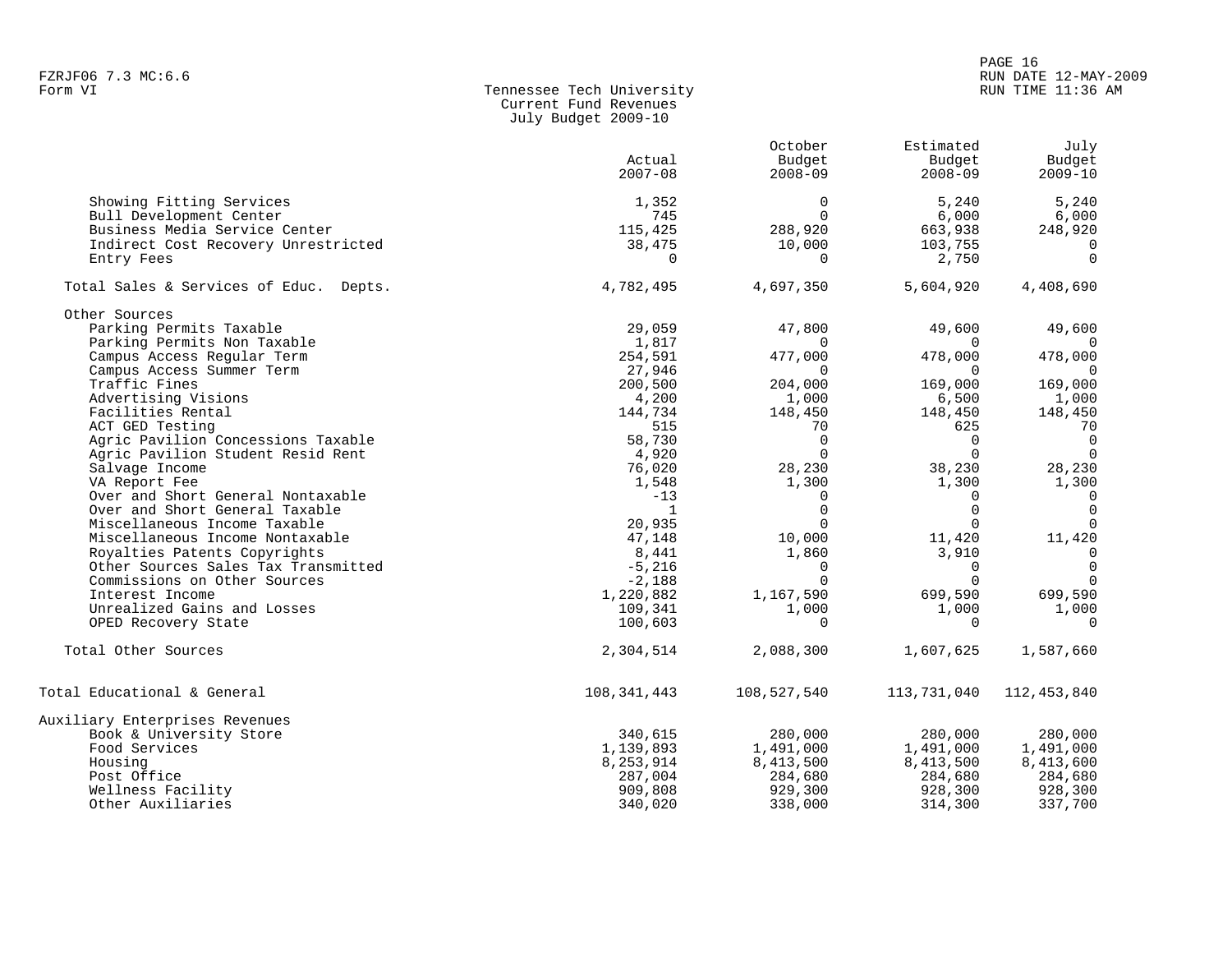| FZRJF06 7.3 MC:6.6<br>Form VI | Tennessee Tech University<br>Current Fund Revenues<br>July Budget 2009-10 |                                  |                                    | PAGE 17<br>RUN DATE 12-MAY-2009<br>RUN TIME 11:36 AM |  |
|-------------------------------|---------------------------------------------------------------------------|----------------------------------|------------------------------------|------------------------------------------------------|--|
|                               | Actual<br>$2007 - 08$                                                     | October<br>Budget<br>$2008 - 09$ | Estimated<br>Budget<br>$2008 - 09$ | July<br>Budget<br>$2009 - 10$                        |  |
| Total Auxiliary Revenues      | 11,271,254                                                                | 11,736,480                       | 11,711,780                         | 11,735,280                                           |  |
| Total Revenues                | 119,612,697                                                               | 120,264,020                      | 125,442,820                        | 124,189,120                                          |  |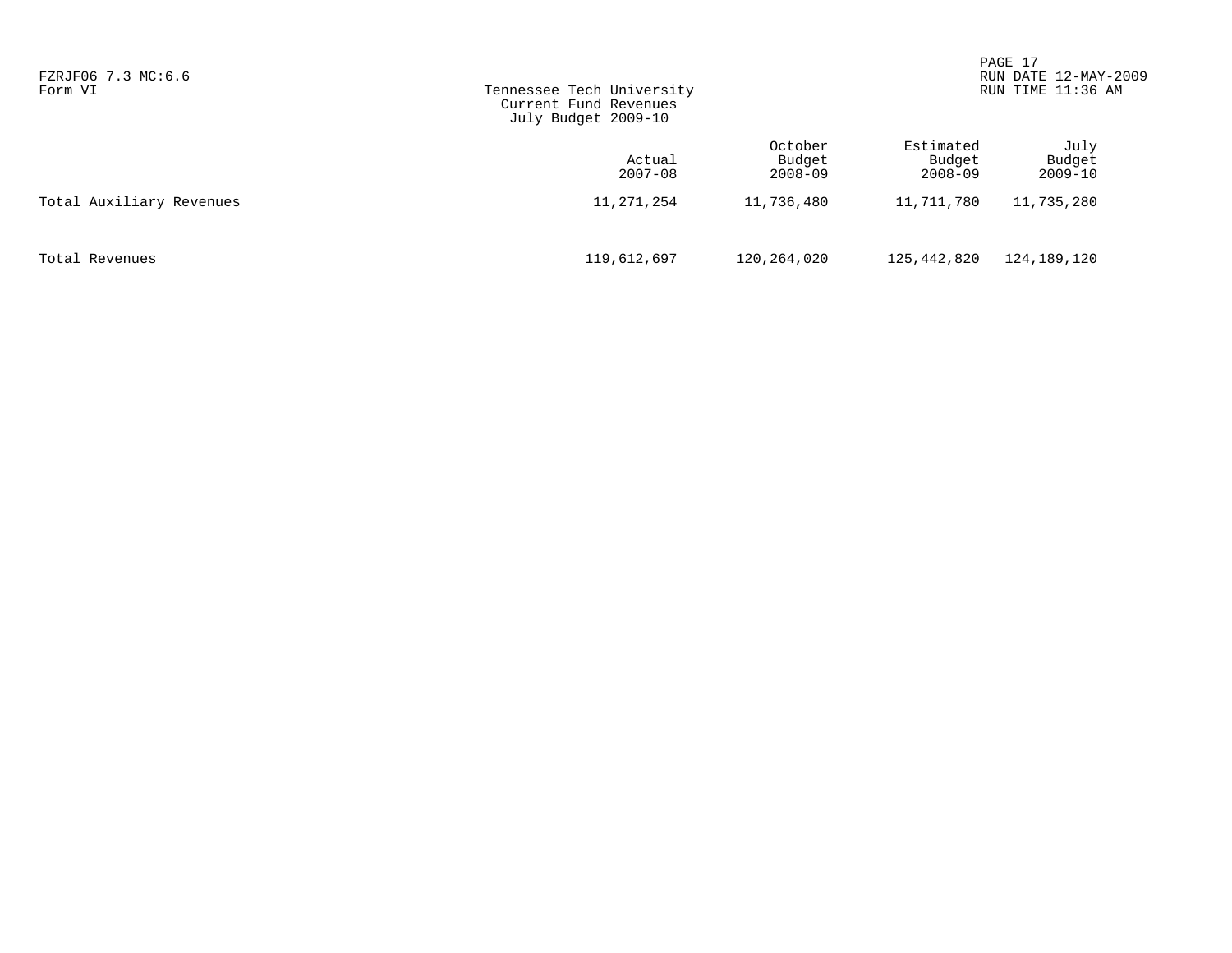|                    |                           | PAGE 18              |
|--------------------|---------------------------|----------------------|
| FZRJF06 7.3 MC:6.6 |                           | RUN DATE 12-MAY-2009 |
| Form VI            | Tennessee Tech University | RUN TIME 11:36 AM    |

| FZRJFU6 /.3 MC:6.6 |                                                  | RUN DAIE 12-MAY-2 |
|--------------------|--------------------------------------------------|-------------------|
| Form VI            | Tennessee Tech University                        | RUN TIME 11:36 AM |
|                    | Current Fund Revenues                            |                   |
|                    | July Budget 2009-10                              |                   |
|                    | * * * REPORT CONTROL INFORMATION * * *           |                   |
|                    | Parameters have been entered via Job Submission. |                   |
| Parameter Name     | Value                                            |                   |
| Parameter Seq No:  | 143148                                           |                   |
| Chart:             |                                                  |                   |
| Budget Id:         | FY2009                                           |                   |
| Budget Phase 5:    | 085A                                             |                   |
| Budget Phase 2:    | 092R                                             |                   |
|                    |                                                  |                   |

| Parameter Seq No:      | 143148 |
|------------------------|--------|
| $chart$ :              | Ͳ      |
| Budget Id:             | FY2009 |
| Budget Phase 5:        | 085A   |
| Budget Phase 2:        | 092R   |
| Budget Phase 3:        | 093E   |
| Budget Phase 4:        | 104P   |
| Fund:                  |        |
| Print Account Codes:   | N      |
| Begin Page Number:     | 14     |
| Suppress Zero Amounts: | Y      |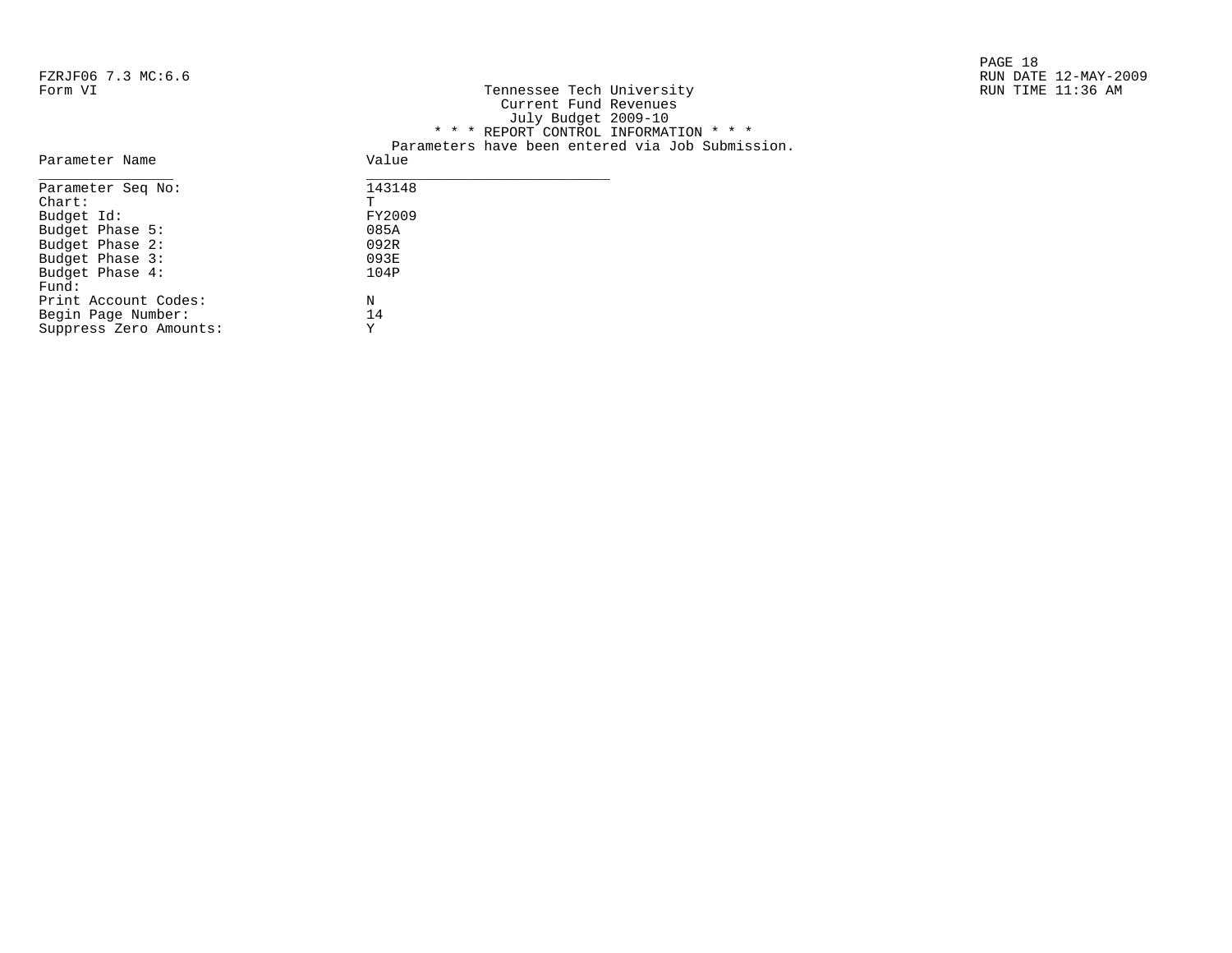|                                       | Actual<br>$2007 - 08$ | October<br>$2008 - 09$ | Estimated<br>$2008 - 09$ | July<br>$2009 - 10$ |
|---------------------------------------|-----------------------|------------------------|--------------------------|---------------------|
| Education and General                 |                       |                        |                          |                     |
| Instruction (20)<br>Instruction (200) |                       |                        |                          |                     |
| Presidents Academy (110011)           |                       |                        |                          |                     |
| Salaries - Academic                   | 14,510                | 0                      | $\Omega$                 | $\Omega$            |
| Salaries - Students                   | 2,655                 | $\Omega$               | $\Omega$                 |                     |
| Employee Benefits                     | 2,979                 | 3,000                  |                          |                     |
| Operating Expenses                    | 20,486                | 30,630                 | $\mathbf 0$              | $\Omega$            |
| Total - Presidents Academy (110011):  | 40,630                | 33,630                 | 0                        | $\Omega$            |
| Summer School (120004)                |                       |                        |                          |                     |
| Salaries - Administrative             | 24,097                | $\Omega$               | $\Omega$                 |                     |
| Salaries - Academic                   | 1,585,765             | 1,509,620              | 1,496,890                | 1,509,620           |
| Salaries - Supporting                 | 438                   |                        | 300                      | $\Omega$            |
| Salaries - Students                   | 19,717                |                        | 10,270                   | $\Omega$            |
| Salaries - Professional               | $\Omega$              | $\cap$                 | 2,160                    | $\cap$              |
| Employee Benefits                     | 281,258               | 281,720                | 281,720                  | 281,720             |
| Total - Summer School (120004):       | 1,911,275             | 1,791,340              | 1,791,340                | 1,791,340           |
| Other Faculty (120025)                |                       |                        |                          |                     |
| Salaries - Academic                   | <sup>n</sup>          | 67,200                 | 53,700                   | 50,000              |
| Salaries - Supporting                 |                       |                        | 1,120                    | 0                   |
| Salaries - Students                   |                       |                        | 2,290                    | $\Omega$            |
| Salaries - Professional               |                       |                        | 370                      |                     |
| Travel                                | 0                     | 100,000                | 100,000                  | 0                   |
| Operating Expenses                    | $\mathbf 0$           | 273,530                | 0                        | $\Omega$            |
| Total - Other Faculty $(120025)$ :    | $\mathbf 0$           | 440,730                | 157,480                  | 50,000              |
|                                       |                       |                        |                          |                     |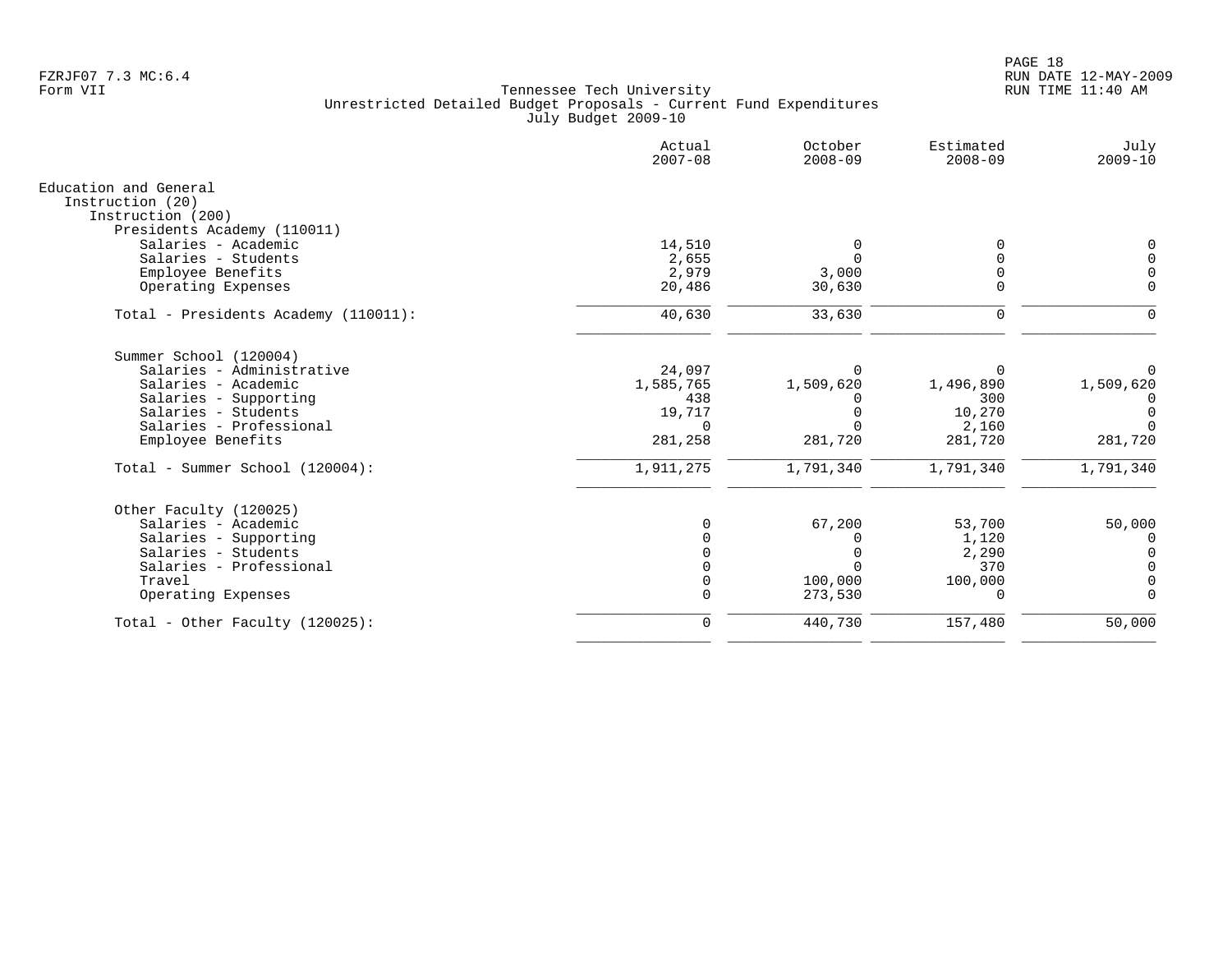| $\mathbf 0$<br>136,770<br>37,660<br>43,500<br>18,820<br>39,030<br>5,000 |
|-------------------------------------------------------------------------|
|                                                                         |
|                                                                         |
|                                                                         |
|                                                                         |
|                                                                         |
|                                                                         |
|                                                                         |
|                                                                         |
| 45,020                                                                  |
| 325,800                                                                 |
|                                                                         |
| 241,400                                                                 |
| $\Omega$                                                                |
| 241,400                                                                 |
|                                                                         |
| 51,840                                                                  |
| 18,030                                                                  |
| 1,600                                                                   |
| 71,470                                                                  |
|                                                                         |
| 71,500                                                                  |
| 24,610                                                                  |
| 3,780                                                                   |
| 55,410                                                                  |
| 39,440                                                                  |
| 2,340                                                                   |
| 2,510                                                                   |
| 199,590                                                                 |
|                                                                         |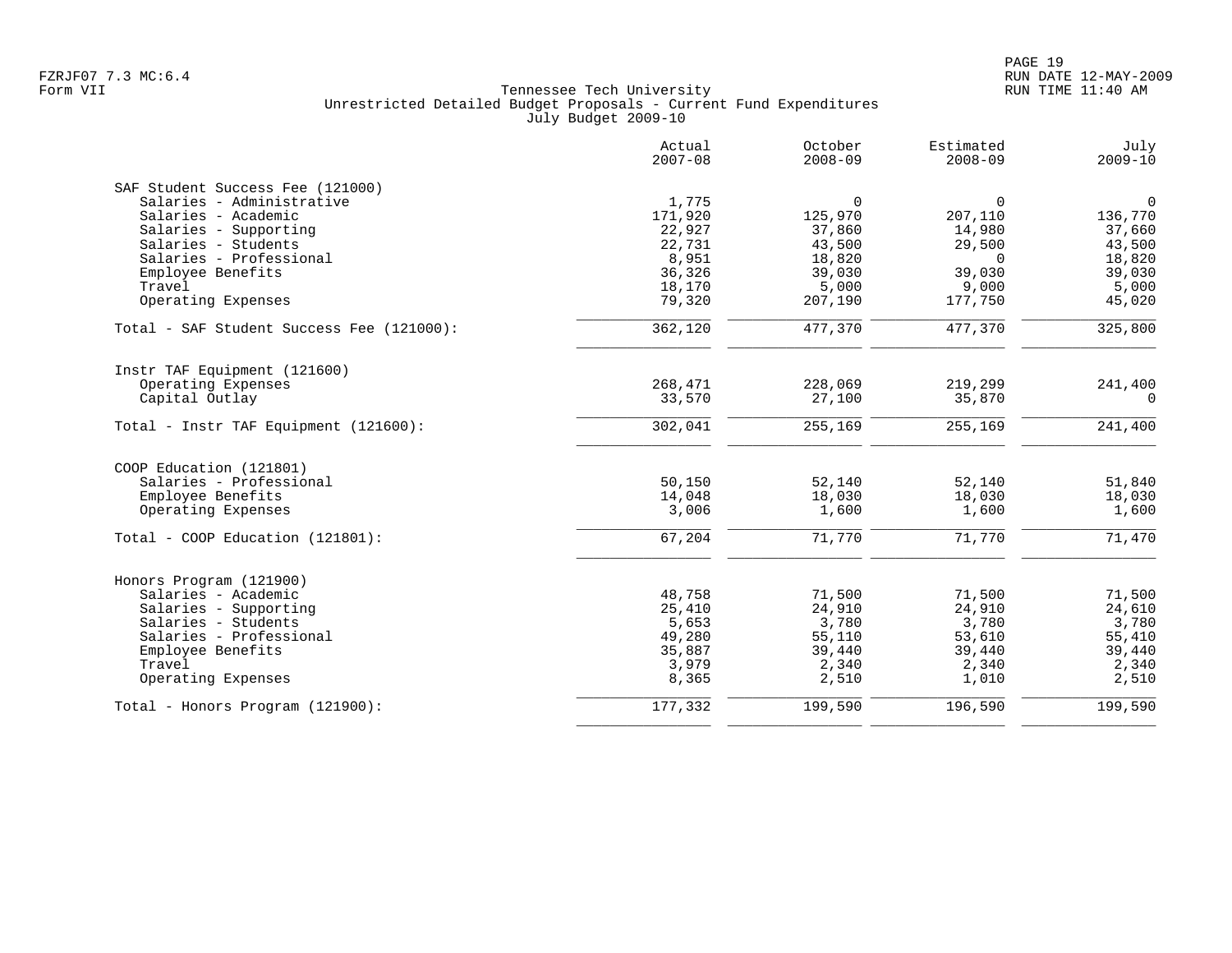|                                                      | Actual<br>$2007 - 08$ | October<br>$2008 - 09$ | Estimated<br>$2008 - 09$ | July<br>$2009 - 10$ |
|------------------------------------------------------|-----------------------|------------------------|--------------------------|---------------------|
| Federal College Work Study Program (122001)          |                       |                        |                          |                     |
| Salaries - Students                                  | $\Omega$              | 46,370                 | 84,720                   | 46,370              |
| Operating Expenses                                   | 47,502                |                        |                          | $\Omega$            |
| Total - Federal College Work Study Program (122001): | 47,502                | 46,370                 | 84,720                   | 46,370              |
| Military Science (125600)                            |                       |                        |                          |                     |
| Salaries - Supporting                                | 32,670                | 33,070                 | 33,070                   | 32,670              |
| Employee Benefits                                    | 19,237                | 20,550                 | 20,550                   | 20,550              |
| Travel                                               | 343                   | $\Omega$               | $\Omega$                 | $\Omega$            |
| Operating Expenses                                   | 6,278                 | 5,100                  | 5,100                    | 5,100               |
| Department Revenues                                  | $-222$                | 0                      | $\Omega$                 | $\Omega$            |
| Total - Military Science (125600):                   | 58,306                | 58,720                 | 58,720                   | 58,320              |
| Arts and Sci Grad Assist (130001)                    |                       |                        |                          |                     |
| Operating Expenses                                   | 241,424               | 294,230                | 294,230                  | 296,420             |
| Total - Arts and Sci Grad Assist (130001):           | 241,424               | 294,230                | 294,230                  | 296,420             |
| Biology (131000)                                     |                       |                        |                          |                     |
| Salaries - Academic                                  | 1,126,084             | 1,123,960              | 1,141,510                | 1,119,240           |
| Salaries - Supporting                                | 44,292                | 44,680                 | 44,680                   | 44,080              |
| Salaries - Students                                  | 30,160                | 21,500                 | 38,500                   | 21,500              |
| Salaries - Professional                              | 70,550                | 68,330                 | 68,330                   | 68,630              |
| Employee Benefits                                    | 422,486               | 446,000                | 446,000                  | 446,940             |
| Travel                                               | 1,970                 | 3,500                  | 3,500                    | $\Omega$            |
| Operating Expenses                                   | 35,629                | 24,330                 | 26,558                   | 24,330              |
| $Total - Biology (131000):$                          | 1,731,171             | 1,732,300              | 1,769,078                | 1,724,720           |
|                                                      |                       |                        |                          |                     |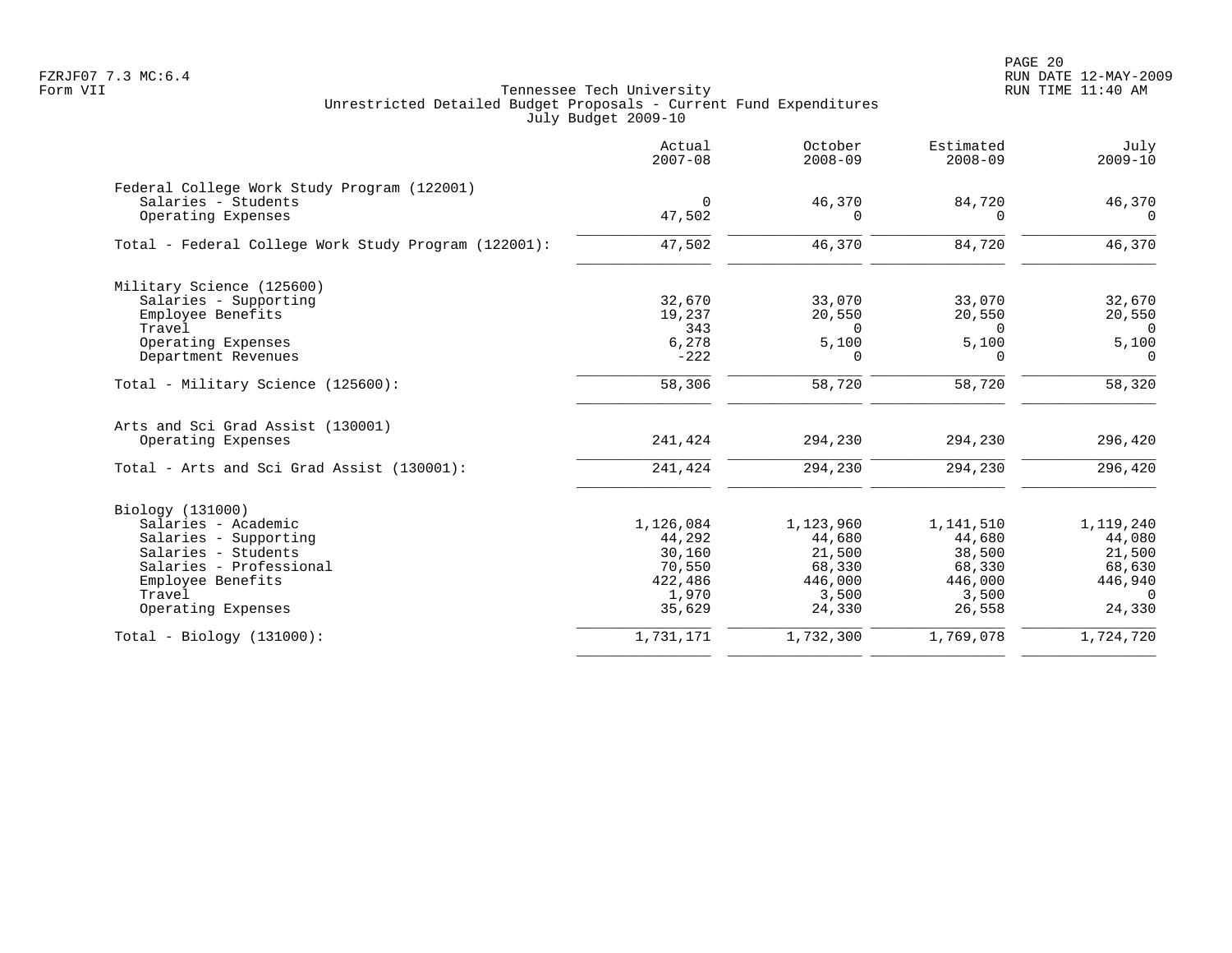PAGE 21 FZRJF07 7.3 MC:6.4 RUN DATE 12-MAY-2009

|                                       | Actual<br>$2007 - 08$ | October<br>$2008 - 09$ | Estimated<br>$2008 - 09$ | July<br>$2009 - 10$      |
|---------------------------------------|-----------------------|------------------------|--------------------------|--------------------------|
| Biology Lab Fees (131001)             |                       |                        |                          |                          |
| Travel<br>Operating Expenses          | 4,435<br>28,122       | 9,000<br>45,000        | 9,000<br>61,000          | $\overline{0}$<br>70,000 |
| Total - Biology Lab Fees (131001):    | 32,557                | 54,000                 | 70,000                   | 70,000                   |
| Chemistry $(131500)$                  |                       |                        |                          |                          |
| Salaries - Academic                   | 1,114,973             | 1,199,060              | 1,196,660                | 1,197,810                |
| Salaries - Supporting                 | 55,760                | 56,660                 | 57,333                   | 55,960                   |
| Salaries - Students                   | 14,878                | 14,550                 | 14,550                   | 12,800                   |
| Salaries - Professional               | 34,390                | 35,090                 | 35,090                   | 34,790                   |
| Employee Benefits                     | 370,897               | 374,760                | 374,760                  | 374,760                  |
| Operating Expenses                    | 29,908                | 25,700                 | 27,095                   | 23,410                   |
| Capital Outlay                        | 3,750                 | 0                      | $\Omega$                 | $\Omega$                 |
| Department Revenues                   | $-1,910$              | $\Omega$               | $-1,390$                 | $\Omega$                 |
| Total - Chemistry $(131500)$ :        | 1,622,646             | 1,705,820              | 1,704,098                | 1,699,530                |
| Chemistry NMR Maint (131501)          |                       |                        |                          |                          |
| Operating Expenses                    | 24,905                | 25,000                 | 25,000                   | 25,000                   |
| Total - Chemistry NMR Maint (131501): | 24,905                | 25,000                 | 25,000                   | 25,000                   |
| Chemistry Lab Fees (131502)           |                       |                        |                          |                          |
| Operating Expenses                    | 24,901                | 41,000                 | 50,000                   | 50,000                   |
| Total - Chemistry Lab Fees (131502):  | 24,901                | 41,000                 | 50,000                   | 50,000                   |
|                                       |                       |                        |                          |                          |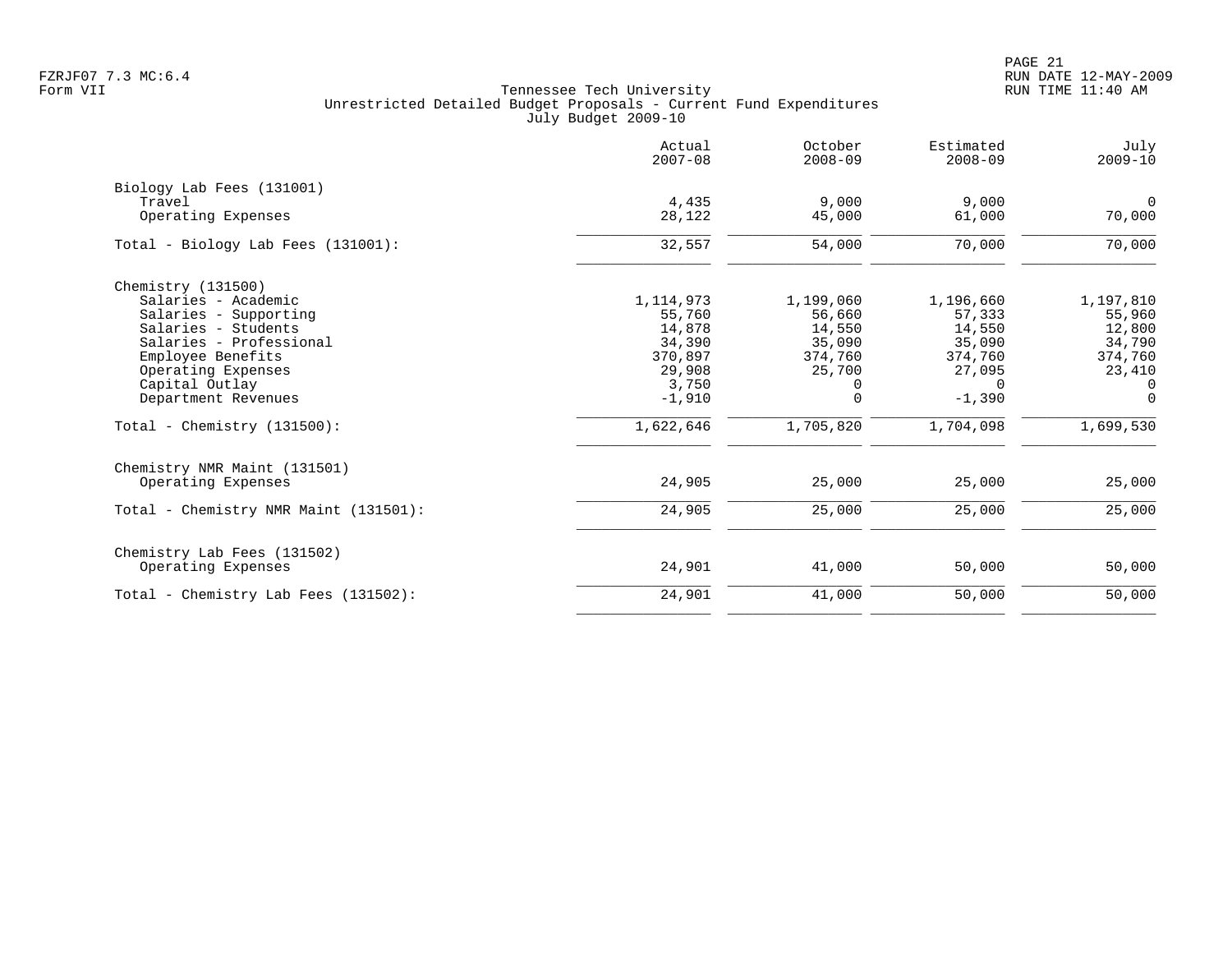| Actual<br>$2007 - 08$ | October<br>$2008 - 09$                                  | Estimated<br>$2008 - 09$             | July<br>$2009 - 10$                                                |
|-----------------------|---------------------------------------------------------|--------------------------------------|--------------------------------------------------------------------|
|                       |                                                         |                                      |                                                                    |
| 9,180                 | 9,380                                                   | 10,127                               | 9,180                                                              |
| 2,461                 | 2,760                                                   | 2,760                                | 2,760                                                              |
| 98                    | 500                                                     | 800                                  | 500                                                                |
| 1,132                 | 820                                                     | 520                                  | 820                                                                |
| 12,871                | 13,460                                                  | 14,207                               | 13,260                                                             |
|                       |                                                         |                                      |                                                                    |
| 44,973                | 92,500                                                  | 86,500                               | 92,500                                                             |
| 1,741                 | 1,000                                                   | 4,000                                | 500                                                                |
| 10,659                | 9,330                                                   |                                      | 5,770                                                              |
| 3,000                 | $\Omega$                                                | $\Omega$                             | $\Omega$                                                           |
| 60,373                | 102,830                                                 | 102,830                              | 98,770                                                             |
|                       |                                                         |                                      |                                                                    |
| $\Omega$              | $\Omega$                                                | 1,800                                | $\overline{0}$                                                     |
| 633,094               | 746,560                                                 |                                      | 750,160                                                            |
|                       |                                                         |                                      | 25,240                                                             |
|                       |                                                         |                                      | 6,000                                                              |
|                       |                                                         |                                      | 44,820                                                             |
|                       |                                                         |                                      | 208,150                                                            |
|                       | $\Omega$                                                |                                      | $\Omega$                                                           |
|                       | 21,690                                                  | 28,387                               | 15,400                                                             |
| 11,920                | $\Omega$                                                | $\Omega$                             | $\Omega$                                                           |
| 965,841               | 1,054,560                                               | 1,054,730                            | 1,049,770                                                          |
|                       | 25,039<br>7,690<br>44,620<br>204,178<br>2,588<br>36,712 | 25,540<br>7,500<br>45,120<br>208,150 | 12,330<br>737,133<br>25,540<br>7,500<br>43,620<br>208,150<br>2,600 |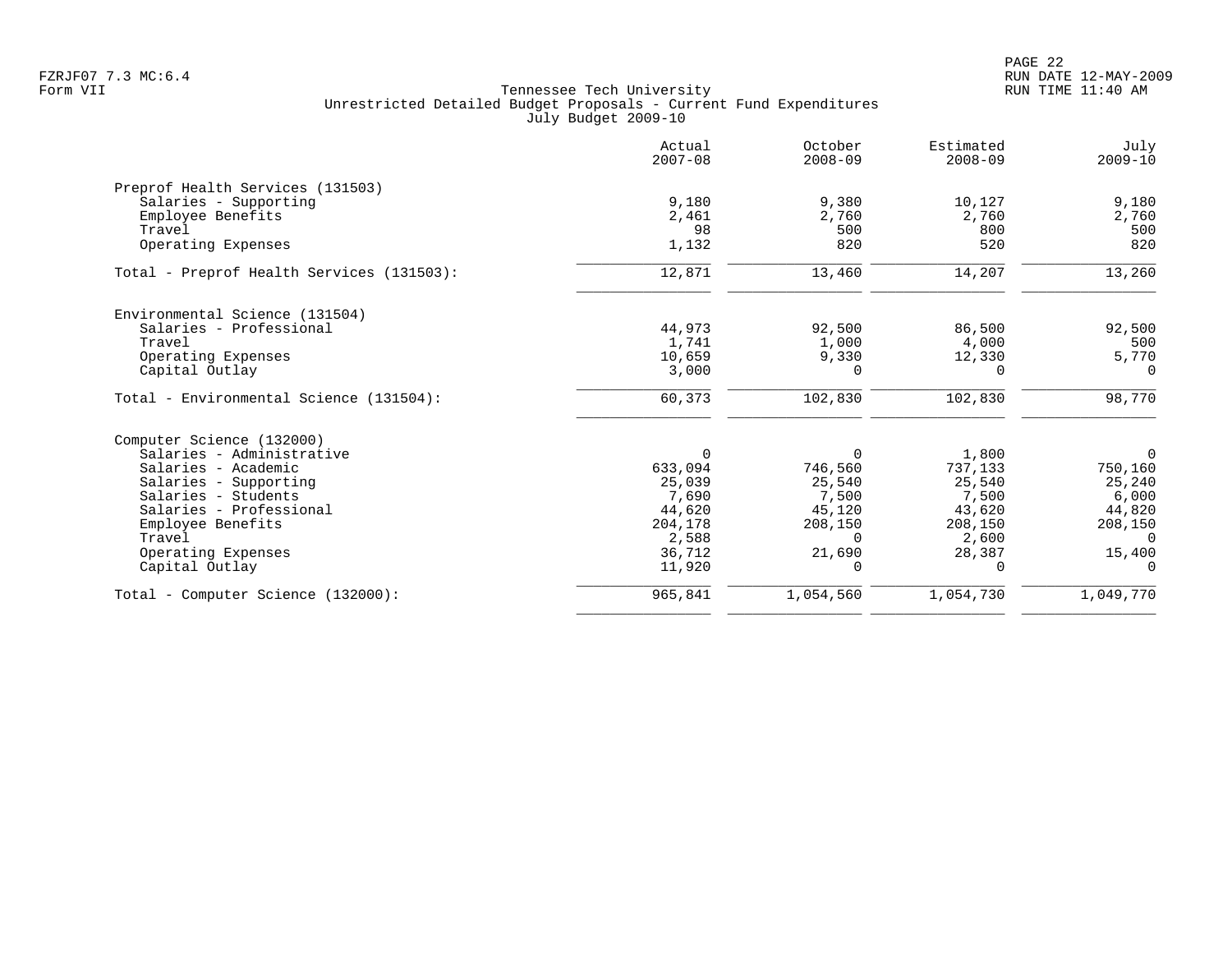|                                              | Actual<br>$2007 - 08$ | October<br>$2008 - 09$ | Estimated<br>$2008 - 09$ | July<br>$2009 - 10$ |
|----------------------------------------------|-----------------------|------------------------|--------------------------|---------------------|
| Earth Sciences (132500)                      |                       |                        |                          |                     |
| Salaries - Academic                          | 489,736               | 481,570                | 461,230                  | 479,170             |
| Salaries - Supporting                        | 19,203                | 19,180                 | 19,180                   | 21,700              |
| Salaries - Students                          | 5,606                 | 5,300                  | 6,500                    | 5,300               |
| Employee Benefits                            | 180,529               | 186,440                | 186,440                  | 186,440             |
| Travel                                       | 2,823                 | 2,490                  | 2,490                    | $\Omega$            |
| Operating Expenses                           | 13,231                | 13,470                 | 14,502                   | 13,470              |
| Total - Earth Sciences (132500):             | 711,128               | 708,450                | 690,342                  | 706,080             |
| Earth Sciences Lab Fees (132501)             |                       |                        |                          |                     |
| Salaries - Academic                          | 500                   | 0                      |                          | 0                   |
| Employee Benefits                            | 108                   | $\mathbf 0$            | $\Omega$                 | $\overline{0}$      |
| Travel                                       | 1,993                 | $\Omega$               | $\Omega$                 | $\Omega$            |
| Operating Expenses                           | 3,679                 | 8,000                  | 13,000                   | 13,000              |
| Total - Earth Sciences Lab Fees (132501):    | 6,280                 | 8,000                  | 13,000                   | 13,000              |
| English and Communications (133000)          |                       |                        |                          |                     |
| Salaries - Administrative                    | 0                     | $\Omega$               | 21,600                   | 0                   |
| Salaries - Academic                          | 1,910,763             | 1,980,060              | 1,934,650                | 1,896,160           |
| Salaries - Supporting                        | 41,520                | 42,020                 | 42,020                   | 42,020              |
| Salaries - Students                          | 1,680                 | 1,400                  | 1,700                    | 400                 |
| Salaries - Professional                      | 1,200                 | $\Omega$               | $\Omega$                 | $\Omega$            |
| Employee Benefits                            | 566,929               | 583,900                | 583,900                  | 583,900             |
| Travel                                       | 428                   | $\Omega$               | 580                      | $\Omega$            |
| Operating Expenses                           | 40,277                | 32,720                 | 42,382                   | 32,720              |
| Total - English and Communications (133000): | 2,562,797             | 2,640,100              | 2,626,832                | 2,555,200           |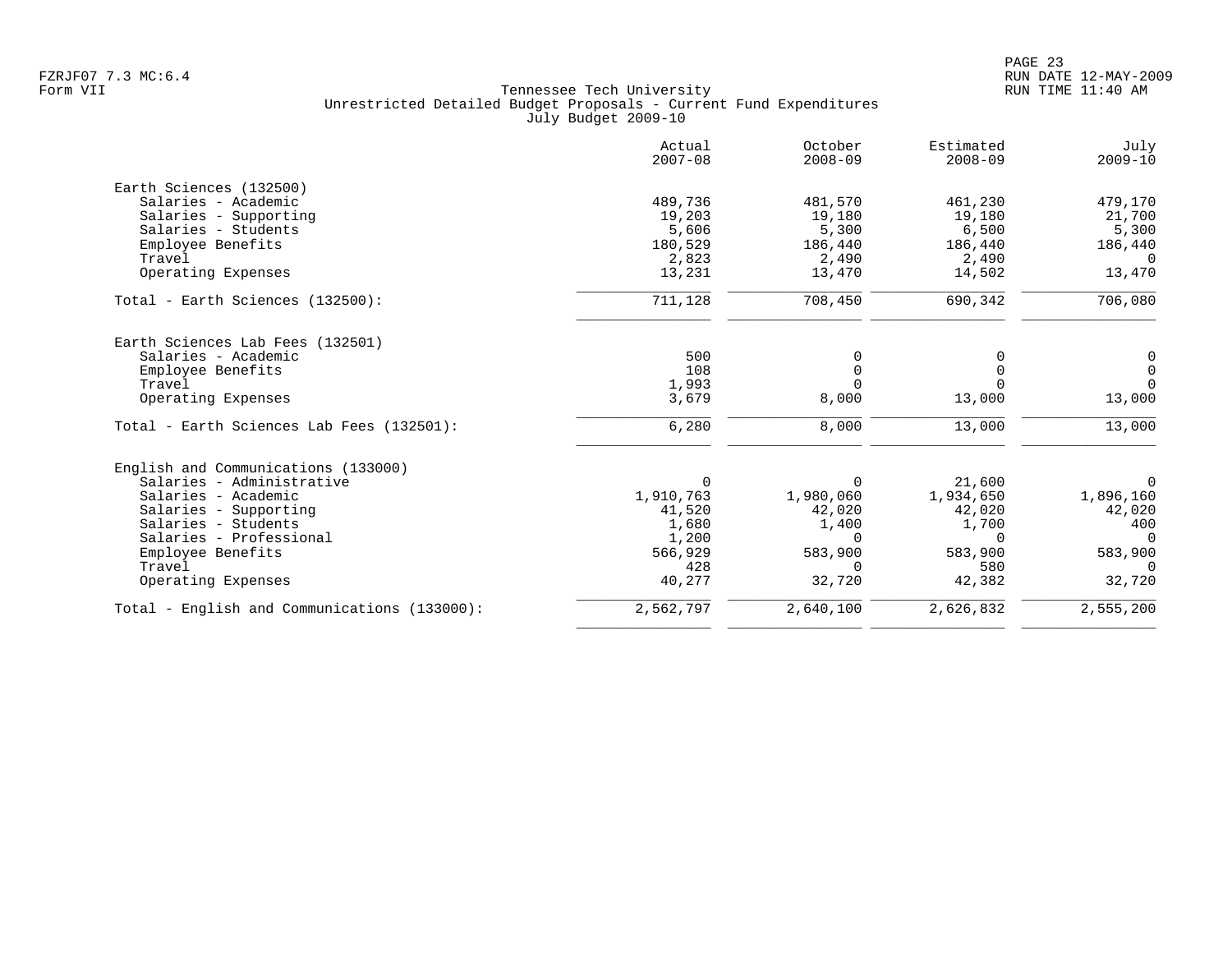|                                              | Actual<br>$2007 - 08$ | October<br>$2008 - 09$ | Estimated<br>$2008 - 09$ | July<br>$2009 - 10$ |
|----------------------------------------------|-----------------------|------------------------|--------------------------|---------------------|
| Speech (133001)<br>Travel                    | 13,557                | 10,000                 | 9,774                    | 10,000              |
| Operating Expenses                           | 0                     | 0                      | 226                      | 0                   |
| Total - Speech $(133001)$ :                  | 13,557                | 10,000                 | 10,000                   | 10,000              |
| Debate Scholarship (133002)                  |                       |                        |                          |                     |
| Operating Expenses                           | 14,940                | 11,320                 | 11,320                   | 6,000               |
| Total - Debate Scholarship (133002):         | 14,940                | 11,320                 | 11,320                   | 6,000               |
| Journalism (133003)                          |                       |                        |                          |                     |
| Operating Expenses                           | 1,125                 | 1,030                  | 1,130                    | 1,030               |
| Total - Journalism $(133003)$ :              | 1,125                 | 1,030                  | 1,130                    | 1,030               |
| Theatre (133004)                             |                       |                        |                          |                     |
| Operating Expenses                           | 6,685                 | 900                    | 3,220                    | 500                 |
| Total - Theatre $(133004)$ :                 | 6,685                 | 900                    | 3,220                    | 500                 |
| Foreign Languages (133500)                   |                       |                        |                          |                     |
| Salaries - Academic                          | 384,626               | 416,280                | 432,126                  | 402,780             |
| Salaries - Supporting<br>Salaries - Students | 22,059<br>2,910       | 22,560<br>5,220        | 22,560<br>2,720          | 22,260<br>5,220     |
| Employee Benefits                            | 90,633                | 97,810                 | 97,810                   | 97,810              |
| Operating Expenses                           | 17,699                | 7,700                  | 10,200                   | 7,700               |
| Total - Foreign Languages (133500):          | 517,927               | 549,570                | 565,416                  | 535,770             |
|                                              |                       |                        |                          |                     |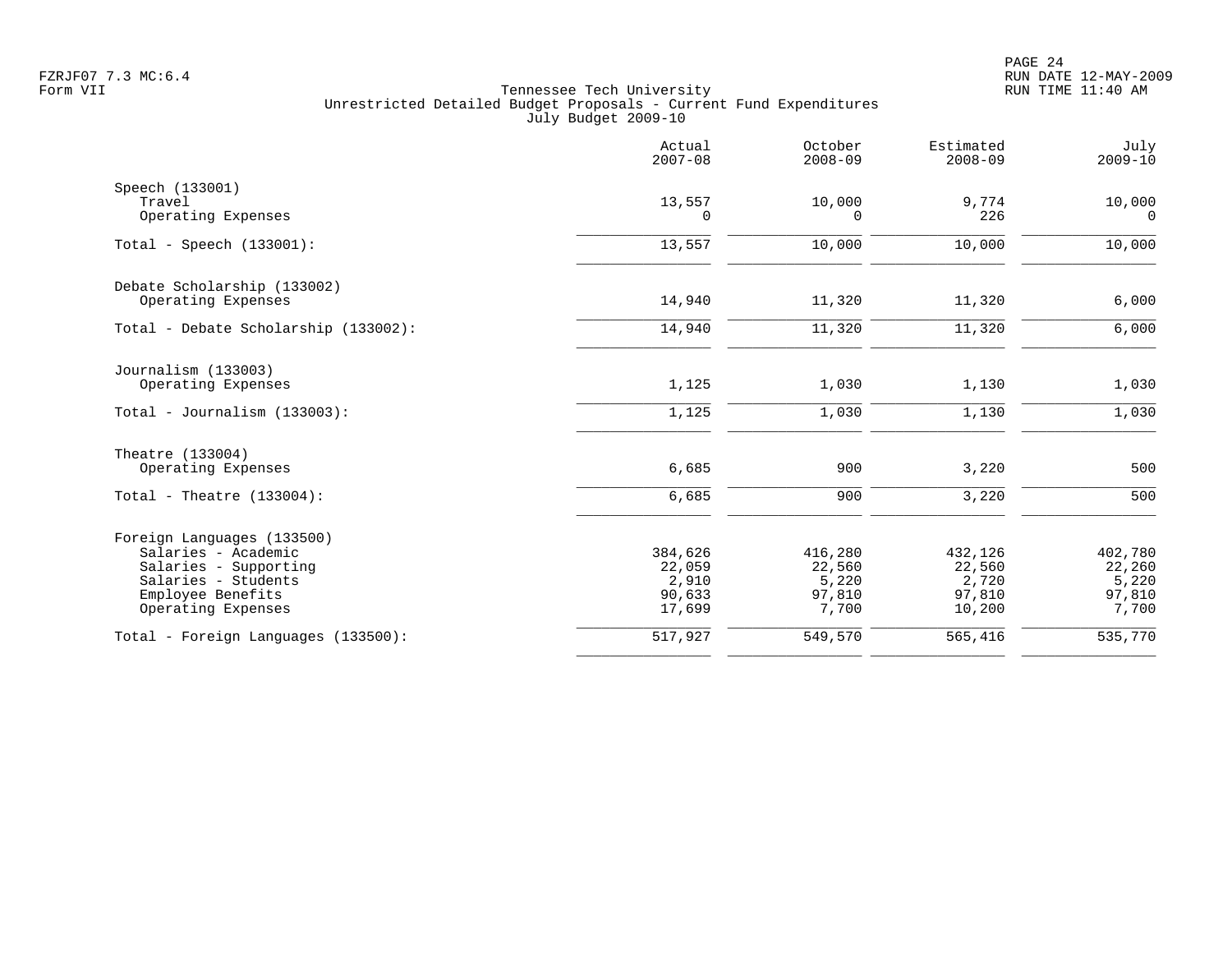|                               | Actual<br>$2007 - 08$ | October<br>$2008 - 09$ | Estimated<br>$2008 - 09$ | July<br>$2009 - 10$ |
|-------------------------------|-----------------------|------------------------|--------------------------|---------------------|
| History (134000)              |                       |                        |                          |                     |
| Salaries - Academic           | 697,538               | 673,712                | 612,866                  | 653,502             |
| Salaries - Supporting         | 28,592                | 20,380                 | 21,250                   | 21,710              |
| Employee Benefits             | 214,785               | 218,570                | 218,570                  | 218,570             |
| Travel                        | 7,370                 | 5,000                  | 3,406                    | $\Omega$            |
| Operating Expenses            | 16,542                | 10,390                 | 25,390                   | 10,390              |
| Total - History $(134000)$ :  | 964,827               | 928,052                | 881,482                  | 904,172             |
| Mathematics (134500)          |                       |                        |                          |                     |
| Salaries - Academic           | 1,267,072             | 1,232,280              | 1,234,780                | 1,219,380           |
| Salaries - Supporting         | 46,461                | 47,460                 | 47,460                   | 46,860              |
| Salaries - Students           | 4,865                 | 2,620                  | 4,120                    | 870                 |
| Employee Benefits             | 438,188               | 447,660                | 447,660                  | 447,660             |
| Travel                        | 3,979                 | 4,000                  | 4,000                    | $\Omega$            |
| Operating Expenses            | 22,670                | 24,810                 | 24,810                   | 22,140              |
| Department Revenues           | $-21$                 | $\Omega$               | $\Omega$                 | 0                   |
| Total - Mathematics (134500): | 1,783,214             | 1,758,830              | 1,762,830                | 1,736,910           |
| Physics (135000)              |                       |                        |                          |                     |
| Salaries - Academic           | 479,103               | 491,480                | 480,160                  | 478,700             |
| Salaries - Supporting         | 74,985                | 75,980                 | 75,980                   | 75,380              |
| Salaries - Students           | 10,560                | 12,640                 | 12,640                   | 12,640              |
| Employee Benefits             | 170,415               | 173,870                | 173,927                  | 173,770             |
| Operating Expenses            | 8,399                 | 11,030                 | 11,110                   | 10,780              |
| Total - Physics $(135000)$ :  | 743,462               | 765,000                | 753,817                  | 751,270             |
|                               |                       |                        |                          |                     |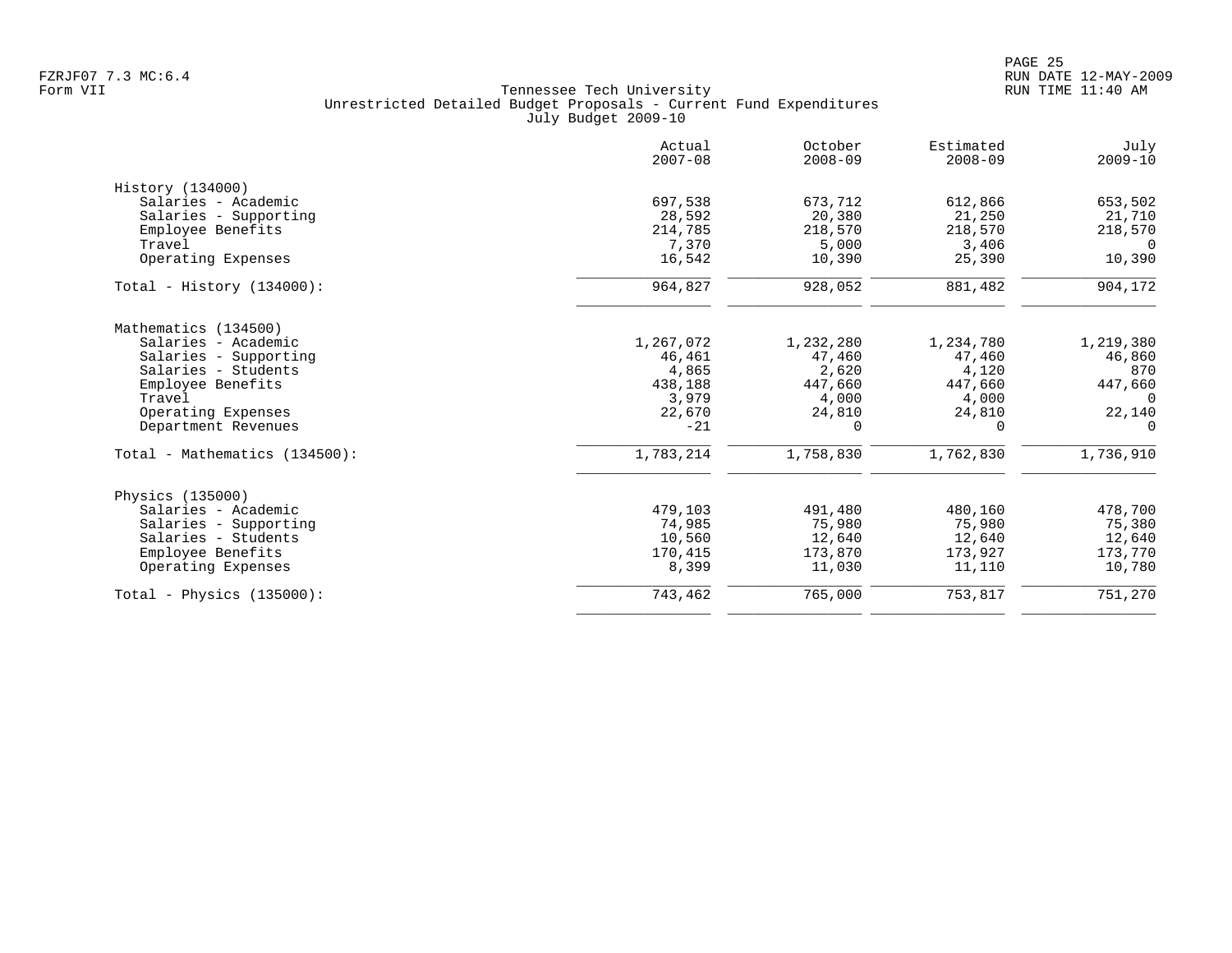|                                                   | Actual<br>$2007 - 08$ | October<br>$2008 - 09$ | Estimated<br>$2008 - 09$ | July<br>$2009 - 10$ |
|---------------------------------------------------|-----------------------|------------------------|--------------------------|---------------------|
| Physics Lab Fees (135001)                         |                       |                        |                          |                     |
| Operating Expenses                                | 7,737                 | 11,300                 | 18,100                   | 18,100              |
| Total - Physics Lab Fees (135001):                | 7,737                 | 11,300                 | 18,100                   | 18,100              |
| Sociology and Political Science (135500)          |                       |                        |                          |                     |
| Salaries - Academic                               | 893,967               | 854,790                | 857,536                  | 855,940             |
| Salaries - Supporting                             | 32,156                | 30,280                 | 30,280                   | 30,380              |
| Employee Benefits                                 | 280,280               | 285,700                | 285,700                  | 285,700             |
| Travel                                            | 94                    | $\Omega$               | 1,500                    | $\Omega$            |
| Operating Expenses                                | 23,295                | 14,440                 | 19,096                   | 14,440              |
| Total - Sociology and Political Science (135500): | 1,229,792             | 1,185,210              | 1,194,112                | 1,186,460           |
| Gen Curr Student Success (136000)                 |                       |                        |                          |                     |
| Salaries - Supporting                             | 48,242                | 52,650                 | 52,650                   | 32,820              |
| Salaries - Students                               | 961                   | 1,800                  | 1,800                    | 1,800               |
| Salaries - Professional                           | 66,610                | 65,110                 | 65,110                   | 67,310              |
| Employee Benefits                                 | 34,937                | 35,250                 | 35,250                   | 35,250              |
| Operating Expenses                                | 4,134                 | 4,120                  | 4,120                    | 2,930               |
| Total - Gen Curr Student Success (136000):        | 154,884               | 158,930                | 158,930                  | 140,110             |
| Gen Curr Studt Succ Grad Assist (136001)          |                       |                        |                          |                     |
| Operating Expenses                                | 9,035                 | 8,560                  | 8,560                    | 8,560               |
| Total - Gen Curr Studt Succ Grad Assist (136001): | 9,035                 | 8,560                  | 8,560                    | 8,560               |
|                                                   |                       |                        |                          |                     |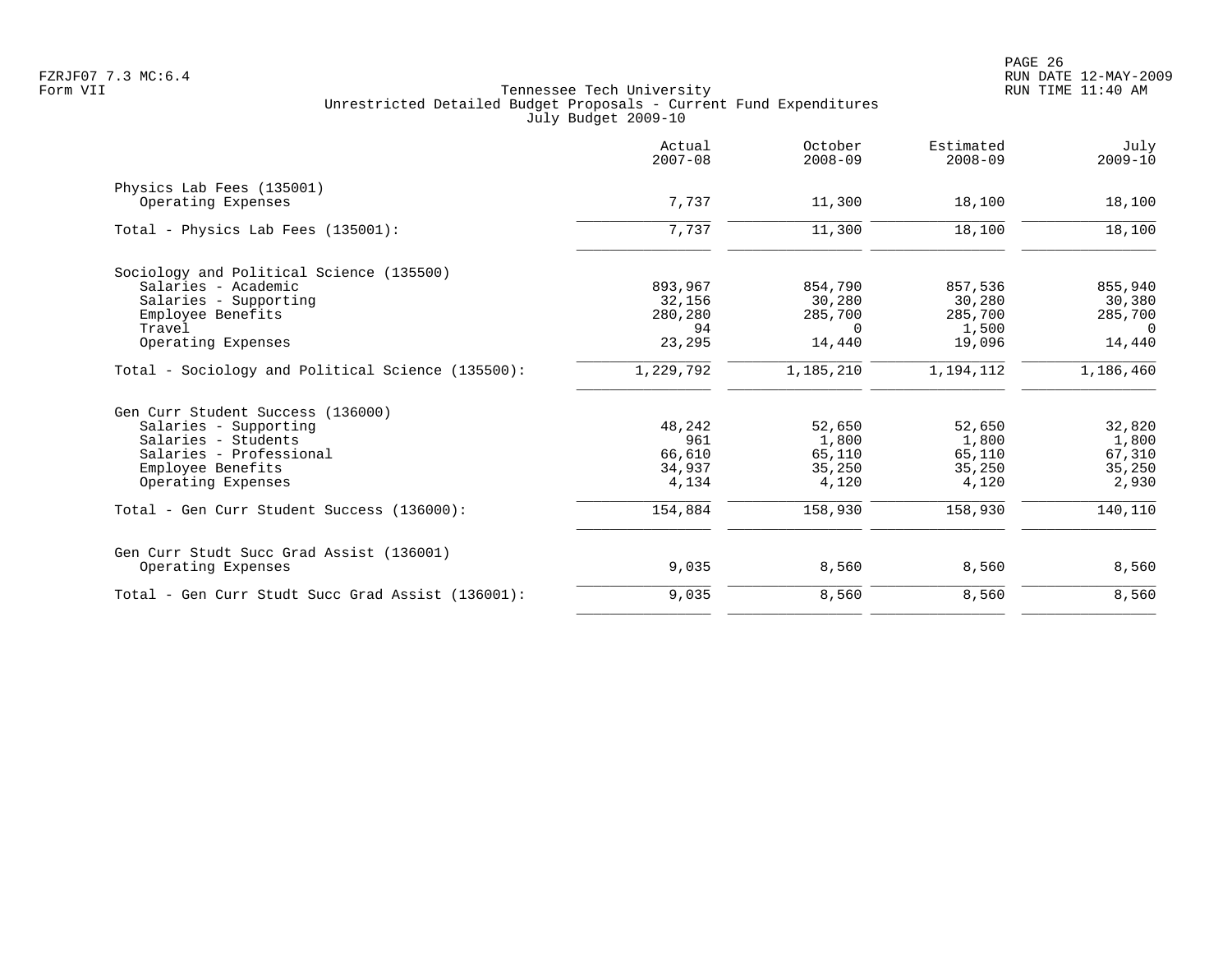|                                                       | Actual<br>$2007 - 08$ | October<br>$2008 - 09$ | Estimated<br>$2008 - 09$ | July<br>$2009 - 10$ |
|-------------------------------------------------------|-----------------------|------------------------|--------------------------|---------------------|
| SACF Engineering Spec Acad Crs Fees (137001)          |                       |                        |                          |                     |
| Salaries - Administrative                             | 3,000                 | $\Omega$               | $\Omega$                 | $\Omega$            |
| Salaries - Academic                                   | 95,075                | 90,000                 | 90,000                   | 90,000              |
| Salaries - Students                                   | 79,599                | $\Omega$               | $\Omega$                 | $\Omega$            |
| Salaries - Professional                               | 43,320                | 300                    | 300                      | $\Omega$            |
| Employee Benefits                                     | 47,183                | 23,530                 | 23,530                   | 23,530              |
| Travel                                                | 27,536                | $\Omega$               | 15,000                   | $\Omega$            |
| Operating Expenses                                    | 56,516                | 497,910                | 484,910                  | 316,470             |
| Capital Outlay                                        | 8,080                 | 0                      | $\Omega$                 | $\Omega$            |
| Total - SACF Engineering Spec Acad Crs Fees (137001): | 360,309               | 611,740                | 613,740                  | 430,000             |
| Basic Engineering (137200)<br>Salaries - Academic     | 345,065               | 355,340                | 350,512                  | 353,640             |
|                                                       |                       |                        |                          |                     |
| Salaries - Supporting<br>Salaries - Students          | 36,160                | 36,560<br>$\Omega$     | 36,560<br>$\Omega$       | 36,160<br>$\Omega$  |
|                                                       | 1,689<br>138,253      |                        | 142,120                  | 142,120             |
| Employee Benefits<br>Travel                           | 4,396                 | 142,120<br>$\Omega$    | 1,860                    | $\Omega$            |
| Operating Expenses                                    | 27,643                | 14,430                 | 20,763                   | 11,020              |
| Capital Outlay                                        | 1,400                 |                        | $\Omega$                 | $\Omega$            |
|                                                       |                       |                        |                          |                     |
| Total - Basic Engineering (137200):                   | 554,606               | 548,450                | 551,815                  | 542,940             |
| Basic Engr Lab Fees (137203)                          |                       |                        |                          |                     |
| Operating Expenses                                    | 11,143                | 16,830                 | 16,830                   | 16,830              |
| Total - Basic Engr Lab Fees (137203):                 | 11,143                | 16,830                 | 16,830                   | 16,830              |
|                                                       |                       |                        |                          |                     |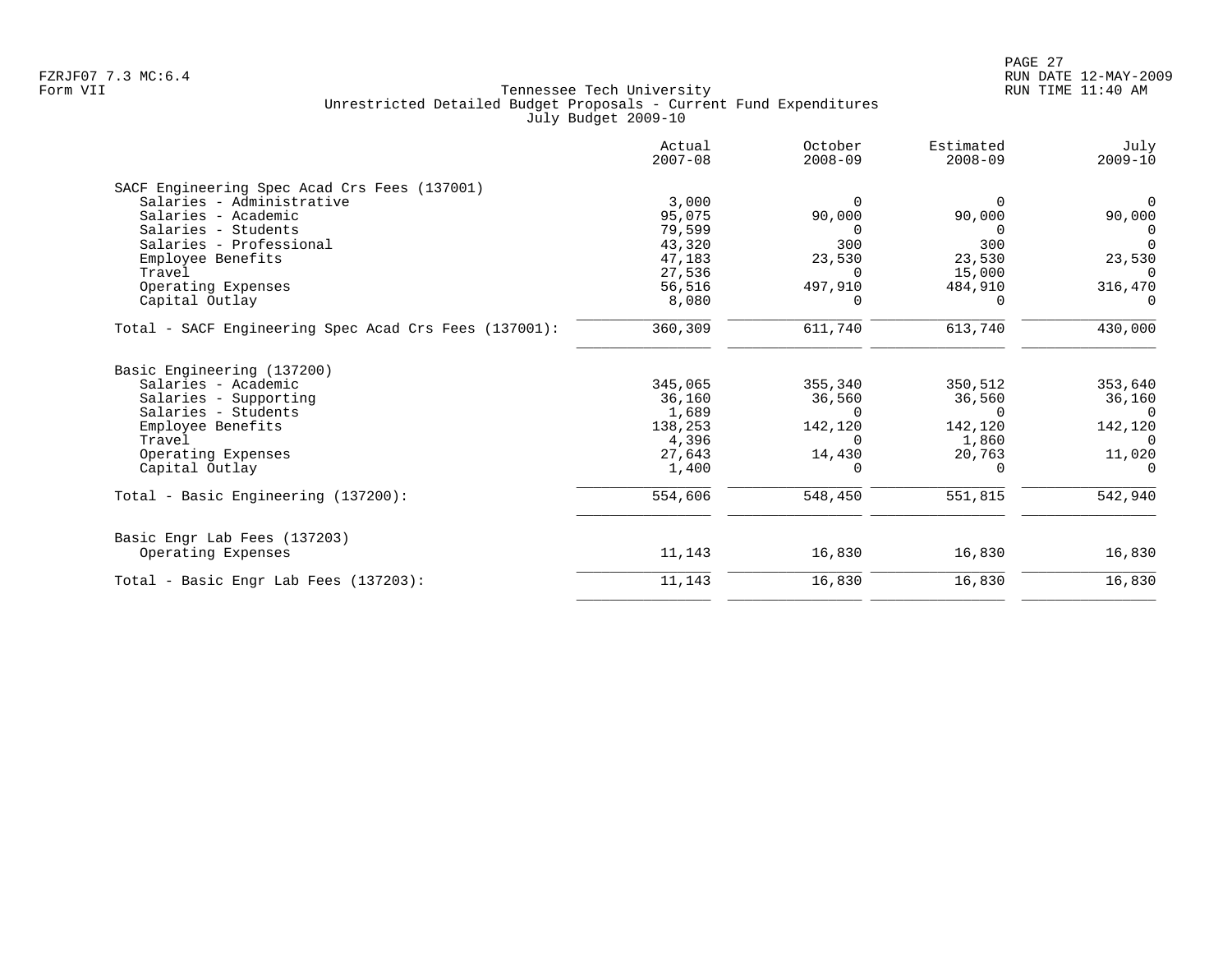| Actual<br>$2007 - 08$ | October<br>$2008 - 09$                                                                     | Estimated<br>$2008 - 09$                                                            | July<br>$2009 - 10$                                                                      |
|-----------------------|--------------------------------------------------------------------------------------------|-------------------------------------------------------------------------------------|------------------------------------------------------------------------------------------|
|                       |                                                                                            |                                                                                     |                                                                                          |
|                       |                                                                                            |                                                                                     | 486,550                                                                                  |
|                       |                                                                                            |                                                                                     | 61,910                                                                                   |
|                       |                                                                                            |                                                                                     | $\Omega$<br>167,910                                                                      |
|                       | $\Omega$                                                                                   |                                                                                     | $\Omega$                                                                                 |
| 21,056                | 10,940                                                                                     | 17,228                                                                              | 9,620                                                                                    |
| 738,900               | 736,090                                                                                    | 743,590                                                                             | 725,990                                                                                  |
|                       |                                                                                            |                                                                                     |                                                                                          |
| 12,459                | 14,930                                                                                     | 14,930                                                                              | 6,500                                                                                    |
| 12,459                | 14,930                                                                                     | 14,930                                                                              | 6,500                                                                                    |
|                       |                                                                                            |                                                                                     |                                                                                          |
| 1,800                 | 2,620                                                                                      | 3,730                                                                               | 2,720                                                                                    |
| 1,800                 | 2,620                                                                                      | 3,730                                                                               | 2,720                                                                                    |
|                       |                                                                                            |                                                                                     |                                                                                          |
|                       |                                                                                            |                                                                                     | 1,067,360                                                                                |
| 92,748                | 92,050                                                                                     | 91,777                                                                              | 90,950                                                                                   |
| 1,500                 | $\Omega$                                                                                   | 0                                                                                   | 0                                                                                        |
|                       |                                                                                            |                                                                                     | 359,340                                                                                  |
|                       |                                                                                            |                                                                                     | $\mathbf 0$                                                                              |
| 21,376                | $\Omega$                                                                                   | $\Omega$                                                                            | 18,050<br>$\Omega$                                                                       |
| 1,527,883             | 1,517,020                                                                                  | 1,520,746                                                                           | 1,535,700                                                                                |
|                       | 481,095<br>66,132<br>1,124<br>164,654<br>4,839<br>1,006,100<br>347,783<br>10,117<br>48,259 | 495,330<br>61,910<br>$\Omega$<br>167,910<br>1,031,910<br>358,000<br>5,000<br>30,060 | 491,557<br>63,612<br>575<br>167,910<br>2,708<br>1,006,006<br>358,000<br>18,000<br>46,963 |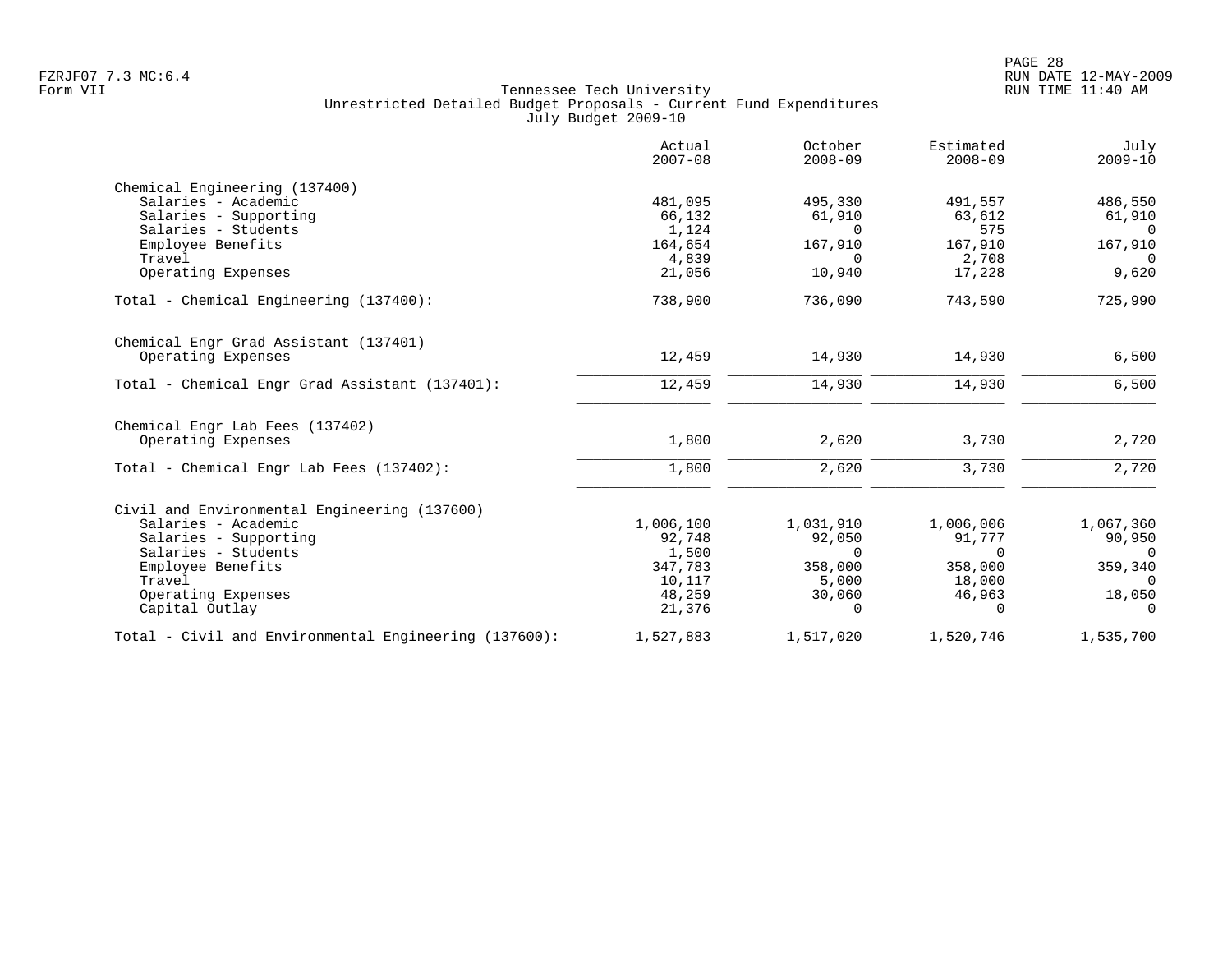PAGE 29 FZRJF07 7.3 MC:6.4 RUN DATE 12-MAY-2009

|                                                               | Actual<br>$2007 - 08$ | October<br>$2008 - 09$ | Estimated<br>$2008 - 09$ | July<br>$2009 - 10$ |
|---------------------------------------------------------------|-----------------------|------------------------|--------------------------|---------------------|
| Civil and Envir Grad Assistant (137601)<br>Operating Expenses | 30,423                | 29,430                 | 29,430                   | 19,500              |
| Total - Civil and Envir Grad Assistant (137601):              | 30,423                | 29,430                 | 29,430                   | 19,500              |
| Civil and Envir Lab Fees (137602)                             |                       |                        |                          |                     |
| Operating Expenses                                            | 3,494                 | 4,470                  | 6,280                    | 5,370               |
| Total - Civil and Envir Lab Fees (137602):                    | 3,494                 | 4,470                  | 6,280                    | 5,370               |
| Elect and Comptr Engr Office (137800)                         |                       |                        |                          |                     |
| Salaries - Academic                                           | 1,396,143             | 1,416,120              | 1,318,921                | 1,289,420           |
| Salaries - Supporting                                         | 99,486                | 92,740                 | 91,481                   | 91,840              |
| Salaries - Professional                                       | 49,330                | 49,830                 | 49,830                   | 49,530              |
| Employee Benefits<br>Travel                                   | 480,154<br>3,521      | 489,420<br>$-10$       | 489,420<br>$\Omega$      | 489,420<br>990      |
| Operating Expenses                                            | 65,631                | 20,590                 | 45,662                   | 17,530              |
| Capital Outlay                                                | 17,750                | $\Omega$               | $\Omega$                 | $\Omega$            |
| Total - Elect and Comptr Engr Office (137800):                | 2,112,015             | 2,068,690              | 1,995,314                | 1,938,730           |
| Elect and Comp Engr Grad Assist (137801)                      |                       |                        |                          |                     |
| Operating Expenses                                            | 56,007                | 52,210                 | 65,610                   | 26,000              |
| Total - Elect and Comp Engr Grad Assist (137801):             | 56,007                | 52,210                 | 65,610                   | 26,000              |
|                                                               |                       |                        |                          |                     |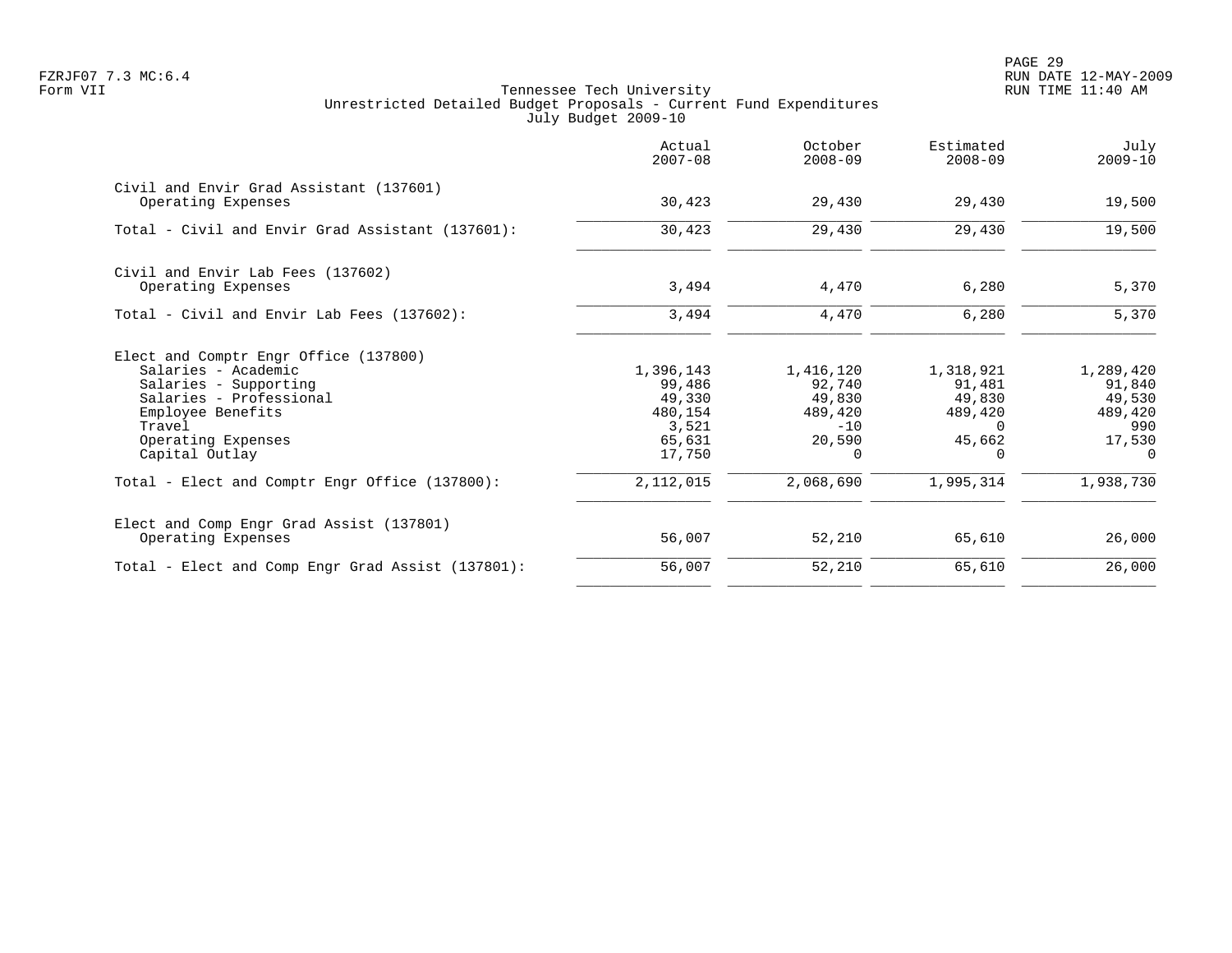|                                                      | Actual<br>$2007 - 08$ | October<br>$2008 - 09$ | Estimated<br>$2008 - 09$ | July<br>$2009 - 10$    |
|------------------------------------------------------|-----------------------|------------------------|--------------------------|------------------------|
| Elect and Comp Lab Fees (137802)                     |                       |                        |                          |                        |
| Operating Expenses                                   | 6,006                 | 7,720                  | 8,765                    | 8,220                  |
| Total - Elect and Comp Lab Fees (137802):            | 6,006                 | 7,720                  | 8,765                    | 8,220                  |
| Industrial and Systems Engineering (138000)          |                       |                        |                          |                        |
| Salaries - Academic                                  | 398,150               | 389,150                | 405,400                  | 387,850                |
| Salaries - Supporting                                | 31,179                | 31,780                 | 31,780                   | 31,480                 |
| Employee Benefits                                    | 123,181               | 125,210                | 125,210                  | 125,210                |
| Operating Expenses                                   | 19,174                | 9,240                  | 9,240                    | 8,320                  |
| Total - Industrial and Systems Engineering (138000): | 571,684               | 555,380                | 571,630                  | 552,860                |
| Indust and Syst Engr Lab Fees (138002)               |                       |                        |                          |                        |
| Travel                                               | 975                   | $\Omega$               | $\Omega$                 | $\Omega$               |
| Operating Expenses                                   | 24                    | 1,310                  | 1,120                    | 1,110                  |
| Total - Indust and Syst Engr Lab Fees (138002):      | 999                   | 1,310                  | 1,120                    | 1,110                  |
| Manufacturing and Ind Technology (138200)            |                       |                        |                          |                        |
| Salaries - Academic                                  | 434,770               | 328,740                | 324,240                  | 357,540                |
| Salaries - Supporting                                | 60,781                | 66,700                 | 66,700                   | 66,100                 |
| Salaries - Students                                  | 1,289                 | $\Omega$               | $\Omega$                 | $\overline{0}$         |
| Employee Benefits                                    | 133,497               | 136,120                | 136,120                  | 136,120                |
| Travel                                               | 557                   | $\Omega$               | $\Omega$                 | $\Omega$               |
| Operating Expenses                                   | 11,062                | 13,860                 | 13,860                   | 10,730                 |
| Capital Outlay                                       | 2,467                 | 0                      | 0                        | 0                      |
| Department Revenues                                  | $-95$                 | 0                      | $\mathbf 0$              | $\Omega$               |
| Total - Manufacturing and Ind Technology (138200):   | 644,328               | 545,420                | 540,920                  | $\overline{570}$ , 490 |
|                                                      |                       |                        |                          |                        |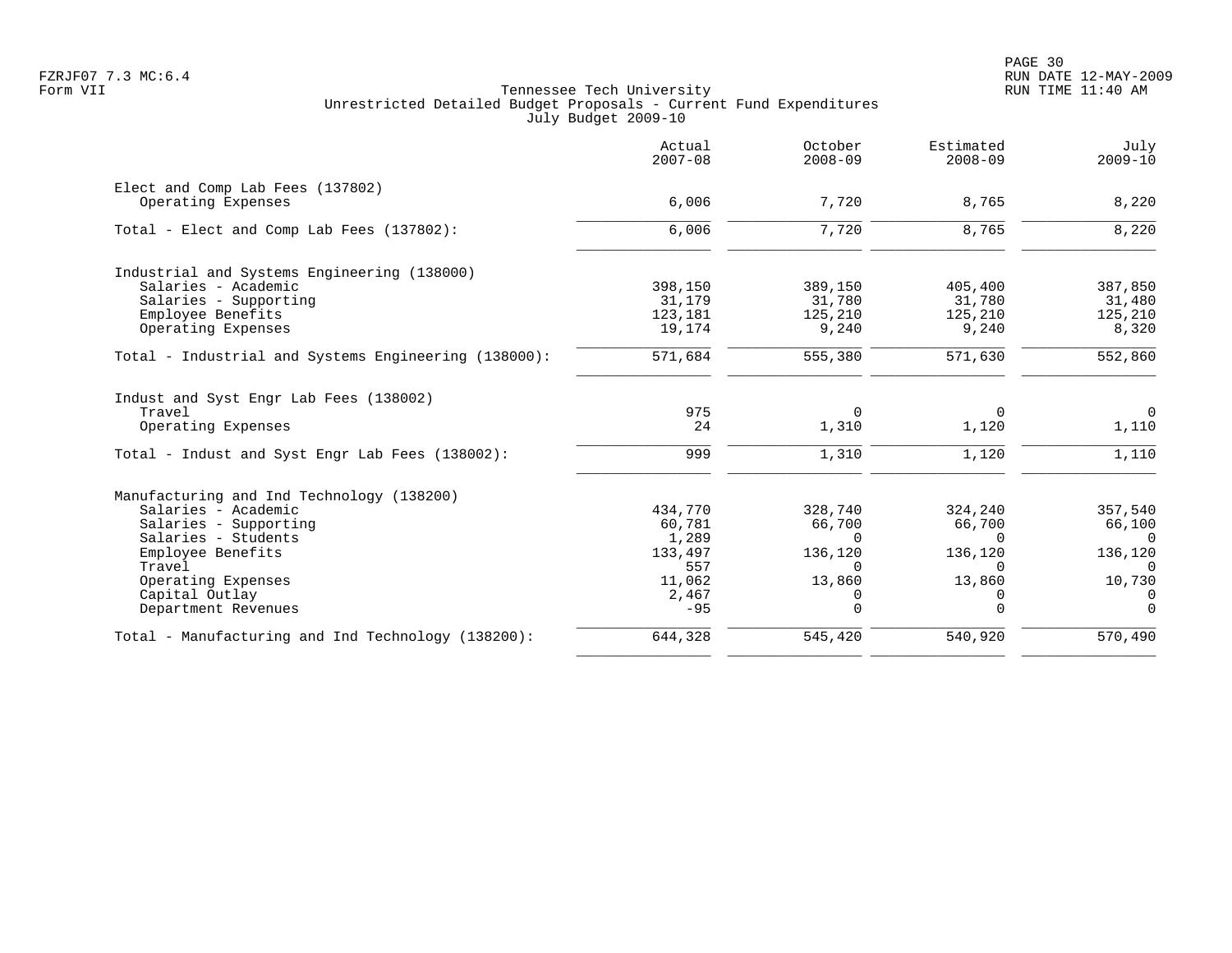PAGE 31 FZRJF07 7.3 MC:6.4 RUN DATE 12-MAY-2009

|                                               | Actual<br>$2007 - 08$ | October<br>$2008 - 09$ | Estimated<br>$2008 - 09$ | July<br>$2009 - 10$ |
|-----------------------------------------------|-----------------------|------------------------|--------------------------|---------------------|
| Manuf and Ind Tech Lab Fees (138202)          |                       |                        |                          |                     |
| Operating Expenses                            | 6,305                 | 8,800                  | 8,800                    | 8,800               |
| Total - Manuf and Ind Tech Lab Fees (138202): | 6,305                 | 8,800                  | 8,800                    | 8,800               |
| Mechanical Engineering (138400)               |                       |                        |                          |                     |
| Salaries - Academic                           | 1,484,583             | 1,533,660              | 1,536,660                | 1,435,840           |
| Salaries - Supporting                         | 115,302               | 115,470                | 115,470                  | 94,060              |
| Salaries - Students                           | 9,537                 | $\Omega$               | $\Omega$                 | $\Omega$            |
| Salaries - Professional                       | 72,330                | 86,410                 | 86,410                   | 85,810              |
| Employee Benefits                             | 520,806               | 531,740                | 528,463                  | 531,740             |
| Travel                                        | 15,153                | $\Omega$               | $\Omega$                 | $\Omega$            |
| Operating Expenses                            | 76,137                | 26,820                 | 26,820                   | 24,140              |
| Capital Outlay                                | $\Omega$              | 5,850                  | 5,850                    | $\Omega$            |
| Total - Mechanical Engineering (138400):      | 2,293,848             | 2,299,950              | 2,299,673                | 2,171,590           |
| Mech Engr Grad Assistant (138401)             |                       |                        |                          |                     |
| Operating Expenses                            | 32,606                | 56,320                 | 56,320                   | 26,000              |
| Total - Mech Engr Grad Assistant (138401):    | 32,606                | 56,320                 | 56,320                   | 26,000              |
| Mech Engr Lab Fees (138402)                   |                       |                        |                          |                     |
| Operating Expenses                            | 6,729                 | 7,420                  | 6,820                    | 6,820               |
| Total - Mech Engr Lab Fees (138402):          | 6,729                 | 7,420                  | 6,820                    | 6,820               |
|                                               |                       |                        |                          |                     |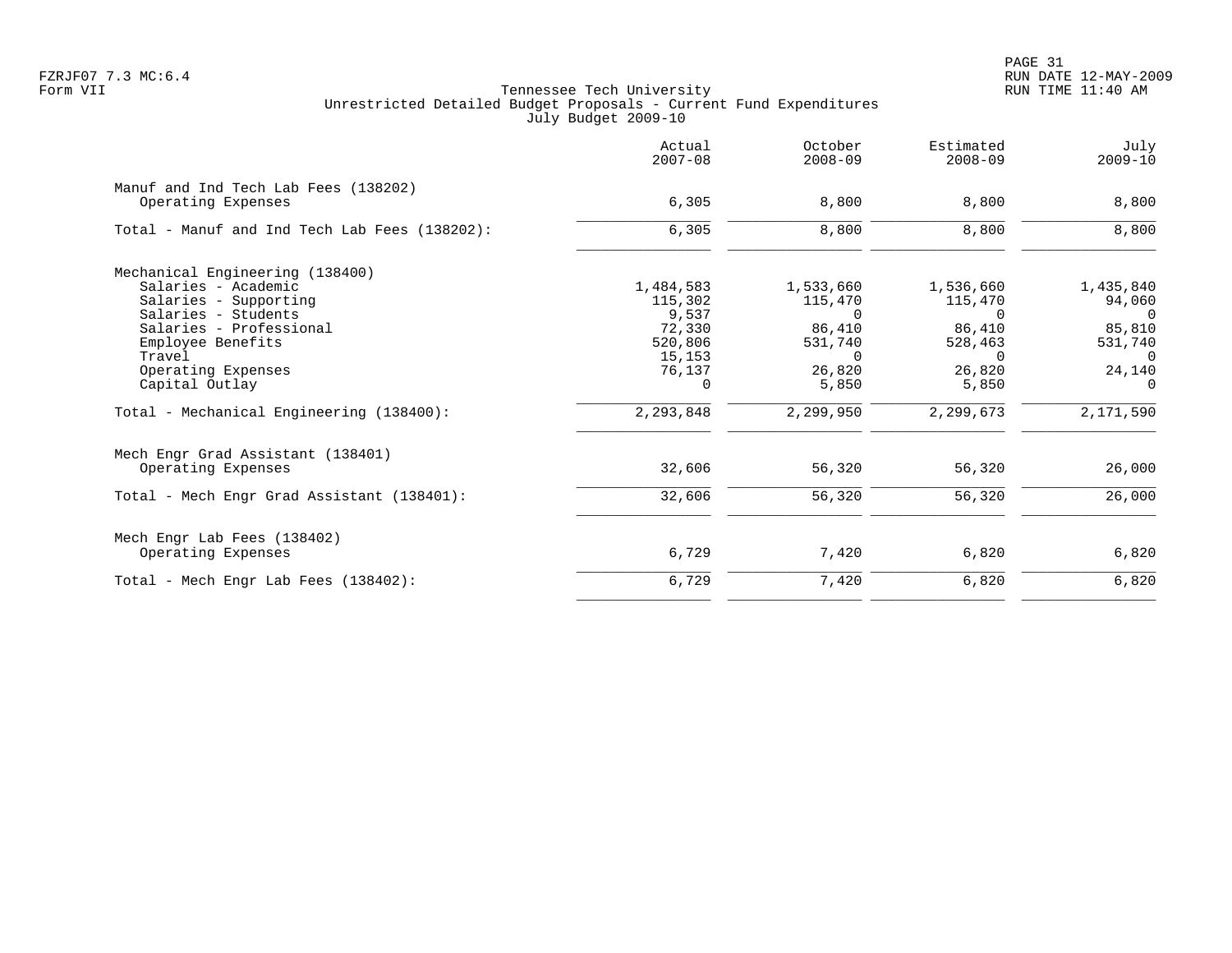| Actual<br>$2007 - 08$ | October<br>$2008 - 09$                                 | Estimated<br>$2008 - 09$                             | July<br>$2009 - 10$                                           |
|-----------------------|--------------------------------------------------------|------------------------------------------------------|---------------------------------------------------------------|
|                       |                                                        |                                                      |                                                               |
| 30,330                | 7,500                                                  | 15,325                                               | 0                                                             |
| 5,574                 | $\Omega$                                               | 275                                                  | $\mathbf 0$                                                   |
| 1,988                 | 900                                                    | 930                                                  | $\Omega$                                                      |
| 6,554                 | 7,190                                                  | 7,190                                                | 7,190                                                         |
| 7,517                 | $\Omega$                                               |                                                      | $\cap$                                                        |
| 40,600                | 145,601                                                | 235,551                                              | 260,571                                                       |
| 92,563                | 161,191                                                | 262,131                                              | 267,761                                                       |
|                       |                                                        |                                                      |                                                               |
| $\mathbf 0$           | 0                                                      | $\mathbf 0$                                          | 80,340                                                        |
| $\mathbf 0$           | $\mathbf 0$                                            | $\mathbf 0$                                          | 80,340                                                        |
|                       |                                                        |                                                      |                                                               |
|                       |                                                        |                                                      | 703,888                                                       |
|                       |                                                        |                                                      | 19,180                                                        |
|                       |                                                        |                                                      | 930                                                           |
| 217,826               | 222,100                                                | 222,100                                              | 222,100                                                       |
| 964,155               | 1,034,578                                              | 985,758                                              | 946,098                                                       |
|                       |                                                        |                                                      |                                                               |
|                       |                                                        |                                                      | 66,162                                                        |
|                       |                                                        |                                                      | 2,630                                                         |
|                       |                                                        |                                                      | $\Omega$                                                      |
| 9,123                 | 6,430                                                  | 10,430                                               | 6,430                                                         |
| 103,397               | 81,222                                                 | 85,222                                               | 75,222                                                        |
|                       | 726,041<br>19,760<br>528<br>66,162<br>16,399<br>11,713 | 792,368<br>19,180<br>930<br>66,162<br>2,630<br>6,000 | 2,860<br>743,548<br>19,180<br>930<br>66,162<br>2,630<br>6,000 |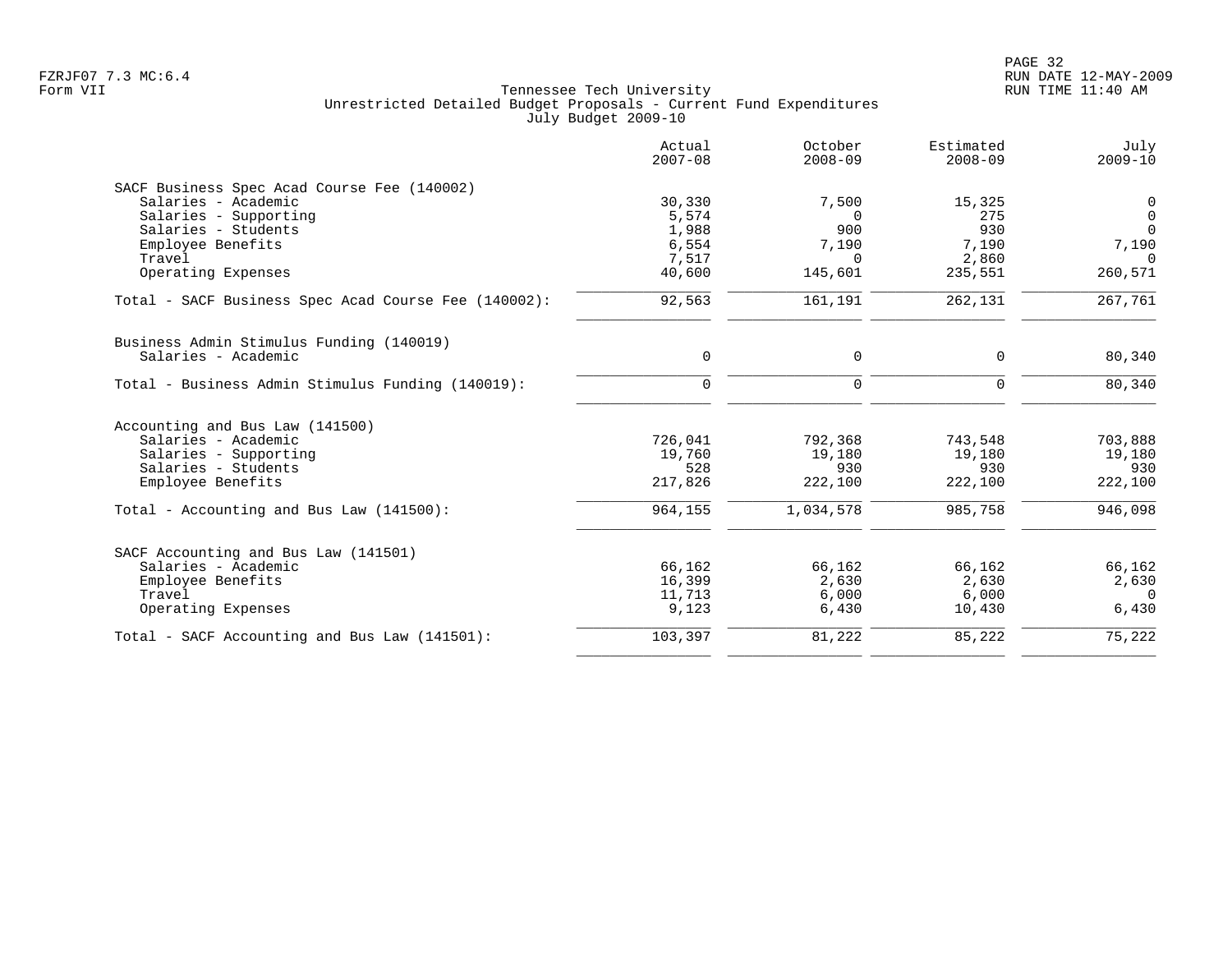|                                                      | Actual<br>$2007 - 08$ | October<br>$2008 - 09$ | Estimated<br>$2008 - 09$ | July<br>$2009 - 10$ |
|------------------------------------------------------|-----------------------|------------------------|--------------------------|---------------------|
| MBA Studies (142000)                                 |                       |                        |                          |                     |
| Salaries - Administrative                            | 5,000                 | 5,000                  | 5,000                    | 5,000               |
| Salaries - Supporting                                | 17,555                | 18,055                 | 18,055                   | 17,755              |
| Salaries - Students                                  | 800                   | $\Omega$               | $\Omega$                 | $\Omega$            |
| Salaries - Professional                              | 49,775                | 52,910                 | 52,910                   | 52,910              |
| Employee Benefits                                    | 6,615                 | 7,010                  | 7,010                    | 7,010               |
| Total - MBA Studies (142000):                        | 79,745                | 82,975                 | 82,975                   | 82,675              |
| SACF MBA Studies (142001)                            |                       |                        |                          |                     |
| Operating Expenses                                   | 5,230                 | 5,550                  | 5,550                    | 5,550               |
| Total - SACF MBA Studies (142001):                   | 5,230                 | 5,550                  | 5,550                    | 5,550               |
| Management Programs (142002)                         |                       |                        |                          |                     |
| Salaries - Supporting                                | 21,644                | 24,745                 | 24,745                   | 26,660              |
| Employee Benefits                                    | 7,152                 | 7,570                  | 7,570                    | 7,570               |
| Total - Management Programs (142002):                | 28,796                | 32,315                 | 32,315                   | 34,230              |
| MBA Bus Grad Assist (142004)                         |                       |                        |                          |                     |
| Operating Expenses                                   | 101,109               | 89,560                 | 89,560                   | 89,560              |
| Total - MBA Bus Grad Assist (142004):                | 101,109               | 89,560                 | 89,560                   | 89,560              |
|                                                      |                       |                        |                          |                     |
| NIBS Case Competition (142006)<br>Operating Expenses | $\mathsf{O}$          | 0                      | 2,750                    | $\mathbf 0$         |
|                                                      |                       |                        |                          |                     |
| Total - NIBS Case Competition (142006):              | $\mathbf 0$           | $\mathbf 0$            | 2,750                    | $\mathbf 0$         |
|                                                      |                       |                        |                          |                     |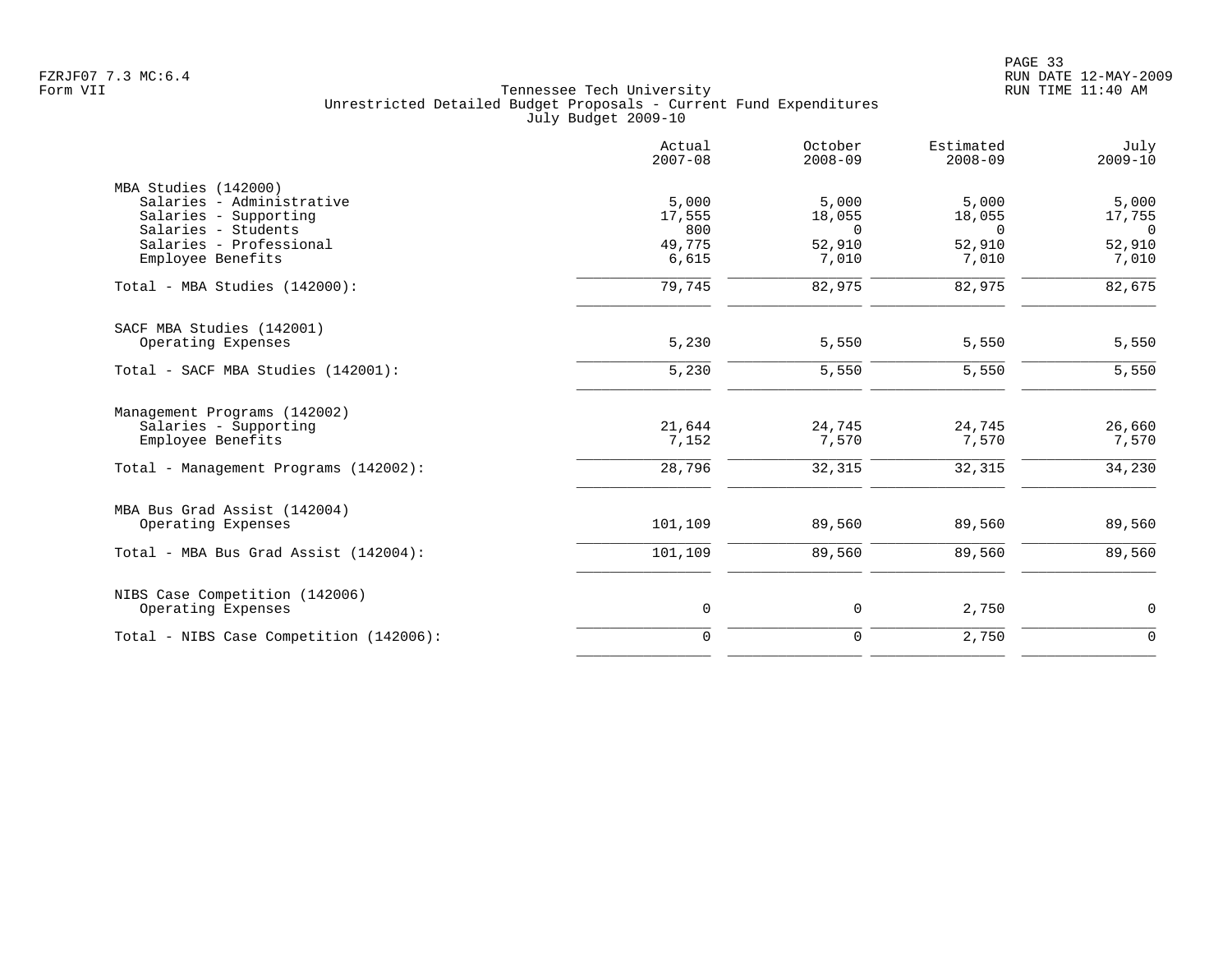|                                                   | Actual<br>$2007 - 08$ | October<br>$2008 - 09$ | Estimated<br>$2008 - 09$ | July<br>$2009 - 10$ |
|---------------------------------------------------|-----------------------|------------------------|--------------------------|---------------------|
| Economics Finance and Marketing (142500)          |                       |                        |                          |                     |
| Salaries - Academic                               | 1,060,661             | 1,043,804              | 1,048,554                | 925,424             |
| Salaries - Supporting                             | 30,920                | 31,420                 | 31,420                   | 31,120              |
| Employee Benefits                                 | 329,580               | 335,040                | 335,040                  | 335,040             |
| Total - Economics Finance and Marketing (142500): | 1,421,161             | 1,410,264              | 1,415,014                | 1,291,584           |
| SACF Econ Fin and Marketing (142501)              |                       |                        |                          |                     |
| Salaries - Academic                               | 106,300               | 106,694                | 106,694                  | 109,194             |
| Employee Benefits                                 | $-1,575$              | 17,300                 | 17,300                   | 17,300              |
| Travel                                            | 14,652                | 6,000                  | 14,700                   | $\Omega$            |
| Operating Expenses                                | 11,136                | 6,810                  | 10,310                   | 6,810               |
| Total - SACF Econ Fin and Marketing (142501):     | 130,513               | 136,804                | 149,004                  | 133,304             |
| Basic Business (143000)                           |                       |                        |                          |                     |
| Salaries - Supporting                             | 90,519                | 98,870                 | 98,870                   | 82,200              |
| Salaries - Students                               | 3,918                 | $\Omega$               | 0                        | $\overline{0}$      |
| Salaries - Professional                           | 51,961                | 52,460                 | 52,460                   | 52,160              |
| Employee Benefits                                 | 50,845                | 52,030                 | 52,030                   | 52,030              |
| Total - Basic Business (143000):                  | 197,243               | 203,360                | 203,360                  | 186,390             |
| SACF Basic Business (143001)                      |                       |                        |                          |                     |
| Operating Expenses                                | 4,414                 | 2,970                  | 4,970                    | 2,970               |
| Total - SACF Basic Business (143001):             | 4,414                 | 2,970                  | 4,970                    | 2,970               |
|                                                   |                       |                        |                          |                     |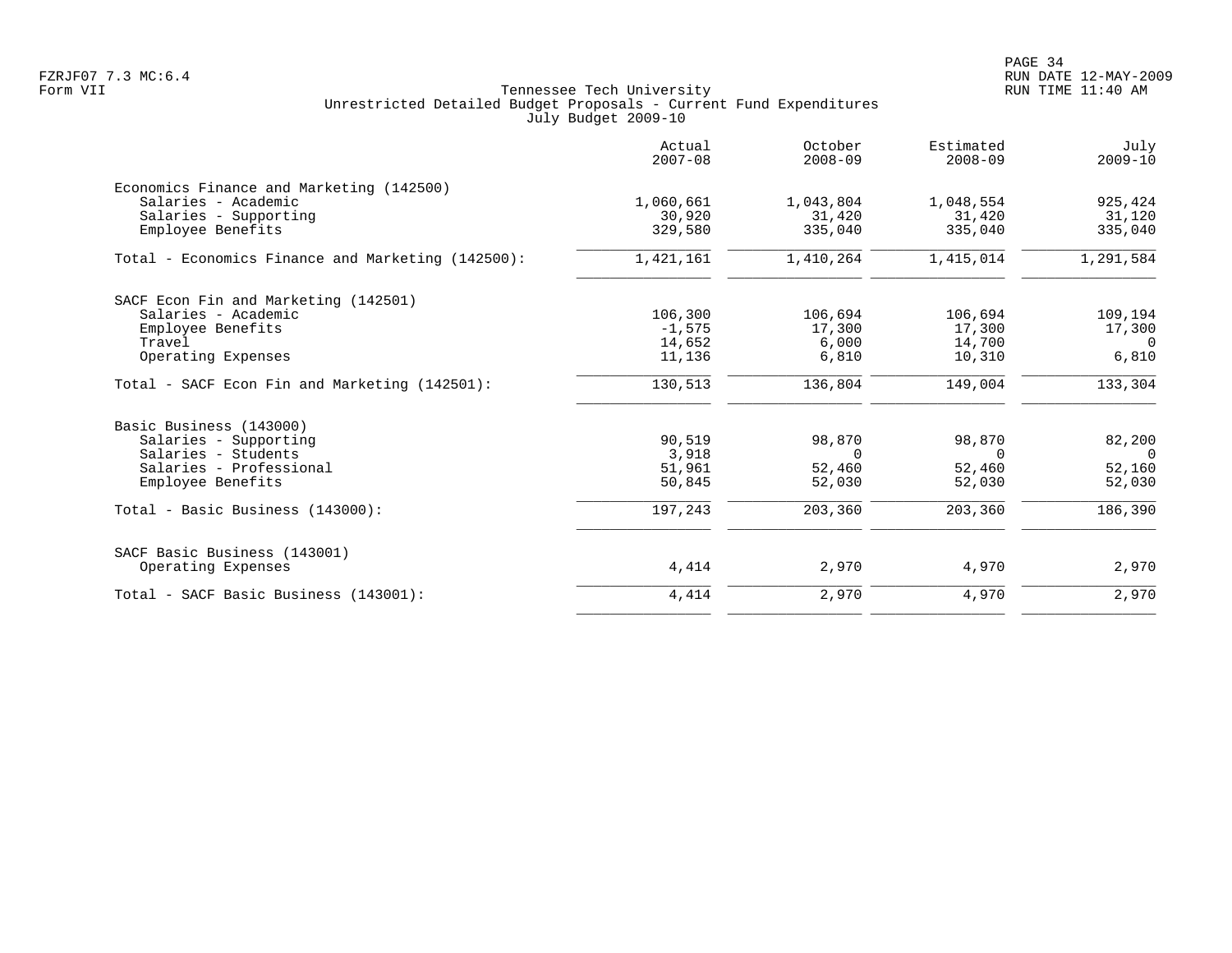|                                                     | Actual<br>$2007 - 08$ | October<br>$2008 - 09$ | Estimated<br>$2008 - 09$ | July<br>$2009 - 10$ |
|-----------------------------------------------------|-----------------------|------------------------|--------------------------|---------------------|
| Decision Sciences and Management (144000)           |                       |                        |                          |                     |
| Salaries - Academic                                 | 1,314,166             | 1,242,023              | 1,287,423                | 1,226,493           |
| Salaries - Supporting                               | 22,263                | 22,740                 | 22,740                   | 22,440              |
| Employee Benefits                                   | 370,327               | 307,830                | 307,830                  | 307,830             |
| Travel                                              | $\Omega$              | $\Omega$               | 2,000                    | $\Omega$            |
| Operating Expenses                                  | 4,500                 | $\Omega$               | 1,080                    | $\Omega$            |
| Total - Decision Sciences and Management (144000):  | 1,711,256             | 1,572,593              | 1,621,073                | 1,556,763           |
| SACF Decision Sciences and Mangmt (144001)          |                       |                        |                          |                     |
| Salaries - Academic                                 | 46,737                | 48,123                 | 48,123                   | 48,123              |
| Employee Benefits                                   | 12,061                | 7,230                  | 7,230                    | 7,230               |
| Travel                                              | 8,279                 | 6,000                  | 6,000                    | $\Omega$            |
| Operating Expenses                                  | 8,448                 | 7,490                  | 7,490                    | 7,490               |
| Total - SACF Decision Sciences and Mangmt (144001): | 75,525                | 68,843                 | 68,843                   | 62,843              |
| World Cultures (144003)                             |                       |                        |                          |                     |
| Salaries - Students                                 | 183                   | 0                      | $\overline{0}$           | $\overline{0}$      |
| Operating Expenses                                  | 1,248                 | 950                    | 950                      | 950                 |
| Total - World Cultures (144003):                    | 1,431                 | 950                    | 950                      | 950                 |
| Fleetquard Cummins Computer Ctr (145000)            |                       |                        |                          |                     |
| Salaries - Professional                             | 1,800                 | 2,400                  | 2,400                    | 2,400               |
| Employee Benefits                                   | 672                   | 750                    | 750                      | 750                 |
| Operating Expenses                                  | 3,127                 | 3,340                  | 3,340                    | 3,340               |
| Total - Fleetquard Cummins Computer Ctr (145000):   | 5,599                 | 6,490                  | 6,490                    | 6,490               |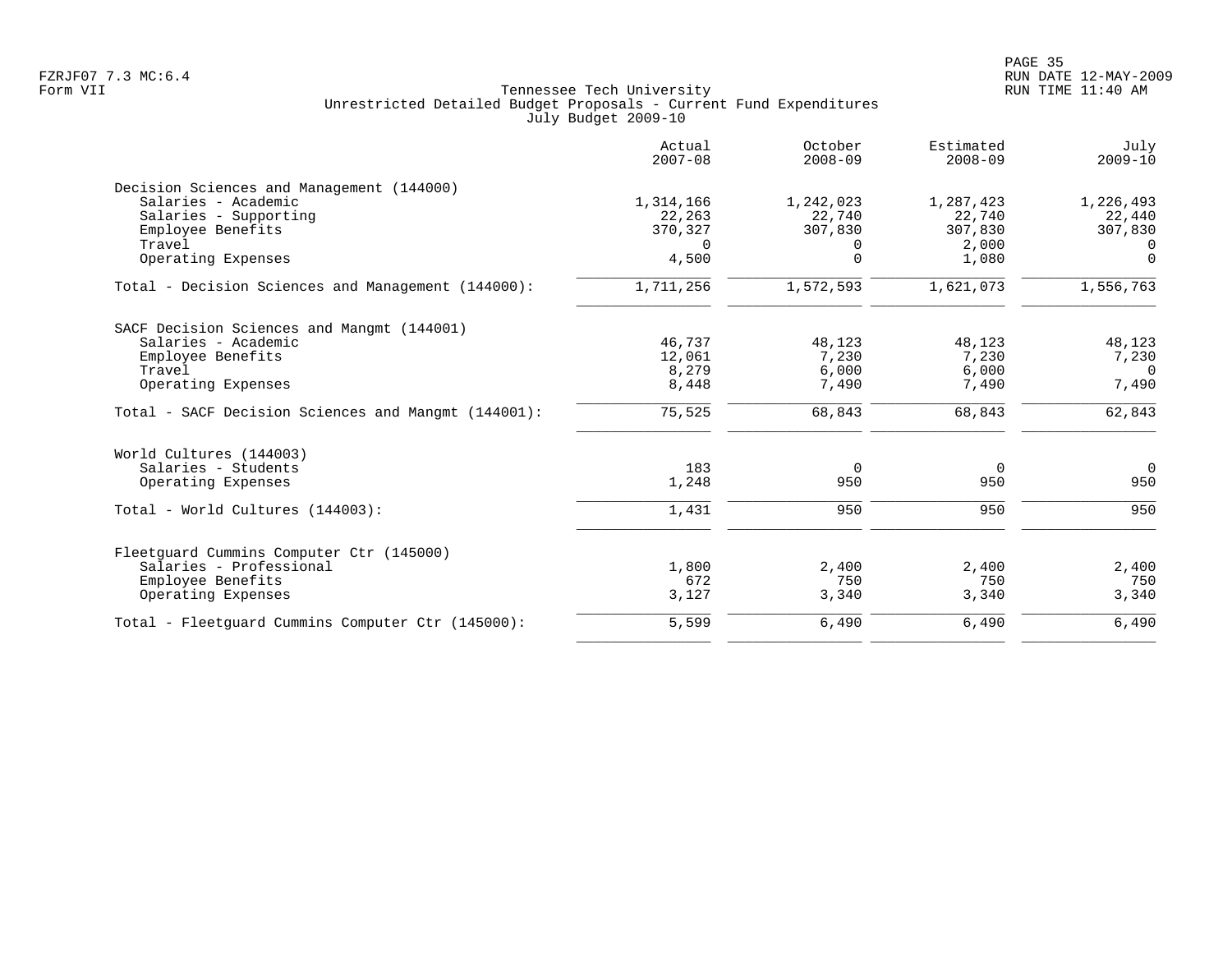en and the state of the state of the state of the state of the state of the state of the state of the state of the state of the state of the state of the state of the state of the state of the state of the state of the sta FZRJF07 7.3 MC:6.4 RUN DATE 12-MAY-2009

|                                            | Actual<br>$2007 - 08$ | October<br>$2008 - 09$ | Estimated<br>$2008 - 09$ | July<br>$2009 - 10$ |
|--------------------------------------------|-----------------------|------------------------|--------------------------|---------------------|
| External Relations (146000)                |                       |                        |                          |                     |
| Salaries - Supporting                      | 43,907                | 44,500                 | 44,500                   | 20,660              |
| Salaries - Professional                    | 8,202                 | 8,202                  | 8,202                    | $\Omega$            |
| Employee Benefits                          | 31,770                | 32,780                 | 32,780                   | 32,780              |
| Total - External Relations (146000):       | 83,879                | 85,482                 | 85,482                   | 53,440              |
| SACF External Relations (146001)           |                       |                        |                          |                     |
| Operating Expenses                         | 5,497                 | 4,720                  | 4,720                    | 0                   |
| Total - SACF External Relations (146001):  | 5,497                 | 4,720                  | 4,720                    | 0                   |
| Governors Schools (148000)                 |                       |                        |                          |                     |
| Salaries - Academic                        | 5,717                 | 27,250                 | 27,250                   | 0                   |
| Salaries - Supporting                      | 3,274                 | 0                      | 0                        | $\mathsf 0$         |
| Salaries - Students                        | 890                   | ∩                      | $\Omega$                 | $\overline{0}$      |
| Employee Benefits                          | 1,259                 | 6,700                  | 6,700                    | $\overline{0}$      |
| Operating Expenses                         | 3,218                 | $\Omega$               | $\Omega$                 | $\Omega$            |
| Total - Governors Schools (148000):        | 14,358                | 33,950                 | 33,950                   | 0                   |
| Education Grad Assistant (150001)          |                       |                        |                          |                     |
| Operating Expenses                         | 187,142               | 220,140                | 220,140                  | 220,140             |
| Total - Education Grad Assistant (150001): | 187,142               | 220,140                | 220,140                  | 220,140             |
|                                            |                       |                        |                          |                     |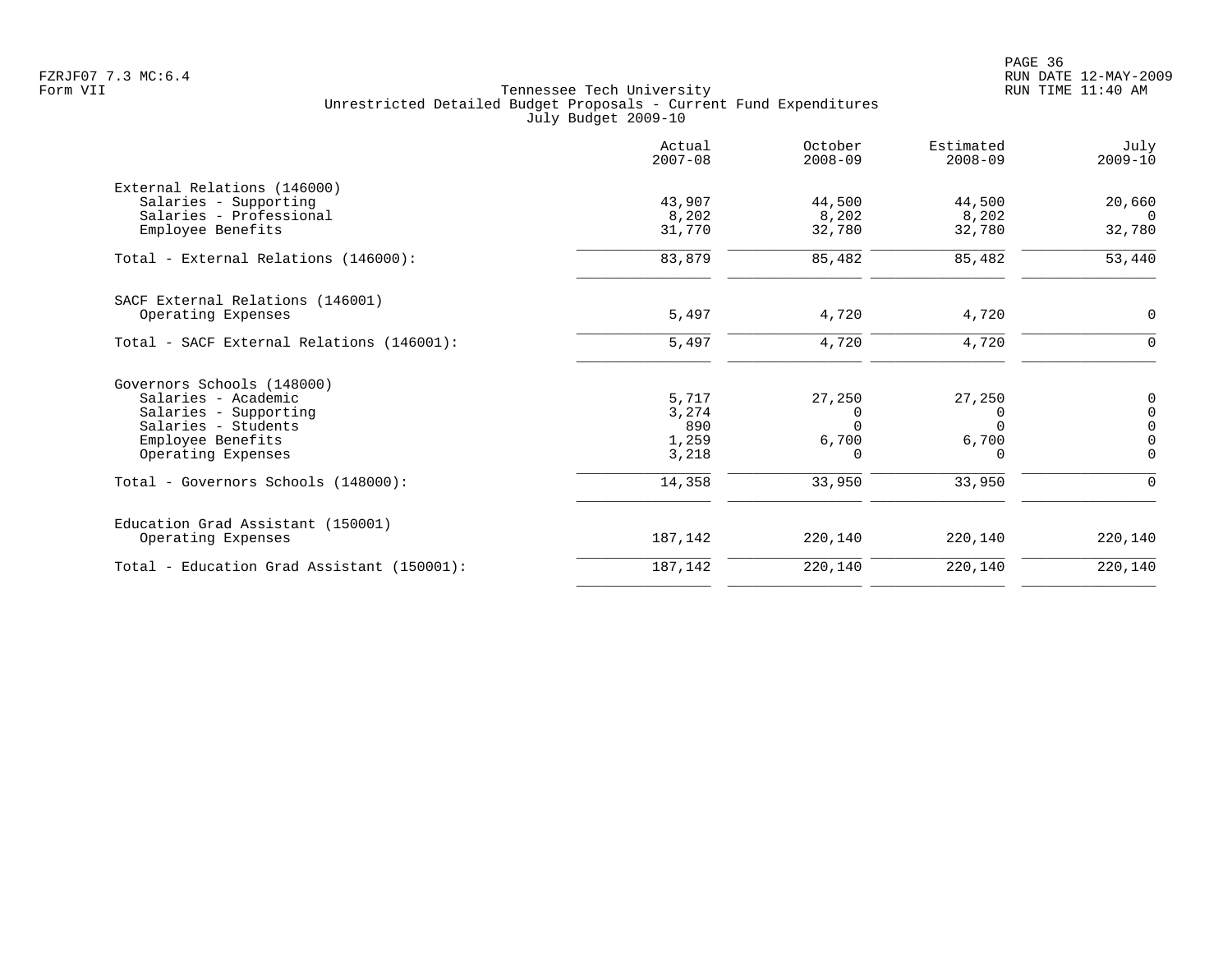| Actual<br>$2007 - 08$ | October<br>$2008 - 09$ | Estimated<br>$2008 - 09$ | July<br>$2009 - 10$ |
|-----------------------|------------------------|--------------------------|---------------------|
|                       |                        |                          |                     |
| 297,750               | 295,430                | 295,430                  | 293,630             |
| 25,847                | 24,170                 | 24,170                   | 23,870              |
| 11,020                | 7,820                  | 7,820                    | 7,820               |
| 119,445               | 123,090                | 123,090                  | 123,090             |
| 1,678                 | 1,420                  | 1,420                    | 1,420               |
| 10,745                | 11,110                 | 11,110                   | 11,110              |
| 466,485               | 463,040                | 463,040                  | 460,940             |
|                       |                        |                          |                     |
| 97,080                | 97,580                 | 97,580                   | 97,280              |
| 21,560                | 22,060                 | 22,060                   | 21,760              |
| 8,000                 | 9,000                  | 9,000                    | 8,000               |
| 44,939                | 44,410                 | 44,410                   | 44,410              |
| 2,158                 | 2,500                  | 2,500                    | 12,500              |
| 173,737               | 175,550                | 175,550                  | 183,950             |
|                       |                        |                          |                     |
| 16,584                | 15,490                 | 15,690                   | 15,490              |
| 105,836               | 95,000                 | 95,000                   | 84,000              |
| 4,121                 | 6,300                  | 6,300                    | 6,300               |
| 3,251                 | $\Omega$               | $\Omega$                 | $\Omega$            |
| 612                   | 4,000                  | 4,000                    | 4,000               |
| 130,404               | 120,790                | 120,990                  | 109,790             |
|                       |                        |                          |                     |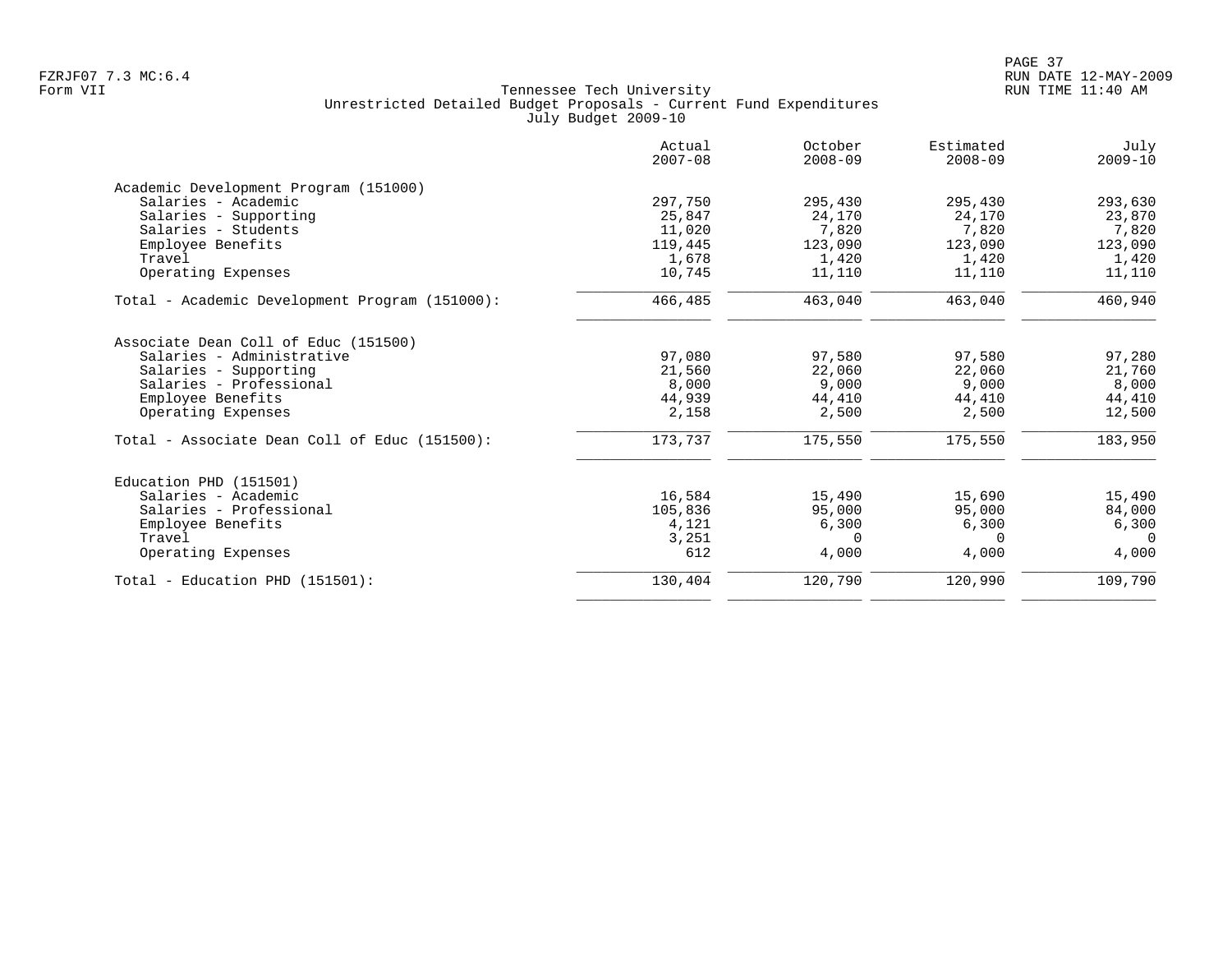|                                                   | Actual<br>$2007 - 08$ | October<br>$2008 - 09$ | Estimated<br>$2008 - 09$ | July<br>$2009 - 10$ |
|---------------------------------------------------|-----------------------|------------------------|--------------------------|---------------------|
| Exceptional Learning Grad Asst (151502)           |                       |                        |                          |                     |
| Operating Expenses                                | 63,085                | 69,350                 | 69,350                   | 69,350              |
| Total - Exceptional Learning Grad Asst (151502):  | 63,085                | 69,350                 | 69,350                   | 69,350              |
| Counseling and Psychology (152000)                |                       |                        |                          |                     |
| Salaries - Academic                               | 783,556               | 765,224                | 780,474                  | 787,984             |
| Salaries - Supporting                             | 36,398                | 43,180                 | 43,180                   | 39,880              |
| Salaries - Students                               | 1,810                 | 860                    | 860                      | 860                 |
| Salaries - Professional                           | 6,300                 | $\Omega$               | $\Omega$                 | $\Omega$            |
| Employee Benefits                                 | 238,551               | 244,200                | 244,200                  | 244,200             |
| Travel                                            | 3,087                 | 12,860                 | 12,860                   | $\Omega$            |
| Operating Expenses                                | 22,440                | 18,960                 | 26,460                   | 8,960               |
| Total - Counseling and Psychology (152000):       | 1,092,142             | 1,085,284              | 1,108,034                | 1,081,884           |
| Department of Teacher Education (152500)          |                       |                        |                          |                     |
| Salaries - Academic                               | 102,230               | 104,580                | 104,580                  | 103,980             |
| Salaries - Supporting                             | 62,789                | 63,690                 | 63,690                   | 62,990              |
| Salaries - Students                               | 900                   | 1,000                  | 1,000                    | 1,000               |
| Employee Benefits                                 | 65,959                | 67,510                 | 67,510                   | 67,510              |
| Travel                                            | 39,094                | 18,280                 | 24,280                   | 18,280              |
| Operating Expenses                                | 33,106                | 48,070                 | 42,070                   | 40,570              |
| Total - Department of Teacher Education (152500): | 304,078               | 303,130                | 303,130                  | 294,330             |
| Curriculum and Instr Office (153000)              |                       |                        |                          |                     |
| Salaries - Academic                               | 2,062,183             | 2,216,280              | 2,071,364                | 2,162,130           |
| Salaries - Supporting                             | 86,895                | 97,360                 | 88,630                   | 105,190             |
| Salaries - Students                               | 4,750                 | 0                      | $\mathbf 0$              | $\mathbf 0$         |
| Salaries - Professional                           | 5,769                 | $\Omega$               | $\Omega$                 | $\Omega$            |
| Employee Benefits                                 | 572,759               | 582,900                | 582,900                  | 582,900             |
| Travel                                            | 5,653                 | 6,000                  | 7,950                    | 490                 |
| Operating Expenses                                | 49,477                | 44,610                 | 99,736                   | 50,120              |
| Total - Curriculum and Instr Office (153000):     | 2,787,486             | 2,947,150              | 2,850,580                | 2,900,830           |
|                                                   |                       |                        |                          |                     |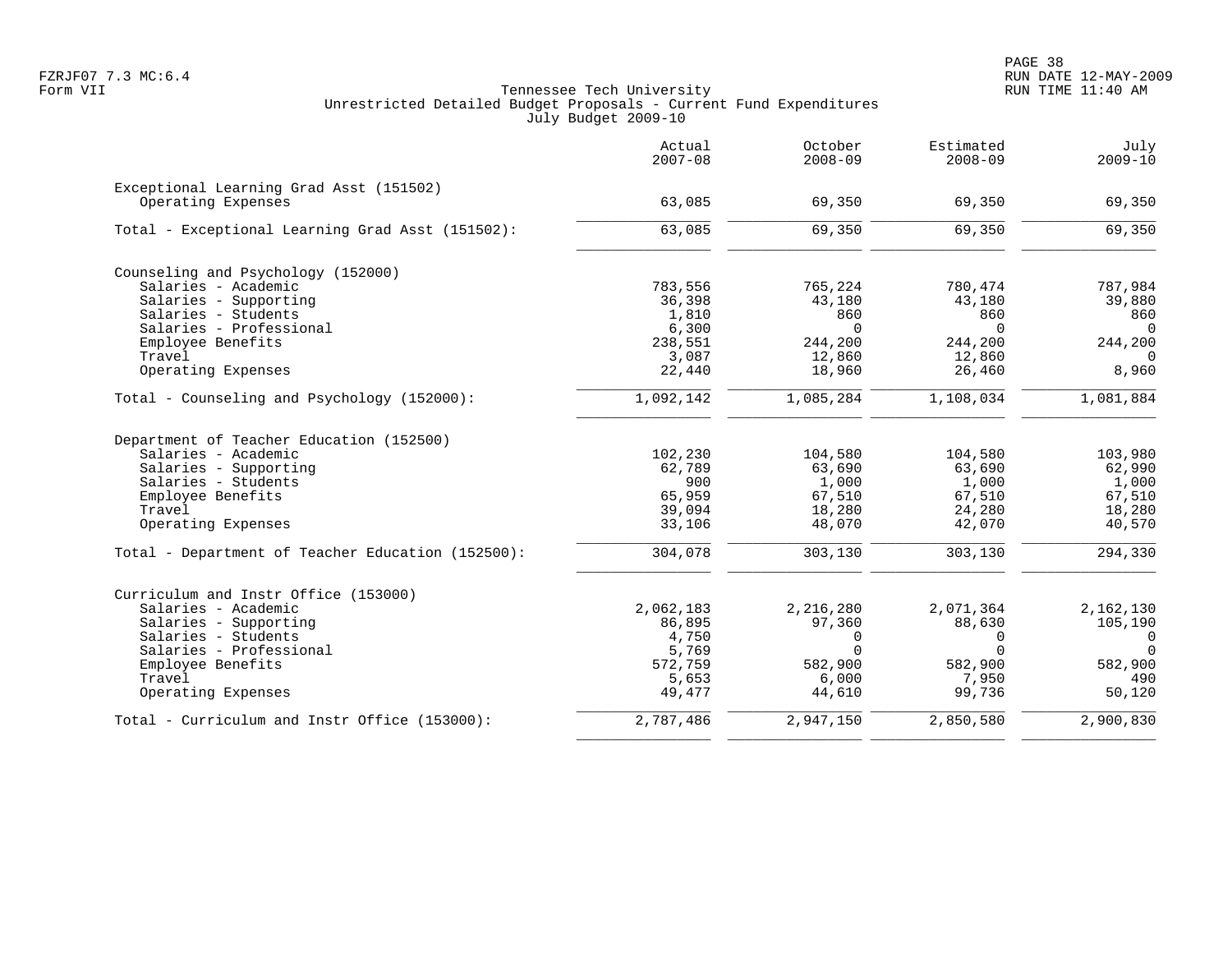PAGE 39 FZRJF07 7.3 MC:6.4 RUN DATE 12-MAY-2009

|                                             | Actual<br>$2007 - 08$ | October<br>$2008 - 09$ | Estimated<br>$2008 - 09$ | July<br>$2009 - 10$ |
|---------------------------------------------|-----------------------|------------------------|--------------------------|---------------------|
| Two Plus Two Tullahoma (153050)             |                       |                        |                          |                     |
| Salaries - Academic                         | 91,180                | 96,280                 | 96,280                   | 96,280              |
| Employee Benefits                           | 41,340                | 42,420                 | 42,420                   | 42,420              |
| Total - Two Plus Two Tullahoma (153050):    | 132,520               | 138,700                | 138,700                  | 138,700             |
| Two Plus Two Crossville (153051)            |                       |                        |                          |                     |
| Salaries - Academic                         | 89,340                | 97,240                 | 97,240                   | 97,240              |
| Salaries - Supporting                       | 9,170                 | 9,170                  | 9,170                    | 9,170               |
| Employee Benefits                           | 42,723                | 43,390                 | 43,390                   | 43,390              |
| Total - Two Plus Two Crossville (153051):   | 141,233               | 149,800                | 149,800                  | 149,800             |
| Two Plus Two Oak Ridge (153052)             |                       |                        |                          |                     |
| Salaries - Academic                         | 146,610               | 151,230                | 151,230                  | 150,330             |
| Salaries - Supporting                       | 9,170                 | 9,170                  | 9,170                    | 9,170               |
| Employee Benefits                           | 68,324                | 69,940                 | 69,940                   | 69,940              |
| Total - Two Plus Two Oak Ridge $(153052)$ : | 224,104               | 230,340                | 230,340                  | 229,440             |
| Two Plus Two Pellissippii (153053)          |                       |                        |                          |                     |
| Salaries - Academic                         | 182,950               | 190,350                | 190,350                  | 189,750             |
| Salaries - Supporting                       | 9,170                 | 9,370                  | 9,370                    | 9,170               |
| Employee Benefits                           | 60,832                | 61,910                 | 61,910                   | 61,910              |
| Total - Two Plus Two Pellissippii (153053): | 252,952               | 261,630                | 261,630                  | 260,830             |
|                                             |                       |                        |                          |                     |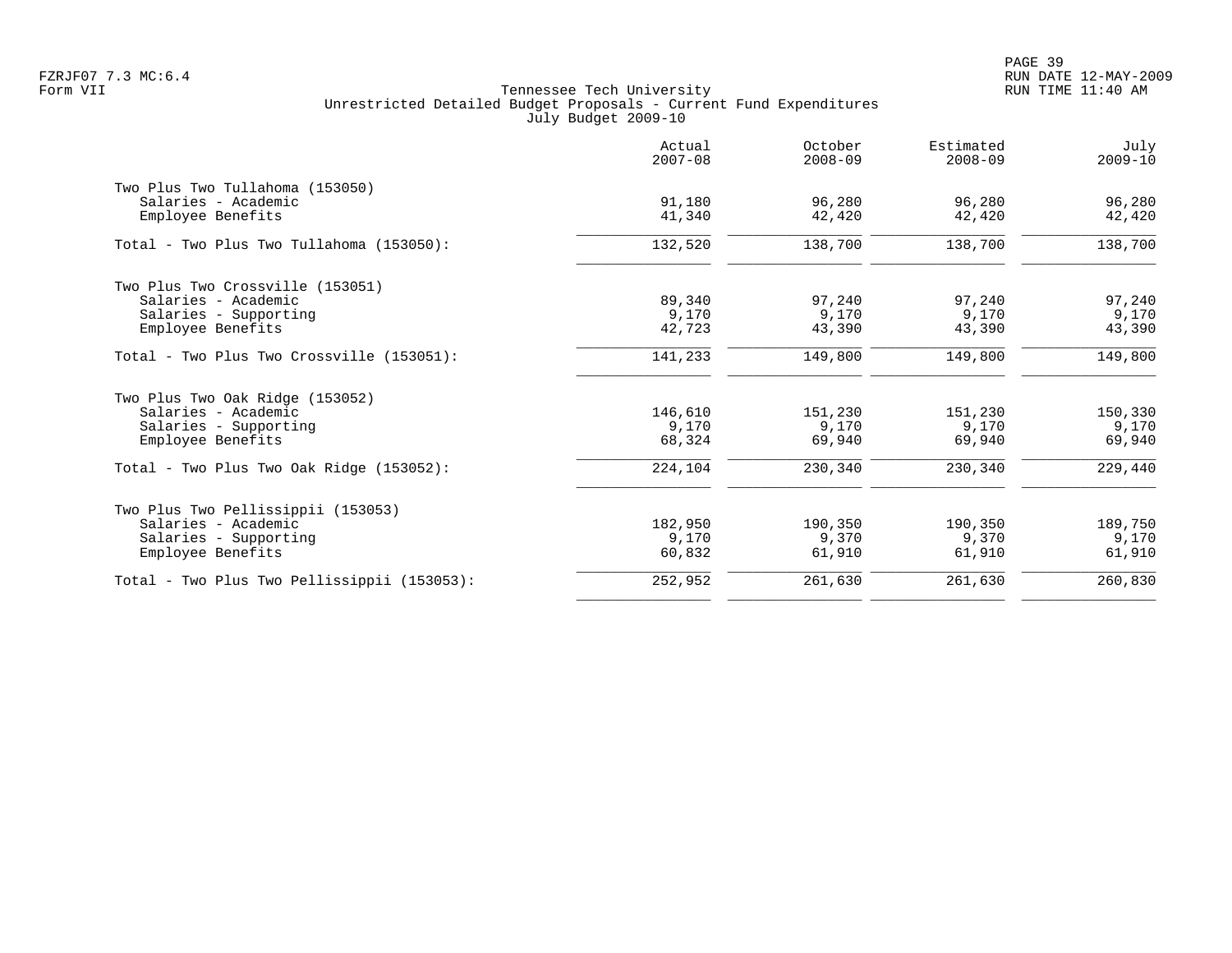| Actual<br>$2007 - 08$ | October<br>$2008 - 09$ | Estimated<br>$2008 - 09$ | July<br>$2009 - 10$ |
|-----------------------|------------------------|--------------------------|---------------------|
|                       |                        |                          |                     |
| 120,050               | 129,150                | 129,150                  | 129,150             |
| 9,170                 | 9,370                  | 9,370                    | 9,170               |
| 44,466                | 45,230                 | 45,230                   | 45,230              |
| 173,686               | 183,750                | 183,750                  | 183,550             |
|                       |                        |                          |                     |
| 98,870                | 99,870                 | 99,870                   | 99,270              |
| 9,170                 | 9,370                  | 9,370                    | 9,170               |
| 47,559                |                        |                          | 48,770              |
| 552                   | $\Omega$               | 0                        | $\Omega$            |
| 156,151               | 158,010                | 158,010                  | 157,210             |
|                       |                        |                          |                     |
|                       |                        |                          | 92,300              |
| 20,922                | 21,570                 | 21,570                   | 21,570              |
| 63,491                | 114,170                | 114,170                  | 113,870             |
|                       |                        |                          |                     |
| 89,300                | 45,000                 | 45,000                   | 45,000              |
| 30,896                | 31,470                 | 31,470                   | 31,470              |
| 120,196               | 76,470                 | 76,470                   | 76,470              |
|                       | 42,569                 | 48,770<br>92,600         | 48,770<br>92,600    |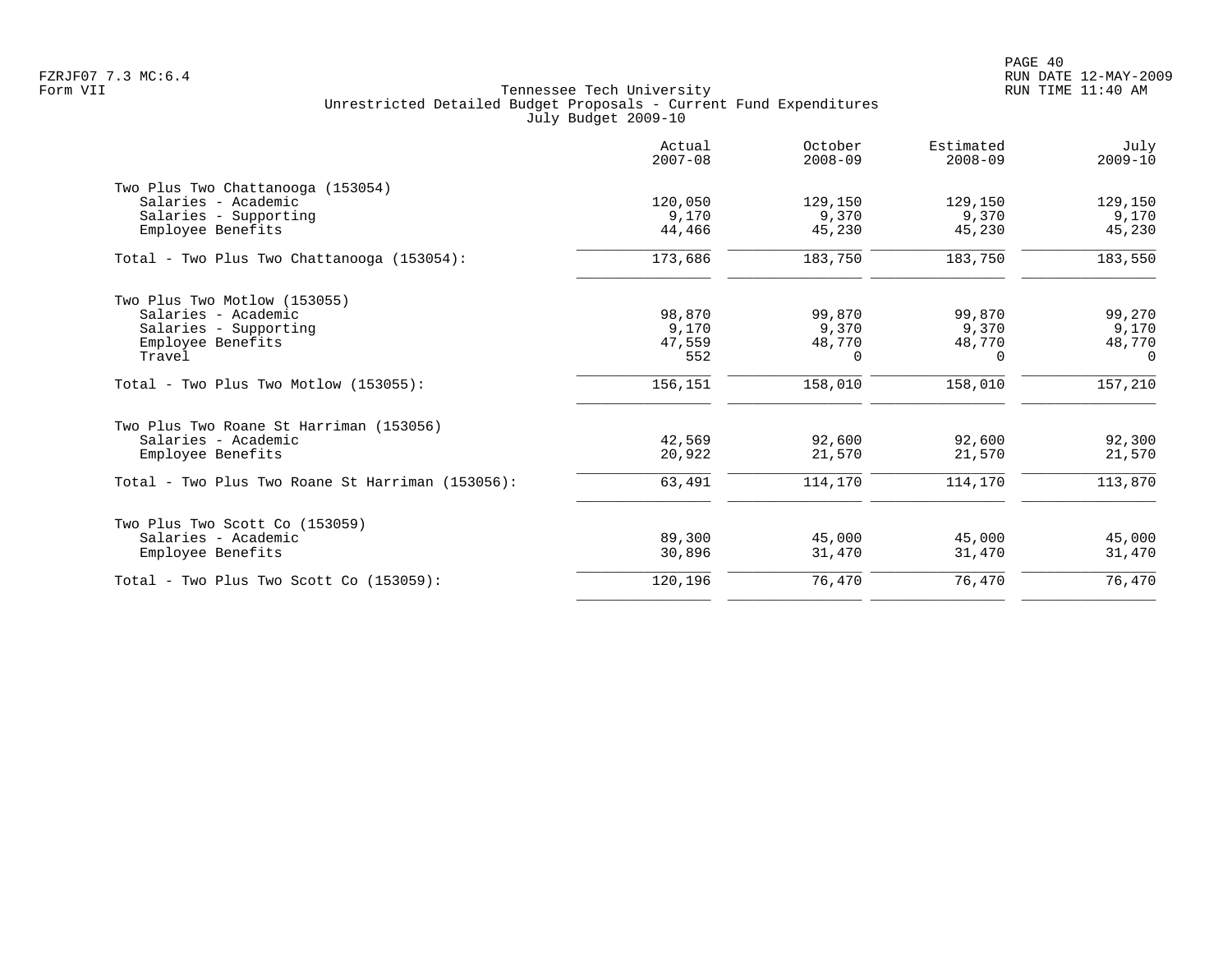|                                                     | Actual<br>$2007 - 08$ | October<br>$2008 - 09$ | Estimated<br>$2008 - 09$ | July<br>$2009 - 10$ |
|-----------------------------------------------------|-----------------------|------------------------|--------------------------|---------------------|
| Exercise Sci Physical Ed Wellness (154000)          |                       |                        |                          |                     |
| Salaries - Academic                                 | 584,989               | 631,093                | 628,293                  | 629,793             |
| Salaries - Supporting                               | 38,596                | 47.622                 | 38,892                   | 47,322              |
| Salaries - Students                                 | 3,808                 | 100                    | 6,100                    | 100                 |
| Salaries - Professional                             | 6,120                 | 5,800                  | 5,800                    | 5,800               |
| Employee Benefits                                   | 189,198               | 192,990                | 192,990                  | 192,990             |
| Travel                                              | 10                    | $\Omega$               | $\Omega$                 | $\Omega$            |
| Operating Expenses                                  | 16,041                | 25,470                 | 24,070                   | 25,470              |
| Total - Exercise Sci Physical Ed Wellness (154000): | 838,762               | 903,075                | 896,145                  | 901,475             |
| EXPW Special Courses (154001)                       |                       |                        |                          |                     |
| Salaries - Students                                 | 354                   | $\mathbf 0$            | 0                        | $\mathbf 0$         |
| Employee Benefits                                   | 27                    | 30                     | 30                       | 30                  |
| Operating Expenses                                  | 5,635                 | $\mathbf 0$            | 2,105                    | 0                   |
|                                                     |                       |                        |                          |                     |
| Total - EXPW Special Courses (154001):              | 6,016                 | 30                     | 2,135                    | 30                  |
| EXPW Special Courses Transf In (154002)             |                       |                        |                          |                     |
| Department Revenues                                 | $-6, 259$             | $\mathbf 0$            | $-2,105$                 | $\overline{0}$      |
| Total - EXPW Special Courses Transf In (154002):    | $-6, 259$             | $\Omega$               | $-2,105$                 | $\Omega$            |
| Music and Art (155000)                              |                       |                        |                          |                     |
| Salaries - Academic                                 | 1,577,780             | 1,576,910              | 1,640,910                | 1,555,170           |
| Salaries - Supporting                               | 77,433                | 87,830                 | 87,830                   | 78,930              |
| Salaries - Students                                 | 862                   | 1,000                  | 1,400                    | 1,000               |
| Employee Benefits                                   | 575,276               | 588,000                | 588,000                  | 588,000             |
| Travel                                              | 6,211                 | $\Omega$               | 1,710                    | $\Omega$            |
| Operating Expenses                                  | 62,478                | 54,740                 | 54,630                   | 53,940              |
| Capital Outlay                                      | 13,711                | 0                      | 0                        | 0                   |
| Department Revenues                                 | $-2,766$              | $\Omega$               | $\Omega$                 | $\Omega$            |
| Total - Music and Art $(155000)$ :                  | 2,310,985             | 2,308,480              | 2,374,480                | 2,277,040           |
|                                                     |                       |                        |                          |                     |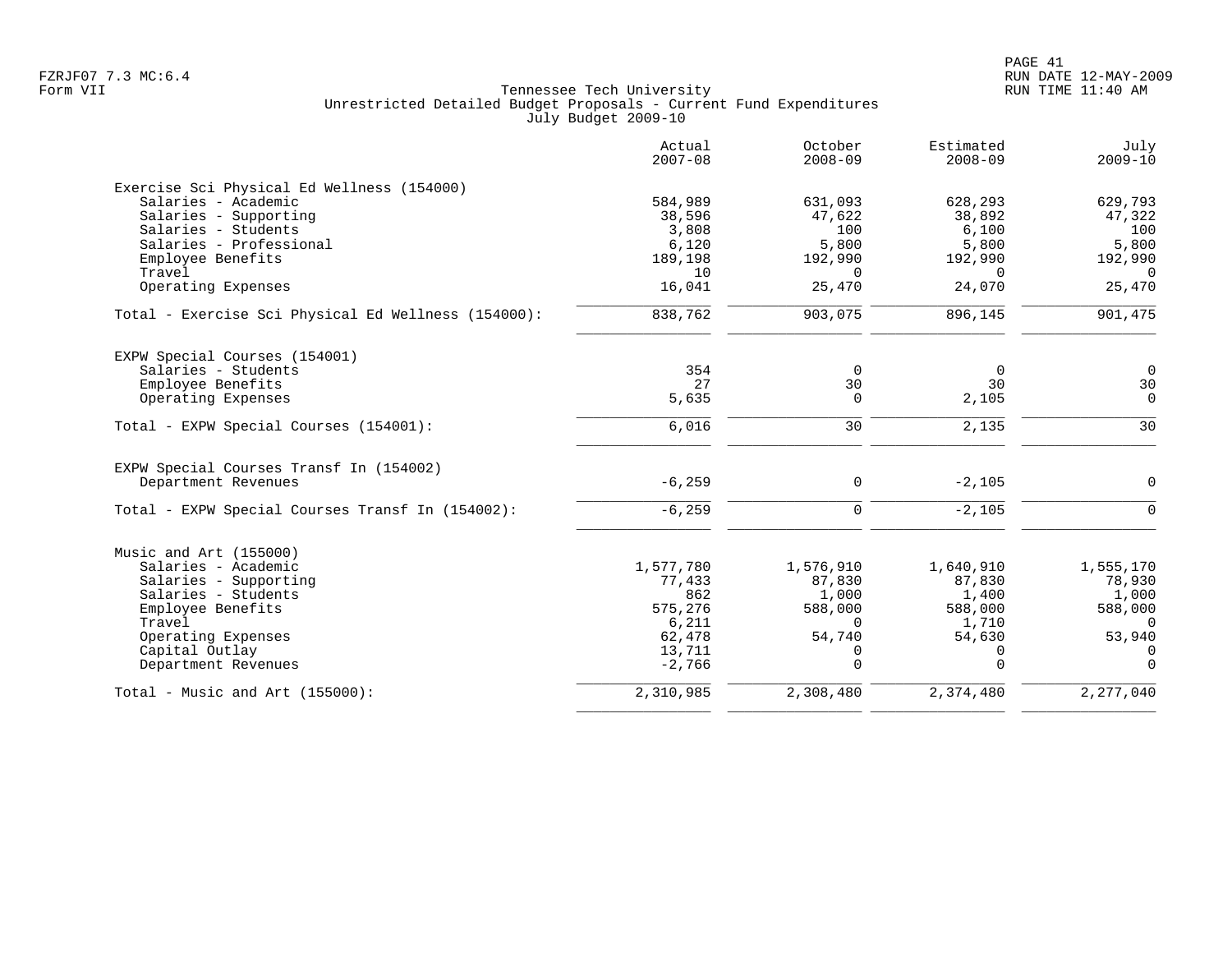|                                            | Actual<br>$2007 - 08$ | October<br>$2008 - 09$ | Estimated<br>$2008 - 09$ | July<br>$2009 - 10$ |
|--------------------------------------------|-----------------------|------------------------|--------------------------|---------------------|
| Music Scholarships (155005)                |                       |                        |                          |                     |
| Operating Expenses                         | 279,476               | 308,130                | 308,130                  | 308,130             |
| Total - Music Scholarships (155005):       | 279,476               | 308,130                | 308,130                  | 308,130             |
| Craft Center Instruction (155500)          |                       |                        |                          |                     |
| Salaries - Administrative                  | 76,450                | 76,950                 | 76,950                   | 76,650              |
| Salaries - Academic                        | 296,160               | 286,460                | 286,460                  | 284,960             |
| Salaries - Supporting                      | 32,871                | 21,120                 | 26,620                   | 21,120              |
| Salaries - Students                        | 39                    | $\Omega$               | $\Omega$                 | $\Omega$            |
| Employee Benefits                          | 130,007               | 131,890                | 131,890                  | 131,890             |
| Travel                                     | 1,670                 | $\Omega$               | 610                      | $\Omega$            |
| Operating Expenses                         | 76,447                | 63,850                 | 61,850                   | 63,850              |
| Total - Craft Center Instruction (155500): | 613,644               | 580,270                | 584,380                  | 578,470             |
| School of General Aq (163000)              |                       |                        |                          |                     |
| Salaries - Administrative                  | 91,422                | 91,090                 | 73,690                   | 89,590              |
| Salaries - Academic                        | 540,109               | 515,622                | 522,992                  | 492,982             |
| Salaries - Supporting                      | 22,319                | 22,810                 | 22,810                   | 22,510              |
| Salaries - Students                        | 306                   | 20                     | 50                       | 20                  |
| Salaries - Professional                    | 1,000                 | $\Omega$               | $\Omega$                 | $\Omega$            |
| Employee Benefits                          | 205,530               | 209,370                | 209,370                  | 209,370             |
| Travel                                     | 2,929                 | 2,500                  | 2,870                    | 2,500               |
| Operating Expenses                         | 23,419                | 18,480                 | 23,630                   | 23,480              |
| Department Revenues                        | $-141$                | $\Omega$               | $\Omega$                 | $\Omega$            |
| Total - School of General Aq (163000):     | 886,893               | 859,892                | 855,412                  | 840,452             |
|                                            |                       |                        |                          |                     |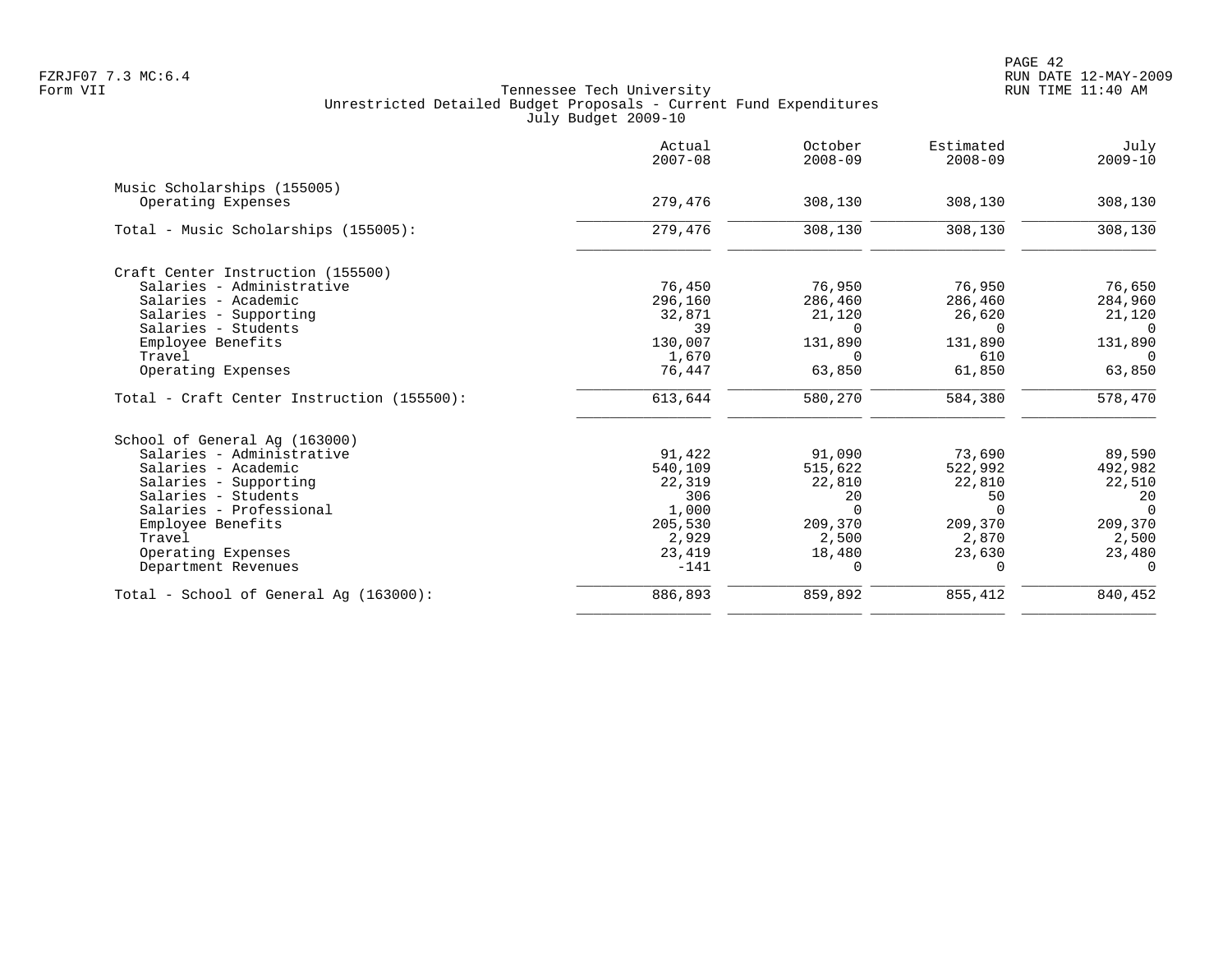PAGE 43 FZRJF07 7.3 MC:6.4 RUN DATE 12-MAY-2009

|                                           | Actual<br>$2007 - 08$ | October<br>$2008 - 09$ | Estimated<br>$2008 - 09$ | July<br>$2009 - 10$  |
|-------------------------------------------|-----------------------|------------------------|--------------------------|----------------------|
| Lab Fee Agriculture (163001)              |                       |                        |                          |                      |
| Travel<br>Operating Expenses              | 398<br>5,226          | $\mathbf 0$<br>7,250   | 590<br>8,260             | $\mathbf 0$<br>8,850 |
| Total - Lab Fee Agriculture (163001):     | 5,624                 | 7,250                  | 8,850                    | 8,850                |
| School of Human Ecology (165000)          |                       |                        |                          |                      |
| Salaries - Administrative                 | 77,545                | 77,440                 | 77,440                   | 77,140               |
| Salaries - Academic                       | 336,008               | 320,490                | 294,359                  | 338,420              |
| Salaries - Supporting                     | 31,696                | 21,360                 | 21,360                   | 21,060               |
| Employee Benefits                         | 164,856               | 168,660                | 168,660                  | 168,660              |
| Travel                                    | 2,033                 | 100                    | 6,870                    | 100                  |
| Operating Expenses                        | 8,925                 | 6,360                  | 25,981                   | 6,240                |
| Department Revenues                       | $-363$                | $\Omega$               | $\Omega$                 | $\Omega$             |
| Total - School of Human Ecology (165000): | 620,700               | 594,410                | 594,670                  | 611,620              |
| Lab Fee Human Ecology (165001)            |                       |                        |                          |                      |
| Operating Expenses                        | 2,793                 | 3,400                  | 5,400                    | 5,400                |
| Total - Lab Fee Human Ecology (165001):   | 2,793                 | 3,400                  | 5,400                    | 5,400                |
| Lab Fee Nursing (166000)                  |                       |                        |                          |                      |
| Operating Expenses                        | 4,426                 | 13,000                 | 15,400                   | 15,400               |
| Total - Lab Fee Nursing $(166000)$ :      | 4,426                 | 13,000                 | 15,400                   | 15,400               |
|                                           |                       |                        |                          |                      |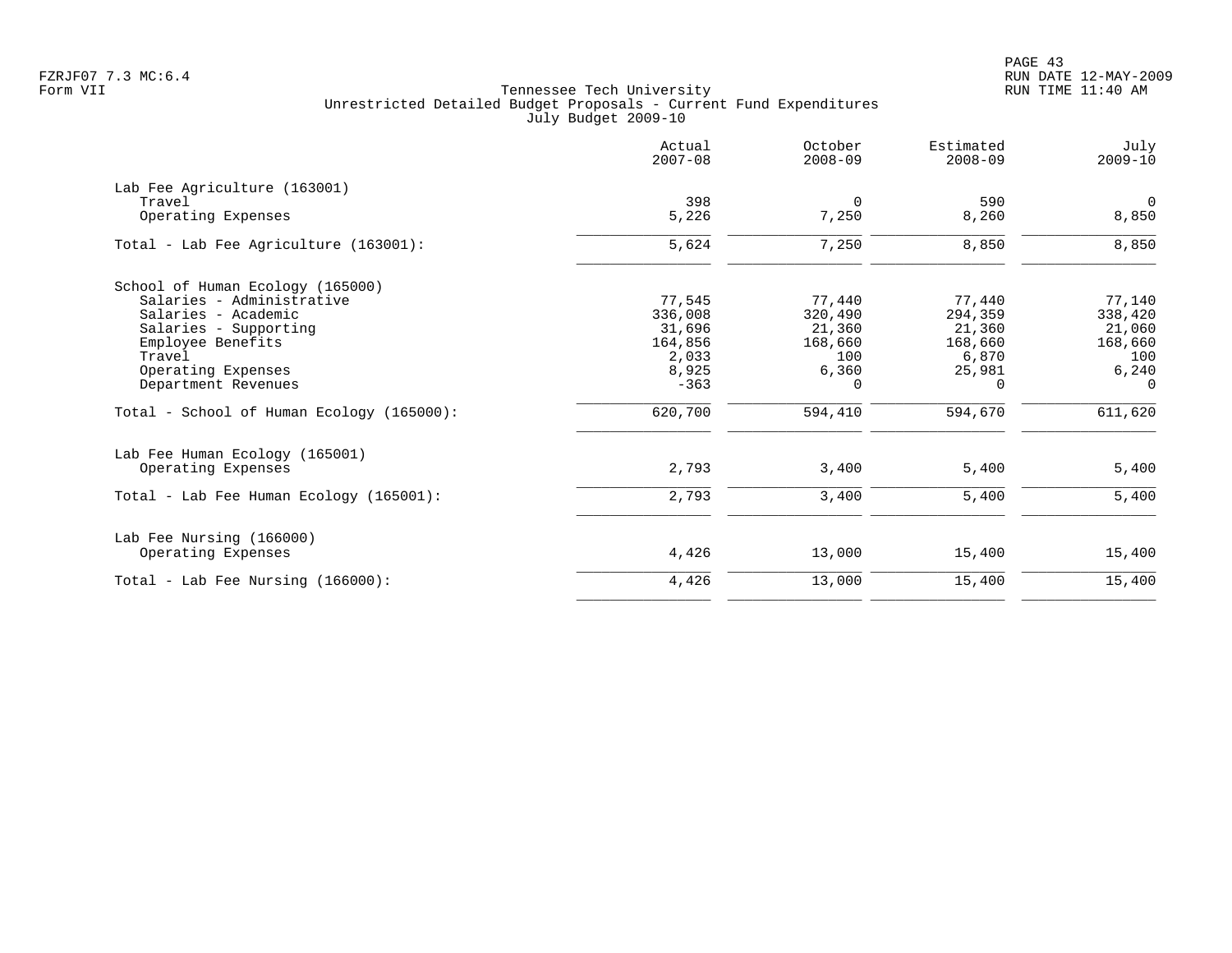|                                               | Actual<br>$2007 - 08$ | October<br>$2008 - 09$ | Estimated<br>$2008 - 09$ | July<br>$2009 - 10$ |
|-----------------------------------------------|-----------------------|------------------------|--------------------------|---------------------|
| Nursing Instruction (166001)                  |                       |                        |                          |                     |
| Salaries - Administrative                     | $\mathbf 0$           | 99,760                 | 99,760                   | 99,460              |
| Salaries - Academic                           | 745,416               | 886,390                | 875,050                  | 718,020             |
| Salaries - Supporting                         | 20,659                | 38,620                 | 38,620                   | 38,320              |
| Salaries - Professional                       | 33,511                | 83,010                 | 83,010                   | 82,710              |
| Employee Benefits                             | 247,656               | 253,140                | 253,140                  | 253,140             |
| Travel                                        | 10,997                | 6,690                  | 18,030                   | 6,690               |
| Operating Expenses                            | 41,419                | 23,500                 | 23,500                   | 20,920              |
| Department Revenues                           | $-4,405$              | $\Omega$               | $\Omega$                 | $\Omega$            |
| Total - Nursing Instruction (166001):         | 1,095,253             | 1,391,110              | 1,391,110                | 1,219,260           |
| Nursing Exam and Testing (166002)             |                       |                        |                          |                     |
| Operating Expenses                            | 4,953                 | 37,110                 | 37,110                   | 19,080              |
| Total - Nursing Exam and Testing (166002):    | 4,953                 | 37,110                 | 37,110                   | 19,080              |
| Minority Graduate Assistant (176004)          |                       |                        |                          |                     |
| Salaries - Academic                           | 12,500                | $\Omega$               | $\Omega$                 | $\Omega$            |
| Salaries - Professional                       | 56,600                | 49,910                 | 49,910                   | 49,910              |
| Operating Expenses                            | 48,628                | 123,860                | 123,860                  | 123,860             |
| Total - Minority Graduate Assistant (176004): | 117,728               | 173,770                | 173,770                  | 173,770             |
| Ext Edu Off Campus (180003)                   |                       |                        |                          |                     |
| Salaries - Administrative                     | 1,048                 | $\Omega$               | $\Omega$                 | $\Omega$            |
| Salaries - Academic                           | 334,880               | 344,250                | 336,870                  | 337,260             |
| Salaries - Supporting                         | 56,640                | $\Omega$               | 35,320                   | $\Omega$            |
| Salaries - Students                           | 0                     | 660                    | 0                        | 650                 |
| Salaries - Professional                       | $\Omega$              | 5,060                  | $\Omega$                 | 4,960               |
| Employee Benefits                             | 14,997                | 15,110                 | 15,000                   | 15,110              |
| Travel                                        | 49,132                | 41,290                 | 66,290                   | 40,450              |
| Operating Expenses                            | 115,902               | 40,960                 | 53,340                   | 40,130              |
| Department Revenues                           | $-463$                | $\Omega$               | $\Omega$                 | $\cap$              |
| Total - Ext Edu Off Campus (180003):          | 572,136               | 447,330                | 506,820                  | 438,560             |
|                                               |                       |                        |                          |                     |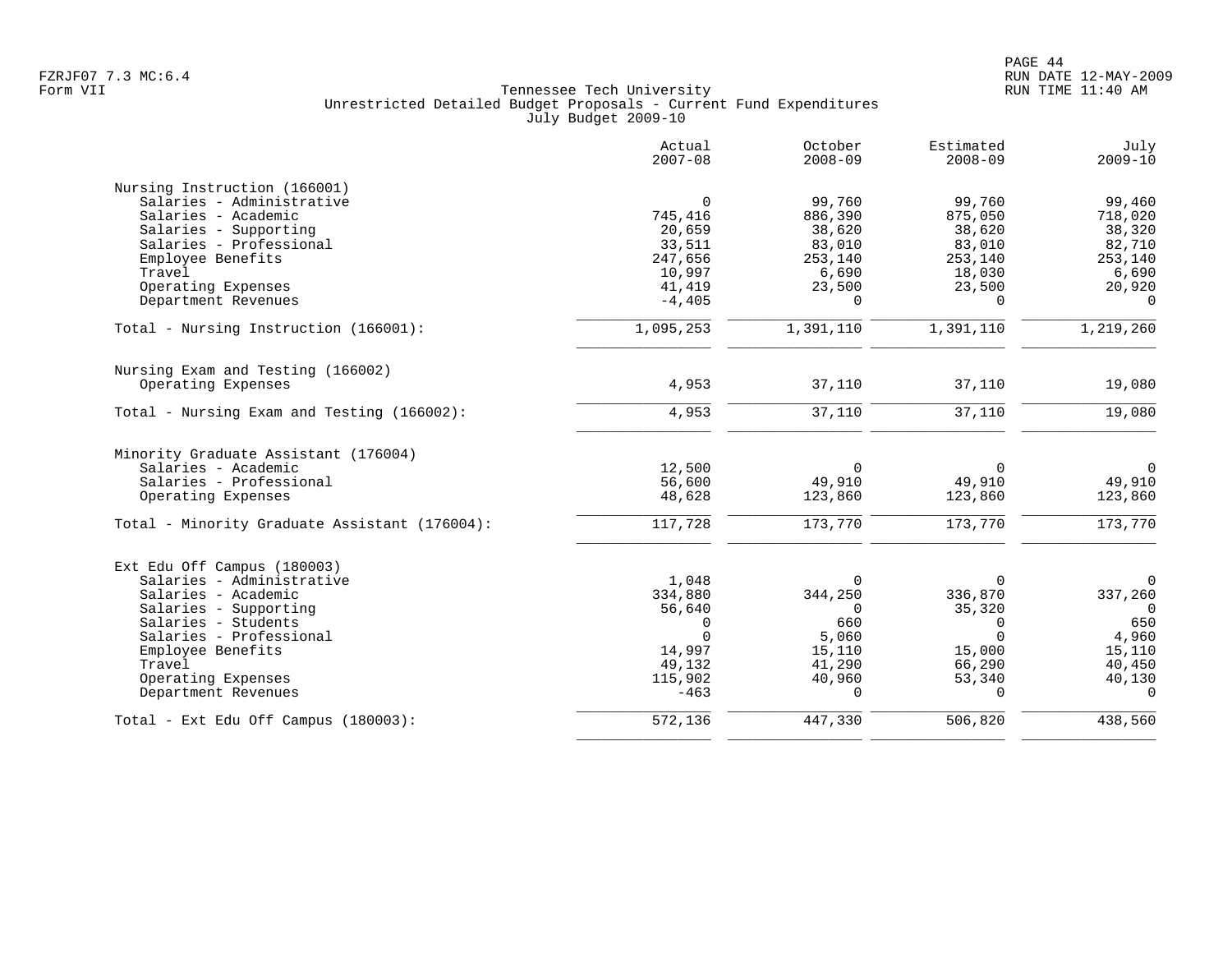|                                                 | Actual<br>$2007 - 08$ | October<br>$2008 - 09$ | Estimated<br>$2008 - 09$ | July<br>$2009 - 10$ |
|-------------------------------------------------|-----------------------|------------------------|--------------------------|---------------------|
| Ext Edu Summer School (180004)                  |                       |                        |                          |                     |
| Salaries - Academic                             | 27,599                | U                      |                          | $\Omega$            |
| Salaries - Supporting                           | 1,200                 |                        |                          | $\Omega$            |
| Employee Benefits                               | 4,967                 |                        | $\Omega$                 | $\Omega$            |
| Travel                                          | 7,484                 |                        | 0                        | $\Omega$            |
| Operating Expenses                              | 14,668                | $\Omega$               | 0                        | $\Omega$            |
| Total - Ext Edu Summer School (180004):         | 55,918                | 0                      | $\mathbf 0$              | $\cap$              |
| Ext Educ Overload (180005)                      |                       |                        |                          |                     |
| Salaries - Academic                             | 3,750                 | 66,800                 | 0                        | 65,440              |
| Employee Benefits                               | 725                   | 1,510                  | 1,510                    | 1,510               |
| Total - Ext Educ Overload (180005):             | 4,475                 | 68,310                 | 1,510                    | 66,950              |
| Ext Programs Stimulus Funding (180019)          |                       |                        |                          |                     |
| Salaries - Academic                             | $\mathbf 0$           | $\mathbf 0$            | $\Omega$                 | 51,500              |
| Total - Ext Programs Stimulus Funding (180019): | $\Omega$              | $\mathbf 0$            | $\Omega$                 | 51,500              |
| Distance MBA (180500)                           |                       |                        |                          |                     |
| Salaries - Academic                             | 314,500               | 93,500                 | 330,000                  | 40,500              |
| Salaries - Supporting                           | 4,052                 | 5,000                  | $\Omega$                 | 5,000               |
| Salaries - Students                             | 10,261                | $\Omega$               | 9,500                    | $\Omega$            |
| Salaries - Professional                         | 79,866                | 87,290                 | 81,290                   | 86,690              |
| Employee Benefits                               | 94,015                | 95,290                 | 95,290                   | 95,290              |
| Travel                                          | 590                   | $\Omega$               | 1,670                    | $\overline{0}$      |
| Operating Expenses                              | 67,603                | 308,630                | 96,960                   | 331,010             |
| Capital Outlay                                  | $\Omega$              | 20,000                 | $\Omega$                 | 20,000              |
| Total - Distance MBA (180500):                  | 570,887               | 609,710                | 614,710                  | 578,490             |
|                                                 |                       |                        |                          |                     |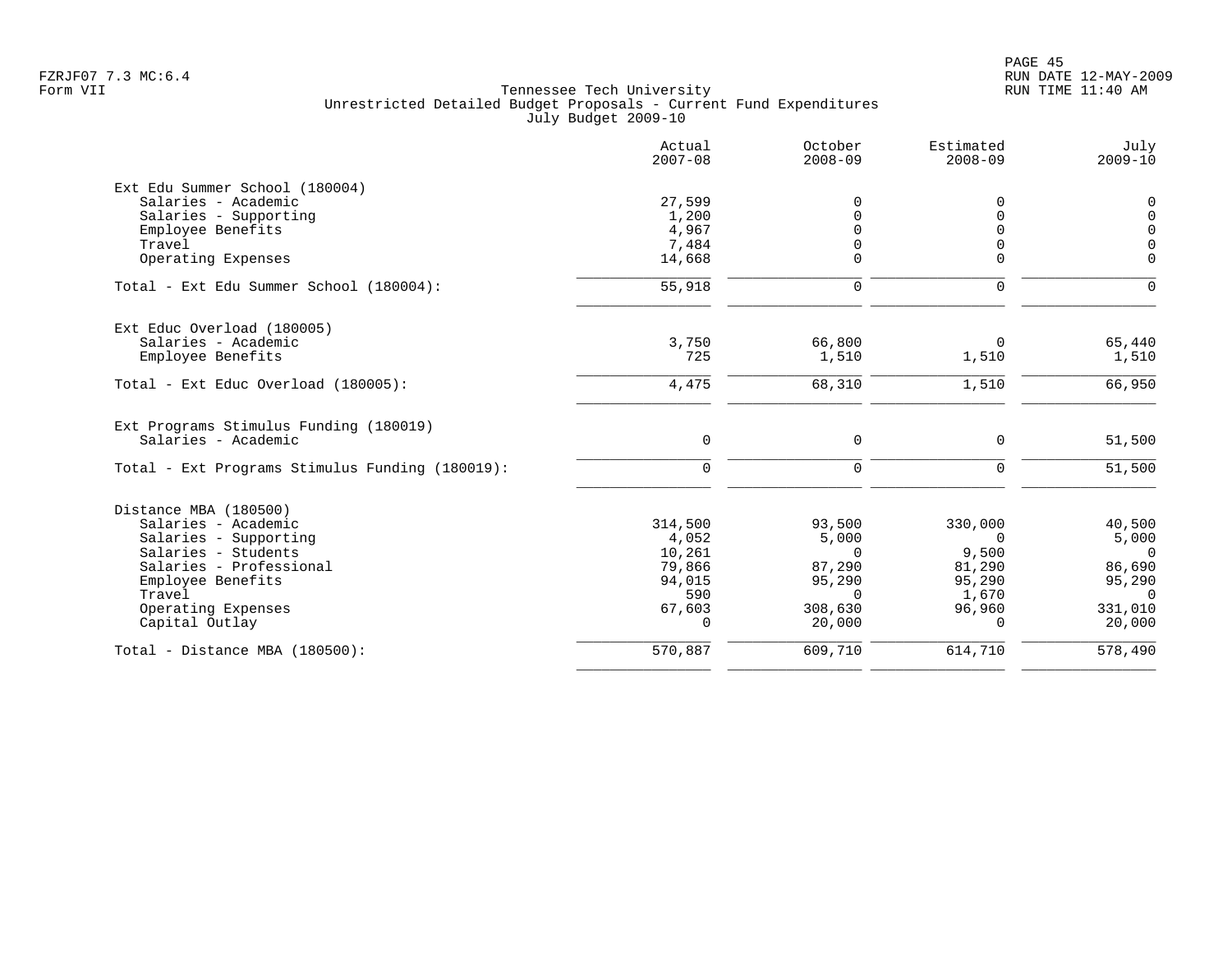|                                                  | Actual<br>$2007 - 08$ | October<br>$2008 - 09$ | Estimated<br>$2008 - 09$ | July<br>$2009 - 10$ |
|--------------------------------------------------|-----------------------|------------------------|--------------------------|---------------------|
| Distance MBA Modules (180501)                    |                       |                        |                          |                     |
| Salaries - Academic                              | 12,450                | 15,750                 | 15,750                   | 15,750              |
| Salaries - Supporting                            | 964                   | $\Omega$               | $\Omega$                 | $\Omega$            |
| Salaries - Students                              | 1,058                 | 1,600                  | 10,700                   | $\Omega$            |
| Salaries - Professional                          | $\Omega$              | $\Omega$               | 8,800                    | 15,000              |
| Employee Benefits                                | 2,331                 | 3,030                  | 3,030                    | 3,030               |
| Travel                                           | 2,336                 | 500                    | 4,030                    | $\Omega$            |
| Operating Expenses                               | 45,732                | 56,870                 | 44,440                   | 52,970              |
| Total - Distance MBA Modules (180501):           | 64,871                | 77,750                 | 86,750                   | 86,750              |
| Non Credit Ext Educ Instuction (181001)          |                       |                        |                          |                     |
| Salaries - Academic                              | 37,830                | 9,110                  | 9,110                    | 9,110               |
| Salaries - Supporting                            | 27,300                | 27,800                 | 27,800                   | 27,500              |
| Salaries - Professional                          | 45,170                | 45,670                 | 45,670                   | 45,370              |
| Employee Benefits                                | 32,297                | 34,760                 | 34,760                   | 34,760              |
| Travel                                           | 1,239                 | 600                    | 600                      | 600                 |
| Operating Expenses                               | 15,660                | 40,490                 | 40,490                   | 40,490              |
| Total - Non Credit Ext Educ Instuction (181001): | 159,496               | 158,430                | 158,430                  | 157,830             |
| Non Credit Ext Ed (181002)                       |                       |                        |                          |                     |
| Salaries - Academic                              | 45,016                | 5,880                  | 5,880                    | 5,880               |
| Salaries - Supporting                            | 23,694                | 23,910                 | 23,910                   | 23,610              |
| Salaries - Students                              | 4,303                 | 980                    | 980                      | 980                 |
| Salaries - Professional                          | 24,722                | 27,165                 | 27,165                   | 27,165              |
| Employee Benefits                                | 29,914                | 30,610                 | 30,610                   | 30,610              |
| Travel                                           | 12                    | 200                    | 200                      | 200                 |
| Operating Expenses                               | 25,926                | 22,820                 | 22,820                   | 22,820              |
| Department Revenues                              | $-1,830$              | $\Omega$               | $\Omega$                 | $\Omega$            |
| Total - Non Credit Ext Ed (181002):              | 151,757               | 111,565                | 111,565                  | 111,265             |
|                                                  |                       |                        |                          |                     |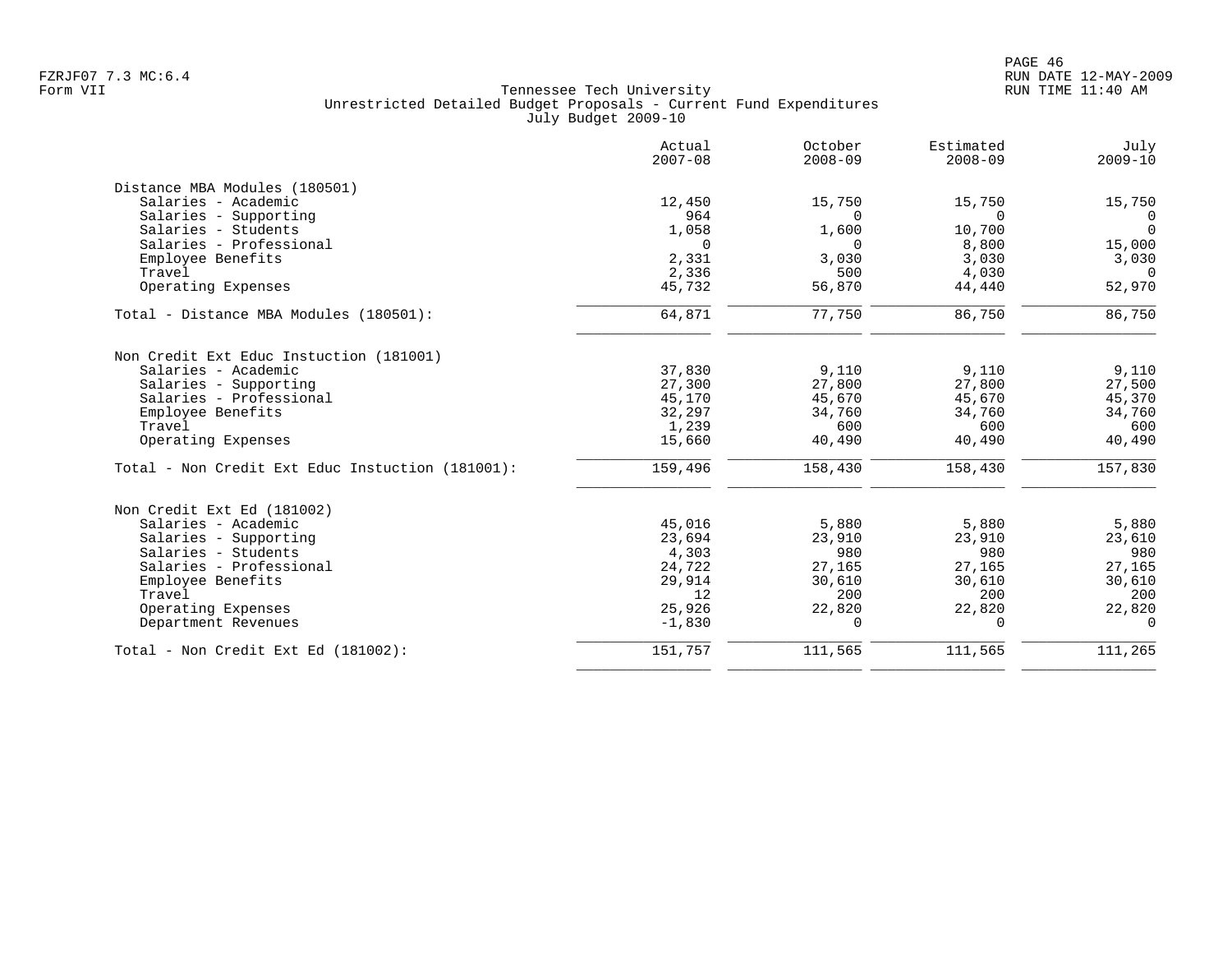PAGE 47 FZRJF07 7.3 MC:6.4 RUN DATE 12-MAY-2009

|                                                       | Actual<br>$2007 - 08$ | October<br>$2008 - 09$ | Estimated<br>$2008 - 09$ | July<br>$2009 - 10$ |
|-------------------------------------------------------|-----------------------|------------------------|--------------------------|---------------------|
| Governor Sch fr Emerging Technology (183000)          |                       |                        |                          |                     |
| Salaries - Academic<br>Travel                         | $\mathbf 0$<br>103    | 38,820<br>U            | 38,820<br>$\Omega$       | 0<br>$\mathbf 0$    |
| Total - Governor Sch fr Emerging Technology (183000): | 103                   | 38,820                 | 38,820                   | $\Omega$            |
| Two Plus Two Eled Crossville (184000)                 |                       |                        |                          |                     |
| Salaries - Academic                                   | 7,600                 | 7,400                  | 7,400                    | 7,250               |
| Employee Benefits                                     | 208                   | 210                    | 210                      | 210                 |
| Travel                                                | 2,377                 | 3,000                  | 3,000                    | 2,940               |
| Operating Expenses                                    | 6,438                 | 7,700                  | 7,700                    | 7,540               |
| Total - Two Plus Two Eled Crossville (184000):        | 16,623                | 18,310                 | 18,310                   | 17,940              |
| Two Plus Two Eled Oak Ridge (184001)                  |                       |                        |                          |                     |
| Salaries - Academic                                   | $\overline{0}$        | 14,440                 | 14,440                   | 14,150              |
| Salaries - Supporting                                 | 6,869                 | 7,200                  | 7,200                    | 7,050               |
| Employee Benefits                                     | 100                   | 190                    | 190                      | 190                 |
| Travel                                                | 10,800                | 8,900                  | 8,900                    | 8,720               |
| Operating Expenses                                    | 15,765                | 13,310                 | 13,310                   | 13,040              |
| Total - Two Plus Two Eled Oak Ridge (184001):         | 33,534                | 44,040                 | 44,040                   | 43,150              |
| Two Plus Two Eled Pellissippii (184002)               |                       |                        |                          |                     |
| Salaries - Academic                                   | 10,800                | 14,400                 | 14,400                   | 14,110              |
| Salaries - Supporting                                 | 10,215                | 8,300                  | 8,300                    | 8,130               |
| Employee Benefits                                     | 938                   | 1,020                  | 1,020                    | 1,020               |
| Travel                                                | 11,837                | 12,900                 | 12,900                   | 12,640              |
| Operating Expenses                                    | 32,406                | 21,910                 | 21,910                   | 21,470              |
| Total - Two Plus Two Eled Pellissippii (184002):      | 66,196                | 58,530                 | 58,530                   | 57,370              |
|                                                       |                       |                        |                          |                     |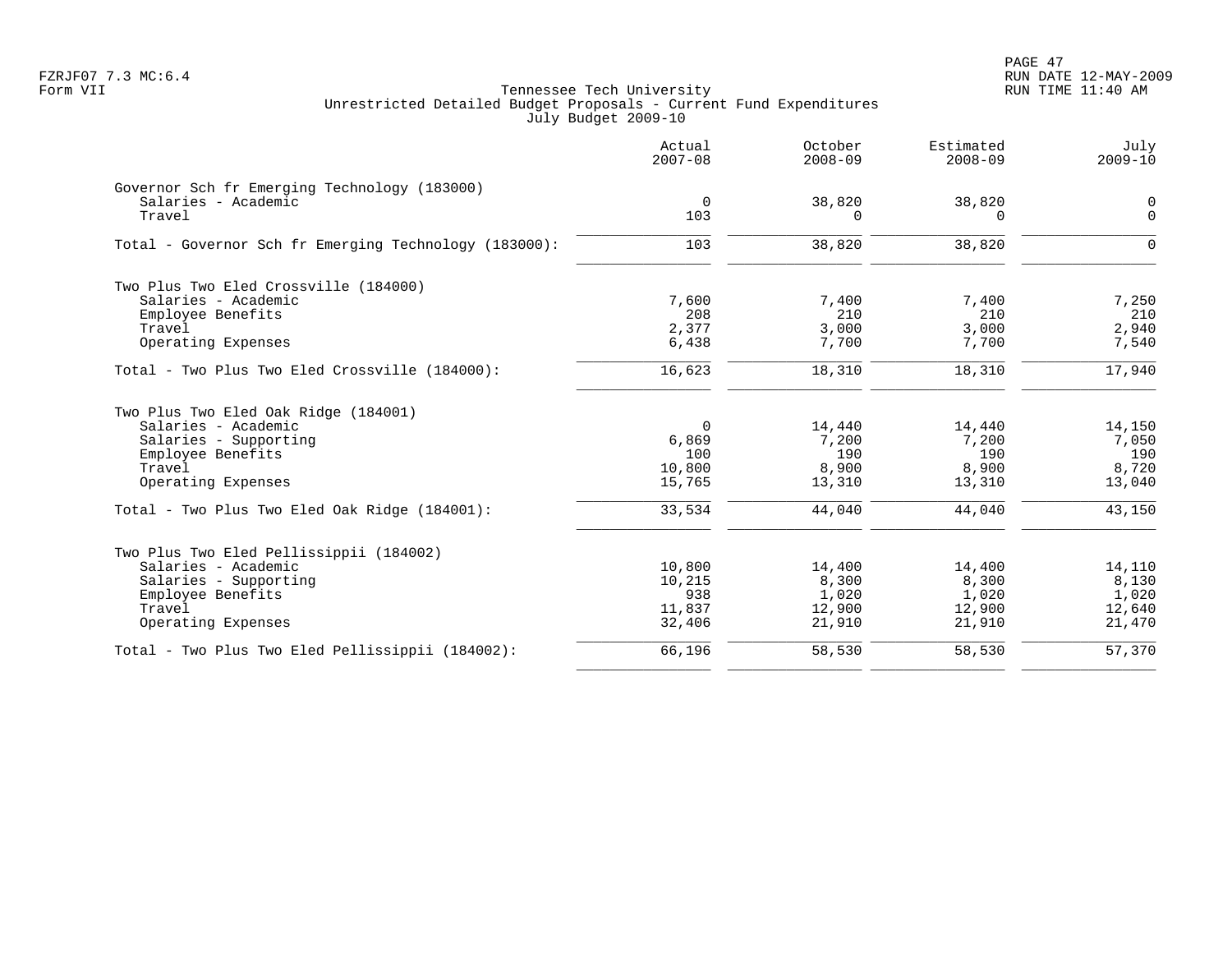|                                                 | Actual<br>$2007 - 08$ | October<br>$2008 - 09$ | Estimated<br>$2008 - 09$ | July<br>$2009 - 10$ |
|-------------------------------------------------|-----------------------|------------------------|--------------------------|---------------------|
| Two Plus Two Eled Chattanooga (184003)          |                       |                        |                          |                     |
| Salaries - Academic                             | 6,600                 | 3,600                  | 3,600                    | 3,520               |
| Employee Benefits                               | 282                   | 350                    | 350                      | 350                 |
| Travel                                          | 6,539                 | 5,600                  | 5,600                    | 5,480               |
| Operating Expenses                              | 19,274                | 17,090                 | 17,090                   | 16,740              |
| Total - Two Plus Two Eled Chattanooga (184003): | 32,695                | 26,640                 | 26,640                   | 26,090              |
| Two Plus Two Eled Motlow (184004)               |                       |                        |                          |                     |
| Salaries - Academic                             | 3,600                 | 9,600                  | 9,600                    | 9,410               |
| Employee Benefits                               | 341                   | 1,040                  | 1,040                    | 1,040               |
| Travel                                          | 5,310                 | 6,000                  | 6,000                    | 5,880               |
| Operating Expenses                              | 10,879                | 15,470                 | 15,470                   | 15,150              |
| Total - Two Plus Two Eled Motlow (184004):      | 20,130                | 32,110                 | 32,110                   | 31,480              |
| Two Plus Two Eled Tullahoma (184005)            |                       |                        |                          |                     |
| Salaries - Academic                             | 6,600                 | 3,600                  | 3,600                    | 3,530               |
| Employee Benefits                               | 319                   | $\Omega$               | $\Omega$                 | $\Omega$            |
| Travel                                          | 3,788                 | 5,100                  | 5,100                    | 5,000               |
| Operating Expenses                              | 24,203                | 10,460                 | 10,460                   | 10,250              |
| Total - Two Plus Two Eled Tullahoma (184005):   | 34,910                | 19,160                 | 19,160                   | 18,780              |
| Two Plus Two Eled RS Harriman (184006)          |                       |                        |                          |                     |
| Salaries - Academic                             | 3,600                 | 7,200                  | 7,200                    | 7,050               |
| Salaries - Supporting                           | 691                   | $\Omega$               | 0                        | $\mathbf 0$         |
| Employee Benefits                               | 105                   | $\Omega$               | $\Omega$                 | $\Omega$            |
| Travel                                          | 4,583                 | 5,100                  | 5,100                    | 5,000               |
| Operating Expenses                              | 9,020                 | 11,060                 | 11,060                   | 10,840              |
| Total - Two Plus Two Eled RS Harriman (184006): | 17,999                | 23,360                 | 23,360                   | 22,890              |
|                                                 |                       |                        |                          |                     |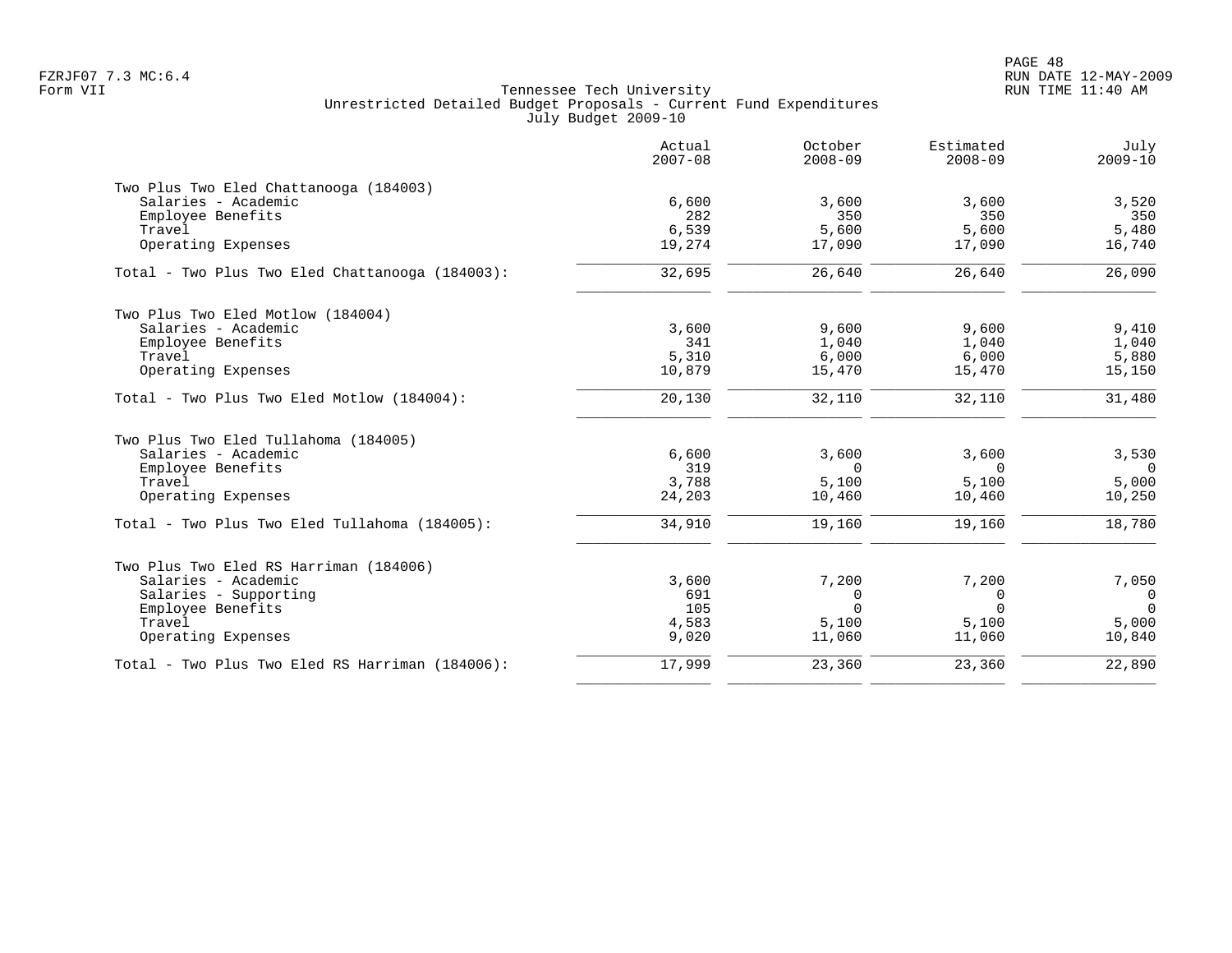|                                                    | Actual<br>$2007 - 08$ | October<br>$2008 - 09$ | Estimated<br>$2008 - 09$ | July<br>$2009 - 10$ |
|----------------------------------------------------|-----------------------|------------------------|--------------------------|---------------------|
| Two Plus Two Eled Scott Co (184007)                |                       |                        |                          |                     |
| Salaries - Academic                                | 5,400                 | 7,200                  | 7,200                    | 7,060               |
| Salaries - Students                                | 360                   | $\Omega$               | <sup>0</sup>             | $\mathbf{0}$        |
| Employee Benefits                                  | 205                   | $\mathbf 0$            | $\Omega$                 | $\mathbf 0$         |
| Travel                                             | 3,812                 | $\mathbf 0$            | $\Omega$                 | $\mathbf 0$         |
| Operating Expenses                                 | 5,918                 | $\Omega$               | $\Omega$                 | $\mathbf 0$         |
| Total - Two Plus Two Eled Scott Co (184007):       | 15,695                | 7,200                  | 7,200                    | 7,060               |
| RODP Instruction (185002)                          |                       |                        |                          |                     |
| Salaries - Administrative                          | 800                   | 0                      | $\Omega$                 | $\mathbf 0$         |
| Salaries - Academic                                | 284,661               | 316,290                | 440,610                  | 445,290             |
| Salaries - Supporting                              | 28,330                | 28,830                 | 33,330                   | 33,030              |
| Salaries - Professional                            | 63,155                | 56,100                 | 64,600                   | 64,300              |
| Employee Benefits                                  | 82,910                | 83,830                 | 111,830                  | 111,830             |
| Travel                                             | 7,620                 | 4,500                  | 8,500                    | 4,330               |
| Operating Expenses                                 | 19,267                | 8,345                  | 28,485                   | 17,575              |
| Total - RODP Instruction (185002):                 | 486,743               | 497,895                | 687,355                  | 676,355             |
| Interdiscip Studies Campus Instr (185007)          |                       |                        |                          |                     |
| Salaries - Academic                                | $\mathbf 0$           | 0                      | $\mathbf 0$              | 40,000              |
| Total - Interdiscip Studies Campus Instr (185007): | $\mathbf 0$           | $\mathbf 0$            | $\mathbf 0$              | 40,000              |
|                                                    |                       |                        |                          |                     |
| Technology Access Fee (190006)                     |                       |                        |                          |                     |
| Salaries - Students                                | 122,815               | 118,830                | 118,830                  | 118,830             |
| Salaries - Professional                            | 27,978                | 33,430                 | 33,430                   | 33,430              |
| Employee Benefits                                  | 14,893                | 15,310                 | 15,310                   | 15,310              |
| Operating Expenses                                 | 1,182,632             | 1,146,960              | 1,146,960                | 1,055,320           |
| Capital Outlay                                     | 29,110                | 100,000                | 100,000                  | 100,000             |
| Total - Technology Access Fee (190006):            | 1,377,428             | 1,414,530              | 1,414,530                | 1,322,890           |
|                                                    |                       |                        |                          |                     |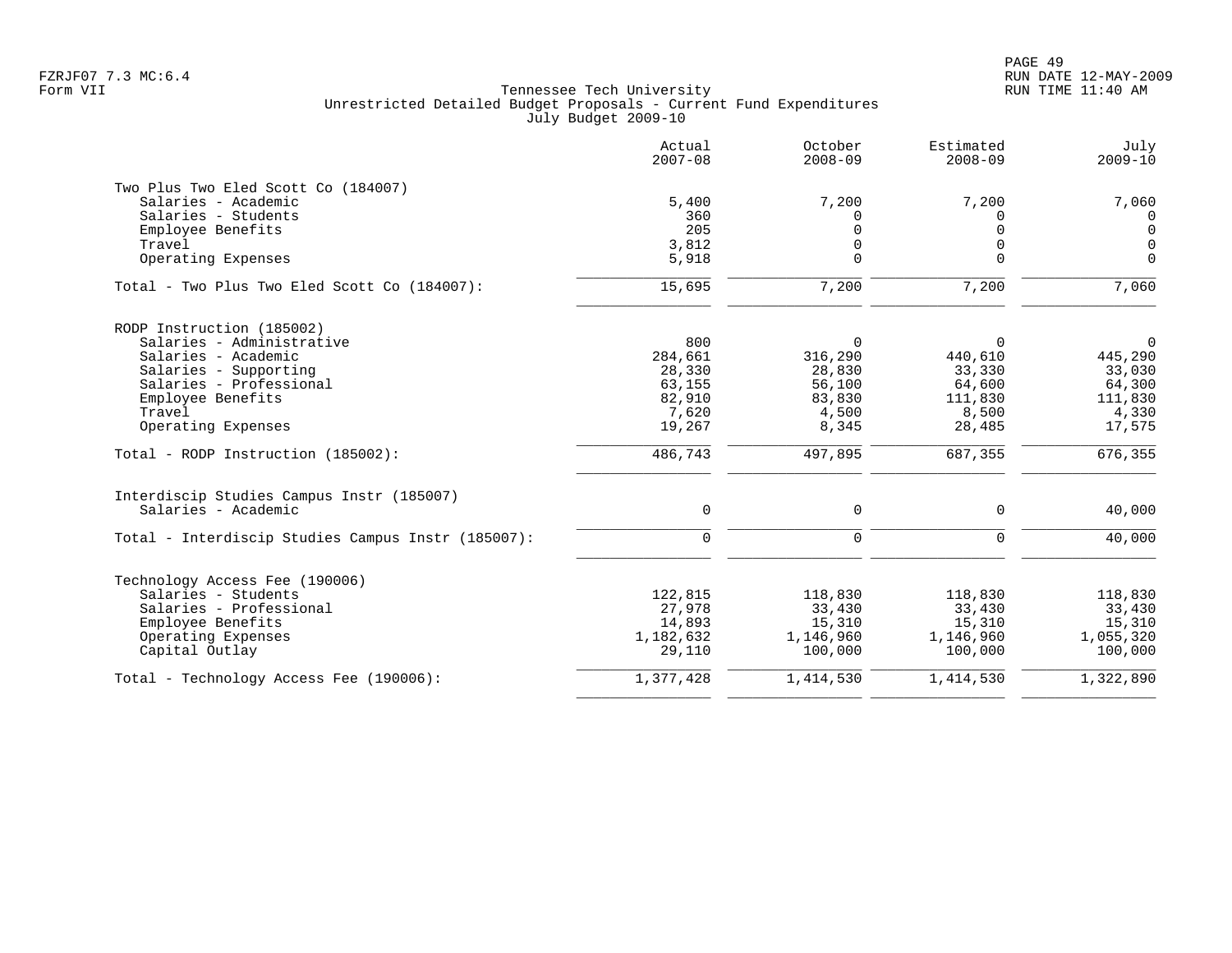|                                                                    | Actual<br>$2007 - 08$ | October<br>$2008 - 09$ | Estimated<br>$2008 - 09$ | July<br>$2009 - 10$ |
|--------------------------------------------------------------------|-----------------------|------------------------|--------------------------|---------------------|
| Craft Center Instuct Transfer (200007)<br>Operating Expenses       | $-365,620$            | $-359,600$             | $-359,600$               | $-359,600$          |
| Total - Craft Center Instuct Transfer (200007):                    | $-365,620$            | $-359,600$             | $-359,600$               | $-359,600$          |
| TBR Spouse Dependent Discount (700000)<br>Employee Benefits        | 130,406               | 149,920                | 149,920                  | 149,920             |
| Total - TBR Spouse Dependent Discount (700000):                    | 130,406               | 149,920                | 149,920                  | 149,920             |
| TBR Employ Remission PC191 (700001)<br>Employee Benefits           | 47,469                | 52,110                 | 35,110                   | 52,110              |
| Total - TBR Employ Remission PC191 (700001):                       | 47,469                | 52,110                 | 35,110                   | 52,110              |
| E and G Data Processing Allocation (700003)<br>Department Revenues | 2,004,530             | 1,901,210              | 1,913,590                | 1,826,920           |
| Total - E and G Data Processing Allocation (700003):               | 2,004,530             | 1,901,210              | 1,913,590                | 1,826,920           |
| E and G Claims Adjustment (700004)<br>Operating Expenses           | 109,773               | 147,110                | 147,110                  | 147,110             |
| Total - E and G Claims Adjustment $(700004)$ :                     | 109,773               | 147,110                | 147,110                  | 147,110             |
|                                                                    |                       |                        |                          |                     |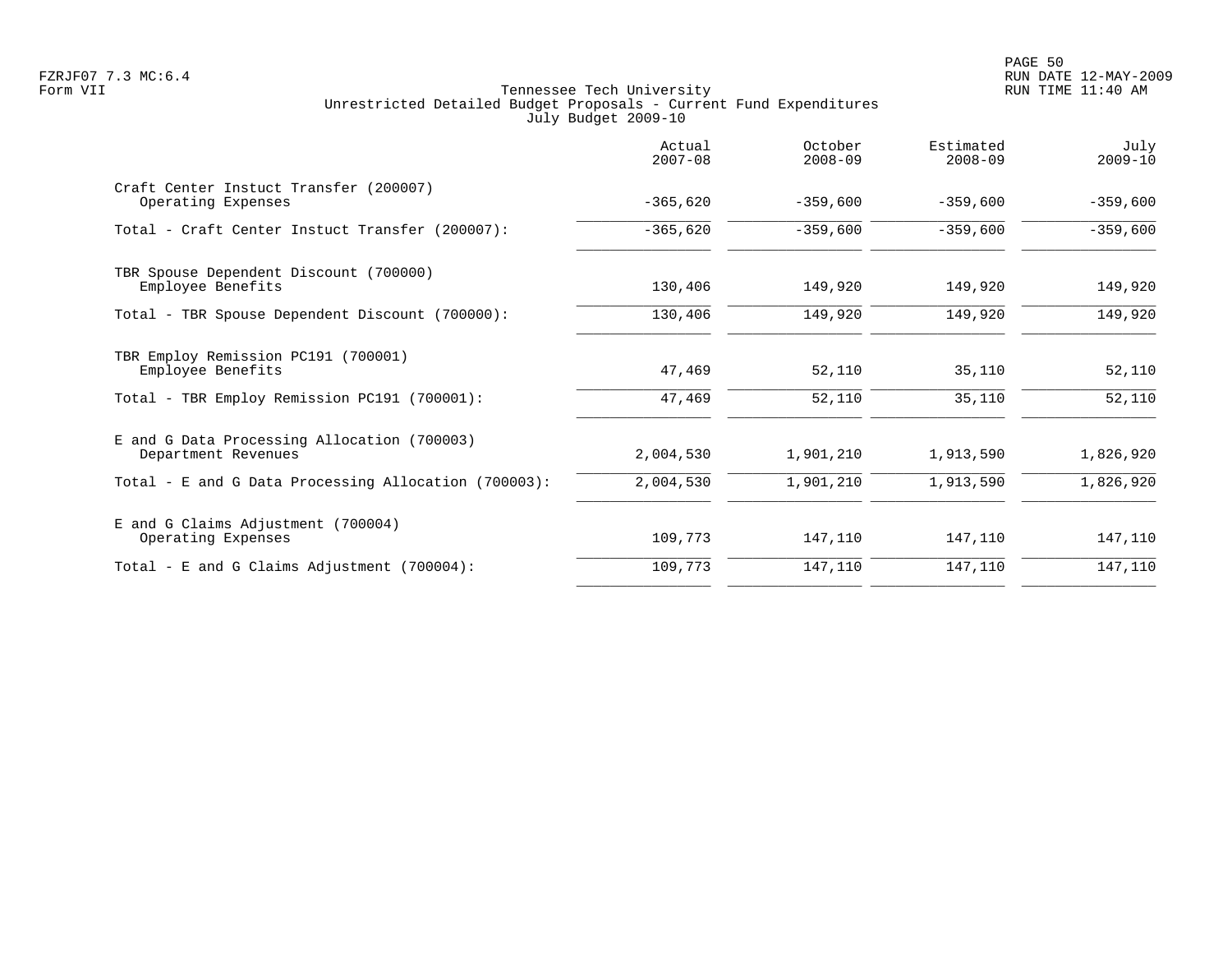|                                                    | Actual<br>$2007 - 08$ | October<br>$2008 - 09$ | Estimated<br>$2008 - 09$ | July<br>$2009 - 10$ |
|----------------------------------------------------|-----------------------|------------------------|--------------------------|---------------------|
| $E$ and G Support (700005)                         |                       |                        |                          |                     |
| Salaries - Academic                                | 0                     | 18,530                 | 18,530                   | 18,530              |
| Salaries - Supporting                              | $\Omega$              | 1,820                  | 1,820                    | 1,820               |
| Employee Benefits                                  | 634,702               | 33,340                 | 33,340                   | 33,340              |
| Operating Expenses                                 | $-6, 141$             | $-66, 170$             | $-64,190$                | $-69,200$           |
| Total - E and G Support $(700005)$ :               | 628,561               | $-12,480$              | $-10,500$                | $-15,510$           |
| Pool Reclass (700007)                              |                       |                        |                          |                     |
| Salaries - Supporting                              | $\mathbf 0$           | 10,000                 | 10,000                   | 10,000              |
| Total - Pool Reclass (700007):                     | $\mathbf 0$           | 10,000                 | 10,000                   | 10,000              |
| Pool Degree Adj (700008)                           |                       |                        |                          |                     |
| Salaries - Academic                                | $\mathsf{O}$          | 5,000                  | 5,000                    | 5,000               |
| Total - Pool Degree Adj (700008):                  | $\mathbf 0$           | 5,000                  | 5,000                    | 5,000               |
| E and G Other Salary Pool (700009)                 |                       |                        |                          |                     |
| Salaries - Academic                                | 0                     | 110,800                | 110,800                  | 110,800             |
| Salaries - Supporting                              | $\Omega$              | 5,650                  | 5,650                    | 5,650               |
| Total - E and G Other Salary Pool (700009):        | 0                     | 116,450                | 116,450                  | 116,450             |
|                                                    |                       |                        |                          |                     |
| TBR Chargeback RODP (700016)<br>Operating Expenses | 415,317               | 362,300                | 472,300                  | 472,300             |
| Total - TBR Chargeback RODP (700016):              | 415,317               | 362,300                | 472,300                  | 472,300             |
|                                                    |                       |                        |                          |                     |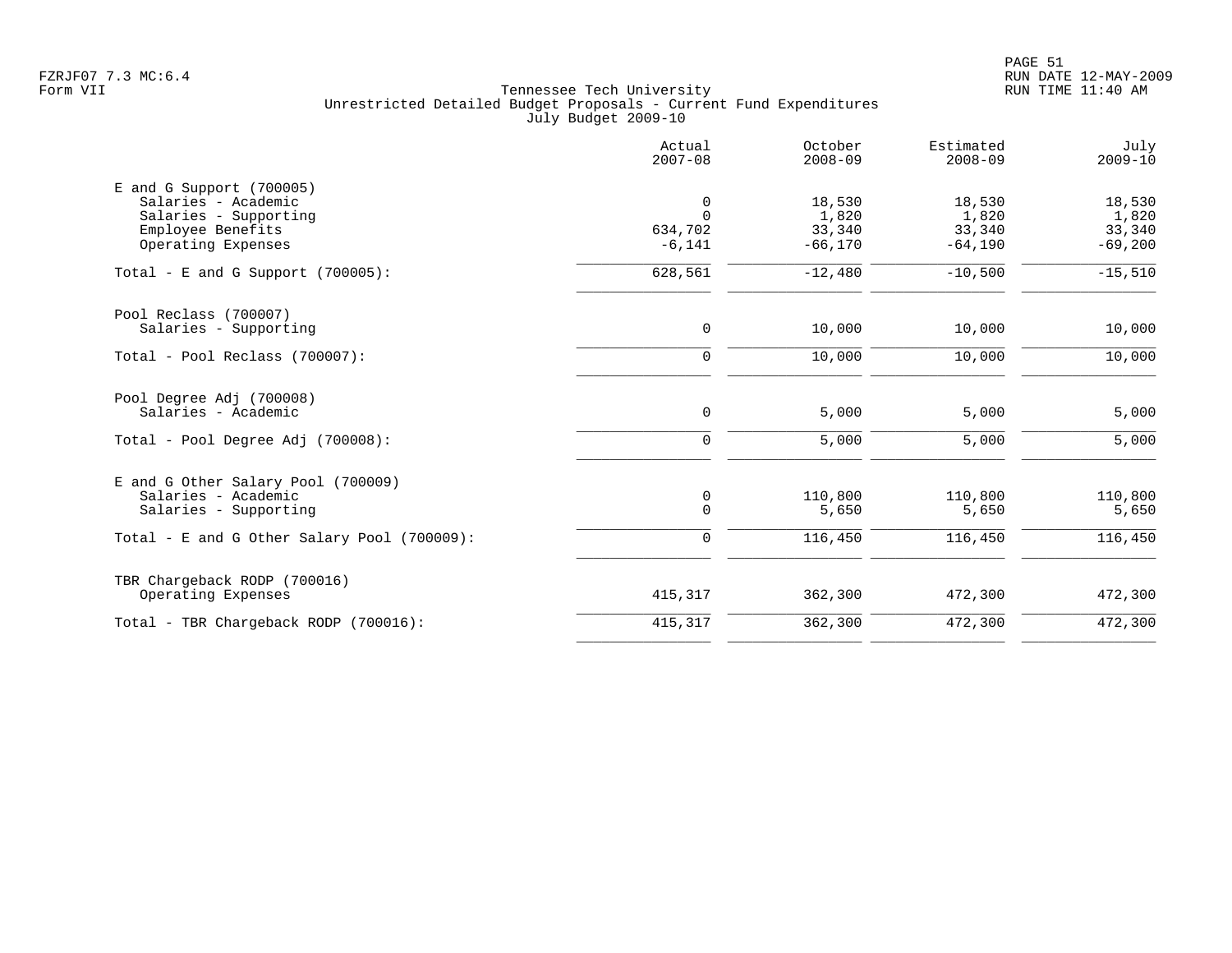|                                              | Actual<br>$2007 - 08$ | October<br>$2008 - 09$ | Estimated<br>$2008 - 09$ | July<br>$2009 - 10$ |
|----------------------------------------------|-----------------------|------------------------|--------------------------|---------------------|
| Post Office Allocation (700045)              |                       |                        |                          |                     |
| Operating Expenses<br>Department Revenues    | $\Omega$<br>22,293    | 24,530<br>$\Omega$     | 24,530<br>0              | 24,530<br>$\Omega$  |
| Total - Post Office Allocation (700045):     | 22,293                | 24,530                 | 24,530                   | 24,530              |
| ARRA Am Recvry Reinvst Act (700062)          |                       |                        |                          |                     |
| Salaries - Administrative                    | $\Omega$              | $\mathbf 0$            | 25,000                   | 25,000              |
| Salaries - Academic                          | $\Omega$              | $\mathbf 0$            | 570,670                  | 570,670             |
| Salaries - Supporting                        |                       | $\Omega$               | 25,000                   | 25,000              |
| Salaries - Professional                      |                       | $\mathbf 0$            | 25,000                   | 25,000              |
| Employee Benefits                            | $\mathbf 0$           | $\mathbf 0$            | 44,670                   | 44,670              |
| Total - ARRA Am Recvry Reinvst Act (700062): | 0                     | 0                      | 690,340                  | 690,340             |
| Total - Instruction (200):                   |                       |                        |                          |                     |
| Salaries - Administrative                    | 378,217               | 447,820                | 478,820                  | 470,120             |
| Salaries - Academic                          | 29, 136, 524          | 29,556,075             | 30, 151, 028             | 29,512,245          |
| Salaries - Supporting                        | 1,949,006             | 1,954,112              | 1,983,247                | 1,890,637           |
| Salaries - Students                          | 395,757               | 300,880                | 380,265                  | 292,370             |
| Salaries - Professional                      | 1,111,469             | 1,182,167              | 1,188,117                | 1,209,265           |
| Employee Benefits                            | 10,379,067            | 9,937,670              | 9,987,010                | 10,002,820          |
| Travel                                       | 367,948               | 307,360                | 427,198                  | 140,050             |
| Operating Expenses                           | 4,459,645             | 5,428,985              | 5,337,764                | 4,857,816           |
| Capital Outlay                               | 146,134               | 152,950                | 141,720                  | 120,000             |
| Department Revenues                          | 2,008,348             | 1,901,210              | 1,910,095                | 1,826,920           |
|                                              |                       |                        |                          |                     |
| Total                                        | 50, 332, 115          | 51, 169, 229           | 51,985,264               | 50, 322, 243        |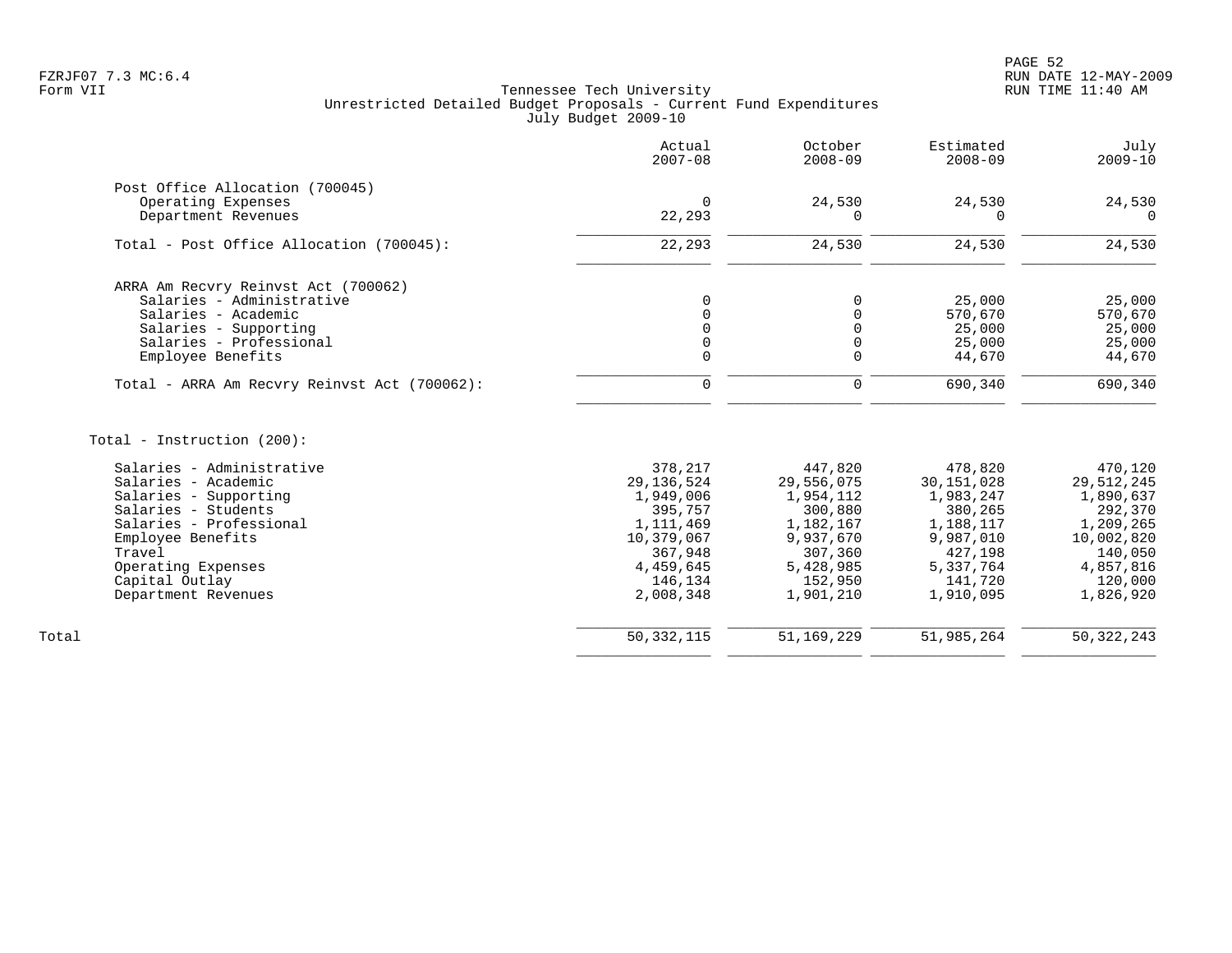|                                                                                                                                                                                                   | Actual<br>$2007 - 08$                                                                                           | October<br>$2008 - 09$                                                                                     | Estimated<br>$2008 - 09$                                                                                   | July<br>$2009 - 10$                                                                                         |
|---------------------------------------------------------------------------------------------------------------------------------------------------------------------------------------------------|-----------------------------------------------------------------------------------------------------------------|------------------------------------------------------------------------------------------------------------|------------------------------------------------------------------------------------------------------------|-------------------------------------------------------------------------------------------------------------|
| Total - Instruction $(20)$ :                                                                                                                                                                      |                                                                                                                 |                                                                                                            |                                                                                                            |                                                                                                             |
| Salaries - Administrative<br>Salaries - Academic<br>Salaries - Supporting<br>Salaries - Students<br>Salaries - Professional<br>Employee Benefits<br>Travel<br>Operating Expense<br>Capital Outlay | 378,217<br>29, 136, 524<br>1,949,006<br>395,757<br>1, 111, 469<br>10,379,067<br>367,948<br>4,459,645<br>146,134 | 447,820<br>29,556,075<br>1,954,112<br>300,880<br>1,182,167<br>9,937,670<br>307,360<br>5,428,985<br>152,950 | 478,820<br>30,151,028<br>1,983,247<br>380,265<br>1,188,117<br>9,987,010<br>427,198<br>5,337,764<br>141,720 | 470,120<br>29,512,245<br>1,890,637<br>292,370<br>1,209,265<br>10,002,820<br>140,050<br>4,857,816<br>120,000 |
| Department Revenues                                                                                                                                                                               | 2,008,348                                                                                                       | 1,901,210                                                                                                  | 1,910,095                                                                                                  | 1,826,920                                                                                                   |
| Total                                                                                                                                                                                             | 50, 332, 115                                                                                                    | 51, 169, 229                                                                                               | 51,985,264                                                                                                 | 50, 322, 243                                                                                                |
| Research (25)<br>Research (250)<br>Distinguished Faculty Fellowships (120024)                                                                                                                     |                                                                                                                 |                                                                                                            |                                                                                                            |                                                                                                             |
| Salaries - Academic                                                                                                                                                                               | 30,000                                                                                                          | 30,000                                                                                                     | 30,000                                                                                                     | 7,500                                                                                                       |
| Salaries - Students<br>Employee Benefits<br>Travel                                                                                                                                                | 800<br>5,291<br>155                                                                                             | $\Omega$<br>5,300<br>$\Omega$                                                                              | $\Omega$<br>5,300<br>$\Omega$                                                                              | $\Omega$<br>5,300<br>$\Omega$                                                                               |
| Operating Expenses                                                                                                                                                                                | 13,945                                                                                                          | 15,000                                                                                                     | 15,000                                                                                                     | 15,000                                                                                                      |
| Total - Distinguished Faculty Fellowships (120024):                                                                                                                                               | 50,191                                                                                                          | 50,300                                                                                                     | 50,300                                                                                                     | 27,800                                                                                                      |
| OEP Operating (121702)                                                                                                                                                                            |                                                                                                                 |                                                                                                            |                                                                                                            |                                                                                                             |
| Salaries - Academic<br>Salaries - Students                                                                                                                                                        | 3,797<br>1,548                                                                                                  | 7,800<br>0                                                                                                 | 8,330<br>300                                                                                               | $\overline{0}$<br>$\mathsf{O}$                                                                              |
| Employee Benefits                                                                                                                                                                                 | 133                                                                                                             | $\overline{0}$                                                                                             | $\mathbf 0$                                                                                                | $\mathsf{O}$                                                                                                |
| Travel<br>Operating Expenses                                                                                                                                                                      | 1,100<br>14,431                                                                                                 | 500<br>16,700                                                                                              | 500<br>19,870                                                                                              | $\mathsf{O}$<br>$\mathbf 0$                                                                                 |
| Total - OEP Operating $(121702)$ :                                                                                                                                                                | 21,009                                                                                                          | 25,000                                                                                                     | 29,000                                                                                                     | $\mathbf 0$                                                                                                 |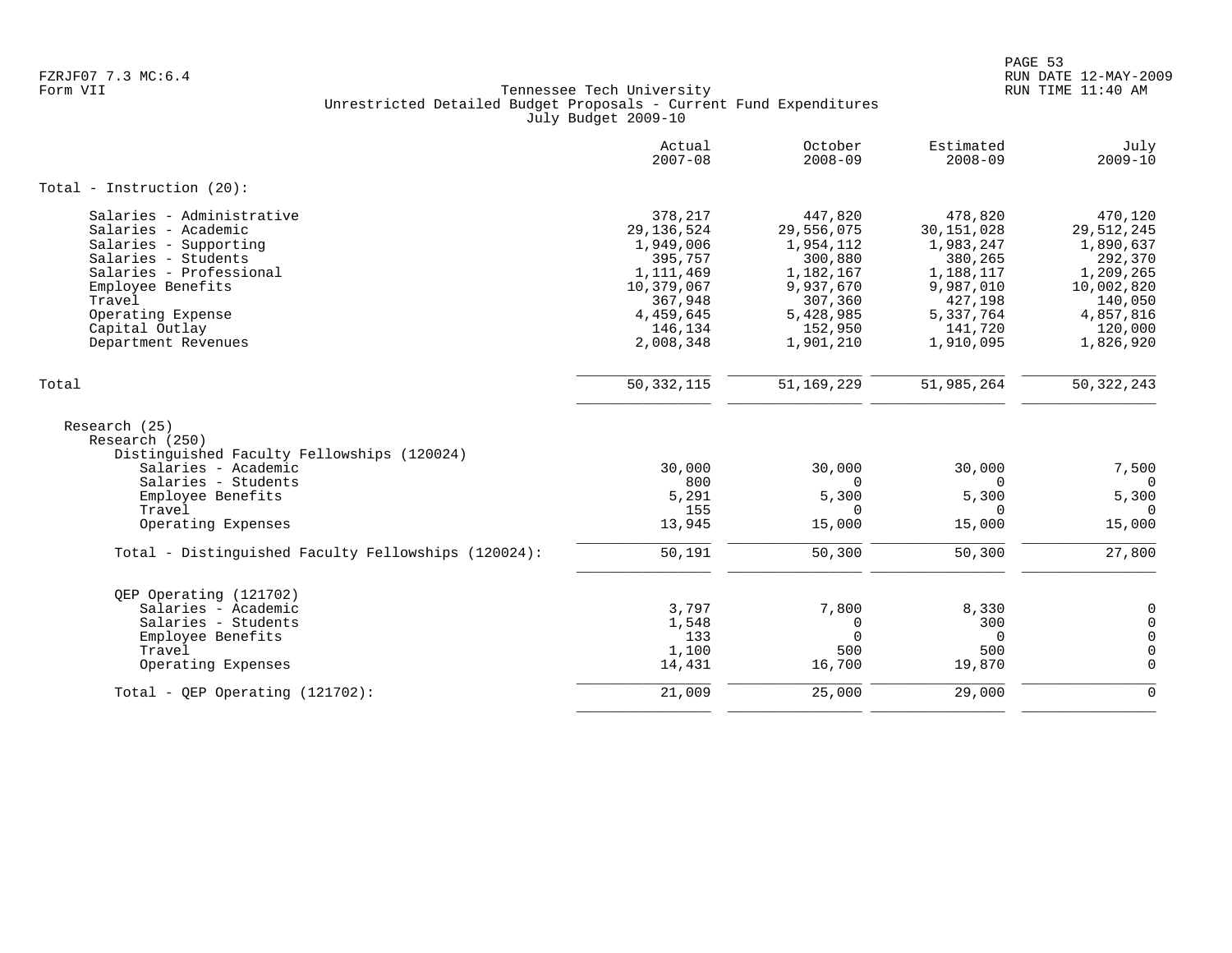PAGE 54 FZRJF07 7.3 MC:6.4 RUN DATE 12-MAY-2009

|                                                                                                                                                             | Actual<br>$2007 - 08$             | October<br>$2008 - 09$               | Estimated<br>$2008 - 09$             | July<br>$2009 - 10$                            |
|-------------------------------------------------------------------------------------------------------------------------------------------------------------|-----------------------------------|--------------------------------------|--------------------------------------|------------------------------------------------|
| Federal College Work Study Program (122001)<br>Salaries - Students<br>Operating Expenses                                                                    | $\overline{0}$<br>294             | 300<br>$\Omega$                      | 300<br>0                             | 300<br>$\overline{0}$                          |
| Total - Federal College Work Study Program (122001):                                                                                                        | 294                               | 300                                  | 300                                  | 300                                            |
| Faculty Research Volpe Library (124014)<br>Travel<br>Operating Expenses                                                                                     | 0<br>$\mathbf 0$                  | 750<br>2,500                         | 750<br>2,500                         | $\mathbf 0$<br>$\mathbf 0$                     |
| Total - Faculty Research Volpe Library (124014):                                                                                                            | $\mathbf 0$                       | 3,250                                | 3,250                                | $\mathbf 0$                                    |
| Upper Cumberland Hum Sci (130008)<br>Salaries - Academic<br>Employee Benefits<br>Travel<br>Operating Expenses<br>Total - Upper Cumberland Hum Sci (130008): | 790<br>167<br>208<br>475<br>1,640 | 0<br>$\Omega$<br>470<br>930<br>1,400 | 0<br>$\Omega$<br>470<br>930<br>1,400 | $\mathbf 0$<br>$\Omega$<br>470<br>930<br>1,400 |
|                                                                                                                                                             |                                   |                                      |                                      |                                                |
| Upper Cumb Hum Soc Sci Institute (130009)<br>Operating Expenses                                                                                             | 0                                 | 900                                  | 970                                  | 0                                              |
| Total - Upper Cumb Hum Soc Sci Institute (130009):                                                                                                          | $\mathbf 0$                       | 900                                  | 970                                  | $\mathbf 0$                                    |
| Research Arts and Science (130014)<br>Travel                                                                                                                | 2,367                             | 0                                    | 2,000                                | $\mathbf 0$                                    |
| Total - Research Arts and Science (130014):                                                                                                                 | 2,367                             | $\mathbf 0$                          | 2,000                                | $\mathbf 0$                                    |
|                                                                                                                                                             |                                   |                                      |                                      |                                                |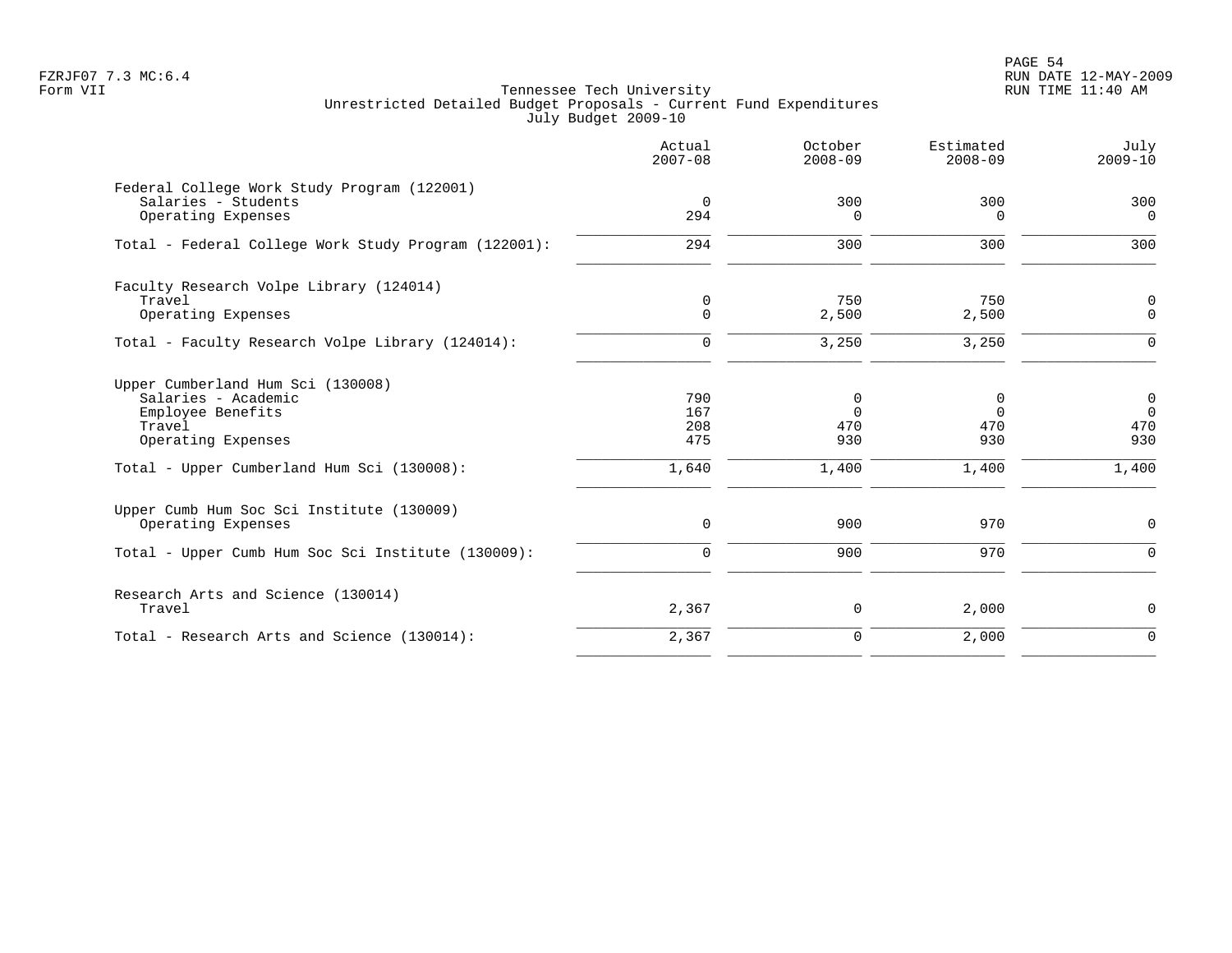PAGE 55 FZRJF07 7.3 MC:6.4 RUN DATE 12-MAY-2009

|                                                                                      | Actual<br>$2007 - 08$        | October<br>$2008 - 09$ | Estimated<br>$2008 - 09$ | July<br>$2009 - 10$                       |
|--------------------------------------------------------------------------------------|------------------------------|------------------------|--------------------------|-------------------------------------------|
| IC Faculty Upper Cumb Hum Sci Inst (130021)<br>Operating Expenses                    | $\mathbf 0$                  | 450                    | 450                      | $\mathbf 0$                               |
| Total - IC Faculty Upper Cumb Hum Sci Inst (130021):                                 | $\mathbf 0$                  | 450                    | 450                      | $\mathbf 0$                               |
| Indirect Cost Arts and Science (130029)<br>Travel<br>Operating Expenses              | 1,000<br>15,400              | 0<br>24,960            | 0<br>24,960              | $\mathbf 0$<br>$\Omega$                   |
| Total - Indirect Cost Arts and Science (130029):                                     | 16,400                       | 24,960                 | 24,960                   | $\Omega$                                  |
| Match Biology (131005)<br>Employee Benefits                                          | $\mathbf 0$                  | 940                    | 940                      | $\mathbf 0$                               |
| $Total - Match Biology (131005):$                                                    | $\mathbf 0$                  | 940                    | 940                      | $\Omega$                                  |
| IC Faculty Biology (131011)<br>Salaries - Supporting<br>Travel<br>Operating Expenses | 0<br>$\mathbf 0$<br>$\Omega$ | 0<br>$\Omega$<br>6,020 | 2,640<br>1,260<br>9,310  | $\mathbf 0$<br>$\overline{0}$<br>$\Omega$ |
| Total - IC Faculty Biology (131011):                                                 | $\mathbf 0$                  | 6,020                  | 13,210                   | $\Omega$                                  |
| Biology Faculty Research (131014)<br>Travel<br>Operating Expenses                    | 1,228<br>6,772               | 1,000<br>2,350         | 1,000<br>2,350           | 0<br>$\Omega$                             |
| Total - Biology Faculty Research (131014):                                           | 8,000                        | 3,350                  | 3,350                    | $\mathbf 0$                               |
|                                                                                      |                              |                        |                          |                                           |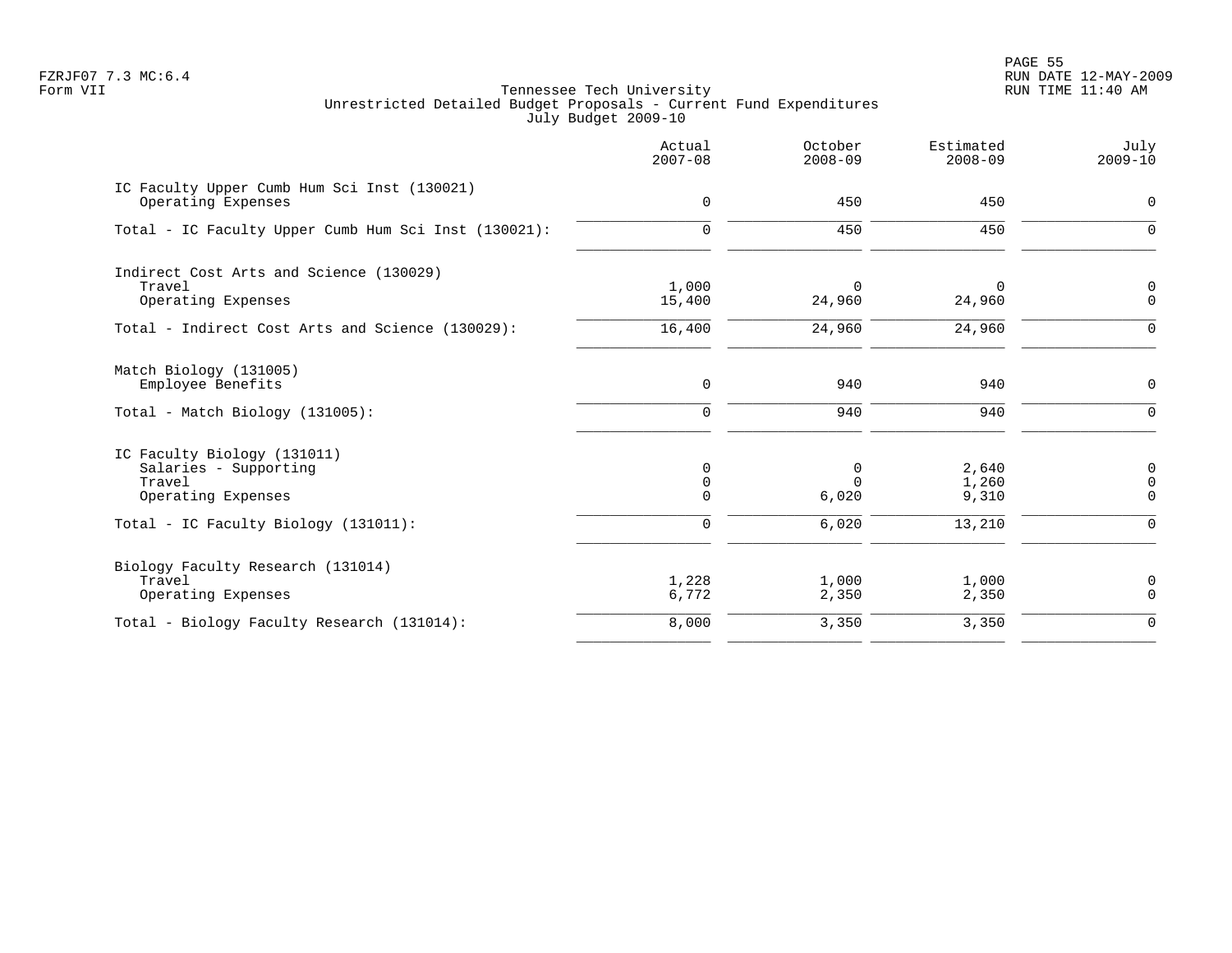en and the state of the state of the state of the state of the state of the state of the state of the state of the state of the state of the state of the state of the state of the state of the state of the state of the sta FZRJF07 7.3 MC:6.4 RUN DATE 12-MAY-2009

| 3,670<br>6,480<br>3,670<br>6,480                  | $\mathbf 0$<br>$\Omega$                                                                                          |
|---------------------------------------------------|------------------------------------------------------------------------------------------------------------------|
|                                                   |                                                                                                                  |
|                                                   |                                                                                                                  |
| 2,440<br>0<br>$\Omega$<br>$\Omega$                | 0<br>$\mathbf 0$<br>$\Omega$                                                                                     |
| 12,210                                            | $\mathbf 0$                                                                                                      |
| 7,340                                             | 0<br>0                                                                                                           |
|                                                   | $\mathsf{O}$                                                                                                     |
| 1,060                                             | $\mathbf 0$                                                                                                      |
| 7,000<br>$\Omega$<br>$\mathbf 0$<br>200<br>11,300 | 0<br>$\overline{0}$<br>$\overline{0}$<br>$\overline{0}$                                                          |
| 18,500                                            | $\mathbf 0$                                                                                                      |
|                                                   | 9,770<br>12,210<br>12,210<br>7,340<br>7,340<br>7,340<br>280<br>1,060<br>280<br>7,000<br>1,670<br>9,830<br>18,500 |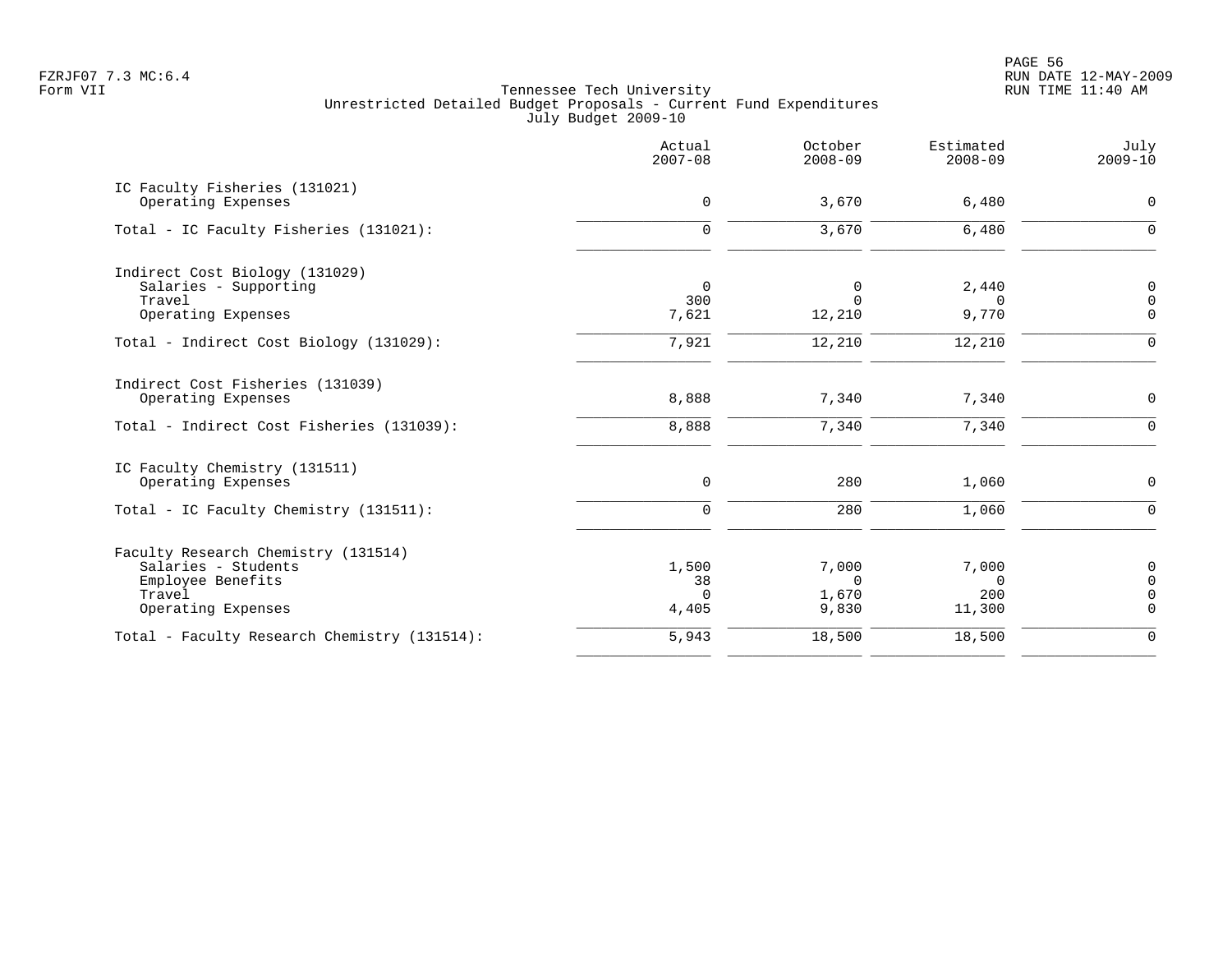PAGE 57 FZRJF07 7.3 MC:6.4 RUN DATE 12-MAY-2009

|                                                 | Actual<br>$2007 - 08$ | October<br>$2008 - 09$ | Estimated<br>$2008 - 09$ | July<br>$2009 - 10$     |
|-------------------------------------------------|-----------------------|------------------------|--------------------------|-------------------------|
| Match Chemistry (131515)                        |                       |                        |                          |                         |
| Salaries - Professional<br>Operating Expenses   | $\mathbf 0$<br>3,007  | 3,750<br>2,190         | 3,750<br>30,190          | 0<br>$\Omega$           |
| Total - Match Chemistry (131515):               | 3,007                 | 5,940                  | 33,940                   | $\Omega$                |
| Indirect Cost Chemistry (131529)                |                       |                        |                          |                         |
| Salaries - Students                             | 1,500                 | $\Omega$               | 0                        | $\Omega$                |
| Employee Benefits                               | 38<br>460             | $\Omega$               | $\Omega$                 | $\Omega$<br>$\Omega$    |
| Operating Expenses                              |                       | 2,380                  | 2,640                    |                         |
| Total - Indirect Cost Chemistry (131529):       | 1,998                 | 2,380                  | 2,640                    | $\Omega$                |
| Computer Science (132000)                       |                       |                        |                          |                         |
| Operating Expenses                              | 546                   | $\mathbf 0$            | $\mathbf 0$              | $\Omega$                |
| Total - Computer Science (132000):              | 546                   | $\Omega$               | $\Omega$                 | $\Omega$                |
| Faculty Research Computer Sci (132004)          |                       |                        |                          |                         |
| Salaries - Students                             | $\Omega$              | 1,440                  | 1,440                    | 0                       |
| Travel<br>Operating Expenses                    | 1,000<br>$\Omega$     | $\Omega$<br>1,450      | $\Omega$<br>1,450        | $\mathbf 0$<br>$\Omega$ |
|                                                 |                       |                        |                          |                         |
| Total - Faculty Research Computer Sci (132004): | 1,000                 | 2,890                  | 2,890                    | $\Omega$                |
| IC Faculty Computer Sci (132011)                |                       |                        |                          |                         |
| Travel                                          | 0                     | $\Omega$               | 470                      | $\mathbf 0$             |
| Operating Expenses                              | $\mathbf 0$           | 6,510                  | 15,020                   | $\Omega$                |
| Total - IC Faculty Computer Sci (132011):       | $\mathbf 0$           | 6,510                  | 15,490                   | $\Omega$                |
|                                                 |                       |                        |                          |                         |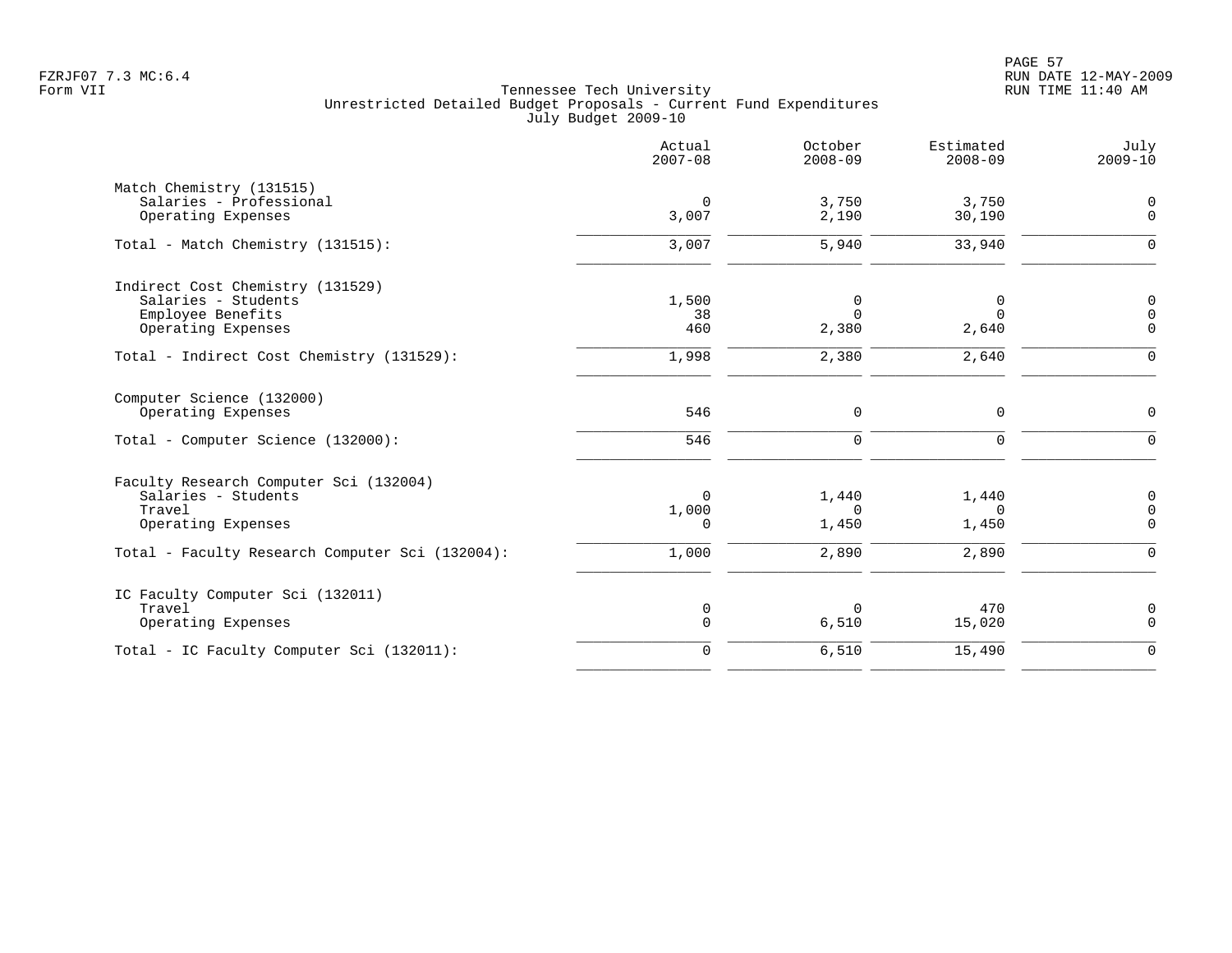PAGE 58 FZRJF07 7.3 MC:6.4 RUN DATE 12-MAY-2009

|                                                                                                | Actual<br>$2007 - 08$      | October<br>$2008 - 09$  | Estimated<br>$2008 - 09$       | July<br>$2009 - 10$          |
|------------------------------------------------------------------------------------------------|----------------------------|-------------------------|--------------------------------|------------------------------|
| Indirect Cost Computer Science (132029)<br>Salaries - Students<br>Travel<br>Operating Expenses | 1,437<br>1,282<br>$\Omega$ | 0<br>$\Omega$<br>13,010 | $\Omega$<br>$\Omega$<br>13,010 | 0<br>$\mathbf 0$<br>$\Omega$ |
| Total - Indirect Cost Computer Science (132029):                                               | 2,719                      | 13,010                  | 13,010                         | $\Omega$                     |
| Faculty Research Earth Science (132504)<br>Travel<br>Operating Expenses                        | $\mathbf 0$<br>$\Omega$    | 2,500<br>8,930          | 2,500<br>8,930                 | 0<br>$\Omega$                |
| Total - Faculty Research Earth Science (132504):                                               | 0                          | 11,430                  | 11,430                         | $\Omega$                     |
| IC Faculty Earth Science (132511)<br>Operating Expenses                                        | $\mathbf 0$                | $\mathbf 0$             | 930                            | 0                            |
| Total - IC Faculty Earth Science (132511):                                                     | $\Omega$                   | $\mathbf 0$             | 930                            | $\Omega$                     |
| IC Faculty English and Communicatns (133011)<br>Operating Expenses                             | $\mathbf 0$                | 100                     | 100                            | 0                            |
| Total - IC Faculty English and Communicatns (133011):                                          | $\mathbf 0$                | 100                     | 100                            | 0                            |
| Dept Match English (133015)<br>Operating Expenses                                              | 302                        | 0                       | 0                              | 0                            |
| Total - Dept Match English (133015):                                                           | 302                        | $\mathbf 0$             | $\Omega$                       | $\Omega$                     |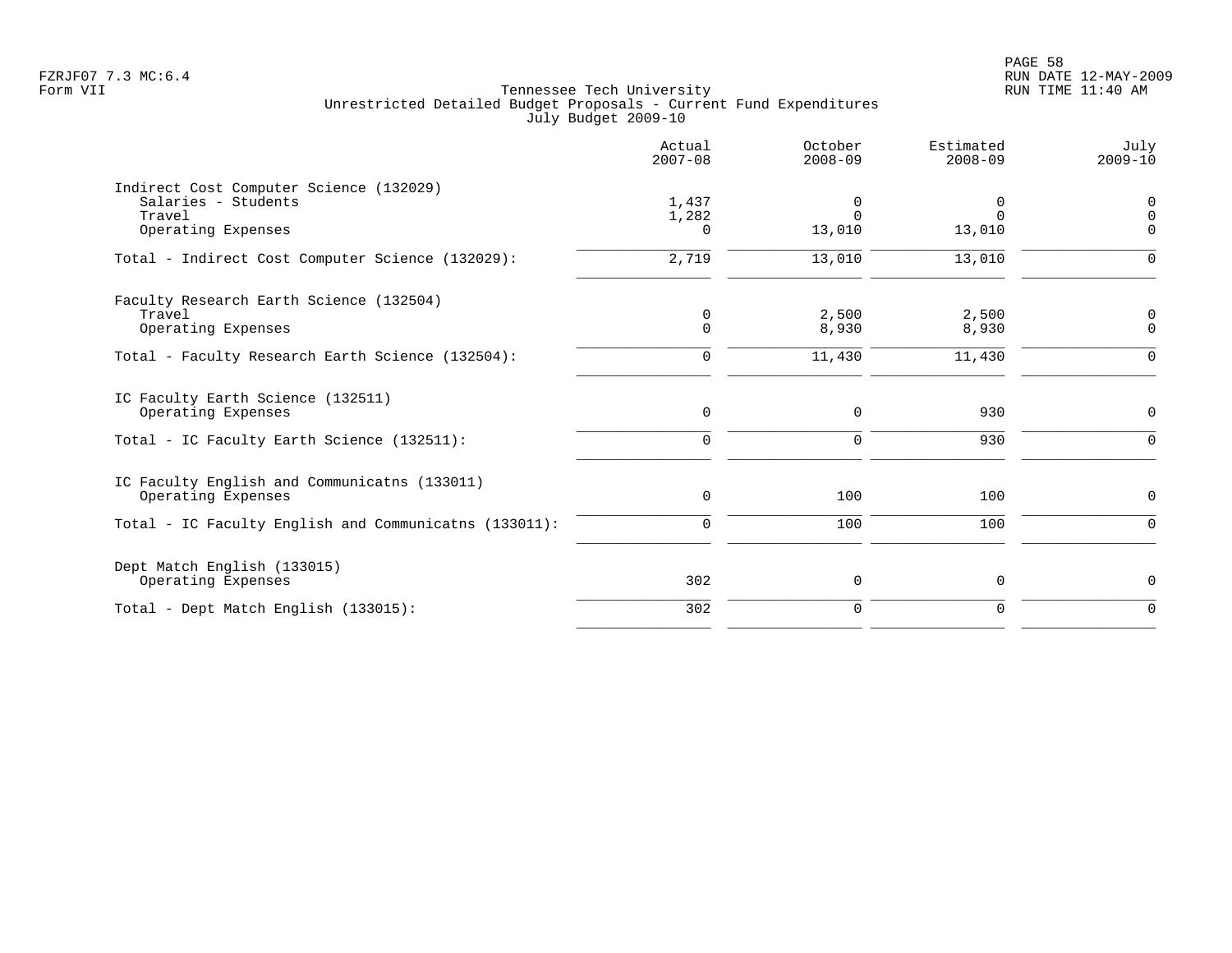PAGE 59 FZRJF07 7.3 MC:6.4 RUN DATE 12-MAY-2009

|                                                                 | Actual<br>$2007 - 08$ | October<br>$2008 - 09$ | Estimated<br>$2008 - 09$ | July<br>$2009 - 10$ |
|-----------------------------------------------------------------|-----------------------|------------------------|--------------------------|---------------------|
| Indirect Cost English Communicat (133029)<br>Operating Expenses | $\mathbf 0$           | 210                    | 250                      | $\mathbf 0$         |
| Total - Indirect Cost English Communicat (133029):              | $\Omega$              | 210                    | 250                      | $\Omega$            |
| Faculty Research Foreign Lang (133514)<br>Travel                | 915                   | $\mathbf 0$            | $\mathbf 0$              | $\mathbf 0$         |
| Total - Faculty Research Foreign Lang (133514):                 | 915                   | $\Omega$               | $\Omega$                 | $\Omega$            |
| Indirect Cost History (134029)<br>Operating Expenses            | 588                   | 120                    | 160                      | $\mathbf 0$         |
| Total - Indirect Cost History (134029):                         | 588                   | 120                    | 160                      | 0                   |
| IC Faculty Mathematics (134511)<br>Operating Expenses           | 0                     | 2,450                  | 3,900                    | $\mathbf 0$         |
| Total - IC Faculty Mathematics (134511):                        | 0                     | 2,450                  | 3,900                    | 0                   |
| Faculty Research Mathematics (134514)<br>Travel                 | 250                   | 2,000                  | 2,000                    | 0                   |
| Total - Faculty Research Mathematics (134514):                  | 250                   | 2,000                  | 2,000                    | $\mathbf 0$         |
|                                                                 |                       |                        |                          |                     |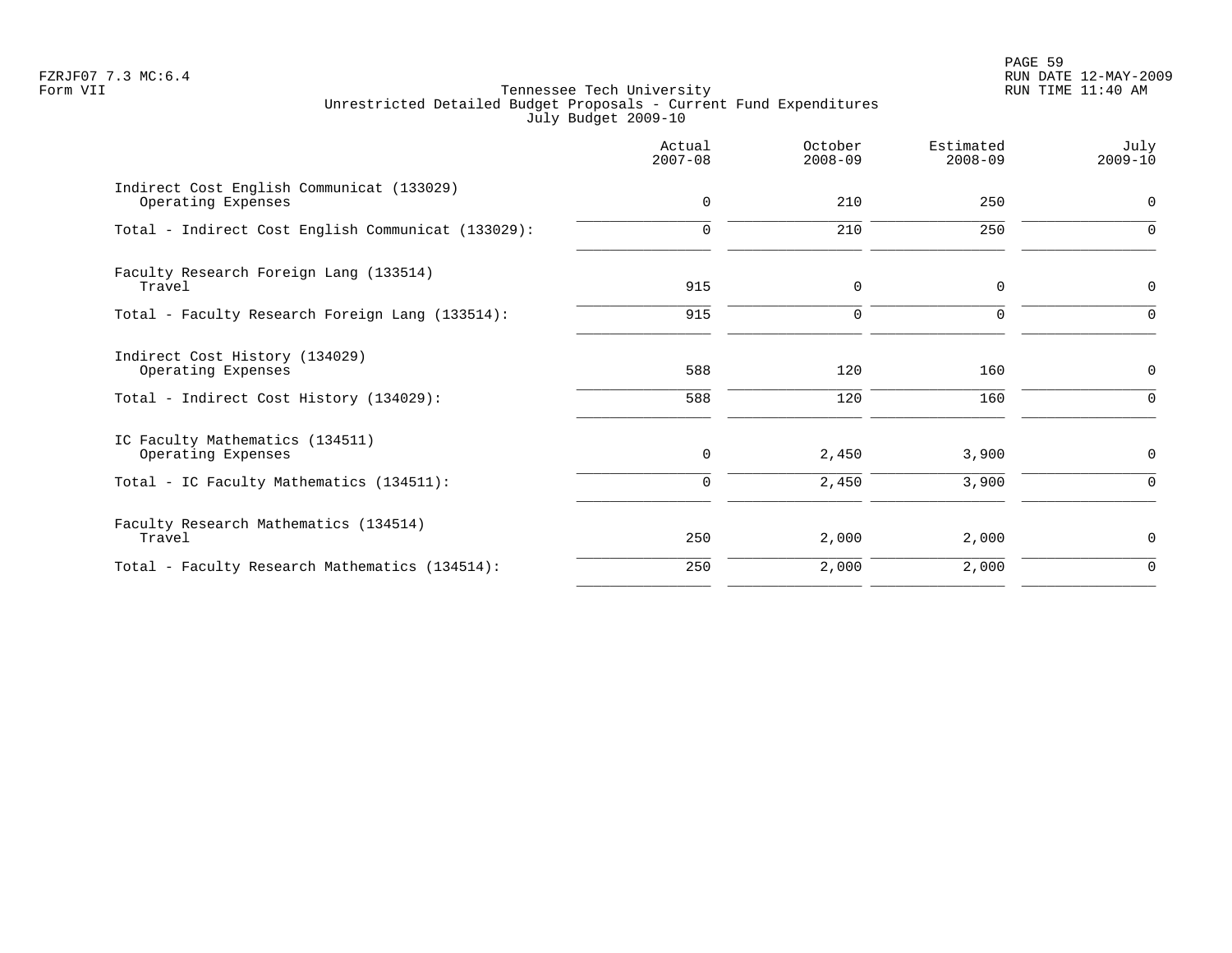PAGE 60 FZRJF07 7.3 MC:6.4 RUN DATE 12-MAY-2009

|                                                                 | Actual<br>$2007 - 08$ | October<br>$2008 - 09$ | Estimated<br>$2008 - 09$ | July<br>$2009 - 10$                |
|-----------------------------------------------------------------|-----------------------|------------------------|--------------------------|------------------------------------|
| Indirect Cost Mathematics (134529)<br>Operating Expenses        | 0                     | 10,240                 | 10,240                   | 0                                  |
| Total - Indirect Cost Mathematics (134529):                     | $\mathbf 0$           | 10,240                 | 10,240                   | $\mathbf 0$                        |
| Unisor (135002)<br>Operating Expenses                           | 750                   | $\mathbf 0$            | $\mathbf 0$              | $\mathbf 0$                        |
| Total - Unisor $(135002)$ :                                     | 750                   | $\mathbf 0$            | $\mathbf 0$              | $\mathbf 0$                        |
| IC Faculty Physics (135011)<br>Travel<br>Operating Expenses     | 0<br>$\mathbf 0$      | $\Omega$<br>3,000      | 2,530<br>3,690           | 0<br>$\mathbf 0$                   |
| Total - IC Faculty Physics (135011):                            | 0                     | 3,000                  | 6,220                    | 0                                  |
| Indirect Cost Physics (135029)<br>Travel<br>Operating Expenses  | 2,224<br>3,944        | $\mathbf 0$<br>7,140   | $\Omega$<br>7,140        | $\boldsymbol{0}$<br>$\overline{0}$ |
| Total - Indirect Cost Physics (135029):                         | 6,168                 | 7,140                  | 7,140                    | $\Omega$                           |
| IC Faculty Sociology and Pol Sci (135511)<br>Operating Expenses | 0                     | 890                    | 1,260                    | 0                                  |
| Total - IC Faculty Sociology and Pol Sci (135511):              | $\mathbf 0$           | 890                    | 1,260                    | $\mathbf 0$                        |
|                                                                 |                       |                        |                          |                                    |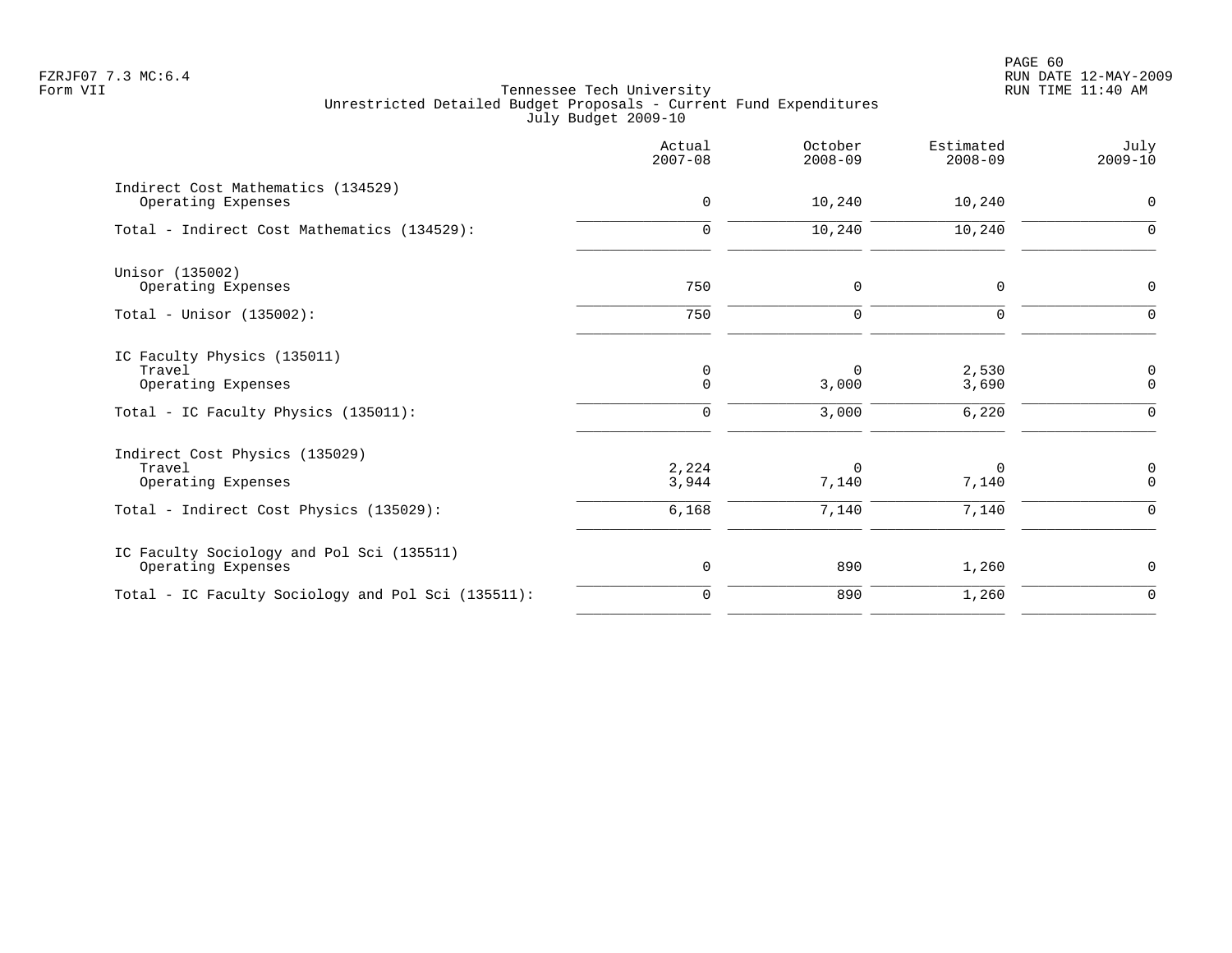PAGE 61 FZRJF07 7.3 MC:6.4 RUN DATE 12-MAY-2009

|                                                                                                   | Actual<br>$2007 - 08$  | October<br>$2008 - 09$  | Estimated<br>$2008 - 09$     | July<br>$2009 - 10$ |
|---------------------------------------------------------------------------------------------------|------------------------|-------------------------|------------------------------|---------------------|
| Indirect Cost Soc and Pol Sci (135529)<br>Operating Expenses                                      | 1,678                  | 1,790                   | 1,790                        | 0                   |
| Total - Indirect Cost Soc and Pol Sci (135529):                                                   | 1,678                  | 1,790                   | 1,790                        | $\mathbf 0$         |
| Research College of Engineering (137004)<br>Travel                                                | 2,500                  | $\mathbf 0$             | 2,500                        | $\mathbf 0$         |
| Total - Research College of Engineering (137004):                                                 | 2,500                  | $\mathbf 0$             | 2,500                        | $\mathbf 0$         |
| Match Dean Engineering (137005)<br>Capital Outlay                                                 | $\mathbf 0$            | 5,000                   | 5,000                        | 0                   |
| Total - Match Dean Engineering (137005):                                                          | $\Omega$               | 5,000                   | 5,000                        | $\Omega$            |
| Indirect Cost Coll of Engineering (137029)<br>Salaries - Students<br>Travel<br>Operating Expenses | 355<br>12,285<br>7,593 | 0<br>$\Omega$<br>98,910 | $\Omega$<br>10,000<br>88,910 | 0<br>0<br>$\Omega$  |
| Total - Indirect Cost Coll of Engineering (137029):                                               | 20,233                 | 98,910                  | 98,910                       | $\Omega$            |
| IC Faculty Basic Engineering (137211)<br>Operating Expenses                                       | 0                      | 1,250                   | 2,650                        | 0                   |
| Total - IC Faculty Basic Engineering (137211):                                                    | $\mathbf 0$            | 1,250                   | 2,650                        | $\mathbf 0$         |
|                                                                                                   |                        |                         |                              |                     |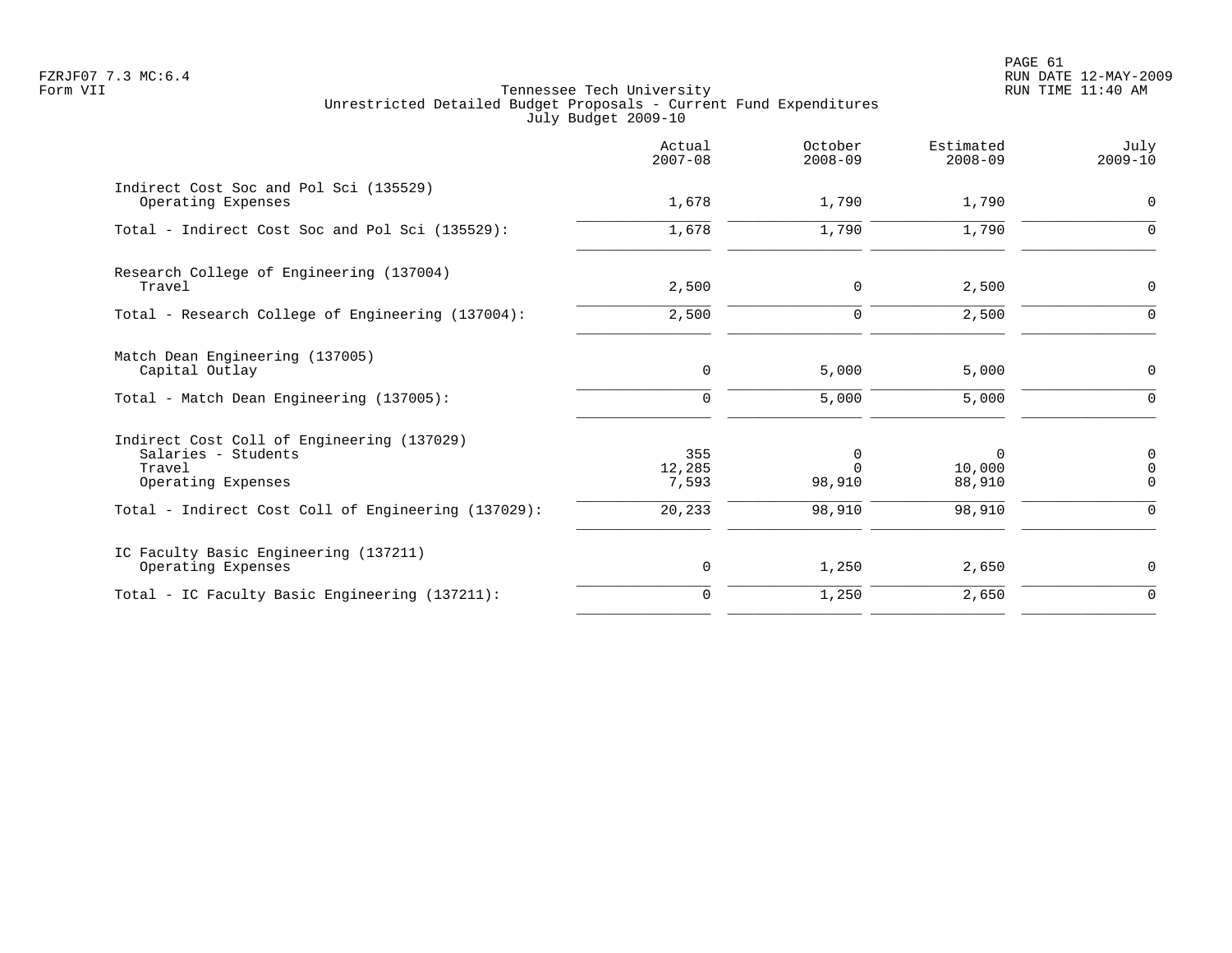PAGE 62 FZRJF07 7.3 MC:6.4 RUN DATE 12-MAY-2009

|                                                                             | Actual<br>$2007 - 08$ | October<br>$2008 - 09$ | Estimated<br>$2008 - 09$ | July<br>$2009 - 10$     |
|-----------------------------------------------------------------------------|-----------------------|------------------------|--------------------------|-------------------------|
| Indirect Cost Basic Engineering (137229)<br>Operating Expenses              | $\mathbf 0$           | 2,500                  | 2,520                    | $\mathbf 0$             |
| Total - Indirect Cost Basic Engineering (137229):                           | $\mathbf 0$           | 2,500                  | 2,520                    | 0                       |
| Faculty Research Chem Engineering (137404)<br>Salaries - Students<br>Travel | 1,000<br>474          | 1,000<br>1,000         | 1,000<br>1,000           | 0<br>$\mathsf 0$        |
| Operating Expenses                                                          | 1,385                 | 2,000                  | 2,000                    | 0                       |
| Total - Faculty Research Chem Engineering (137404):                         | 2,859                 | 4,000                  | 4,000                    | $\mathbf 0$             |
| IC Faculty Chemical Engineering (137411)<br>Operating Expenses              | 0                     | 6,420                  | 10,250                   | 0                       |
| Total - IC Faculty Chemical Engineering (137411):                           | 0                     | 6,420                  | 10,250                   | $\Omega$                |
| Indirect Cost Chemical Engineering (137429)                                 |                       |                        |                          |                         |
| Salaries - Academic                                                         | 3,125                 | 0                      | $\Omega$                 | 0                       |
| Salaries - Supporting                                                       | $\Omega$              | $\Omega$               | 2,269                    | 0                       |
| Employee Benefits                                                           | 239                   | $\cap$                 | 172                      | $\Omega$                |
| Travel<br>Operating Expenses                                                | 6,715<br>3,005        | 13,580                 | 2,404<br>8,735           | $\mathbf 0$<br>$\Omega$ |
| Total - Indirect Cost Chemical Engineering (137429):                        | 13,084                | 13,580                 | 13,580                   | 0                       |
|                                                                             |                       |                        |                          |                         |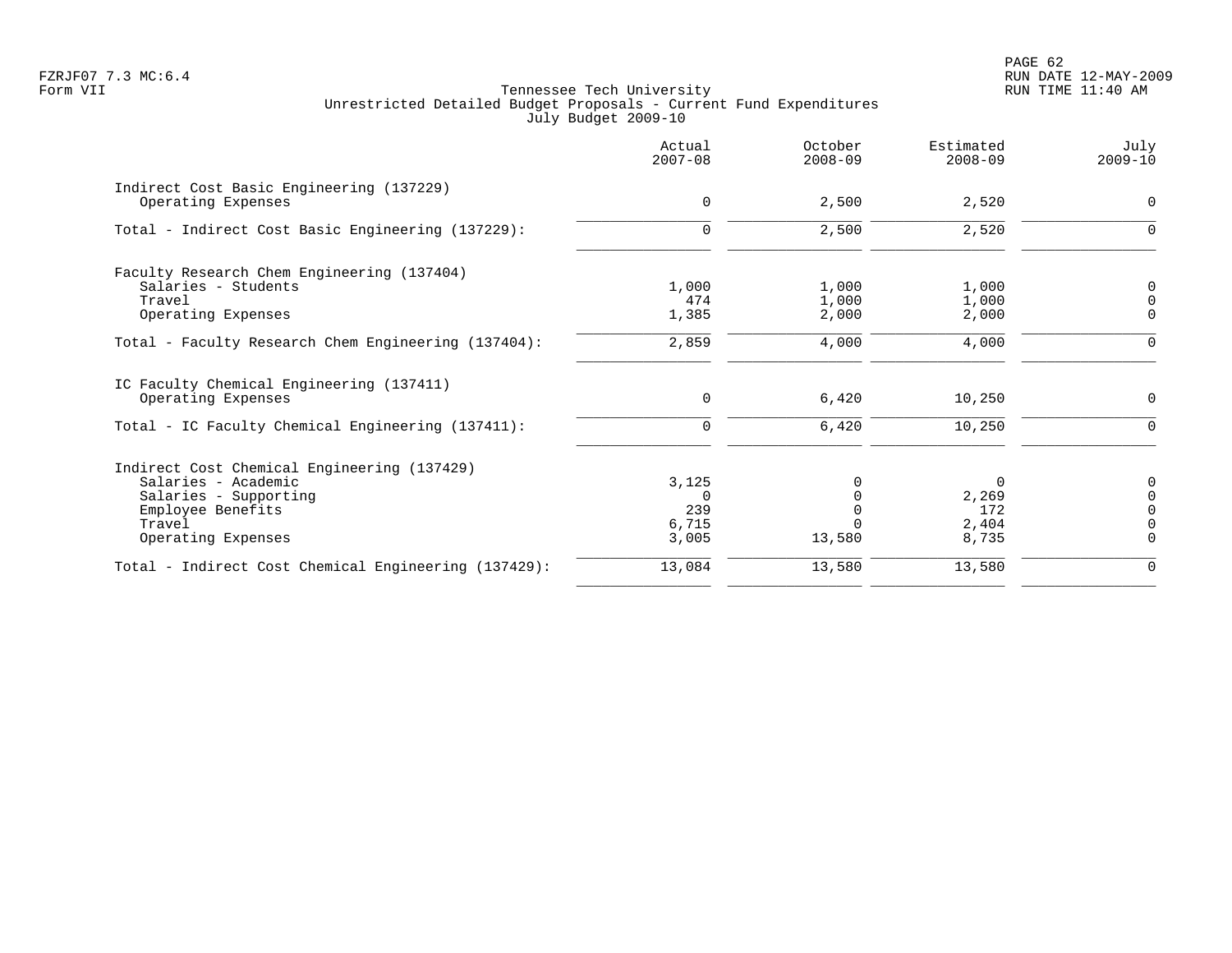|                                                     | Actual<br>$2007 - 08$ | October<br>$2008 - 09$ | Estimated<br>$2008 - 09$ | July<br>$2009 - 10$        |
|-----------------------------------------------------|-----------------------|------------------------|--------------------------|----------------------------|
| Match Civil and Envir Engrg (137605)                |                       |                        |                          |                            |
| Salaries - Academic                                 | $\Omega$              | 10,920                 | 10,920                   | 0                          |
| Employee Benefits                                   | $\Omega$<br>$\Omega$  | 1,340                  | 1,340                    | $\overline{0}$<br>$\Omega$ |
| Operating Expenses                                  |                       | 4,200                  | 4,200                    |                            |
| Total - Match Civil and Envir Engrg (137605):       | $\Omega$              | 16,460                 | 16,460                   | ∩                          |
| IC Faculty Civil and Envir Engr (137611)            |                       |                        |                          |                            |
| Operating Expenses                                  | $\mathbf 0$           | 5,600                  | 10,970                   | $\Omega$                   |
| Total - IC Faculty Civil and Envir Engr (137611):   | $\Omega$              | 5,600                  | 10,970                   | $\Omega$                   |
| Faculty Research Civil Envir Engr (137614)          |                       |                        |                          |                            |
| Travel                                              | 1,707                 | 1,000                  | 1,000                    | 0                          |
| Operating Expenses                                  | 3,322                 | $\Omega$               | $\Omega$                 | $\Omega$                   |
| Total - Faculty Research Civil Envir Engr (137614): | 5,029                 | 1,000                  | 1,000                    | $\Omega$                   |
| Indirect Cost Civil Envir Engr (137629)             |                       |                        |                          |                            |
| Travel                                              | 886                   | $\Omega$               | 0                        | 0                          |
| Operating Expenses                                  | 8,734                 | 9,100                  | 9,140                    | $\Omega$                   |
| Total - Indirect Cost Civil Envir Engr (137629):    | 9,620                 | 9,100                  | 9,140                    | $\Omega$                   |
| Faculty Research Elect Comp Engr (137804)           |                       |                        |                          |                            |
| Salaries - Students                                 | 4,000                 | $\Omega$               | 0                        | $\mathbf 0$                |
| Travel                                              | 732                   | 1,000                  | 1,000                    | $\Omega$                   |
| Operating Expenses                                  | 750                   | 1,500                  | 1,500                    | $\Omega$                   |
| Total - Faculty Research Elect Comp Engr (137804):  | 5,482                 | 2,500                  | 2,500                    | $\Omega$                   |
|                                                     |                       |                        |                          |                            |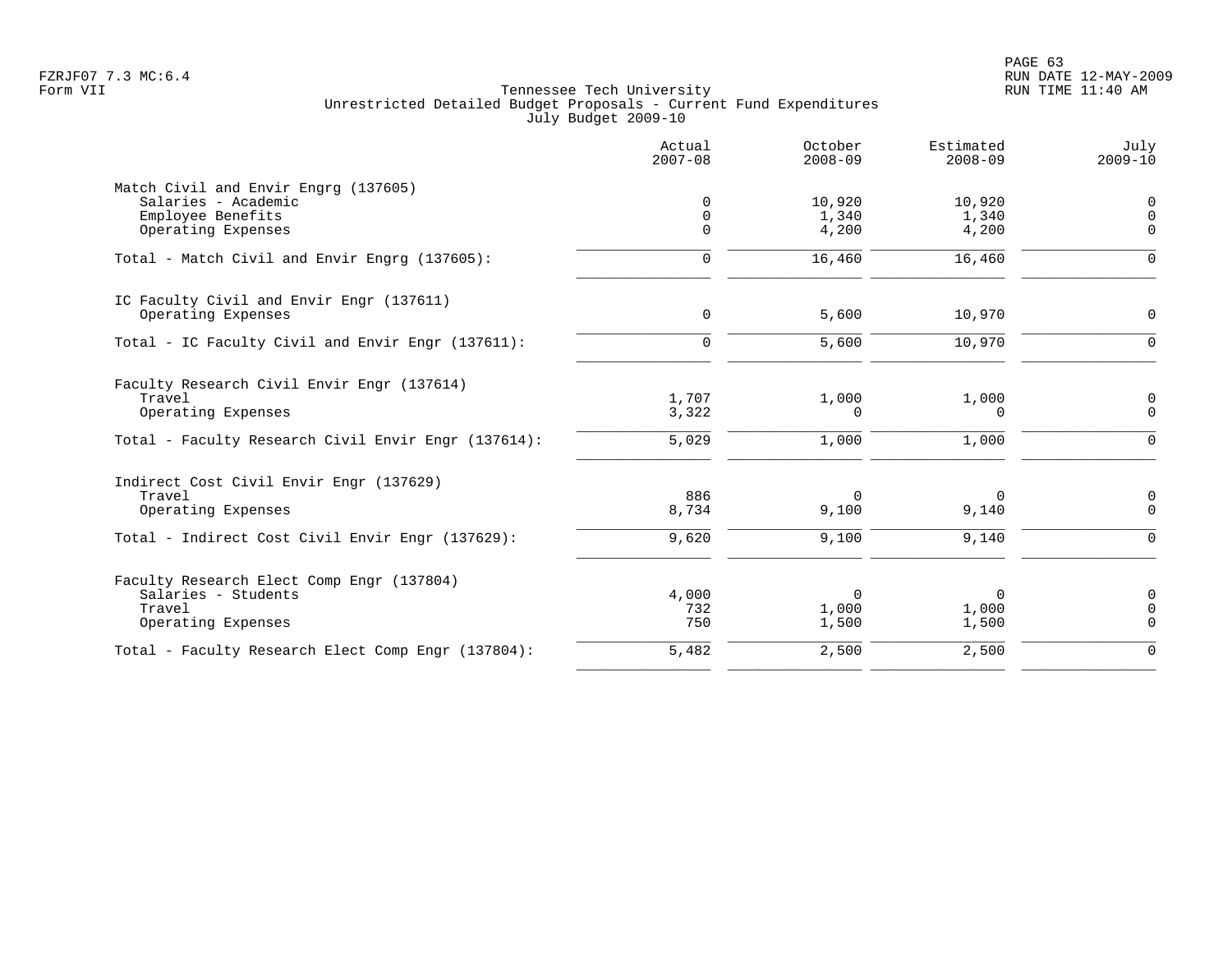|                                                                                                                                                  | Actual<br>$2007 - 08$                 | October<br>$2008 - 09$            | Estimated<br>$2008 - 09$           | July<br>$2009 - 10$                            |
|--------------------------------------------------------------------------------------------------------------------------------------------------|---------------------------------------|-----------------------------------|------------------------------------|------------------------------------------------|
| IC Faculty Elect and Comp Engr (137811)<br>Operating Expenses                                                                                    | $\mathbf 0$                           | 23,570                            | 31,720                             | $\mathbf 0$                                    |
| Total - IC Faculty Elect and Comp Engr (137811):                                                                                                 | $\mathbf 0$                           | 23,570                            | 31,720                             | $\Omega$                                       |
| Match Electrical Computer Engineerg (137815)<br>Salaries - Academic<br>Operating Expenses<br>Capital Outlay                                      | $\Omega$<br>$\mathbf 0$<br>$\Omega$   | 650<br>5,000<br>5,000             | 650<br>5,000<br>5,000              | 0<br>$\overline{0}$<br>$\Omega$                |
| Total - Match Electrical Computer Engineerg (137815):                                                                                            | 0                                     | 10,650                            | 10,650                             | $\mathbf 0$                                    |
| Indirect Cost Elect Comp Engr (137829)<br>Salaries - Students<br>Travel<br>Operating Expenses<br>Total - Indirect Cost Elect Comp Engr (137829): | $\Omega$<br>13,402<br>9,146<br>22,548 | 0<br>$\Omega$<br>58,570<br>58,570 | 5,144<br>7,673<br>45,823<br>58,640 | 0<br>$\mathbf 0$<br>$\mathbf 0$<br>$\mathbf 0$ |
| Indirect Cost Indust Syst Engr (138029)<br>Operating Expenses<br>Total - Indirect Cost Indust Syst Engr (138029):                                | 18<br>18                              | 130<br>130                        | 130<br>130                         | $\mathbf 0$<br>$\mathbf 0$                     |
| Faculty Research Manuf Ind Tech (138204)<br>Travel<br>Operating Expenses                                                                         | 1,000<br>1,962                        | $\Omega$<br>3,040                 | 0<br>7,040                         | $\mathbf 0$<br>$\mathbf 0$                     |
| Total - Faculty Research Manuf Ind Tech (138204):                                                                                                | 2,962                                 | 3,040                             | 7,040                              | $\mathbf 0$                                    |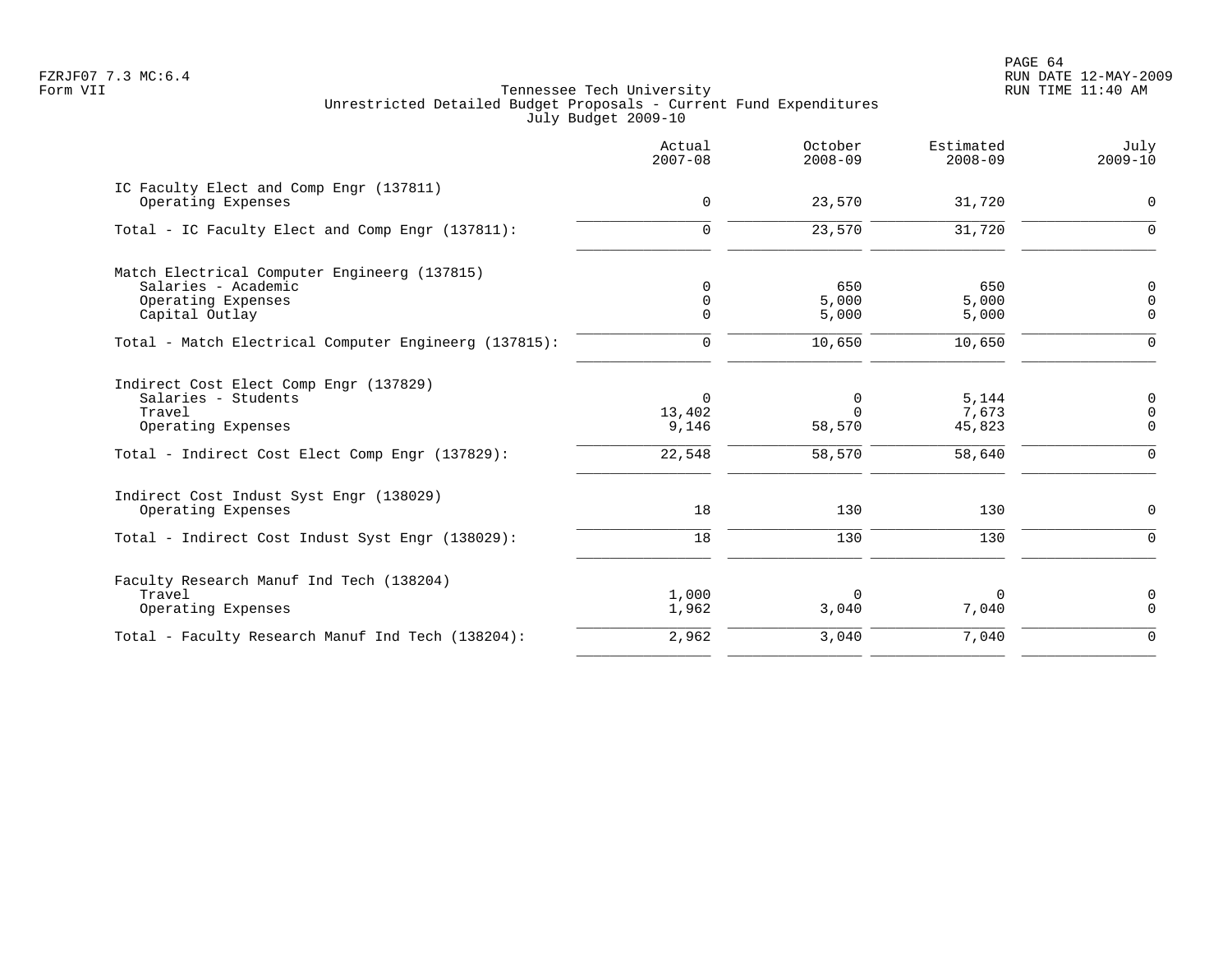en and the set of the set of the set of the set of the set of the set of the set of the set of the set of the set of the set of the set of the set of the set of the set of the set of the set of the set of the set of the se FZRJF07 7.3 MC:6.4 RUN DATE 12-MAY-2009

|                                                                                                                                     | Actual<br>$2007 - 08$           | October<br>$2008 - 09$ | Estimated<br>$2008 - 09$  | July<br>$2009 - 10$                |
|-------------------------------------------------------------------------------------------------------------------------------------|---------------------------------|------------------------|---------------------------|------------------------------------|
| IC Faculty Manuf and Ind Tech (138211)<br>Operating Expenses                                                                        | $\mathbf 0$                     | 1,020                  | 1,440                     | $\mathbf 0$                        |
| Total - IC Faculty Manuf and Ind Tech (138211):                                                                                     | $\mathbf 0$                     | 1,020                  | 1,440                     | $\Omega$                           |
| Indirect Cost Manuf Indust Tech (138229)<br>Operating Expenses                                                                      | $\mathbf 0$                     | 6,240                  | 6,240                     | $\Omega$                           |
| Total - Indirect Cost Manuf Indust Tech (138229):                                                                                   | $\mathbf 0$                     | 6,240                  | 6,240                     | $\Omega$                           |
| Match Mechanical Engineering (138405)<br>Salaries - Academic<br>Employee Benefits<br>Total - Match Mechanical Engineering (138405): | 0<br>$\mathbf 0$<br>$\mathbf 0$ | 0<br>0<br>0            | 10,000<br>3,277<br>13,277 | 0<br>$\mathbf 0$<br>$\overline{0}$ |
| IC Faculty Mechanical Engineering (138411)<br>Operating Expenses                                                                    | $\mathbf 0$                     | 14,970                 | 29,960                    | 0                                  |
| Total - IC Faculty Mechanical Engineering (138411):                                                                                 | $\mathbf 0$                     | 14,970                 | 29,960                    | $\Omega$                           |
| Indirect Cost Mech Engr (138429)<br>Travel<br>Operating Expenses<br>Capital Outlay                                                  | 837<br>13,643<br>8,000          | 55,720<br><sup>n</sup> | 57,720<br>0               | $\Omega$<br>$\Omega$<br>$\Omega$   |
| Total - Indirect Cost Mech Engr (138429):                                                                                           | 22,480                          | 55,720                 | 57,720                    | $\mathbf 0$                        |
|                                                                                                                                     |                                 |                        |                           |                                    |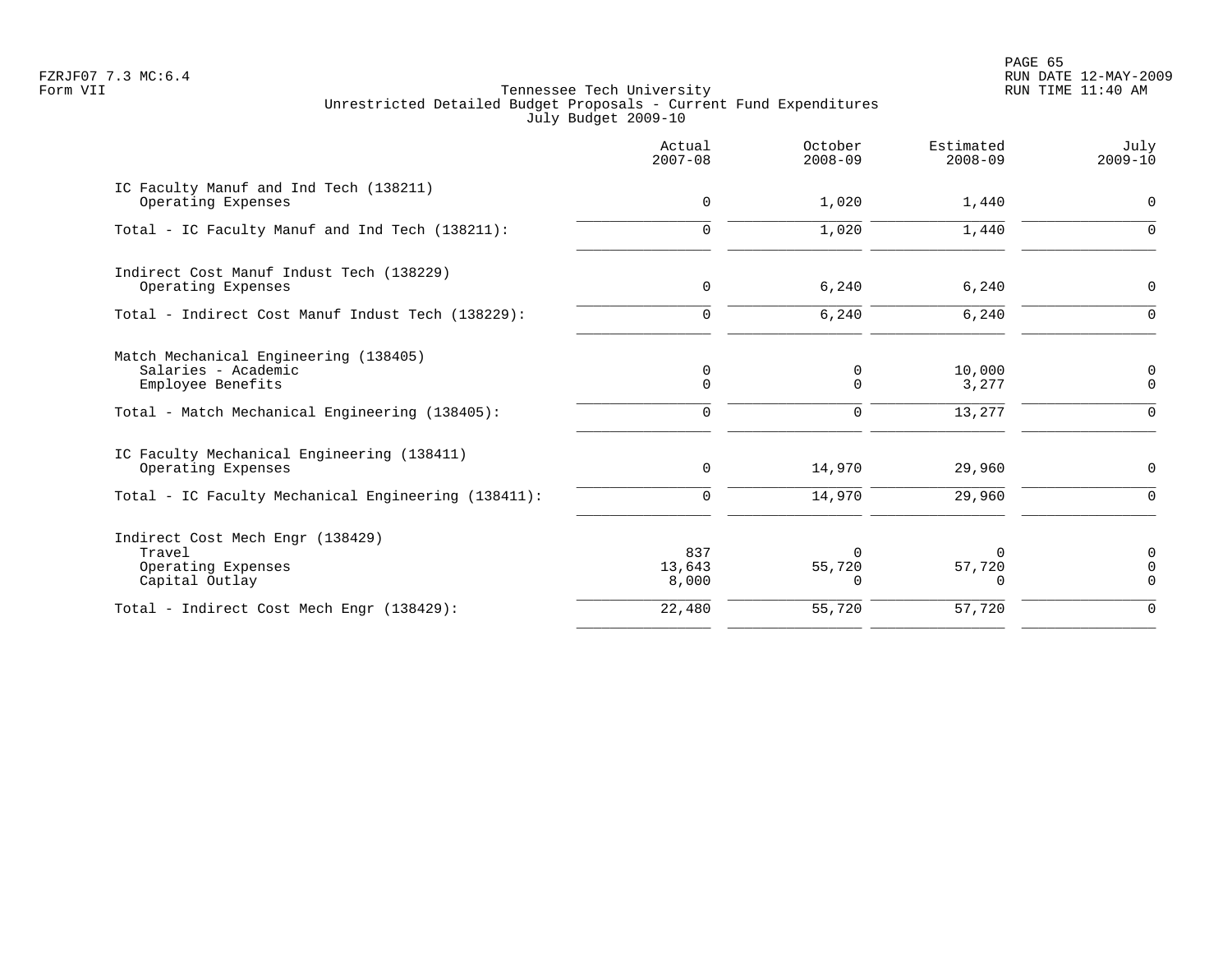|                                                                | Actual<br>$2007 - 08$ | October<br>$2008 - 09$ | Estimated<br>$2008 - 09$ | July<br>$2009 - 10$ |
|----------------------------------------------------------------|-----------------------|------------------------|--------------------------|---------------------|
| Manufacturing Center (139000)<br>Employee Benefits             | 6,509                 | $\mathbf 0$            | $\Omega$                 | $\mathbf 0$         |
| Total - Manufacturing Center (139000):                         | 6,509                 | $\mathbf 0$            | $\mathbf 0$              | 0                   |
| IC Faculty Manufacturing Center (139011)<br>Operating Expenses | $\mathbf 0$           | 9,290                  | 18,640                   | 0                   |
| Total - IC Faculty Manufacturing Center (139011):              | 0                     | 9,290                  | 18,640                   | $\mathbf 0$         |
| Indirect Cost Manuf Res Center (139029)<br>Operating Expenses  | 17,909                | 40,700                 | 19,780                   | 18,850              |
| Total - Indirect Cost Manuf Res Center (139029):               | 17,909                | 40,700                 | 19,780                   | 18,850              |
| Power Center (139200)<br>Employee Benefits                     | 5,747                 | $\mathbf 0$            | 0                        | 0                   |
| Total - Power Center (139200):                                 | 5,747                 | 0                      | 0                        | 0                   |
| Match Power Center (139205)<br>Operating Expenses              | 600                   | 0                      | $\mathbf 0$              | 0                   |
| Total - Match Power Center (139205):                           | 600                   | $\mathbf 0$            | 0                        | 0                   |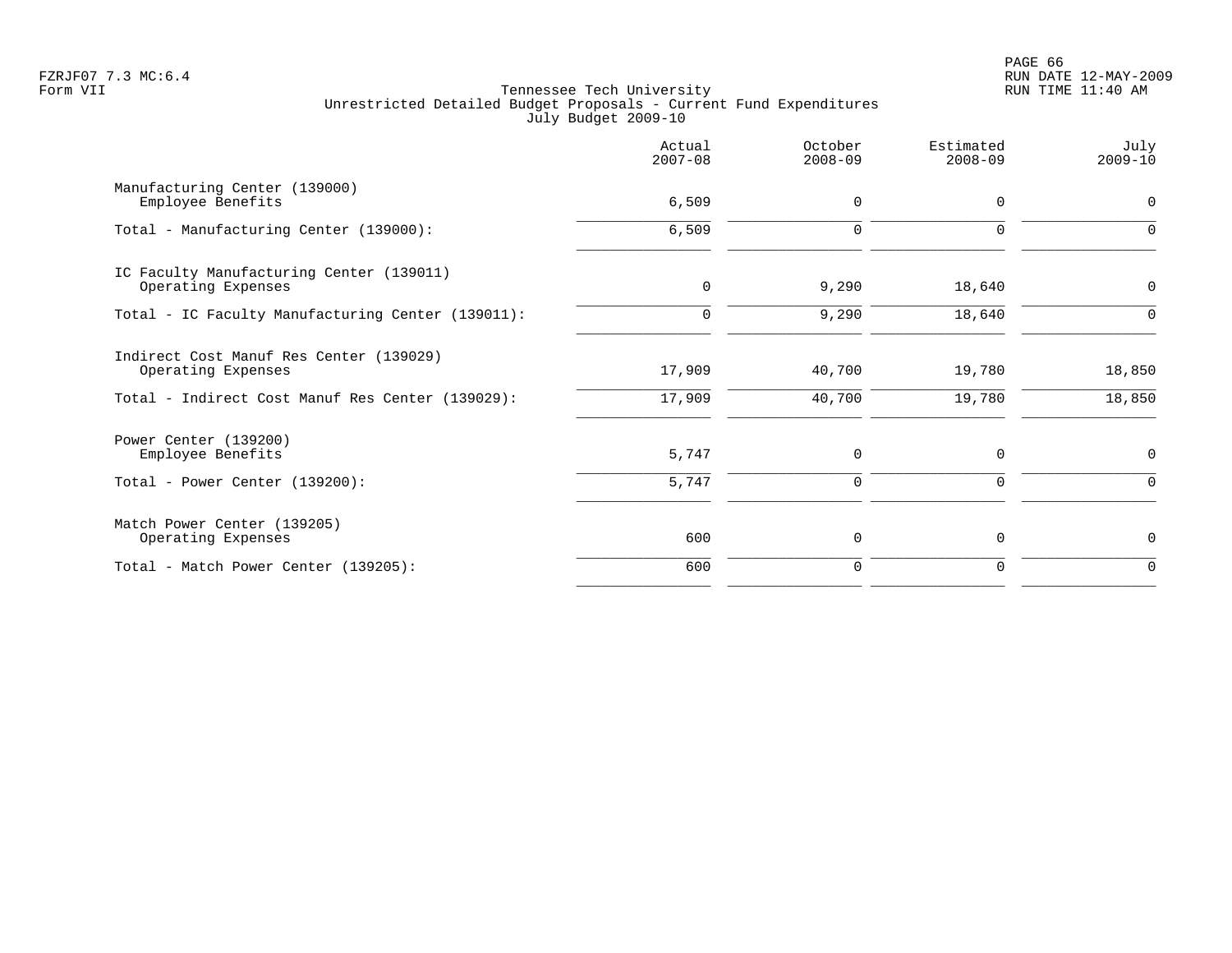PAGE 67 FZRJF07 7.3 MC:6.4 RUN DATE 12-MAY-2009

|                                                                                    | Actual<br>$2007 - 08$ | October<br>$2008 - 09$ | Estimated<br>$2008 - 09$ | July<br>$2009 - 10$ |
|------------------------------------------------------------------------------------|-----------------------|------------------------|--------------------------|---------------------|
| IC Faculty Energy Sys Research Ctr (139211)<br>Operating Expenses                  | $\mathbf 0$           | 2,130                  | 11,620                   | 0                   |
| Total - IC Faculty Energy Sys Research Ctr (139211):                               | $\Omega$              | 2,130                  | 11,620                   | $\Omega$            |
| Indirect Cost Energy Syst Res Ctr (139229)<br>Operating Expenses<br>Capital Outlay | 103<br>5,387          | 43,000<br>$\Omega$     | 4,530<br>$\Omega$        | 18,980<br>$\Omega$  |
| Total - Indirect Cost Energy Syst Res Ctr (139229):                                | 5,490                 | 43,000                 | 4,530                    | 18,980              |
| Water Center (139400)<br>Employee Benefits                                         | 8,935                 | $\mathbf 0$            | $\mathbf 0$              | $\mathbf 0$         |
| Total - Water Center (139400):                                                     | 8,935                 | $\mathbf 0$            | $\Omega$                 | $\Omega$            |
| Match Water Center (139405)<br>Capital Outlay                                      | 0                     | 0                      | 6,000                    | 0                   |
| Total - Match Water Center (139405):                                               | $\mathbf 0$           | $\mathbf 0$            | 6,000                    | 0                   |
| IC Faculty Water Center (139411)<br>Operating Expenses                             | $\mathbf 0$           | 3,900                  | 11,070                   | 0                   |
| Total - IC Faculty Water Center (139411):                                          | $\mathbf 0$           | 3,900                  | 11,070                   | $\mathbf 0$         |
|                                                                                    |                       |                        |                          |                     |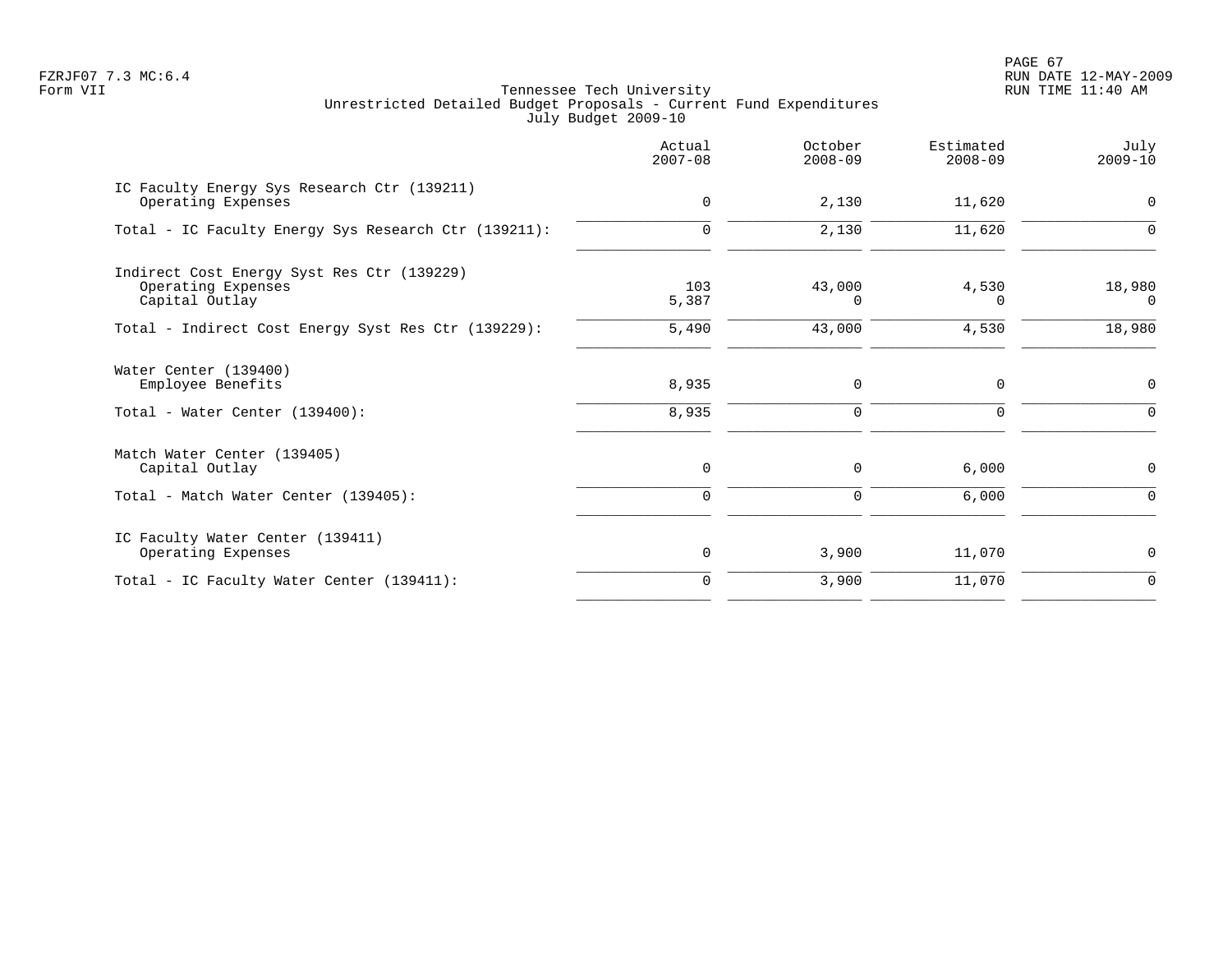|                                                       | Actual<br>$2007 - 08$ | October<br>$2008 - 09$ | Estimated<br>$2008 - 09$ | July<br>$2009 - 10$ |
|-------------------------------------------------------|-----------------------|------------------------|--------------------------|---------------------|
| Indirect Cost Water Res Center (139429)               |                       |                        |                          |                     |
| Salaries - Academic                                   | 3,163                 | 0                      | 0                        | 0                   |
| Employee Benefits                                     | 613                   | $\mathsf 0$            | $\mathbf 0$              | $\mathbf 0$         |
| Travel                                                | 15                    | $\Omega$               | ∩                        | $\Omega$            |
| Operating Expenses                                    | 2,938                 | 16,150                 | 7,880                    | 14,500              |
| Total - Indirect Cost Water Res Center (139429):      | 6,729                 | 16,150                 | 7,880                    | 14,500              |
| Research Business (140024)                            |                       |                        |                          |                     |
| Travel                                                | 2,300                 | 0                      | 2,000                    | $\mathbf 0$         |
| Total - Research Business (140024):                   | 2,300                 | $\Omega$               | 2,000                    | $\Omega$            |
| Indirect Cost Dean Coll of Bus (140029)               |                       |                        |                          |                     |
| Operating Expenses                                    | $\mathbf 0$           | 470                    | 470                      | $\mathbf 0$         |
| Total - Indirect Cost Dean Coll of Bus (140029):      | $\mathbf 0$           | 470                    | 470                      | $\Omega$            |
| IC Faculty Econ Finance Marketing (142511)            |                       |                        |                          |                     |
| Operating Expenses                                    | 0                     | 450                    | 2,480                    | $\mathbf 0$         |
| Total - IC Faculty Econ Finance Marketing (142511):   | $\mathbf 0$           | 450                    | 2,480                    | $\Omega$            |
| Faculty Research Econ Fin Marketing (142524)          |                       |                        |                          |                     |
| Travel                                                | 1,768                 | 120                    | 120                      | 0                   |
| Operating Expenses                                    | 0                     | 110                    | 110                      | $\mathbf 0$         |
| Total - Faculty Research Econ Fin Marketing (142524): | 1,768                 | 230                    | 230                      | $\mathbf 0$         |
|                                                       |                       |                        |                          |                     |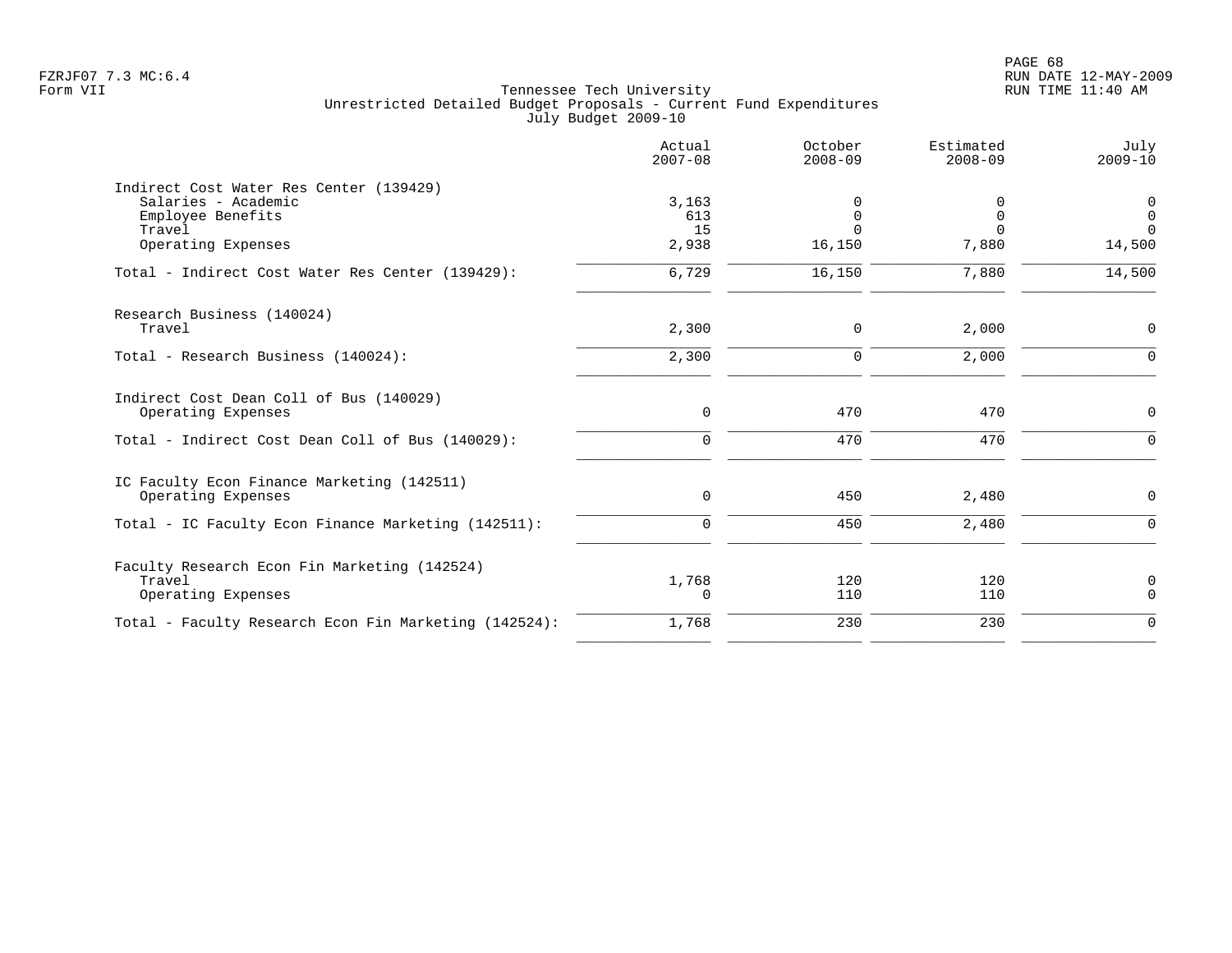| Actual<br>$2007 - 08$         | October<br>$2008 - 09$       | Estimated<br>$2008 - 09$      | July<br>$2009 - 10$                       |
|-------------------------------|------------------------------|-------------------------------|-------------------------------------------|
| $\mathbf 0$                   | 960                          | 960                           | $\mathbf 0$                               |
| $\mathbf 0$                   | 960                          | 960                           | $\mathbf 0$                               |
| 794                           | 0                            | 210                           | 0<br>$\mathbf 0$                          |
| 794                           | 210                          | 210                           | $\Omega$                                  |
| 1,586<br>7,508<br>2,863<br>23 | 0<br>0<br>$\Omega$<br>18,700 | 0<br>23,000<br>9,100<br>1,600 | $\mathbf 0$<br>23,000<br>0<br>$\mathbf 0$ |
| 11,980                        | 18,700                       | 33,700                        | 23,000                                    |
| 2,358<br>12,040               | 3,980<br>15,690              | 3,980<br>15,690               | $\mathbf 0$<br>$\mathbf 0$                |
|                               |                              |                               | $\mathbf 0$                               |
| 824                           | 0                            | 2,500                         | $\mathbf 0$                               |
| 824                           | $\mathbf 0$                  | 2,500                         | $\overline{0}$                            |
|                               | 0<br>14,398                  | 210<br>19,670                 | 0<br>19,670                               |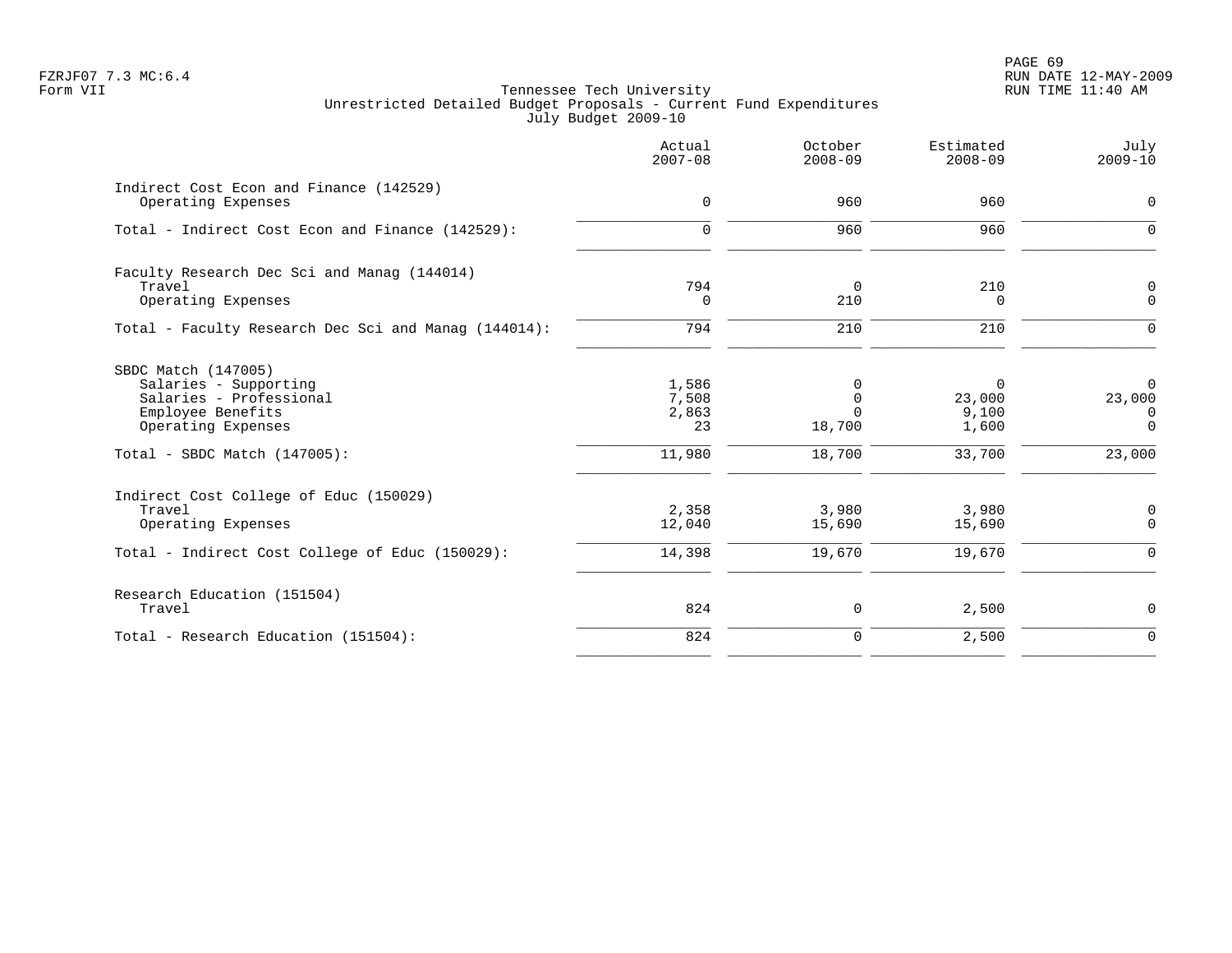PAGE 70 FZRJF07 7.3 MC:6.4 RUN DATE 12-MAY-2009

|                                                           | Actual<br>$2007 - 08$ | October<br>$2008 - 09$ | Estimated<br>$2008 - 09$ | July<br>$2009 - 10$ |
|-----------------------------------------------------------|-----------------------|------------------------|--------------------------|---------------------|
| IC Faculty Assoc Dean Education (151511)                  |                       |                        |                          |                     |
| Travel<br>Operating Expenses                              | 0<br>$\Omega$         | 0<br>900               | 1,010<br>950             | 0<br>$\mathbf 0$    |
| Total - IC Faculty Assoc Dean Education (151511):         | 0                     | 900                    | 1,960                    | $\Omega$            |
| Indirect Cost Assoc Dean Educ (151529)                    |                       |                        |                          |                     |
| Travel<br>Operating Expenses                              | 220<br>1,678          | $\Omega$<br>1,810      | $\Omega$<br>1,810        | 0<br>$\mathbf 0$    |
| Total - Indirect Cost Assoc Dean Educ (151529):           | 1,898                 | 1,810                  | 1,810                    | $\Omega$            |
| Counseling and Psychology (152000)<br>Salaries - Academic | 1,000                 | $\mathbf 0$            | $\Omega$                 | $\overline{0}$      |
| Employee Benefits                                         | 183                   | 200                    | 200                      | 200                 |
| Total - Counseling and Psychology (152000):               | 1,183                 | 200                    | 200                      | 200                 |
| Match Counseling Psychology (152005)                      |                       |                        |                          |                     |
| Salaries - Academic<br>Employee Benefits                  | 3,000<br>798          | 0<br>$\Omega$          | 12,000<br>0              | 0<br>$\Omega$       |
| Total - Match Counseling Psychology (152005):             | 3,798                 | 0                      | 12,000                   | $\mathbf 0$         |
| IC Faculty Counseling and Psych (152011)                  |                       |                        |                          |                     |
| Operating Expenses                                        | $\mathbf 0$           | 890                    | 3,470                    | 0                   |
| Total - IC Faculty Counseling and Psych (152011):         | $\Omega$              | 890                    | 3,470                    | $\Omega$            |
|                                                           |                       |                        |                          |                     |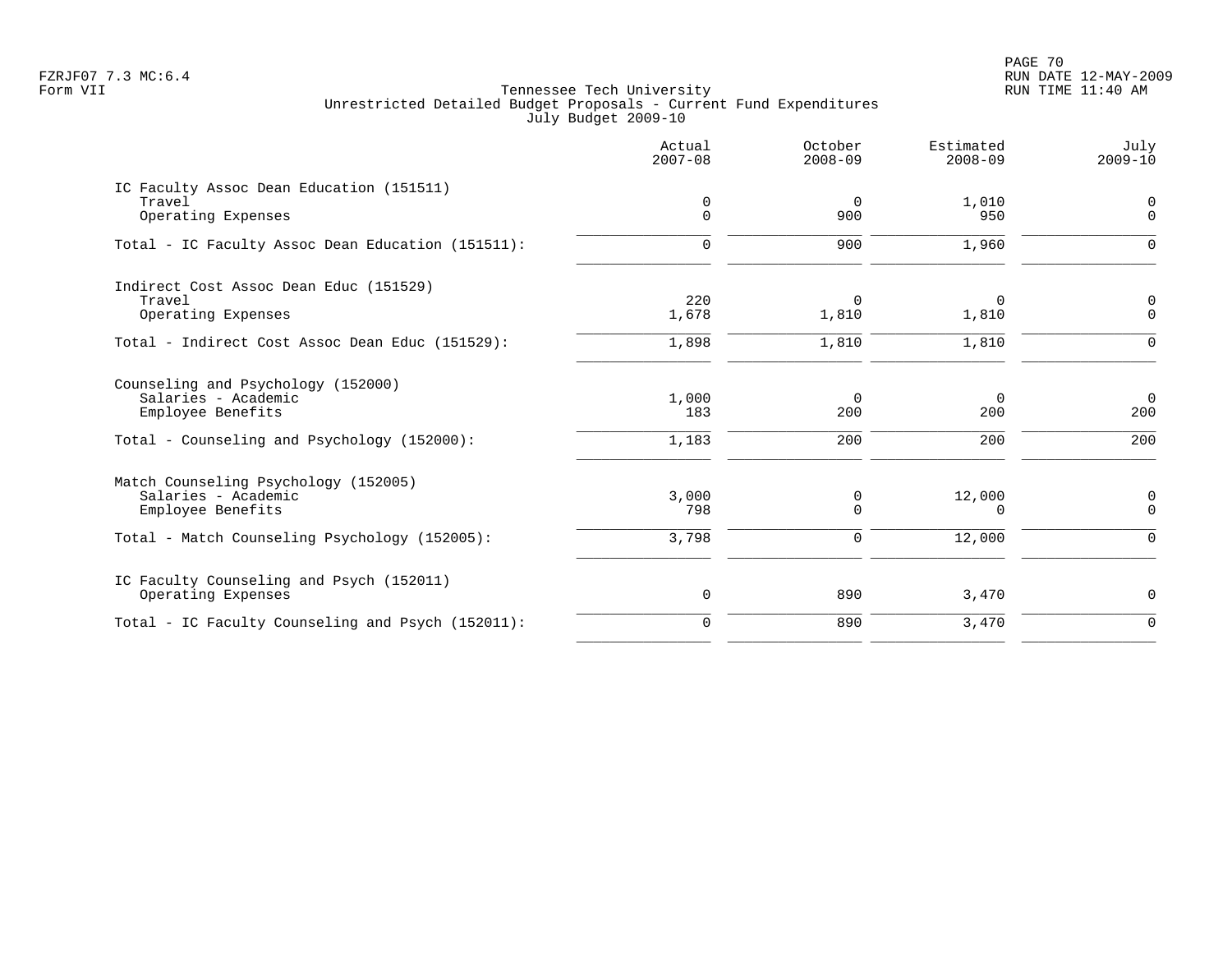PAGE 71 FZRJF07 7.3 MC:6.4 RUN DATE 12-MAY-2009

|                                                                                                                                                    | Actual<br>$2007 - 08$      | October<br>$2008 - 09$         | Estimated<br>$2008 - 09$       | July<br>$2009 - 10$               |
|----------------------------------------------------------------------------------------------------------------------------------------------------|----------------------------|--------------------------------|--------------------------------|-----------------------------------|
| Faculty Research Counsel and Psych (152014)<br>Operating Expenses                                                                                  | 488                        | $\mathbf 0$                    | $\Omega$                       | $\mathbf 0$                       |
| Total - Faculty Research Counsel and Psych (152014):                                                                                               | 488                        | $\mathbf 0$                    | $\mathbf 0$                    | 0                                 |
| Indirect Cost Counsel and Psychol (152029)<br>Operating Expenses                                                                                   | 1,680                      | 1,790                          | 1,790                          | 0                                 |
| Total - Indirect Cost Counsel and Psychol (152029):                                                                                                | 1,680                      | 1,790                          | 1,790                          | $\Omega$                          |
| Faculty Research Curr Instruct (153004)<br>Salaries - Students<br>Travel<br>Operating Expenses<br>Total - Faculty Research Curr Instruct (153004): | 0<br>$\Omega$<br>66<br>66  | 350<br>2,000<br>1,080<br>3,430 | 350<br>2,000<br>1,080<br>3,430 | 0<br>$\mathbf 0$<br>0<br>$\Omega$ |
| Matching Curriculum Instruction (153005)<br>Salaries - Academic<br>Travel<br>Total - Matching Curriculum Instruction (153005):                     | $\Omega$<br>5,446<br>5,446 | 460<br>$\Omega$<br>460         | 460<br>$\Omega$<br>460         | 0<br>$\Omega$<br>$\Omega$         |
|                                                                                                                                                    |                            |                                |                                |                                   |
| IC Faculty Curr and Instruction (153011)<br>Operating Expenses                                                                                     | 0                          | 12,810                         | 21,260                         | 0                                 |
| Total - IC Faculty Curr and Instruction (153011):                                                                                                  | $\mathbf 0$                | 12,810                         | 21,260                         | $\mathbf 0$                       |
|                                                                                                                                                    |                            |                                |                                |                                   |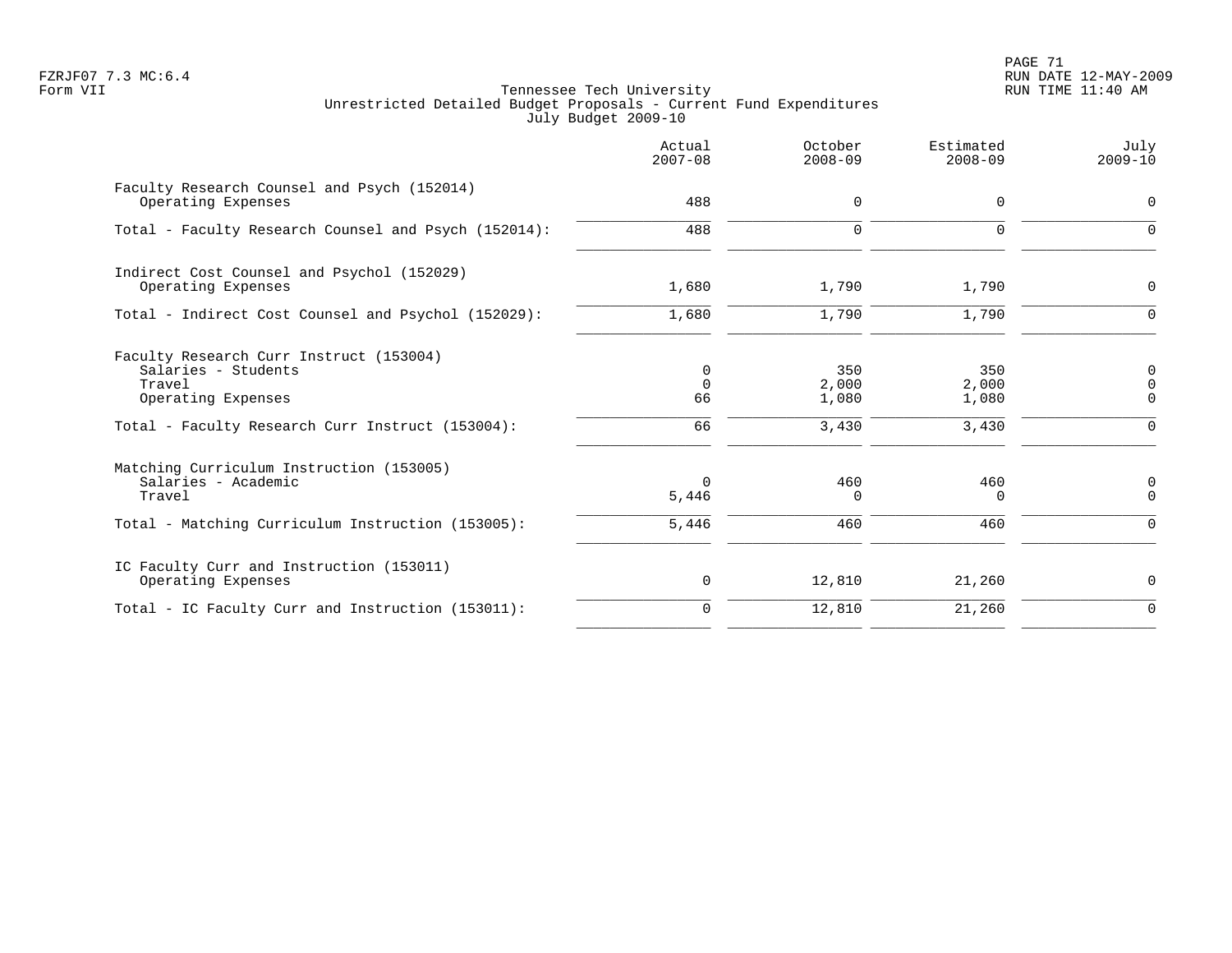|                                                                   | Actual<br>$2007 - 08$ | October<br>$2008 - 09$ | Estimated<br>$2008 - 09$ | July<br>$2009 - 10$ |
|-------------------------------------------------------------------|-----------------------|------------------------|--------------------------|---------------------|
| Indirect Cost Curr and Instruct (153029)<br>Salaries - Supporting | 78                    |                        | 0                        | 0                   |
| Employee Benefits                                                 | 16                    | 0                      | $\Omega$                 | $\mathbf 0$         |
| Travel                                                            | 8,130                 | $\Omega$               | 10,000                   | $\Omega$            |
| Operating Expenses                                                | 6,193                 | 43,830                 | 33,990                   | $\Omega$            |
| Total - Indirect Cost Curr and Instruct (153029):                 | 14,417                | 43,830                 | 43,990                   | $\Omega$            |
| IC Faculty Child Dev Lab (153411)                                 |                       |                        |                          |                     |
| Operating Expenses                                                | $\mathbf 0$           | 370                    | 750                      | $\mathbf 0$         |
| Total - IC Faculty Child Dev Lab (153411):                        | $\Omega$              | 370                    | 750                      | $\Omega$            |
| Child Dev Lab Indirect Costs (153429)                             |                       |                        |                          |                     |
| Operating Expenses                                                | $\mathbf 0$           | 750                    | 750                      | $\mathbf 0$         |
| Total - Child Dev Lab Indirect Costs (153429):                    | $\mathbf 0$           | 750                    | 750                      | $\mathbf 0$         |
| Indirect Cost Exer Sci Phy Ed Well (154029)                       |                       |                        |                          |                     |
| Operating Expenses                                                | $\mathsf{O}$          | 780                    | 780                      | $\mathbf 0$         |
| Total - Indirect Cost Exer Sci Phy Ed Well (154029):              | 0                     | 780                    | 780                      | $\mathbf 0$         |
| Faculty Research Music Art (155014)                               |                       |                        |                          |                     |
| Salaries - Students                                               | $\mathbf 0$           | 200                    | 200                      | $\mathbf 0$         |
| Travel                                                            | $\cap$                | 1,000                  | 1,000                    | $\mathbf 0$         |
| Operating Expenses                                                | 6,895                 | 6,800                  | 6,800                    | $\mathbf 0$         |
| Total - Faculty Research Music Art (155014):                      | 6,895                 | 8,000                  | 8,000                    | $\mathbf 0$         |
|                                                                   |                       |                        |                          |                     |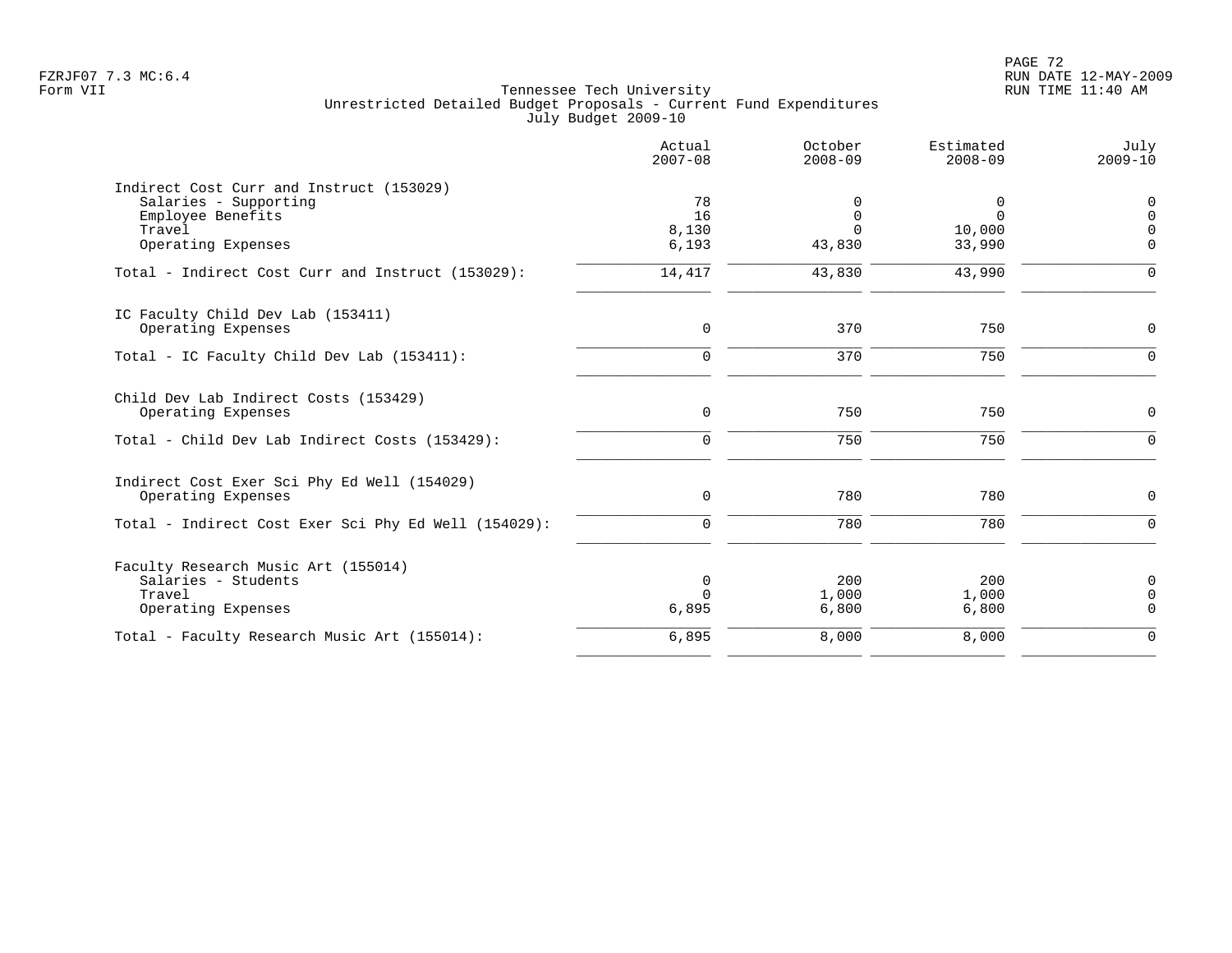PAGE 73 FZRJF07 7.3 MC:6.4 RUN DATE 12-MAY-2009

|                                              | Actual<br>$2007 - 08$ | October<br>$2008 - 09$ | Estimated<br>$2008 - 09$ | July<br>$2009 - 10$ |
|----------------------------------------------|-----------------------|------------------------|--------------------------|---------------------|
| Match STEM (156005)                          |                       |                        |                          |                     |
| Salaries - Professional                      | $\mathsf{O}$          | 1,100                  | 1,100                    | $\mathbf 0$         |
| Total - Match STEM (156005):                 | $\mathbf 0$           | 1,100                  | 1,100                    | $\Omega$            |
| Indirect Costs STEM Center (156009)          |                       |                        |                          |                     |
| Salaries - Academic                          | 637                   | 0                      | 0                        | 0                   |
| Employee Benefits                            | 112                   | $\mathbf 0$            | $\mathbf 0$              | $\mathsf 0$         |
| Operating Expenses                           | 770                   | 730                    | 730                      | $\mathbf 0$         |
| Total - Indirect Costs STEM Center (156009): | 1,519                 | 730                    | 730                      | $\Omega$            |
| IC Faculty STEM (156021)                     |                       |                        |                          |                     |
| Operating Expenses                           | $\mathbf 0$           | 240                    | 1,830                    | $\mathbf 0$         |
| Total - IC Faculty STEM (156021):            | $\mathbf 0$           | 240                    | 1,830                    | $\mathbf 0$         |
| Indirect Cost Rural Educ (156029)            |                       |                        |                          |                     |
| Operating Expenses                           | 20                    | 10                     | 10                       | $\mathbf 0$         |
| Total - Indirect Cost Rural Educ (156029):   | 20                    | 10                     | 10                       | $\Omega$            |
| Horticulure Rest Staff (160001)              |                       |                        |                          |                     |
| Salaries - Academic                          | 61,780                | 62,280                 | 62,280                   | 61,980              |
| Salaries - Supporting                        | 29,391                | 29,890                 | 29,890                   | 29,590              |
| Salaries - Professional                      | 39,349<br>49,072      | 39,850                 | 49,490                   | 49,190              |
| Employee Benefits<br>Travel                  | 338                   | 49,060<br>470          | 49,060<br>1,060          | 49,060<br>470       |
| Operating Expenses                           | 7,030                 | 6,900                  | 6,310                    | 6,900               |
| Total - Horticulure Rest Staff (160001):     | 186,960               | 188,450                | 198,090                  | 197,190             |
|                                              |                       |                        |                          |                     |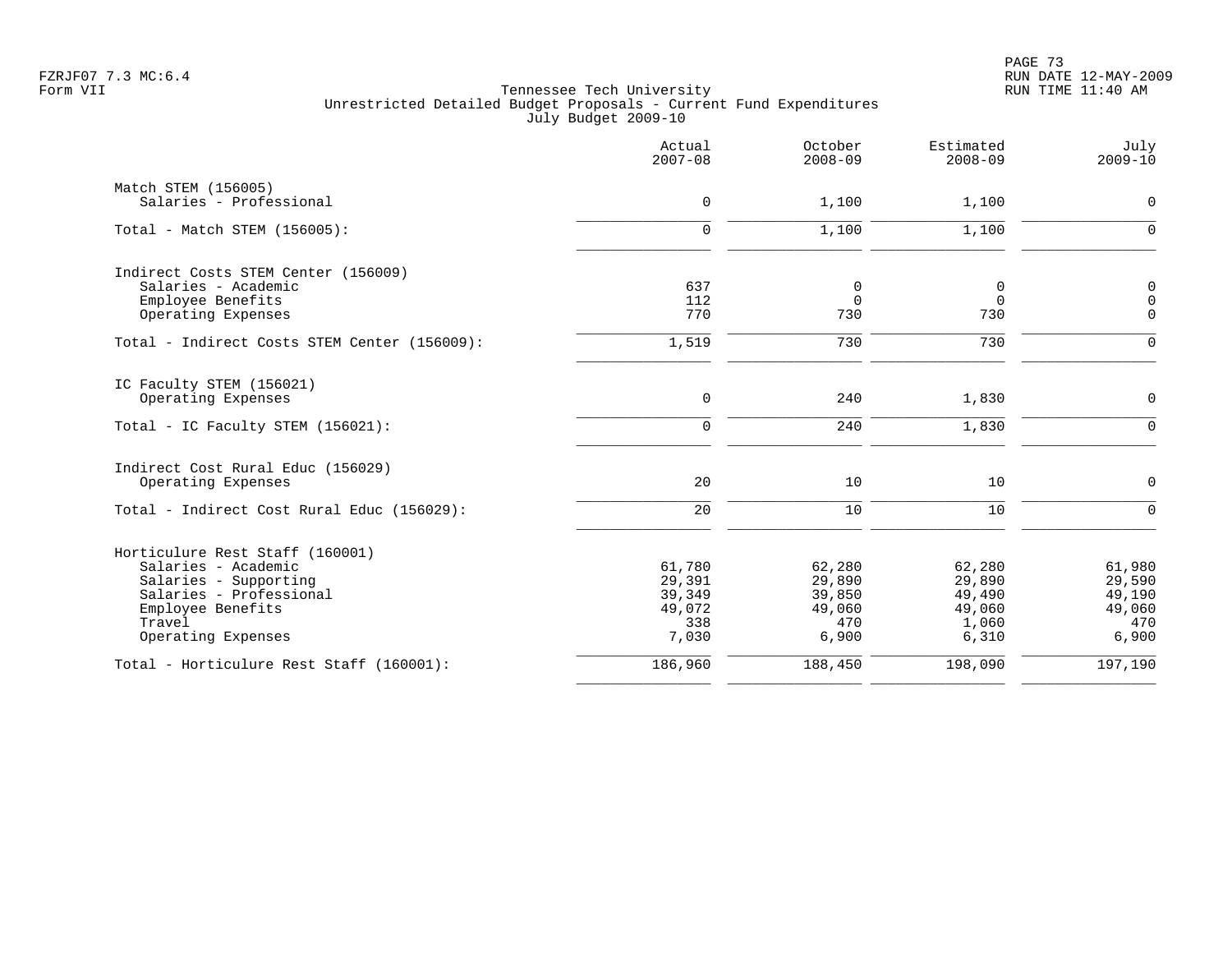PAGE 74 FZRJF07 7.3 MC:6.4 RUN DATE 12-MAY-2009

|                                                    | Actual<br>$2007 - 08$ | October<br>$2008 - 09$ | Estimated<br>$2008 - 09$ | July<br>$2009 - 10$ |
|----------------------------------------------------|-----------------------|------------------------|--------------------------|---------------------|
| Indirect Cost Coll of Ag Hum Sci (160029)          |                       |                        |                          |                     |
| Travel                                             | 1,500                 | $\Omega$               | 0                        |                     |
| Operating Expenses                                 | 1,535                 | 9,010                  | 9,010                    | $\Omega$            |
| Total - Indirect Cost Coll of Aq Hum Sci (160029): | 3,035                 | 9,010                  | 9,010                    |                     |
| IC Faculty School of Gen Ag (163011)               |                       |                        |                          |                     |
| Travel                                             | 0                     | $\Omega$               | 250                      | $\mathbf 0$         |
| Operating Expenses                                 | $\mathbf 0$           | 1,720                  | 2,730                    | $\mathbf 0$         |
| Total - IC Faculty School of Gen Aq (163011):      | $\Omega$              | 1,720                  | 2,980                    | $\Omega$            |
| Faculty Research Agriculture (163014)              |                       |                        |                          |                     |
| Salaries - Students                                | 547                   |                        |                          | $\Omega$            |
| Employee Benefits                                  | 13                    |                        | U                        | $\Omega$            |
| Travel                                             | 102                   |                        | 0                        | $\Omega$            |
| Operating Expenses                                 | 8,630                 |                        | 0                        | $\Omega$            |
| Total - Faculty Research Agriculture (163014):     | 9,292                 | 0                      | 0                        | $\Omega$            |
| Indirect Cost Gen Ag (163029)                      |                       |                        |                          |                     |
| Salaries - Supporting                              | 199                   | U                      |                          | 0                   |
| Employee Benefits                                  | 42                    |                        |                          | $\Omega$            |
| Travel                                             | 29                    |                        | $\cap$                   | $\Omega$            |
| Operating Expenses                                 | 284                   | 3,440                  | 3,470                    | $\Omega$            |
| Total - Indirect Cost Gen Aq (163029):             | 554                   | 3,440                  | 3,470                    | $\mathbf 0$         |
|                                                    |                       |                        |                          |                     |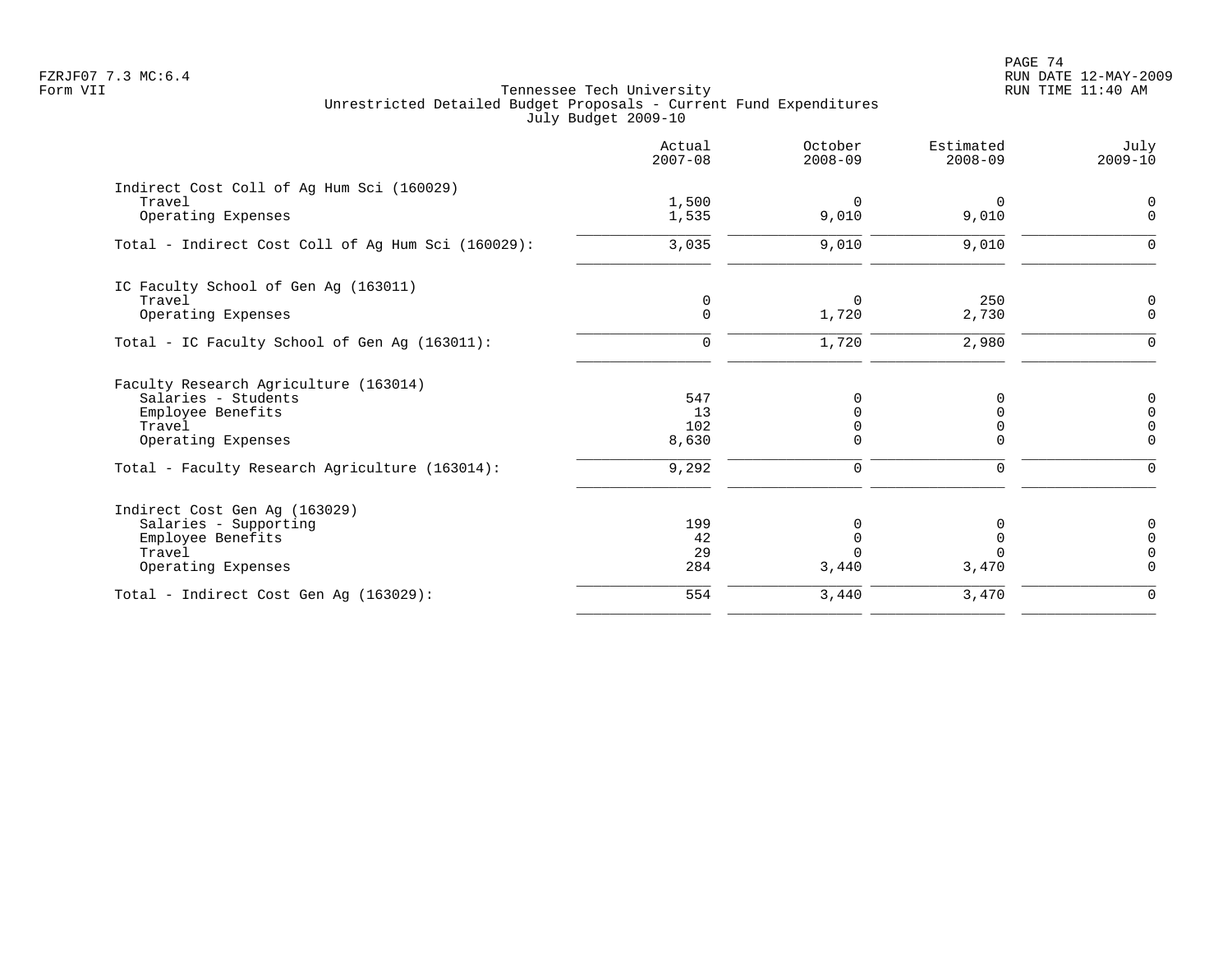PAGE 75 FZRJF07 7.3 MC:6.4 RUN DATE 12-MAY-2009

|                                                   | Actual<br>$2007 - 08$ | October<br>$2008 - 09$ | Estimated<br>$2008 - 09$ | July<br>$2009 - 10$        |
|---------------------------------------------------|-----------------------|------------------------|--------------------------|----------------------------|
| Faculty Research Human Ecology (165004)<br>Travel | 0                     | 3,080                  | 2,320                    | $\overline{0}$             |
| Operating Expenses                                | $\mathbf 0$           | 380                    | 1,140                    | $\mathbf 0$                |
| Total - Faculty Research Human Ecology (165004):  | 0                     | 3,460                  | 3,460                    | $\Omega$                   |
| IC Faculty Human Ecology (165011)                 |                       |                        |                          |                            |
| Operating Expenses                                | $\mathbf 0$           | 5,600                  | 11,050                   | $\mathbf 0$                |
| Total - IC Faculty Human Ecology (165011):        | $\mathbf 0$           | 5,600                  | 11,050                   | $\mathbf 0$                |
| Indirect Cost Human Ecology (165029)              |                       |                        |                          |                            |
| Travel<br>Operating Expenses                      | 5,394<br>$-28$        | $\Omega$<br>13,610     | $\Omega$<br>13,640       | 0<br>$\mathbf 0$           |
| Total - Indirect Cost Human Ecology (165029):     | 5,366                 | 13,610                 | 13,640                   | $\mathbf 0$                |
| Research Admin (170001)                           |                       |                        |                          |                            |
| Salaries - Academic                               | 100                   | 0                      | 0                        | 0                          |
| Employee Benefits<br>Travel                       | 17<br>13,439          | $\Omega$<br>0          | $\Omega$<br>10,000       | $\mathbf 0$<br>$\mathbf 0$ |
| Operating Expenses                                | 18,645                | $\mathbf 0$            | 132,560                  | 0                          |
| Total - Research Admin (170001):                  | 32,201                | $\mathbf 0$            | 142,560                  | $\mathbf 0$                |
| Research Leave (170002)                           |                       |                        |                          |                            |
| Employee Benefits                                 | 2,514                 | 15,010                 | 15,010                   | 15,010                     |
| Total - Research Leave (170002):                  | 2,514                 | 15,010                 | 15,010                   | 15,010                     |
|                                                   |                       |                        |                          |                            |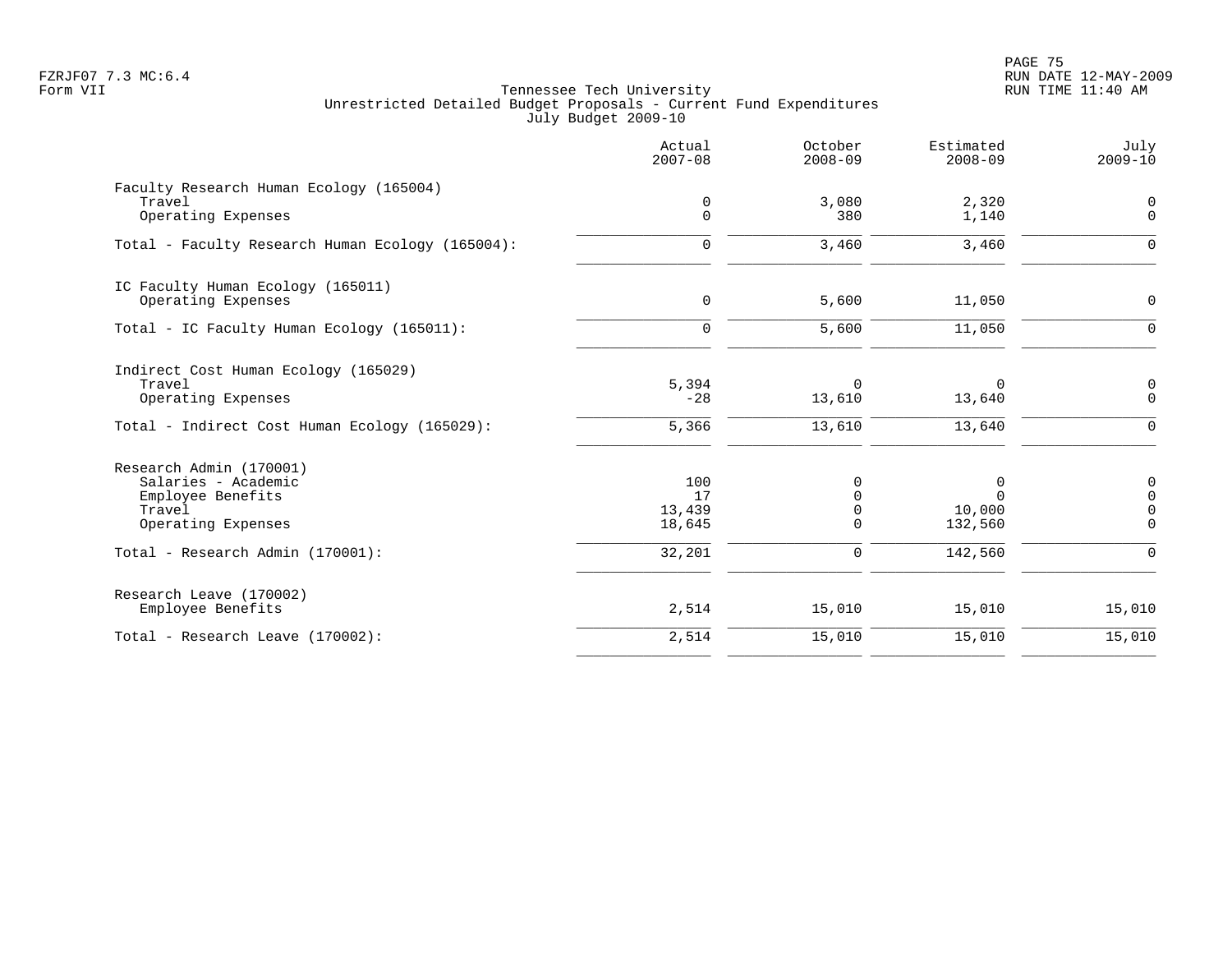| Actual<br>$2007 - 08$ | October<br>$2008 - 09$                 | Estimated<br>$2008 - 09$                   | July<br>$2009 - 10$                          |
|-----------------------|----------------------------------------|--------------------------------------------|----------------------------------------------|
|                       |                                        |                                            |                                              |
|                       |                                        |                                            | $\mathbf 0$                                  |
|                       |                                        |                                            | $\Omega$                                     |
|                       |                                        |                                            | $\Omega$                                     |
| 4,555                 | 310                                    | 953                                        | $\Omega$                                     |
|                       |                                        |                                            |                                              |
|                       |                                        |                                            | $\mathbf 0$                                  |
| $\Omega$              | 240                                    | 840                                        | $\Omega$                                     |
|                       |                                        |                                            |                                              |
| $\mathbf 0$           | 730                                    | 730                                        | $\mathbf 0$                                  |
| $\mathbf 0$           | 730                                    | 730                                        | $\Omega$                                     |
|                       |                                        |                                            |                                              |
| $\mathbf 0$           | 260                                    | 260                                        | $\mathbf 0$                                  |
| $\mathbf 0$           | 260                                    | 260                                        | $\Omega$                                     |
|                       |                                        |                                            |                                              |
|                       |                                        |                                            | 261,560                                      |
| $\mathbf 0$           | 25,000                                 | 25,000                                     | 25,000                                       |
| $\Omega$              | $-94,990$                              | $-140,220$                                 | 286,560                                      |
|                       | 3,800<br>730<br>25<br>$\mathbf 0$<br>0 | 260<br>50<br>$\Omega$<br>240<br>$-119,990$ | 810<br>143<br>$\Omega$<br>840<br>$-165, 220$ |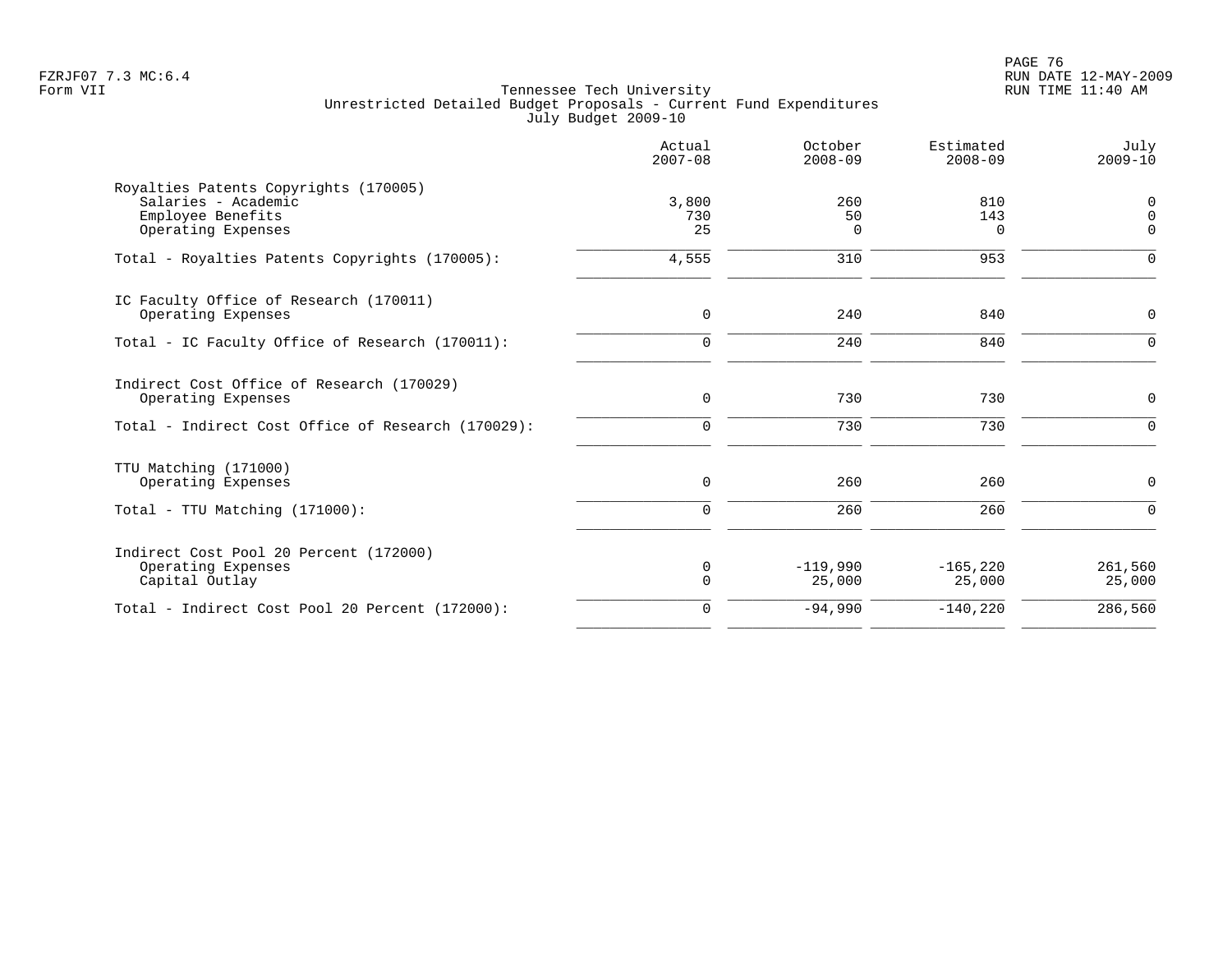PAGE 77 FZRJF07 7.3 MC:6.4 RUN DATE 12-MAY-2009

|                                                                                                                                         | Actual<br>$2007 - 08$      | October<br>$2008 - 09$ | Estimated<br>$2008 - 09$ | July<br>$2009 - 10$       |
|-----------------------------------------------------------------------------------------------------------------------------------------|----------------------------|------------------------|--------------------------|---------------------------|
| Indirect Cost Pool Faculty 10 Per (172005)<br>Operating Expenses                                                                        | $\mathbf 0$                | 120,210                | 120,210                  | 112,960                   |
| Total - Indirect Cost Pool Faculty 10 Per (172005):                                                                                     | $\mathbf 0$                | 120,210                | 120,210                  | 112,960                   |
| Faculty Research 30 Percent (174000)<br>Salaries - Supporting<br>Operating Expenses                                                     | $\Omega$<br>28,133         | 18,130<br>329,430      | 18,130<br>127,870        | 18,430<br>247,160         |
| Total - Faculty Research 30 Percent (174000):                                                                                           | 28,133                     | 347,560                | 146,000                  | 265,590                   |
| Fac Research Combined (174001)<br>Salaries - Academic<br>Employee Benefits<br>Total - Fac Research Combined (174001):                   | 46,999<br>15,710<br>62,709 | $\Omega$<br>340<br>340 | $\Omega$<br>340<br>340   | $\Omega$<br>340<br>340    |
| Dept Match Extended Ed Req Dev (180016)<br>Salaries - Academic<br>Employee Benefits<br>Total - Dept Match Extended Ed Req Dev (180016): | 9,298<br>2,021<br>11,319   | 0<br>$\mathbf 0$<br>0  | 0<br>$\Omega$<br>0       | 0<br>$\Omega$<br>$\Omega$ |
| IC Faculty Ext Prog Regl Dev (180021)<br>Operating Expenses                                                                             | 0                          | 440                    | 1,270                    | 0                         |
| Total - IC Faculty Ext Prog Regl Dev (180021):                                                                                          | $\mathbf 0$                | 440                    | 1,270                    | $\mathbf 0$               |
|                                                                                                                                         |                            |                        |                          |                           |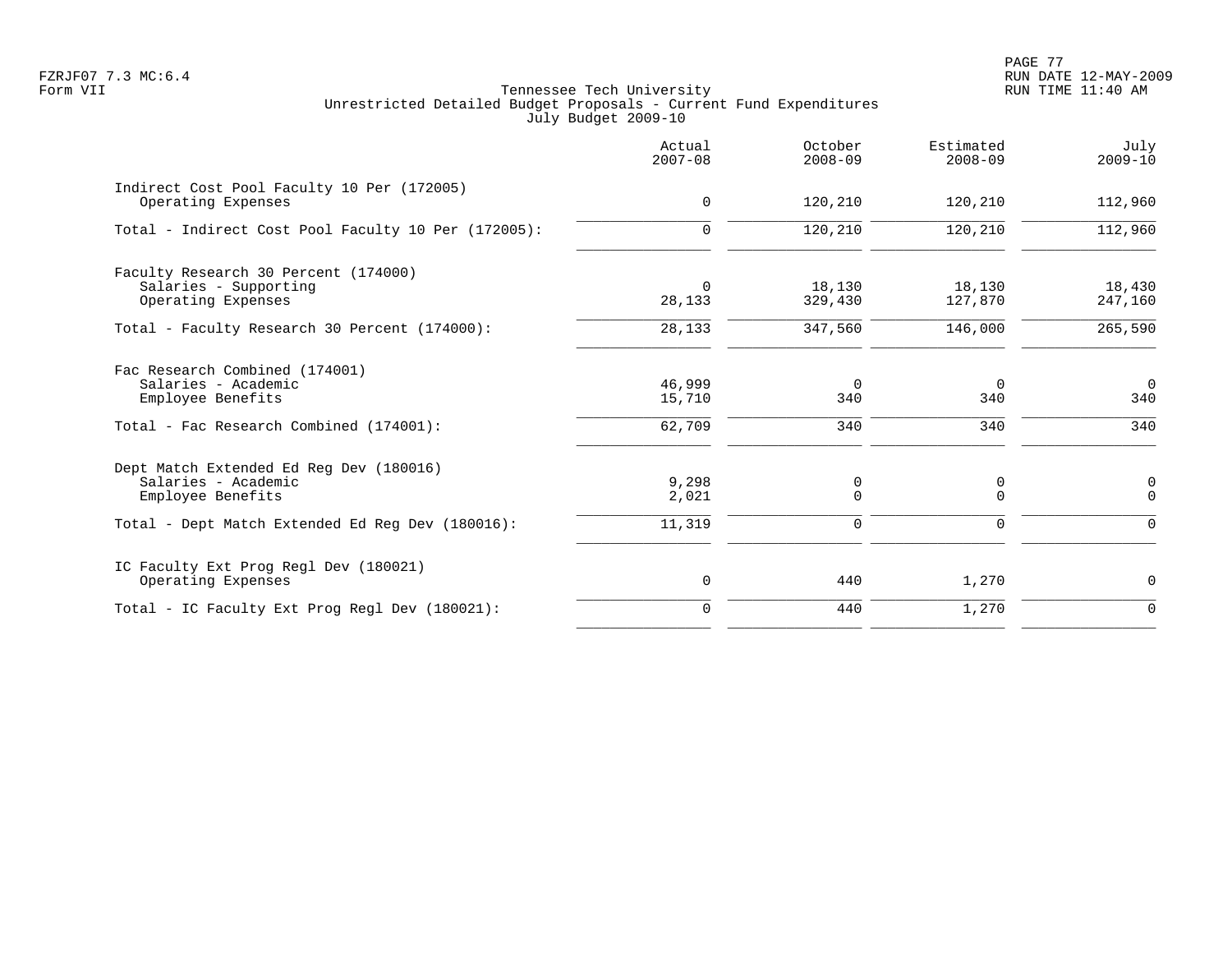PAGE 78 FZRJF07 7.3 MC:6.4 RUN DATE 12-MAY-2009

|                                                                    | Actual<br>$2007 - 08$ | October<br>$2008 - 09$ | Estimated<br>$2008 - 09$ | July<br>$2009 - 10$ |
|--------------------------------------------------------------------|-----------------------|------------------------|--------------------------|---------------------|
| Indirect Costs Extended Programs (180029)<br>Operating Expenses    | $\mathbf 0$           | 1,330                  | 1,330                    | 0                   |
| Total - Indirect Costs Extended Programs (180029):                 | 0                     | 1,330                  | 1,330                    | 0                   |
| Match SAF Utilities (260015)<br>Operating Expenses                 | $\mathbf 0$           | $\mathbf 0$            | 5,000                    | 0                   |
| Total - Match SAF Utilities (260015):                              | $\Omega$              | $\mathbf 0$            | 5,000                    | $\Omega$            |
| TBR Spouse Dependent Discount (700000)<br>Employee Benefits        | 29,433                | 29,290                 | 29,290                   | 29,290              |
| Total - TBR Spouse Dependent Discount (700000):                    | 29,433                | 29,290                 | 29,290                   | 29,290              |
| TBR Employ Remission PC191 (700001)<br>Employee Benefits           | 12,974                | 2,410                  | 10,210                   | 2,410               |
| Total - TBR Employ Remission PC191 (700001):                       | 12,974                | 2,410                  | 10,210                   | 2,410               |
| E and G Data Processing Allocation (700003)<br>Department Revenues | 135,970               | 128,550                | 129,390                  | 135,270             |
| Total - E and G Data Processing Allocation (700003):               | 135,970               | 128,550                | 129,390                  | 135,270             |
|                                                                    |                       |                        |                          |                     |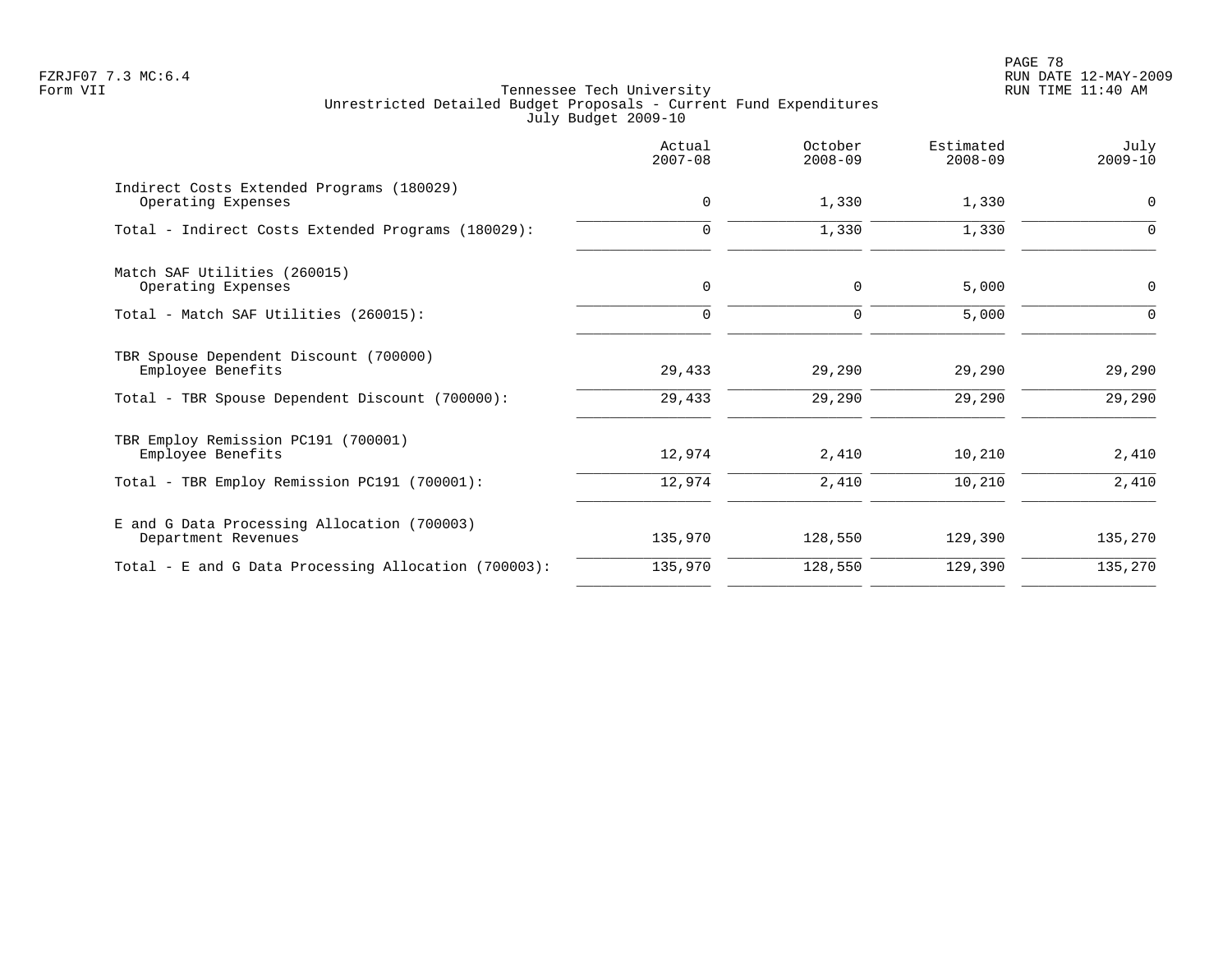PAGE 79 FZRJF07 7.3 MC:6.4 RUN DATE 12-MAY-2009

|                                                          | Actual<br>$2007 - 08$ | October<br>$2008 - 09$ | Estimated<br>$2008 - 09$ | July<br>$2009 - 10$ |
|----------------------------------------------------------|-----------------------|------------------------|--------------------------|---------------------|
| E and G Claims Adjustment (700004)<br>Operating Expenses | 16,248                | 20,520                 | 20,520                   | 20,520              |
| Total - E and G Claims Adjustment $(700004)$ :           | 16,248                | 20,520                 | 20,520                   | 20,520              |
| $E$ and G Support (700005)                               |                       |                        |                          |                     |
| Employee Benefits                                        | 12,266                | 3,720                  | 3,720                    | 3,720               |
| Operating Expenses                                       | 1,722                 | 67,340                 | 67,710                   | 67,050              |
| Total - E and G Support $(700005)$ :                     | 13,988                | 71,060                 | 71,430                   | 70,770              |
| E and G Salary Increase Pool (700010)                    |                       |                        |                          |                     |
| Salaries - Academic                                      | $\mathbf 0$           | 1,800                  | 1,800                    | 1,800               |
| Total - E and G Salary Increase Pool (700010):           | $\Omega$              | 1,800                  | 1,800                    | 1,800               |
| Horticulure Rest Staff Alloc (700050)                    |                       |                        |                          |                     |
| Operating Expenses                                       | $-92,300$             | $-92,300$              | $-92,300$                | $-92,300$           |
| Total - Horticulure Rest Staff Alloc (700050):           | $-92,300$             | $-92,300$              | $-92,300$                | $-92,300$           |
| Total - Research $(250)$ :                               |                       |                        |                          |                     |
| Salaries - Academic                                      | 167,489               | 114,170                | 137,250                  | 71,280              |
| Salaries - Supporting                                    | 31,254                | 48,020                 | 55,369                   | 48,020              |
| Salaries - Students<br>Salaries - Professional           | 12,687<br>46,857      | 10,290<br>44,700       | 15,734<br>77,340         | 300<br>72,190       |
| Employee Benefits                                        | 156,474               | 107,660                | 128,102                  | 105,330             |
| Travel                                                   | 95,224                | 22,540                 | 75,707                   | 940                 |
| Operating Expenses                                       | 174,391               | 1,070,290              | 977,898                  | 692,110             |
| Capital Outlay<br>Department Revenues                    | 13,387<br>135,970     | 35,000<br>128,550      | 41,000<br>129,390        | 25,000<br>135,270   |
|                                                          |                       |                        |                          |                     |
| Total                                                    | 833,733               | 1,581,220              | 1,637,790                | 1,150,440           |
|                                                          |                       |                        |                          |                     |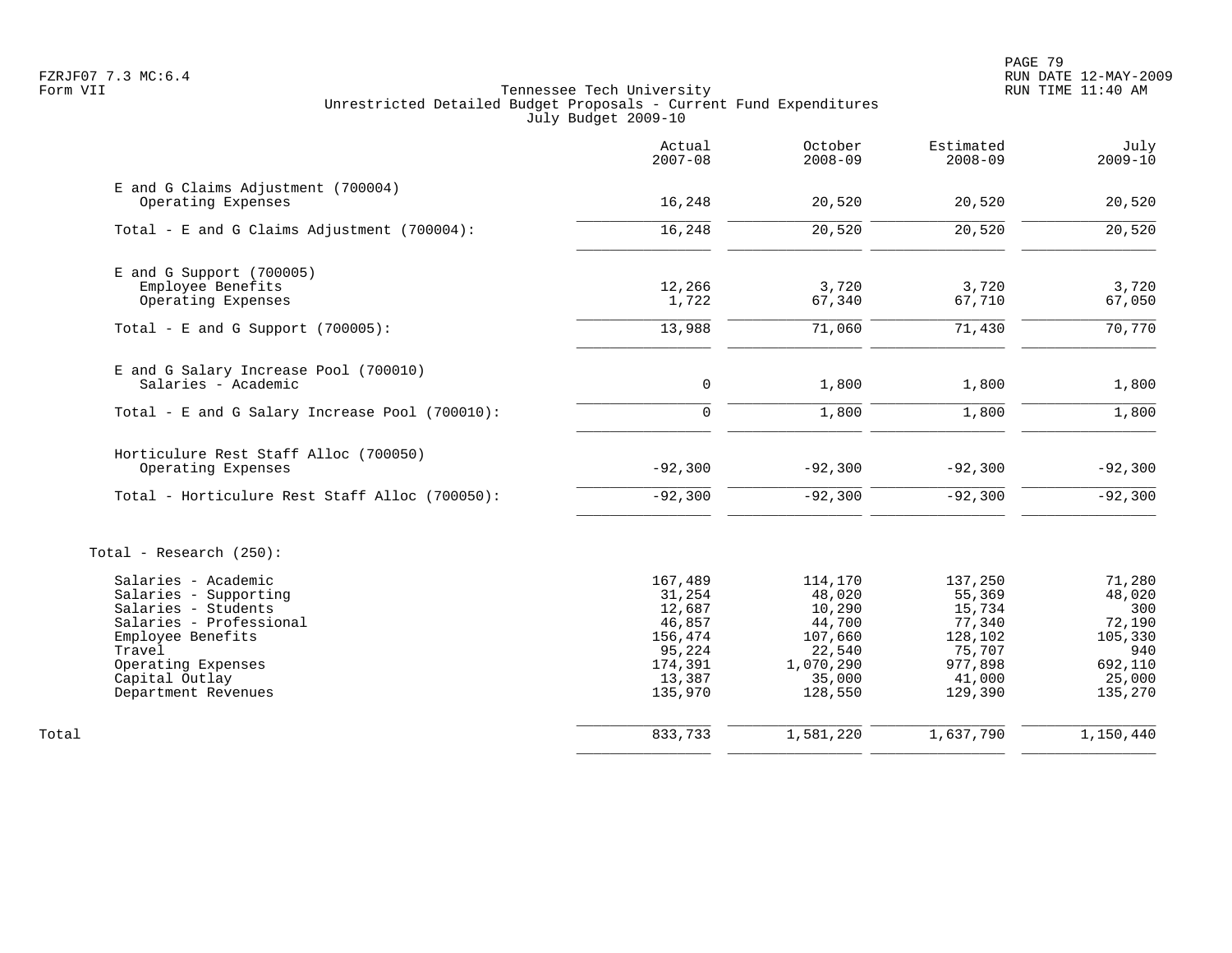|                                                                                                                                                                                                               | Actual<br>$2007 - 08$                                                                      | October<br>$2008 - 09$                                                                       | Estimated<br>$2008 - 09$                                                                   | July<br>$2009 - 10$                                                                 |
|---------------------------------------------------------------------------------------------------------------------------------------------------------------------------------------------------------------|--------------------------------------------------------------------------------------------|----------------------------------------------------------------------------------------------|--------------------------------------------------------------------------------------------|-------------------------------------------------------------------------------------|
| Total - Research $(25)$ :                                                                                                                                                                                     |                                                                                            |                                                                                              |                                                                                            |                                                                                     |
| Salaries - Academic<br>Salaries - Supporting<br>Salaries - Students<br>Salaries - Professional<br>Employee Benefits<br>Travel<br>Operating Expense<br>Capital Outlay<br>Department Revenues                   | 167,489<br>31,254<br>12,687<br>46,857<br>156,474<br>95,224<br>174,391<br>13,387<br>135,970 | 114,170<br>48,020<br>10,290<br>44,700<br>107,660<br>22,540<br>1,070,290<br>35,000<br>128,550 | 137,250<br>55,369<br>15,734<br>77,340<br>128,102<br>75,707<br>977,898<br>41,000<br>129,390 | 71,280<br>48,020<br>300<br>72,190<br>105,330<br>940<br>692,110<br>25,000<br>135,270 |
| Total                                                                                                                                                                                                         | 833,733                                                                                    | 1,581,220                                                                                    | 1,637,790                                                                                  | 1,150,440                                                                           |
| Public Service (30)<br>Public Service (300)<br>Craft Center Workshops (121762)<br>Salaries - Administrative<br>Salaries - Academic<br>Salaries - Supporting<br>Salaries - Students<br>Salaries - Professional | 350<br>$\Omega$<br>4,990<br>3,001<br>35,020                                                | $\Omega$<br>750<br>8,250<br>4,000<br>35,920                                                  | 0<br>750<br>8,250<br>4,000<br>35,920                                                       | $\overline{0}$<br>750<br>8,250<br>4,000<br>35,220                                   |
| Employee Benefits<br>Travel<br>Operating Expenses                                                                                                                                                             | 12,108<br>670<br>58,830                                                                    | 13,530<br>600<br>45,240                                                                      | 13,530<br>900<br>44,940                                                                    | 13,530<br>600<br>45,240                                                             |
| Total - Craft Center Workshops (121762):                                                                                                                                                                      | 114,969                                                                                    | 108,290                                                                                      | 108,290                                                                                    | 107,590                                                                             |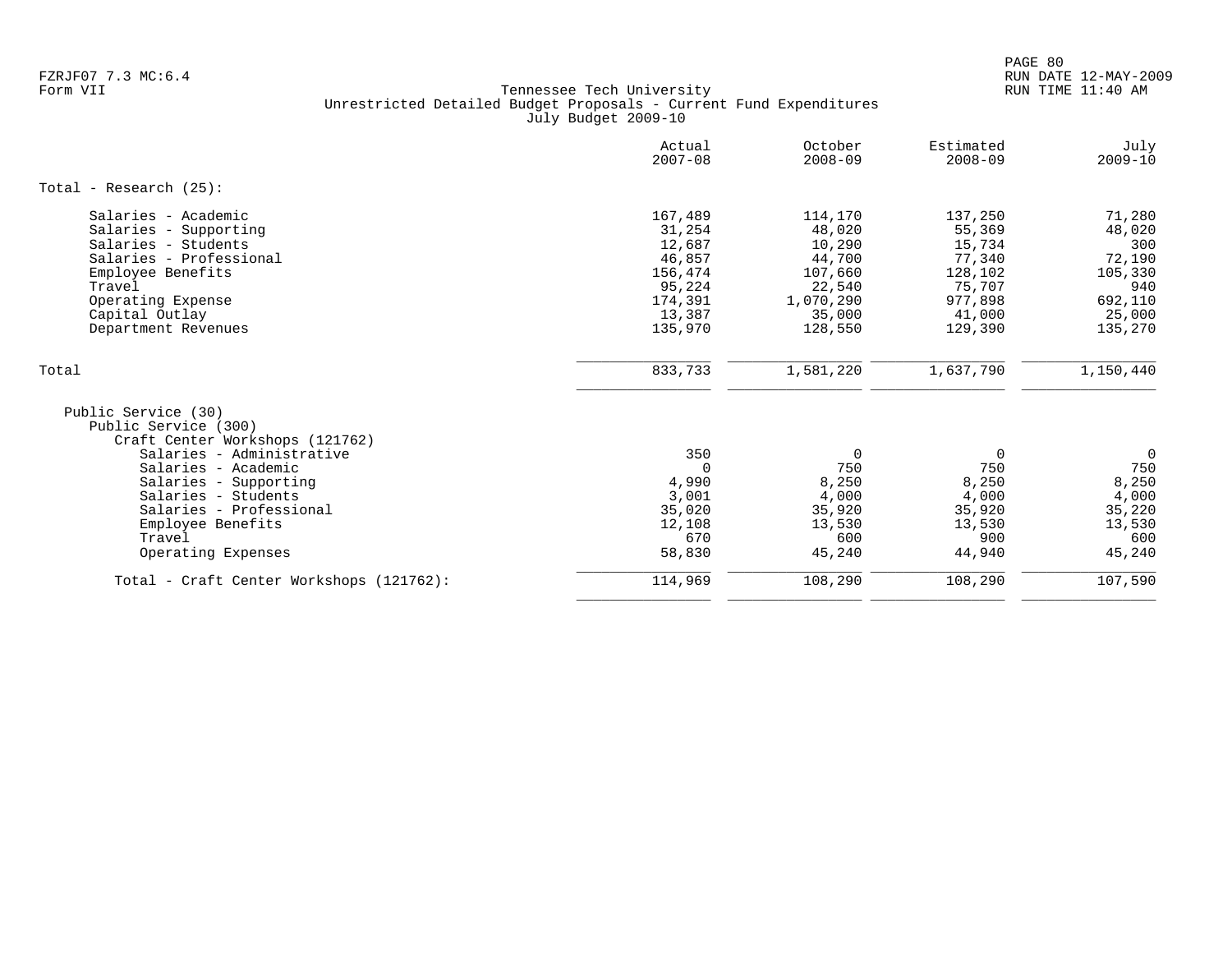PAGE 81 FZRJF07 7.3 MC:6.4 RUN DATE 12-MAY-2009

|                                                      | Actual<br>$2007 - 08$ | October<br>$2008 - 09$ | Estimated<br>$2008 - 09$ | July<br>$2009 - 10$ |
|------------------------------------------------------|-----------------------|------------------------|--------------------------|---------------------|
| Craft Center Workshops Transf In (121763)            |                       |                        |                          |                     |
| Operating Expenses                                   | $-79,000$             | $-79,000$              | $-79,000$                | $-79,000$           |
| Total - Craft Center Workshops Transf In (121763):   | $-79,000$             | $-79,000$              | $-79,000$                | $-79,000$           |
| Craft Center Exhibitions (121769)                    |                       |                        |                          |                     |
| Salaries - Supporting                                | 1,738                 | 1,000                  | 1,000                    | 1,000               |
| Salaries - Students                                  | 504                   | $\Omega$               | $\Omega$                 | $\Omega$            |
| Employee Benefits                                    | 370                   | 760                    | 760                      | 760                 |
| Travel                                               | 19                    | 100                    | 100                      | 100                 |
| Operating Expenses                                   | 2,938                 | 3,180                  | 3,180                    | 3,180               |
| Total - Craft Center Exhibitions (121769):           | 5,569                 | 5,040                  | 5,040                    | 5,040               |
| Federal College Work Study Program (122001)          |                       |                        |                          |                     |
| Salaries - Students                                  | $\mathbf 0$           | 1,900                  | 1,900                    | 1,900               |
| Operating Expenses                                   | 7,403                 | 0                      | $\Omega$                 | $\Omega$            |
| Total - Federal College Work Study Program (122001): | 7,403                 | 1,900                  | 1,900                    | 1,900               |
| WTTU Tech Radio (127904)                             |                       |                        |                          |                     |
| Salaries - Supporting                                | 7,313                 | 7,313                  | 7,313                    | 7,313               |
| Salaries - Students                                  | 11,041                | 11,280                 | 9,810                    | 11,280              |
| Salaries - Professional                              | $\Omega$              | 1,800                  | $\Omega$                 | 1,800               |
| Employee Benefits                                    | 5,421                 | 5,130                  | 5,130                    | 5,130               |
| Operating Expenses                                   | 9,413                 | 9,680                  | 9,780                    | 9,680               |
| Total - WTTU Tech Radio (127904):                    | 33,188                | 35,203                 | 32,033                   | 35,203              |
|                                                      |                       |                        |                          |                     |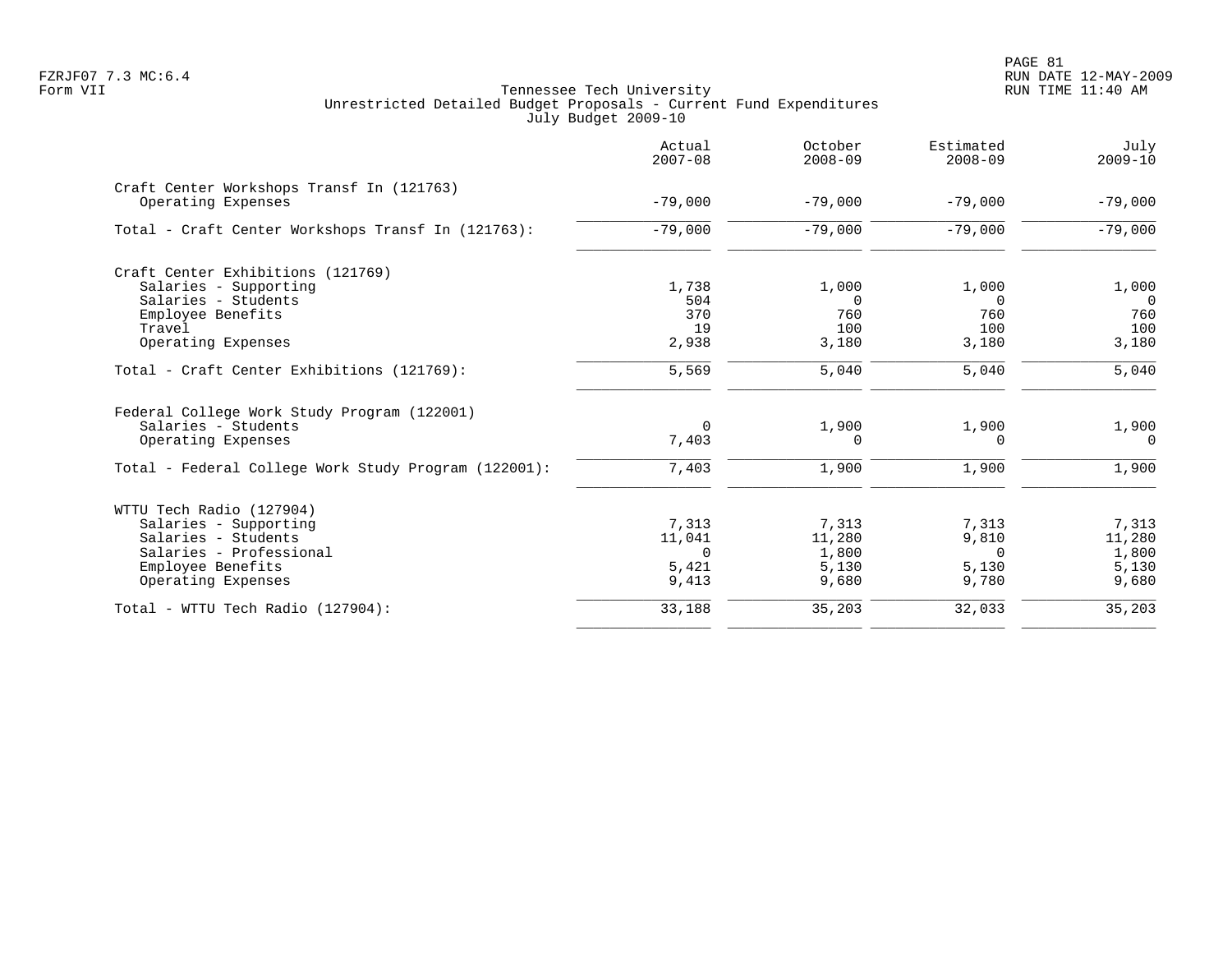|                                       | Actual<br>$2007 - 08$ | October<br>$2008 - 09$ | Estimated<br>$2008 - 09$ | July<br>$2009 - 10$ |
|---------------------------------------|-----------------------|------------------------|--------------------------|---------------------|
| Cheerleader Clinic (129006)           |                       |                        |                          |                     |
| Salaries - Supporting                 | 33,973                | 35,244                 | 35,244                   | 35,543              |
| Salaries - Students                   | 18,857                | 28,650                 | 28,650                   | 28,650              |
| Salaries - Professional               | 8,952                 | 11,634                 | 11,634                   | 11,634              |
| Employee Benefits                     | 21,773                | 23,220                 | 23,220                   | 23,220              |
| Travel                                | 828                   | 2,000                  | 2,000                    | 2,000               |
| Operating Expenses<br>Capital Outlay  | 114,732<br>$\Omega$   | 153,392<br>2,500       | 106,752<br>2,500         | 106,453<br>2,500    |
| Total - Cheerleader Clinic (129006):  | 199,115               | 256,640                | 210,000                  | 210,000             |
| Science Fair (130005)                 |                       |                        |                          |                     |
| Salaries - Supporting                 | 619                   | $\Omega$               | $\Omega$                 | 0                   |
| Employee Benefits                     | 141                   | $\Omega$               | 0                        | $\mathsf 0$         |
| Travel                                | 7,268                 | $\Omega$               | $\mathbf 0$              | $\mathsf 0$         |
| Operating Expenses                    | 3,669                 | $\Omega$               | $\Omega$                 | $\Omega$            |
| Total - Science Fair $(130005)$ :     | 11,697                | $\mathbf 0$            | $\mathbf 0$              | $\Omega$            |
| Science Bowl (130006)                 |                       |                        |                          |                     |
| Salaries - Supporting                 | 616                   | 0                      | 0                        | 0                   |
| Employee Benefits                     | 142                   | $\mathbf 0$            | $\mathbf 0$              | $\mathsf 0$         |
| Operating Expenses                    | 723                   | $\Omega$               | $\Omega$                 | $\Omega$            |
| Total - Science Bowl (130006):        | 1,481                 | 0                      | $\mathbf 0$              | $\Omega$            |
| COOP Fisheries Unit (131002)          |                       |                        |                          |                     |
| Salaries - Supporting                 | 30,720                | 31,220                 | 31,220                   | 30,920              |
| Employee Benefits                     | 18,222                | 18,650                 | 18,650                   | 18,650              |
| Total - COOP Fisheries Unit (131002): | 48,942                | 49,870                 | 49,870                   | 49,570              |
|                                       |                       |                        |                          |                     |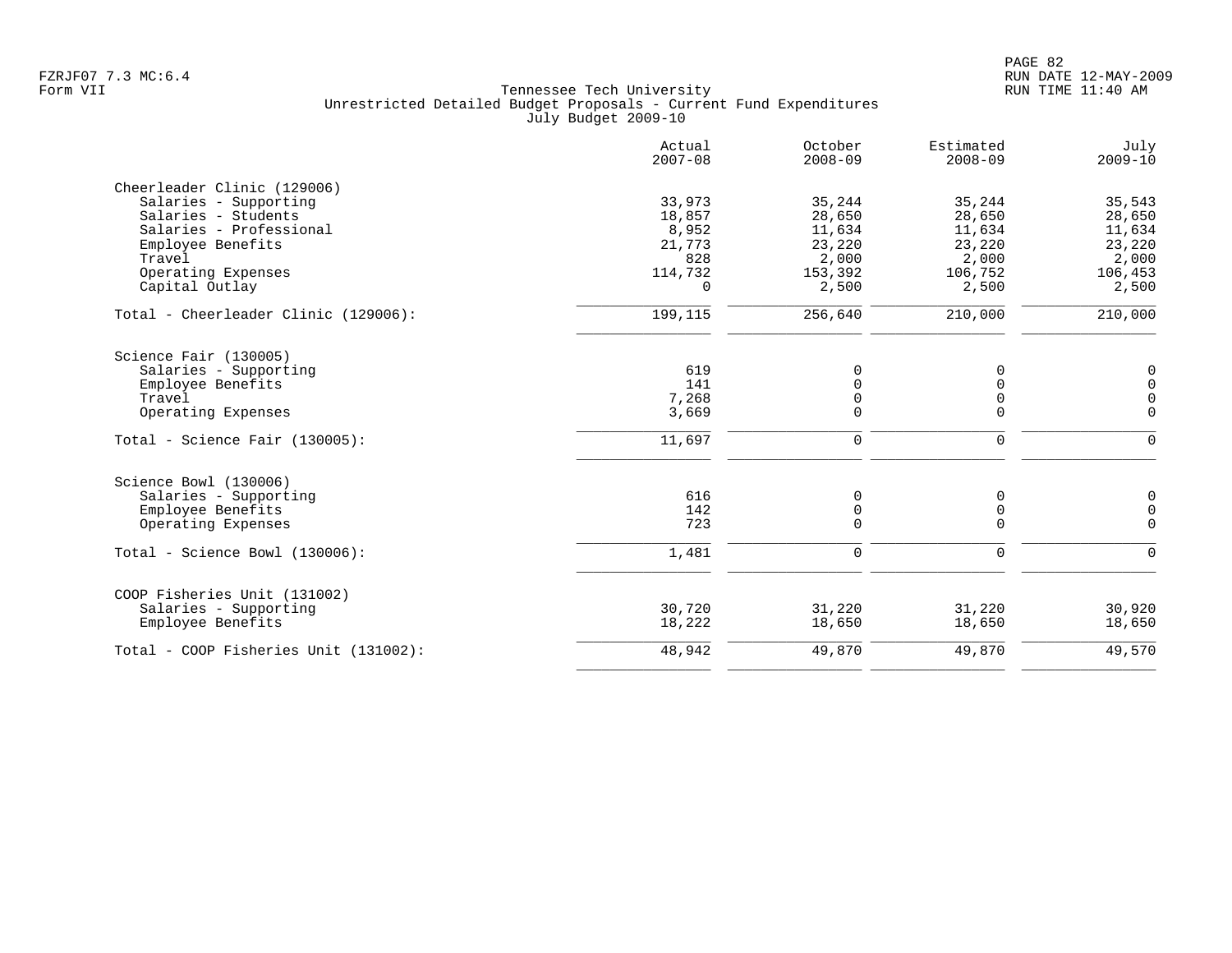| Actual<br>$2007 - 08$ | October<br>$2008 - 09$                              | Estimated<br>$2008 - 09$                           | July<br>$2009 - 10$                   |
|-----------------------|-----------------------------------------------------|----------------------------------------------------|---------------------------------------|
|                       |                                                     |                                                    |                                       |
| 6,900                 | $\Omega$                                            | $\Omega$                                           | $\Omega$                              |
| 4,000                 | 20,000                                              | 26,000                                             | 20,000                                |
| 8,793                 | $\Omega$                                            | 20,000                                             | $\Omega$                              |
| 103,120               | 145,390                                             | 208,070                                            | 118,120                               |
| 27,980                | 16,000                                              | 50,500                                             | 16,000                                |
| 13,581                | $\Omega$                                            | 9,500                                              | $\Omega$                              |
| 158,854               | 135,000                                             | 300,018                                            | 94,800                                |
| 323,228               | 316,390                                             | 614,088                                            | 248,920                               |
|                       |                                                     |                                                    |                                       |
|                       |                                                     |                                                    | $\overline{0}$                        |
|                       | 850                                                 | 850                                                | 850                                   |
|                       |                                                     |                                                    |                                       |
|                       |                                                     |                                                    | 850                                   |
|                       |                                                     |                                                    |                                       |
| $\mathbf 0$           | 6,270                                               | 6,270                                              | 6,870                                 |
| 0                     | 6,270                                               | 6,270                                              | 6,870                                 |
|                       |                                                     |                                                    |                                       |
|                       |                                                     |                                                    | $\overline{0}$                        |
|                       |                                                     |                                                    | 110                                   |
|                       |                                                     |                                                    | $\Omega$                              |
| 51,093                | 44,160                                              | 48,684                                             | 46,320                                |
| 52,936                | 44,270                                              | 49,414                                             | 46,430                                |
|                       | 19,621<br>5,478<br>25,099<br>0<br>$\Omega$<br>1,843 | 23,000<br>23,850<br>$\mathbf 0$<br>110<br>$\Omega$ | 27,600<br>28,450<br>400<br>110<br>220 |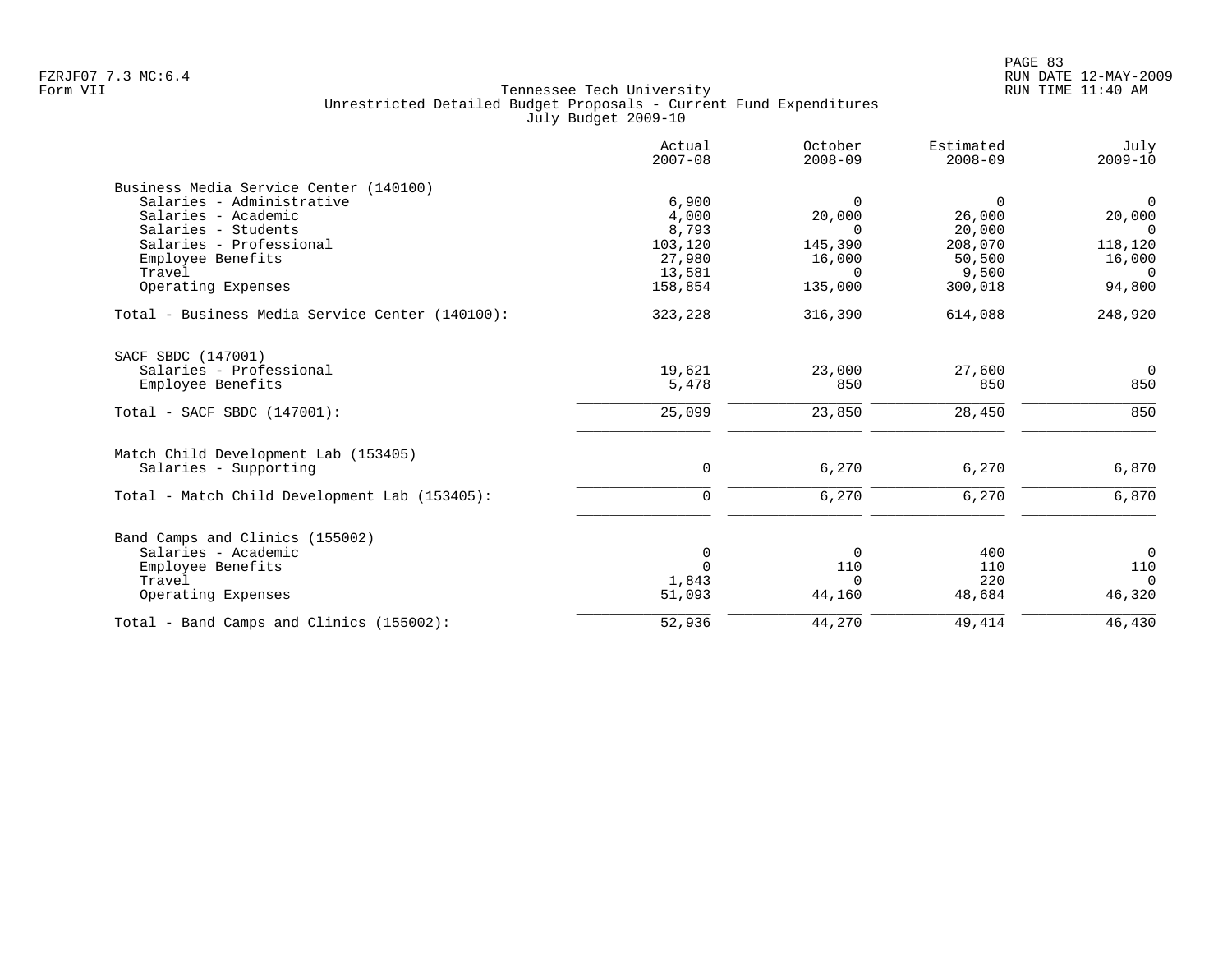|                                           | Actual<br>$2007 - 08$ | October<br>$2008 - 09$ | Estimated<br>$2008 - 09$ | July<br>$2009 - 10$ |
|-------------------------------------------|-----------------------|------------------------|--------------------------|---------------------|
| Southeast Chamber Music (155007)          |                       |                        |                          |                     |
| Salaries - Academic                       | 8,898                 | $\Omega$               | 0                        | 0                   |
| Salaries - Supporting                     | 448                   | 0                      |                          | $\mathbf 0$         |
| Employee Benefits                         | 1,727                 | 0                      | 0                        | $\overline{0}$      |
| Operating Expenses                        | 1,429                 | $\Omega$               | $\Omega$                 | $\mathbf 0$         |
| Total - Southeast Chamber Music (155007): | 12,502                | 0                      | 0                        | $\mathbf 0$         |
| Rural Education Program (156000)          |                       |                        |                          |                     |
| Salaries - Administrative                 | 28,861                | 41,610                 | 30,556                   | 3,000               |
| Salaries - Academic                       | 581                   | $\Omega$               | <sup>n</sup>             | $\cap$              |
| Salaries - Supporting                     | 30,737                | 31,090                 | 31,090                   | 30,790              |
| Employee Benefits                         | 24,996                | 26,890                 | 26,890                   | 26,890              |
| Travel                                    | 381                   | $\Omega$               | 2,000                    | $\Omega$            |
| Operating Expenses                        | 10,802                | 1,670                  | 10,724                   | 1,670               |
| Total - Rural Education Program (156000): | 96,358                | 101,260                | 101,260                  | 62,350              |
| STEM Operating (156002)                   |                       |                        |                          |                     |
| Salaries - Supporting                     | 19,237                | 29,160                 | 29,160                   | 20,160              |
| Salaries - Students                       | 254                   | 400                    | 400                      | 400                 |
| Salaries - Professional                   | 6,500                 | 85,900                 | 37,900                   | 107,530             |
| Employee Benefits                         | 4,639                 | 4,600                  | 4,600                    | 4,600               |
| Travel                                    | 4,201                 | 3,320                  | 4,320                    | 2,820               |
| Operating Expenses                        | 7,336                 | 6,520                  | 5,520                    | 4,080               |
| Total - STEM Operating (156002):          | 42,167                | 129,900                | 81,900                   | 139,590             |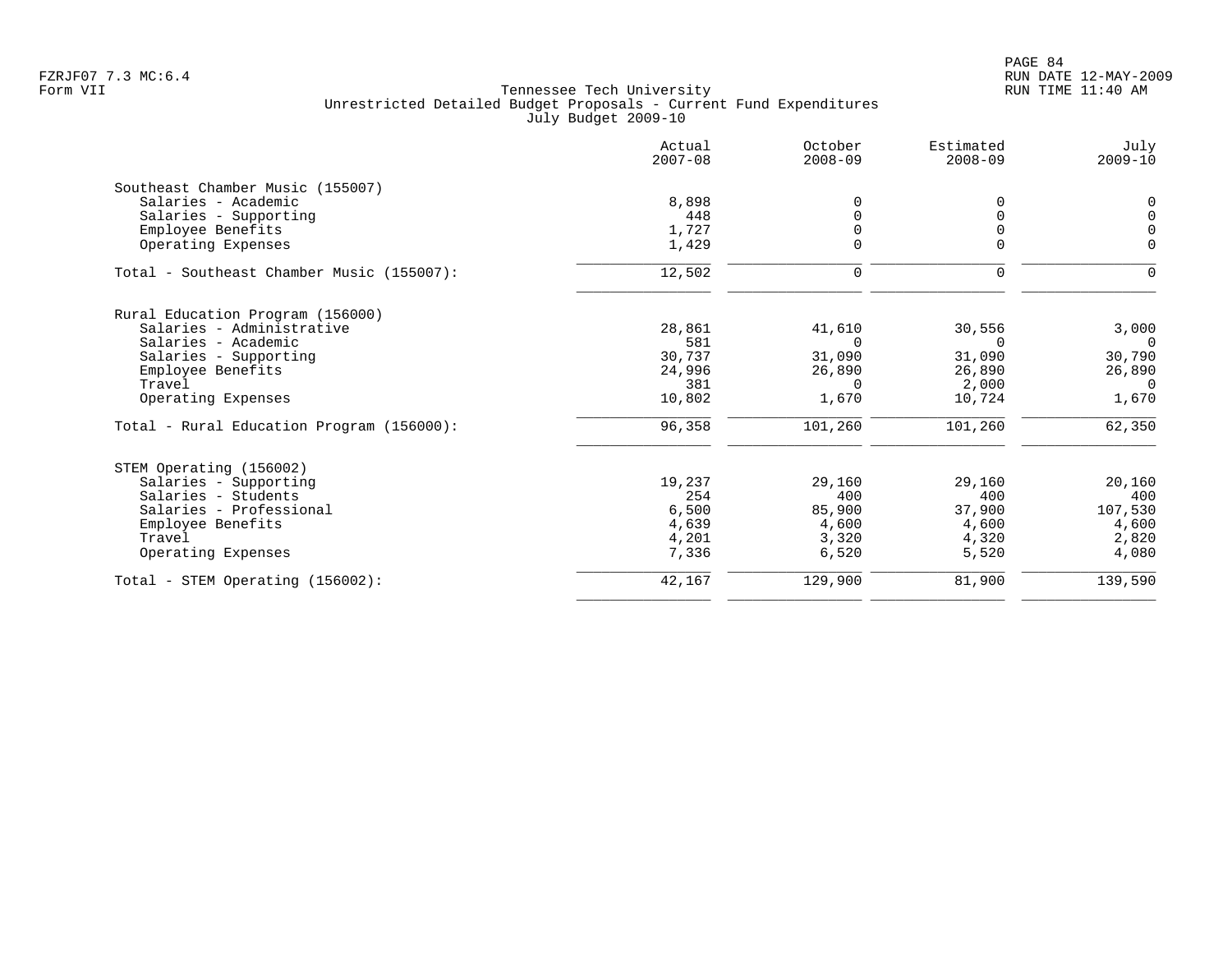PAGE 85 FZRJF07 7.3 MC:6.4 RUN DATE 12-MAY-2009

|                                                        | Actual<br>$2007 - 08$ | October<br>$2008 - 09$ | Estimated<br>$2008 - 09$ | July<br>$2009 - 10$ |
|--------------------------------------------------------|-----------------------|------------------------|--------------------------|---------------------|
| STEM Graduate Assistant (156003)<br>Operating Expenses | 9,105                 | 9,430                  | 9,430                    | 9,430               |
| Total - STEM Graduate Assistant (156003):              | 9,105                 | 9,430                  | 9,430                    | 9,430               |
| STEM Workshops (156004)                                |                       |                        |                          |                     |
| Operating Expenses                                     | 906                   | 1,670                  | 1,670                    | $\mathbf 0$         |
| Total - STEM Workshops (156004):                       | 906                   | 1,670                  | 1,670                    | $\mathbf 0$         |
| Ag Pavilion Operating (161000)                         |                       |                        |                          |                     |
| Salaries - Supporting                                  | 32,303                | 31,760                 | 32,320                   | 31,460              |
| Salaries - Students                                    | 13,648                | 5,000                  | 10,440                   | 5,000               |
| Salaries - Professional                                | 46,521                | 47,020                 | 47,020                   | 46,720              |
| Employee Benefits<br>Operating Expenses                | 32,584<br>85,759      | 33,660<br>70,500       | 33,660<br>64,500         | 33,660<br>69,350    |
| Department Revenues                                    | $-27$                 | $\Omega$               | $\Omega$                 | $\Omega$            |
| Total - Ag Pavilion Operating (161000):                | 210,788               | 187,940                | 187,940                  | 186,190             |
| Extended Education (180001)                            |                       |                        |                          |                     |
| Employee Benefits                                      | $-91$                 | 0                      | 0                        | 0                   |
| Operating Expenses                                     | $-98$                 | $\mathbf 0$            | $\Omega$                 | $\Omega$            |
| Total - Extended Education (180001):                   | $-189$                | 0                      | $\mathbf 0$              | $\mathbf 0$         |
|                                                        |                       |                        |                          |                     |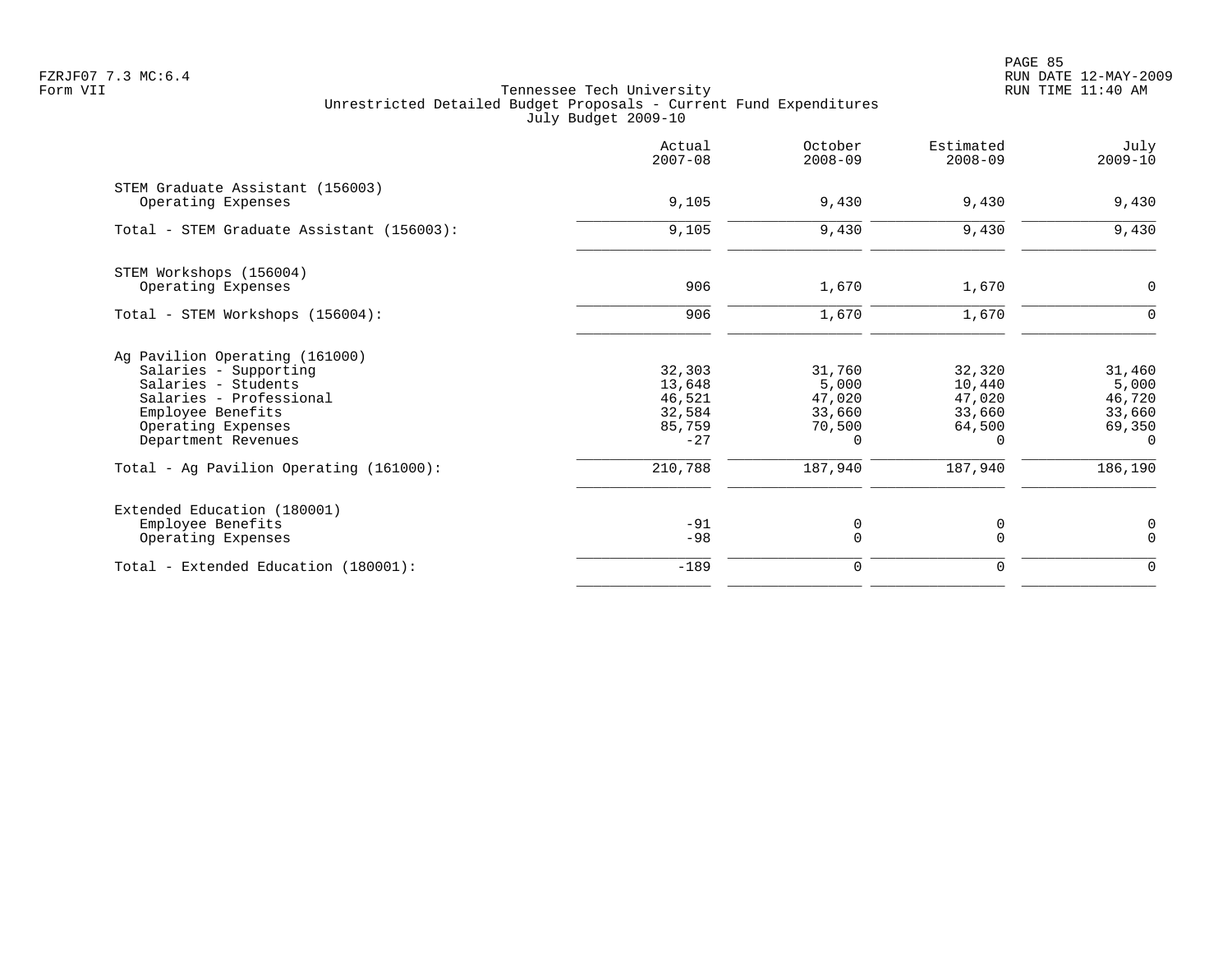PAGE 86 FZRJF07 7.3 MC:6.4 RUN DATE 12-MAY-2009

|                                                                                   | Actual<br>$2007 - 08$      | October<br>$2008 - 09$ | Estimated<br>$2008 - 09$ | July<br>$2009 - 10$ |
|-----------------------------------------------------------------------------------|----------------------------|------------------------|--------------------------|---------------------|
| Ext Prog Vehicles (180007)<br>Operating Expenses                                  | 4,388                      | 4,000                  | 4,000                    | 4,000               |
| Total - Ext Prog Vehicles (180007):                                               | 4,388                      | 4,000                  | 4,000                    | 4,000               |
| Ext Prog Vehicles Transfer In (180008)<br>Operating Expenses                      | $-12,316$                  | $-12,000$              | $-12,000$                | $-12,000$           |
| Total - Ext Prog Vehicles Transfer In (180008):                                   | $-12,316$                  | $-12,000$              | $-12,000$                | $-12,000$           |
| Restricted Ext Prog Regl Dev (180013)<br>Salaries - Academic<br>Employee Benefits | $\mathbf 0$<br>$\mathbf 0$ | 0<br>$\mathbf 0$       | 7,200<br>110             | 0<br>$\mathbf 0$    |
| Total - Restricted Ext Prog Regl Dev (180013):                                    | $\Omega$                   | $\Omega$               | 7,310                    | $\Omega$            |
| Non Credit Extended Educ (181000)<br>Employee Benefits                            | 31                         | 0                      | 0                        | 0                   |
| Total - Non Credit Extended Educ (181000):                                        | 31                         | $\mathbf 0$            | $\Omega$                 | $\Omega$            |
| TBR Spouse Dependent Discount (700000)<br>Employee Benefits                       | 11,852                     | 9,640                  | 9,640                    | 9,640               |
| Total - TBR Spouse Dependent Discount (700000):                                   | 11,852                     | 9,640                  | 9,640                    | 9,640               |
|                                                                                   |                            |                        |                          |                     |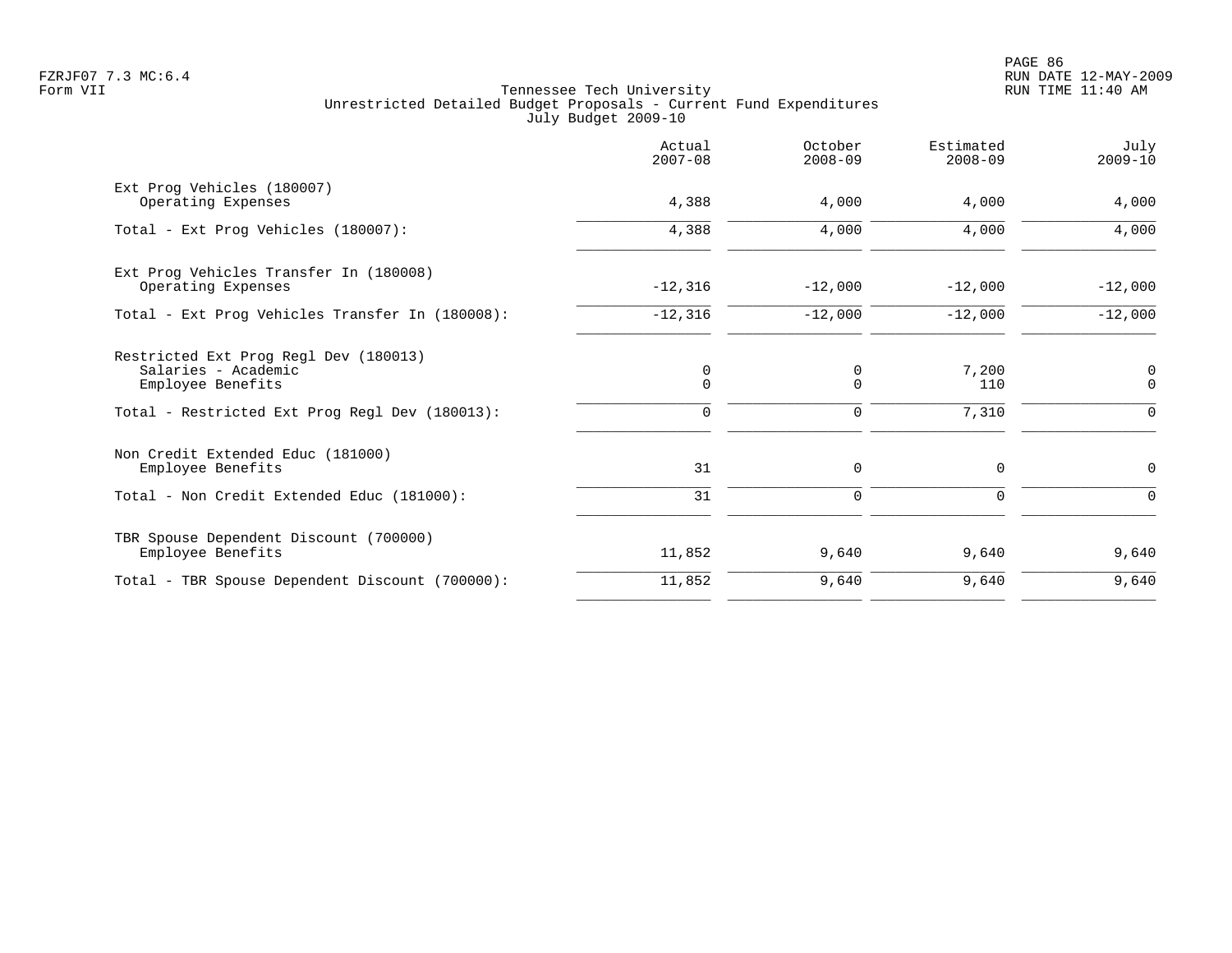PAGE 87 FZRJF07 7.3 MC:6.4 RUN DATE 12-MAY-2009

|                                                                       | Actual<br>$2007 - 08$ | October<br>$2008 - 09$ | Estimated<br>$2008 - 09$ | July<br>$2009 - 10$ |
|-----------------------------------------------------------------------|-----------------------|------------------------|--------------------------|---------------------|
| TBR Employ Remission PC191 (700001)<br>Employee Benefits              | 8,108                 | 11,840                 | 7,840                    | 11,840              |
| Total - TBR Employ Remission PC191 (700001):                          | 8,108                 | 11,840                 | 7,840                    | 11,840              |
| E and G Data Processing Allocation (700003)<br>Department Revenues    | 352,350               | 30                     | 2,210                    | $-13,020$           |
| Total - E and G Data Processing Allocation (700003):                  | 352,350               | 30                     | 2,210                    | $-13,020$           |
| E and G Claims Adjustment (700004)<br>Operating Expenses              | 7,694                 | 10,110                 | 10,110                   | 10,110              |
| Total - E and G Claims Adjustment $(700004)$ :                        | 7,694                 | 10,110                 | 10,110                   | 10,110              |
| $E$ and G Support (700005)<br>Employee Benefits<br>Operating Expenses | $-19,792$<br>42,023   | 30<br>65,420           | 30<br>65,995             | 30<br>65,055        |
| Total - E and G Support $(700005)$ :                                  | 22,231                | 65,450                 | 66,025                   | 65,085              |
| E and G Salary Increase Pool (700010)<br>Salaries - Professional      | 0                     | 38,400                 | 38,400                   | 38,400              |
| Total - E and G Salary Increase Pool (700010):                        | $\mathbf 0$           | 38,400                 | 38,400                   | 38,400              |
|                                                                       |                       |                        |                          |                     |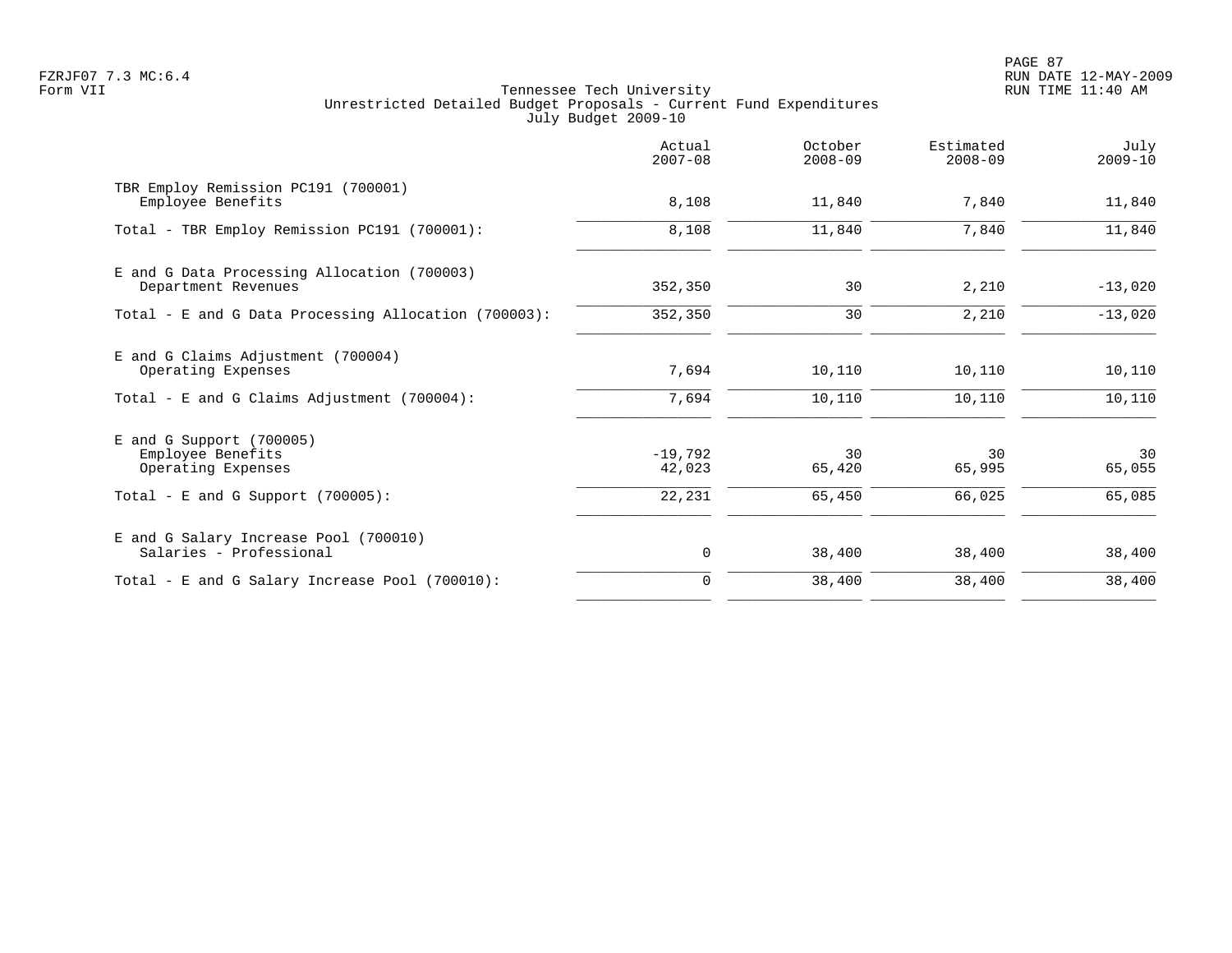PAGE 88 FZRJF07 7.3 MC:6.4 RUN DATE 12-MAY-2009

### Form VII Tennessee Tech University RUN TIME 11:40 AM Unrestricted Detailed Budget Proposals - Current Fund Expenditures July Budget 2009-10

|                                                | Actual<br>$2007 - 08$ | October<br>$2008 - 09$ | Estimated<br>$2008 - 09$ | July<br>$2009 - 10$   |
|------------------------------------------------|-----------------------|------------------------|--------------------------|-----------------------|
| Post Office Allocation (700045)                |                       |                        |                          |                       |
| Operating Expenses<br>Department Revenues      | $\mathbf 0$<br>576    | 760<br>$\Omega$        | 760<br>$\mathbf 0$       | 760<br>$\overline{0}$ |
| Total - Post Office Allocation (700045):       | 576                   | 760                    | 760                      | 760                   |
| Total - Public Service (300):                  |                       |                        |                          |                       |
| Salaries - Administrative                      | 36,111                | 41,610                 | 30,556                   | 3,000                 |
| Salaries - Academic                            | 13,479                | 20,750                 | 34,350                   | 20,750                |
| Salaries - Supporting                          | 162,694               | 181,307                | 181,867                  | 172,306               |
| Salaries - Students<br>Salaries - Professional | 56,098                | 51,230                 | 75,200                   | 51,230                |
| Employee Benefits                              | 219,734<br>155,689    | 389,064<br>164,910     | 406,544<br>195,520       | 359,424<br>164,910    |
| Travel                                         | 28,791                | 6,020                  | 19,040                   | 5,520                 |
| Operating Expenses                             | 485,683               | 469,732                | 595,063                  | 379,128               |
| Capital Outlay                                 | $\Omega$              | 2,500                  | 2,500                    | 2,500                 |
| Department Revenues                            | 352,899               | 30                     | 2,210                    | $-13,020$             |
| Total                                          | 1,511,178             | 1,327,153              | 1,542,850                | 1,145,748             |
| Total - Public Service (30):                   |                       |                        |                          |                       |
| Salaries - Administrative                      | 36,111                | 41,610                 | 30,556                   | 3,000                 |
| Salaries - Academic                            | 13,479                | 20,750                 | 34,350                   | 20,750                |
| Salaries - Supporting                          | 162,694               | 181,307                | 181,867                  | 172,306               |
| Salaries - Students                            | 56,098                | 51,230                 | 75,200                   | 51,230                |
| Salaries - Professional                        | 219,734               | 389,064                | 406,544                  | 359,424               |
| Employee Benefits                              | 155,689               | 164,910                | 195,520                  | 164,910               |
| Travel<br>Operating Expense                    | 28,791<br>485,683     | 6,020<br>469,732       | 19,040<br>595,063        | 5,520<br>379,128      |
| Capital Outlay                                 | $\Omega$              | 2,500                  | 2,500                    | 2,500                 |
| Department Revenues                            | 352,899               | 30                     | 2,210                    | $-13,020$             |
| Total                                          | 1,511,178             | 1,327,153              | 1,542,850                | 1, 145, 748           |
|                                                |                       |                        |                          |                       |

 Academic Support (35) Academic Support (350)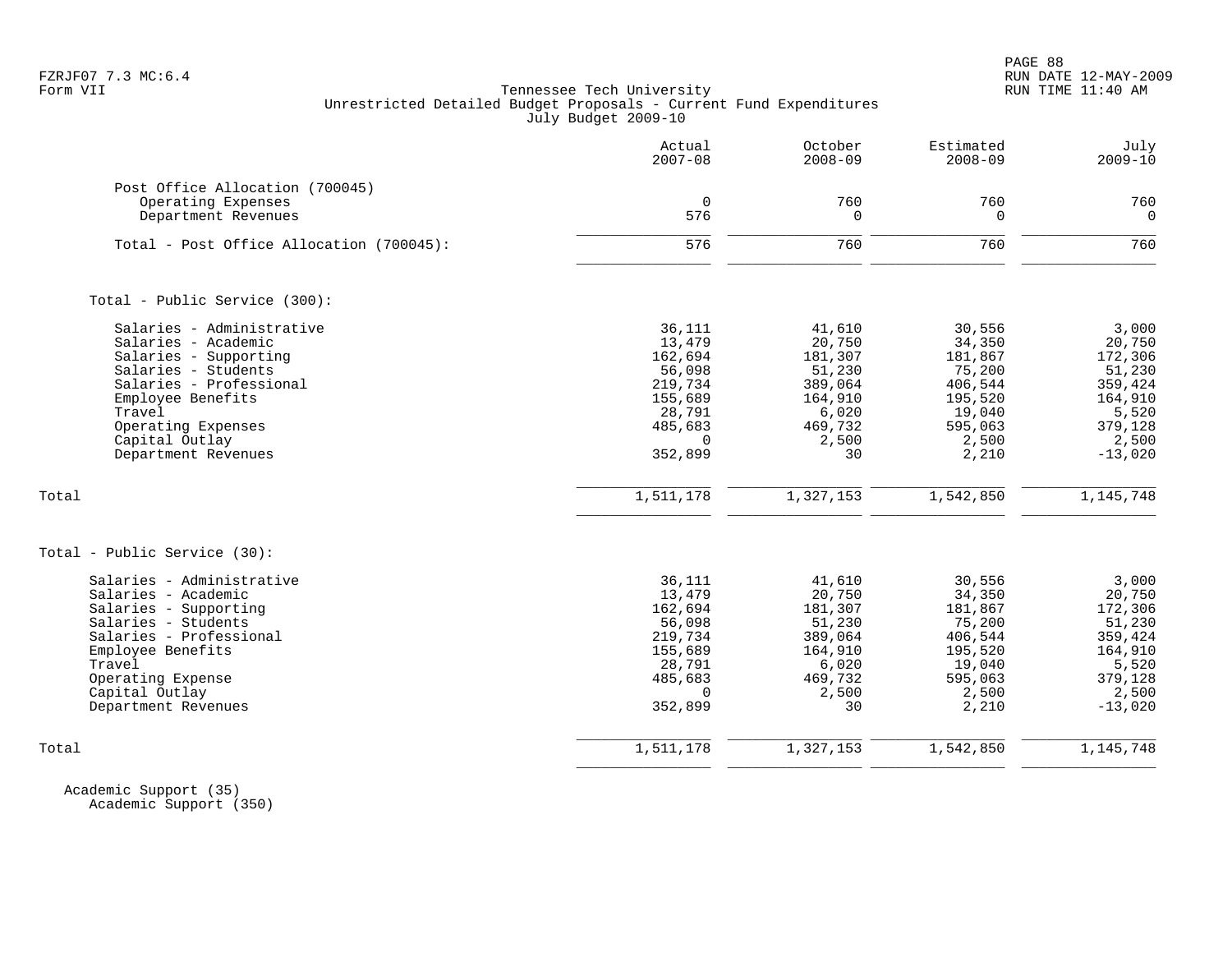|                                         | Actual<br>$2007 - 08$ | October<br>$2008 - 09$ | Estimated<br>$2008 - 09$ | July<br>$2009 - 10$ |
|-----------------------------------------|-----------------------|------------------------|--------------------------|---------------------|
| Testing and Surveys (120006)            |                       |                        |                          |                     |
| Salaries - Academic                     | 0                     |                        | 4,010                    | 0                   |
| Salaries - Students                     | $\Omega$              |                        | 250                      | $\mathbf 0$         |
| Salaries - Professional                 | 2,089                 | $\Omega$               | $\Omega$                 | $\mathsf{O}$        |
| Employee Benefits                       | 160                   | $\Omega$               | $\Omega$                 | $\Omega$            |
| Operating Expenses                      | 20,917                | 32,400                 | 28,140                   | 32,400              |
| Total - Testing and Surveys (120006):   | 23,166                | 32,400                 | 32,400                   | 32,400              |
| Self Study Accred Fee (120007)          |                       |                        |                          |                     |
| Salaries - Academic                     | 8,667                 | 4,000                  | 4,000                    | 4,000               |
| Employee Benefits                       | 1,903                 | 3,400                  | 3,400                    | 3,400               |
| Travel                                  | 847                   | 1,100                  | 1,100                    | 1,100               |
| Operating Expenses                      | 39,453                | 45,000                 | 55,000                   | 45,000              |
| Total - Self Study Accred Fee (120007): | 50,870                | 53,500                 | 63,500                   | 53,500              |
| Faculty Recruitment (120008)            |                       |                        |                          |                     |
| Travel                                  | 19,360                | 12,620                 | 12,620                   | 12,620              |
| Operating Expenses                      | 3,866                 | 19,323                 | 19,323                   | 19,323              |
| Total - Faculty Recruitment (120008):   | 23,226                | 31,943                 | 31,943                   | 31,943              |
| Faculty Moving (120009)                 |                       |                        |                          |                     |
| Travel                                  | 19,301                | 26,950                 | 26,950                   | 4,620               |
| Total - Faculty Moving (120009):        | 19,301                | 26,950                 | 26,950                   | 4,620               |
|                                         |                       |                        |                          |                     |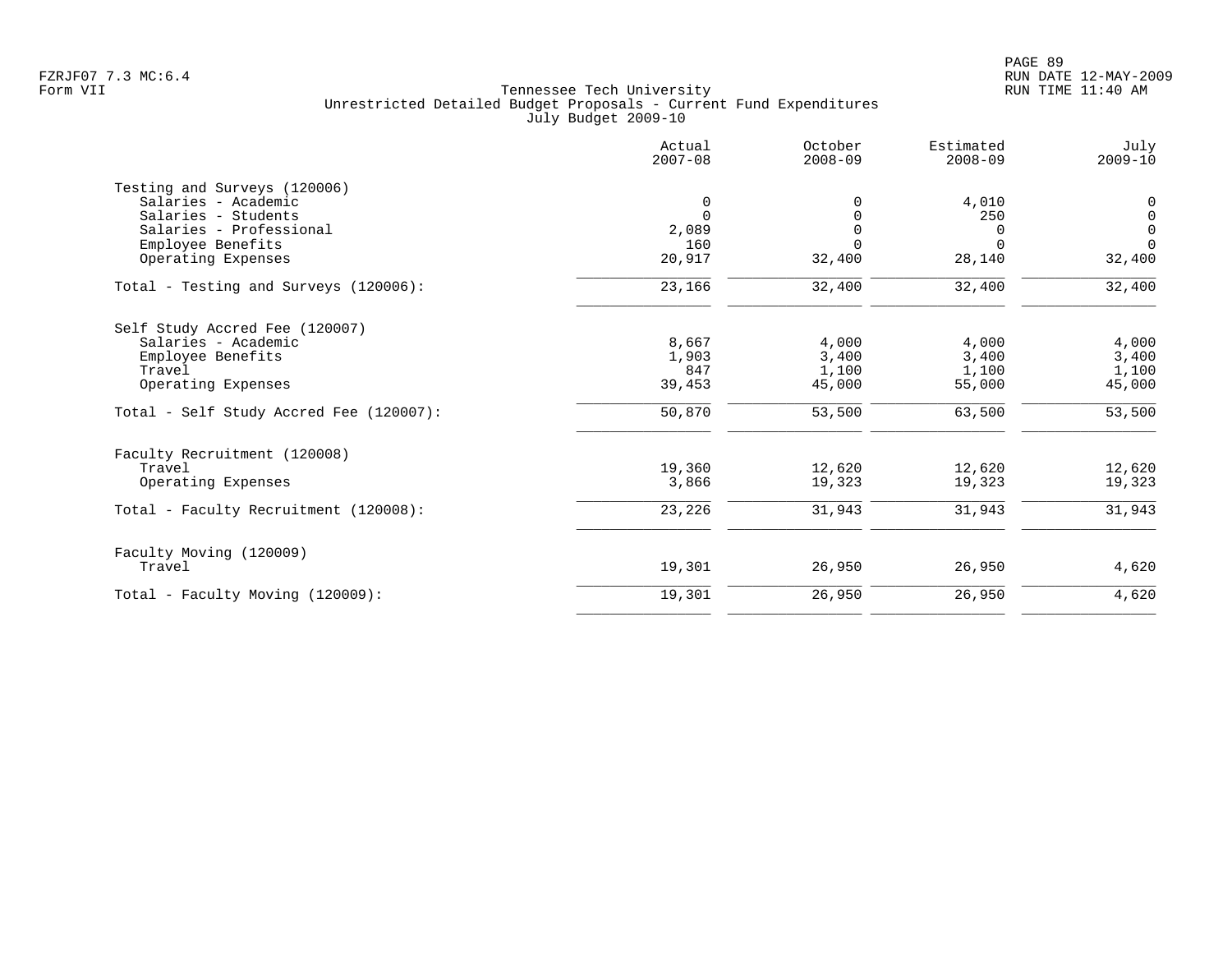PAGE 90 FZRJF07 7.3 MC:6.4 RUN DATE 12-MAY-2009

|                                                | Actual<br>$2007 - 08$ | October<br>$2008 - 09$ | Estimated<br>$2008 - 09$ | July<br>$2009 - 10$ |
|------------------------------------------------|-----------------------|------------------------|--------------------------|---------------------|
| Academic Affairs Discretion (120010)           |                       |                        |                          |                     |
| Salaries - Supporting                          | 67                    | $\Omega$               | 370                      | 0                   |
| Employee Benefits                              | 14                    | $\Omega$               | $\Omega$                 | $\overline{0}$      |
| Travel                                         | 3,602                 | $\Omega$               | 4,310                    | $\overline{0}$      |
| Operating Expenses                             | 33,050                | 40,380                 | 259,180                  | 3,000               |
| Total - Academic Affairs Discretion (120010):  | 36,733                | 40,380                 | 263,860                  | 3,000               |
| Faculty Development (120011)                   |                       |                        |                          |                     |
| Salaries - Professional                        | 7,500                 | 7,500                  | 7,500                    | 7,500               |
| Employee Benefits                              | 985                   | 1,000                  | 1,000                    | 1,000               |
| Travel                                         | 31,323                | 38,440                 | 34,900                   | 1,900               |
| Operating Expenses                             | 29,456                | 0                      | $\Omega$                 | $\Omega$            |
| Total - Faculty Development (120011):          | 69,264                | 46,940                 | 43,400                   | 10,400              |
| Non Instr Faculty Assignment (120012)          |                       |                        |                          |                     |
| Salaries - Academic                            | 44,000                | 0                      | $\Omega$                 | 44,000              |
| Employee Benefits                              | 12,555                | 12,750                 | 12,750                   | 12,750              |
| Total - Non Instr Faculty Assignment (120012): | 56,555                | 12,750                 | 12,750                   | 56,750              |
| Faculty Grant In Aid (120013)                  |                       |                        |                          |                     |
| Salaries - Academic                            | 0                     | 0                      | $\mathbf 0$              | 13,000              |
| Total - Faculty Grant In Aid (120013):         | $\mathbf 0$           | $\mathbf 0$            | $\mathbf 0$              | 13,000              |
|                                                |                       |                        |                          |                     |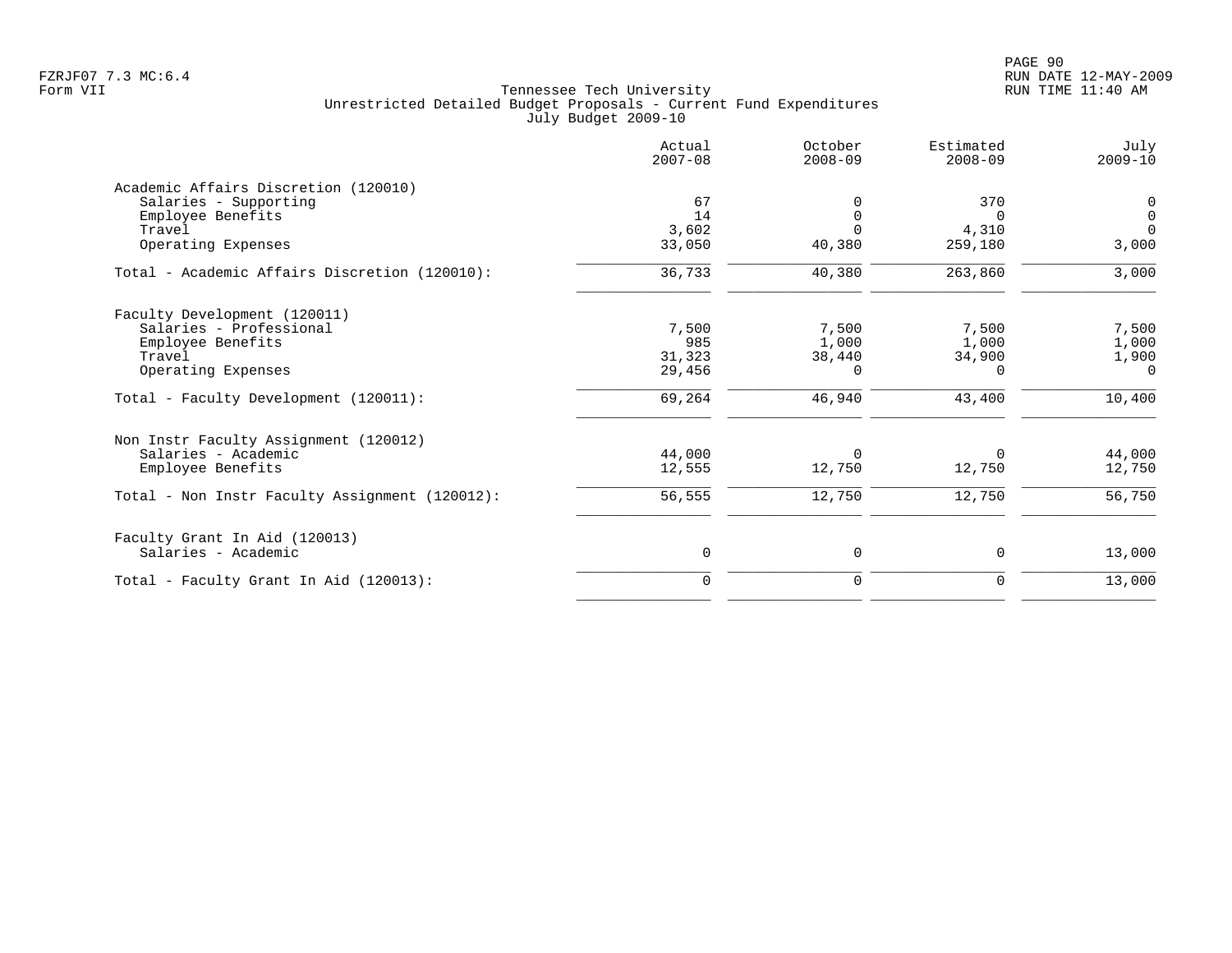|                                                                                                                                                                                                       | Actual<br>$2007 - 08$                                         | October<br>$2008 - 09$                                             | Estimated<br>$2008 - 09$                                           | July<br>$2009 - 10$                                                |
|-------------------------------------------------------------------------------------------------------------------------------------------------------------------------------------------------------|---------------------------------------------------------------|--------------------------------------------------------------------|--------------------------------------------------------------------|--------------------------------------------------------------------|
| Inst Tech Fac Dev (120014)<br>Operating Expenses                                                                                                                                                      | $\mathbf 0$                                                   | 2,000                                                              | 0                                                                  | $\mathbf 0$                                                        |
| Total - Inst Tech Fac Dev (120014):                                                                                                                                                                   | $\mathbf 0$                                                   | 2,000                                                              | 0                                                                  | $\mathbf 0$                                                        |
| Fac Web Course Dev (120015)<br>Salaries - Academic<br>Employee Benefits<br>Operating Expenses                                                                                                         | 2,001<br>437<br>$\Omega$                                      | 6,000<br>450<br>1,430                                              | $\Omega$<br>450<br>$\Omega$                                        | $\overline{0}$<br>450<br>$\Omega$                                  |
| Total - Fac Web Course Dev (120015):                                                                                                                                                                  | 2,438                                                         | 7,880                                                              | 450                                                                | 450                                                                |
| Faculty Award (120016)<br>Operating Expenses                                                                                                                                                          | 8,535                                                         | 7,740                                                              | 7,740                                                              | 7,740                                                              |
| Total - Faculty Award (120016):                                                                                                                                                                       | 8,535                                                         | 7,740                                                              | 7,740                                                              | 7,740                                                              |
| Faculty Evaluations (120017)<br>Salaries - Supporting<br>Employee Benefits<br>Operating Expenses<br>Total - Faculty Evaluations (120017):                                                             | 4,707<br>2,074<br>20,481<br>27,262                            | 4,000<br>1,750<br>15,180<br>20,930                                 | 4,000<br>1,750<br>15,180<br>20,930                                 | 4,000<br>1,750<br>15,180<br>20,930                                 |
|                                                                                                                                                                                                       |                                                               |                                                                    |                                                                    |                                                                    |
| Office of Assoc VP Acad Affairs (121700)<br>Salaries - Administrative<br>Salaries - Supporting<br>Salaries - Professional<br>Employee Benefits<br>Travel<br>Operating Expenses<br>Department Revenues | 120,080<br>36,809<br>12,058<br>56,035<br>144<br>7,652<br>$-1$ | 120,450<br>40,950<br>9,319<br>70,010<br>1,920<br>3,810<br>$\Omega$ | 123,200<br>38,470<br>9,569<br>70,010<br>1,920<br>6,040<br>$\Omega$ | 122,900<br>40,550<br>9,319<br>70,010<br>1,920<br>3,810<br>$\Omega$ |
| Total - Office of Assoc VP Acad Affairs (121700):                                                                                                                                                     | 232,777                                                       | 246,459                                                            | 249,209                                                            | 248,509                                                            |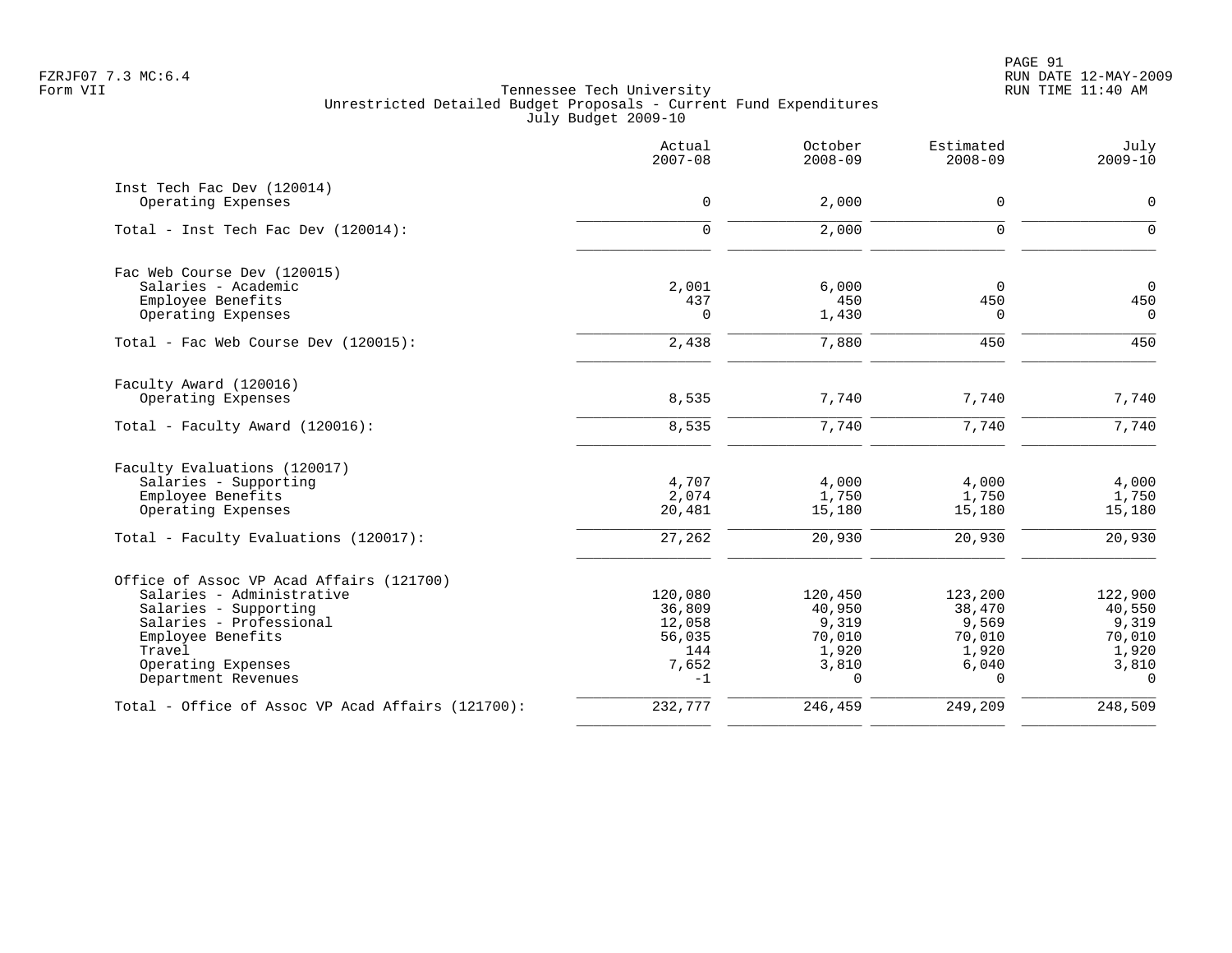|                                                      | Actual<br>$2007 - 08$ | October<br>$2008 - 09$ | Estimated<br>$2008 - 09$ | July<br>$2009 - 10$ |
|------------------------------------------------------|-----------------------|------------------------|--------------------------|---------------------|
| Planning (121701)                                    |                       |                        |                          |                     |
| Salaries - Students                                  | 875                   | 0                      | 0                        | 0                   |
| Employee Benefits                                    | 57                    | $\cap$                 | $\Omega$                 | $\Omega$            |
| Travel                                               | 613                   | 10,000                 | 9,400                    | $\cap$              |
| Operating Expenses                                   | 1,927                 | O                      | 600                      | $\Omega$            |
| $Total - Planning (121701):$                         | 3,472                 | 10,000                 | 10,000                   | $\Omega$            |
| Craft Center Admin (121760)                          |                       |                        |                          |                     |
| Salaries - Supporting                                | 24,780                | 25,280                 | 25,280                   | 24,980              |
| Salaries - Students                                  | 15,981                | 11,500                 | 11,500                   | 11,500              |
| Salaries - Professional                              | 75,127                | 75,686                 | 75,686                   | 75,386              |
| Employee Benefits                                    | 44,851                | 48,490                 | 48,490                   | 48,490              |
| Travel                                               | 6,387                 | 4,500                  | 4,500                    | 4,500               |
| Operating Expenses                                   | 31,597                | 36,600                 | 36,600                   | 36,600              |
| Total - Craft Center Admin (121760):                 | 198,723               | 202,056                | 202,056                  | 201,456             |
| Federal College Work Study Program (122001)          |                       |                        |                          |                     |
| Salaries - Students                                  | $\Omega$              | 29,700                 | 29,700                   | 29,700              |
| Operating Expenses                                   | 22,168                | 0                      | $\Omega$                 | $\Omega$            |
| Total - Federal College Work Study Program (122001): | 22,168                | 29,700                 | 29,700                   | 29,700              |
| Academic Work Study Program (122002)                 |                       |                        |                          |                     |
| Operating Expenses                                   | 5,000                 | 0                      | 0                        | 0                   |
| Total - Academic Work Study Program (122002):        | 5,000                 | $\mathbf 0$            | $\mathbf 0$              | $\Omega$            |
|                                                      |                       |                        |                          |                     |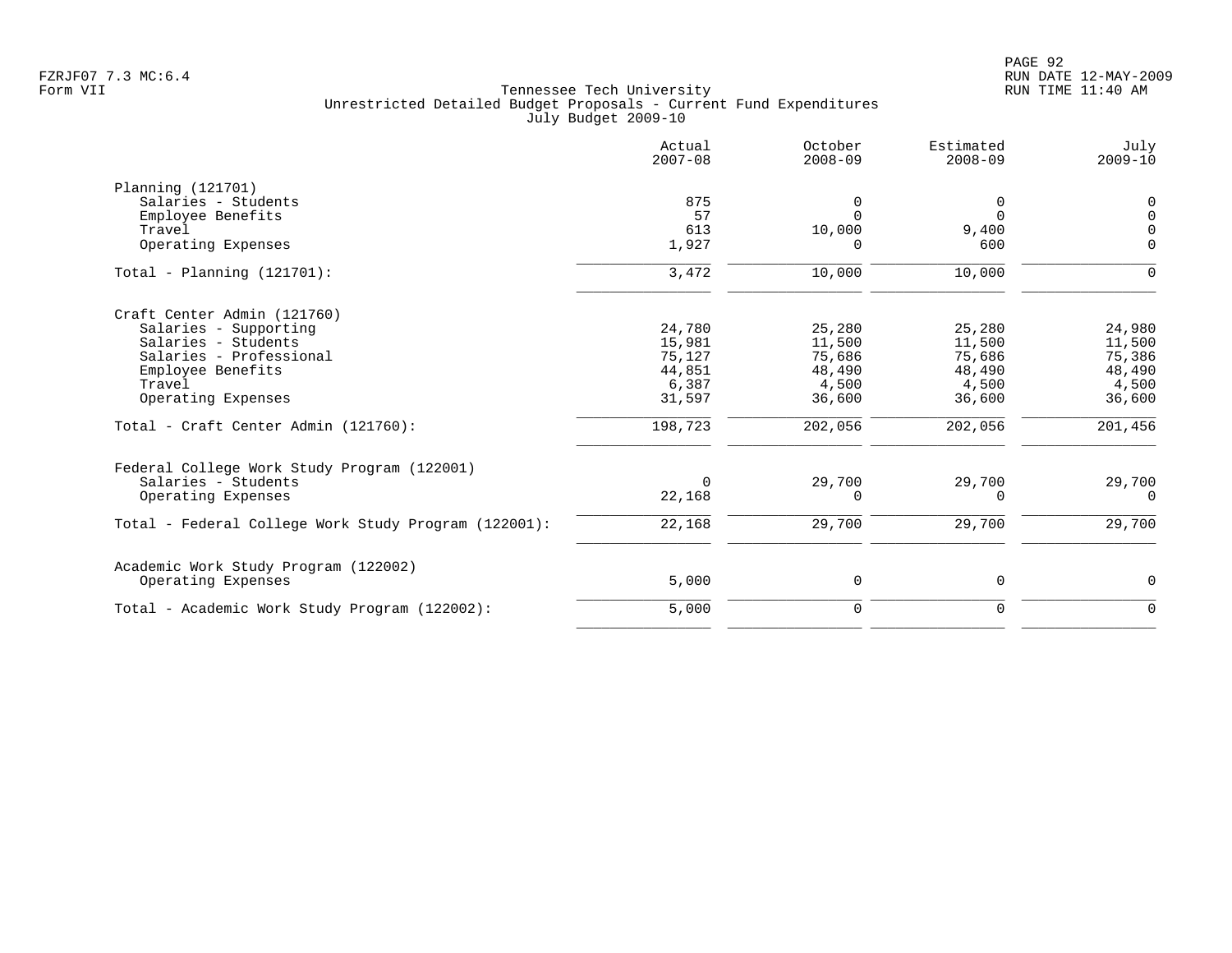|                                                         | Actual<br>$2007 - 08$ | October<br>$2008 - 09$ | Estimated<br>$2008 - 09$ | July<br>$2009 - 10$ |
|---------------------------------------------------------|-----------------------|------------------------|--------------------------|---------------------|
| Student Exchance Program (123703)<br>Operating Expenses | 68,276                | 0                      | 0                        | $\mathbf 0$         |
| Department Revenues                                     | $-60,663$             | 0                      | $\mathbf 0$              | $\mathbf 0$         |
| Total - Student Exchance Program (123703):              | 7,613                 | 0                      | $\mathbf 0$              | $\mathbf 0$         |
| Exchange BA ENG Course Fee (123704)                     |                       |                        |                          |                     |
| Operating Expenses                                      | 4,381                 | 2,500                  | 2,500                    | 2,500               |
| Total - Exchange BA ENG Course Fee (123704):            | 4,381                 | 2,500                  | 2,500                    | 2,500               |
| Library Administration (124000)                         |                       |                        |                          |                     |
| Salaries - Administrative                               | 99,339                | 99,840                 | 99,840                   | 96,740              |
| Salaries - Supporting                                   | 32,259<br>48,969      | 32,760                 | 32,760<br>50,580         | 32,460<br>50,580    |
| Employee Benefits<br>Travel                             | 384                   | 50,580<br>1,660        | $\Omega$                 | 1,660               |
| Total - Library Administration (124000):                | 180,951               | 184,840                | 183,180                  | 181,440             |
| Library Operating (124001)                              |                       |                        |                          |                     |
| Salaries - Academic                                     | 684,864               | 747,250                | 744,250                  | 747,450             |
| Salaries - Supporting                                   | 372,437               | 385,133                | 388,443                  | 382,231             |
| Salaries - Students                                     | 34,213                | 35,000                 | 35,000                   | 35,000              |
| Salaries - Professional                                 | 37,898                | 76,630                 | 76,630                   | 39,030              |
| Employee Benefits<br>Travel                             | 469,138<br>5,255      | 480,540<br>4,850       | 480,540                  | 480,540<br>4,850    |
| Operating Expenses                                      | 142,071               | 92,820                 | 4,850<br>151,920         | 86,230              |
| Department Revenues                                     | $-56,504$             | $\Omega$               | $-57,750$                | $\Omega$            |
| Total - Library Operating (124001):                     | 1,689,372             | 1,822,223              | 1,823,883                | 1,775,331           |
|                                                         |                       |                        |                          |                     |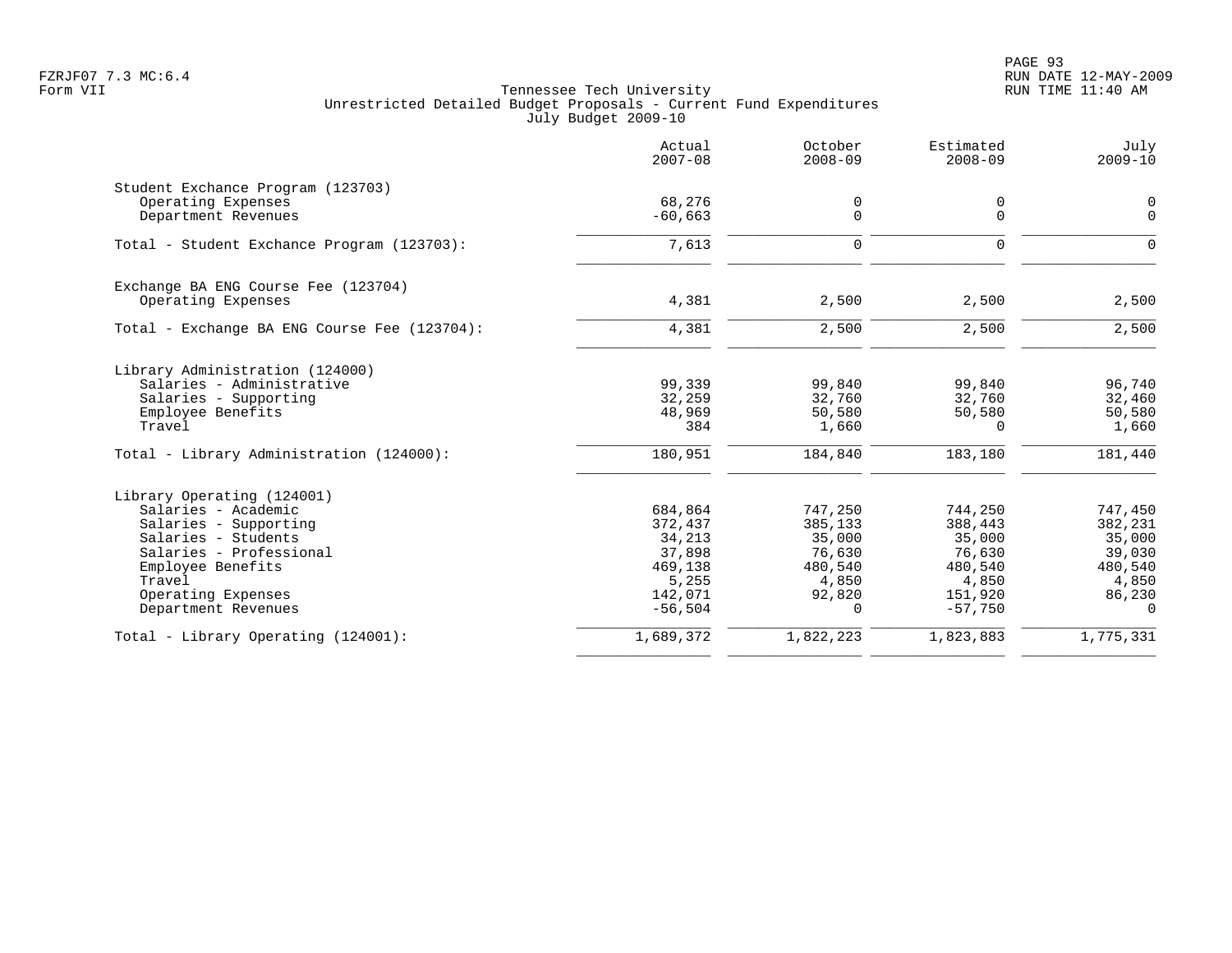|                                                                             | Actual<br>$2007 - 08$ | October<br>$2008 - 09$ | Estimated<br>$2008 - 09$ | July<br>$2009 - 10$     |
|-----------------------------------------------------------------------------|-----------------------|------------------------|--------------------------|-------------------------|
| Library Binding (124002)<br>Capital Outlay                                  | 17,644                | 30,000                 | 18,000                   | 30,000                  |
| Total - Library Binding (124002):                                           | 17,644                | 30,000                 | 18,000                   | 30,000                  |
| Library Microfilms (124003)<br>Capital Outlay                               | 33,593                | 15,000                 | 27,000                   | 15,000                  |
| Total - Library Microfilms (124003):                                        | 33,593                | 15,000                 | 27,000                   | 15,000                  |
| Library Copying (124004)<br>Operating Expenses                              | 11,579                | 20,000                 | 15,000                   | 20,000                  |
| Total - Library Copying (124004):                                           | 11,579                | 20,000                 | 15,000                   | 20,000                  |
| Library Copy Trans In (124005)<br>Operating Expenses<br>Department Revenues | $-483$<br>0           | 0<br>$-1,400$          | $\mathbf 0$<br>$-500$    | $\mathbf 0$<br>$-1,400$ |
| Total - Library Copy Trans In (124005):                                     | $-483$                | $-1,400$               | $-500$                   | $-1,400$                |
| Library Copy Trans In Rev (124006)<br>Department Revenues                   | $-12,378$             | $-22,000$              | $-12,500$                | $-22,000$               |
| Total - Library Copy Trans In Rev (124006):                                 | $-12,378$             | $-22,000$              | $-12,500$                | $-22,000$               |
|                                                                             |                       |                        |                          |                         |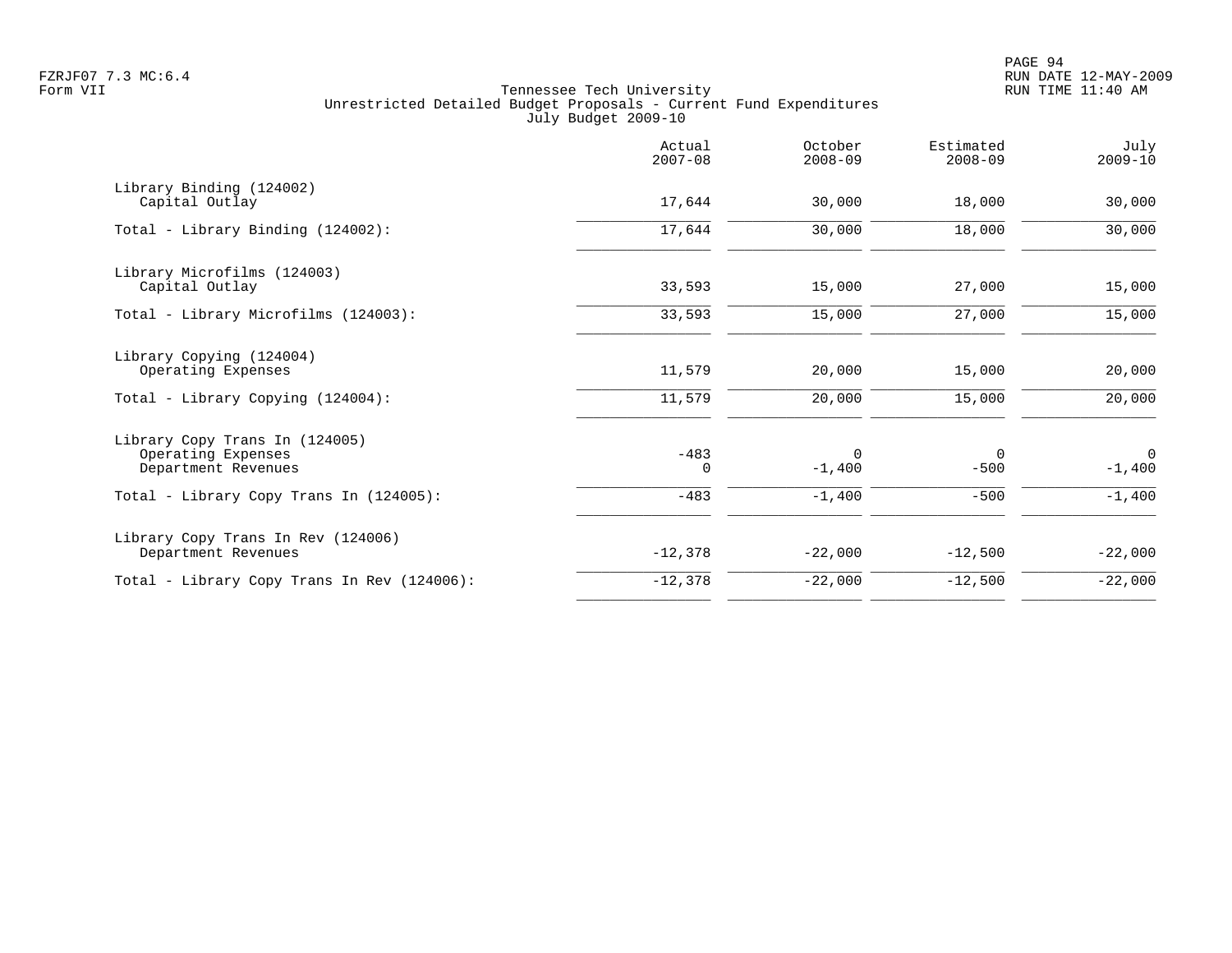|                                                          | Actual<br>$2007 - 08$ | October<br>$2008 - 09$ | Estimated<br>$2008 - 09$ | July<br>$2009 - 10$ |
|----------------------------------------------------------|-----------------------|------------------------|--------------------------|---------------------|
| Library Books and Periodicals (124008)<br>Capital Outlay | 916,645               | 1,034,090              | 1,034,090                | 945,050             |
| Total - Library Books and Periodicals (124008):          | 916,645               | 1,034,090              | 1,034,090                | 945,050             |
| Dean of Arts and Science Office (130000)                 |                       |                        |                          |                     |
| Salaries - Administrative                                | 198,129               | 198,130                | 198,130                  | 202,530             |
| Salaries - Academic                                      | 1,793                 | 4,800                  | 4,800                    | $\Omega$            |
| Salaries - Supporting                                    | 62,545                | 63,540                 | 63,540                   | 62,940              |
| Salaries - Professional                                  | 3,007                 | $\Omega$               | $\Omega$                 | $\Omega$            |
| Employee Benefits                                        | 89,817                | 125,760                | 125,760                  | 125,760             |
| Travel                                                   | 18,168                | 8,270                  | 23,270                   | 3,270               |
| Operating Expenses                                       | 33,207                | 10,405                 | 21,168                   | 10,275              |
| Capital Outlay                                           | 1,240                 | 0                      | $\Omega$                 | 0                   |
| Total - Dean of Arts and Science Office (130000):        | 407,906               | 410,905                | 436,668                  | 404,775             |
| Arts and Sci Vehicles (131003)                           |                       |                        |                          |                     |
| Travel                                                   | 119                   | $\Omega$               | $\Omega$                 | $\Omega$            |
| Operating Expenses                                       | 9,029                 | 3,860                  | 5,360                    | 3,860               |
| Total - Arts and Sci Vehicles (131003):                  | 9,148                 | 3,860                  | 5,360                    | 3,860               |
| Arts and Sci Vehicles Revenue (131004)                   |                       |                        |                          |                     |
| Travel                                                   | $-15,935$             | $\Omega$               | $\Omega$                 | $\Omega$            |
| Department Revenues                                      | $\Omega$              | $-9,860$               | $-9,860$                 | $-9,860$            |
| Total - Arts and Sci Vehicles Revenue (131004):          | $-15,935$             | $-9,860$               | $-9,860$                 | $-9,860$            |
|                                                          |                       |                        |                          |                     |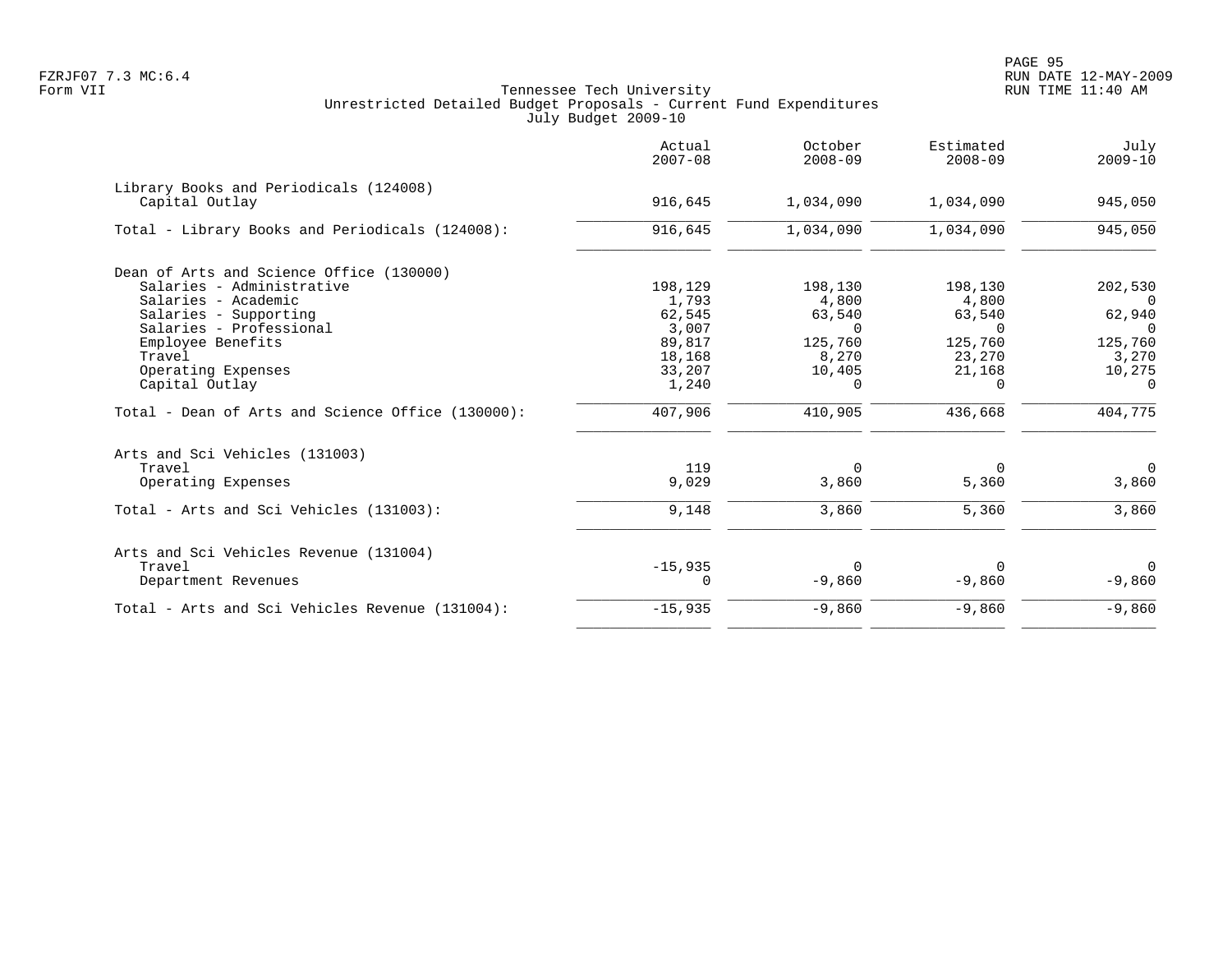PAGE 96 FZRJF07 7.3 MC:6.4 RUN DATE 12-MAY-2009

|                                                    | Actual<br>$2007 - 08$ | October<br>$2008 - 09$ | Estimated<br>$2008 - 09$ | July<br>$2009 - 10$ |
|----------------------------------------------------|-----------------------|------------------------|--------------------------|---------------------|
| Dean of Engineering Admin Office (137000)          |                       |                        |                          |                     |
| Salaries - Administrative                          | 412,721               | 403,570                | 390,025                  | 402,670             |
| Salaries - Supporting                              | 70,059                | 71,060                 | 71,060                   | 70,360              |
| Salaries - Professional                            | 137,679               | 172,720                | 181,400                  | 140,880             |
| Employee Benefits                                  | 191,495               | 194,920                | 194,920                  | 194,920             |
| Travel                                             | 3,428                 | $\Omega$               | 1,500                    | $\Omega$            |
| Operating Expenses                                 | 13,747                | 15,385                 | 15,385                   | 12,305              |
| Total - Dean of Engineering Admin Office (137000): | 829,129               | 857,655                | 854,290                  | 821,135             |
| Water Ctr Vehicle (139401)                         |                       |                        |                          |                     |
| Salaries - Students                                | 194                   | 0                      | 0                        | $\mathbf 0$         |
| Employee Benefits                                  | 6                     | 0                      | $\Omega$                 | $\mathsf{O}$        |
| Travel                                             | 17                    | $\Omega$               | $\Omega$                 | $\Omega$            |
| Operating Expenses                                 | 11,527                | 7,410                  | 7,410                    | 7,410               |
| Total - Water Ctr Vehicle (139401):                | 11,744                | 7,410                  | 7,410                    | 7,410               |
| Water Ctr Vehicle Transfer In (139402)             |                       |                        |                          |                     |
| Travel                                             | $-27,536$             | $\Omega$               | $\Omega$                 | $\Omega$            |
| Operating Expenses                                 | $\Omega$              | $-25,000$              | $-25,000$                | $-25,000$           |
| Total - Water Ctr Vehicle Transfer In (139402):    | $-27,536$             | $-25,000$              | $-25,000$                | $-25,000$           |
| Dean College Of Business (140000)                  |                       |                        |                          |                     |
| Salaries - Administrative                          | 28,445                | 159,660                | 152,500                  | 156,910             |
| Salaries - Academic                                | 500                   | 4,650                  | 4,650                    | 2,070               |
| Salaries - Supporting                              | 61,248                | 62,250                 | 65,640                   | 61,650              |
| Salaries - Professional                            | 74,289                | 85,610                 | 85,610                   | 85,310              |
| Employee Benefits                                  | 56,761                | 61,960                 | 61,960                   | 61,960              |
| Travel                                             | 3,601                 | $\Omega$               | $\Omega$                 | $\Omega$            |
| Operating Expenses                                 | 10,828                | 28,390                 | 25,000                   | 3,390               |
| Total - Dean College Of Business (140000):         | 235,672               | 402,520                | 395,360                  | 371,290             |
|                                                    |                       |                        |                          |                     |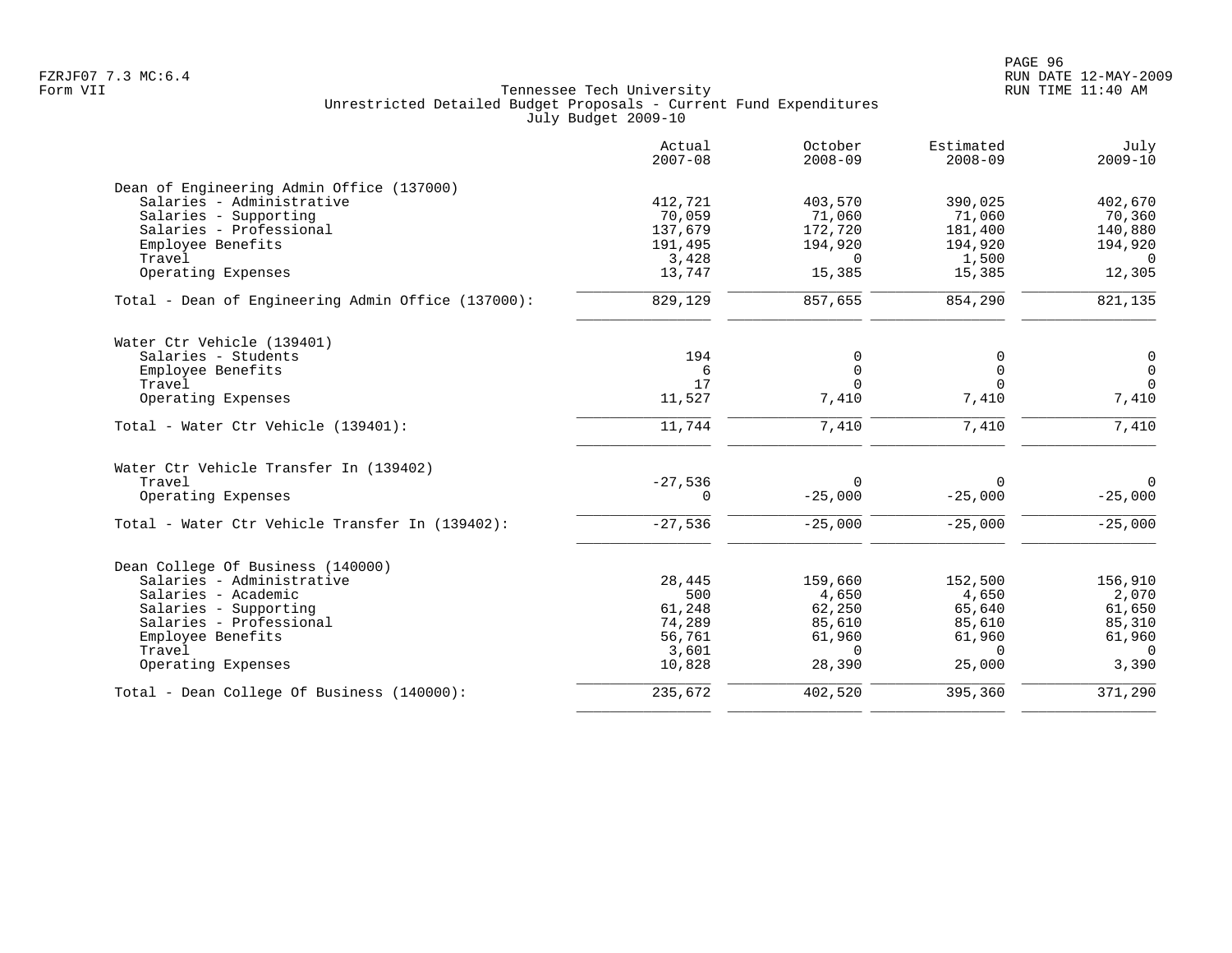|                                                  | Actual<br>$2007 - 08$ | October<br>$2008 - 09$ | Estimated<br>$2008 - 09$ | July<br>$2009 - 10$ |
|--------------------------------------------------|-----------------------|------------------------|--------------------------|---------------------|
| SACF Business Administration (140001)            |                       |                        |                          |                     |
| Salaries - Administrative                        | 1,123                 | 0                      |                          | $\overline{0}$      |
| Employee Benefits                                | 233                   | 540                    | $\Omega$                 | 540                 |
| Travel                                           | $\Omega$              | $\Omega$               | 30                       | $\Omega$            |
| Operating Expenses                               | 5,713                 | 38,800                 | 6,520                    | 6,010               |
| Total - SACF Business Administration (140001):   | 7,069                 | 39,340                 | 6,550                    | 6,550               |
| Business Admin Vehicles (140004)                 |                       |                        |                          |                     |
| Operating Expenses                               | 585                   | $\Omega$               | $\mathbf 0$              | $\mathsf{O}$        |
| Total - Business Admin Vehicles (140004):        | 585                   | $\Omega$               | $\Omega$                 | $\mathbf 0$         |
| Business Admin Vehicle Revenue (140005)          |                       |                        |                          |                     |
| Travel                                           | $-697$                | $\mathbf 0$            | $\mathbf 0$              | $\mathbf 0$         |
| Total - Business Admin Vehicle Revenue (140005): | $-697$                | $\Omega$               | $\Omega$                 | $\Omega$            |
| Business Copying (140006)                        |                       |                        |                          |                     |
| Operating Expenses                               | 6,077                 | 16,220                 | 16,220                   | 16,220              |
| Total - Business Copying (140006):               | 6,077                 | 16,220                 | 16,220                   | 16,220              |
| Bus Copying Transfer In (140007)                 |                       |                        |                          |                     |
| Operating Expenses                               | $-5,125$              | $\Omega$               |                          | $\Omega$            |
| Department Revenues                              | $\Omega$              | $-6,220$               | $-6,220$                 | $-6,220$            |
| Total - Bus Copying Transfer In (140007):        | $-5,125$              | $-6,220$               | $-6,220$                 | $-6,220$            |
|                                                  |                       |                        |                          |                     |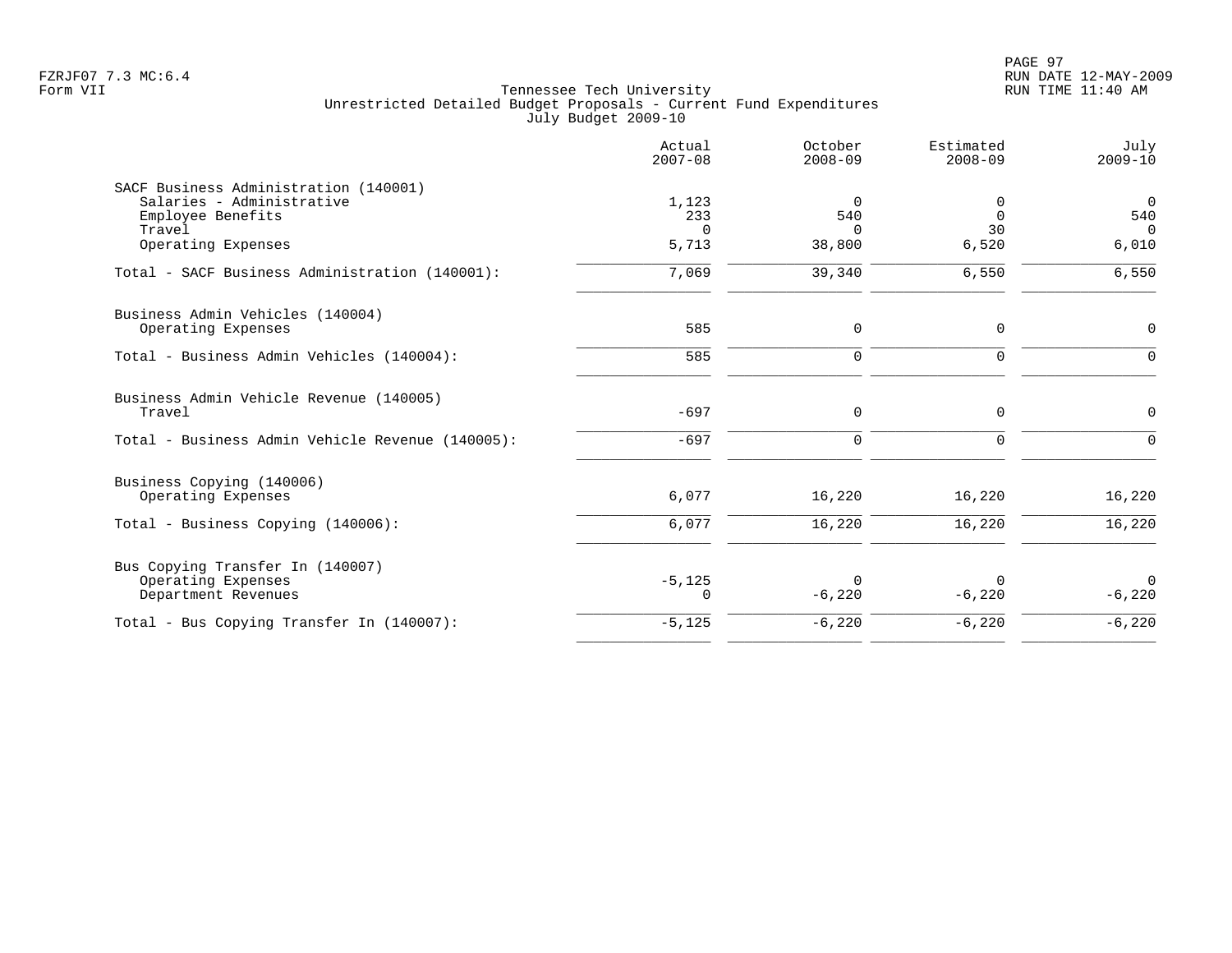| Actual<br>$2007 - 08$ | October<br>$2008 - 09$ | Estimated<br>$2008 - 09$ | July<br>$2009 - 10$          |
|-----------------------|------------------------|--------------------------|------------------------------|
| $-1,410$              | $-10,000$              | $-10,000$                | $-10,000$                    |
| $-1,410$              | $-10,000$              | $-10,000$                | $-10,000$                    |
| 435                   | 0                      | 0                        | 0                            |
| 435                   | 0                      | 0                        | $\mathbf 0$                  |
| $-260$                | 0                      | 0                        | 0                            |
| $-260$                | 0                      | $\mathbf 0$              | $\Omega$                     |
| 784<br>105            | $\Omega$<br>2,000      | 0<br>2,000               | 0<br>$\mathbf 0$<br>$\Omega$ |
| $-829$<br>$-428$      | $\Omega$<br>$-2,000$   | 0<br>$-2,000$            | 0<br>$\Omega$                |
| $-1,257$              | $-2,000$               | $-2,000$                 | $\mathbf 0$                  |
|                       | 889                    | 2,000                    | 2,000                        |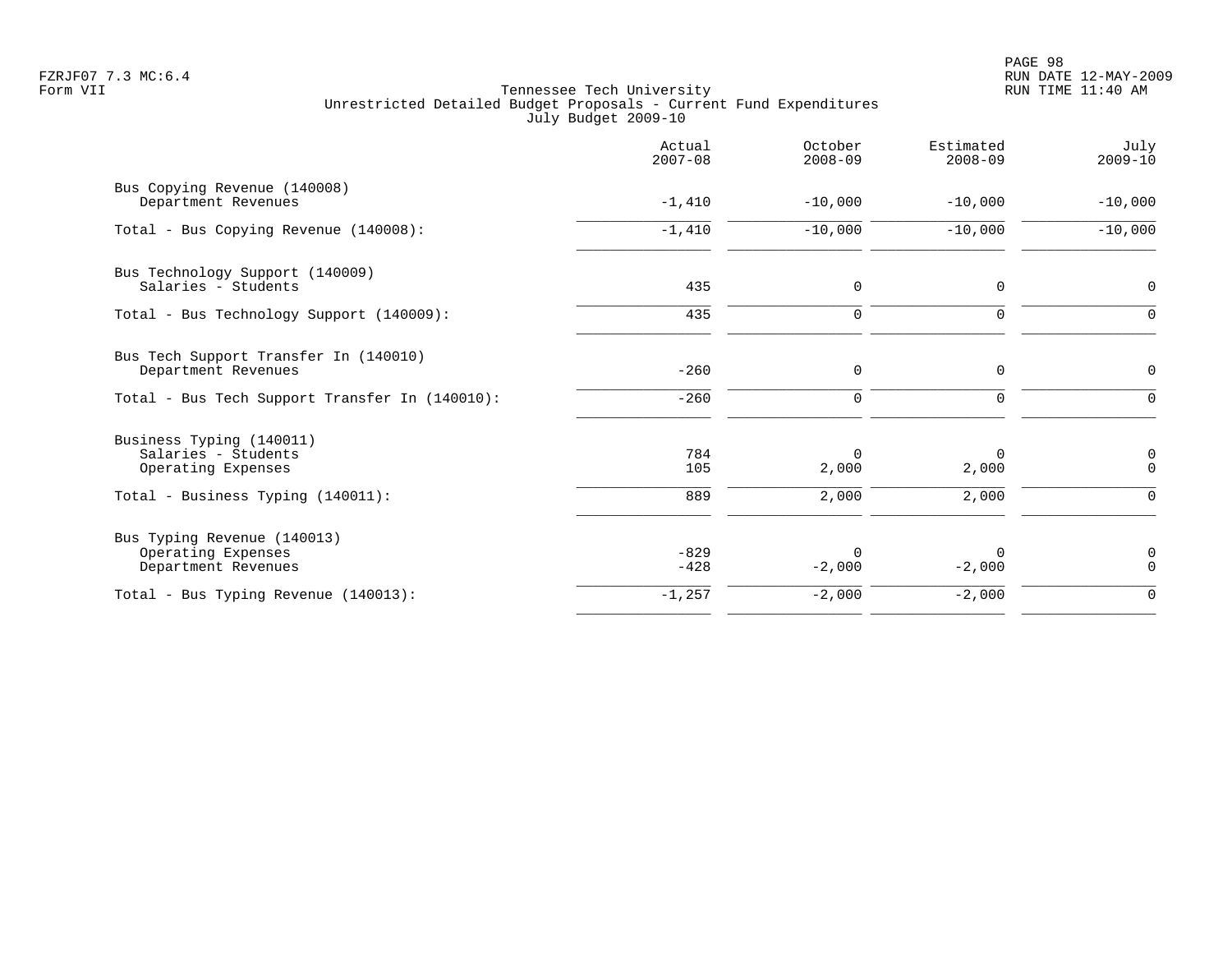|                                                       | Actual<br>$2007 - 08$ | October<br>$2008 - 09$ | Estimated<br>$2008 - 09$ | July<br>$2009 - 10$ |
|-------------------------------------------------------|-----------------------|------------------------|--------------------------|---------------------|
| Dean of College of Education Office (150000)          |                       |                        |                          |                     |
| Salaries - Administrative                             | 190,134               | 190,760                | 190,760                  | 190,060             |
| Salaries - Academic                                   | 501                   | 16,000                 | $\Omega$                 | $\Omega$            |
| Salaries - Supporting                                 | 54,171                | 56,070                 | 67,070                   | 54,580              |
| Salaries - Students                                   | 821                   | 780                    | 780                      | 780                 |
| Salaries - Professional                               | 31,125                | 42,430                 | 44,500                   | 40,000              |
| Employee Benefits                                     | 90,595                | 92,430                 | 92,430                   | 92,430              |
| Travel                                                | 5,310                 | 9,090                  | 9,090                    | 9,090               |
| Operating Expenses                                    | 38,898                | 125,460                | 214,940                  | 26,750              |
| Total - Dean of College of Education Office (150000): | 411,555               | 533,020                | 619,570                  | 413,690             |
| Eled Two Plus Two Advising (153058)                   |                       |                        |                          |                     |
| Salaries - Supporting                                 | 41,776                | 43,360                 | 43,360                   | 43,360              |
| Salaries - Students                                   | 1,000                 | 1,000                  | 1,000                    | $\overline{0}$      |
| Salaries - Professional                               | 61,865                | 67,170                 | 67,170                   | 66,870              |
| Employee Benefits                                     | 41,412                | 42,370                 | 42,370                   | 42,370              |
| Travel                                                | $\Omega$              | $\Omega$               | 90                       | $\Omega$            |
| Operating Expenses                                    | 5,114                 | 4,000                  | 3,910                    | 5,000               |
| Department Revenues                                   | $-10$                 | $\Omega$               | $\Omega$                 | $\Omega$            |
| Total - Eled Two Plus Two Advising (153058):          | 151,157               | 157,900                | 157,900                  | 157,600             |
| Child Development Lab (153400)                        |                       |                        |                          |                     |
| Salaries - Supporting                                 | 80,425                | 98,450                 | 101,305                  | 112,230             |
| Salaries - Students                                   | 52,262                | 6,000                  | 26,496                   | 6,000               |
| Salaries - Professional                               | 139,324               | 126,200                | 121,400                  | 111,320             |
| Employee Benefits                                     | 117,583               | 98,540                 | 98,540                   | 98,540              |
| Travel                                                | $\Omega$              | 760                    | $\Omega$                 | 760                 |
| Operating Expenses                                    | 26,501                | 8,000                  | 22,639                   | 8,000               |
| Department Revenues                                   | $-214,710$            | $-154,010$             | $-186,440$               | $-154,010$          |
| Total - Child Development Lab (153400):               | 201,385               | 183,940                | 183,940                  | 182,840             |
|                                                       |                       |                        |                          |                     |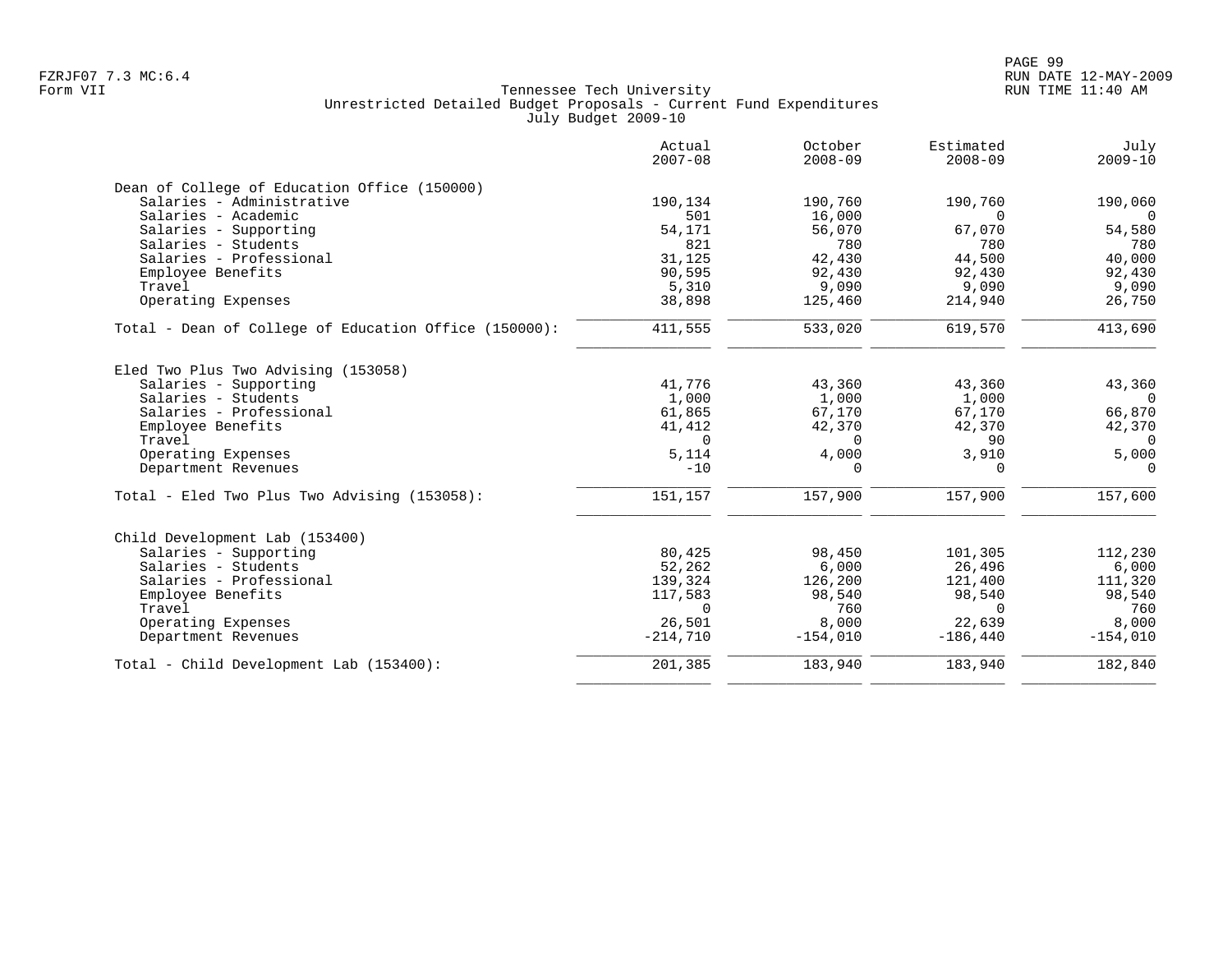|                                                  | Actual<br>$2007 - 08$ | October<br>$2008 - 09$ | Estimated<br>$2008 - 09$ | July<br>$2009 - 10$ |
|--------------------------------------------------|-----------------------|------------------------|--------------------------|---------------------|
| UC Joan Derryberry Art Gallery (155003)          |                       |                        |                          |                     |
| Salaries - Students                              | 101                   | $\Omega$               | $\Omega$                 | $\overline{0}$      |
| Operating Expenses                               | 1,748                 | 1,770                  | 1,770                    | 1,770               |
| Total - UC Joan Derryberry Art Gallery (155003): | 1,849                 | 1,770                  | 1,770                    | 1,770               |
| Learning Resource Center (157000)                |                       |                        |                          |                     |
| Salaries - Academic                              | $\Omega$              | 6,000                  | 4,200                    | 6,000               |
| Salaries - Supporting                            | 23,956                | 20,780                 | 20,780                   | 20,480              |
| Salaries - Students                              | 320                   | $\Omega$               | $\Omega$                 | $\Omega$            |
| Salaries - Professional                          | 58,310                | 49,740                 | 51,521                   | 50,040              |
| Employee Benefits                                | 39,422                | 39,400                 | 39,400                   | 39,400              |
| Travel                                           | 166                   | $\Omega$               | $\Omega$                 | $\overline{0}$      |
| Operating Expenses                               | 18,898                | 16,800                 | 16,819                   | 16,260              |
| Department Revenues                              | $-951$                | $\mathbf 0$            | $\Omega$                 | $\mathbf 0$         |
| Total - Learning Resource Center (157000):       | 140,121               | 132,720                | 132,720                  | 132,180             |
| Education Media Grad Assist (157001)             |                       |                        |                          |                     |
| Operating Expenses                               | 12,148                | 13,780                 | 13,780                   | 13,780              |
| Total - Education Media Grad Assist (157001):    | 12,148                | 13,780                 | 13,780                   | 13,780              |
| Ag and Human Sciences Admin (160000)             |                       |                        |                          |                     |
| Salaries - Administrative                        | 105,417               | 115,000                | 115,000                  | 115,000             |
| Salaries - Supporting                            | 57,253                | 36,370                 | 36,370                   | 35,970              |
| Salaries - Students                              | 112                   | $\Omega$               | $\Omega$                 | $\overline{0}$      |
| Employee Benefits                                | 56,712                | 58,110                 | 58,110                   | 58,110              |
| Travel                                           | 3,703                 | 800                    | 922                      | 800                 |
| Operating Expenses                               | 12,061                | 5,975                  | 5,983                    | 2,525               |
| Total - Ag and Human Sciences Admin (160000):    | 235,258               | 216,255                | 216,385                  | 212,405             |
|                                                  |                       |                        |                          |                     |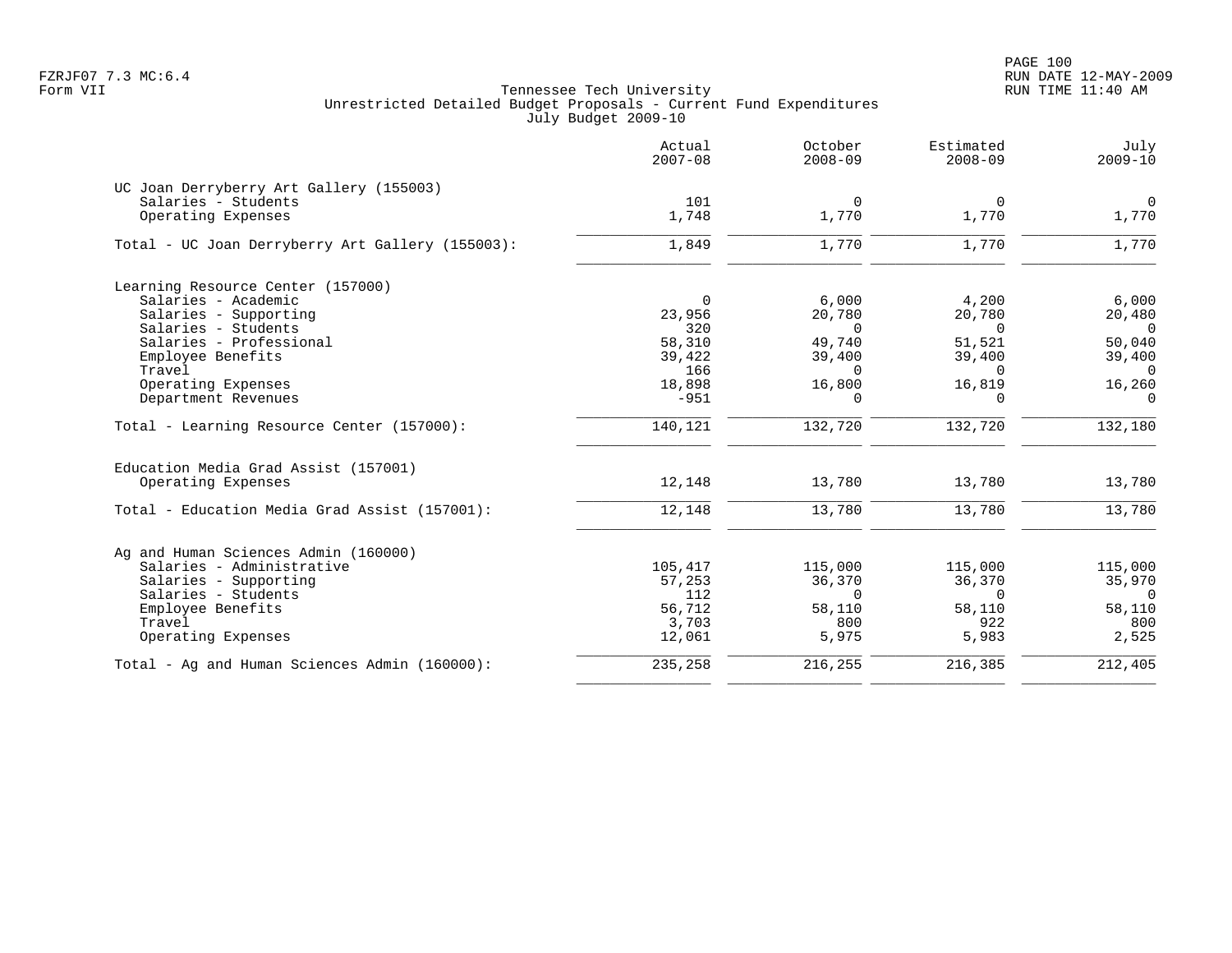PAGE 101 FZRJF07 7.3 MC:6.4 RUN DATE 12-MAY-2009

|                                          | Actual<br>$2007 - 08$ | October<br>$2008 - 09$ | Estimated<br>$2008 - 09$ | July<br>$2009 - 10$ |
|------------------------------------------|-----------------------|------------------------|--------------------------|---------------------|
| Farm Administration (162000)             |                       |                        |                          |                     |
| Salaries - Professional                  | 146,909               | 148,110                | 148,110                  | 120,530             |
| Employee Benefits                        | 59,152                | 60,650                 | 60,650                   | 60,650              |
| Travel                                   | 140                   | 140                    | 140                      | 140                 |
| Total - Farm Administration (162000):    | 206,201               | 208,900                | 208,900                  | 181,320             |
| Livestock and Dairy (162001)             |                       |                        |                          |                     |
| Salaries - Students                      | 14,789                | 7,570                  | 19,230                   | 3,090               |
| Employee Benefits                        | 238                   | 300                    | 300                      | 300                 |
| Travel                                   | 1,000                 | $\Omega$               | 50                       | $\Omega$            |
| Operating Expenses                       | 177,861               | 125,640                | 143,410                  | 123,740             |
| Department Revenues                      | $-14$                 | $\Omega$               | $\Omega$                 | $\Omega$            |
| Total - Livestock and Dairy (162001):    | 193,874               | 133,510                | 162,990                  | 127,130             |
| Office of Research (170000)              |                       |                        |                          |                     |
| Salaries - Administrative                | 132,753               | 144,600                | 144,600                  | 144,300             |
| Salaries - Professional                  | 167,400               | 167,710                | 167,710                  | 167,510             |
| Employee Benefits                        | 106,262               | 105,780                | 105,780                  | 105,780             |
| Travel                                   | 3,820                 | 3,480                  | 3,480                    | 2,000               |
| Operating Expenses                       | 8,488                 | 8,630                  | 8,630                    | 5,000               |
| Total - Office of Research (170000):     | 418,723               | 430,200                | 430,200                  | 424,590             |
| Graduate Studies Admin (176000)          |                       |                        |                          |                     |
| Salaries - Supporting                    | 108,342               | 105,970                | 105,970                  | 104,770             |
| Salaries - Professional                  | 42,149                | 42,650                 | 42,650                   | 41,350              |
| Employee Benefits                        | 73,025                | 74,730                 | 74,730                   | 74,730              |
| Travel                                   | 4,884                 | 2,350                  | 2,350                    | 1,000               |
| Operating Expenses                       | 25,602                | 22,520                 | 22,520                   | 12,840              |
| Total - Graduate Studies Admin (176000): | 254,002               | 248,220                | 248,220                  | 234,690             |
|                                          |                       |                        |                          |                     |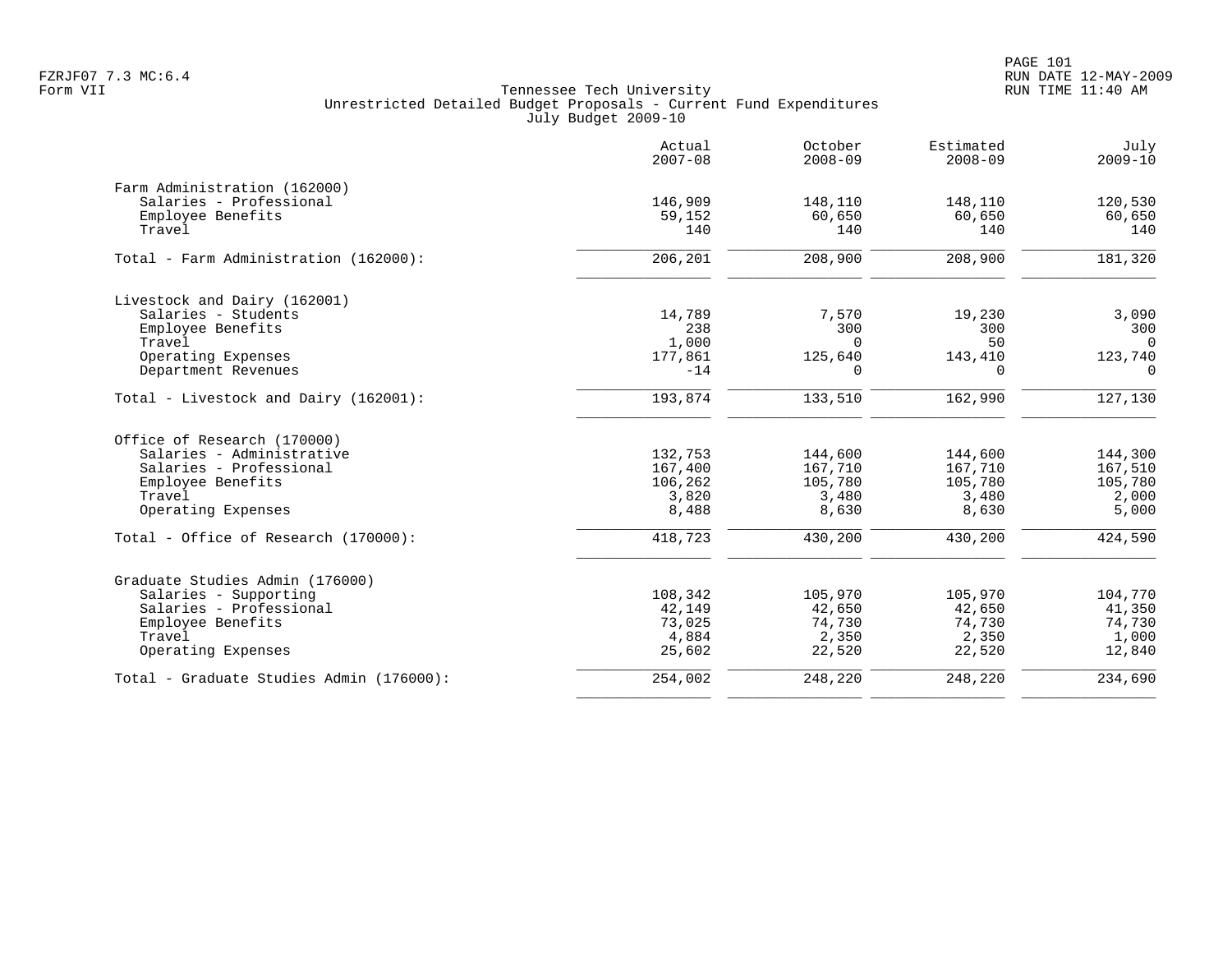PAGE 102 FZRJF07 7.3 MC:6.4 RUN DATE 12-MAY-2009

| Actual<br>$2007 - 08$ | October<br>$2008 - 09$                                               | Estimated<br>$2008 - 09$                                                        | July<br>$2009 - 10$                                                  |
|-----------------------|----------------------------------------------------------------------|---------------------------------------------------------------------------------|----------------------------------------------------------------------|
|                       |                                                                      |                                                                                 | 2,300                                                                |
|                       |                                                                      |                                                                                 |                                                                      |
| 1,815                 | 2,300                                                                | 2,300                                                                           | 2,300                                                                |
|                       |                                                                      |                                                                                 |                                                                      |
| 4,660                 | 5,100                                                                | 5,100                                                                           | 3,340                                                                |
| 4,660                 | 5,100                                                                | 5,100                                                                           | 3,340                                                                |
|                       |                                                                      |                                                                                 |                                                                      |
| 1,119                 | 0                                                                    | 0                                                                               | $\overline{0}$                                                       |
|                       |                                                                      | $\Omega$                                                                        | $\Omega$                                                             |
|                       |                                                                      |                                                                                 | 630                                                                  |
| 2,063                 | 4,380                                                                | 4,380                                                                           | 630                                                                  |
|                       |                                                                      |                                                                                 |                                                                      |
| 54,075                | 54,075                                                               | 54,075                                                                          | 54,075                                                               |
| 65,269                | 50,400                                                               | 83,380                                                                          | 69,480                                                               |
|                       |                                                                      |                                                                                 | $\Omega$                                                             |
|                       |                                                                      |                                                                                 | 242,305                                                              |
|                       |                                                                      |                                                                                 | 124,860<br>700                                                       |
|                       |                                                                      |                                                                                 | 83,570                                                               |
| $-2$                  | $\Omega$                                                             | 0                                                                               | $\Omega$                                                             |
| 525,174               | 559,140                                                              | 648,840                                                                         | 574,990                                                              |
|                       | 1,815<br>28<br>916<br>8,557<br>243,658<br>122,048<br>8,860<br>22,709 | 2,300<br>$\Omega$<br>4,380<br>$\Omega$<br>243,905<br>124,860<br>1,500<br>84,400 | 2,300<br>4,380<br>$\Omega$<br>263,155<br>129,030<br>1,500<br>117,700 |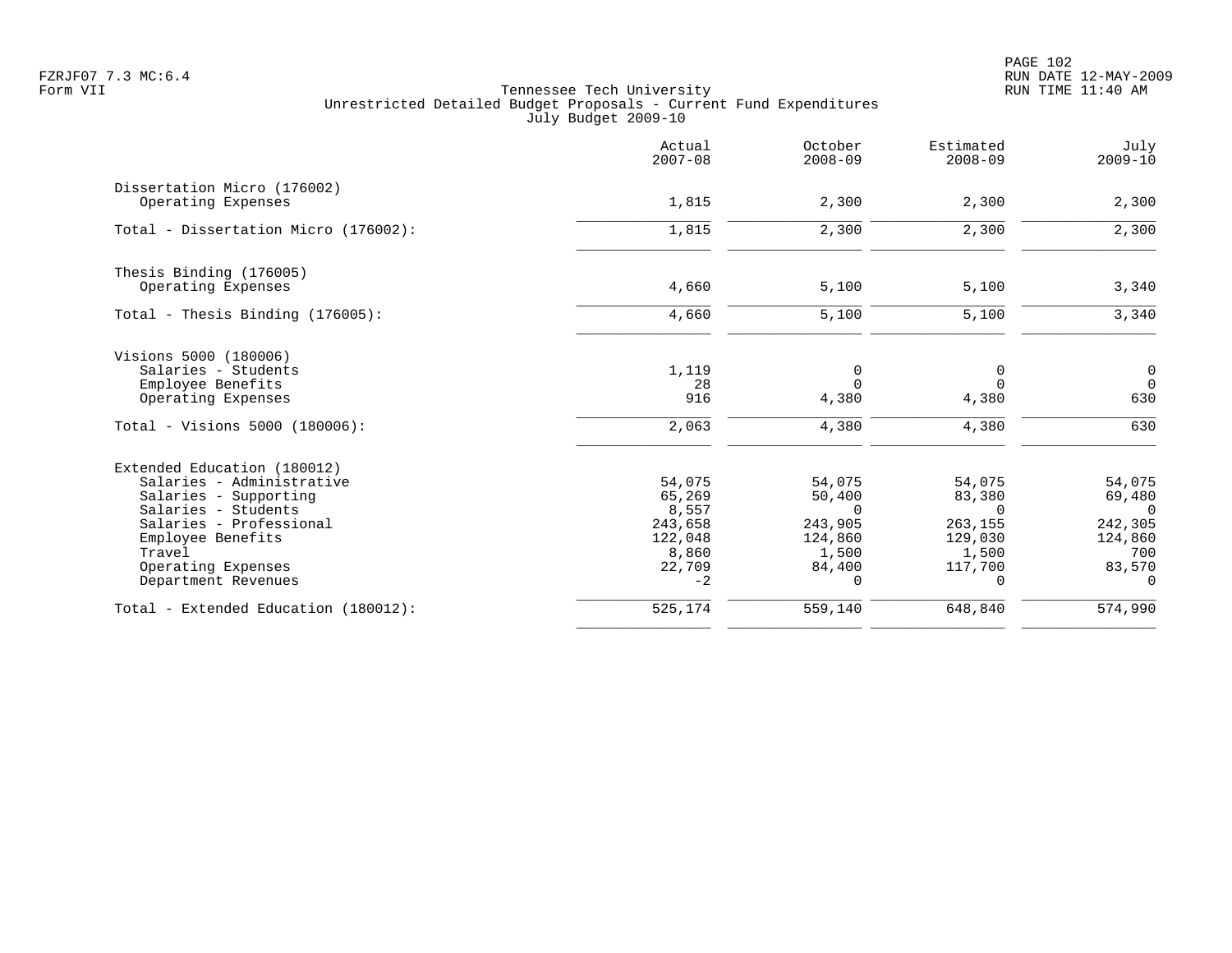| Actual<br>$2007 - 08$ | October<br>$2008 - 09$                     | Estimated<br>$2008 - 09$                               | July<br>$2009 - 10$               |
|-----------------------|--------------------------------------------|--------------------------------------------------------|-----------------------------------|
|                       |                                            |                                                        |                                   |
| 108,550               | 108,850                                    | 108,850                                                | 108,550                           |
| 181,013               | 154,590                                    | 156,890                                                | 152,790                           |
| 873                   | 2,290                                      | 2,290                                                  | 2,290                             |
| 1,158,780             | 1,244,480                                  | 1,188,219                                              | 1,229,330                         |
| 517,498               | 535,490                                    | 535,490                                                | 535,490                           |
| 31,511                | 5,000                                      | 8,000                                                  | 5,000                             |
| 884,789               | 727,060                                    | 778,021                                                | 611,600                           |
| 148,058               | 180,000                                    | 160,000                                                | 160,000                           |
| 3,031,072             | 2,957,760                                  | 2,937,760                                              | 2,805,050                         |
|                       |                                            |                                                        |                                   |
| 48,183                | 38,950                                     | 38,950                                                 | 38,950                            |
| $-10,005$             | $\Omega$                                   | $\Omega$                                               | $\Omega$                          |
| 38,178                | 38,950                                     | 38,950                                                 | 38,950                            |
|                       |                                            |                                                        |                                   |
| $\Omega$              |                                            | $\Omega$                                               | $\mathbf 0$                       |
|                       |                                            |                                                        | 1,180                             |
|                       |                                            |                                                        | 69,710                            |
|                       |                                            |                                                        | 13,230                            |
|                       |                                            |                                                        | 5,000                             |
|                       |                                            | 74,070                                                 | 29,830                            |
| 1,177                 | 13,420                                     | 13,420                                                 | 13,420                            |
| 81,964                | 146,790                                    | 172,440                                                | 132,370                           |
|                       | 104<br>42,760<br>12,932<br>2,649<br>22,342 | 19,180<br>1,180<br>69,710<br>13,230<br>5,000<br>25,070 | 1,180<br>69,710<br>9,060<br>5,000 |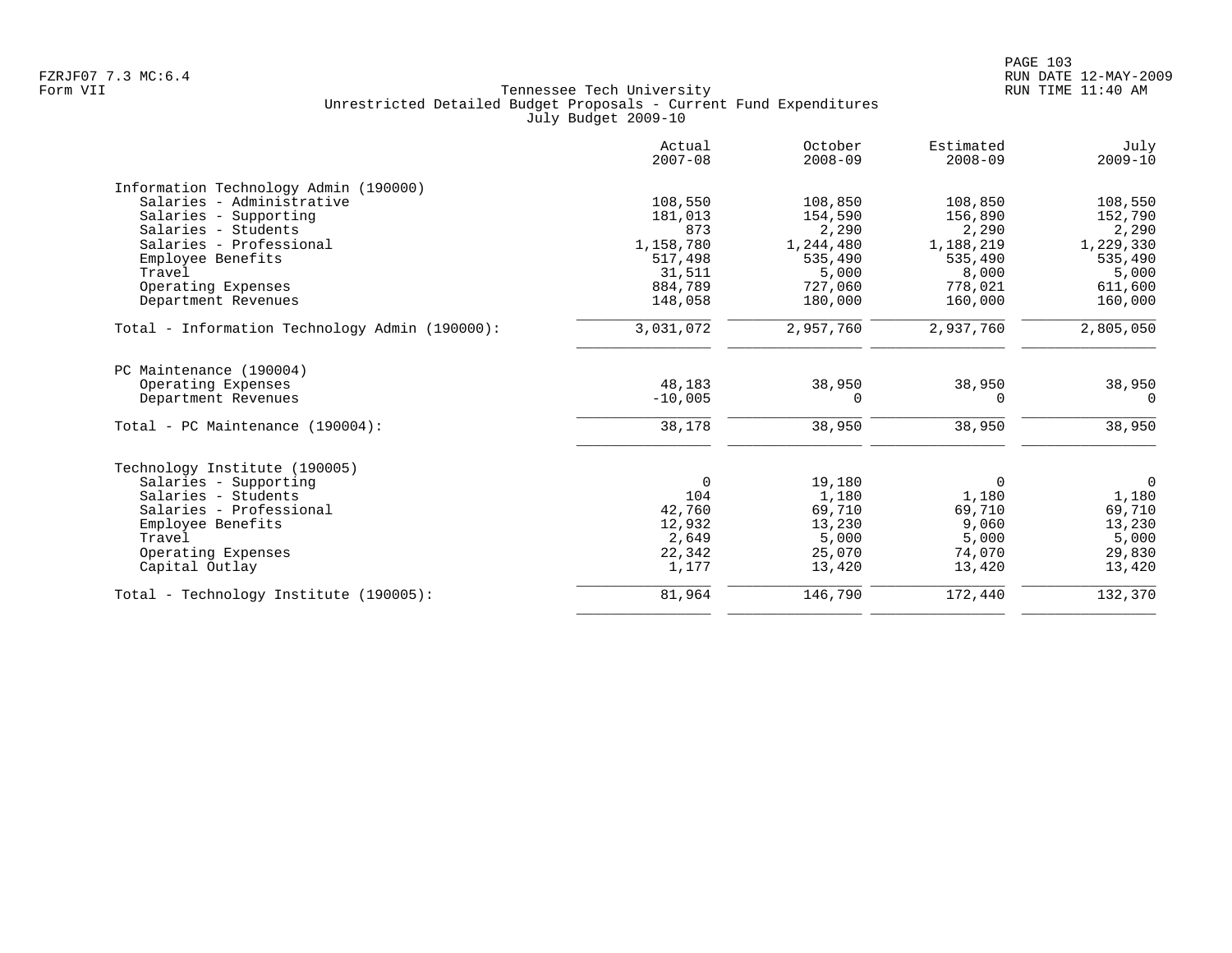PAGE 104 FZRJF07 7.3 MC:6.4 RUN DATE 12-MAY-2009

|                                                                                           | Actual<br>$2007 - 08$ | October<br>$2008 - 09$ | Estimated<br>$2008 - 09$ | July<br>$2009 - 10$ |
|-------------------------------------------------------------------------------------------|-----------------------|------------------------|--------------------------|---------------------|
| Academic Support Tech Access Fee (190007)<br>Salaries - Professional<br>Employee Benefits | 87,610<br>40,023      | 88,110<br>41,200       | 88,110<br>41,200         | 87,010<br>41,200    |
| Total - Academic Support Tech Access Fee (190007):                                        | 127,633               | 129,310                | 129,310                  | 128,210             |
| TBR Spouse Dependent Discount (700000)<br>Employee Benefits                               | 48,369                | 50,910                 | 50,910                   | 50,910              |
| Total - TBR Spouse Dependent Discount (700000):                                           | 48,369                | 50,910                 | 50,910                   | 50,910              |
| TBR Employ Remission PC191 (700001)<br>Employee Benefits                                  | 17,170                | 22,580                 | 25,280                   | 22,580              |
| Total - TBR Employ Remission PC191 (700001):                                              | 17,170                | 22,580                 | 25,280                   | 22,580              |
| E and G Data Processing Allocation (700003)<br>Department Revenues                        | 15,350                | 347,790                | 347,880                  | 347,220             |
| Total - E and G Data Processing Allocation (700003):                                      | 15,350                | 347,790                | 347,880                  | 347,220             |
| E and G Claims Adjustment (700004)<br>Operating Expenses                                  | 20,568                | 29,690                 | 29,690                   | 29,690              |
| Total - E and G Claims Adjustment $(700004)$ :                                            | 20,568                | 29,690                 | 29,690                   | 29,690              |
|                                                                                           |                       |                        |                          |                     |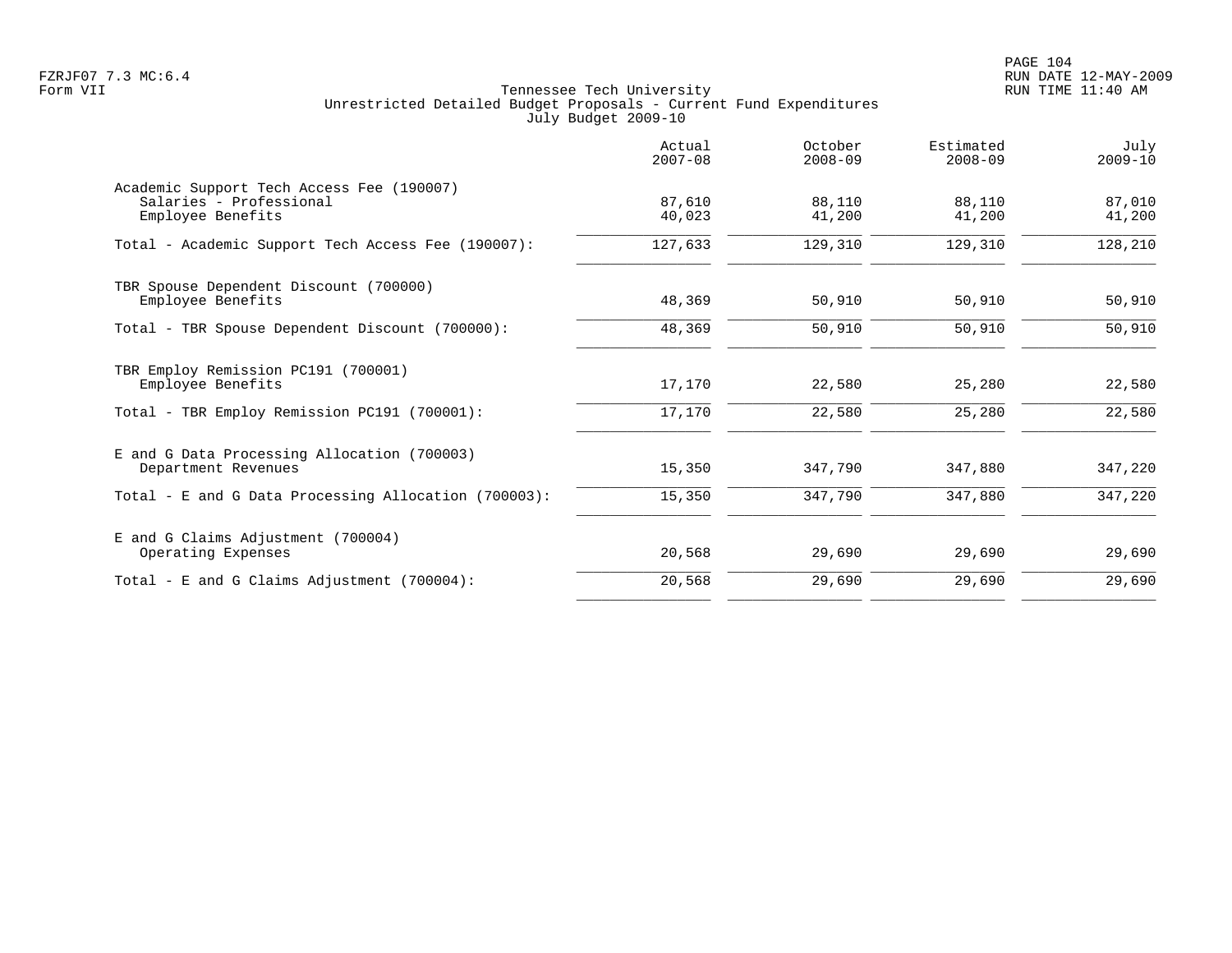|                                                                                                                       | Actual<br>$2007 - 08$                 | October<br>$2008 - 09$              | Estimated<br>$2008 - 09$            | July<br>$2009 - 10$                 |
|-----------------------------------------------------------------------------------------------------------------------|---------------------------------------|-------------------------------------|-------------------------------------|-------------------------------------|
| $E$ and G Support (700005)<br>Salaries - Academic<br>Salaries - Supporting<br>Employee Benefits<br>Operating Expenses | 0<br>$\Omega$<br>279,127<br>$-12,798$ | 15,450<br>3,540<br>1,770<br>299,007 | 15,450<br>3,540<br>1,770<br>300,362 | 15,450<br>3,540<br>1,770<br>298,292 |
| Total - E and G Support $(700005)$ :                                                                                  | 266,329                               | 319,767                             | 321,122                             | 319,052                             |
| E and G Other Salary Pool (700009)<br>Salaries - Supporting<br>Salaries - Professional                                | $\mathsf{O}$<br>$\mathbf 0$           | 20,670<br>12,380                    | 20,670<br>12,380                    | 20,670<br>12,380                    |
| Total - E and G Other Salary Pool (700009):                                                                           | $\mathbf 0$                           | 33,050                              | 33,050                              | 33,050                              |
| $C$ C Admin Trans (700014)<br>Operating Expenses<br>Total - C C Admin Trans $(700014)$ :                              | $-100,000$<br>$-100,000$              | $-100,000$<br>$-100,000$            | $-100,000$<br>$-100,000$            | $-100,000$<br>$-100,000$            |
| TAF Academic Banner Support (700018)<br>Travel<br>Operating Expenses<br>Total - TAF Academic Banner Support (700018): | 14,097<br>31,641<br>45,738            | 50,520<br>18,500<br>69,020          | 8,520<br>10,500<br>19,020           | 8,520<br>10,500<br>19,020           |
| Post Office Allocation (700045)<br>Operating Expenses<br>Department Revenues                                          | $\mathbf 0$<br>5,238                  | 3,730<br>$\mathbf 0$                | 3,730<br>$\Omega$                   | 3,730<br>$\mathbf 0$                |
| Total - Post Office Allocation (700045):                                                                              | 5,238                                 | 3,730                               | 3,730                               | 3,730                               |
|                                                                                                                       |                                       |                                     |                                     |                                     |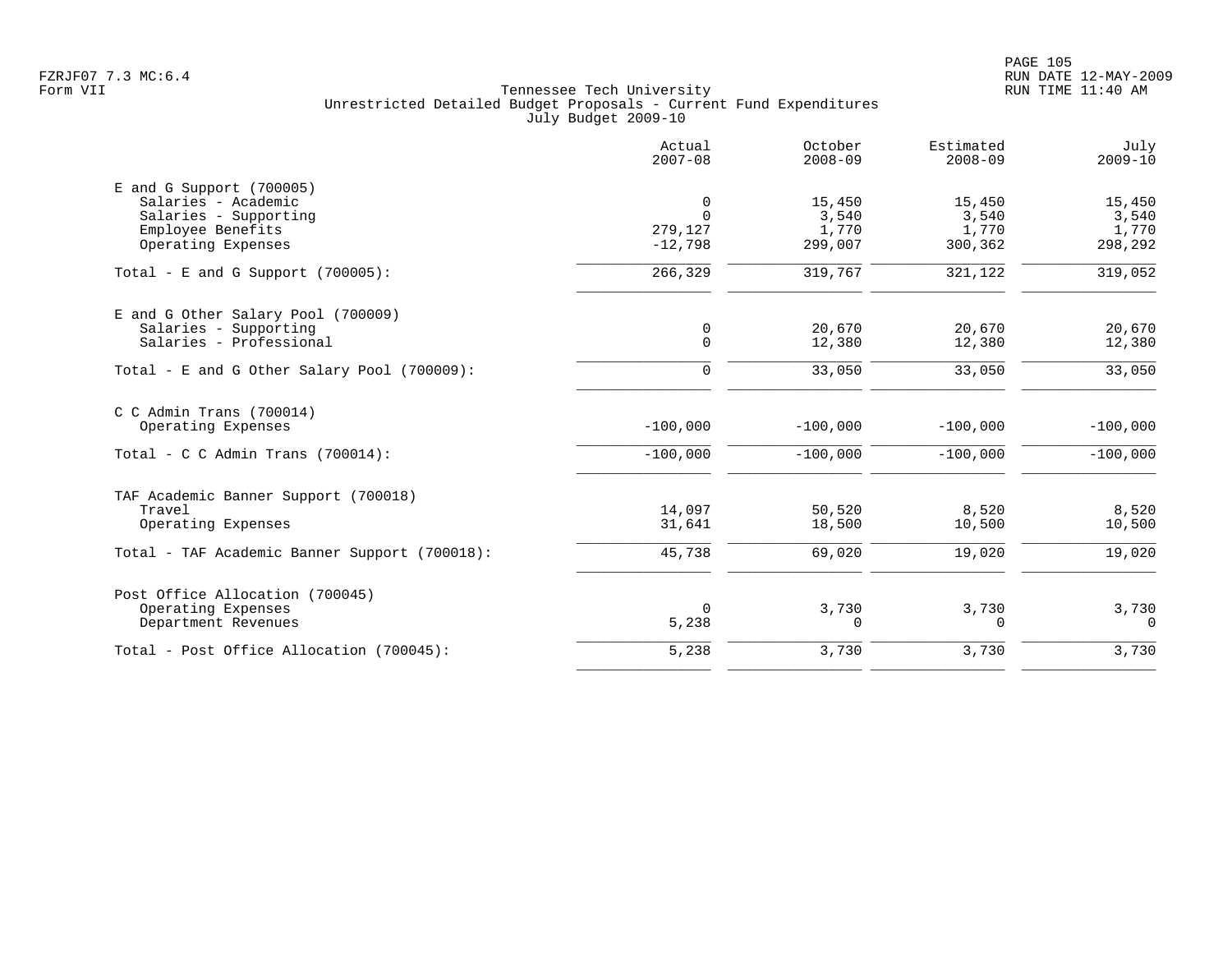|                                                                                                                                                                                                                                                              | Actual<br>$2007 - 08$                                                                                                       | October<br>$2008 - 09$                                                                                                     | Estimated<br>$2008 - 09$                                                                                                    | July<br>$2009 - 10$                                                                                                       |
|--------------------------------------------------------------------------------------------------------------------------------------------------------------------------------------------------------------------------------------------------------------|-----------------------------------------------------------------------------------------------------------------------------|----------------------------------------------------------------------------------------------------------------------------|-----------------------------------------------------------------------------------------------------------------------------|---------------------------------------------------------------------------------------------------------------------------|
| Computing Alloc to Other Function (700051)<br>Department Revenues                                                                                                                                                                                            | $-3,069,249$                                                                                                                | $-2,957,760$                                                                                                               | $-2,976,710$                                                                                                                | $-2,844,000$                                                                                                              |
| Total - Computing Alloc to Other Function (700051):                                                                                                                                                                                                          | $-3,069,249$                                                                                                                | $-2,957,760$                                                                                                               | $-2,976,710$                                                                                                                | $-2,844,000$                                                                                                              |
| ARRA Am Recvry Reinvst Act (700062)<br>Salaries - Administrative<br>Salaries - Supporting<br>Salaries - Professional<br>Employee Benefits                                                                                                                    | 0<br>0<br>$\Omega$<br>$\Omega$                                                                                              | 0<br>$\mathbf 0$<br>$\mathbf 0$<br>$\Omega$                                                                                | 45,000<br>120,220<br>50,000<br>14,900                                                                                       | 45,000<br>120,220<br>50,000<br>14,900                                                                                     |
| Total - ARRA Am Recvry Reinvst Act (700062):                                                                                                                                                                                                                 | $\mathbf 0$                                                                                                                 | $\mathbf 0$                                                                                                                | 230,120                                                                                                                     | 230,120                                                                                                                   |
| Total - Academic Support (350):<br>Salaries - Administrative<br>Salaries - Academic<br>Salaries - Supporting<br>Salaries - Students<br>Salaries - Professional<br>Employee Benefits<br>Travel<br>Operating Expenses<br>Capital Outlay<br>Department Revenues | 1,450,766<br>742,326<br>1,277,116<br>132,540<br>2,529,537<br>2,597,086<br>144,521<br>1,786,934<br>970,299<br>$-3, 257, 939$ | 1,594,935<br>804,150<br>1,294,353<br>95,020<br>2,730,060<br>2,414,500<br>188,950<br>1,887,415<br>1,092,510<br>$-2,635,460$ | 1,621,980<br>781,360<br>1,449,118<br>127,426<br>2,751,030<br>2,431,560<br>164,492<br>2,390,490<br>1,092,510<br>$-2,754,100$ | 1,638,735<br>831,970<br>1,417,261<br>89,540<br>2,645,780<br>2,429,400<br>69,450<br>1,534,350<br>1,003,470<br>$-2,540,270$ |
| Total                                                                                                                                                                                                                                                        | 8,373,186                                                                                                                   | 9,466,433                                                                                                                  | 10,055,866                                                                                                                  | 9,119,686                                                                                                                 |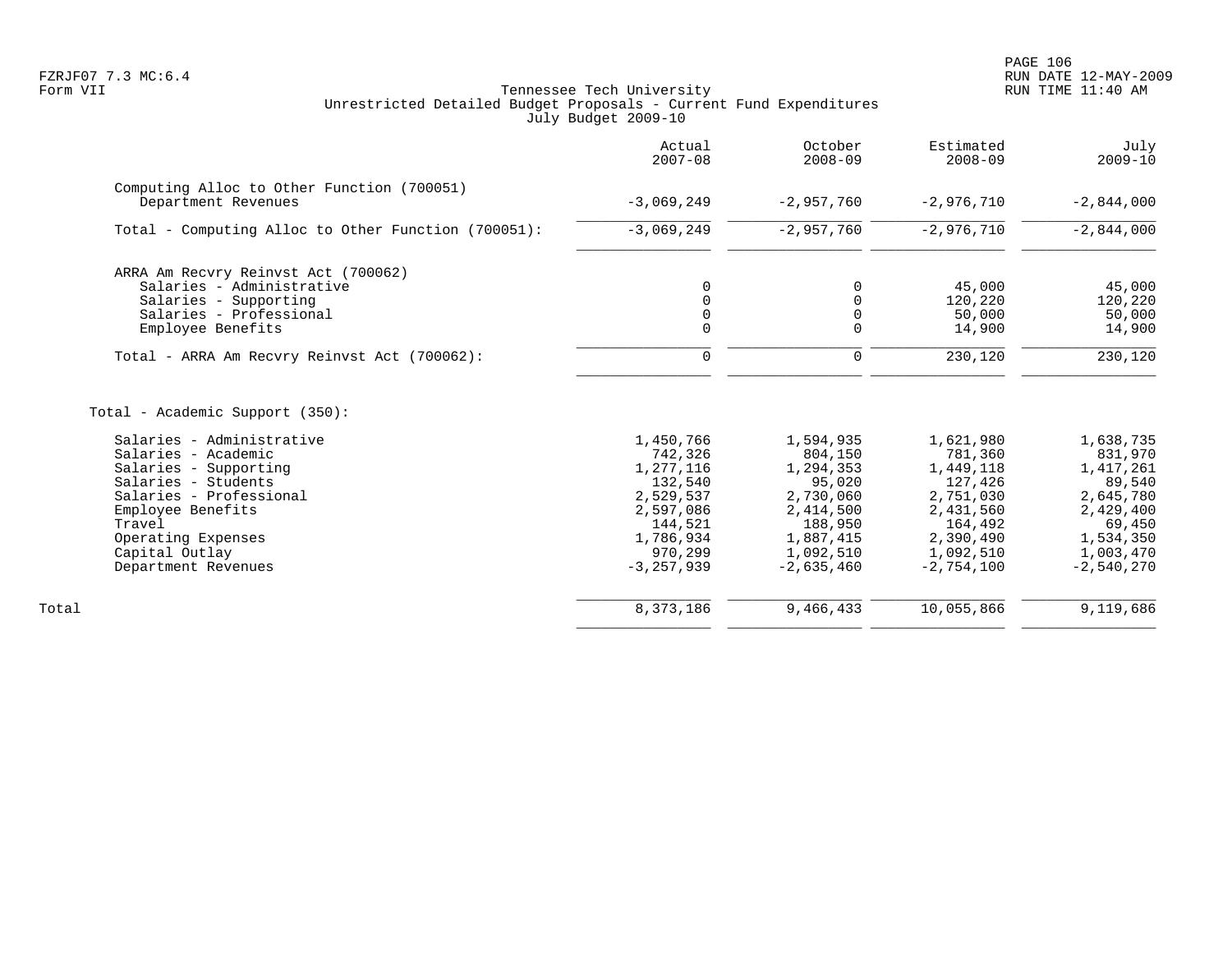PAGE 107 FZRJF07 7.3 MC:6.4 RUN DATE 12-MAY-2009

|                                                                                                                                                                                                                          | Actual<br>$2007 - 08$                                                                                                       | October<br>$2008 - 09$                                                                                                     | Estimated<br>$2008 - 09$                                                                                                    | July<br>$2009 - 10$                                                                                                       |
|--------------------------------------------------------------------------------------------------------------------------------------------------------------------------------------------------------------------------|-----------------------------------------------------------------------------------------------------------------------------|----------------------------------------------------------------------------------------------------------------------------|-----------------------------------------------------------------------------------------------------------------------------|---------------------------------------------------------------------------------------------------------------------------|
| Total - Academic Support (35):                                                                                                                                                                                           |                                                                                                                             |                                                                                                                            |                                                                                                                             |                                                                                                                           |
| Salaries - Administrative<br>Salaries - Academic<br>Salaries - Supporting<br>Salaries - Students<br>Salaries - Professional<br>Employee Benefits<br>Travel<br>Operating Expense<br>Capital Outlay<br>Department Revenues | 1,450,766<br>742,326<br>1,277,116<br>132,540<br>2,529,537<br>2,597,086<br>144,521<br>1,786,934<br>970,299<br>$-3, 257, 939$ | 1,594,935<br>804,150<br>1,294,353<br>95,020<br>2,730,060<br>2,414,500<br>188,950<br>1,887,415<br>1,092,510<br>$-2.635.460$ | 1,621,980<br>781,360<br>1,449,118<br>127,426<br>2,751,030<br>2,431,560<br>164,492<br>2,390,490<br>1,092,510<br>$-2.754.100$ | 1,638,735<br>831,970<br>1,417,261<br>89,540<br>2,645,780<br>2,429,400<br>69,450<br>1,534,350<br>1,003,470<br>$-2,540,270$ |
| Total                                                                                                                                                                                                                    | 8,373,186                                                                                                                   | 9,466,433                                                                                                                  | 10,055,866                                                                                                                  | 9,119,686                                                                                                                 |
| Student Services (40)<br>Student Services (400)<br>Seminars and Forums (110013)<br>Operating Expenses                                                                                                                    | 26,734                                                                                                                      | 64,480                                                                                                                     | 34,480                                                                                                                      | 34,480                                                                                                                    |
| Total - Seminars and Forums (110013):                                                                                                                                                                                    | 26,734                                                                                                                      | 64,480                                                                                                                     | 34,480                                                                                                                      | 34,480                                                                                                                    |
| TBR Meetings (110014)<br>Operating Expenses                                                                                                                                                                              | $\mathbf 0$                                                                                                                 | $\mathbf 0$                                                                                                                | 30,000                                                                                                                      | 0                                                                                                                         |
| Total - TBR Meetings (110014):                                                                                                                                                                                           | $\mathbf 0$                                                                                                                 | $\mathbf 0$                                                                                                                | 30,000                                                                                                                      | $\mathbf 0$                                                                                                               |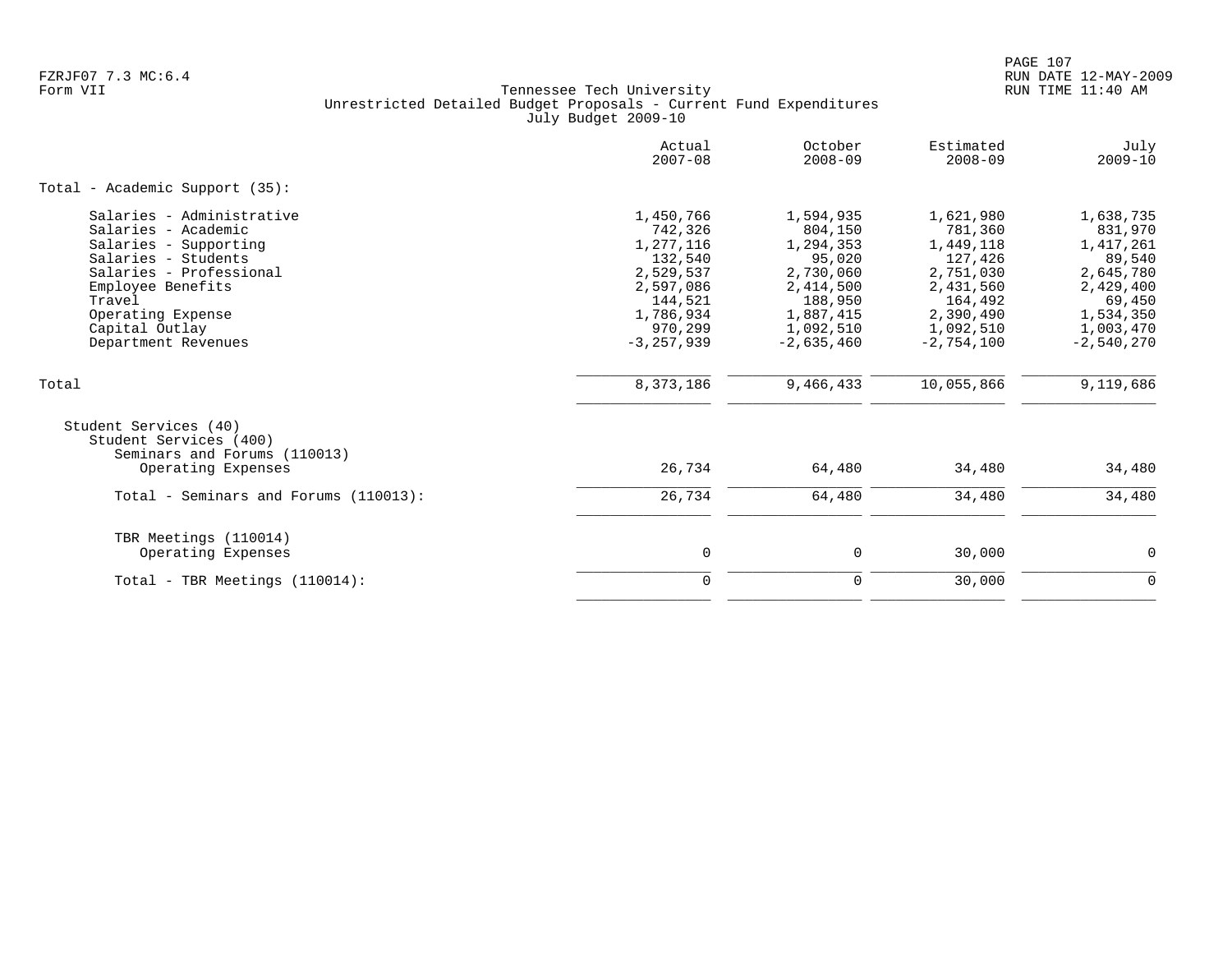PAGE 108 FZRJF07 7.3 MC:6.4 RUN DATE 12-MAY-2009

| Actual<br>$2007 - 08$ | October<br>$2008 - 09$ | Estimated<br>$2008 - 09$ | July<br>$2009 - 10$ |
|-----------------------|------------------------|--------------------------|---------------------|
|                       |                        |                          |                     |
| 92,828                | 93,828                 | 93,828                   | 93,228              |
| 27,218                | 31,820                 | 31,820                   | 31,820              |
| 3,579                 | 3,500                  | 3,500                    | 3,500               |
| 1,240                 | 1,240                  | 1,240                    | 1,240               |
| 124,865               | 130,388                | 130,388                  | 129,788             |
|                       |                        |                          |                     |
|                       |                        |                          | 19,180              |
| $\Omega$              | 800                    | $\Omega$                 | 800                 |
| 39,539                | 39,640                 | 34,310                   | 39,140              |
| 10,077                | 11,260                 | 11,260                   | 11,260              |
| 199                   | 800                    | 800                      | 800                 |
| 2,573                 | 1,200                  | 1,200                    | 1,200               |
| 59,218                | 72,880                 | 66,750                   | 72,380              |
|                       |                        |                          |                     |
| 16,899                | 17,460                 | 17,460                   | 17,460              |
| 10,800                | 10,800                 | 10,800                   | 10,800              |
| 9,826                 | 9,220                  | 9,220                    | 9,220               |
| 210                   | $\Omega$               | $\Omega$                 | $\Omega$            |
| 2,785                 | 1,520                  | 1,520                    | 1,520               |
| 40,520                | 39,000                 | 39,000                   | 39,000              |
|                       | 6,830                  | 19,180                   | 19,180              |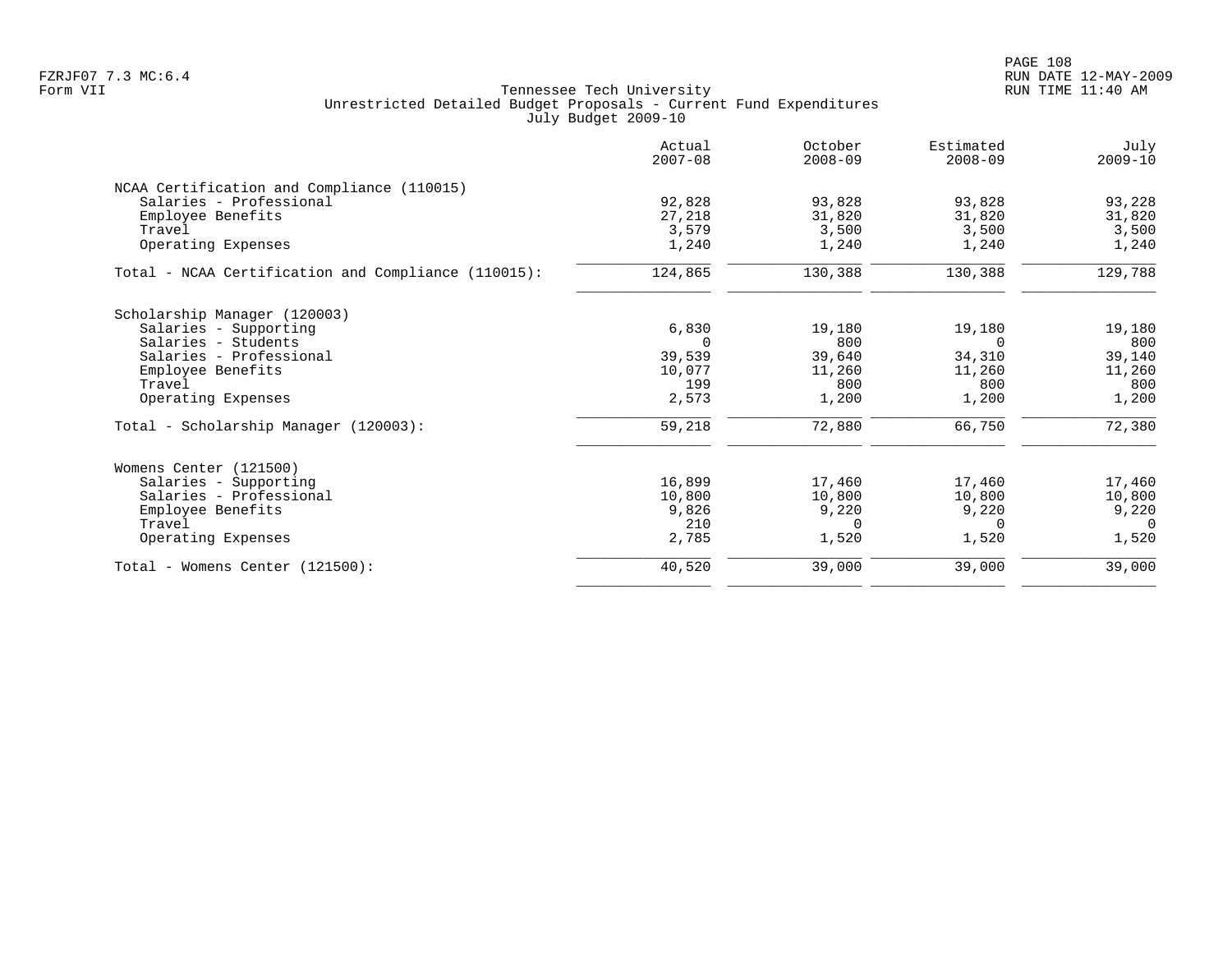|                                              | Actual<br>$2007 - 08$ | October<br>$2008 - 09$ | Estimated<br>$2008 - 09$ | July<br>$2009 - 10$ |
|----------------------------------------------|-----------------------|------------------------|--------------------------|---------------------|
| Internaltional Educ Fee (121704)             |                       |                        |                          |                     |
| Salaries - Students                          | $\Omega$              | $\Omega$               | 3,500                    | $\mathbf 0$         |
| Salaries - Professional                      | 10,138                | 31,940                 | 31,940                   | 31,540              |
| Employee Benefits                            | 4,774                 | 18,310                 | 18,310                   | 18,310              |
| Travel                                       | 172,848               | 131,150                | 251,700                  | 124,050             |
| Operating Expenses                           | 13,293                | 146,000                | 21,950                   | 96,600              |
| Total - Internaltional Educ Fee (121704):    | 201,053               | 327,400                | 327,400                  | 270,500             |
| Craft Center Promo and Dev (121761)          |                       |                        |                          |                     |
| Salaries - Professional                      | 39,671                | 39,770                 | 39,770                   | 39,870              |
| Employee Benefits                            | 11,988                | 14,350                 | 14,350                   | 14,350              |
| Travel                                       | 688                   | 500                    | 500                      | 500                 |
| Operating Expenses                           | 36,271                | 32,780                 | 32,780                   | 32,780              |
| Total - Craft Center Promo and Dev (121761): | 88,618                | 87,400                 | 87,400                   | 87,500              |
| Career Services (121800)                     |                       |                        |                          |                     |
| Salaries - Administrative                    | 65,560                | 66,960                 | 66,960                   | 66,660              |
| Salaries - Supporting                        | 26,139                | 26,810                 | 26,810                   | 26,510              |
| Salaries - Students                          | 708                   | $\Omega$               | 500                      | $\overline{0}$      |
| Salaries - Professional                      | 44,949                | 44,550                 | 44,550                   | 50,890              |
| Employee Benefits                            | 47,935                | 49,230                 | 49,230                   | 49,230              |
| Travel                                       | 3,491                 | 1,000                  | 7,300                    | 1,000               |
| Operating Expenses                           | 35,113                | 5,500                  | 30,000                   | 1,000               |
| Total - Career Services (121800):            | 223,895               | 194,050                | 225,350                  | 195,290             |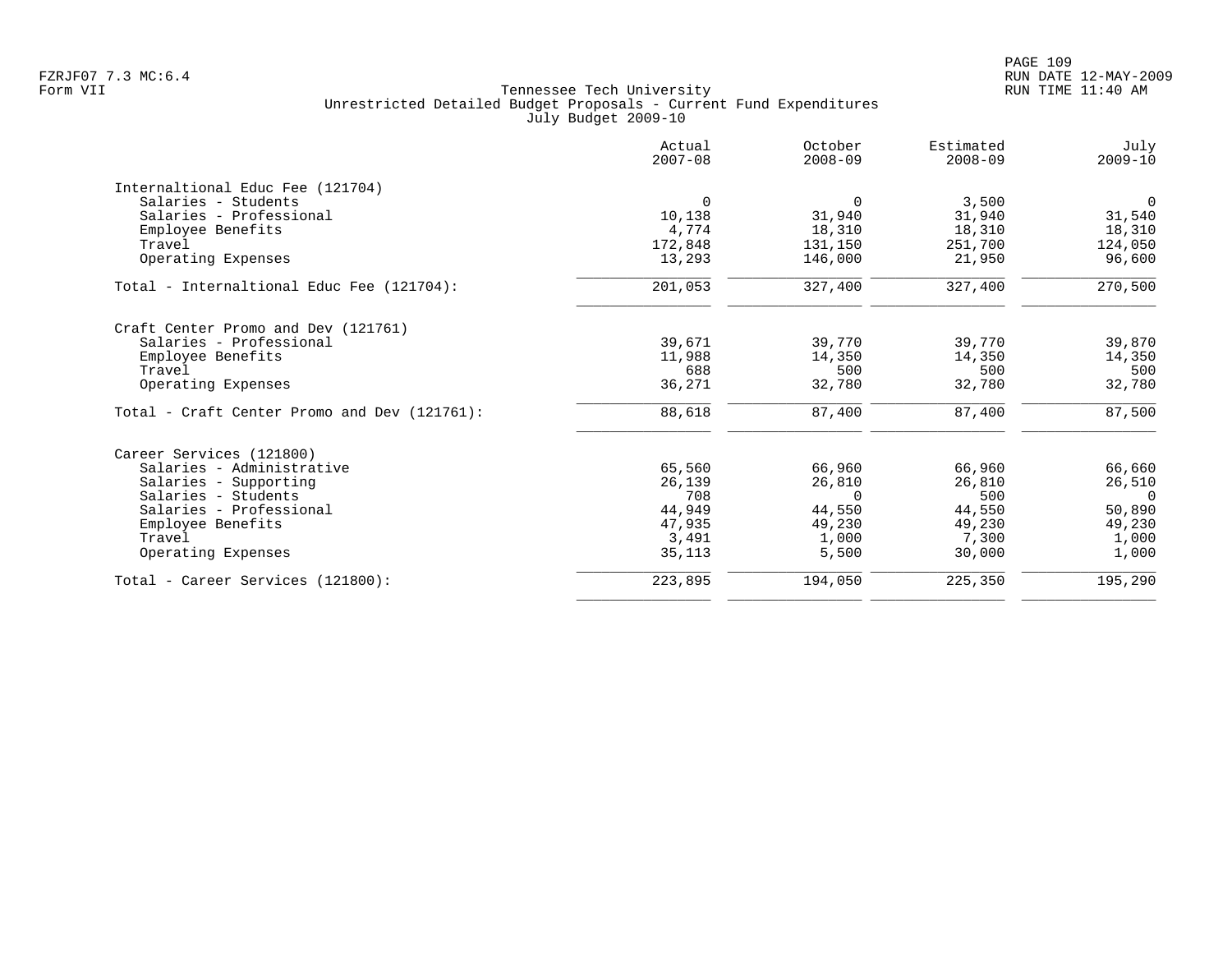|                                                      | Actual<br>$2007 - 08$ | October<br>$2008 - 09$ | Estimated<br>$2008 - 09$ | July<br>$2009 - 10$ |
|------------------------------------------------------|-----------------------|------------------------|--------------------------|---------------------|
| Student Financial Aid Office (122000)                |                       |                        |                          |                     |
| Salaries - Administrative                            | 73,151                | 73,600                 | 73,600                   | 72,550              |
| Salaries - Supporting                                | 157,813               | 199,220                | 175,220                  | 180,260             |
| Salaries - Students                                  | 3,589                 | $\Omega$               | 27,270                   | $\Omega$            |
| Salaries - Professional                              | 120,539               | 132,030                | 127,530                  | 124,680             |
| Employee Benefits                                    | 144,670               | 147,950                | 147,950                  | 147,950             |
| Travel                                               | 2,879                 | 4,190                  | 8,090                    | 4,190               |
| Operating Expenses                                   | 29,839                | 35,140                 | 35,140                   | 32,760              |
| Total - Student Financial Aid Office (122000):       | 532,480               | 592,130                | 594,800                  | 562,390             |
| Federal College Work Study Program (122001)          |                       |                        |                          |                     |
| Salaries - Students                                  | $\Omega$              | 22,880                 | 22,880                   | 22,880              |
| Operating Expenses                                   | 19,110                | $\Omega$               | $\Omega$                 | $\Omega$            |
| Total - Federal College Work Study Program (122001): | 19,110                | 22,880                 | 22,880                   | 22,880              |
| Student Fin Aid Grad Asst (122017)                   |                       |                        |                          |                     |
| Operating Expenses                                   | $\mathbf 0$           | 6,650                  | 7,880                    | 6,650               |
| Total - Student Fin Aid Grad Asst (122017):          | $\Omega$              | 6,650                  | 7,880                    | 6,650               |
| Admissions Office (123000)                           |                       |                        |                          |                     |
| Salaries - Supporting                                | 174,965               | 185,020                | 164,720                  | 181,820             |
| Salaries - Students                                  | $\Omega$              | 4,020                  | 4,020                    | 2,020               |
| Salaries - Professional                              | 460,534               | 512,728                | 480,298                  | 497,658             |
| Employee Benefits                                    | 257,544               | 294,450                | 294,450                  | 294,450             |
| Travel                                               | 31,089                | 23,400                 | 23,400                   | 23,400              |
| Operating Expenses                                   | 22,583                | 20,940                 | 20,940                   | 20,940              |
| Total - Admissions Office (123000):                  | 946,715               | 1,040,558              | 987,828                  | 1,020,288           |
|                                                      |                       |                        |                          |                     |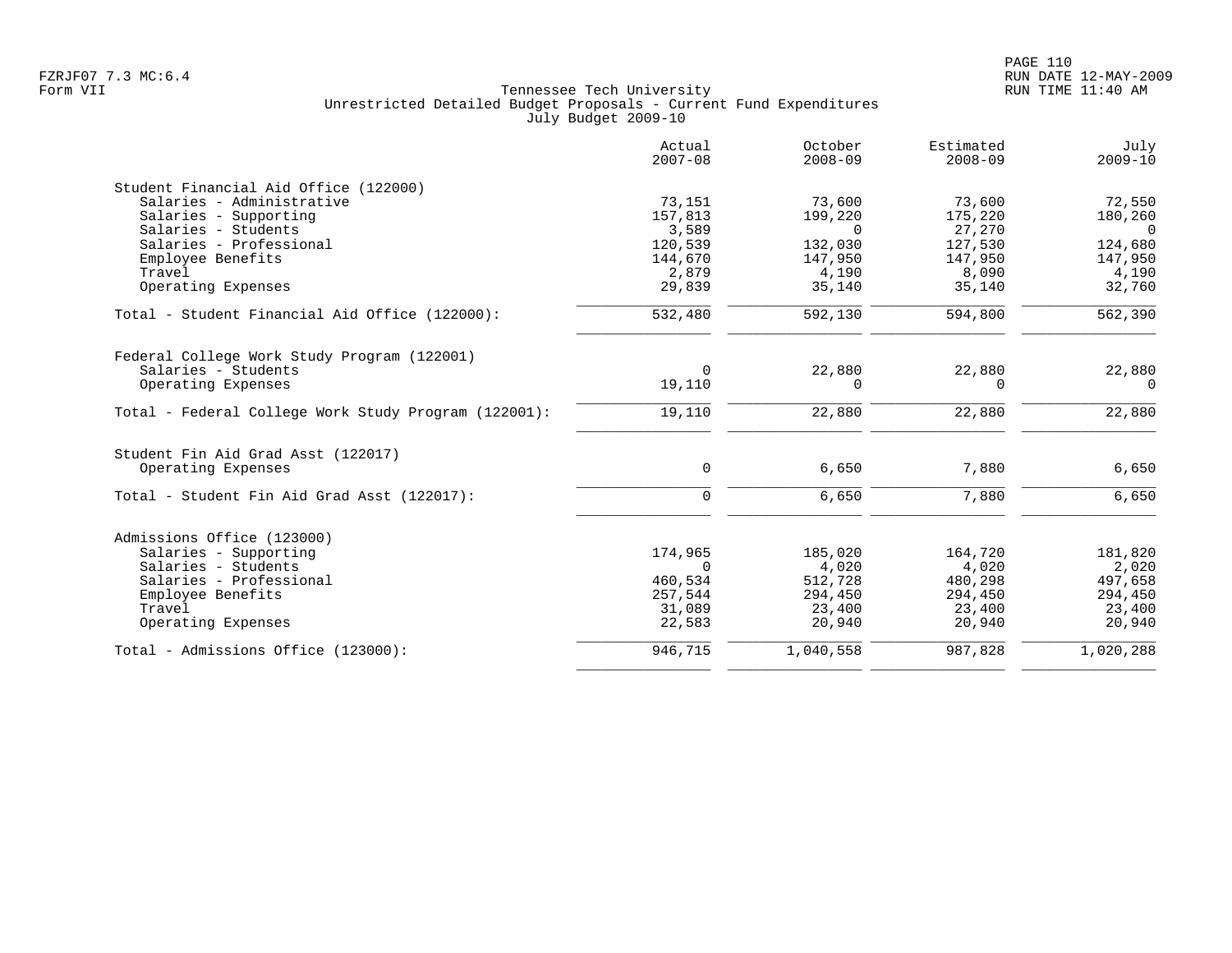PAGE 111 FZRJF07 7.3 MC:6.4 RUN DATE 12-MAY-2009

|                                                              | Actual<br>$2007 - 08$ | October<br>$2008 - 09$ | Estimated<br>$2008 - 09$ | July<br>$2009 - 10$ |
|--------------------------------------------------------------|-----------------------|------------------------|--------------------------|---------------------|
| Admiss Counsel Athlet Tickets (123001)<br>Operating Expenses | 9,070                 | 10,440                 | 10,440                   | 10,440              |
| Total - Admiss Counsel Athlet Tickets (123001):              | 9,070                 | 10,440                 | 10,440                   | 10,440              |
| Enrollment Management Comm (123002)                          |                       |                        |                          |                     |
| Salaries - Administrative                                    | 76,681                | 77,180                 | 77,180                   | 76,880              |
| Salaries - Supporting                                        | 11,989                | $\Omega$               | 34,300                   | $\Omega$            |
| Salaries - Students                                          | 53                    | 2,200                  | 2,200                    | $\Omega$            |
| Salaries - Professional                                      | $\cap$                | 45,890                 | 32,070                   | 45,890              |
| Employee Benefits                                            | 19,480                | 19,810                 | 19,810                   | 19,810              |
| Travel                                                       | 3,589                 | 2,700                  | 2,700                    | 2,700               |
| Operating Expenses                                           | 2,278                 | 30,830                 | 30,830                   | 27,830<br>$\Omega$  |
| Capital Outlay                                               | 19,700                | $\Omega$               | $\Omega$                 |                     |
| Total - Enrollment Management Comm (123002):                 | 133,770               | 178,610                | 199,090                  | 173,110             |
| Admissions Publicatins (123004)                              |                       |                        |                          |                     |
| Operating Expenses                                           | 48,057                | 33,250                 | 47,055                   | 33,250              |
| Total - Admissions Publicatins (123004):                     | 48,057                | 33,250                 | 47,055                   | 33,250              |
| Admiss Rec Grad Assist (123005)                              |                       |                        |                          |                     |
| Operating Expenses                                           | 11,698                | 17,340                 | 17,340                   | 15,540              |
| Total - Admiss Rec Grad Assist (123005):                     | 11,698                | 17,340                 | 17,340                   | 15,540              |
|                                                              |                       |                        |                          |                     |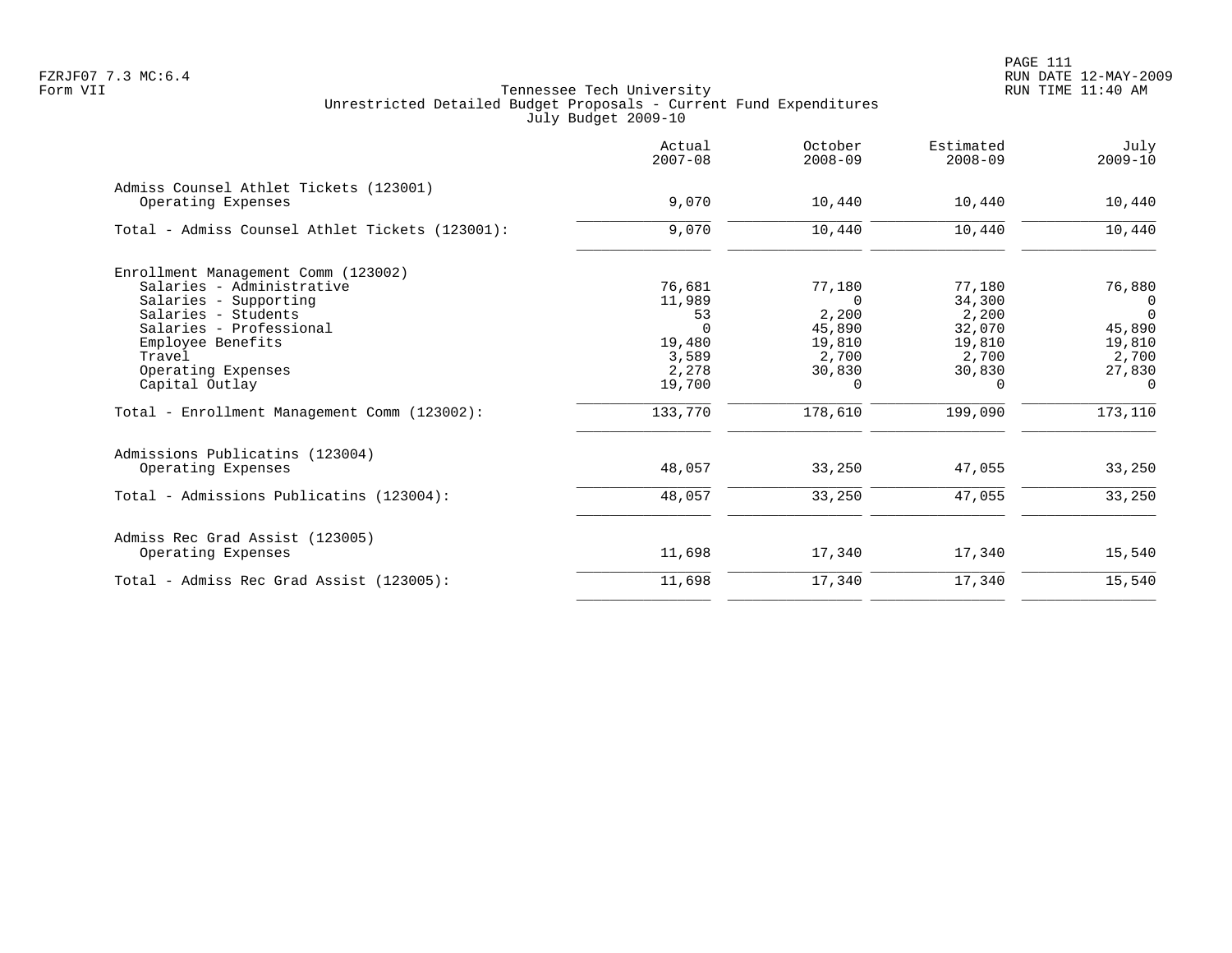PAGE 112 FZRJF07 7.3 MC:6.4 RUN DATE 12-MAY-2009

|                                                                                                                                                                               | Actual<br>$2007 - 08$                                             | October<br>$2008 - 09$                                             | Estimated<br>$2008 - 09$                                    | July<br>$2009 - 10$                                                |
|-------------------------------------------------------------------------------------------------------------------------------------------------------------------------------|-------------------------------------------------------------------|--------------------------------------------------------------------|-------------------------------------------------------------|--------------------------------------------------------------------|
| Career College Fair (123007)<br>Operating Expenses                                                                                                                            | 2,569                                                             | 400                                                                | 4,080                                                       | 3,400                                                              |
| Total - Career College Fair (123007):                                                                                                                                         | 2,569                                                             | 400                                                                | 4,080                                                       | 3,400                                                              |
| Campus Visitation (123008)<br>Operating Expenses                                                                                                                              | 3,860                                                             | 10,000                                                             | 10,000                                                      | 10,000                                                             |
| Total - Campus Visitation (123008):                                                                                                                                           | 3,860                                                             | 10,000                                                             | 10,000                                                      | 10,000                                                             |
| Undergrad Recruitment (123009)<br>Salaries - Students<br>Employee Benefits<br>Travel<br>Operating Expenses                                                                    | 35,230<br>1,015<br>1,940<br>99,249                                | 40,400<br>17,230<br>$\Omega$<br>88,625                             | 40,400<br>17,230<br>$\Omega$<br>105,345                     | 31,340<br>17,230<br>$\Omega$<br>89,765                             |
| Total - Undergrad Recruitment (123009):                                                                                                                                       | 137,434                                                           | 146,255                                                            | 162,975                                                     | 138,335                                                            |
| Record Office (123500)<br>Salaries - Supporting<br>Salaries - Students<br>Salaries - Professional<br>Employee Benefits<br>Travel<br>Operating Expenses<br>Department Revenues | 406,196<br>2,429<br>91,089<br>198,726<br>1,908<br>34,904<br>$-16$ | 340,280<br>570<br>91,440<br>203,250<br>1,170<br>28,628<br>$\Omega$ | 363,155<br>570<br>58,840<br>203,250<br>1,295<br>28,638<br>0 | 330,730<br>570<br>89,590<br>203,250<br>1,170<br>26,440<br>$\Omega$ |
| Total - Record Office (123500):                                                                                                                                               | 735,236                                                           | 665,338                                                            | 655,748                                                     | 651,750                                                            |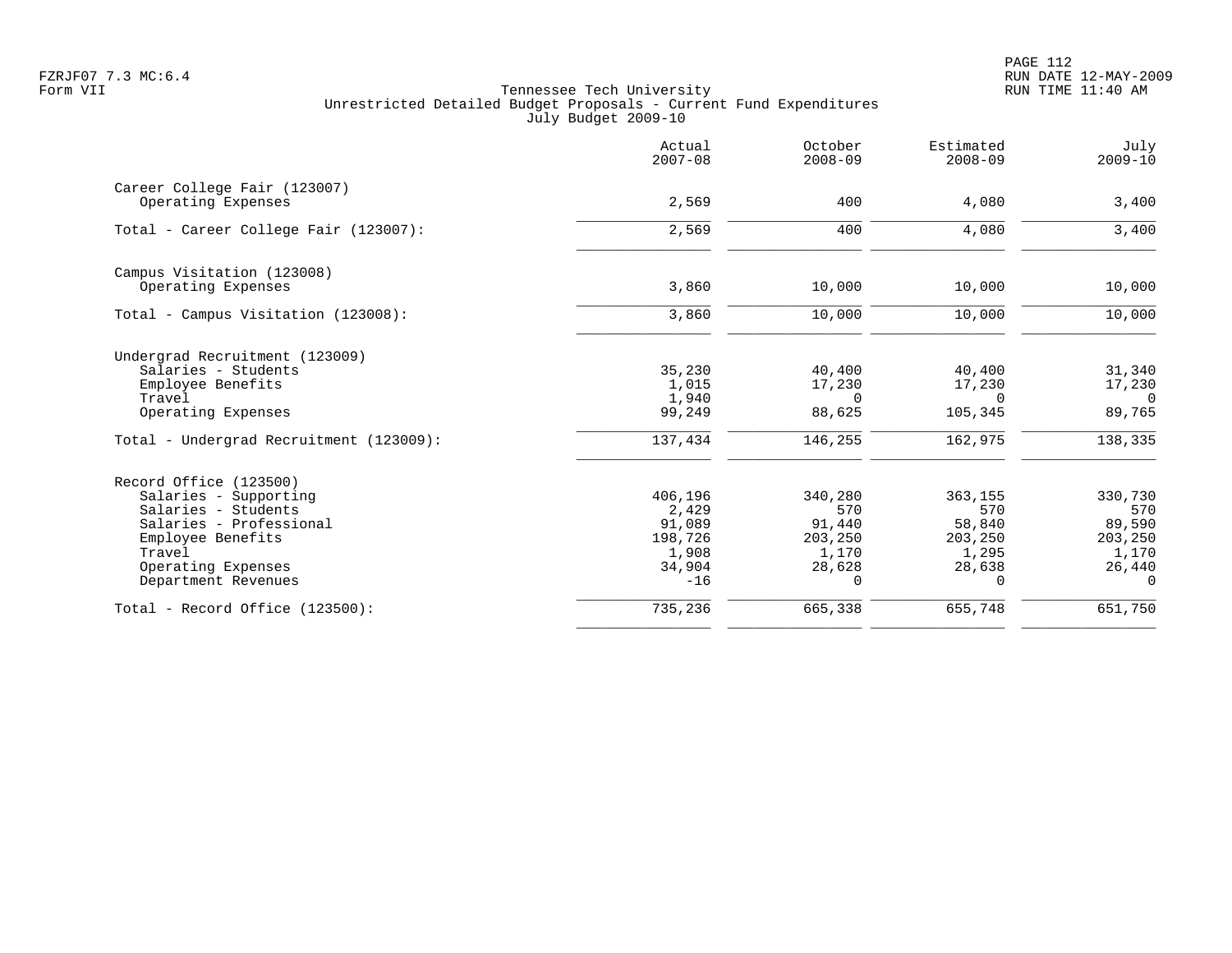| Actual<br>$2007 - 08$ | October<br>$2008 - 09$            | Estimated<br>$2008 - 09$ | July<br>$2009 - 10$             |
|-----------------------|-----------------------------------|--------------------------|---------------------------------|
|                       |                                   |                          |                                 |
| 646                   | 500                               | 500                      | 0                               |
| 49                    | $\Omega$                          | $\Omega$                 | $\Omega$                        |
|                       |                                   |                          | $\Omega$                        |
| 2,263                 | 2,892                             | 3,157                    | ∩                               |
|                       |                                   |                          |                                 |
| $\mathbf 0$           | 700                               | 435                      | 700                             |
| $\Omega$              | 700                               | 435                      | 700                             |
|                       |                                   |                          |                                 |
| 46,971                | 47,220                            | 47,220                   | 46,420                          |
| 41,390                | 26,480                            | 23,240                   | 26,180                          |
| 1,857                 | $\Omega$                          | 7,240                    | $\Omega$                        |
| 32,151                | 33,050                            | 33,050                   | 33,050                          |
|                       | 1,700                             |                          | 1,700                           |
|                       |                                   |                          | 8,040                           |
| 134,709               | 119,450                           | 122,854                  | 115,390                         |
|                       |                                   |                          |                                 |
|                       |                                   |                          | 0                               |
| $-102, 408$           | $\Omega$                          | $\Omega$                 | $\Omega$                        |
| $\mathbf 0$           | 0                                 | 596                      | $\mathbf 0$                     |
|                       | 1,568<br>703<br>11,637<br>102,408 | 2,392<br>11,000<br>0     | 2,657<br>1,740<br>10,364<br>596 |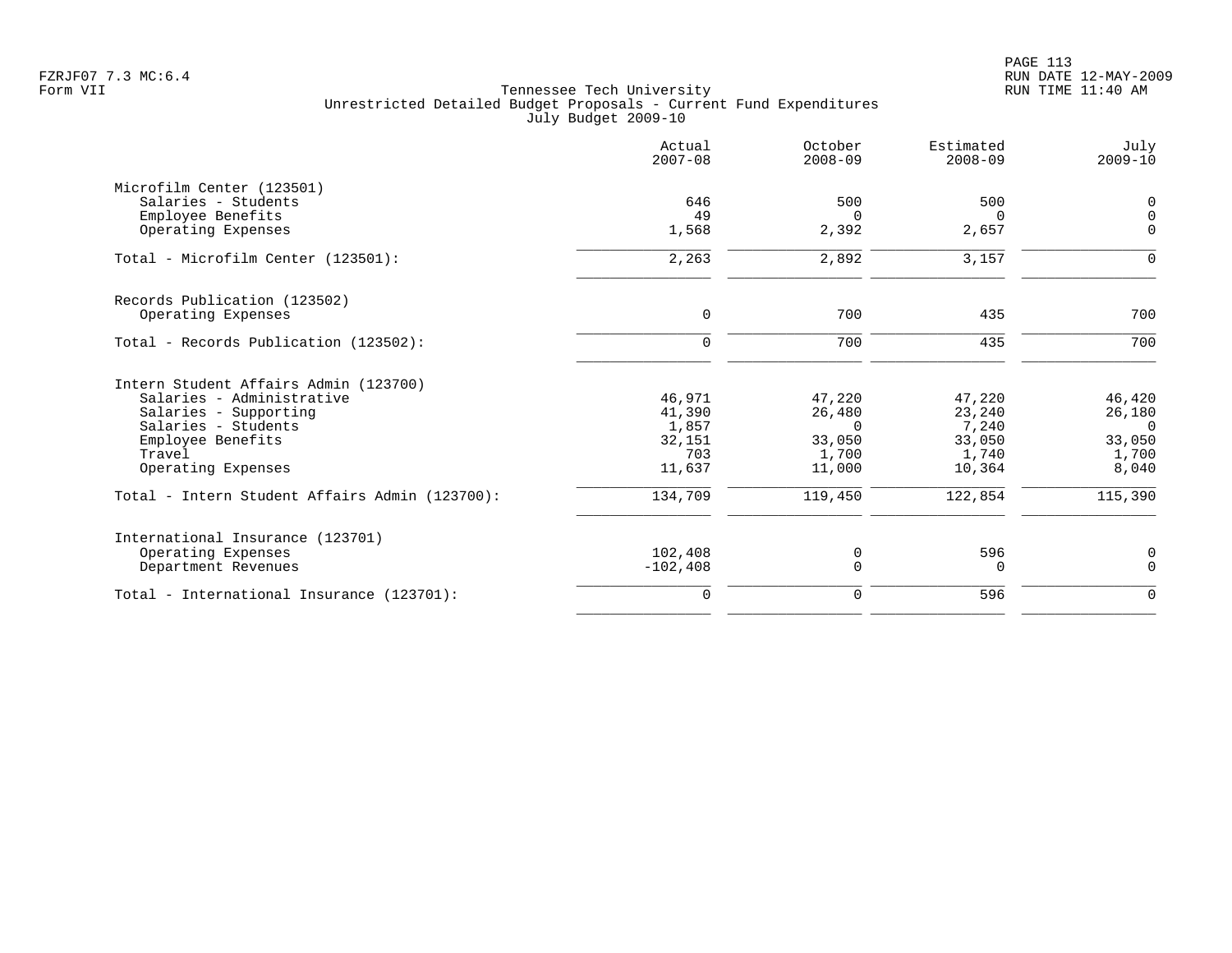PAGE 114 FZRJF07 7.3 MC:6.4 RUN DATE 12-MAY-2009

|                                                    | Actual<br>$2007 - 08$ | October<br>$2008 - 09$  | Estimated<br>$2008 - 09$ | July<br>$2009 - 10$ |
|----------------------------------------------------|-----------------------|-------------------------|--------------------------|---------------------|
| Intern Student Registration Fees (123702)          |                       |                         |                          |                     |
| Operating Expenses<br>Department Revenues          | 6,489<br>$-6,496$     | $\mathbf 0$<br>$\Omega$ | 0<br>$-4,000$            | 0<br>$\mathbf 0$    |
| Total - Intern Student Registration Fees (123702): | $-7$                  | $\mathbf 0$             | $-4,000$                 | $\Omega$            |
| Airport Transportation Fee (123706)                |                       |                         |                          |                     |
| Travel                                             | 3,802                 | 0                       | 0                        | 0                   |
| Department Revenues                                | $-4,200$              | $\mathbf 0$             | $\Omega$                 | $\Omega$            |
| Total - Airport Transportation Fee (123706):       | $-398$                | $\mathbf 0$             | $\Omega$                 | $\Omega$            |
| Student Svc Publications (127003)                  |                       |                         |                          |                     |
| Operating Expenses                                 | 15,367                | 7,500                   | 28,810                   | 7,500               |
| Capital Outlay                                     | 8,094                 | 0                       | $\Omega$                 | 0                   |
| Department Revenues                                | $-15,000$             | $\Omega$                | $-15,000$                | $\Omega$            |
| Total - Student Svc Publications (127003):         | 8,461                 | 7,500                   | 13,810                   | 7,500               |
| Student Government Association (127005)            |                       |                         |                          |                     |
| Salaries - Students                                | 4,500                 | 3,520                   | 4,020                    | 3,520               |
| Travel                                             | 74                    | 140                     | 290                      | 140                 |
| Operating Expenses                                 | 1,657                 | 3,350                   | 2,700                    | 3,350               |
| Total - Student Government Association (127005):   | 6,231                 | 7,010                   | 7,010                    | 7,010               |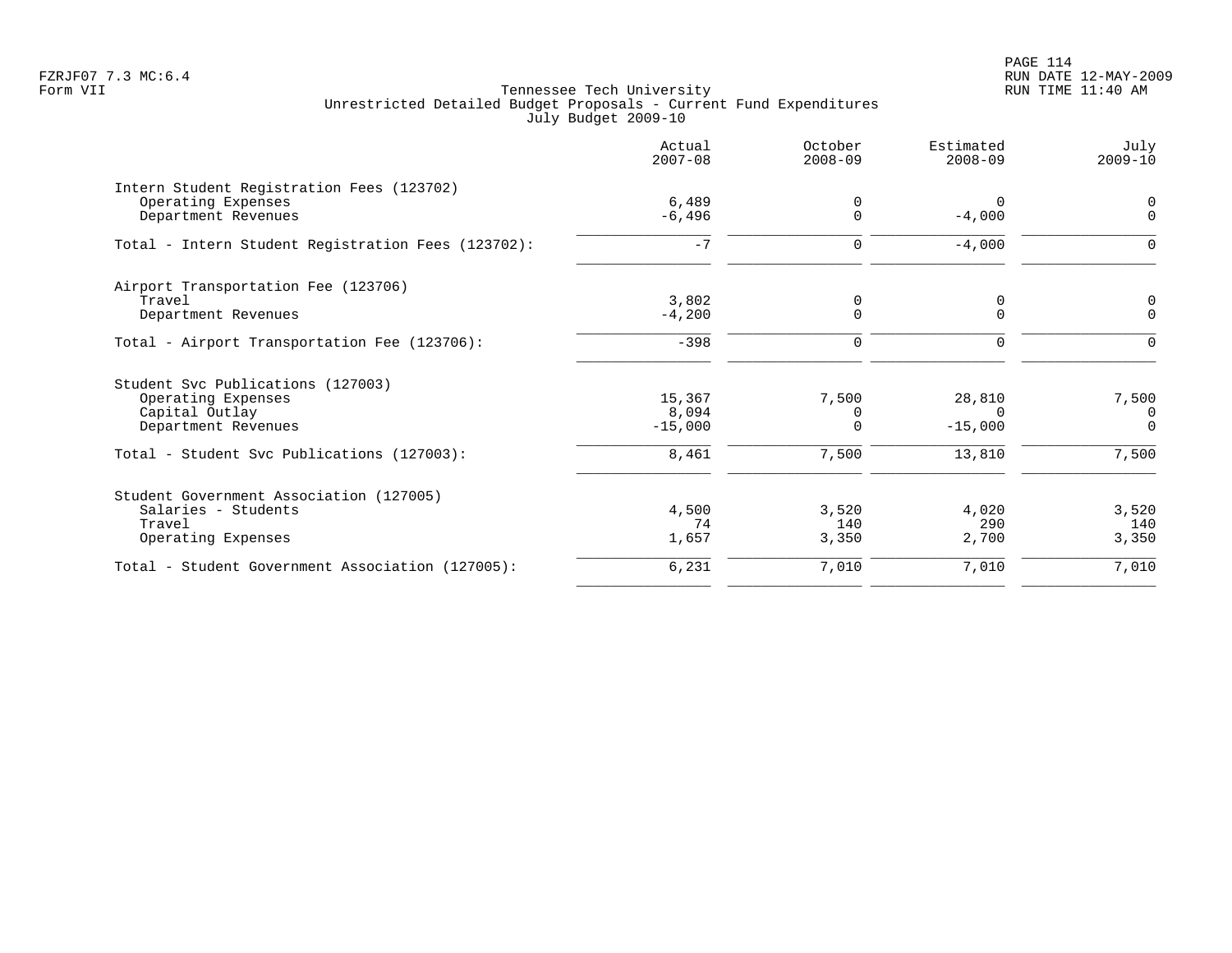|                                                    | Actual<br>$2007 - 08$ | October<br>$2008 - 09$ | Estimated<br>$2008 - 09$ | July<br>$2009 - 10$ |
|----------------------------------------------------|-----------------------|------------------------|--------------------------|---------------------|
| Student Gov Assoc CDS (127006)                     |                       |                        |                          |                     |
| Travel                                             | 2,058                 | $\Omega$               | 3,000                    | $\mathbf 0$         |
| Operating Expenses                                 | 2,977                 | 10,000                 | 7,000                    | 10,000              |
| Total - Student Gov Assoc CDS (127006):            | 5,035                 | 10,000                 | 10,000                   | 10,000              |
| SAF General Educ Student Affairs (127007)          |                       |                        |                          |                     |
| Salaries - Supporting                              | 16,487                | 17,460                 | 17,460                   | 17,460              |
| Salaries - Professional                            | 3,600                 | $\Omega$               | 3,600                    | $\Omega$            |
| Employee Benefits                                  | 13,649                | 12,740                 | 12,740                   | 12,740              |
| Operating Expenses                                 | 23,164                | 18,500                 | 14,900                   | 8,500               |
| Total - SAF General Educ Student Affairs (127007): | 56,900                | 48,700                 | 48,700                   | 38,700              |
| SAF University Programming (127008)                |                       |                        |                          |                     |
| Salaries - Academic                                | $\Omega$              | $\Omega$               | 500                      | $\mathbf 0$         |
| Salaries - Supporting                              | 532                   |                        | 540                      | $\mathbf 0$         |
| Salaries - Students                                | 1,543                 | $\Omega$               | 440                      | $\overline{0}$      |
| Salaries - Professional                            | 8,000                 | <sup>n</sup>           | 8,000                    | $\Omega$            |
| Employee Benefits                                  | 222                   | 120                    | 290                      | 120                 |
| Travel                                             | 1,247                 | $\Omega$               | $\cap$                   | $\Omega$            |
| Operating Expenses                                 | 105,539               | 157,330                | 147,680                  | 96,780              |
| Total - SAF University Programming (127008):       | 117,083               | 157,450                | 157,450                  | 96,900              |
| University Prog Grad Assist (127009)               |                       |                        |                          |                     |
| Operating Expenses                                 | 0                     | 510                    | 0                        | 0                   |
| Total - University Prog Grad Assist (127009):      | $\mathbf 0$           | 510                    | $\mathbf 0$              | $\Omega$            |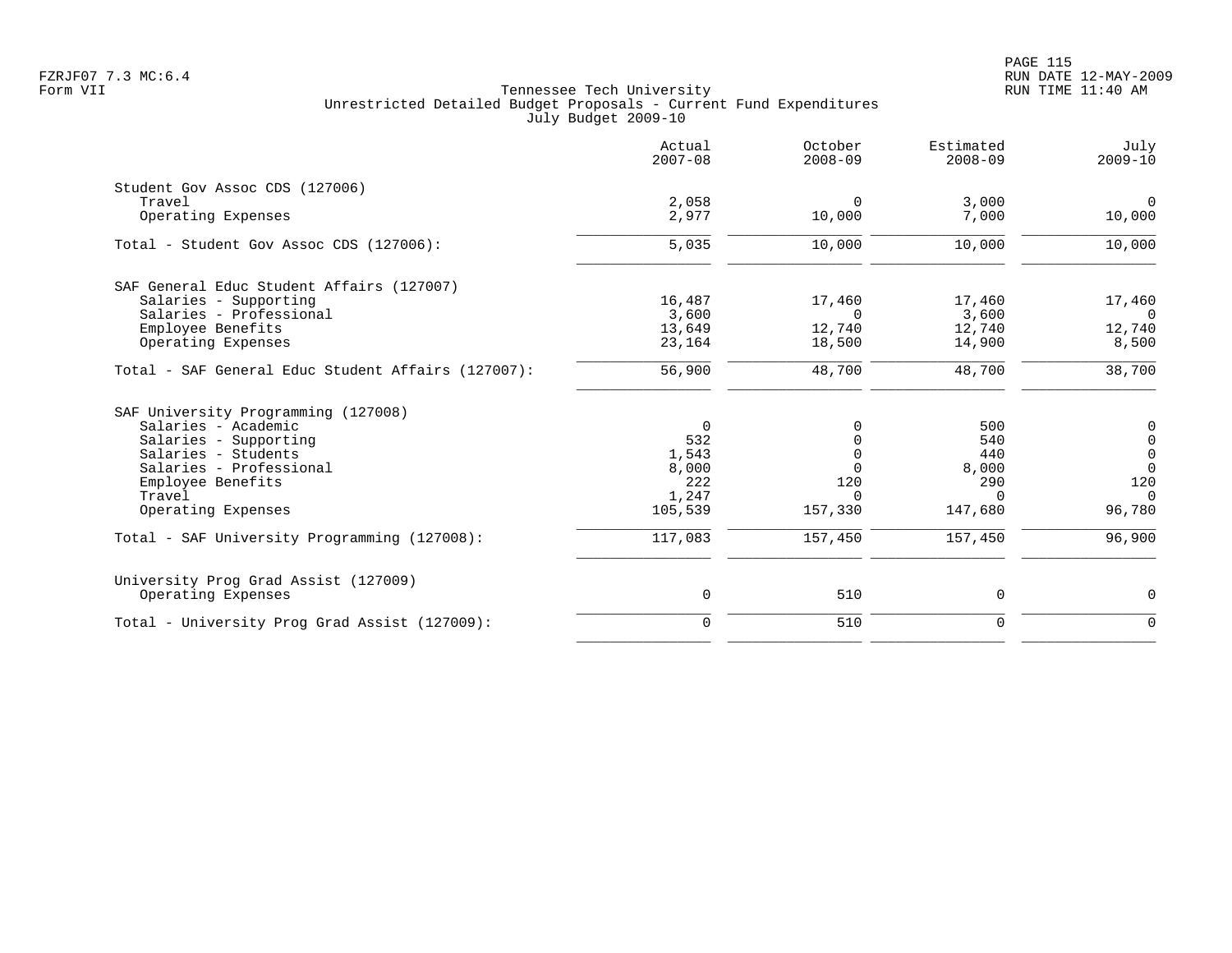|                                              | Actual<br>$2007 - 08$ | October<br>$2008 - 09$ | Estimated<br>$2008 - 09$ | July<br>$2009 - 10$ |
|----------------------------------------------|-----------------------|------------------------|--------------------------|---------------------|
| Counseling Center (127200)                   |                       |                        |                          |                     |
| Salaries - Administrative                    | 37,443                | 50,650                 | 53,780                   | 40,050              |
| Salaries - Supporting                        | 24,840                | 25,340                 | 25,340                   | 25,040              |
| Salaries - Students                          | $\Omega$              | $\Omega$               | 160                      | $\overline{0}$      |
| Salaries - Professional                      | 100,321               | 196,590                | 146,370                  | 194,890             |
| Employee Benefits                            | 61,830                | 82,560                 | 82,560                   | 82,560              |
| Travel                                       | 1,774                 | $\Omega$               | 400                      | $\Omega$            |
| Operating Expenses                           | 26,945                | 13,920                 | 32,215                   | 16,450              |
| Total - Counseling Center (127200):          | 253,153               | 369,060                | 340,825                  | 358,990             |
| Dean of Students (127300)                    |                       |                        |                          |                     |
| Salaries - Administrative                    | 85,020                | 85,420                 | 85,420                   | 85,020              |
| Salaries - Supporting                        | 29,970                | 16,430                 | 16,430                   | 16,129              |
| Employee Benefits                            | 42,508                | 50,760                 | 50,760                   | 50,760              |
| Travel                                       | $\Omega$              | $\Omega$               | 250                      | $\Omega$            |
| Operating Expenses                           | 2,402                 | 2,520                  | 5,270                    | 2,520               |
| Total - Dean of Students (127300):           | 159,900               | 155,130                | 158,130                  | 154,429             |
| Student Development (127301)                 |                       |                        |                          |                     |
| Operating Expenses                           | 3,913                 | 3,990                  | 3,990                    | 3,990               |
| Total - Student Development (127301):        | 3,913                 | 3,990                  | 3,990                    | 3,990               |
| Student Affairs Orient CDS (127302)          |                       |                        |                          |                     |
| Operating Expenses                           | 7,881                 | 15,000                 | 15,000                   | 15,000              |
| Total - Student Affairs Orient CDS (127302): | 7,881                 | 15,000                 | 15,000                   | 15,000              |
|                                              |                       |                        |                          |                     |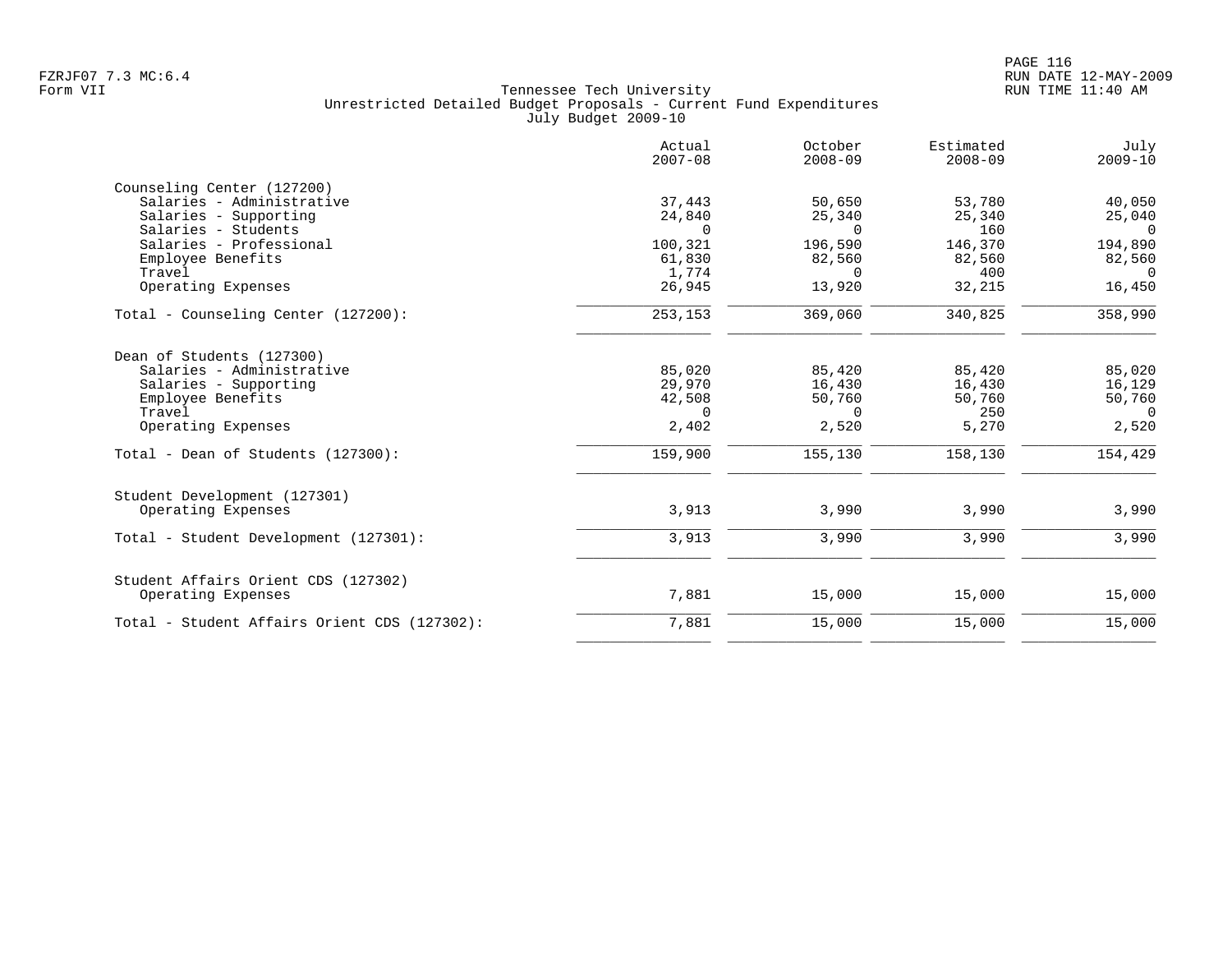|                                                     | Actual<br>$2007 - 08$ | October<br>$2008 - 09$ | Estimated<br>$2008 - 09$ | July<br>$2009 - 10$ |
|-----------------------------------------------------|-----------------------|------------------------|--------------------------|---------------------|
| SAF Student Orientation (127303)                    |                       |                        |                          |                     |
| Salaries - Supporting                               | 2,179                 | 15,640                 | 21,340                   | 14,041              |
| Salaries - Students                                 | 51,072                | 40,000                 | 40,000                   | $\cap$              |
| Salaries - Professional                             | 48,611                | 55,390                 | 46,310                   | 40,610              |
| Employee Benefits                                   | 14,854                | 11,320                 | 11,320                   | 11,320              |
| Travel                                              | 1,757                 | $\Omega$               | 550                      | $\Omega$            |
| Operating Expenses                                  | 138,225               | 116,590                | 119,420                  | 127,029             |
| Total - SAF Student Orientation (127303):           | 256,698               | 238,940                | 238,940                  | 193,000             |
| Student Orient Advis Registration (127304)          |                       |                        |                          |                     |
| Operating Expenses                                  | 204,295               | 130,000                | 130,000                  | 130,000             |
| Total - Student Orient Advis Registration (127304): | 204,295               | 130,000                | 130,000                  | 130,000             |
| Disability Services (127400)                        |                       |                        |                          |                     |
| Salaries - Supporting                               | 47,164                | 63,200                 | 48,200                   | 47,600              |
| Salaries - Professional                             | 68,429                | 84,740                 | 64,740                   | 75,890              |
| Employee Benefits                                   | 51,415                | 104,890                | 104,890                  | 104,890             |
| Travel                                              | 694                   | $\Omega$               | 500                      | $\Omega$            |
| Operating Expenses                                  | 16,230                | 16,720                 | 16,220                   | 16,720              |
| Department Revenues                                 | $-3$                  | $\Omega$               | $\Omega$                 | $\Omega$            |
| Total - Disability Services (127400):               | 183,929               | 269,550                | 234,550                  | 245,100             |
| ADA Student Affairs (127401)                        |                       |                        |                          |                     |
| Salaries - Supporting                               | $\Omega$              | 0                      | 15,000                   | $\mathbf 0$         |
| Salaries - Students                                 | 2,726                 | $\Omega$               | 2,900                    | $\Omega$            |
| Salaries - Professional                             | 0                     | 4,500                  | 1,600                    | 4,500               |
| Total - ADA Student Affairs (127401):               | 2,726                 | 4,500                  | 19,500                   | 4,500               |
|                                                     |                       |                        |                          |                     |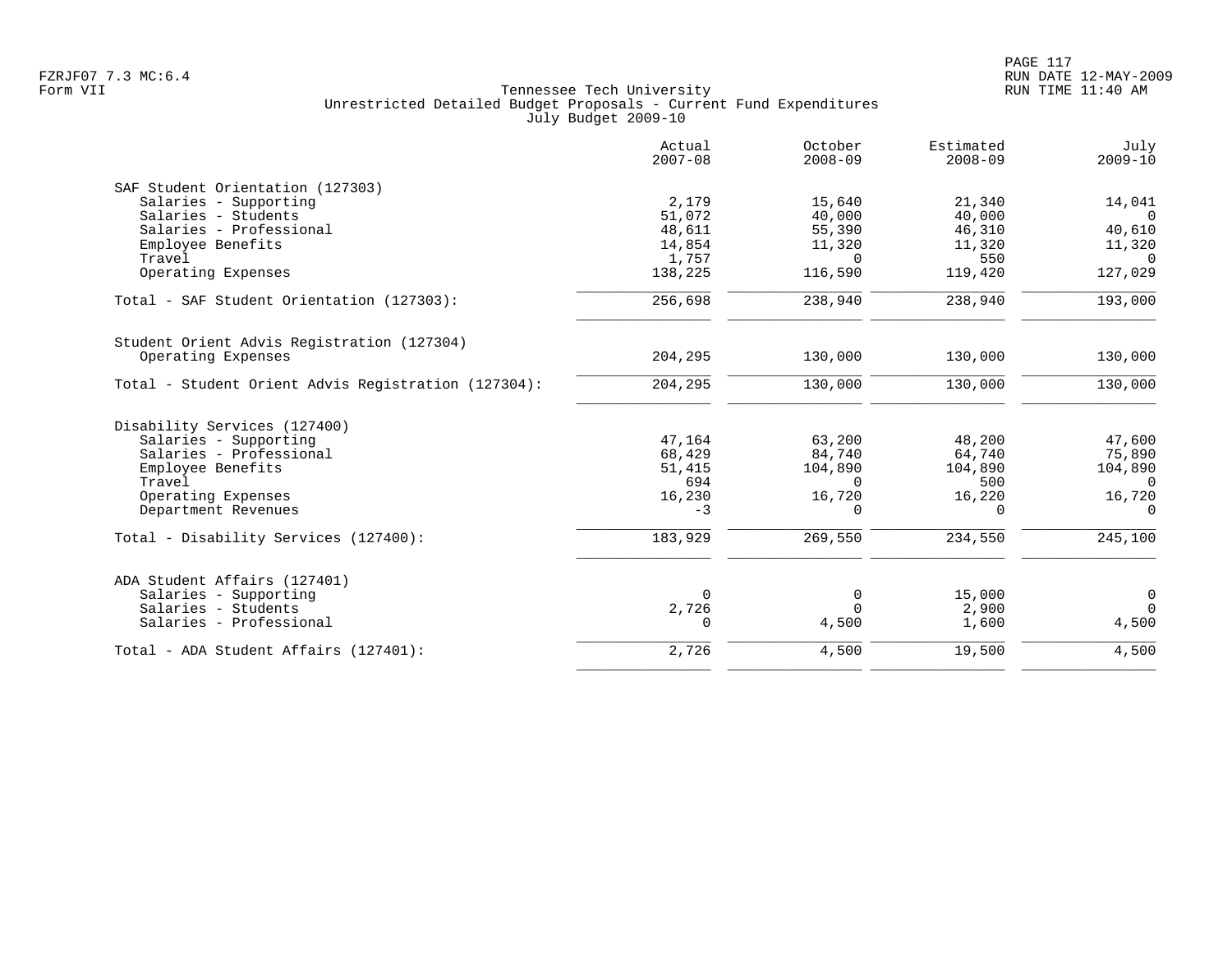|                                              | Actual<br>$2007 - 08$ | October<br>$2008 - 09$ | Estimated<br>$2008 - 09$ | July<br>$2009 - 10$ |
|----------------------------------------------|-----------------------|------------------------|--------------------------|---------------------|
| Health Services (127500)                     |                       |                        |                          |                     |
| Salaries - Supporting                        | 67,019                | 73,900                 | 79,697                   | 77,310              |
| Salaries - Professional                      | 136,091               | 85,774                 | 85,774                   | 50,944              |
| Employee Benefits                            | 116,128               | 168,680                | 168,680                  | 168,680             |
| Operating Expenses                           | 43,036                | 43,140                 | 34,543                   | 39,675              |
| Capital Outlay                               | $\Omega$              | 1,050                  | $\Omega$                 | 1,050               |
| Total - Health Services (127500):            | 362,274               | 372,544                | 368,694                  | 337,659             |
| Pharmacy (127501)                            |                       |                        |                          |                     |
| Salaries - Supporting                        | 16,151                | 15,380                 | 16,580                   | 14,970              |
| Employee Benefits                            | 2,086                 | 1,800                  | 1,800                    | 1,800               |
| Operating Expenses                           | 47,440                | 45,440                 | 44,240                   | 45,440              |
| Total - Pharmacy $(127501)$ :                | 65,677                | 62,620                 | 62,620                   | 62,210              |
| Health Services Laboratory (127502)          |                       |                        |                          |                     |
| Operating Expenses                           | 7,549                 | 6,600                  | 10,450                   | 6,600               |
| Total - Health Services Laboratory (127502): | 7,549                 | 6,600                  | 10,450                   | 6,600               |
| SAF Health Services (127504)                 |                       |                        |                          |                     |
| Salaries - Administrative                    | $\overline{0}$        | 26,860                 | 47,110                   | 40,050              |
| Salaries - Supporting                        | 3,424                 | $\Omega$               | 35,950                   | 43,740              |
| Salaries - Professional                      | 9,150                 | 81,170                 | 112,530                  | 89,820              |
| Employee Benefits                            | 233                   | 28,070                 | 28,070                   | 28,070              |
| Operating Expenses                           | 33,434                | 206,360                | 162,360                  | 6,020               |
| Capital Outlay                               | $\mathbf 0$           | 10,000                 | 10,000                   | $\Omega$            |
| Total - SAF Health Services (127504):        | 46,241                | 352,460                | 396,020                  | 207,700             |
|                                              |                       |                        |                          |                     |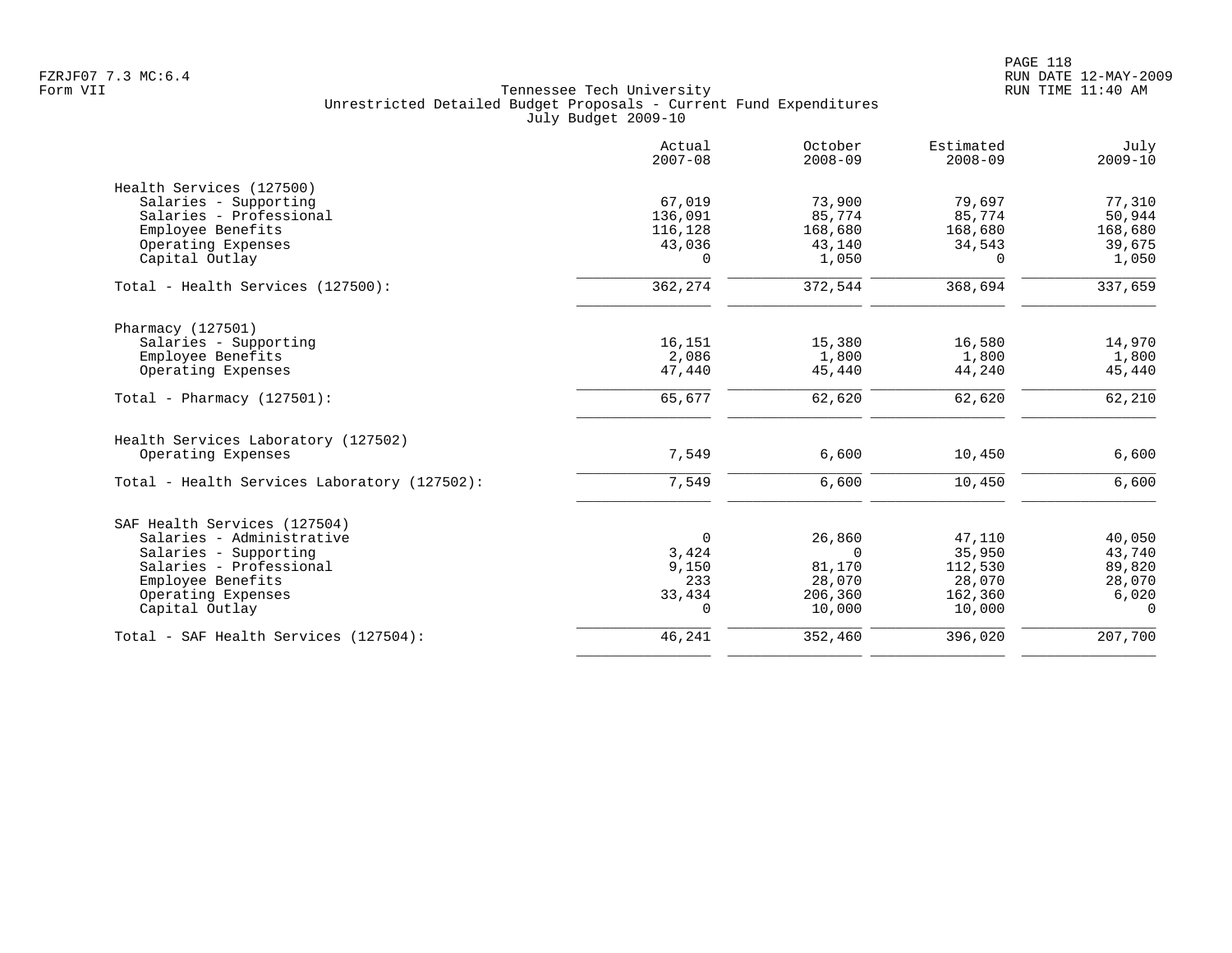|                                            | Actual<br>$2007 - 08$ | October<br>$2008 - 09$ | Estimated<br>$2008 - 09$ | July<br>$2009 - 10$ |
|--------------------------------------------|-----------------------|------------------------|--------------------------|---------------------|
| Student Activities Admin (127600)          |                       |                        |                          |                     |
| Salaries - Administrative                  | 55,929                | 56,430                 | 56,430                   | 56,130              |
| Salaries - Supporting                      | 29,755                | 30,220                 | 30,220                   | 29,920              |
| Salaries - Students                        | 2,645                 | $\Omega$               | $\Omega$                 | $\Omega$            |
| Salaries - Professional                    | 33,470                | 34,270                 | 34,270                   | 33,970              |
| Employee Benefits                          | 54,544                | 55,940                 | 55,940                   | 55,940              |
| Operating Expenses                         | 6,490                 | 4,620                  | 34,620                   | 4,620               |
| Total - Student Activities Admin (127600): | 182,833               | 181,480                | 211,480                  | 180,580             |
| Social Development UPC (127602)            |                       |                        |                          |                     |
| Salaries - Students                        | 351                   | $\Omega$               | 4,170                    | $\overline{0}$      |
| Salaries - Professional                    | $\mathbf 0$           | 4,000                  | $\mathbf 0$              | 4,000               |
| Employee Benefits                          | $\Omega$              | 310                    | 310                      | 310                 |
| Operating Expenses                         | 5,848                 | 6,270                  | 2,100                    | 6,270               |
| Total - Social Development UPC (127602):   | 6,199                 | 10,580                 | 6,580                    | 10,580              |
| Student Act Grad Assist (127603)           |                       |                        |                          |                     |
| Operating Expenses                         | $\mathbf 0$           | 350                    | 50                       | 50                  |
| Total - Student Act Grad Assist (127603):  | $\mathbf 0$           | 350                    | 50                       | 50                  |
| Minority Student Affairs (127700)          |                       |                        |                          |                     |
| Salaries - Students                        | 927                   | $\Omega$               | 0                        | $\mathbf 0$         |
| Salaries - Professional                    | 88,188                | 89,000                 | 89,000                   | 88,800              |
| Employee Benefits                          | 35,183                | 36,000                 | 36,000                   | 36,000              |
| Travel                                     | 2,135                 | 1,500                  | 2,000                    | $\Omega$            |
| Operating Expenses                         | 5,622                 | 5,060                  | 7,560                    | 5,060               |
| Total - Minority Student Affairs (127700): | 132,055               | 131,560                | 134,560                  | 129,860             |
|                                            |                       |                        |                          |                     |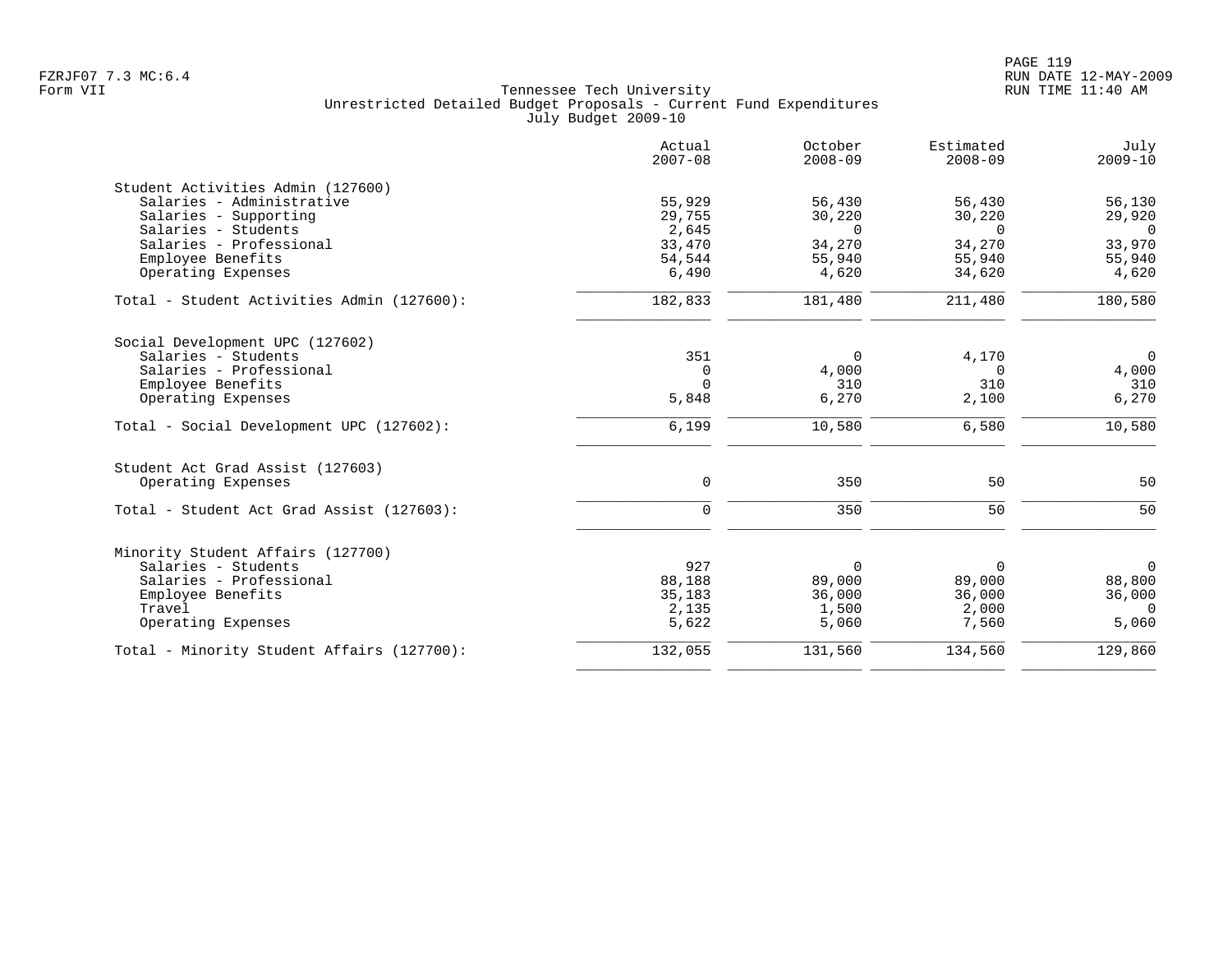| Actual<br>$2007 - 08$ | October<br>$2008 - 09$                                            | Estimated<br>$2008 - 09$                        | July<br>$2009 - 10$                            |
|-----------------------|-------------------------------------------------------------------|-------------------------------------------------|------------------------------------------------|
|                       |                                                                   |                                                 |                                                |
| 17,925                | 27,500                                                            | 27,570                                          | 27,200                                         |
| 6,192                 | 3,480                                                             | 7,460                                           | $\Omega$                                       |
|                       | 35,625                                                            | 42,445                                          | 35,625                                         |
|                       |                                                                   |                                                 | 31,500                                         |
|                       |                                                                   |                                                 | 39,500                                         |
|                       | 0                                                                 | $\Omega$                                        | 0                                              |
|                       |                                                                   |                                                 | $\Omega$                                       |
| 139,435               | 134,125                                                           | 141,015                                         | 133,825                                        |
|                       |                                                                   |                                                 |                                                |
| 7,313                 | 7,313                                                             | 7,313                                           | 7,313                                          |
| 8,325                 | 7,720                                                             | 7,720                                           | 7,720                                          |
|                       | 5,370                                                             |                                                 | 5,370                                          |
| $\Omega$              |                                                                   | 400                                             | 400                                            |
|                       |                                                                   |                                                 | 7,290                                          |
| 27,176                | 28,093                                                            | 26,893                                          | 28,093                                         |
|                       |                                                                   |                                                 |                                                |
| 8,335                 | 8,834                                                             | 8,834                                           | 8,534                                          |
| 8,745                 | 11,990                                                            | 9,790                                           | 11,990                                         |
| 5,873                 | 6,300                                                             | 6,300                                           | 6,300                                          |
| 21,562                | 9,510                                                             | 15,980                                          | 9,510                                          |
| 44,515                | 36,634                                                            | 40,904                                          | 36,334                                         |
|                       | 53,428<br>26,275<br>35,651<br>8,094<br>$-8,130$<br>5,264<br>6,274 | 31,500<br>36,020<br>$\mathbf 0$<br>400<br>7,290 | 31,500<br>32,040<br>$\Omega$<br>5,370<br>6,090 |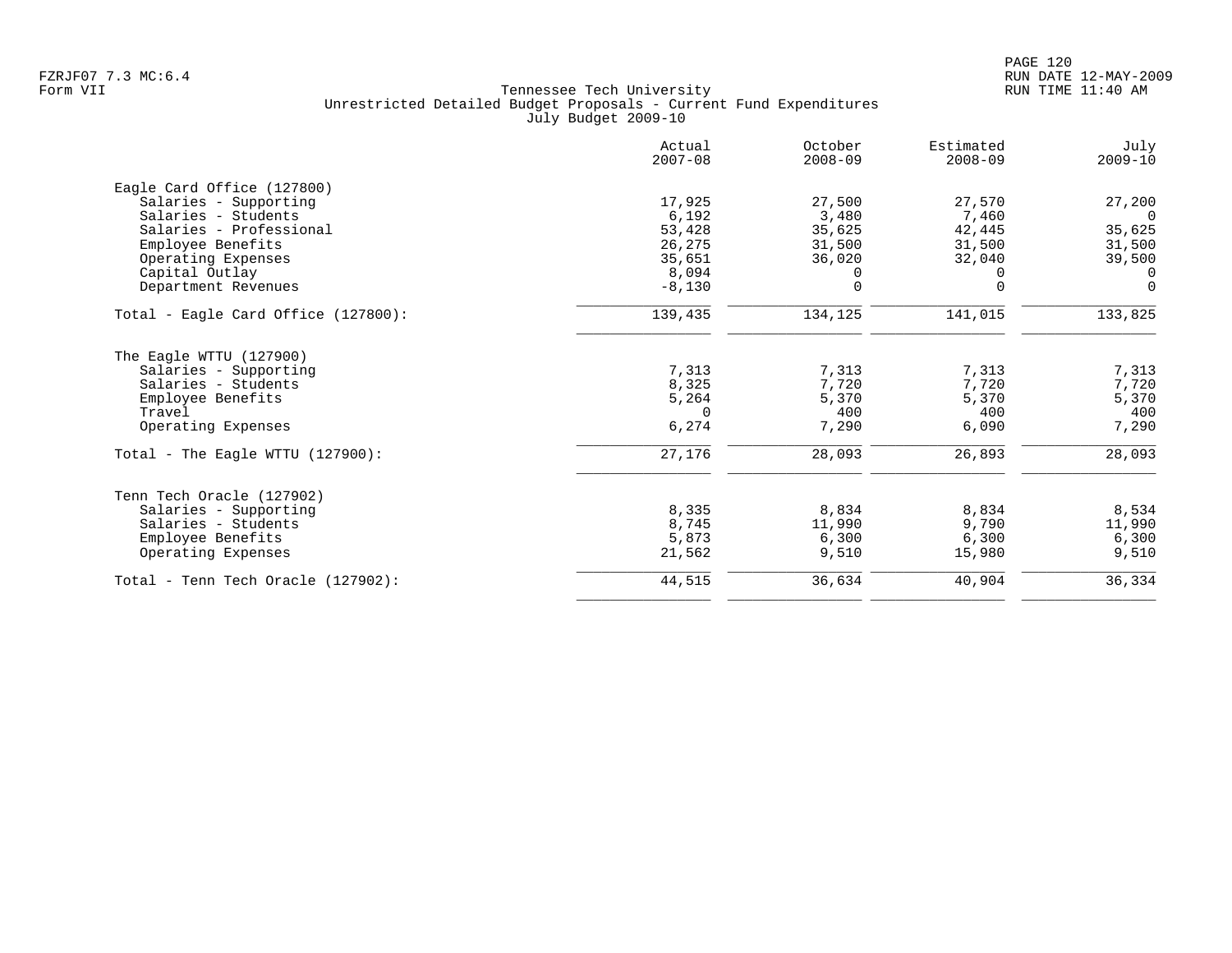PAGE 121 FZRJF07 7.3 MC:6.4 RUN DATE 12-MAY-2009

|                                                | Actual<br>$2007 - 08$ | October<br>$2008 - 09$ | Estimated<br>$2008 - 09$ | July<br>$2009 - 10$ |
|------------------------------------------------|-----------------------|------------------------|--------------------------|---------------------|
| Oracle Revenue (127903)                        |                       |                        |                          |                     |
| Department Revenues                            | $-19,522$             | $-10,000$              | $-10,000$                | $-10,000$           |
| Total - Oracle Revenue (127903):               | $-19,522$             | $-10,000$              | $-10,000$                | $-10,000$           |
| Intramurals (129000)                           |                       |                        |                          |                     |
| Operating Expenses                             | 8,159                 | $\mathsf{O}$           | $\mathbf 0$              | 0                   |
| Total - Intramurals (129000):                  | 8,159                 | $\mathbf 0$            | $\Omega$                 | $\Omega$            |
| SAF Intramurals (129001)                       |                       |                        |                          |                     |
| Salaries - Supporting                          | 17,095                | 19,180                 | 19,180                   | 19,180              |
| Salaries - Students<br>Salaries - Professional | 48,376<br>30,517      | 45,520<br>38,360       | 45,520<br>58,360         | 45,520<br>38,360    |
| Employee Benefits                              | 15,854                | 12,630                 | 12,630                   | 12,630              |
| Travel                                         | 2,213                 | 3,000                  | 3,000                    | 3,000               |
| Operating Expenses                             | 59,516                | 206,850                | 186,850                  | 74,310              |
| Total - SAF Intramurals (129001):              | 173,571               | 325,540                | 325,540                  | 193,000             |
| Extramurals (129002)                           |                       |                        |                          |                     |
| Operating Expenses                             | $\mathsf{O}$          | 820                    | 820                      | 820                 |
| Total - Extramurals (129002):                  | $\mathbf 0$           | 820                    | 820                      | 820                 |
| Cheerleaders (129003)                          |                       |                        |                          |                     |
| Salaries - Supporting                          | 6,117                 | 6,116                  | 6,116                    | 6,117               |
| Employee Benefits<br>Travel                    | 4,370<br>1,030        | 4,170<br>1,000         | 4,170<br>1,000           | 4,170               |
| Operating Expenses                             | 1,868                 | 2,310                  | 2,310                    | 1,000<br>2,310      |
| Total - Cheerleaders (129003):                 | 13,385                | 13,596                 | 13,596                   | 13,597              |
|                                                |                       |                        |                          |                     |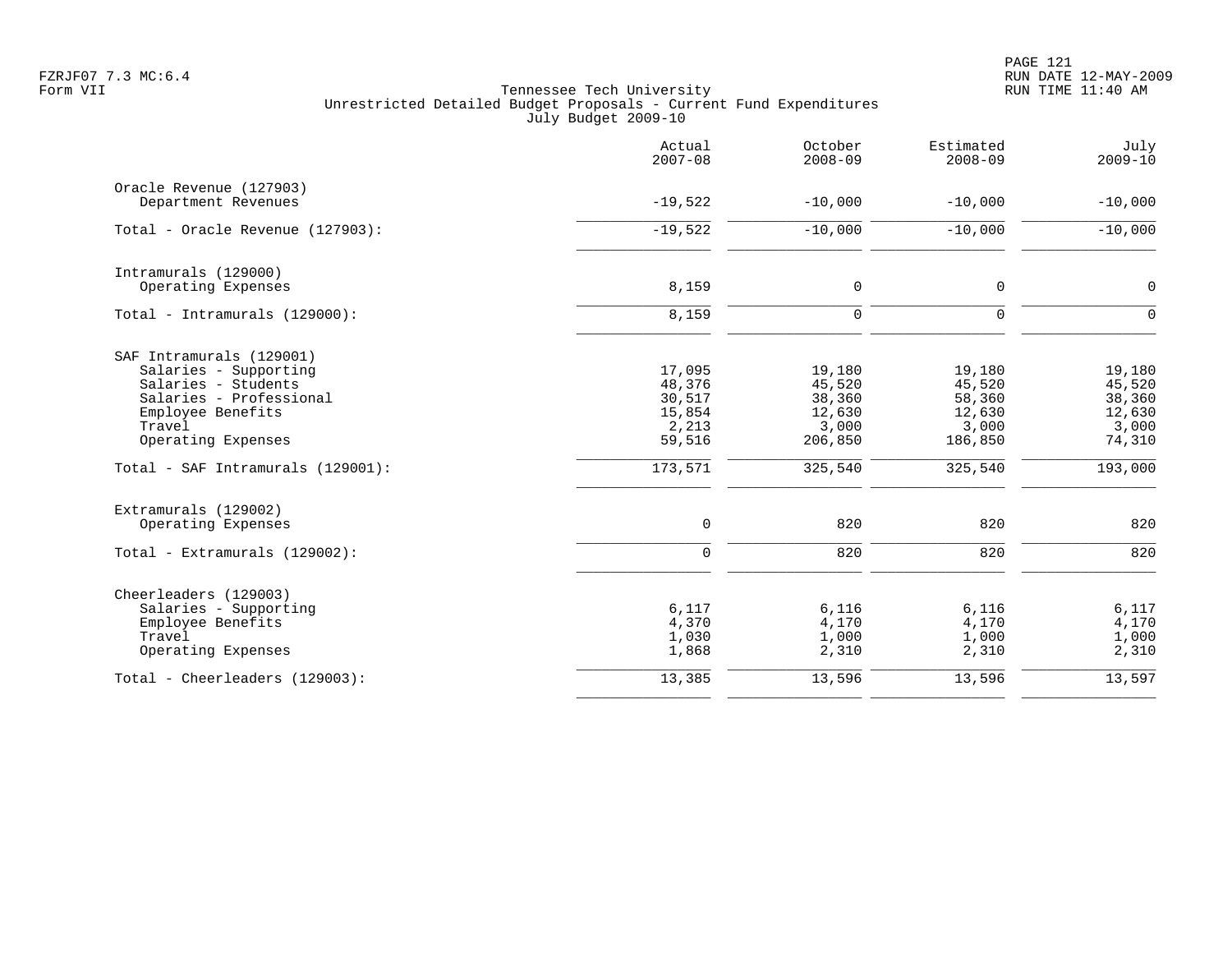PAGE 122 FZRJF07 7.3 MC:6.4 RUN DATE 12-MAY-2009

|                                                    | Actual<br>$2007 - 08$ | October<br>$2008 - 09$ | Estimated<br>$2008 - 09$ | July<br>$2009 - 10$ |
|----------------------------------------------------|-----------------------|------------------------|--------------------------|---------------------|
| Cheerleaders Housing Sch (129004)                  |                       |                        |                          |                     |
| Operating Expenses                                 | 19,105                | 20,790                 | 20,790                   | 20,790              |
| Total - Cheerleaders Housing Sch (129004):         | 19,105                | 20,790                 | 20,790                   | 20,790              |
| Dance Team (129007)                                |                       |                        |                          |                     |
| Travel                                             | 3,334                 | $\mathbf 0$            | $\Omega$                 | $\overline{0}$      |
| Operating Expenses                                 | 1,968                 | 6,000                  | 6,000                    | 6,000               |
| Total - Dance Team $(129007)$ :                    | 5,302                 | 6,000                  | 6,000                    | 6,000               |
| SAF General Education Acad Affrs (130002)          |                       |                        |                          |                     |
| Salaries - Supporting                              | 31,476                | 18,090                 | 18,090                   | $\overline{0}$      |
| Salaries - Students                                | 1,214                 | $\overline{0}$         | $\Omega$                 | $\overline{0}$      |
| Salaries - Professional                            | 31,389                | 31,890                 | 31,890                   | 69,670              |
| Employee Benefits                                  | 24,277                | 34,410                 | 34,410                   | 34,410              |
| Travel                                             | 313                   | $\Omega$               | $\Omega$                 | $\Omega$            |
| Operating Expenses                                 | 134,803               | 501,840                | 501,840                  | 282,620             |
| Total - SAF General Education Acad Affrs (130002): | 223,472               | 586,230                | 586,230                  | 386,700             |
| Band (155004)                                      |                       |                        |                          |                     |
| Employee Benefits                                  | $\Omega$              | 400                    | 400                      | 400                 |
| Travel                                             | 1,229                 | $\Omega$               | $\cap$                   | $\Omega$            |
| Operating Expenses                                 | 11,384                | 8,250                  | 8,250                    | 8,250               |
| Department Revenues                                | $-165$                | 0                      | 0                        | $\overline{0}$      |
| $Total - Band (155004):$                           | 12,448                | 8,650                  | 8,650                    | 8,650               |
|                                                    |                       |                        |                          |                     |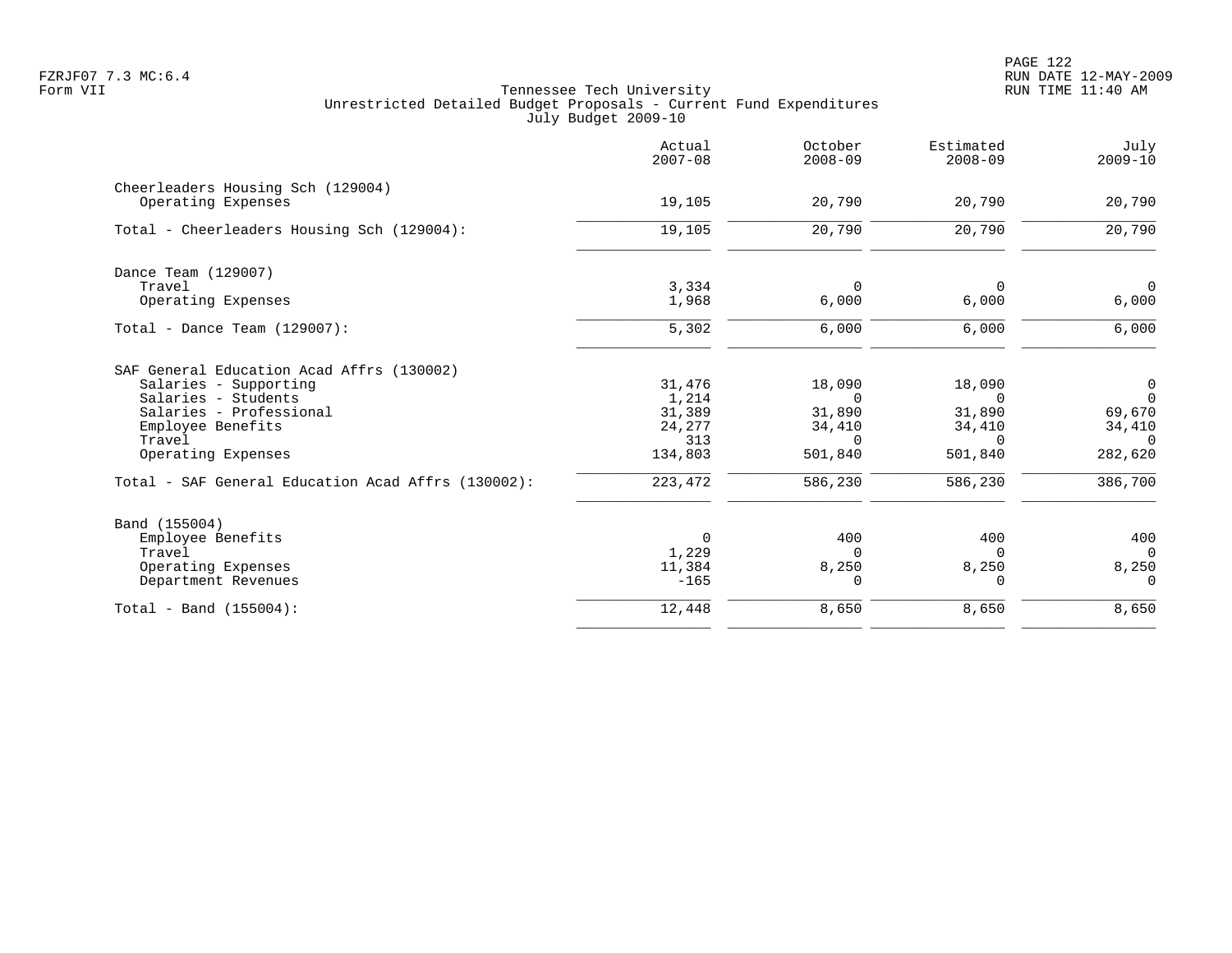|                                                      | Actual<br>$2007 - 08$ | October<br>$2008 - 09$ | Estimated<br>$2008 - 09$ | July<br>$2009 - 10$ |
|------------------------------------------------------|-----------------------|------------------------|--------------------------|---------------------|
| Pep Band Scholarships (155006)<br>Operating Expenses | 104,089               | 121,230                | 121,230                  | 121,230             |
|                                                      |                       |                        |                          |                     |
| Total - Pep Band Scholarships (155006):              | 104,089               | 121,230                | 121,230                  | 121,230             |
| Marketing and Promotions (305000)                    |                       |                        |                          |                     |
| Salaries - Supporting                                | 554                   | 0                      | 440                      | $\Omega$            |
| Salaries - Professional                              | $\Omega$              | 100                    | 100                      | 100                 |
| Employee Benefits                                    | 113                   | 720                    | 720                      | 720                 |
| Travel                                               | 4,194                 | 4,000                  | 4,400                    | $\Omega$            |
| Operating Expenses                                   | 225,329               | 277,930                | 280,285                  | 228,930             |
| Total - Marketing and Promotions (305000):           | 230,190               | 282,750                | 285,945                  | 229,750             |
| Athletic Director (600050)                           |                       |                        |                          |                     |
| Salaries - Administrative                            | 68,538                | 68,038                 | 68,038                   | 67,738              |
| Salaries - Supporting                                | 94,589                | 95,376                 | 100,356                  | 93,656              |
| Salaries - Students                                  | 4,292                 | $\Omega$               | 3,190                    | $\Omega$            |
| Salaries - Professional                              | 197,538               | 183,565                | 176,775                  | 168,975             |
| Employee Benefits                                    | 128,243               | 123,880                | 129,670                  | 123,880             |
| Travel                                               | 26,545                | 2,580                  | 10,580                   | 2,580               |
| Operating Expenses                                   | 273,495               | 387,210                | 795,634                  | 106,390             |
| Capital Outlay                                       | 76,948                |                        | $\Omega$                 | $\Omega$            |
| Department Revenues                                  | $-104$                | $\Omega$               | $-195$                   | $\Omega$            |
| Total - Athletic Director (600050):                  | 870,084               | 860,649                | 1,284,048                | 563,219             |
|                                                      |                       |                        |                          |                     |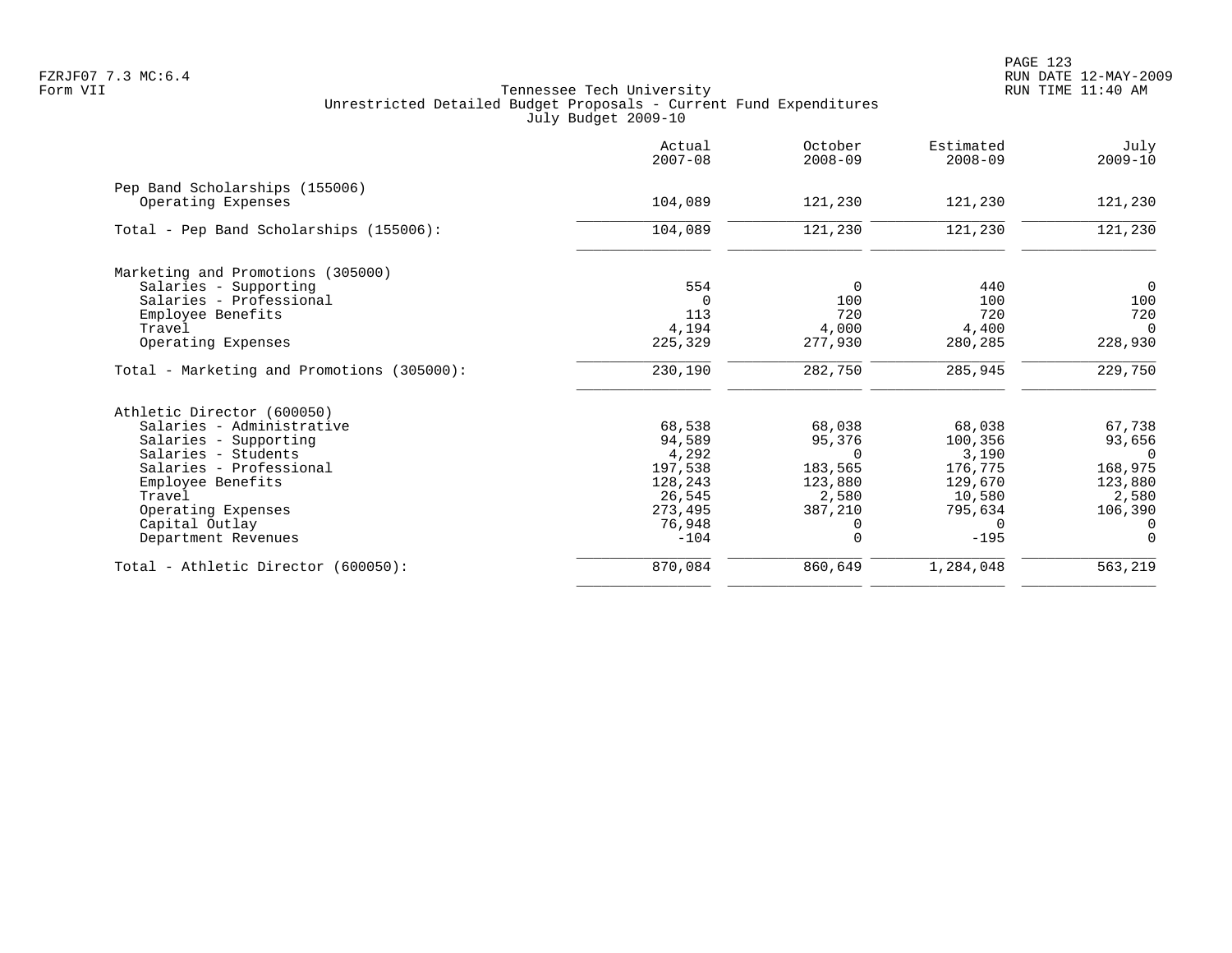|                                                         | Actual<br>$2007 - 08$ | October<br>$2008 - 09$ | Estimated<br>$2008 - 09$ | July<br>$2009 - 10$ |
|---------------------------------------------------------|-----------------------|------------------------|--------------------------|---------------------|
| Athletic Grad Assistant (600051)<br>Operating Expenses  | 12,583                | 12,400                 | 30,190                   | 12,400              |
| Total - Athletic Grad Assistant (600051):               | 12,583                | 12,400                 | 30,190                   | 12,400              |
| Marketing and Promotion Management (600052)             |                       |                        |                          |                     |
| Salaries - Supporting                                   | 8,965                 | 0                      | 7,713                    | $\overline{0}$      |
| Salaries - Students                                     | 3,176                 | $\Omega$               | 5,492                    | $\Omega$            |
| Employee Benefits                                       | 642                   | 440                    | 670                      | 440                 |
| Travel                                                  | 92                    | $\Omega$               | 420                      | 0                   |
| Operating Expenses                                      | 123,419               | 34,240                 | 104,240                  | $\Omega$            |
| Total - Marketing and Promotion Management (600052):    | 136,294               | 34,680                 | 118,535                  | 440                 |
| Athletic Concessions CDS (600053)<br>Operating Expenses | 228                   | 32,000                 | 0                        | 32,000              |
| Total - Athletic Concessions CDS (600053):              | 228                   | 32,000                 | $\Omega$                 | 32,000              |
| Athletic Medical and Insurance (600054)                 |                       |                        |                          |                     |
| Operating Expenses                                      | 190,900               | 187,650                | 187,650                  | 187,650             |
| Total - Athletic Medical and Insurance (600054):        | 190,900               | 187,650                | 187,650                  | 187,650             |
| Athletic Awards (600055)                                |                       |                        |                          |                     |
| Operating Expenses                                      | 12,020                | 0                      | 10,000                   | 0                   |
| Total - Athletic Awards (600055):                       | 12,020                | $\mathbf 0$            | 10,000                   | $\Omega$            |
|                                                         |                       |                        |                          |                     |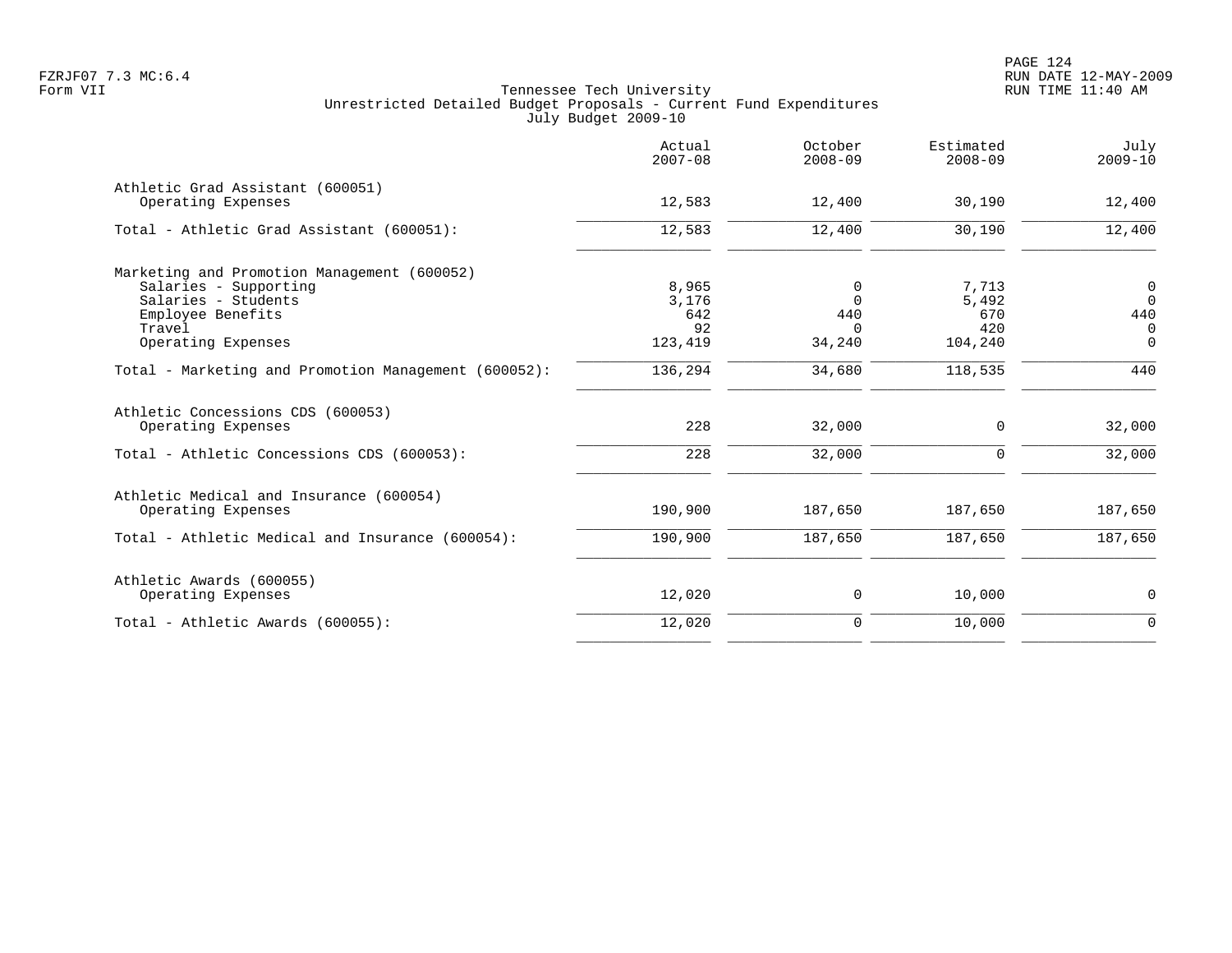|                                                      | Actual<br>$2007 - 08$ | October<br>$2008 - 09$ | Estimated<br>$2008 - 09$ | July<br>$2009 - 10$ |
|------------------------------------------------------|-----------------------|------------------------|--------------------------|---------------------|
| Athletic Comp Tickets (600056)<br>Operating Expenses | 57,045                | 16,890                 | 61,375                   | 16,890              |
|                                                      |                       |                        |                          |                     |
| Total - Athletic Comp Tickets (600056):              | $\frac{1}{57,045}$    | 16,890                 | 61,375                   | 16,890              |
| Athletic Book Account (600057)                       |                       |                        |                          |                     |
| Operating Expenses                                   | 123,746               | 45,000                 | 45,000                   | 45,000              |
| Total - Athletic Book Account (600057):              | 123,746               | 45,000                 | 45,000                   | 45,000              |
| Athletic Book Trans Out (600058)                     |                       |                        |                          |                     |
| Operating Expenses                                   | $-123,746$            | $-45,000$              | $-45,000$                | $-45,000$           |
| Total - Athletic Book Trans Out (600058):            | $-123,746$            | $-45,000$              | $-45,000$                | $-45,000$           |
| Sports Information (600059)                          |                       |                        |                          |                     |
| Salaries - Supporting                                | 24,869                | 4,594                  | 24,597                   | 4,594               |
| Salaries - Students                                  | 400                   | $\Omega$               | $\Omega$                 | $\Omega$            |
| Salaries - Professional<br>Employee Benefits         | 52,461<br>28,159      | 53,060<br>32,860       | 52,960<br>28,550         | 52,760<br>32,860    |
| Travel                                               | 7,824                 | 1,920                  | 6,920                    | 1,920               |
| Operating Expenses                                   | 56,561                | 26,320                 | 61,320                   | $\Omega$            |
| Total - Sports Information (600059):                 | 170,274               | 118,754                | 174,347                  | 92,134              |
| Athletic Academic Counseling (600060)                |                       |                        |                          |                     |
| Salaries - Supporting                                | 6,785                 | 6,767                  | 6,767                    | 6,767               |
| Salaries - Students                                  | 927                   | $\Omega$               | 500                      | $\Omega$            |
| Salaries - Professional                              | 30,204                | 30,553                 | 30,553                   | 30,253              |
| Employee Benefits                                    | 18,518                | 31,760                 | 19,210                   | 31,760              |
| Travel<br>Operating Expenses                         | $\Omega$<br>8,429     | $\Omega$<br>14,100     | 100<br>7,105             | $\Omega$<br>12,690  |
| Department Revenues                                  | $-14$                 | $\Omega$               | $-5$                     | $\Omega$            |
| Total - Athletic Academic Counseling (600060):       | 64,849                | 83,180                 | 64,230                   | 81,470              |
|                                                      |                       |                        |                          |                     |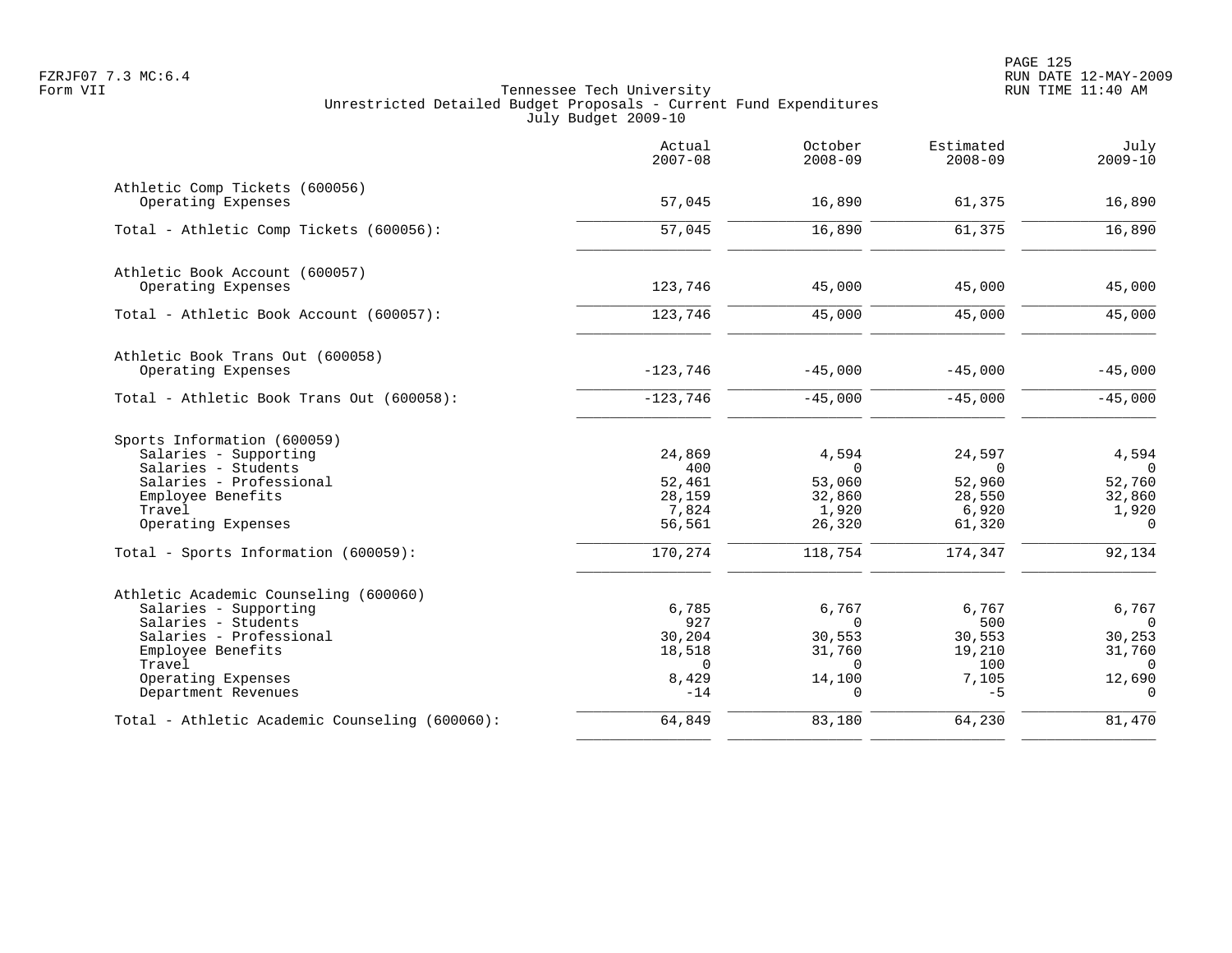|                                                       | Actual<br>$2007 - 08$ | October<br>$2008 - 09$ | Estimated<br>$2008 - 09$ | July<br>$2009 - 10$ |
|-------------------------------------------------------|-----------------------|------------------------|--------------------------|---------------------|
| Athletic Academic Tutoring (600061)                   |                       |                        |                          |                     |
| Salaries - Students                                   | 11,754                | 800                    | 0                        | 800                 |
| Salaries - Professional                               | $\Omega$              | 300                    |                          | 300                 |
| Employee Benefits                                     | 386                   | $\Omega$               |                          | $\overline{0}$      |
| Operating Expenses                                    | $\Omega$              | 8,320                  | U                        | 7,490               |
| Total - Athletic Academic Tutoring (600061):          | 12,140                | 9,420                  | $\mathbf 0$              | 8,590               |
| Athletic Student Theraphy Center (600062)             |                       |                        |                          |                     |
| Salaries - Students                                   | 5,503                 | $\Omega$               | 6,000                    | $\Omega$            |
| Salaries - Professional                               | 122,556               | 155,751                | 138,545                  | 141,998             |
| Employee Benefits                                     | 39,686                | 73,200                 | 41,810                   | 73,200              |
| Travel                                                | 5,164                 | 4,010                  | 4,010                    | 4,010               |
| Operating Expenses                                    | 48,224                | 45,700                 | 53,695                   | 35,190              |
| Capital Outlay                                        | 6,800                 | 0                      | $\Omega$                 | $\Omega$            |
| Department Revenues                                   | $-106$                | $\Omega$               | $-35$                    | $\Omega$            |
| Total - Athletic Student Theraphy Center (600062):    | 227,827               | 278,661                | 244,025                  | 254,398             |
| Athletic Training Graduate Teaching (600064)          |                       |                        |                          |                     |
| Operating Expenses                                    | 24,534                | 19,060                 | 22,070                   | 19,060              |
| Total - Athletic Training Graduate Teaching (600064): | 24,534                | 19,060                 | 22,070                   | 19,060              |
| Graduation Incentive (600065)                         |                       |                        |                          |                     |
| Operating Expenses                                    | 136,731               | 186,530                | 196,330                  | 186,530             |
| Total - Graduation Incentive (600065):                | 136,731               | 186,530                | 196,330                  | 186,530             |
|                                                       |                       |                        |                          |                     |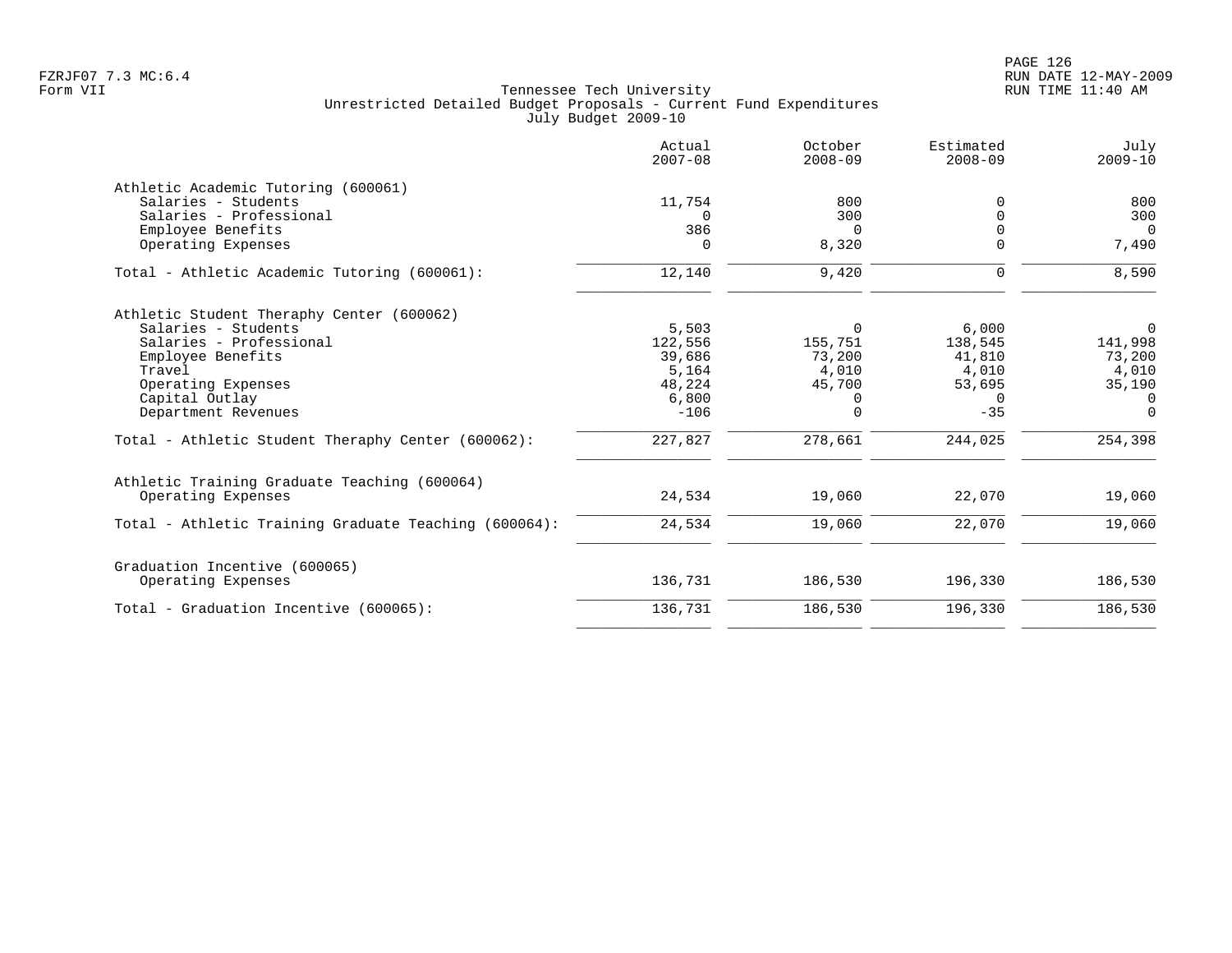# PAGE 127 FZRJF07 7.3 MC:6.4 RUN DATE 12-MAY-2009

|                                             | Actual<br>$2007 - 08$ | October<br>$2008 - 09$ | Estimated<br>$2008 - 09$ | July<br>$2009 - 10$ |
|---------------------------------------------|-----------------------|------------------------|--------------------------|---------------------|
| Strength and Conditioning (600066)          |                       |                        |                          |                     |
| Salaries - Students                         |                       | $\Omega$               | 3,150                    | $\Omega$            |
| Salaries - Professional                     |                       | 39,140                 | 42,740                   | 39,440              |
| Employee Benefits                           |                       | 12,500                 | 12,430                   | 12,500              |
| Travel                                      |                       | 1,500                  | 1,500                    | 1,500               |
| Operating Expenses                          | $\Omega$              | 10,000                 | 13,000                   | 9,000               |
| Total - Strength and Conditioning (600066): | $\mathbf 0$           | 63,140                 | 72,820                   | 62,440              |
| Football (601000)                           |                       |                        |                          |                     |
| Salaries - Supporting                       | 26,109                | 26,608                 | 26,608                   | 26,308              |
| Salaries - Students                         | $\Omega$              | 50                     | $\Omega$                 | 50                  |
| Salaries - Professional                     | 275,763               | 251,290                | 287,090                  | 251,290             |
| Employee Benefits                           | 94,964                | 144,890                | 98,790                   | 144,890             |
| Travel                                      | 143,689               | 92,370                 | 198,500                  | 87,750              |
| Operating Expenses                          | 322,916               | 268,150                | 250,610                  | 88,490              |
| Capital Outlay                              | 31,660                | 0                      | 0                        | $\mathbf 0$         |
| Department Revenues                         | 0                     | $\Omega$               | $-30$                    | $\Omega$            |
| $Total - Football (601000):$                | 895,101               | 783,358                | 861,568                  | 598,778             |
| Mens Basketball (601001)                    |                       |                        |                          |                     |
| Salaries - Supporting                       | 20,211                | 20,710                 | 31,230                   | 20,410              |
| Salaries - Students                         | 901                   | 100                    | $\Omega$                 | 100                 |
| Salaries - Professional                     | 181,014               | 177,072                | 178,672                  | 178,372             |
| Employee Benefits                           | 76,729                | 79,230                 | 78,850                   | 79,230              |
| Travel                                      | 177,132               | 64,190                 | 130,350                  | 60,980              |
| Operating Expenses                          | 115,463               | 59,090                 | 108,590                  | 56,140              |
| Department Revenues                         | $-36$                 | 0                      | $\Omega$                 | $\Omega$            |
| Total - Mens Basketball (601001):           | 571,414               | 400,392                | 527,692                  | 395,232             |
|                                             |                       |                        |                          |                     |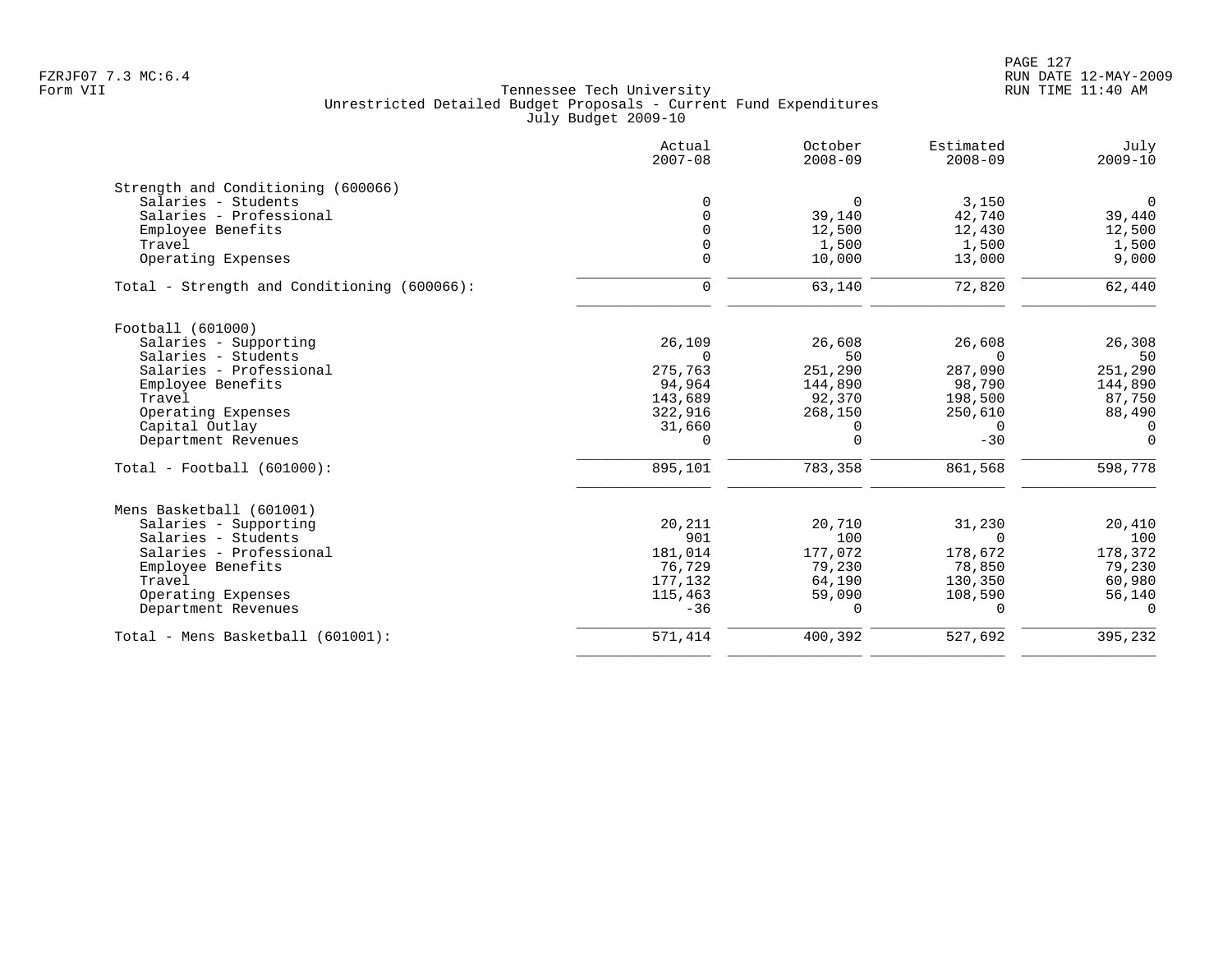|                                                        | Actual<br>$2007 - 08$ | October<br>$2008 - 09$ | Estimated<br>$2008 - 09$ | July<br>$2009 - 10$ |
|--------------------------------------------------------|-----------------------|------------------------|--------------------------|---------------------|
| Baseball (601003)                                      |                       |                        |                          |                     |
| Salaries - Students                                    | $\Omega$              | 280                    | $\Omega$                 | 280                 |
| Salaries - Professional                                | 58,515                | 41,387                 | 63,937                   | 41,087              |
| Employee Benefits                                      | 16,405                | 21,050                 | 17,550                   | 21,050              |
| Travel                                                 | 38,232                | 15,250                 | 41,620                   | 14,490              |
| Operating Expenses                                     | 49,563                | 9,420                  | 50,000                   | 8,950               |
| Department Revenues                                    | $\Omega$              | $\Omega$               | $-20$                    | $\Omega$            |
| Total - Baseball (601003):                             | 162,715               | 87,387                 | 173,087                  | 85,857              |
|                                                        |                       |                        |                          |                     |
| Mens Cross Country (601005)<br>Salaries - Professional | 7,600                 | 1,050                  | 6,000                    | 1,050               |
| Employee Benefits                                      | 428                   | 90                     | 460                      | 90                  |
| Travel                                                 | 3,172                 | 3,130                  | 6,500                    | 2,970               |
| Operating Expenses                                     | 4,754                 | 2,360                  | 5,740                    | 2,240               |
| Total - Mens Cross Country (601005):                   | 15,954                | 6,630                  | 18,700                   | 6,350               |
| Mens Golf (601006)                                     |                       |                        |                          |                     |
| Salaries - Supporting                                  | 499                   | 0                      | $\Omega$                 | $\overline{0}$      |
| Salaries - Professional                                | 6,110                 | 4,380                  | 10,500                   | 4,380               |
| Employee Benefits                                      | 506                   | 360                    | $\Omega$                 | 360                 |
| Travel                                                 | 18,736                | 9,380                  | 21,500                   | 8,910               |
| Operating Expenses                                     | 7,862                 | 4,235                  | 9,085                    | 2,240               |
| Total - Mens Golf (601006):                            | 33,713                | 18,355                 | 41,085                   | 15,890              |
|                                                        |                       |                        |                          |                     |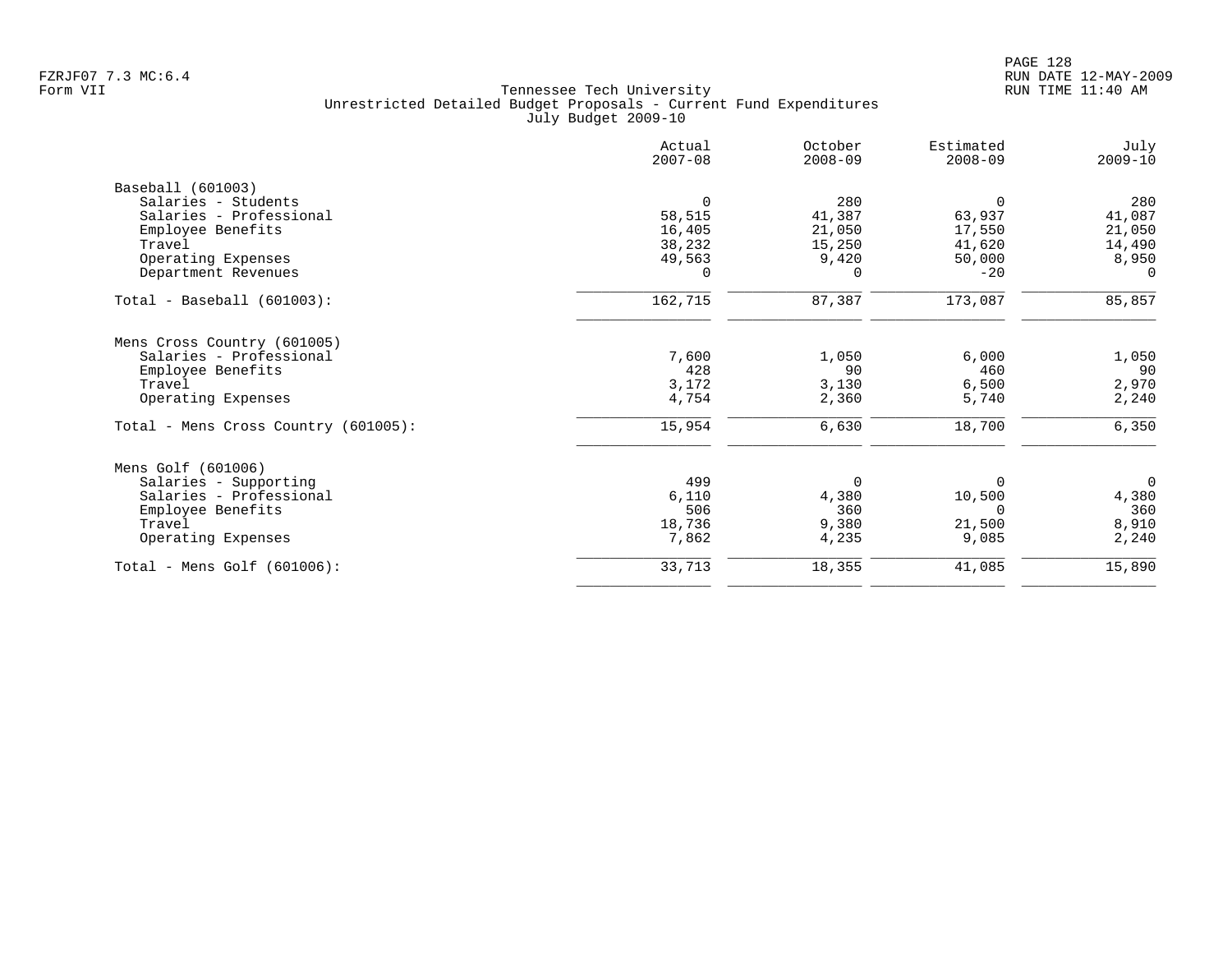|                                           | Actual<br>$2007 - 08$ | October<br>$2008 - 09$ | Estimated<br>$2008 - 09$ | July<br>$2009 - 10$ |
|-------------------------------------------|-----------------------|------------------------|--------------------------|---------------------|
| Mens Tennis (601007)                      |                       |                        |                          |                     |
| Salaries - Professional                   | 26,472                | 13,472                 | 15,089                   | 15,089              |
| Employee Benefits                         | 5,475                 | 7,730                  | 4,110                    | 7,730               |
| Travel                                    | 21,829                | 8,990                  | 22,000                   | 8,540               |
| Operating Expenses                        | 14,480                | 4,700                  | 13,410                   | 4,460               |
| Total - Mens Tennis $(601007)$ :          | 68,256                | 34,892                 | 54,609                   | 35,819              |
| Mens Tennis Tournaments (601008)          |                       |                        |                          |                     |
| Travel                                    | 1,633                 | 0                      | 0                        | $\mathbf 0$         |
| Total - Mens Tennis Tournaments (601008): | 1,633                 | 0                      | 0                        | $\Omega$            |
| Mens Rifle Range (601009)                 |                       |                        |                          |                     |
| Salaries - Professional                   | 3,500                 | 2,100                  | 3,500                    | 2,100               |
| Employee Benefits                         | 275                   | 300                    | 300                      | 300                 |
| Travel                                    | 5,395                 | 3,520                  | 10,190                   | 3,340               |
| Operating Expenses                        | 6,157                 | 65,070                 | 66,930                   | 3,340               |
| Total - Mens Rifle Range $(601009)$ :     | 15,327                | 70,990                 | 80,920                   | 9,080               |
| Mens Rifle Tournaments (601010)           |                       |                        |                          |                     |
| Travel                                    | 2,001                 | 0                      | $\overline{0}$           | $\mathbf 0$         |
| Operating Expenses                        | 0                     | 0                      | 952                      | $\Omega$            |
| Total - Mens Rifle Tournaments (601010):  | 2,001                 | 0                      | 952                      | $\mathbf 0$         |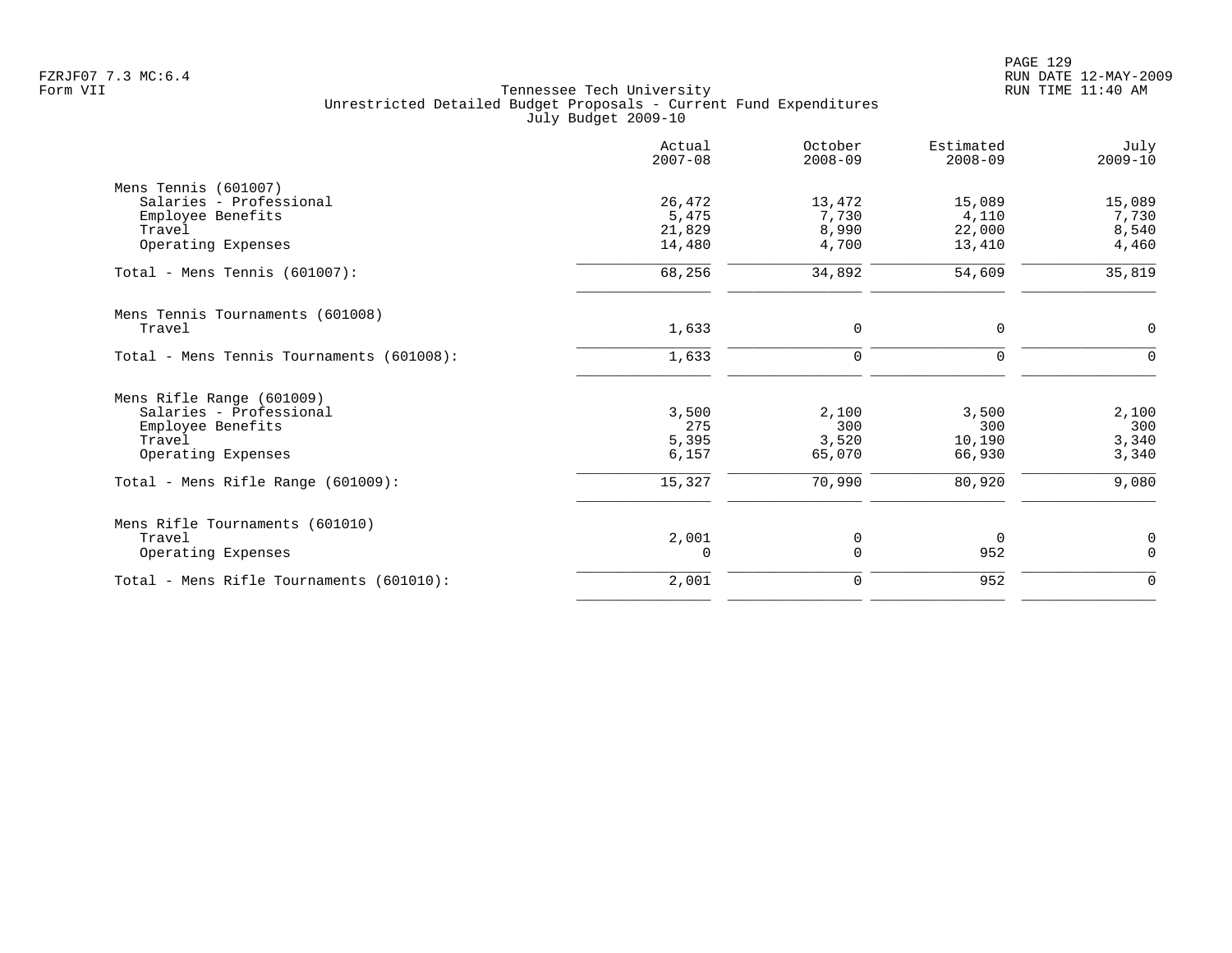|                                                      | Actual<br>$2007 - 08$ | October<br>$2008 - 09$ | Estimated<br>$2008 - 09$ | July<br>$2009 - 10$     |
|------------------------------------------------------|-----------------------|------------------------|--------------------------|-------------------------|
| Mens OVC Tournaments (601011)<br>Travel              | 2,666                 | 0                      | $\overline{0}$           | $\Omega$                |
| Operating Expenses                                   | $\Omega$              | $\Omega$               | 200                      | $\Omega$                |
| Total - Mens OVC Tournaments (601011):               | 2,666                 | $\Omega$               | 200                      | $\Omega$                |
| Mens OVC Golf (601012)                               |                       |                        |                          |                         |
| Travel<br>Operating Expenses                         | 3,698<br>12,938       | 0<br>$\Omega$          | 0<br>$\Omega$            | 0<br>$\Omega$           |
| Total - Mens OVC Golf $(601012)$ :                   | 16,636                | 0                      | 0                        | ∩                       |
| Mens OVC Baseball Tourney (601014)<br>Travel         | 13,680                |                        |                          |                         |
| Operating Expenses                                   | 109                   | 0<br>0                 | 0<br>0                   | $\mathbf 0$<br>$\Omega$ |
| Total - Mens OVC Baseball Tourney (601014):          | 13,789                | $\mathbf 0$            | 0                        | $\Omega$                |
| Mens Tennis NCAA (601015)                            |                       |                        |                          |                         |
| Travel                                               | 1,248                 | 0                      | $\mathbf 0$              | $\Omega$                |
| Total - Mens Tennis NCAA (601015):                   | 1,248                 | 0                      | $\mathbf 0$              | $\Omega$                |
| Football Scholarships (601060)<br>Operating Expenses | 1,015,503             | 1,211,280              | 1,172,580                | 1,211,280               |
| Total - Football Scholarships (601060):              | 1,015,503             | 1,211,280              | 1,172,580                | 1,211,280               |
|                                                      |                       |                        |                          |                         |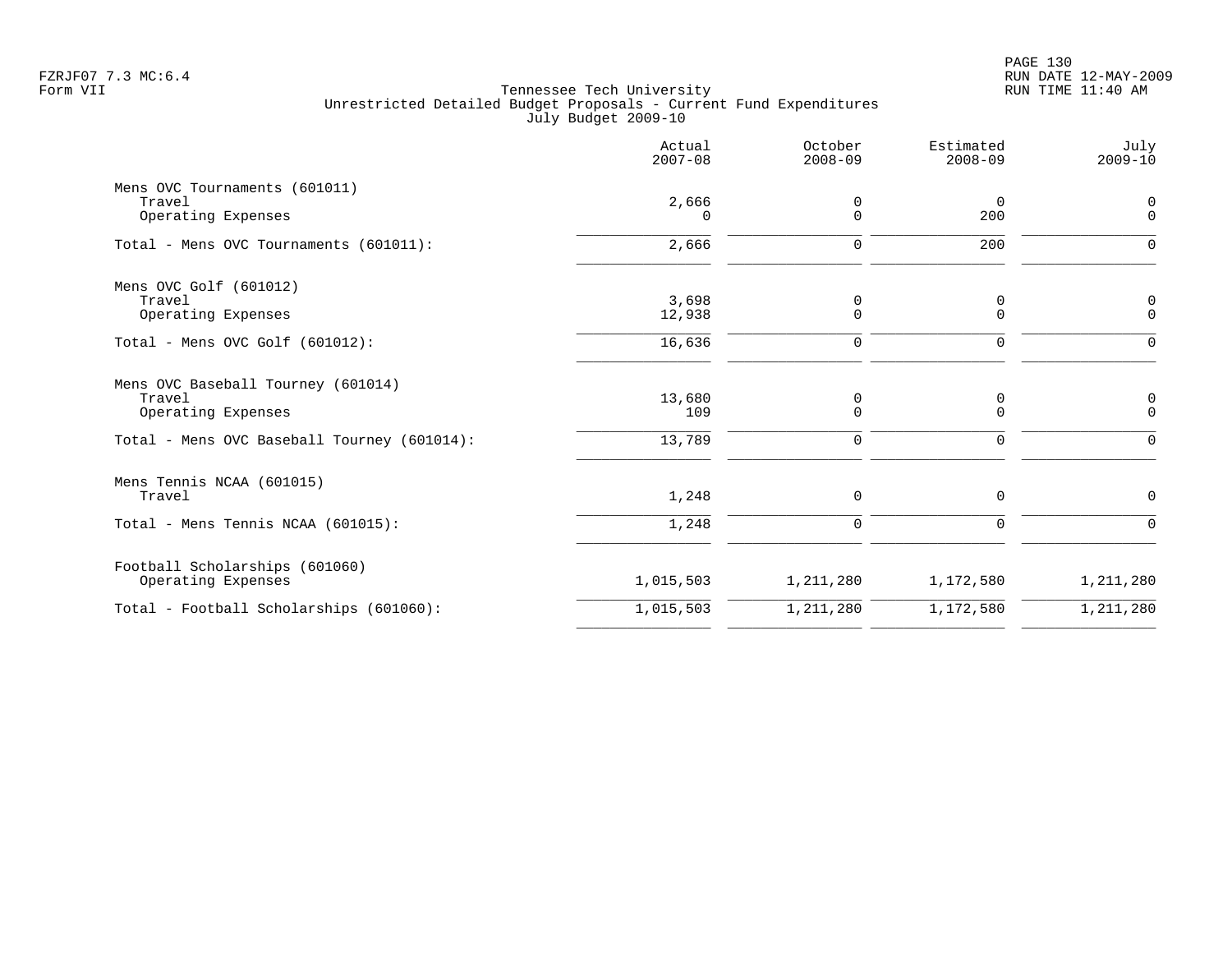PAGE 131 FZRJF07 7.3 MC:6.4 RUN DATE 12-MAY-2009

|                                                              | Actual<br>$2007 - 08$ | October<br>$2008 - 09$ | Estimated<br>$2008 - 09$ | July<br>$2009 - 10$ |
|--------------------------------------------------------------|-----------------------|------------------------|--------------------------|---------------------|
| Mens Basketball Scholarships (601061)<br>Operating Expenses  | 320, 113              | 316,370                | 329,280                  | 316,370             |
| Total - Mens Basketball Scholarships (601061):               | 320,113               | 316,370                | 329,280                  | 316,370             |
| Baseball Scholarships (601062)<br>Operating Expenses         | 213,386               | 244,090                | 169,990                  | 244,090             |
| Total - Baseball Scholarships (601062):                      | 213,386               | 244,090                | 169,990                  | 244,090             |
| Mens Rifle Range Scholarships (601063)<br>Operating Expenses | 78,720                | 84,150                 | 61,100                   | 84,150              |
| Total - Mens Rifle Range Scholarships (601063):              | 78,720                | 84,150                 | 61,100                   | 84,150              |
| Mens Tennis Scholarships (601064)<br>Operating Expenses      | 91,059                | 105,190                | 96,010                   | 105,190             |
| Total - Mens Tennis Scholarships (601064):                   | 91,059                | 105,190                | 96,010                   | 105,190             |
| Mens Golf Scholarships (601065)<br>Operating Expenses        | 48,374                | 67,070                 | 48,110                   | 67,070              |
| Total - Mens Golf Scholarships (601065):                     | 48,374                | 67,070                 | 48,110                   | 67,070              |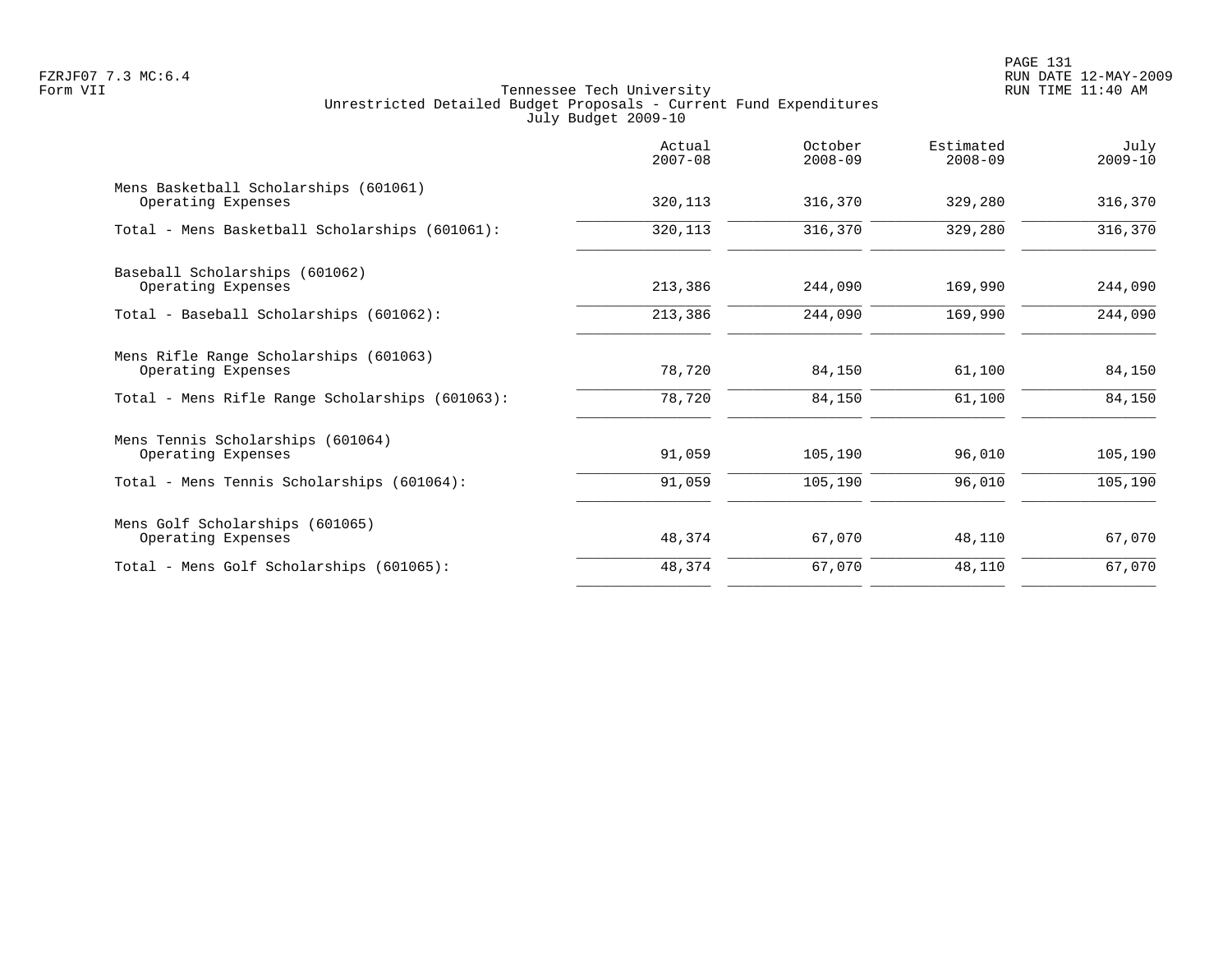|                                                                | Actual<br>$2007 - 08$ | October<br>$2008 - 09$ | Estimated<br>$2008 - 09$ | July<br>$2009 - 10$ |
|----------------------------------------------------------------|-----------------------|------------------------|--------------------------|---------------------|
| Mens Cross Country Scholarships (601066)<br>Operating Expenses | 55,500                | 73,320                 | 63,350                   | 73,320              |
| Total - Mens Cross Country Scholarships (601066):              | 55,500                | 73,320                 | 63,350                   | 73,320              |
| Womens Basketball (602000)                                     |                       |                        |                          |                     |
| Salaries - Supporting                                          | 18,340                | 19,990                 | 19,990                   | 20,290              |
| Salaries - Students                                            | $\Omega$              | 100                    | $\Omega$                 | 100                 |
| Salaries - Professional                                        | 147,214               | 157,591                | 153,978                  | 163,058             |
| Employee Benefits                                              | 60,474                | 55,170                 | 63,270                   | 55,170              |
| Travel                                                         | 78,717                | 33,190                 | 80,000                   | 31,530              |
| Operating Expenses                                             | 63,846                | 16,710                 | 49,345                   | 15,870              |
| Department Revenues                                            | $-112$                | $\Omega$               | $-35$                    | $\Omega$            |
| Total - Womens Basketball (602000):                            | 368,479               | 282,751                | 366,548                  | 286,018             |
| Womens Bball NCAA Tournaments (602002)                         |                       |                        |                          |                     |
| Travel                                                         | 3,750                 | $\mathbf 0$            | 0                        | $\mathbf 0$         |
| Total - Womens Bball NCAA Tournaments (602002):                | 3,750                 | $\mathbf 0$            | $\mathbf 0$              | $\Omega$            |
| Womens Volleyball (602004)                                     |                       |                        |                          |                     |
| Salaries - Students                                            | 981                   | 550                    | 705                      | 550                 |
| Salaries - Professional                                        | 35,708                | 54,945                 | 57,720                   | 54,645              |
| Employee Benefits                                              | 11,116                | 29,090                 | 17,680                   | 29,090              |
| Travel                                                         | 27,685                | 16,040                 | 31,500                   | 15,240              |
| Operating Expenses                                             | 20,278                | 9,210                  | 14,700                   | 8,750               |
| Total - Womens Volleyball (602004):                            | 95,768                | 109,835                | 122,305                  | 108,275             |
|                                                                |                       |                        |                          |                     |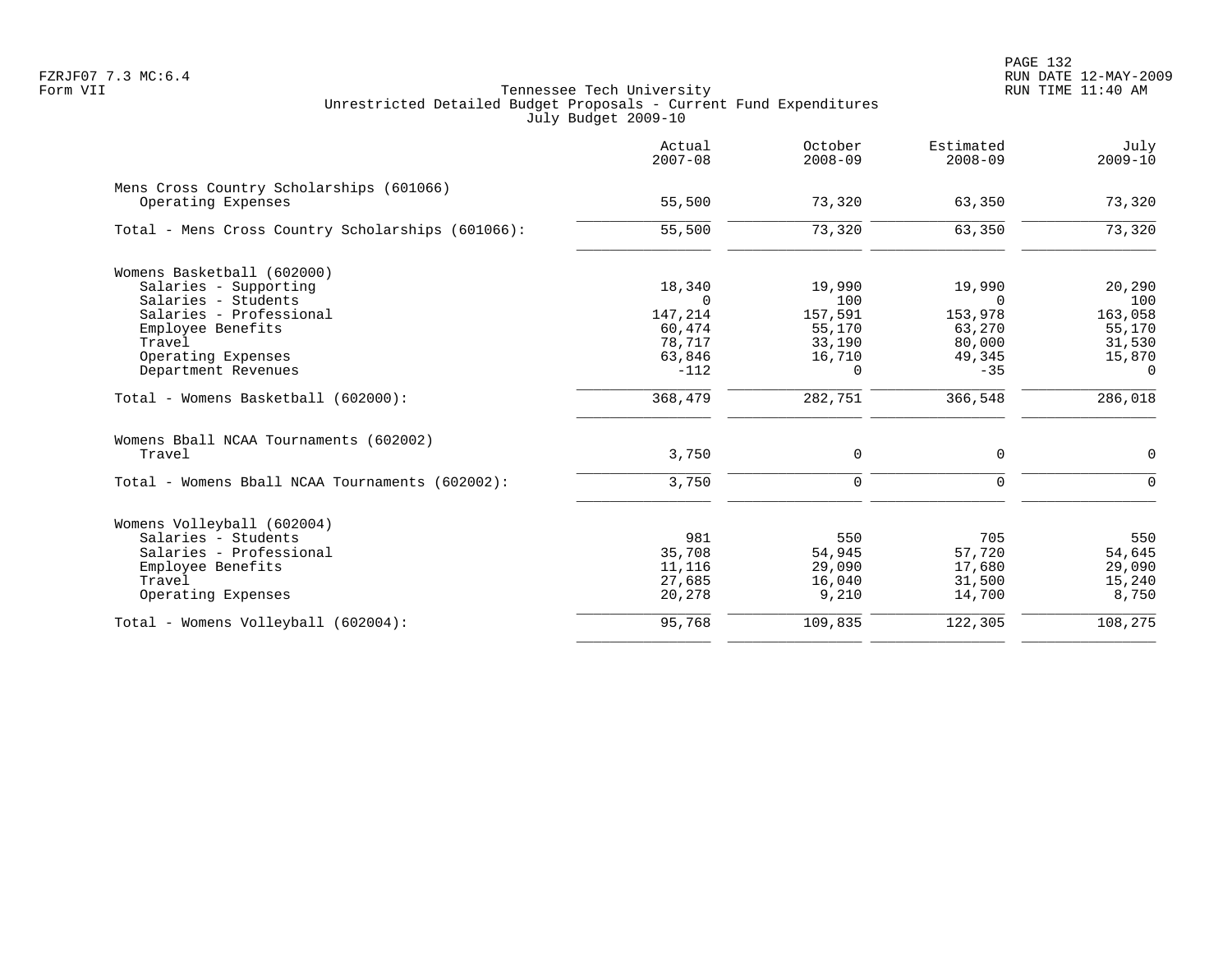# PAGE 133 FZRJF07 7.3 MC:6.4 RUN DATE 12-MAY-2009

|                                                 | Actual<br>$2007 - 08$ | October<br>$2008 - 09$ | Estimated<br>$2008 - 09$ | July<br>$2009 - 10$ |
|-------------------------------------------------|-----------------------|------------------------|--------------------------|---------------------|
| Womens Volleyball Tournaments (602005)          |                       |                        |                          |                     |
| Salaries - Supporting                           | 0                     | $\Omega$               | 447                      | $\Omega$            |
| Salaries - Students                             | $\mathbf 0$           | $\Omega$               | 385                      | $\Omega$            |
| Employee Benefits                               | $\Omega$              | $\Omega$               | 90                       | $\Omega$            |
| Travel                                          | 6,192                 | $\Omega$               | 10,271                   | $\Omega$            |
| Operating Expenses                              | $\Omega$              | $\Omega$               | 1,293                    | $\Omega$            |
| Total - Womens Volleyball Tournaments (602005): | 6,192                 | $\mathbf 0$            | 12,486                   | $\Omega$            |
| Womens Tennis (602006)                          |                       |                        |                          |                     |
| Salaries - Professional                         | 23,372                | 18,071                 | 15,088                   | 19,088              |
| Employee Benefits                               | 5,078                 | 7,400                  | 4,110                    | 7,400               |
| Travel                                          | 23,955                | 9,380                  | 21,000                   | 8,910               |
| Operating Expenses                              | 11,986                | 2,960                  | 14,340                   | 2,810               |
| Department Revenues                             | $-351$                | $\Omega$               | $\Omega$                 | $\Omega$            |
| Total - Womens Tennis (602006):                 | 64,040                | 37,811                 | 54,538                   | 38,208              |
| Womens Tennis Tournaments (602007)              |                       |                        |                          |                     |
| Travel                                          | 1,926                 | 0                      | $\Omega$                 | $\Omega$            |
| Total - Womens Tennis Tournaments (602007):     | 1,926                 | $\Omega$               | $\Omega$                 | $\Omega$            |
| Womens Golf (602008)                            |                       |                        |                          |                     |
| Salaries - Supporting                           | 246                   | $\Omega$               | $\Omega$                 | $\overline{0}$      |
| Salaries - Professional                         | 7,730                 | 6,130                  | 10,500                   | 6,130               |
| Employee Benefits                               | 618                   | 510                    | 930                      | 510                 |
| Travel                                          | 20,122                | 9,380                  | 23,500                   | 8,910               |
| Operating Expenses                              | 7,749                 | 3,435                  | 8,595                    | 1,480               |
| Total - Womens Golf (602008):                   | 36,465                | 19,455                 | 43,525                   | 17,030              |
|                                                 |                       |                        |                          |                     |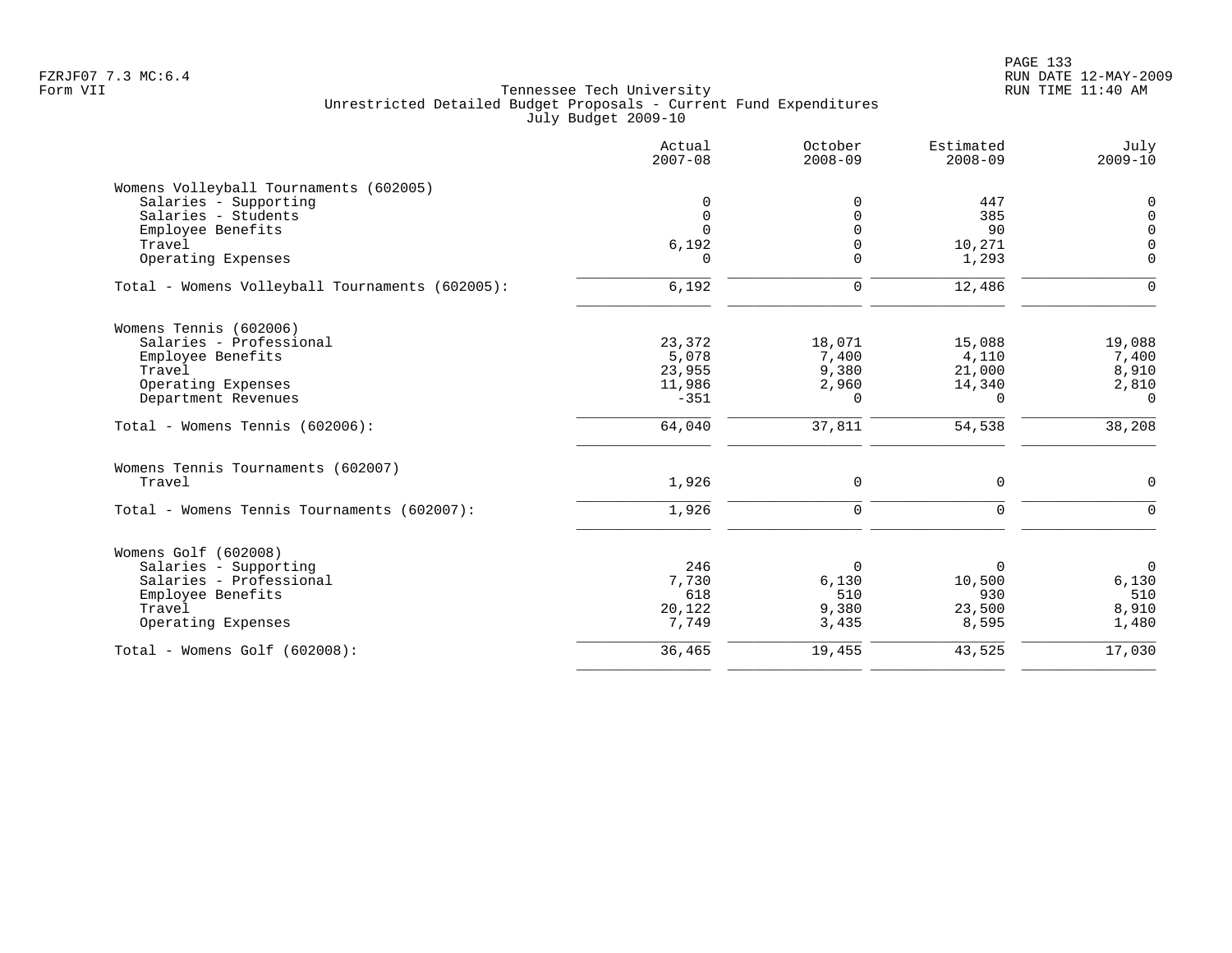|                                              | Actual<br>$2007 - 08$ | October<br>$2008 - 09$ | Estimated<br>$2008 - 09$ | July<br>$2009 - 10$      |
|----------------------------------------------|-----------------------|------------------------|--------------------------|--------------------------|
| Womens Cross Country Track (602009)          |                       |                        |                          |                          |
| Salaries - Professional                      | 10,400                | 8,400                  | 9,000                    | 8,400                    |
| Employee Benefits<br>Travel                  | 643<br>18,580         | 1,130<br>7,820         | 690<br>17,500            | 1,130                    |
| Operating Expenses                           | 13,307                | 3,430                  | 9,724                    | 7,430<br>3,260           |
| Total - Womens Cross Country Track (602009): | 42,930                | 20,780                 | 36,914                   | 20,220                   |
| Womens Track Tournaments (602010)            |                       |                        |                          |                          |
| Travel                                       | 7,513                 | $\mathbf 0$            | $\mathbf 0$              | $\mathsf{O}$             |
| Total - Womens Track Tournaments (602010):   | 7,513                 | $\mathbf 0$            | $\mathbf 0$              | $\overline{0}$           |
| Womens Softball (602011)                     |                       |                        |                          |                          |
| Salaries - Professional                      | 63,506                | 56,016                 | 74,006                   | 55,716                   |
| Employee Benefits                            | 17,728                | 17,330                 | 19,450                   | 17,330                   |
| Travel                                       | 42,205                | 16,230                 | 36,300                   | 15,420                   |
| Operating Expenses<br>Capital Outlay         | 45,106<br>3,949       | 10,560<br>$\Omega$     | 37,462<br>$\Omega$       | 10,030<br>$\overline{0}$ |
| Department Revenues                          | $-24$                 | $\Omega$               | $\Omega$                 | $\Omega$                 |
| Total - Womens Softball (602011):            | 172,470               | 100,136                | 167,218                  | 98,496                   |
| Womens Soccer (602012)                       |                       |                        |                          |                          |
| Salaries - Students                          | 4,999                 | 500                    | 0                        | 500                      |
| Salaries - Professional                      | 50,204                | 38,950                 | 59,950                   | 38,950                   |
| Employee Benefits                            | 11,316                | 10,860                 | 10,260                   | 10,860                   |
| Travel<br>Operating Expenses                 | 41,405                | 7,820<br>10,960        | 44,000                   | 7,430                    |
| Capital Outlay                               | 55,507<br>4,265       | 0                      | 31,085<br>$\Omega$       | 10,410<br>$\overline{0}$ |
| Department Revenues                          | $\Omega$              | $\Omega$               | $-15$                    | $\Omega$                 |
| Total - Womens Soccer (602012):              | 167,696               | 69,090                 | 145,280                  | 68,150                   |
|                                              |                       |                        |                          |                          |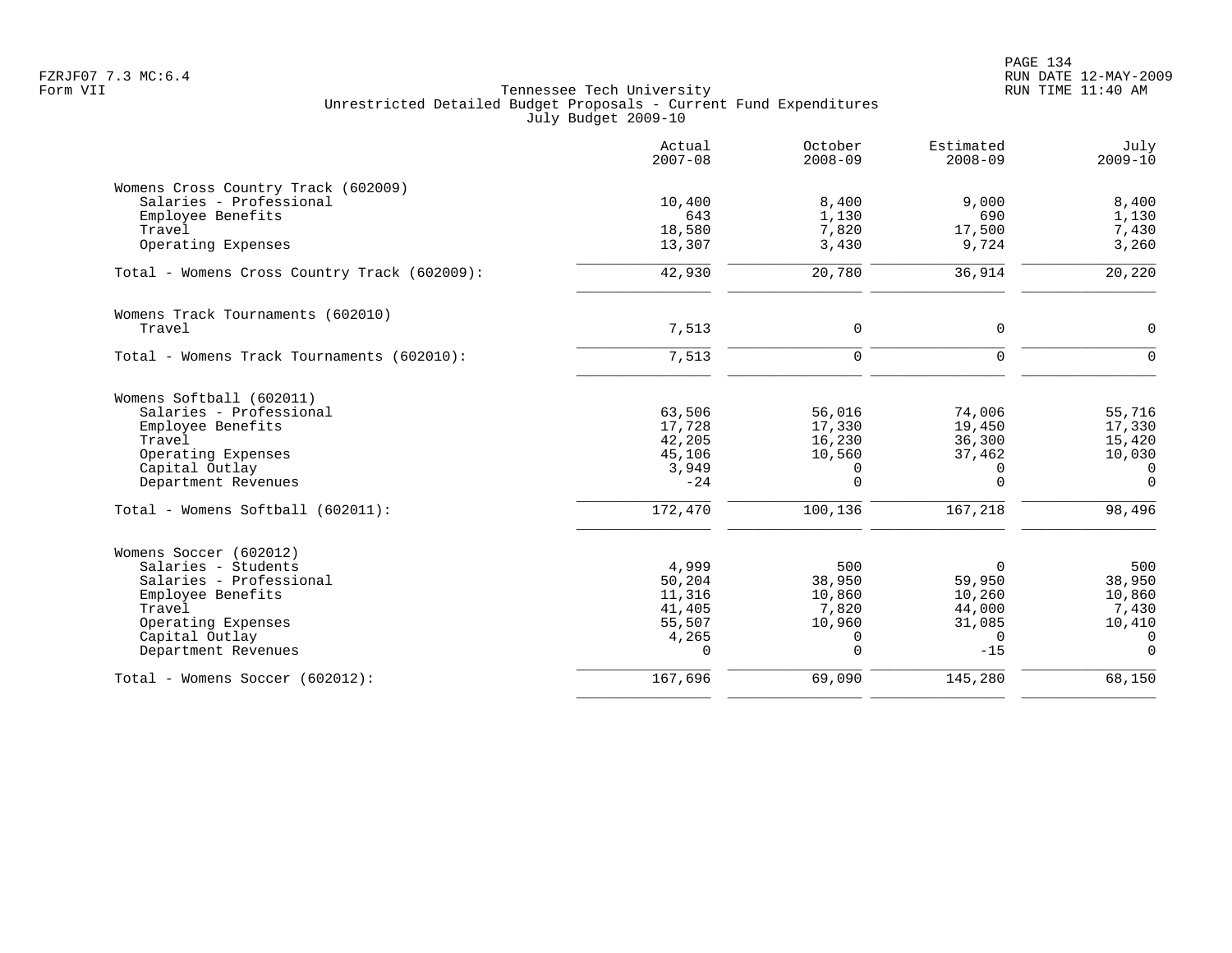|                                                               | Actual<br>$2007 - 08$ | October<br>$2008 - 09$ | Estimated<br>$2008 - 09$ | July<br>$2009 - 10$ |
|---------------------------------------------------------------|-----------------------|------------------------|--------------------------|---------------------|
| Womens OVC Softball Tournaments (602013)<br>Travel            | 5,142                 | 0                      | $\mathbf 0$              | 0                   |
| Total - Womens OVC Softball Tournaments (602013):             | 5,142                 | $\mathbf 0$            | $\Omega$                 | $\Omega$            |
| Womens OVC Golf (602014)<br>Travel                            | 3,001                 | $\mathbf 0$            | 0                        | 0                   |
| Total - Womens OVC Golf (602014):                             | 3,001                 | $\mathbf 0$            | $\Omega$                 | $\Omega$            |
| Womens Soccer OVC Tourney (602015)<br>Travel                  | 0                     | 0                      | 3,486                    | 0                   |
| Total - Womens Soccer OVC Tourney (602015):                   | 0                     | $\mathbf 0$            | 3,486                    | $\Omega$            |
| Womens Basketball Scholarships (602060)<br>Operating Expenses | 230,332               | 350,640                | 275,630                  | 350,640             |
| Total - Womens Basketball Scholarships (602060):              | 230,332               | 350,640                | 275,630                  | 350,640             |
| Womens Volleyball Scholarships (602061)<br>Operating Expenses | 246,814               | 286,130                | 259,260                  | 286,130             |
| Total - Womens Volleyball Scholarships (602061):              | 246,814               | 286,130                | 259,260                  | 286,130             |
|                                                               |                       |                        |                          |                     |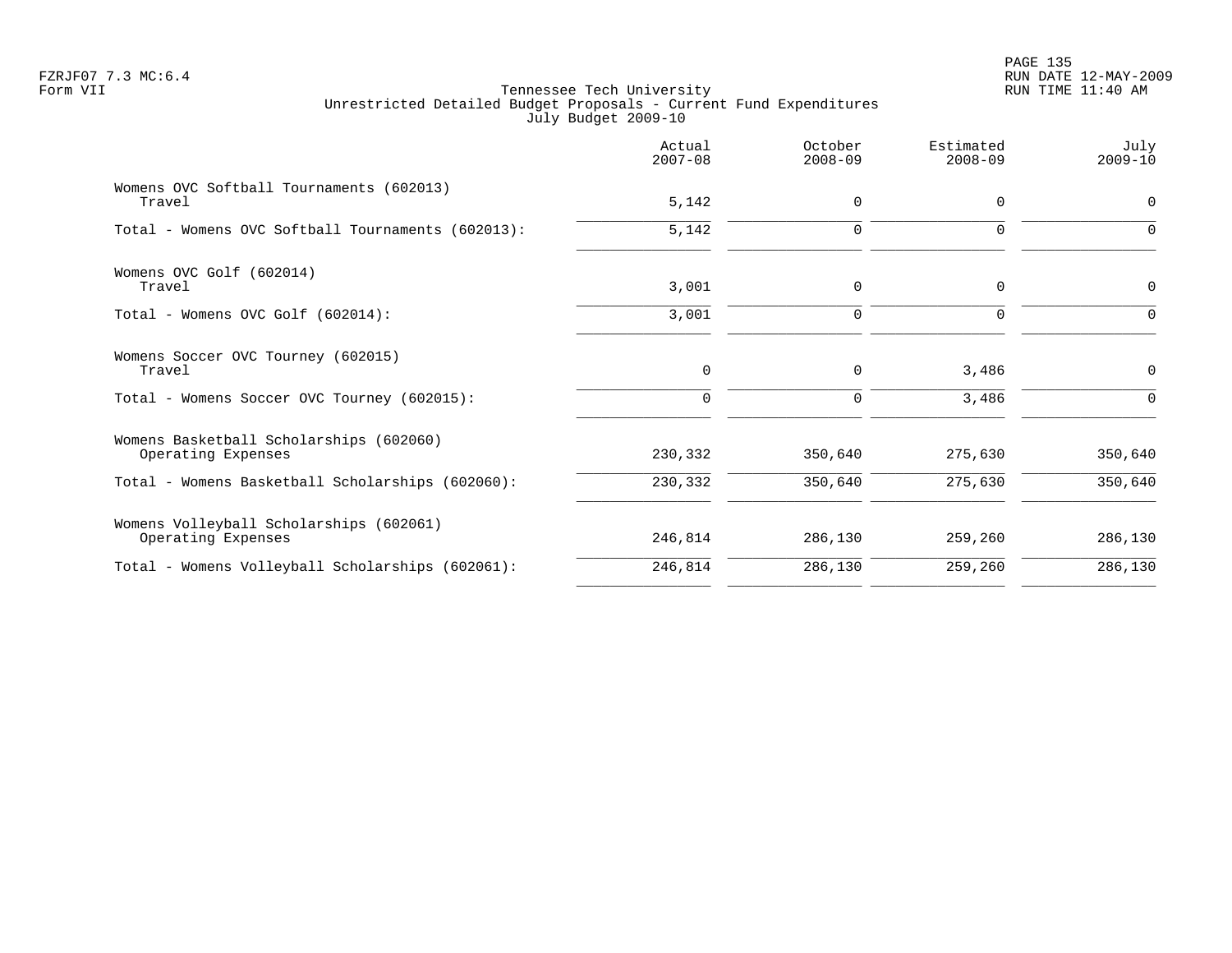|                                                                  | Actual<br>$2007 - 08$ | October<br>$2008 - 09$ | Estimated<br>$2008 - 09$ | July<br>$2009 - 10$ |
|------------------------------------------------------------------|-----------------------|------------------------|--------------------------|---------------------|
| Womens Tennis Scholarships (602062)<br>Operating Expenses        | 114,485               | 187,010                | 161,120                  | 187,010             |
| Total - Womens Tennis Scholarships (602062):                     | 114,485               | 187,010                | 161,120                  | 187,010             |
| Womens Golf Scholarships (602063)<br>Operating Expenses          | 62,524                | 140,260                | 63,740                   | 140,260             |
| Total - Womens Golf Scholarships (602063):                       | 62,524                | 140,260                | 63,740                   | 140,260             |
| Womens Softball Scholarships (602064)<br>Operating Expenses      | 243,201               | 280,510                | 241,430                  | 280,510             |
| Total - Womens Softball Scholarships (602064):                   | 243,201               | 280,510                | 241,430                  | 280,510             |
| Womens Cross Country Scholarships (602065)<br>Operating Expenses | 198,885               | 290,060                | 194,890                  | 290,060             |
| Total - Womens Cross Country Scholarships (602065):              | 198,885               | 290,060                | 194,890                  | 290,060             |
| Womens Soccer Scholarships (602066)<br>Operating Expenses        | 205,287               | 327,260                | 243,600                  | 327,260             |
| Total - Womens Soccer Scholarships (602066):                     | 205,287               | 327,260                | 243,600                  | 327,260             |
|                                                                  |                       |                        |                          |                     |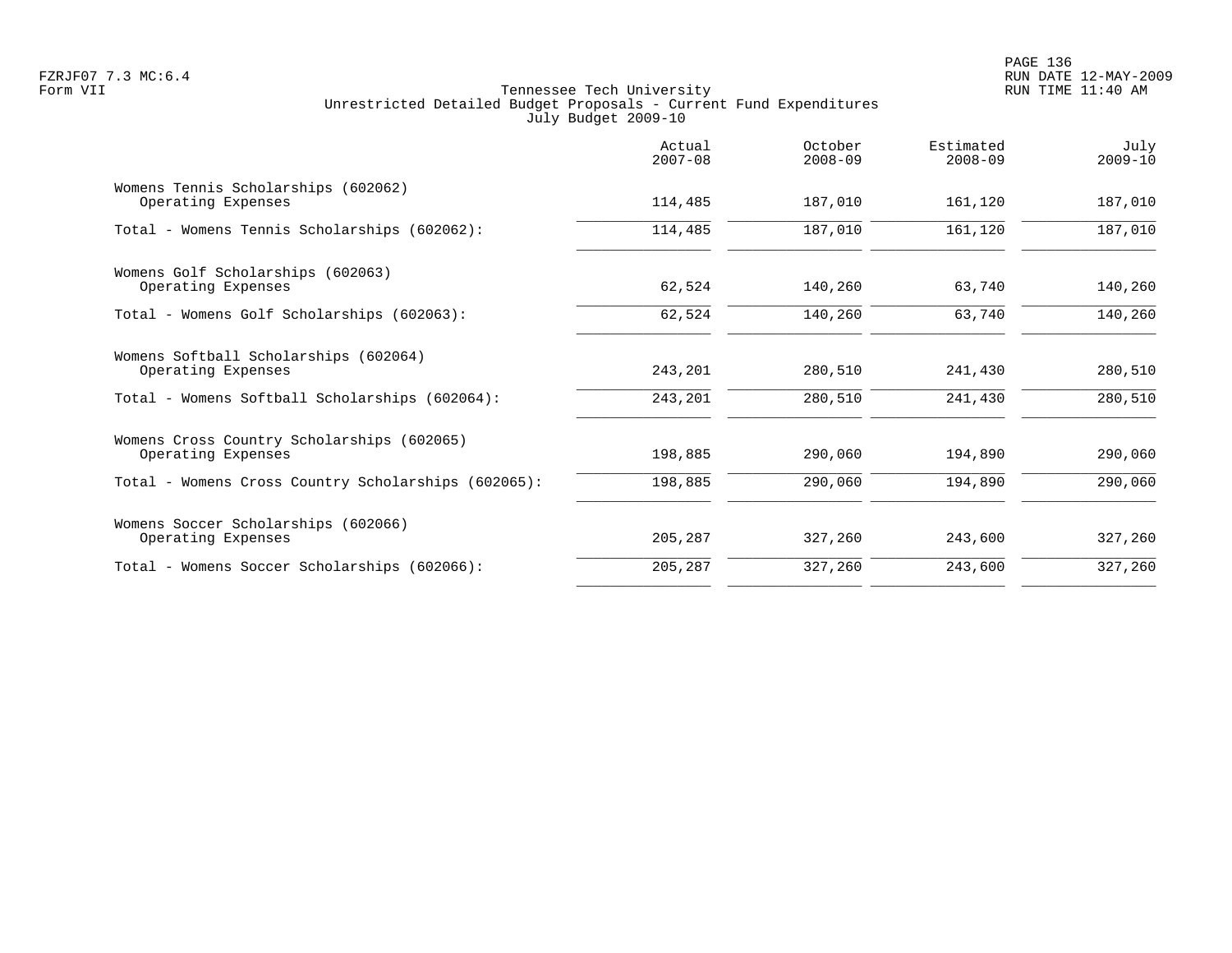| Actual<br>$2007 - 08$ | October<br>$2008 - 09$                  | Estimated<br>$2008 - 09$         | July<br>$2009 - 10$   |
|-----------------------|-----------------------------------------|----------------------------------|-----------------------|
|                       |                                         |                                  |                       |
| 104                   | $\Omega$                                | 1,340                            | 0                     |
|                       |                                         |                                  | $\Omega$              |
| $\Omega$              | 4,000                                   | 4,000                            | 4,000                 |
| 105                   |                                         | 100                              | 0                     |
| 467                   |                                         | <sup>n</sup>                     | $\mathbf 0$           |
| 41,019                | $\Omega$                                | 30,560                           | $\Omega$              |
| 43,036                | 4,000                                   | 36,000                           | 4,000                 |
|                       |                                         |                                  |                       |
|                       |                                         |                                  | $\Omega$              |
|                       |                                         |                                  | $-4,000$              |
|                       |                                         |                                  | $\Omega$              |
| $-66, 167$            | $-4,000$                                | $-60,000$                        | $-4,000$              |
|                       |                                         |                                  |                       |
| 522                   | 0                                       |                                  | 0                     |
| 965                   |                                         |                                  | $\Omega$              |
| 27,470                | 29,700                                  | 27,470                           | 30,000                |
| 7,221                 | 15,960                                  | 15,960                           | 15,960                |
| 19,473                | 18,870                                  | 21,100                           | 18,870                |
| $-6$                  | $\Omega$                                |                                  |                       |
| 55,645                | 64,530                                  | 64,530                           | 64,830                |
|                       | 1,341<br>$-61.977$<br>$-4,122$<br>$-68$ | $\Omega$<br>$-4,000$<br>$\Omega$ | $-4,000$<br>$-56,000$ |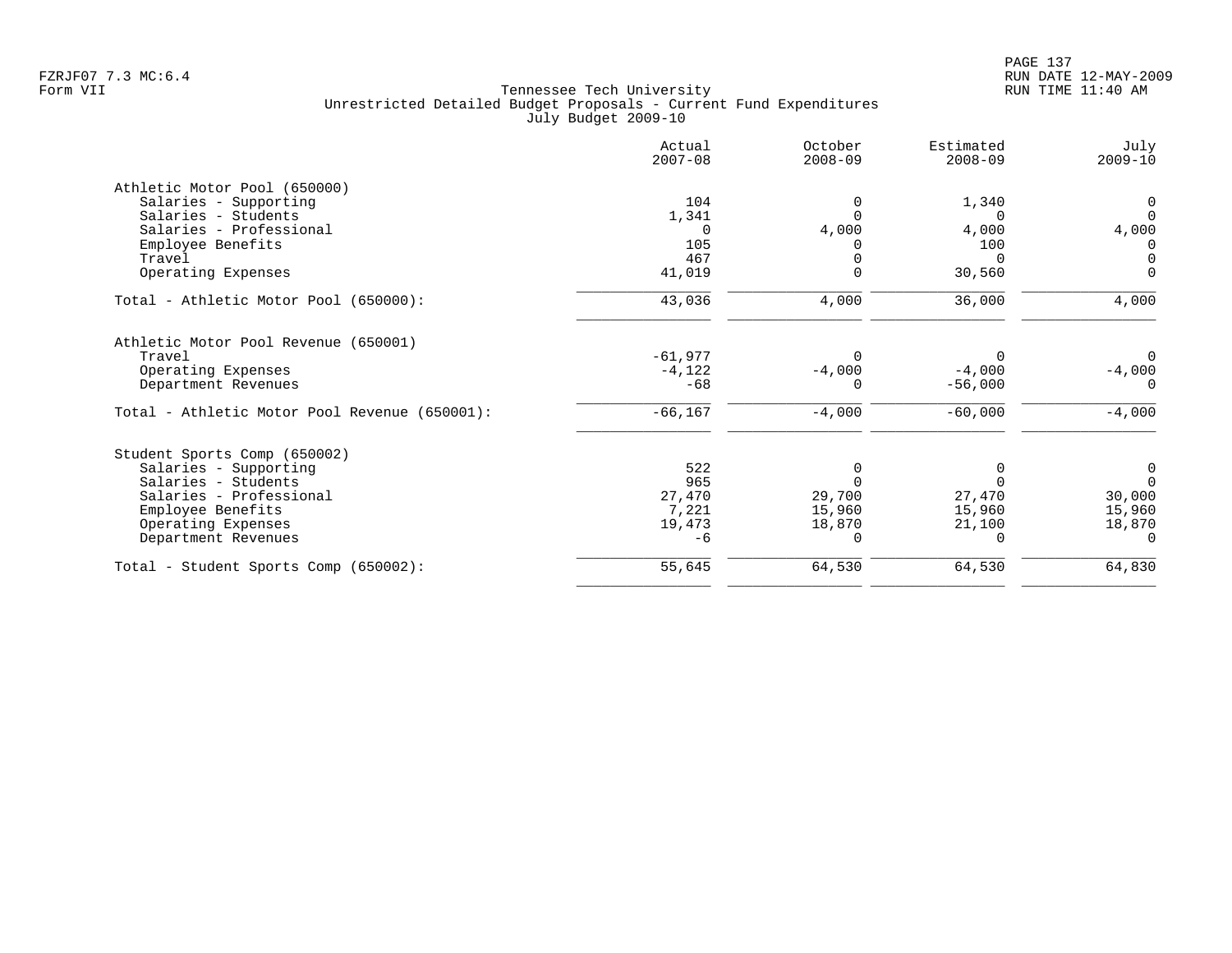|                                                                                         | Actual<br>$2007 - 08$ | October<br>$2008 - 09$ | Estimated<br>$2008 - 09$ | July<br>$2009 - 10$ |
|-----------------------------------------------------------------------------------------|-----------------------|------------------------|--------------------------|---------------------|
| Student Sports Comp Grad Assist (650003)<br>Operating Expenses                          | 5,352                 | 2,220                  | 2,220                    | 2,220               |
| Total - Student Sports Comp Grad Assist (650003):                                       | 5,352                 | 2,220                  | 2,220                    | 2,220               |
| Tennis Center (650004)                                                                  |                       |                        |                          |                     |
| Salaries - Professional<br>Employee Benefits                                            | 11,235<br>3,590       | 11,235<br>11,040       | 11,235<br>11,040         | 11,235<br>11,040    |
| Total - Tennis Center (650004):                                                         | 14,825                | 22,275                 | 22,275                   | 22,275              |
| TBR Spouse Dependent Discount (700000)<br>Employee Benefits                             | 64,669                | 58,700                 | 58,700                   | 58,700              |
| Total - TBR Spouse Dependent Discount (700000):                                         | 64,669                | 58,700                 | 58,700                   | 58,700              |
| TBR Employ Remission PC191 (700001)<br>Employee Benefits                                | 21,552                | 17,620                 | 26,170                   | 17,620              |
| Total - TBR Employ Remission PC191 (700001):                                            | 21,552                | 17,620                 | 26,170                   | 17,620              |
| E and G Data Processing Allocation (700003)<br>Employee Benefits<br>Department Revenues | 1,324<br>277,460      | $\mathbf 0$<br>262,580 | 0<br>264,290             | $\Omega$<br>252,290 |
| Total - E and G Data Processing Allocation (700003):                                    | 278,784               | 262,580                | 264,290                  | 252,290             |
|                                                                                         |                       |                        |                          |                     |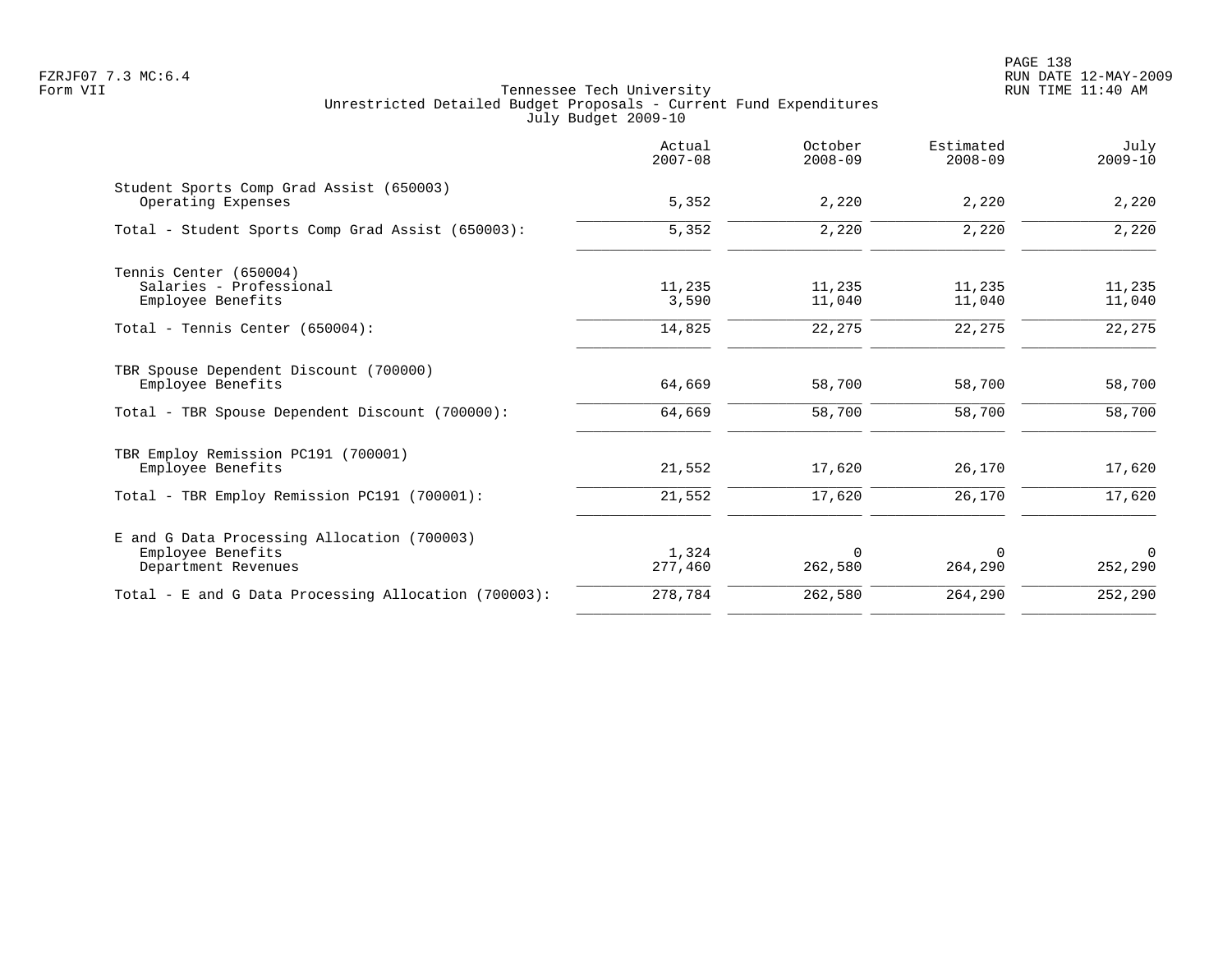PAGE 139 FZRJF07 7.3 MC:6.4 RUN DATE 12-MAY-2009

|                                                                                        | Actual<br>$2007 - 08$ | October<br>$2008 - 09$ | Estimated<br>$2008 - 09$ | July<br>$2009 - 10$ |
|----------------------------------------------------------------------------------------|-----------------------|------------------------|--------------------------|---------------------|
| E and G Claims Adjustment (700004)<br>Operating Expenses                               | 17,011                | 25,570                 | 25,570                   | 25,570              |
| Total - E and G Claims Adjustment (700004):                                            | 17,011                | 25,570                 | 25,570                   | 25,570              |
| $E$ and G Support (700005)<br>Employee Benefits<br>Operating Expenses                  | 264,532<br>96,025     | 450<br>101,210         | 450<br>101,700           | 450<br>93,910       |
| Total - E and G Support $(700005)$ :                                                   | 360,557               | 101,660                | 102,150                  | 94,360              |
| E and G Other Salary Pool (700009)<br>Salaries - Supporting<br>Salaries - Professional | 0<br>$\mathbf 0$      | 21,350<br>21,520       | 21,350<br>21,520         | 21,350<br>21,520    |
| Total - E and G Other Salary Pool (700009):                                            | $\mathbf 0$           | 42,870                 | 42,870                   | 42,870              |
| TAF Student Banner Support (700019)<br>Travel                                          | 6,430                 | 18,480                 | 8,480                    | 8,480               |
| Total - TAF Student Banner Support (700019):                                           | 6,430                 | 18,480                 | 8,480                    | 8,480               |
| Post Office Allocation (700045)<br>Operating Expenses<br>Department Revenues           | $\Omega$<br>6,881     | 6,080<br>$\Omega$      | 6,080<br>$\Omega$        | 6,080<br>$\Omega$   |
| Total - Post Office Allocation (700045):                                               | 6,881                 | 6,080                  | 6,080                    | 6,080               |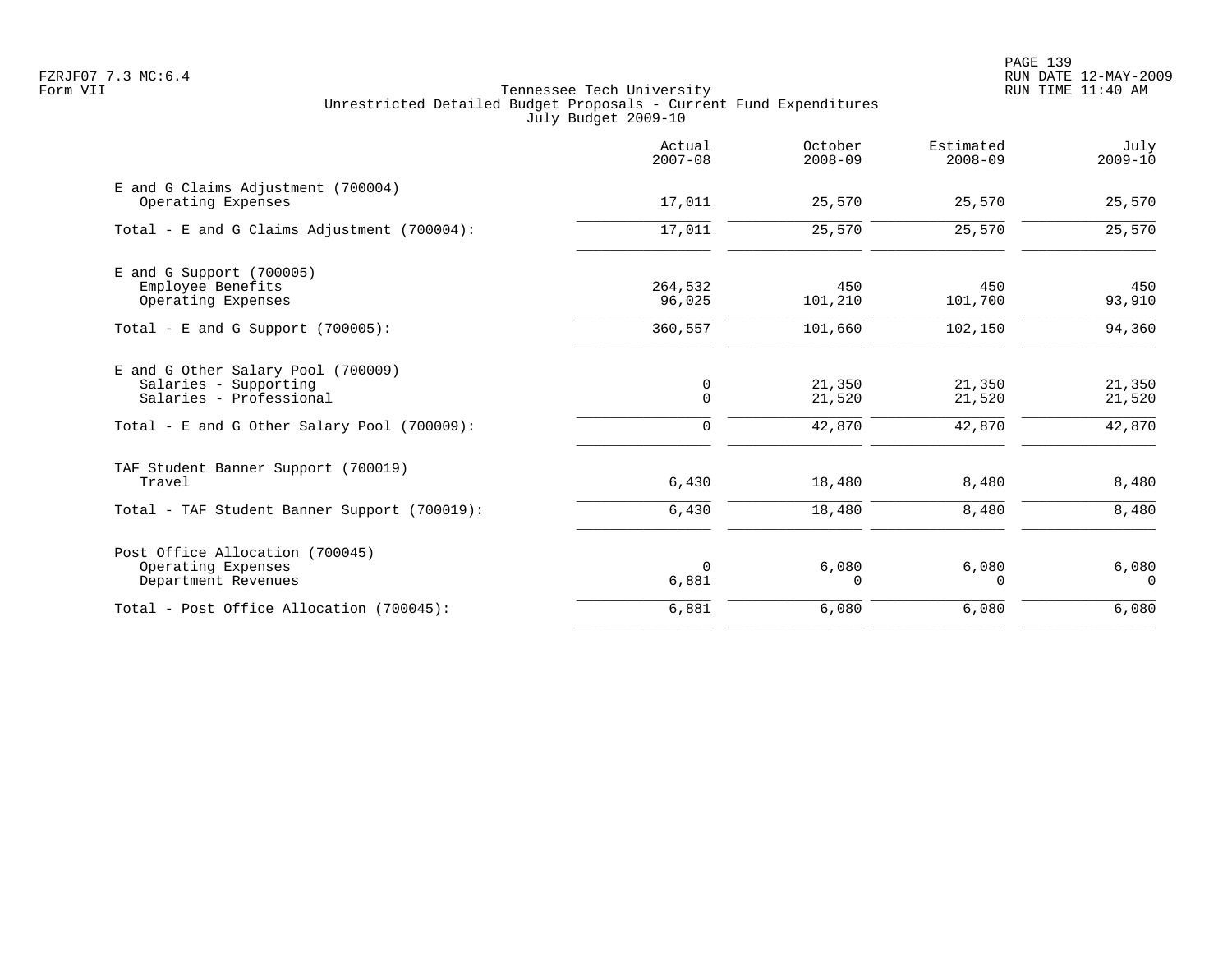PAGE 140 FZRJF07 7.3 MC:6.4 RUN DATE 12-MAY-2009

### Form VII Tennessee Tech University RUN TIME 11:40 AM Unrestricted Detailed Budget Proposals - Current Fund Expenditures July Budget 2009-10

|                                                                                         | Actual<br>$2007 - 08$      | October<br>$2008 - 09$     | Estimated<br>$2008 - 09$ | July<br>$2009 - 10$      |
|-----------------------------------------------------------------------------------------|----------------------------|----------------------------|--------------------------|--------------------------|
| ARRA Am Recvry Reinvst Act (700062)<br>Salaries - Supporting<br>Salaries - Professional | $\mathbf 0$<br>$\mathbf 0$ | $\mathbf 0$<br>$\mathbf 0$ | 20,000<br>10,740         | 20,000                   |
| Employee Benefits                                                                       | $\Omega$                   | $\Omega$                   | 2,130                    | 10,740<br>2,130          |
| Total - ARRA Am Recvry Reinvst Act (700062):                                            | $\Omega$                   | $\mathbf 0$                | 32,870                   | 32,870                   |
| Total - Student Services (400):                                                         |                            |                            |                          |                          |
| Salaries - Administrative<br>Salaries - Academic                                        | 509,293<br>$\Omega$        | 552,358<br>$\Omega$        | 575,738<br>500           | 551,498<br>$\Omega$      |
| Salaries - Supporting                                                                   | 1,369,796                  | 1,354,448                  | 1,478,783                | 1,350,069                |
| Salaries - Students<br>Salaries - Professional                                          | 216,367<br>2,859,853       | 185,980<br>3, 143, 703     | 250,682<br>3,140,493     | 128,740<br>3,101,041     |
| Employee Benefits                                                                       | 2,120,513                  | 2,252,170                  | 2,162,220                | 2,254,300                |
| Travel                                                                                  | 946,826                    | 505,330                    | 1,047,042                | 467,890                  |
| Operating Expenses                                                                      | 6,846,181                  | 8,125,665                  | 8,264,513                | 6,757,459                |
| Capital Outlay<br>Department Revenues                                                   | 159,510<br>127,580         | 11,050<br>252,580          | 10,000<br>178,955        | 1,050<br>242,290         |
| Total                                                                                   | 15, 155, 919               | 16, 383, 284               | 17,108,926               | 14,854,337               |
| Total - Student Services (40):                                                          |                            |                            |                          |                          |
| Salaries - Administrative<br>Salaries - Academic                                        | 509,293<br>$\Omega$        | 552,358<br>$\Omega$        | 575,738<br>500           | 551,498<br>$\Omega$      |
| Salaries - Supporting                                                                   | 1,369,796                  | 1,354,448                  | 1,478,783                | 1,350,069                |
| Salaries - Students                                                                     | 216,367                    | 185,980                    | 250,682                  | 128,740                  |
| Salaries - Professional<br>Employee Benefits                                            | 2,859,853<br>2,120,513     | 3, 143, 703<br>2, 252, 170 | 3,140,493<br>2,162,220   | 3,101,041<br>2, 254, 300 |
| Travel                                                                                  | 946,826                    | 505,330                    | 1,047,042                | 467,890                  |
| Operating Expense                                                                       | 6,846,181                  | 8,125,665                  | 8,264,513                | 6,757,459                |
| Capital Outlay<br>Department Revenues                                                   | 159,510<br>127,580         | 11,050<br>252,580          | 10,000<br>178,955        | 1,050<br>242,290         |
|                                                                                         |                            |                            |                          |                          |
| Total                                                                                   | 15, 155, 919               | 16, 383, 284               | 17,108,926               | 14,854,337               |

Institutional Support (45)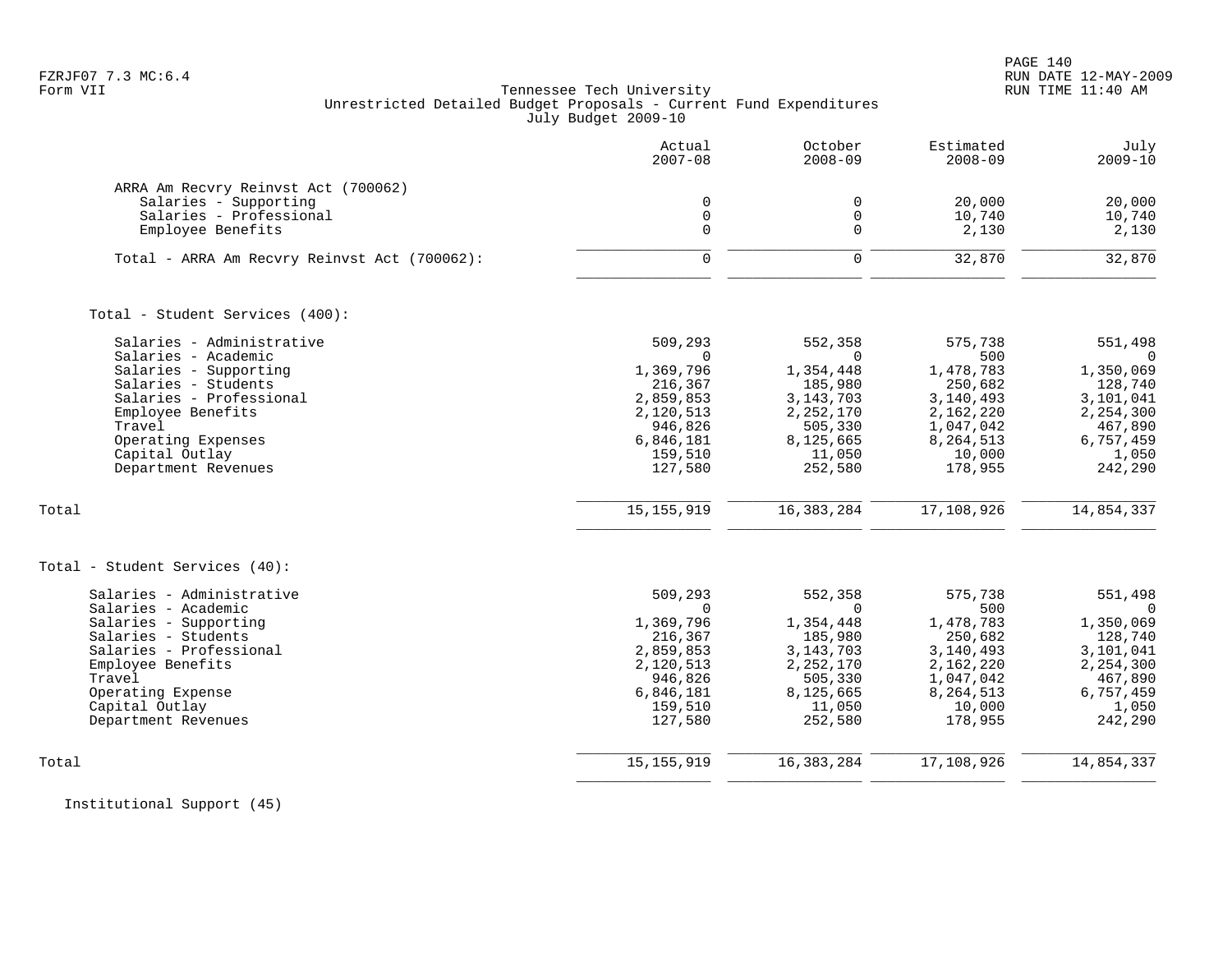|                                               | Actual<br>$2007 - 08$ | October<br>$2008 - 09$ | Estimated<br>$2008 - 09$ | July<br>$2009 - 10$ |
|-----------------------------------------------|-----------------------|------------------------|--------------------------|---------------------|
| Institutional Support (450)                   |                       |                        |                          |                     |
| Presidents Office (110000)                    |                       |                        |                          |                     |
| Salaries - Administrative                     | 242,700               | 243,100                | 243,100                  | 242,700             |
| Salaries - Academic                           | $\Omega$              | $\Omega$               | 270                      | $\Omega$            |
| Salaries - Supporting                         | 25,347                | 28,580                 | 26,480                   | 28,280              |
| Salaries - Students                           | 5,615                 | 3,190                  | 9,390                    | 3,190               |
| Salaries - Professional                       | 192,382               | 200,630                | 202,340                  | 199,430             |
| Employee Benefits                             | 131,841               | 134,120                | 134,120                  | 134,120             |
| Travel                                        | 13,531                | 4,000                  | 7,500                    | 4,000               |
| Operating Expenses                            | 22,740                | 15,580                 | 17,280                   | 15,580              |
| Department Revenues                           | $-178$                | 0                      | 0                        | $\overline{0}$      |
| Total - Presidents Office (110000):           | 633,978               | 629,200                | 640,480                  | 627,300             |
| University Support (110001)                   |                       |                        |                          |                     |
| Operating Expenses                            | 0                     | 111,340                | 99,980                   | 60,520              |
|                                               |                       |                        |                          |                     |
| Total - University Support (110001):          | $\mathbf 0$           | 111,340                | 99,980                   | 60,520              |
| Allow for Retired Personnel (110002)          |                       |                        |                          |                     |
| Salaries - Professional                       |                       |                        | 28,540                   |                     |
|                                               | 28,540<br>414         | 28,540<br>470          | 470                      | 28,540              |
| Employee Benefits<br>Travel                   |                       |                        |                          | 470                 |
|                                               | 1,510                 | 1,000                  | 1,700                    | 1,000               |
| Operating Expenses                            | 210                   | 1,000                  | 230                      | 1,000               |
| Total - Allow for Retired Personnel (110002): | 30,674                | 31,010                 | 30,940                   | 31,010              |
|                                               |                       |                        |                          |                     |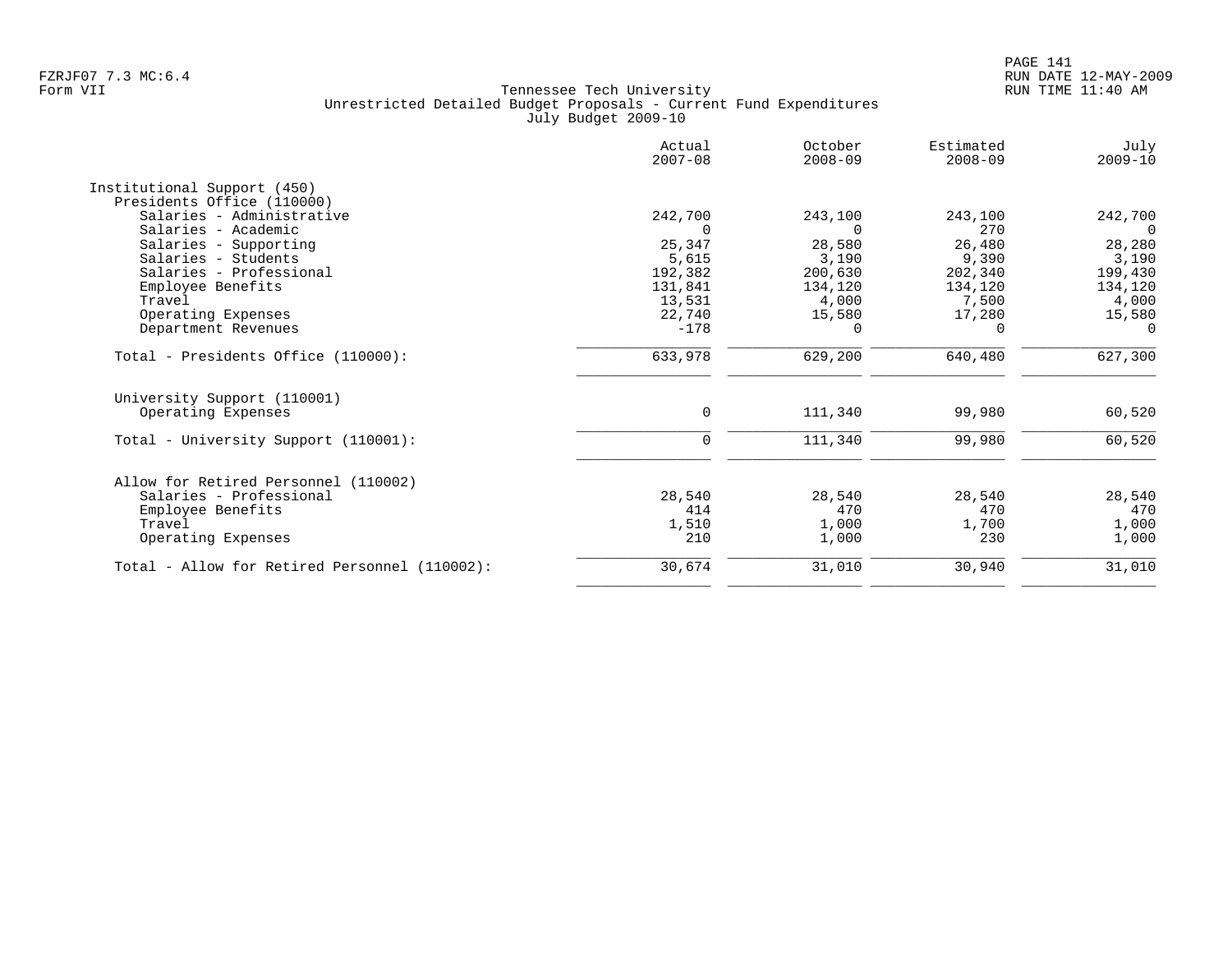|                                               | Actual<br>$2007 - 08$ | October<br>$2008 - 09$ | Estimated<br>$2008 - 09$ | July<br>$2009 - 10$ |
|-----------------------------------------------|-----------------------|------------------------|--------------------------|---------------------|
| Faculty Senate (110003)                       |                       |                        |                          |                     |
| Salaries - Academic                           | 2,400                 | 2,400                  | 2,400                    | 2,400               |
| Employee Benefits                             | 476                   | 500                    | 500                      | 500                 |
| Travel                                        | 287                   | 400                    | 400                      | 400                 |
| Operating Expenses                            | 319                   | 550                    | 550                      | 550                 |
| Total - Faculty Senate (110003):              | 3,482                 | 3,850                  | 3,850                    | 3,850               |
| Staff Advancement Committee (110004)          |                       |                        |                          |                     |
| Operating Expenses                            | $\mathbf 0$           | 400                    | 400                      | 400                 |
| Total - Staff Advancement Committee (110004): | $\mathbf 0$           | 400                    | 400                      | 400                 |
| Staff Development (110005)                    |                       |                        |                          |                     |
| Operating Expenses                            | 1,498                 | 1,500                  | 1,500                    | 1,500               |
| Total - Staff Development (110005):           | 1,498                 | 1,500                  | 1,500                    | 1,500               |
| President Grad Assistant (110006)             |                       |                        |                          |                     |
| Operating Expenses                            | 20,566                | 13,100                 | 24,800                   | 13,100              |
| Total - President Grad Assistant (110006):    | 20,566                | 13,100                 | 24,800                   | 13,100              |
| Staff Moving (110007)                         |                       |                        |                          |                     |
| Travel                                        | 0                     | 1,400                  | 0                        | 1,400               |
| Operating Expenses                            | $\mathbf 0$           | 520                    | $\mathbf 0$              | 520                 |
| Total - Staff Moving (110007):                | $\mathbf 0$           | 1,920                  | $\mathbf 0$              | 1,920               |
|                                               |                       |                        |                          |                     |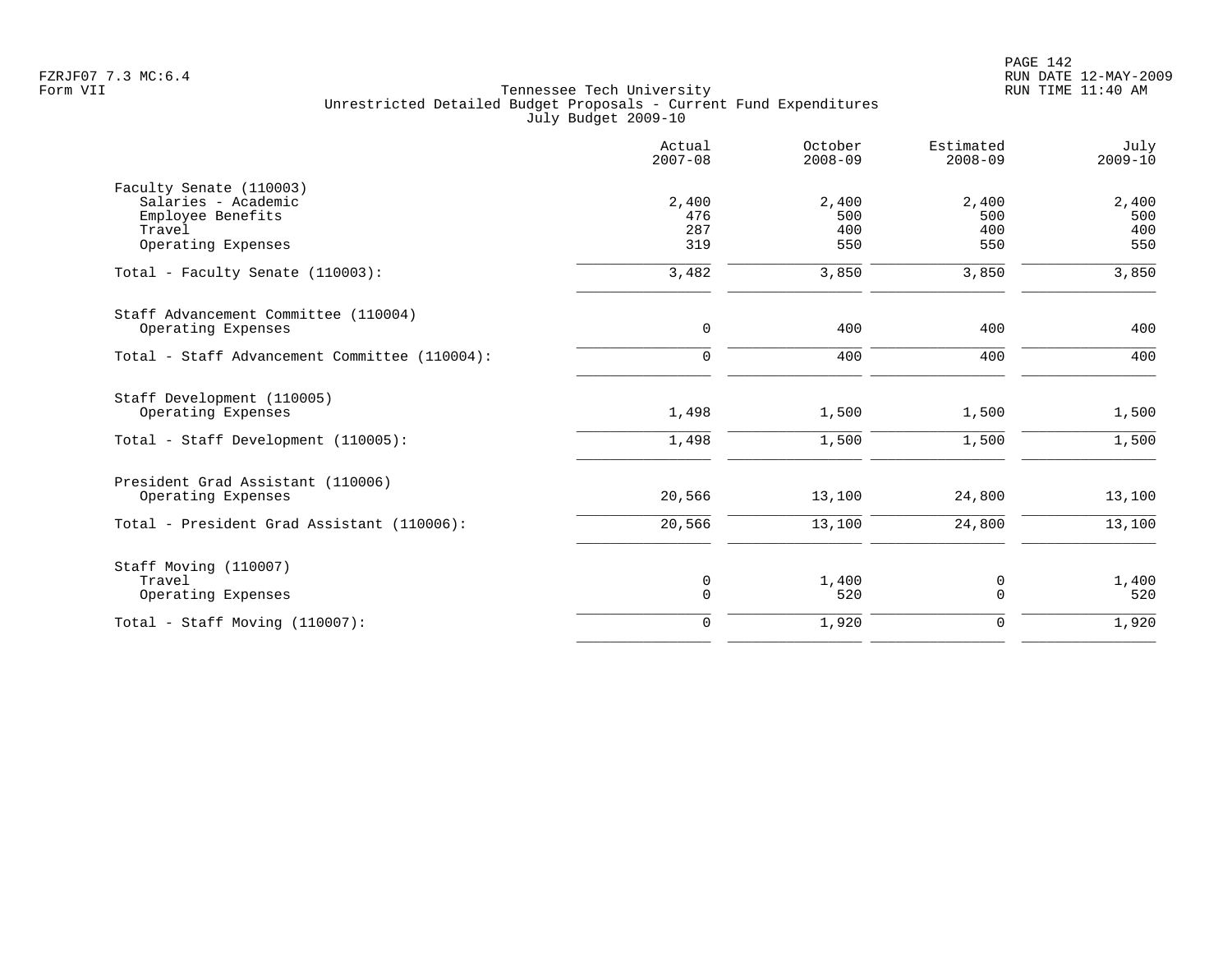|                                                                                                  | Actual<br>$2007 - 08$ | October<br>$2008 - 09$      | Estimated<br>$2008 - 09$    | July<br>$2009 - 10$                        |
|--------------------------------------------------------------------------------------------------|-----------------------|-----------------------------|-----------------------------|--------------------------------------------|
| Staff Awards (110008)<br>Salaries - Supporting<br>Employee Benefits<br>Operating Expenses        | 1,000<br>298<br>200   | 2,000<br>300<br>200         | 2,000<br>300<br>200         | 2,000<br>300<br>200                        |
| Total - Staff Awards (110008):                                                                   | 1,498                 | 2,500                       | 2,500                       | 2,500                                      |
| Professional Awards (110009)<br>Salaries - Professional<br>Operating Expenses                    | 1,000<br>47           | 1,000<br>50                 | 1,000<br>50                 | 1,000<br>50                                |
| Total - Professional Awards (110009):                                                            | 1,047                 | 1,050                       | 1,050                       | 1,050                                      |
| Performance Awards (110010)<br>Operating Expenses                                                | $\mathsf{O}$          | 0                           | 0                           | 12,000                                     |
| Total - Performance Awards (110010):                                                             | $\mathbf 0$           | $\mathbf 0$                 | 0                           | 12,000                                     |
| Graduation Experience (110012)<br>Salaries - Students<br>Employee Benefits<br>Operating Expenses | 1,700<br>36<br>41,882 | 2,000<br>$\Omega$<br>60,110 | 2,000<br>$\Omega$<br>60,110 | $\overline{0}$<br>$\overline{0}$<br>60,110 |
| Total - Graduation Experience (110012):                                                          | 43,618                | 62,110                      | 62,110                      | 60,110                                     |
| Exec Mgt Strategic Initiatives (110016)<br>Operating Expenses                                    | $\mathsf 0$           | 300,000                     | 201,025                     | 246,130                                    |
| Total - Exec Mgt Strategic Initiatives (110016):                                                 | $\mathbf 0$           | 300,000                     | 201,025                     | 246,130                                    |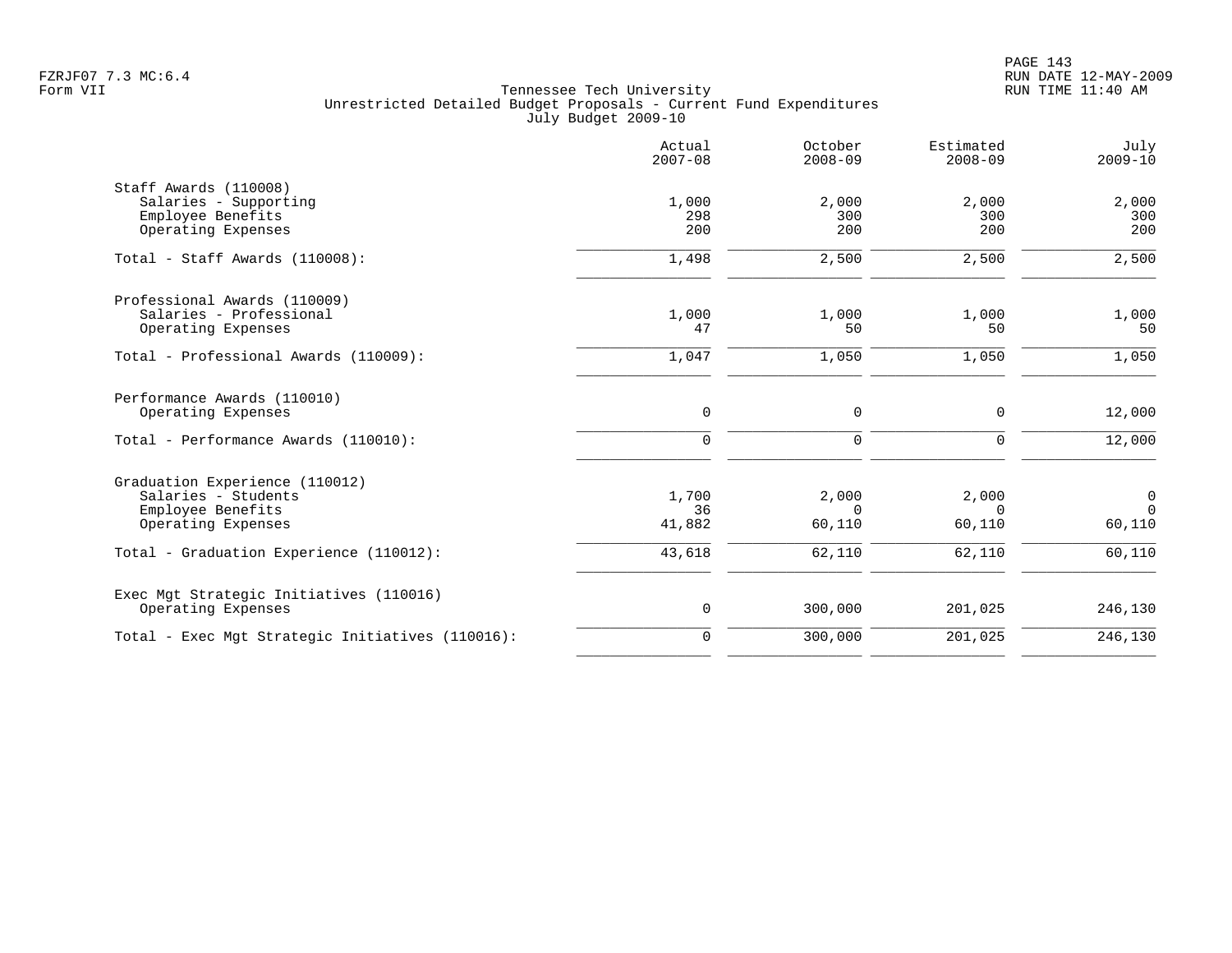|                                                  | Actual<br>$2007 - 08$ | October<br>$2008 - 09$ | Estimated<br>$2008 - 09$ | July<br>$2009 - 10$ |
|--------------------------------------------------|-----------------------|------------------------|--------------------------|---------------------|
| Office of Internal Audit (111000)                |                       |                        |                          |                     |
| Salaries - Administrative                        | 73,450                | 73,950                 | 73,950                   | 73,550              |
| Salaries - Professional                          | 55,406                | 61,110                 | 61,110                   | 60,810              |
| Employee Benefits                                | 42,330                | 43,220                 | 43,220                   | 43,220              |
| Travel                                           | 1,887                 | 1,700                  | 2,200                    | 1,700               |
| Operating Expenses                               | 3,232                 | 3,460                  | 2,960                    | 2,930               |
| Total - Office of Internal Audit (111000):       | 176,305               | 183,440                | 183,440                  | 182,210             |
| Office of Affirmative Action (112000)            |                       |                        |                          |                     |
| Travel                                           | 194                   | 1,000                  | 1,000                    | 1,000               |
| Operating Expenses                               | 10,811                | 6,400                  | 6,400                    | 3,500               |
| Total - Office of Affirmative Action (112000):   | 11,005                | 7,400                  | 7,400                    | 4,500               |
| Commission on Status of Women (112001)           |                       |                        |                          |                     |
| Travel                                           | $\mathbf 0$           | $\Omega$               | 700                      | $\overline{0}$      |
| Operating Expenses                               | 1,995                 | 2,000                  | 1,300                    | 2,000               |
| Total - Commission on Status of Women (112001):  | 1,995                 | 2,000                  | 2,000                    | 2,000               |
| Vice President of Acad Affairs (120000)          |                       |                        |                          |                     |
| Salaries - Administrative                        | 159,490               | 183,300                | 183,300                  | 183,000             |
| Salaries - Supporting                            | 45,639                | 46,960                 | 46,960                   | 46,960              |
| Salaries - Students                              | 420                   | $\Omega$               | 860                      | $\Omega$            |
| Salaries - Professional                          | 49,238                | 47,010                 | 47,010                   | 46,710              |
| Employee Benefits                                | 88,083                | 111,050                | 111,050                  | 111,050             |
| Travel                                           | 4,012                 | 1,920                  | 1,920                    | 1,920               |
| Operating Expenses                               | 5,007                 | 25,140                 | 5,400                    | 5,400               |
| Department Revenues                              | $-14$                 | $\Omega$               | $\Omega$                 | $\Omega$            |
| Total - Vice President of Acad Affairs (120000): | 351,875               | 415,380                | 396,500                  | 395,040             |
|                                                  |                       |                        |                          |                     |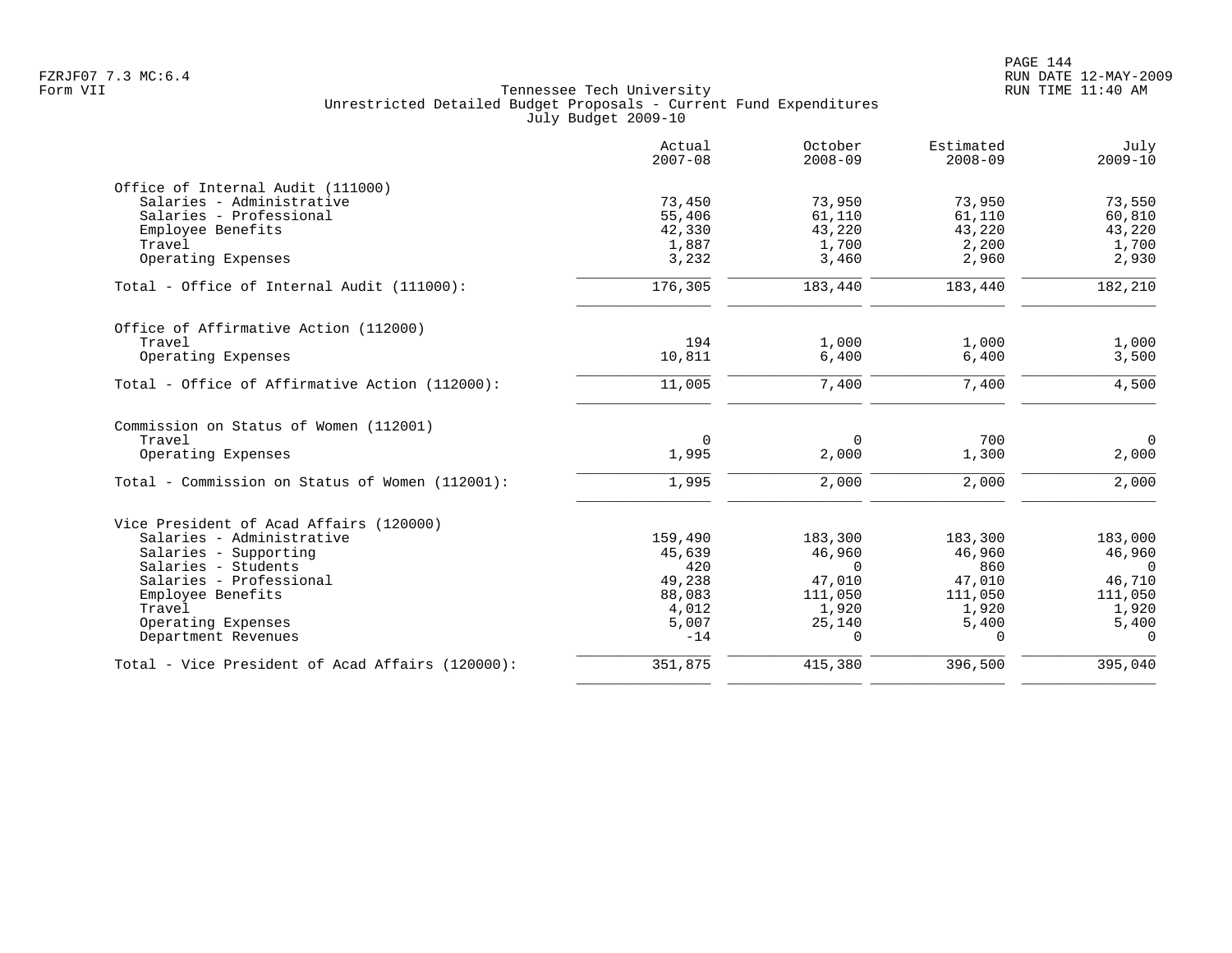| 3,896<br>4,000<br>960<br>3,896<br>4,960 | 4,000<br>960<br>4,960                                                                                      | 4,000<br>960<br>4,960                                                                        |
|-----------------------------------------|------------------------------------------------------------------------------------------------------------|----------------------------------------------------------------------------------------------|
|                                         |                                                                                                            |                                                                                              |
|                                         |                                                                                                            |                                                                                              |
|                                         |                                                                                                            |                                                                                              |
|                                         |                                                                                                            |                                                                                              |
|                                         |                                                                                                            |                                                                                              |
|                                         | 43,080                                                                                                     | 38,280                                                                                       |
|                                         | 2,600                                                                                                      | 7,000                                                                                        |
|                                         | 18,460                                                                                                     | 18,460                                                                                       |
|                                         | 100                                                                                                        | 100                                                                                          |
|                                         | 64,240                                                                                                     | 63,840                                                                                       |
|                                         |                                                                                                            |                                                                                              |
|                                         | 16,390                                                                                                     | 16,390                                                                                       |
|                                         | 0                                                                                                          | $\Omega$                                                                                     |
|                                         | $\Omega$                                                                                                   | $\Omega$                                                                                     |
|                                         | 16,390                                                                                                     | 16,390                                                                                       |
|                                         |                                                                                                            |                                                                                              |
|                                         | 14,410                                                                                                     | 9,310                                                                                        |
|                                         | 14,410                                                                                                     | 9,310                                                                                        |
|                                         | 41,425<br>8,171<br>17,417<br>$-2,122$<br>64,891<br>$\Omega$<br>378<br>11,748<br>12,126<br>11,473<br>11,473 | 38,580<br>7,000<br>18,460<br>100<br>64,140<br>16,390<br>$\Omega$<br>16,390<br>9,310<br>9,310 |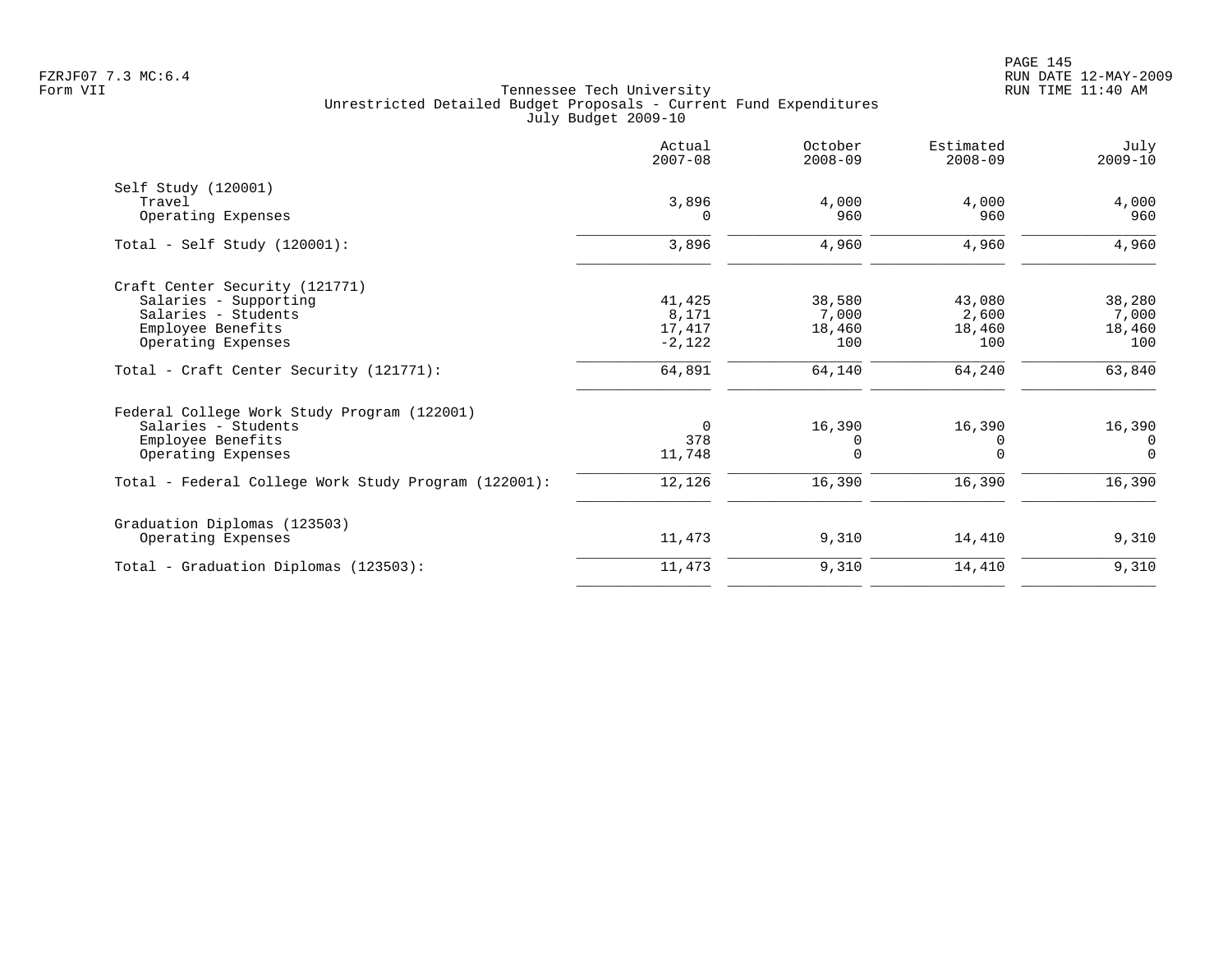|                                                     | Actual<br>$2007 - 08$ | October<br>$2008 - 09$ | Estimated<br>$2008 - 09$ | July<br>$2009 - 10$ |
|-----------------------------------------------------|-----------------------|------------------------|--------------------------|---------------------|
| Institutional Research Office (125000)              |                       |                        |                          |                     |
| Salaries - Administrative                           | 79,281                | 76,780                 | 76,780                   | 76,480              |
| Salaries - Professional                             | 117,150               | 159,790                | 159,790                  | 158,480             |
| Employee Benefits                                   | 63,337                | 65,130                 | 65,130                   | 65,130              |
| Travel                                              | 5,395                 | 4,800                  | 4,800                    | 2,300               |
| Operating Expenses                                  | 15,810                | 9,540                  | 9,540                    | 12,040              |
| Total - Institutional Research Office (125000):     | 280,973               | 316,040                | 316,040                  | 314,430             |
| Institutional Res Graduate Assist (125001)          |                       |                        |                          |                     |
| Operating Expenses                                  | 16,623                | 19,800                 | 19,800                   | 9,120               |
| Total - Institutional Res Graduate Assist (125001): | 16,623                | 19,800                 | 19,800                   | 9,120               |
| Institutional Planning (125100)                     |                       |                        |                          |                     |
| Salaries - Administrative                           | 31,486                | 29,896                 | 38,616                   | 29,896              |
| Salaries - Students                                 | $\Omega$              | $\Omega$               | 1,374                    | $\Omega$            |
| Salaries - Professional                             | 5,361                 | 40,080                 | 38,706                   | 40,080              |
| Employee Benefits                                   | 8,888                 | 8,950                  | 8,950                    | 8,950               |
| Operating Expenses                                  | 20                    | $\Omega$               | $\Omega$                 | $\Omega$            |
| Total - Institutional Planning (125100):            | 45,755                | 78,926                 | 87,646                   | 78,926              |
| Student Affairs Administration (127000)             |                       |                        |                          |                     |
| Salaries - Administrative                           | 108,980               | 108,480                | 108,480                  | 108,180             |
| Salaries - Supporting                               | 24,221                | 26,720                 | 26,720                   | 26,420              |
| Salaries - Students                                 | 2,446                 | 1,200                  | 1,200                    | 1,200               |
| Salaries - Professional                             | 19,221                | 33,025                 | 33,025                   | 32,725              |
| Employee Benefits                                   | 49,978                | 54,270                 | 54,270                   | 54,270              |
| Travel                                              | 1,692                 | 480                    | 2,050                    | 480                 |
| Operating Expenses                                  | 16,242                | 7,320                  | 14,250                   | 7,320               |
| Total - Student Affairs Administration (127000):    | 222,780               | 231,495                | 239,995                  | 230,595             |
|                                                     |                       |                        |                          |                     |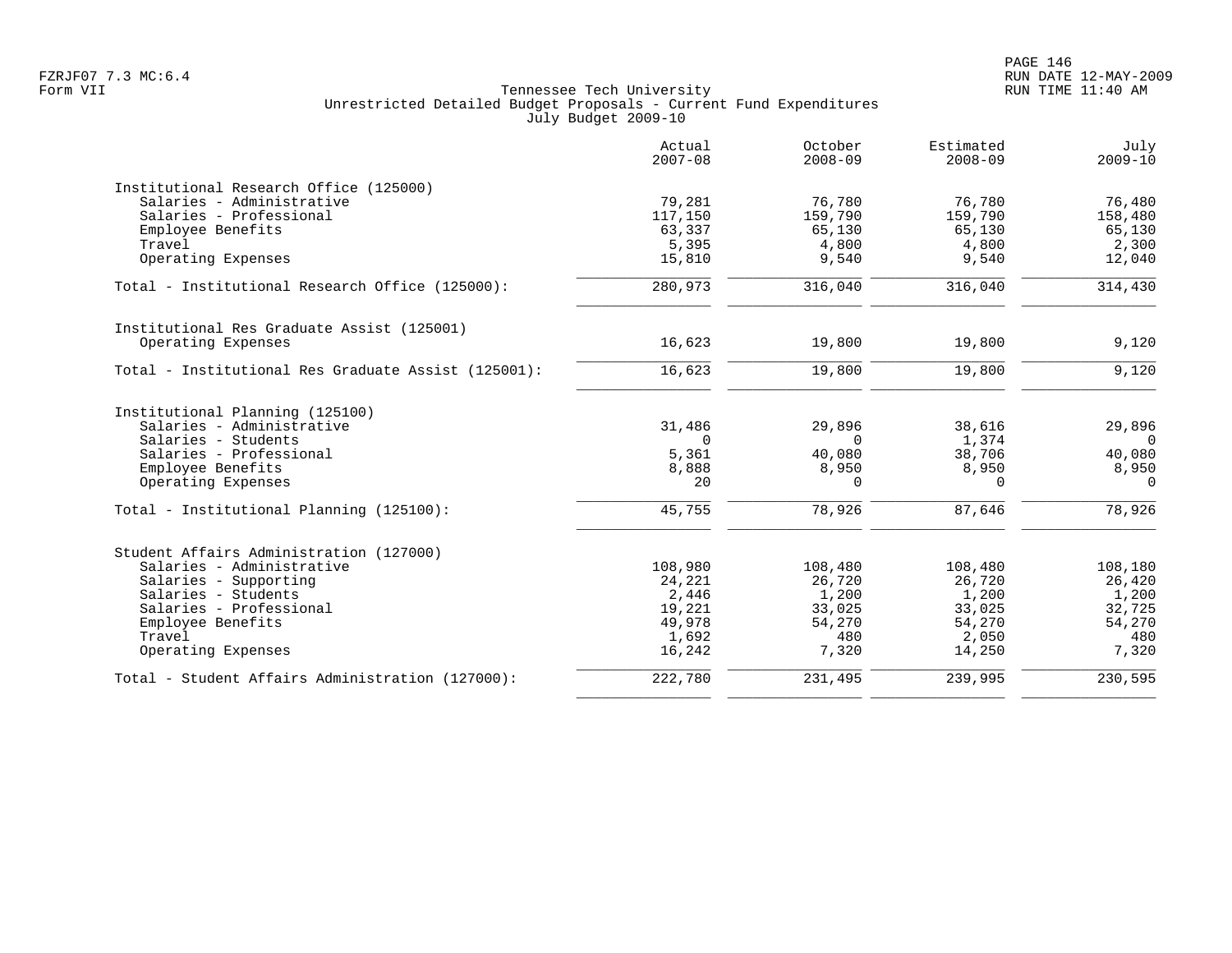PAGE 147 FZRJF07 7.3 MC:6.4 RUN DATE 12-MAY-2009

|                                                       | Actual<br>$2007 - 08$ | October<br>$2008 - 09$ | Estimated<br>$2008 - 09$ | July<br>$2009 - 10$ |
|-------------------------------------------------------|-----------------------|------------------------|--------------------------|---------------------|
| Student Affairs Grad Assist (127001)                  |                       |                        |                          |                     |
| Operating Expenses                                    | 25,878                | 32,430                 | 34,040                   | 33,240              |
| Total - Student Affairs Grad Assist (127001):         | 25,878                | 32,430                 | 34,040                   | 33,240              |
| Commission on Status of Blacks (127002)               |                       |                        |                          |                     |
| Travel                                                | $\Omega$              | $\Omega$               | 525                      | $\Omega$            |
| Operating Expenses                                    | 1,838                 | 2,010                  | 1,485                    | 2,010               |
| Total - Commission on Status of Blacks (127002):      | 1,838                 | 2,010                  | 2,010                    | 2,010               |
| Legislative Intern (130003)                           |                       |                        |                          |                     |
| Operating Expenses                                    | 16,989                | 0                      | 0                        | $\mathbf 0$         |
| Total - Legislative Intern (130003):                  | 16,989                | $\mathbf 0$            | $\Omega$                 | $\Omega$            |
| VP Ext Programs Regional Developmnt (180000)          |                       |                        |                          |                     |
| Salaries - Administrative                             | 35,045                | 34,545                 | 34,545                   | 34,245              |
| Employee Benefits                                     | 7,424                 | 7,360                  | 7,360                    | 7,360               |
| Total - VP Ext Programs Regional Developmnt (180000): | 42,469                | 41,905                 | 41,905                   | 41,605              |
| Office of Vice President (200000)                     |                       |                        |                          |                     |
| Salaries - Administrative                             | 129,750               | 130,750                | 130,750                  | 130,450             |
| Salaries - Supporting                                 | 22,689                | 23,790                 | 23,790                   | 23,490              |
| Salaries - Professional                               | 49,026                | 47,030                 | 47,030                   | 34,630              |
| Employee Benefits                                     | 52,469                | 53,740                 | 53,740                   | 53,740              |
| Travel                                                | 5,417                 | 750                    | 2,750                    | 750                 |
| Operating Expenses                                    | 2,429                 | 3,820                  | 3,820                    | 3,820               |
| Total - Office of Vice President (200000):            | 261,780               | 259,880                | 261,880                  | 246,880             |
|                                                       |                       |                        |                          |                     |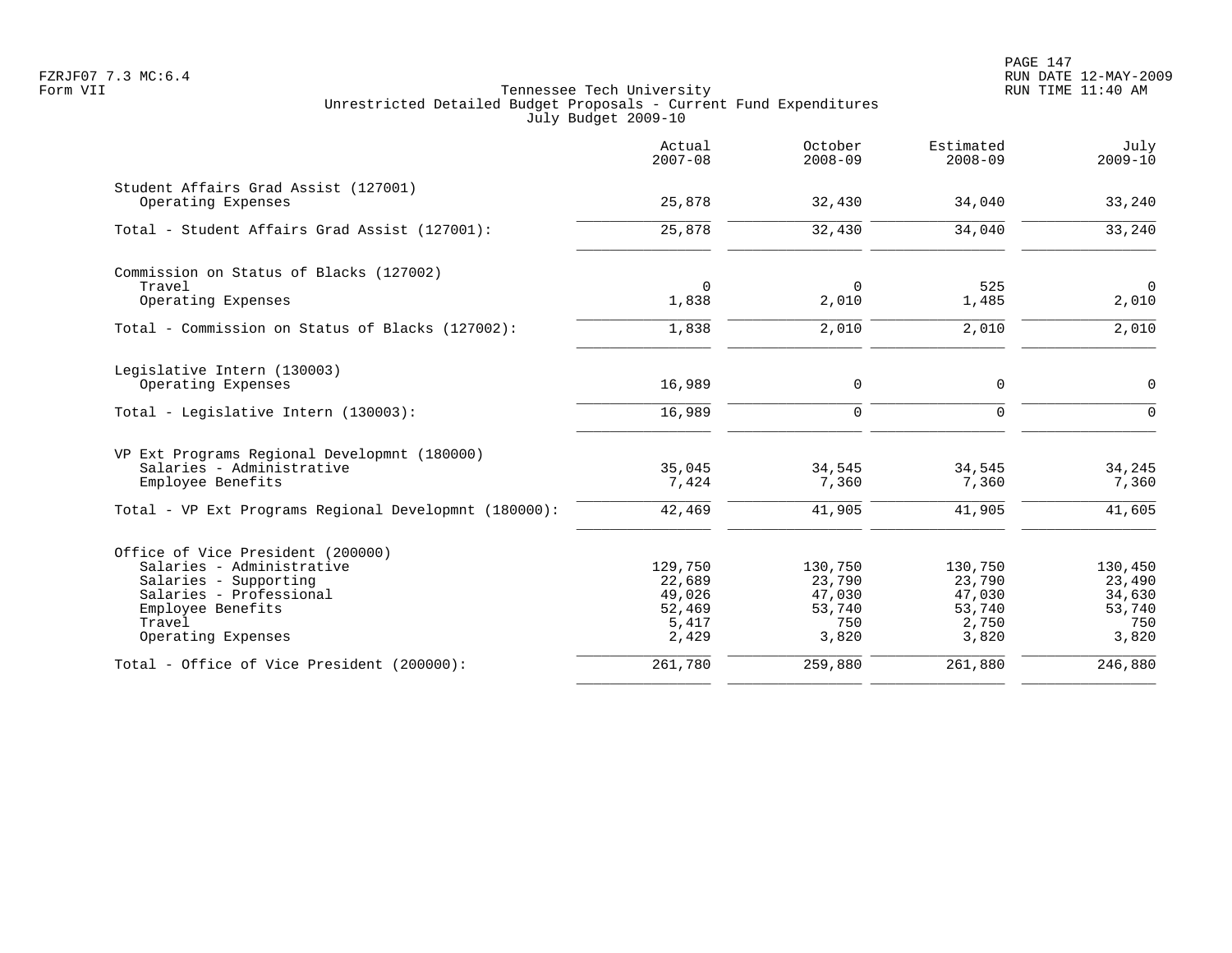|                                    | Actual<br>$2007 - 08$ | October<br>$2008 - 09$ | Estimated<br>$2008 - 09$ | July<br>$2009 - 10$ |
|------------------------------------|-----------------------|------------------------|--------------------------|---------------------|
| Business Office (200001)           |                       |                        |                          |                     |
| Salaries - Administrative          | 108,920               | 108,320                | 108,320                  | 107,920             |
| Salaries - Supporting              | 395,088               | 409,370                | 407,660                  | 380,170             |
| Salaries - Students                | 5                     | $\Omega$               | $\Omega$                 | $\Omega$            |
| Salaries - Professional            | 546,675               | 588,750                | 588,750                  | 504,870             |
| Employee Benefits                  | 442,067               | 453,550                | 453,550                  | 453,550             |
| Travel                             | 16,589                | 5,670                  | 6,170                    | 5,670               |
| Operating Expenses                 | 53,701                | 84,870                 | 84,870                   | 63,870              |
| Department Revenues                | $-222$                | $\Omega$               | $\Omega$                 | $\Omega$            |
| Total - Business Office (200001):  | 1,562,823             | 1,650,530              | 1,649,320                | 1,516,050           |
| Personnel Office (200002)          |                       |                        |                          |                     |
| Salaries - Administrative          | 3,750                 | 45,400                 | 45,400                   | 45,600              |
| Salaries - Supporting              | 62,909                | 73,955                 | 73,955                   | 73,355              |
| Salaries - Professional            | 165,328               | 165,010                | 165,010                  | 161,410             |
| Employee Benefits                  | 82,979                | 87,170                 | 87,170                   | 87,170              |
| Travel                             | 3,212                 | 10,630                 | 10,630                   | 630                 |
| Operating Expenses                 | 12,670                | 13,390                 | 13,390                   | 7,640               |
| Department Revenues                | $-10$                 | $\Omega$               | $\Omega$                 | $\Omega$            |
| Total - Personnel Office (200002): | 330,838               | 395,555                | 395,555                  | 375,805             |
| Payroll Office (200003)            |                       |                        |                          |                     |
| Salaries - Administrative          | 3,750                 | 45,000                 | 45,000                   | 45,000              |
| Salaries - Supporting              | 78,544                | 90,535                 | 90,535                   | 50,075              |
| Salaries - Professional            | 128,045               | 63,930                 | 63,930                   | 94,190              |
| Employee Benefits                  | 101,861               | 104,620                | 104,620                  | 104,620             |
| Travel                             | $\Omega$              | 150                    | 150                      | 150                 |
| Operating Expenses                 | 2,233                 | 10,560                 | 10,560                   | 5,000               |
| Total - Payroll Office (200003):   | 314,433               | 314,795                | 314,795                  | 299,035             |
|                                    |                       |                        |                          |                     |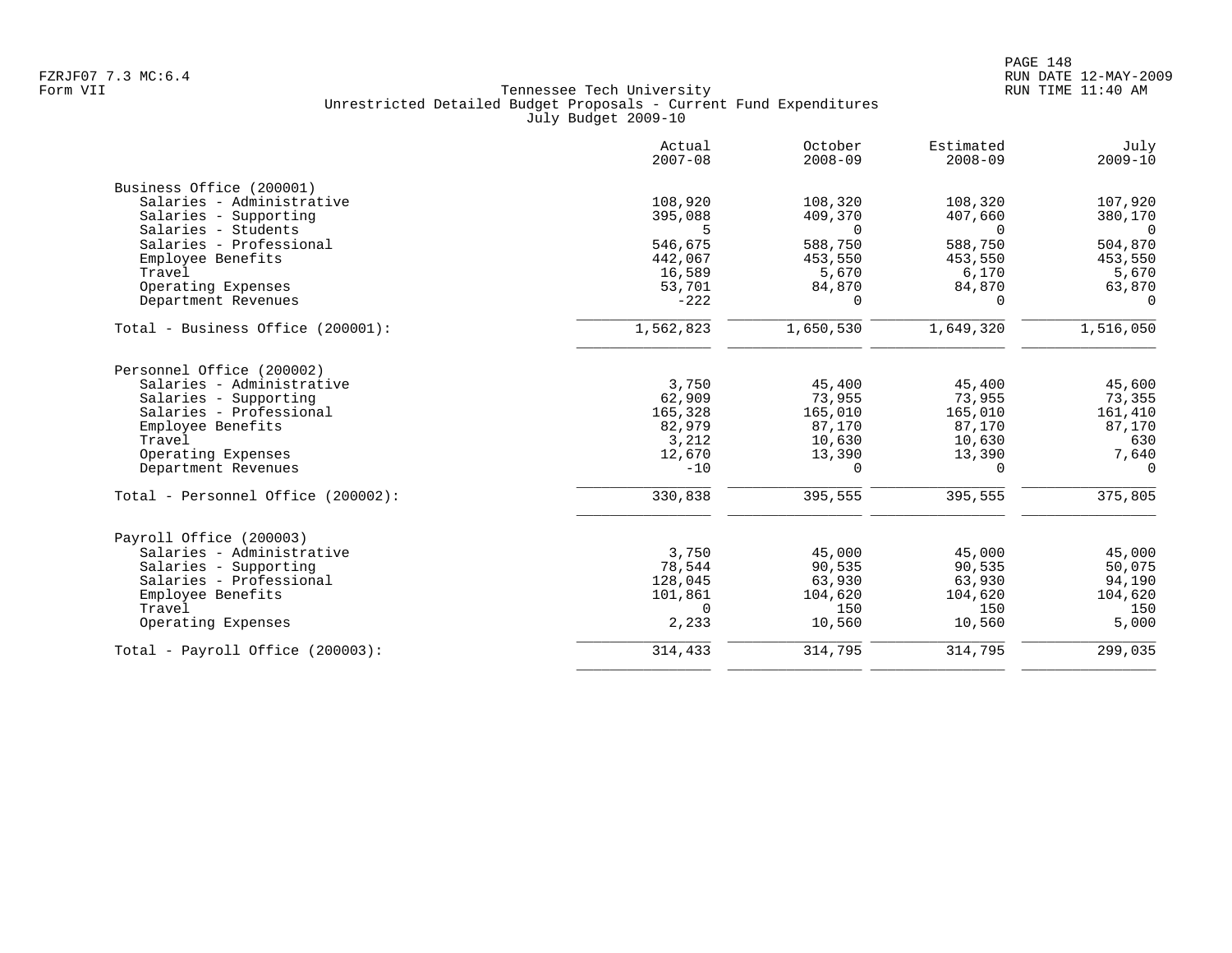|                                                    | Actual<br>$2007 - 08$ | October<br>$2008 - 09$ | Estimated<br>$2008 - 09$ | July<br>$2009 - 10$ |
|----------------------------------------------------|-----------------------|------------------------|--------------------------|---------------------|
| University Police (200004)                         |                       |                        |                          |                     |
| Salaries - Supporting                              | 567,360               | 610,640                | 594,600                  | 585,840             |
| Salaries - Professional                            | 61,280                | 68,880                 | 68,880                   | 68,480              |
| Employee Benefits                                  | 305,957               | 315,200                | 315,200                  | 315,200             |
| Travel                                             | 2,972                 | 710                    | 710                      | 710                 |
| Operating Expenses<br>Department Revenues          | 64,130<br>$-82$       | 57,170<br>$\Omega$     | 83,210<br>$\Omega$       | 53,870<br>$\Omega$  |
|                                                    |                       |                        |                          |                     |
| Total - University Police (200004):                | 1,001,617             | 1,052,600              | 1,062,600                | 1,024,100           |
| Business Office Stimulus Funding (200019)          |                       |                        |                          |                     |
| Salaries - Professional                            | $\Omega$              | $\mathbf 0$            | $\Omega$                 | 46,820              |
| Total - Business Office Stimulus Funding (200019): | $\Omega$              | $\mathbf 0$            | $\Omega$                 | 46,820              |
| Postage and Mailing (203007)                       |                       |                        |                          |                     |
| Operating Expenses                                 | 217,063               | 240,620                | 240,620                  | 240,620             |
| Total - Postage and Mailing (203007):              | 217,063               | 240,620                | 240,620                  | 240,620             |
| Postage and Mailing Transfer In (203008)           |                       |                        |                          |                     |
| Operating Expenses                                 | $-215,788$            | $\Omega$               |                          |                     |
| Department Revenues                                | $-1,064$              | $-240,620$             | $-240,620$               | $-240,620$          |
| Total - Postage and Mailing Transfer In (203008):  | $-216,852$            | $-240,620$             | $-240,620$               | $-240,620$          |
|                                                    |                       |                        |                          |                     |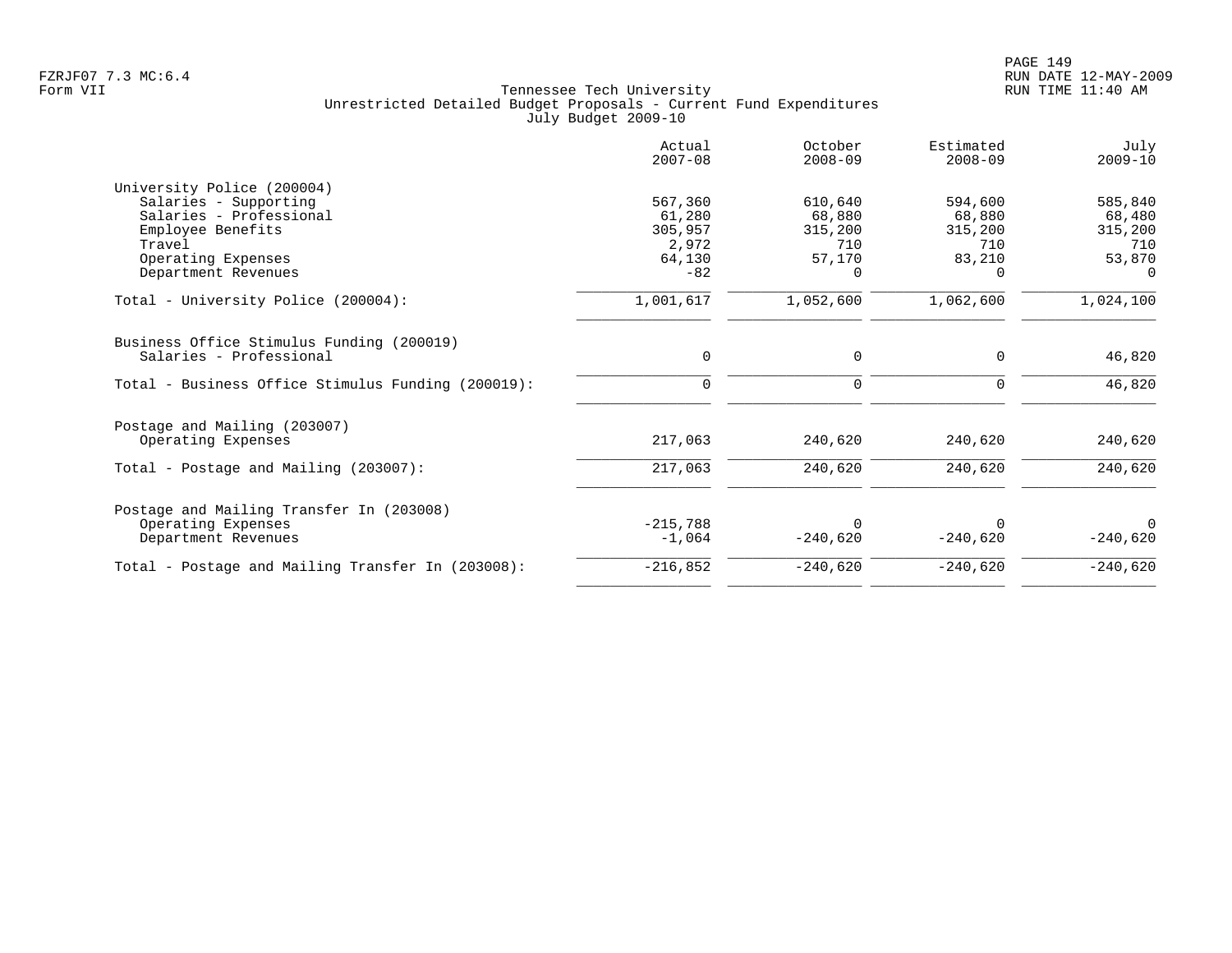|                                                | Actual<br>$2007 - 08$ | October<br>$2008 - 09$ | Estimated<br>$2008 - 09$ | July<br>$2009 - 10$ |
|------------------------------------------------|-----------------------|------------------------|--------------------------|---------------------|
| Printing Services (203009)                     |                       |                        |                          |                     |
| Salaries - Supporting                          | 99,150                | 103,760                | 101,150                  | 102,560             |
| Salaries - Students                            | 90                    | 2,120                  | $\Omega$                 | 2,120               |
| Salaries - Professional                        | 28,850                | 29,350                 | 29,350                   | 29,050              |
| Employee Benefits                              | 71,477                | 74,440                 | 74,440                   | 74,440              |
| Travel                                         | $\Omega$              | 140                    | 140                      | 140                 |
| Operating Expenses                             | 85,187                | 68,320                 | 73,050                   | 68,320              |
| Department Revenues                            | 15,999                | 16,000                 | 12,000                   | 12,000              |
| Total - Printing Services (203009):            | 300,753               | 294,130                | 290,130                  | 288,630             |
| Printing Serv Transf In (203010)               |                       |                        |                          |                     |
| Operating Expenses                             | $-283, 237$           | $\Omega$               |                          | $\Omega$            |
| Department Revenues                            | $\Omega$              | $-296, 230$            | $-267,970$               | $-266, 470$         |
| Total - Printing Serv Transf In (203010):      | $-283, 237$           | $-296, 230$            | $-267,970$               | $-266, 470$         |
| Printing Serv Transf Revenue (203011)          |                       |                        |                          |                     |
| Operating Expenses                             | $-165$                | $\Omega$               | $\Omega$                 | $\Omega$            |
| Department Revenues                            | $-17,350$             | 2,100                  | $-22,160$                | $-22,160$           |
| Total - Printing Serv Transf Revenue (203011): | $-17,515$             | 2,100                  | $-22,160$                | $-22,160$           |
| Purchasing Office (221001)                     |                       |                        |                          |                     |
| Salaries - Administrative                      | 64,000                | 66,000                 | 66,000                   | 65,700              |
| Salaries - Supporting                          | 71,472                | 70,560                 | 63,870                   | 64,000              |
| Salaries - Students                            | 2,511                 | 410                    | 4,210                    | 410                 |
| Salaries - Professional                        | 44,154                | 47,960                 | 47,960                   | 46,660              |
| Employee Benefits                              | 88,583                | 93,950                 | 93,950                   | 93,950              |
| Travel                                         | 501                   | 200                    | 200                      | 200                 |
| Operating Expenses                             | 10,802                | 13,190                 | 13,190                   | 13,190              |
| Department Revenues                            | $-740$                | $\Omega$               | $\Omega$                 | $\Omega$            |
| Total - Purchasing Office (221001):            | 281,283               | 292,270                | 289,380                  | 284,110             |
|                                                |                       |                        |                          |                     |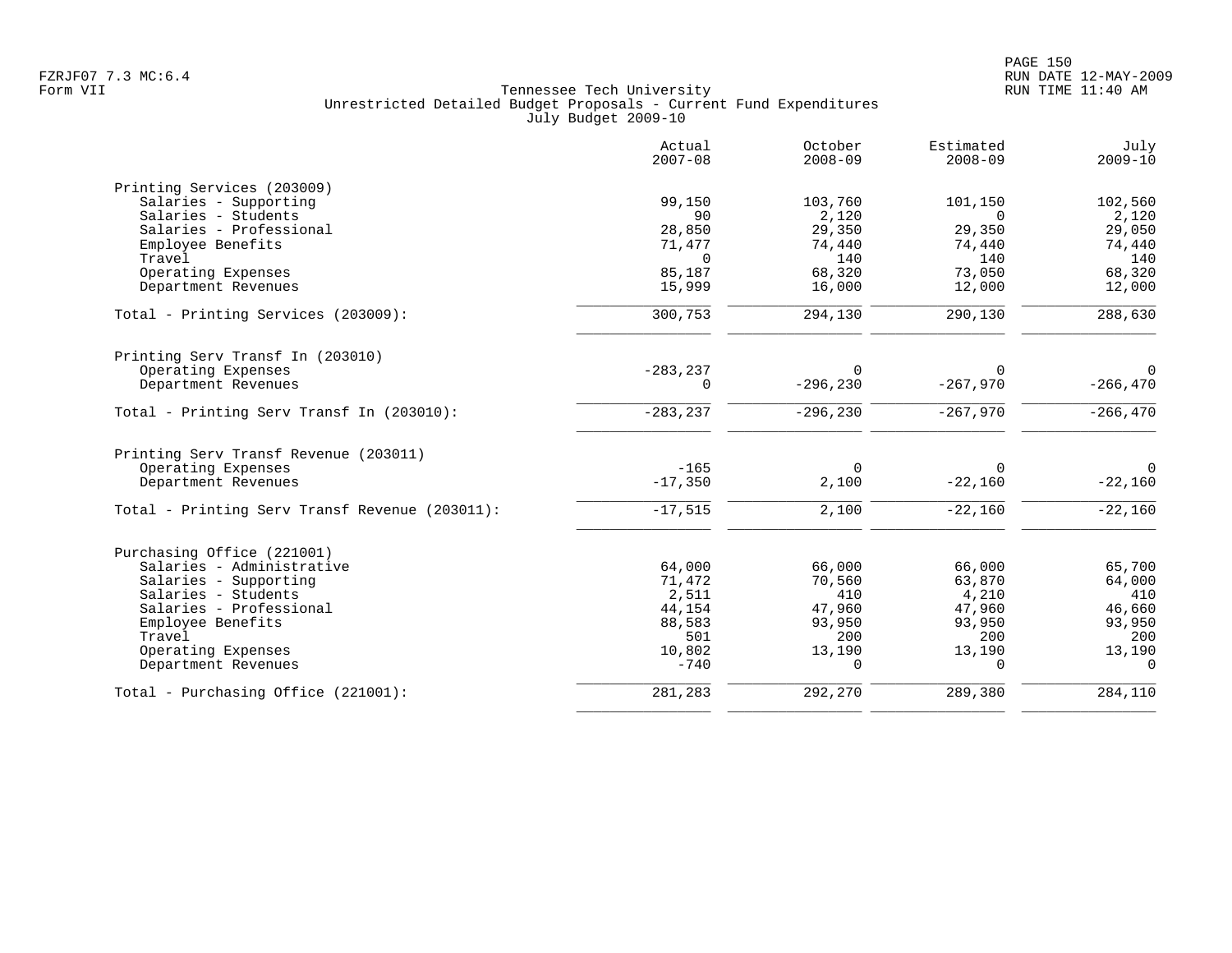|                                               | Actual<br>$2007 - 08$ | October<br>$2008 - 09$ | Estimated<br>$2008 - 09$ | July<br>$2009 - 10$ |
|-----------------------------------------------|-----------------------|------------------------|--------------------------|---------------------|
| Purchasing Fax Service (221002)               |                       |                        |                          |                     |
| Operating Expenses<br>Department Revenues     | 661<br>$-3$           | 1,200<br>$\Omega$      | 1,200<br>0               | 1,200<br>$\Omega$   |
| Total - Purchasing Fax Service (221002):      | 658                   | 1,200                  | 1,200                    | 1,200               |
| Central Receiving (221005)                    |                       |                        |                          |                     |
| Employee Benefits                             | $\mathbf 0$           | 340                    | 340                      | 340                 |
| Operating Expenses                            | 5                     | $\Omega$               | $\Omega$                 | $\Omega$            |
| Total - Central Receiving (221005):           | 5                     | 340                    | 340                      | 340                 |
| Motor Pool Fuel (221006)                      |                       |                        |                          |                     |
| Operating Expenses                            | 119,786               | 90,000                 | 125,000                  | 90,000              |
| Total - Motor Pool Fuel (221006):             | 119,786               | 90,000                 | 125,000                  | 90,000              |
| Motor Pool Fuel Transfer In (221007)          |                       |                        |                          |                     |
| Operating Expenses                            | $-119,588$            | $-90,000$              | $-125,000$               | $-90,000$           |
| Department Revenues                           | $-198$                | $\Omega$               | $\Omega$                 | $\Omega$            |
| Total - Motor Pool Fuel Transfer In (221007): | $-119,786$            | $-90,000$              | $-125,000$               | $-90,000$           |
| Telephone Services (231000)                   |                       |                        |                          |                     |
| Salaries - Supporting                         | 100,782               | 90,740                 | 91,160                   | 95,570              |
| Salaries - Students                           | 2,296                 | 5,140                  | 5,140                    | 1,140               |
| Salaries - Professional                       | 181,232               | 151,990                | 158,820                  | 118,860             |
| Employee Benefits                             | 102,784               | 105,790                | 105,790                  | 105,790             |
| Travel                                        | 2,729<br>234,190      | 1,000<br>534,040       | 640<br>530,040           | 1,000               |
| Operating Expenses<br>Department Revenues     | 107,000               | 107,000                | 114,000                  | 558,470<br>114,000  |
| Total - Telephone Services (231000):          | 731,013               | 995,700                | 1,005,590                | 994,830             |
|                                               |                       |                        |                          |                     |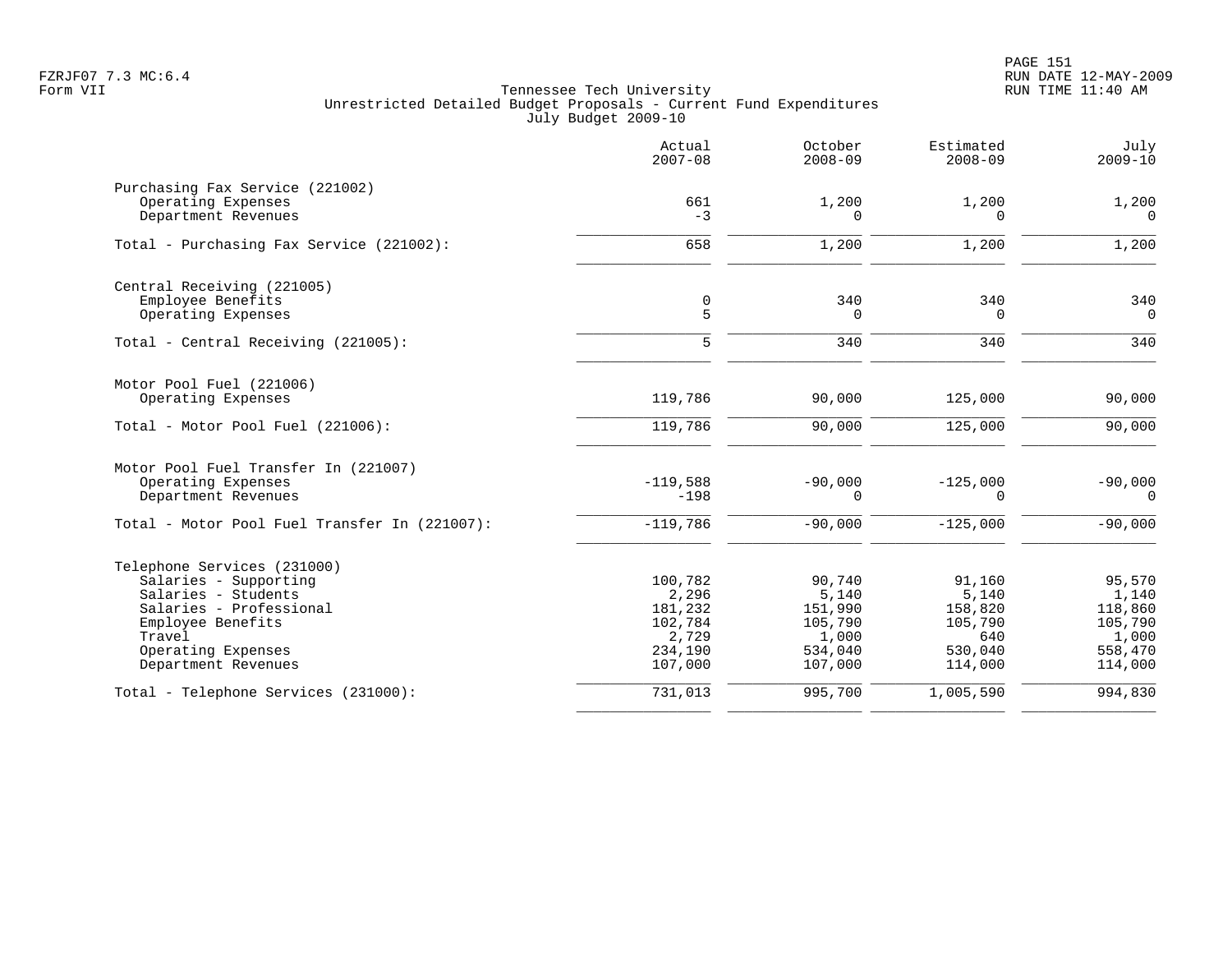|                                                  | Actual<br>$2007 - 08$ | October<br>$2008 - 09$ | Estimated<br>$2008 - 09$ | July<br>$2009 - 10$ |
|--------------------------------------------------|-----------------------|------------------------|--------------------------|---------------------|
| Telephone Transfer In (231001)                   |                       |                        |                          |                     |
| Operating Expenses                               | $-698,547$            | $\Omega$               | $\Omega$                 | 0                   |
| Department Revenues                              | $-32,464$             | $-995,700$             | $-1,005,590$             | $-994,830$          |
| Total - Telephone Transfer In (231001):          | $-731,011$            | $-995,700$             | $-1,005,590$             | $-994,830$          |
| Cable TV (231002)                                |                       |                        |                          |                     |
| Operating Expenses                               | 93,251                | 85,700                 | 85,700                   | 85,700              |
| Total - Cable TV $(231002)$ :                    | 93,251                | 85,700                 | 85,700                   | 85,700              |
| Cable TV Transfer In (231003)                    |                       |                        |                          |                     |
| Operating Expenses                               | $-146, 250$           | 0                      | 0                        | $\mathbf 0$         |
| Department Revenues                              | $-99$                 | $-85,700$              | $-85,700$                | $-85,700$           |
| Total - Cable TV Transfer In (231003):           | $-146, 349$           | $-85,700$              | $-85,700$                | $-85,700$           |
| VP for Univ Advancement Office (300000)          |                       |                        |                          |                     |
| Salaries - Administrative                        | 283,759               | 286,852                | 286,852                  | 287,152             |
| Salaries - Supporting                            | 170,716               | 183,040                | 162,874                  | 163,960             |
| Salaries - Students                              | 15,401                | 9,850                  | 15,450                   | 1,940               |
| Salaries - Professional                          | 712,097               | 792,710                | 773,237                  | 760,210             |
| Employee Benefits                                | 424,021               | 433,950                | 433,950                  | 433,950             |
| Travel                                           | 19,034                | 12,310                 | 17,310                   | 12,310              |
| Operating Expenses                               | 129,584               | 38,950                 | 83,265                   | 41,760              |
| Capital Outlay                                   | $\mathbf 0$           | 6,970                  | $\Omega$                 | 6,970               |
| Total - VP for Univ Advancement Office (300000): | 1,754,612             | 1,764,632              | 1,772,938                | 1,708,252           |
|                                                  |                       |                        |                          |                     |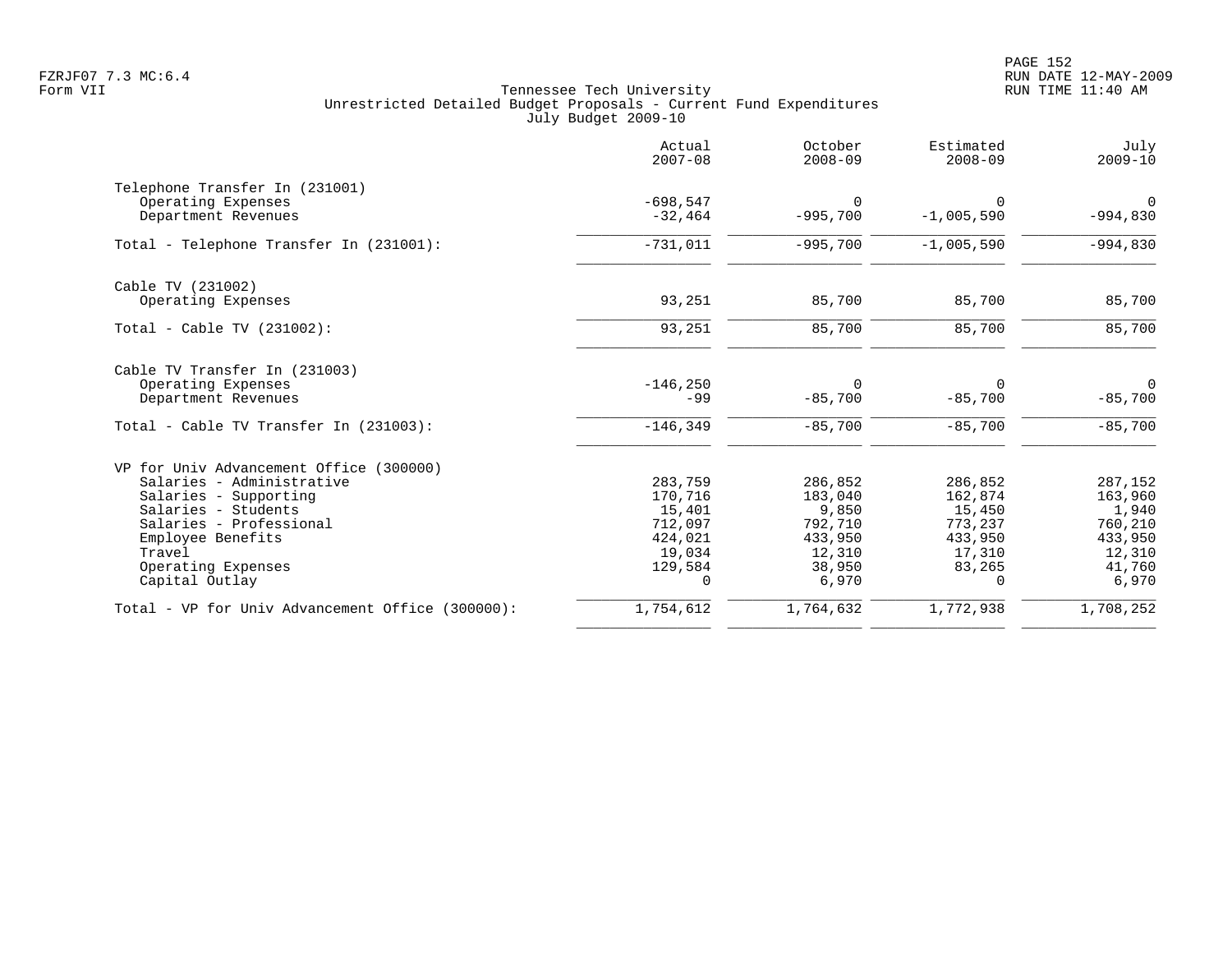|                                                                  | Actual<br>$2007 - 08$ | October<br>$2008 - 09$ | Estimated<br>$2008 - 09$ | July<br>$2009 - 10$ |
|------------------------------------------------------------------|-----------------------|------------------------|--------------------------|---------------------|
| Capital Campaign (300004)                                        |                       |                        |                          |                     |
| Travel                                                           | 0                     | 0                      | 10,000                   | 0                   |
| Operating Expenses                                               | $\mathbf 0$           | $\Omega$               | 88,975                   | $\Omega$            |
| Total - Capital Campaign (300004):                               | $\Omega$              | $\Omega$               | 98,975                   | $\Omega$            |
| Univ Advancement Advertising (301000)                            |                       |                        |                          |                     |
| Operating Expenses                                               | $\mathbf 0$           | 3,490                  | 0                        | 3,490               |
| Total - Univ Advancement Advertising (301000):                   | $\Omega$              | 3,490                  | $\Omega$                 | 3,490               |
| Univ Advancement Athletic Tickets (301001)<br>Operating Expenses | 115,934               | 106,210                | 106,210                  | 106,210             |
|                                                                  |                       |                        |                          |                     |
| Total - Univ Advancement Athletic Tickets (301001):              | 115,934               | 106,210                | 106,210                  | 106,210             |
| Univ Adv Graduate Assistant (301003)                             |                       |                        |                          |                     |
| Operating Expenses                                               | 24,483                | 20,340                 | 20,340                   | 20,340              |
| Total - Univ Adv Graduate Assistant (301003):                    | 24,483                | 20,340                 | 20,340                   | 20,340              |
| Univ Develop and Alumni Relations (302000)                       |                       |                        |                          |                     |
| Salaries - Supporting                                            | 6,882                 | 500                    | 0                        | 500                 |
| Salaries - Students                                              | 8,177                 | 3,360                  | 8,775                    | $\Omega$            |
| Employee Benefits                                                | 706                   | 110                    | 110                      | 110                 |
| Travel                                                           | 33,060                | 6,170                  | 6,170                    | 6,170               |
| Operating Expenses                                               | 45,816                | 23,930                 | 26,670                   | 23,670              |
| Department Revenues                                              | $-74$                 | $\Omega$               | $\Omega$                 | $\Omega$            |
| Total - Univ Develop and Alumni Relations (302000):              | 94,567                | 34,070                 | 41,725                   | 30,450              |
|                                                                  |                       |                        |                          |                     |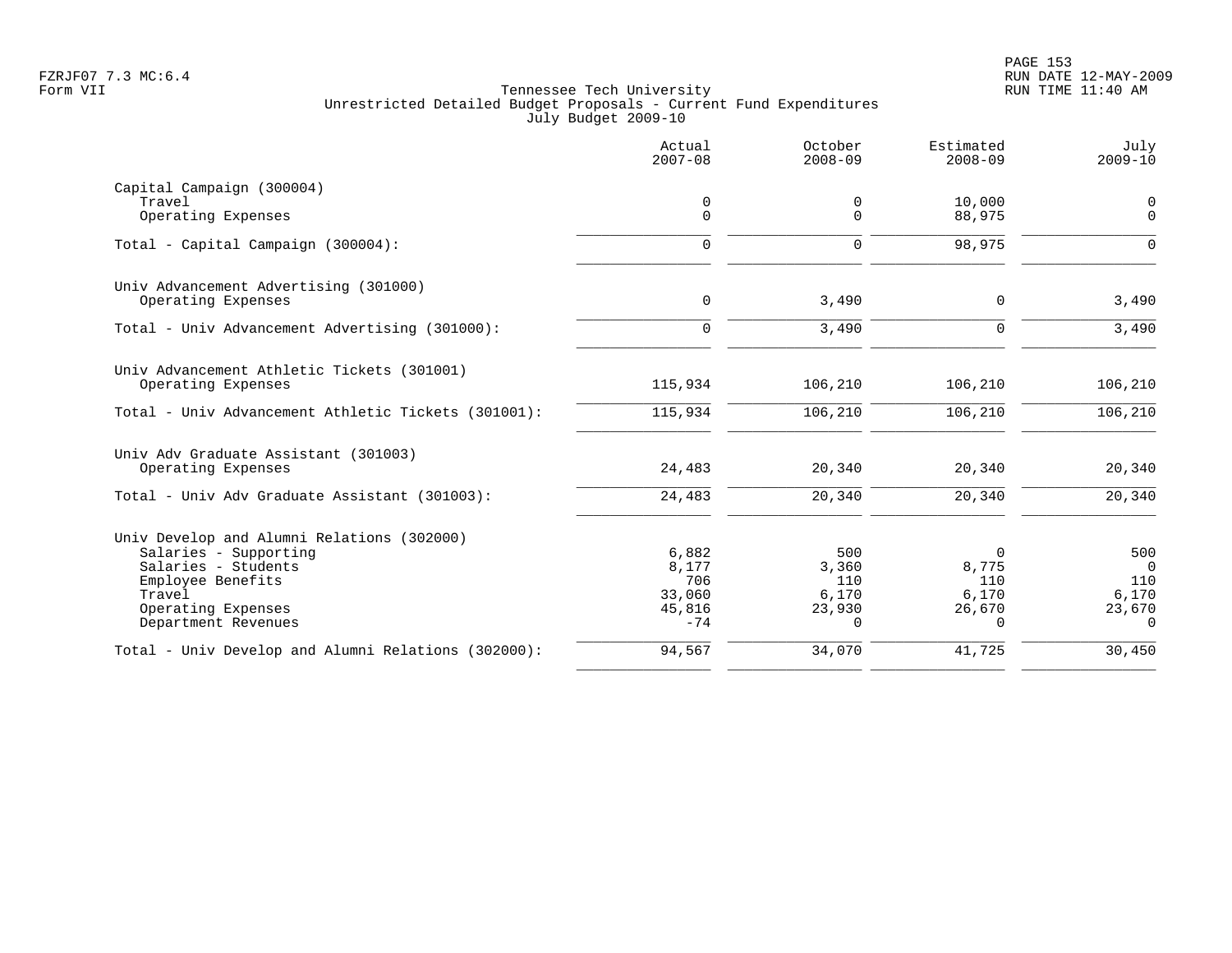PAGE 154 FZRJF07 7.3 MC:6.4 RUN DATE 12-MAY-2009

|                                               | Actual<br>$2007 - 08$ | October<br>$2008 - 09$ | Estimated<br>$2008 - 09$ | July<br>$2009 - 10$ |
|-----------------------------------------------|-----------------------|------------------------|--------------------------|---------------------|
| Alumni Catering CDS (302001)                  |                       |                        |                          |                     |
| Operating Expenses                            | 15,905                | 12,300                 | 12,300                   | 0                   |
| Total - Alumni Catering CDS (302001):         | 15,905                | 12,300                 | 12,300                   | $\Omega$            |
| Public Affairs Office (303000)                |                       |                        |                          |                     |
| Salaries - Administrative                     | 76,531                | 77,030                 | 77,030                   | 76,730              |
| Salaries - Supporting                         | 42,418                | 42,920                 | 43,065                   | 42,920              |
| Salaries - Students                           | 800                   | 660                    | 1,640                    | $\Omega$            |
| Salaries - Professional                       | 235,552               | 251,930                | 234,937                  | 254,790             |
| Employee Benefits                             | 142,528               | 146,070                | 146,070                  | 146,070             |
| Travel                                        | 2,333                 | 820                    | 820                      | 820                 |
| Operating Expenses                            | 49,492                | 23,800                 | 35,945                   | 25,570              |
| Department Revenues                           | $-102$                | $\Omega$               | $\Omega$                 | $\Omega$            |
| Total - Public Affairs Office (303000):       | 549,552               | 543,230                | 539,507                  | 546,900             |
| Public Affairs Transfer In (303001)           |                       |                        |                          |                     |
| Operating Expenses                            | $-7,671$              | 0                      | 0                        | $\mathbf 0$         |
| Department Revenues                           | $-55$                 | $-3,120$               | $-7,120$                 | $-3,120$            |
| Total - Public Affairs Transfer In (303001):  | $-7,726$              | $-3,120$               | $-7,120$                 | $-3,120$            |
| UC Eblen Center Fax Service (303002)          |                       |                        |                          |                     |
| Operating Expenses                            | 179                   | 1,770                  | 0                        | 0                   |
| Total - UC Eblen Center Fax Service (303002): | 179                   | 1,770                  | $\mathbf 0$              | $\mathbf 0$         |
|                                               |                       |                        |                          |                     |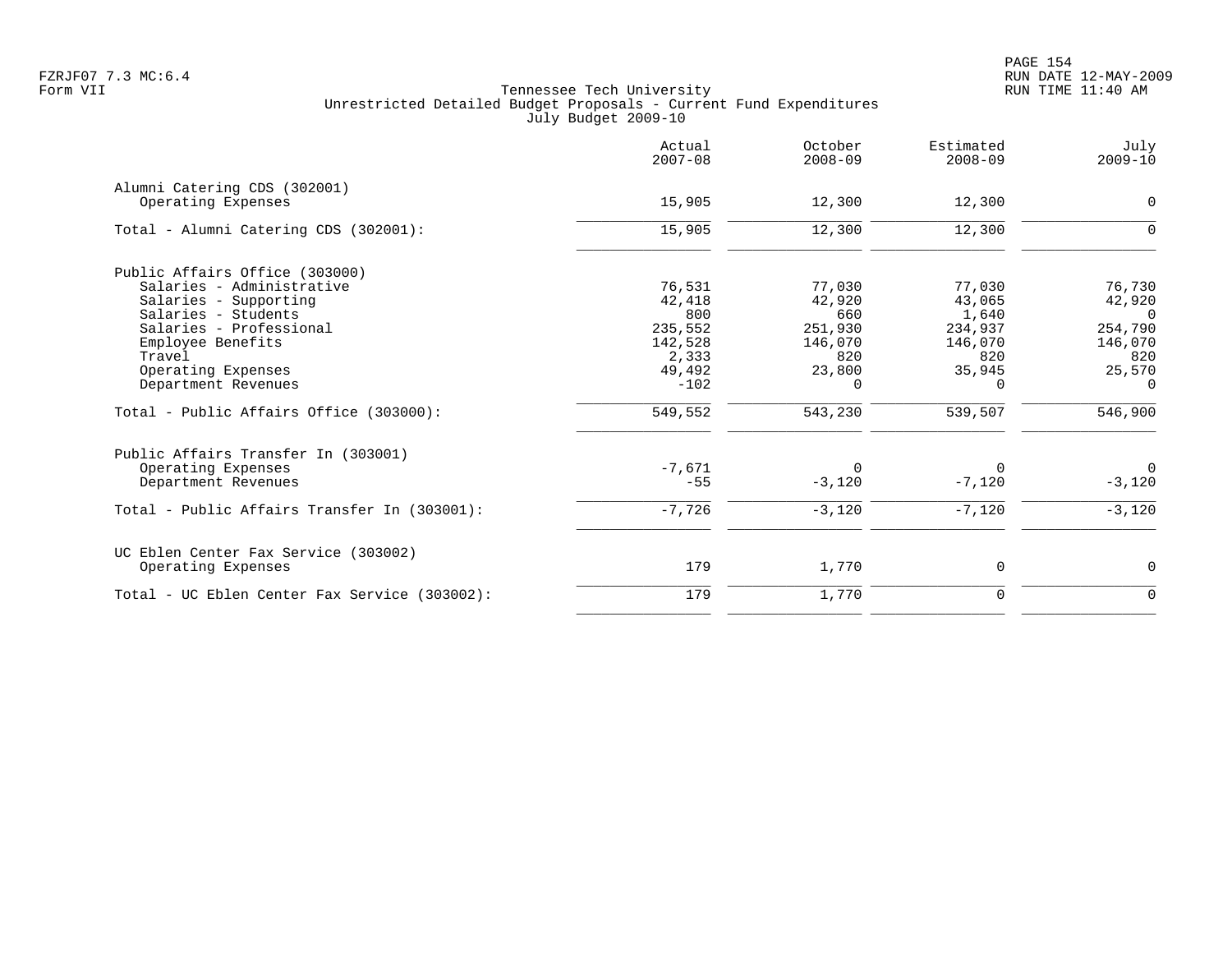|                                                 | Actual<br>$2007 - 08$ | October<br>$2008 - 09$ | Estimated<br>$2008 - 09$ | July<br>$2009 - 10$ |
|-------------------------------------------------|-----------------------|------------------------|--------------------------|---------------------|
| Photo Services Office (304000)                  |                       |                        |                          |                     |
| Salaries - Supporting                           | 77,275                | 80,010                 | 75,109                   | 77,830              |
| Salaries - Students                             | 6,919                 | 2,390                  | 150                      | $\Omega$            |
| Salaries - Professional                         | 52,310                | 52,810                 | 52,810                   | 52,510              |
| Employee Benefits                               | 74,360                | 76,780                 | 76,780                   | 76,780              |
| Travel                                          | 2,555                 | 420                    | 420                      | 420                 |
| Operating Expenses                              | 55,080                | 41,680                 | 44,118                   | 41,680              |
| Department Revenues                             | 1,500                 | 1,500                  | 1,500                    | 1,500               |
| Total - Photo Services Office (304000):         | 269,999               | 255,590                | 250,887                  | 250,720             |
| Photo Svc Transfer In Revenue (304001)          |                       |                        |                          |                     |
| Operating Expenses                              | $-226,866$            | $\Omega$               | 0                        | $\Omega$            |
| Department Revenues                             | 0                     | $-211,100$             | $-206, 441$              | $-203,940$          |
| Total - Photo Svc Transfer In Revenue (304001): | $-226,866$            | $-211,100$             | $-206,441$               | $-203,940$          |
| Photo Svc Taxable Revenue (304002)              |                       |                        |                          |                     |
| Department Revenues                             | $-41,020$             | $-44,490$              | $-42,310$                | $-44,490$           |
| Total - Photo Svc Taxable Revenue (304002):     | $-41,020$             | $-44,490$              | $-42,310$                | $-44,490$           |
| Graduation Video Transfer In (304003)           |                       |                        |                          |                     |
| Department Revenues                             | $-2,112$              | $-2,290$               | $-2,136$                 | $-2,290$            |
| Total - Graduation Video Transfer In (304003):  | $-2,112$              | $-2,290$               | $-2,136$                 | $-2,290$            |
|                                                 |                       |                        |                          |                     |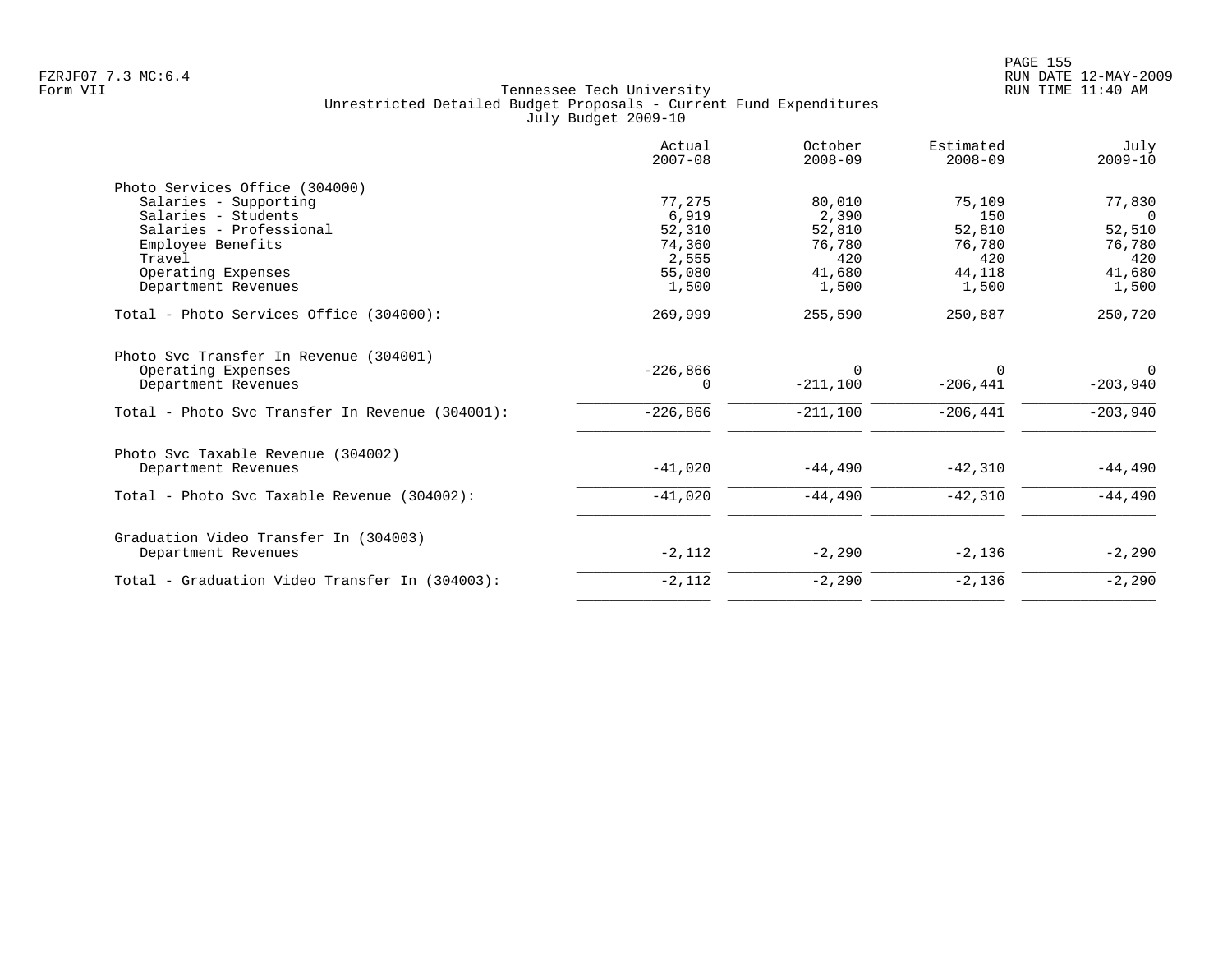en and the state of the state of the state of the state of the state of the state of the state  $156$ FZRJF07 7.3 MC:6.4 RUN DATE 12-MAY-2009

|                                                                                                                           | Actual<br>$2007 - 08$        | October<br>$2008 - 09$              | Estimated<br>$2008 - 09$            | July<br>$2009 - 10$                 |
|---------------------------------------------------------------------------------------------------------------------------|------------------------------|-------------------------------------|-------------------------------------|-------------------------------------|
| TBR Spouse Dependent Discount (700000)<br>Employee Benefits                                                               | 70,009                       | 73,940                              | 73,940                              | 73,940                              |
| Total - TBR Spouse Dependent Discount (700000):                                                                           | 70,009                       | 73,940                              | 73,940                              | 73,940                              |
| TBR Employ Remission PC191 (700001)<br>Employee Benefits                                                                  | 19,123                       | 19,810                              | 19,810                              | 19,810                              |
| Total - TBR Employ Remission PC191 (700001):                                                                              | 19,123                       | 19,810                              | 19,810                              | 19,810                              |
| E and G Data Processing Allocation (700003)<br>Department Revenues                                                        | 245,540                      | 232,050                             | 233,570                             | 222,950                             |
| Total - E and G Data Processing Allocation (700003):                                                                      | 245,540                      | 232,050                             | 233,570                             | 222,950                             |
| E and G Claims Adjustment (700004)<br>Operating Expenses                                                                  | 21,805                       | 31,500                              | 31,500                              | 31,500                              |
| Total - E and G Claims Adjustment $(700004)$ :                                                                            | 21,805                       | 31,500                              | 31,500                              | 31,500                              |
| $E$ and G Support (700005)<br>Salaries - Supporting<br>Salaries - Professional<br>Employee Benefits<br>Operating Expenses | $\Omega$<br>326,487<br>4,959 | 2,970<br>3,220<br>68,480<br>106,860 | 2,970<br>3,220<br>68,480<br>107,540 | 2,970<br>3,220<br>68,480<br>105,200 |
| Total - E and G Support $(700005)$ :                                                                                      | 331,446                      | 181,530                             | 182,210                             | 179,870                             |
|                                                                                                                           |                              |                                     |                                     |                                     |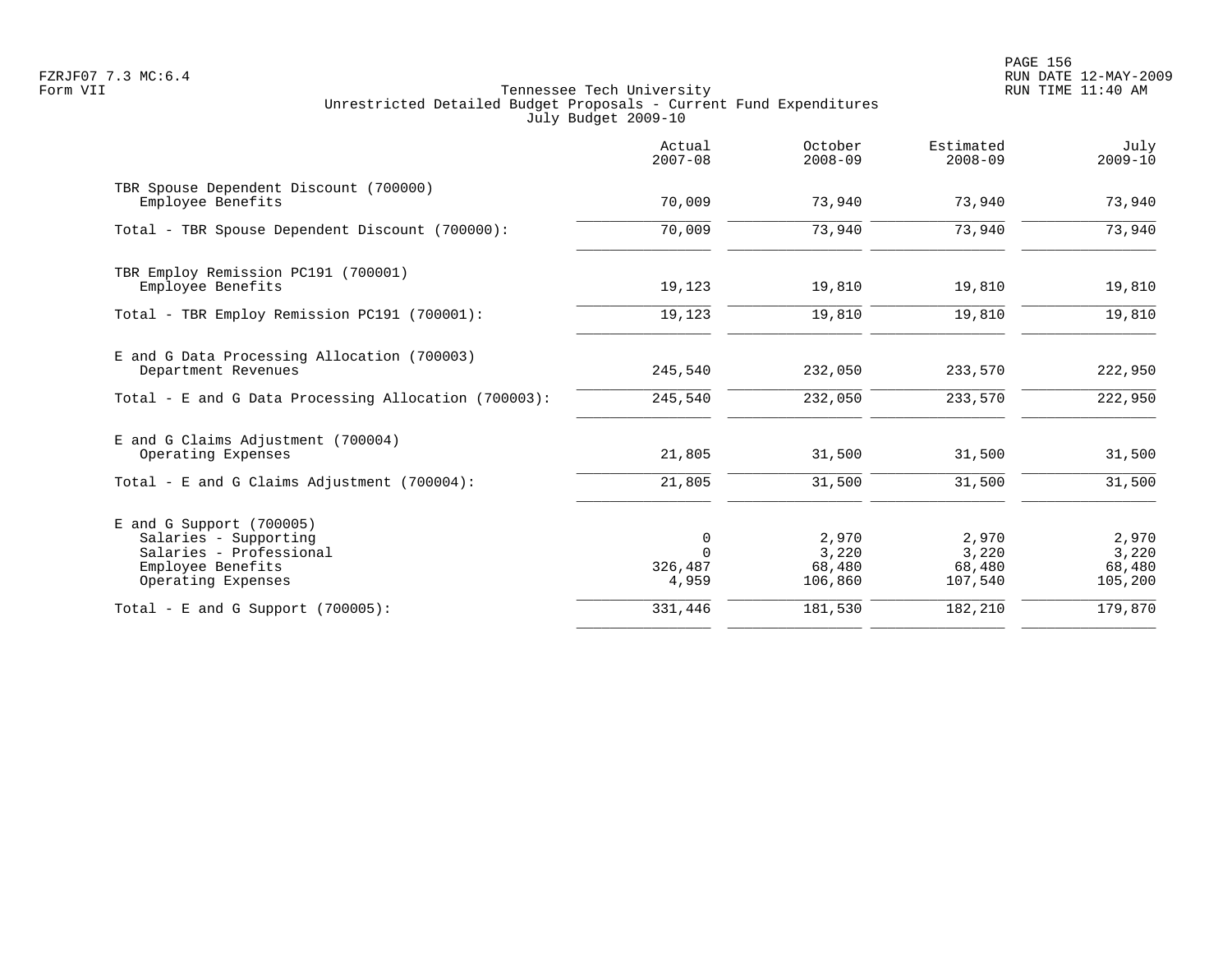PAGE 157 FZRJF07 7.3 MC:6.4 RUN DATE 12-MAY-2009

|                                                             | Actual<br>$2007 - 08$ | October<br>$2008 - 09$ | Estimated<br>$2008 - 09$ | July<br>$2009 - 10$ |
|-------------------------------------------------------------|-----------------------|------------------------|--------------------------|---------------------|
| E and G Other Salary Pool (700009)<br>Salaries - Supporting | $\mathbf 0$           | 15,220                 | 15,220                   | 15,220              |
| Total - E and G Other Salary Pool (700009):                 | 0                     | 15,220                 | 15,220                   | 15,220              |
| C C Security Trans (700015)<br>Operating Expenses           | $-63,980$             | $-70,000$              | $-70,000$                | $-70,000$           |
| Total - C C Security Trans (700015):                        | $-63,980$             | $-70,000$              | $-70,000$                | $-70,000$           |
| TBR Chargeback non RODP (700017)<br>Operating Expenses      | 252,775               | 305,900                | 254,200                  | 254,000             |
| Total - TBR Chargeback non RODP (700017):                   | 252,775               | 305,900                | 254,200                  | 254,000             |
| TAF Institional Banner Support (700020)<br>Travel           | 7,627                 | 50,000                 | 10,000                   | 10,000              |
| Total - TAF Institional Banner Support (700020):            | 7,627                 | 50,000                 | 10,000                   | 10,000              |
| Legal Fees (700023)<br>Operating Expenses                   | 25,021                | 27,000                 | 27,000                   | 27,000              |
| $Total - Local$ Fees $(700023)$ :                           | 25,021                | 27,000                 | 27,000                   | 27,000              |
|                                                             |                       |                        |                          |                     |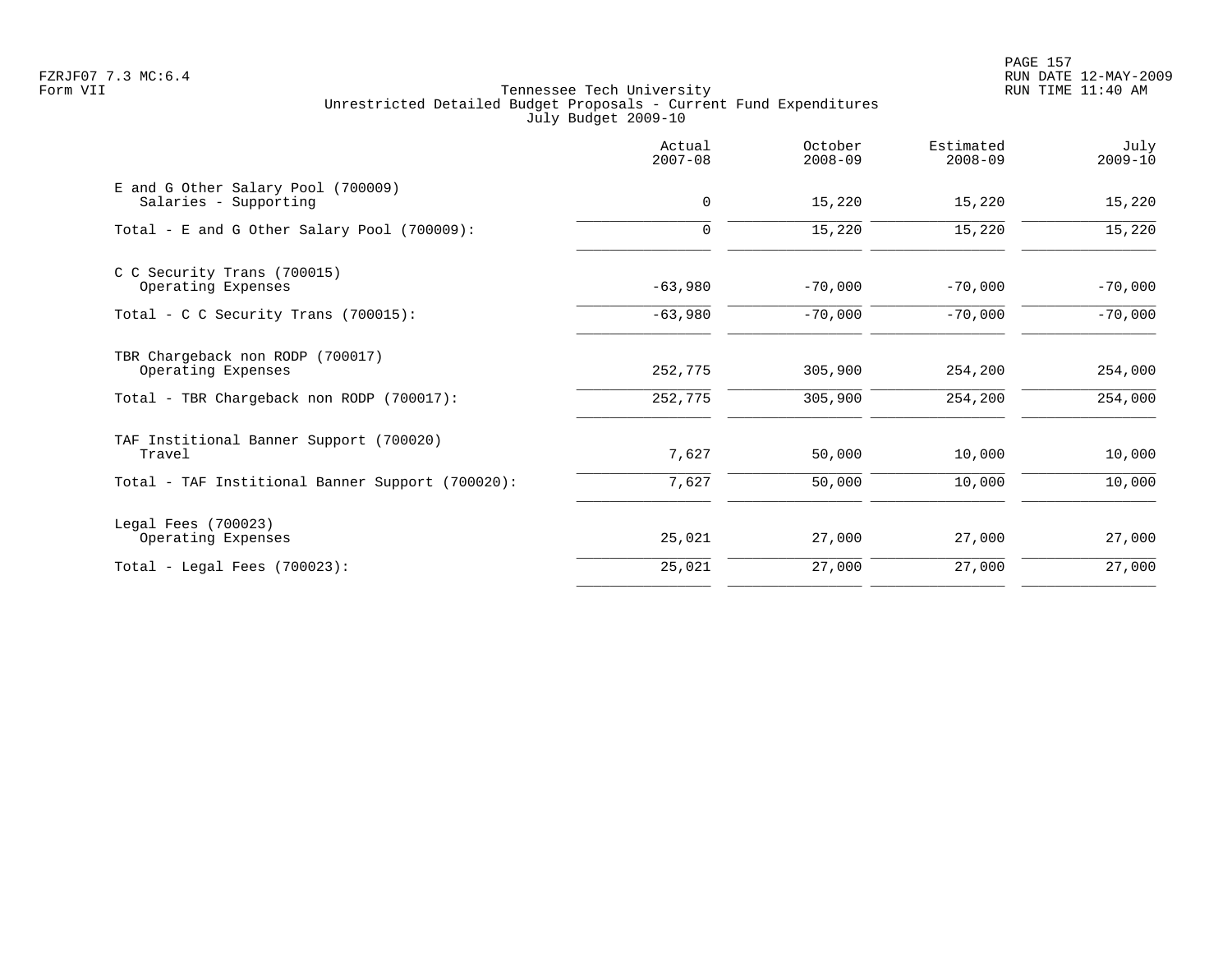| Actual<br>$2007 - 08$ | October<br>$2008 - 09$ | Estimated<br>$2008 - 09$ | July<br>$2009 - 10$ |
|-----------------------|------------------------|--------------------------|---------------------|
| 16,334                | 20,000                 | 20,000                   | 20,000              |
| 16,334                | 20,000                 | 20,000                   | 20,000              |
| 141,915               | 144,665                | 144,665                  | 144,665             |
| 141,915               | 144,665                | 144,665                  | 144,665             |
| $\mathbf 0$           | 7,800                  | 7,800                    | 7,800               |
|                       |                        |                          | 7,800               |
| 439,963               | 440,700                | 440,700                  | 440,700             |
| 439,963               | 440,700                | 440,700                  | 440,700             |
| 21,847                | 23,770                 | 23,770                   | 23,770              |
| 21,847                | 23,770                 | 23,770                   | 23,770              |
|                       | 0                      | 7,800                    | 7,800               |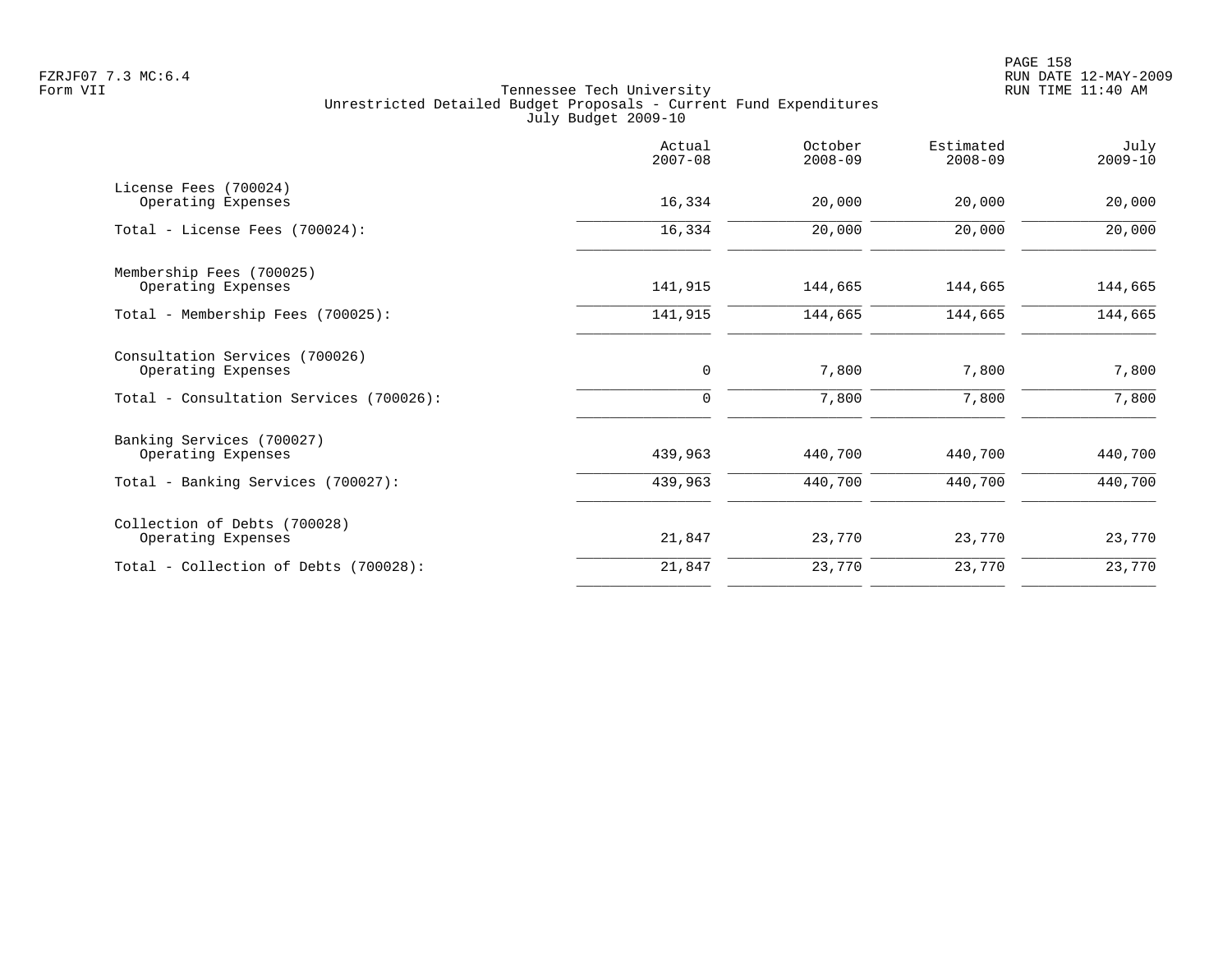PAGE 159 FZRJF07 7.3 MC:6.4 RUN DATE 12-MAY-2009

|                                                             | Actual<br>$2007 - 08$ | October<br>$2008 - 09$ | Estimated<br>$2008 - 09$ | July<br>$2009 - 10$ |
|-------------------------------------------------------------|-----------------------|------------------------|--------------------------|---------------------|
| Provision for Doubtful Accts (700029)<br>Operating Expenses | 69,064                | 80,000                 | 80,000                   | 80,000              |
| Total - Provision for Doubtful Accts (700029):              | 69,064                | 80,000                 | 80,000                   | 80,000              |
| External Audit (700030)<br>Operating Expenses               | 79,508                | 39,840                 | 39,840                   | 39,840              |
| Total - External Audit (700030):                            | 79,508                | 39,840                 | 39,840                   | 39,840              |
| Training (700031)<br>Operating Expenses                     | 0                     | 1,360                  | 1,360                    | 1,360               |
| Total - Training $(700031)$ :                               | $\mathbf 0$           | 1,360                  | 1,360                    | 1,360               |
| Cafeteria Benefits (700032)<br>Operating Expenses           | 8,874                 | 15,000                 | 15,000                   | 15,000              |
| Total - Cafeteria Benefits (700032):                        | 8,874                 | 15,000                 | 15,000                   | 15,000              |
| Background Checks (700033)<br>Operating Expenses            | 2,716                 | 3,500                  | 3,500                    | 3,500               |
| Total - Background Checks (700033):                         | 2,716                 | 3,500                  | 3,500                    | 3,500               |
|                                                             |                       |                        |                          |                     |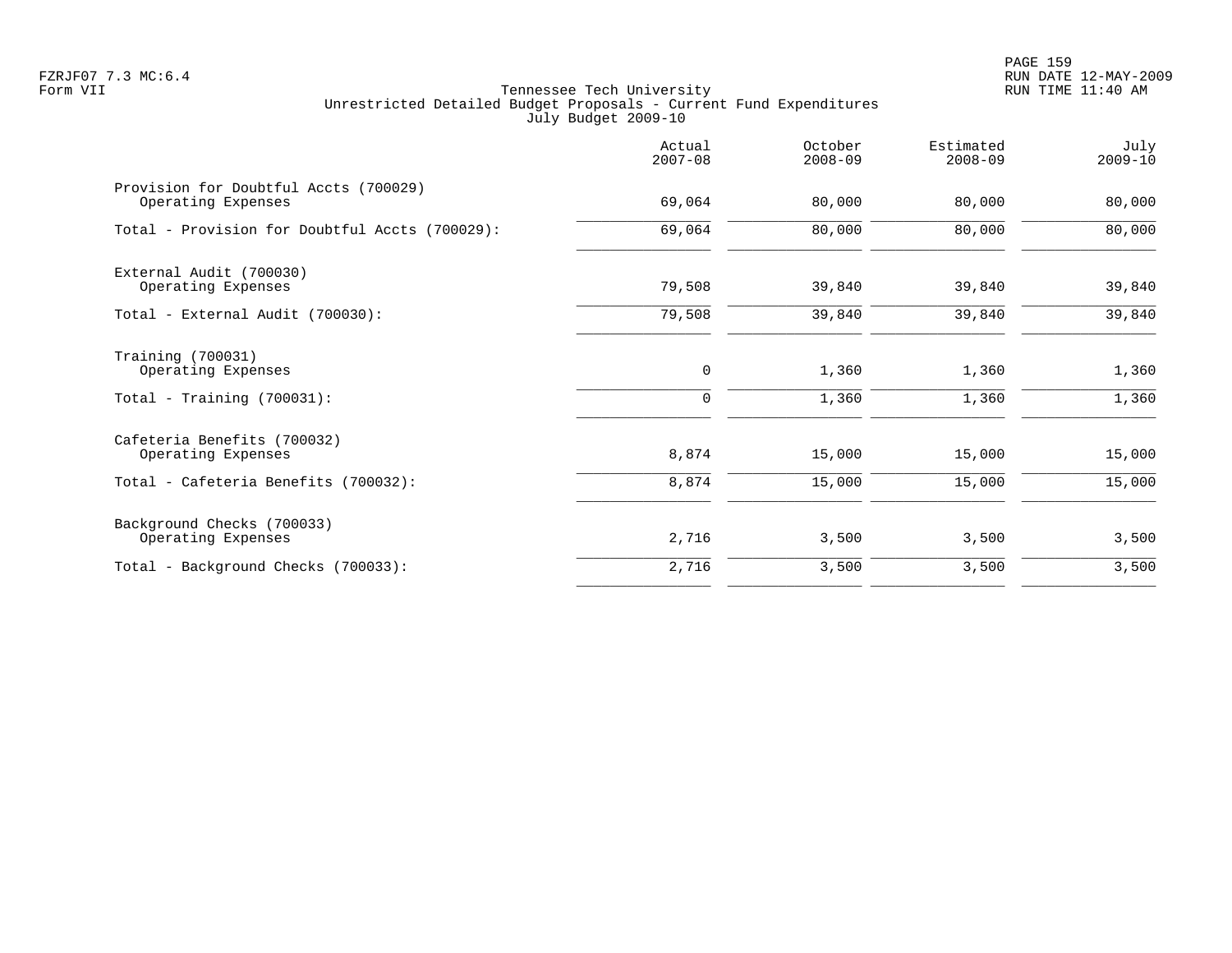|                                                                                                                                           | Actual<br>$2007 - 08$ | October<br>$2008 - 09$                   | Estimated<br>$2008 - 09$                | July<br>$2009 - 10$                     |
|-------------------------------------------------------------------------------------------------------------------------------------------|-----------------------|------------------------------------------|-----------------------------------------|-----------------------------------------|
| Allocation to Aux Ent (700037)<br>Department Revenues                                                                                     | $-270,788$            | $-296,860$                               | $-301,450$                              | $-322,970$                              |
| Total - Allocation to Aux Ent (700037):                                                                                                   | $-270,788$            | $-296,860$                               | $-301,450$                              | $-322,970$                              |
| Post Office Allocation (700045)<br>Operating Expenses<br>Department Revenues                                                              | $\Omega$<br>4,504     | 4,950<br>$\Omega$                        | 4,950<br>O                              | 4,950<br>$\Omega$                       |
| Total - Post Office Allocation (700045):                                                                                                  | 4,504                 | 4,950                                    | 4,950                                   | 4,950                                   |
| System Internal Audit (700061)<br>Operating Expenses<br>Total - System Internal Audit (700061):                                           | $\mathbf 0$<br>0      | 30,200<br>30,200                         | 30,200<br>30,200                        | 30,900<br>30,900                        |
| ARRA Am Recvry Reinvst Act (700062)<br>Salaries - Administrative<br>Salaries - Supporting<br>Salaries - Professional<br>Employee Benefits | 0                     | 0<br>$\Omega$<br>$\mathbf 0$<br>$\Omega$ | 100,000<br>138,210<br>100,000<br>23,400 | 100,000<br>138,210<br>100,000<br>23,400 |
| Total - ARRA Am Recvry Reinvst Act (700062):                                                                                              | $\Omega$              | $\mathbf 0$                              | 361,610                                 | 361,610                                 |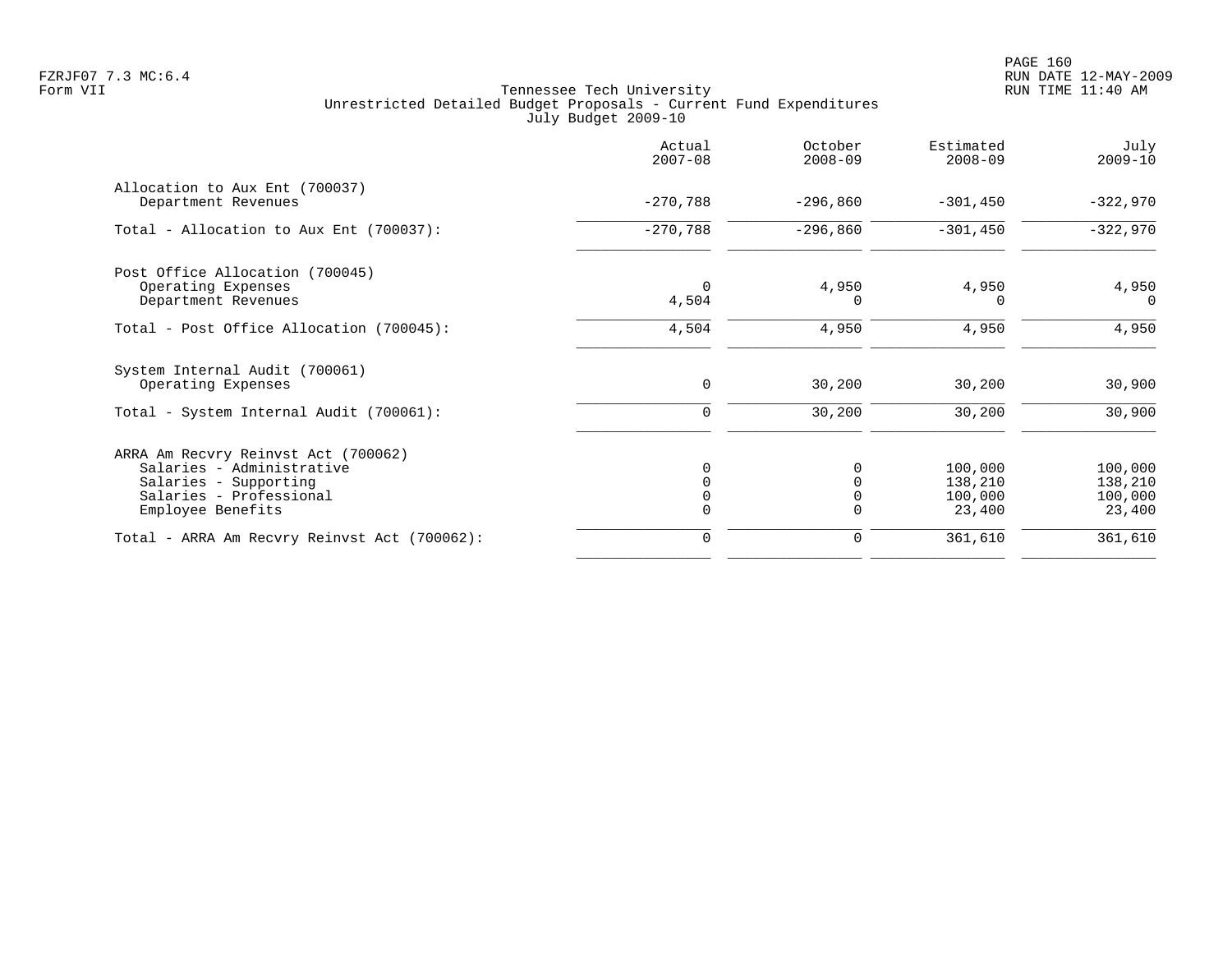## FZRJF07 7.3 MC:6.4 RUN DATE 12-MAY-2009<br>Form VII RUN TIME 11:40 AM Tennessee Tech University Unrestricted Detailed Budget Proposals - Current Fund Expenditures July Budget 2009-10

|                                      | Actual<br>$2007 - 08$ | October<br>$2008 - 09$ | Estimated<br>$2008 - 09$ | July<br>$2009 - 10$ |
|--------------------------------------|-----------------------|------------------------|--------------------------|---------------------|
| Total - Institutional Support (450): |                       |                        |                          |                     |
| Salaries - Administrative            | 1,400,892             | 1,509,403              | 1,618,123                | 1,606,603           |
| Salaries - Academic                  | 2,400                 | 2,400                  | 2,670                    | 2,400               |
| Salaries - Supporting                | 1,832,917             | 1,940,850              | 2,029,408                | 1,958,610           |
| Salaries - Students                  | 54,551                | 53,710                 | 69,179                   | 33,390              |
| Salaries - Professional              | 2,672,847             | 2,834,755              | 2,905,455                | 2,843,475           |
| Employee Benefits                    | 2,716,311             | 2,551,770              | 2,575,170                | 2,575,170           |
| Travel                               | 128,433               | 109,670                | 92,905                   | 57,170              |
| Operating Expenses                   | 878,276               | 3, 221, 215            | 3,236,268                | 3,024,195           |
| Capital Outlay                       | $\Omega$              | 6,970                  |                          | 6,970               |
| Department Revenues                  | 7,968                 | $-1,817,460$           | $-1,820,427$             | $-1,836,140$        |
| Total                                | 9,694,595             | 10, 413, 283           | 10,708,751               | 10, 271, 843        |
|                                      |                       |                        |                          |                     |
| Total - Institutional Support (45):  |                       |                        |                          |                     |
| Salaries - Administrative            | 1,400,892             | 1,509,403              | 1,618,123                | 1,606,603           |
| Salaries - Academic                  | 2,400                 | 2,400                  | 2,670                    | 2,400               |
| Salaries - Supporting                | 1,832,917             | 1,940,850              | 2,029,408                | 1,958,610           |
| Salaries - Students                  | 54,551                | 53,710                 | 69,179                   | 33,390              |
| Salaries - Professional              | 2,672,847             | 2,834,755              | 2,905,455                | 2,843,475           |
| Employee Benefits                    | 2,716,311             | 2,551,770              | 2,575,170                | 2,575,170           |
| Travel                               | 128,433               | 109,670                | 92,905                   | 57,170              |
| Operating Expense                    | 878,276               | 3, 221, 215            | 3,236,268                | 3,024,195           |
| Capital Outlay                       | 0                     | 6,970                  | $\Omega$                 | 6,970               |
| Department Revenues                  | 7,968                 | $-1,817,460$           | $-1,820,427$             | $-1,836,140$        |
| Total                                | 9,694,595             | 10, 413, 283           | 10,708,751               | 10,271,843          |
|                                      |                       |                        |                          |                     |

 Physical Plant (50) Physical Plant (500)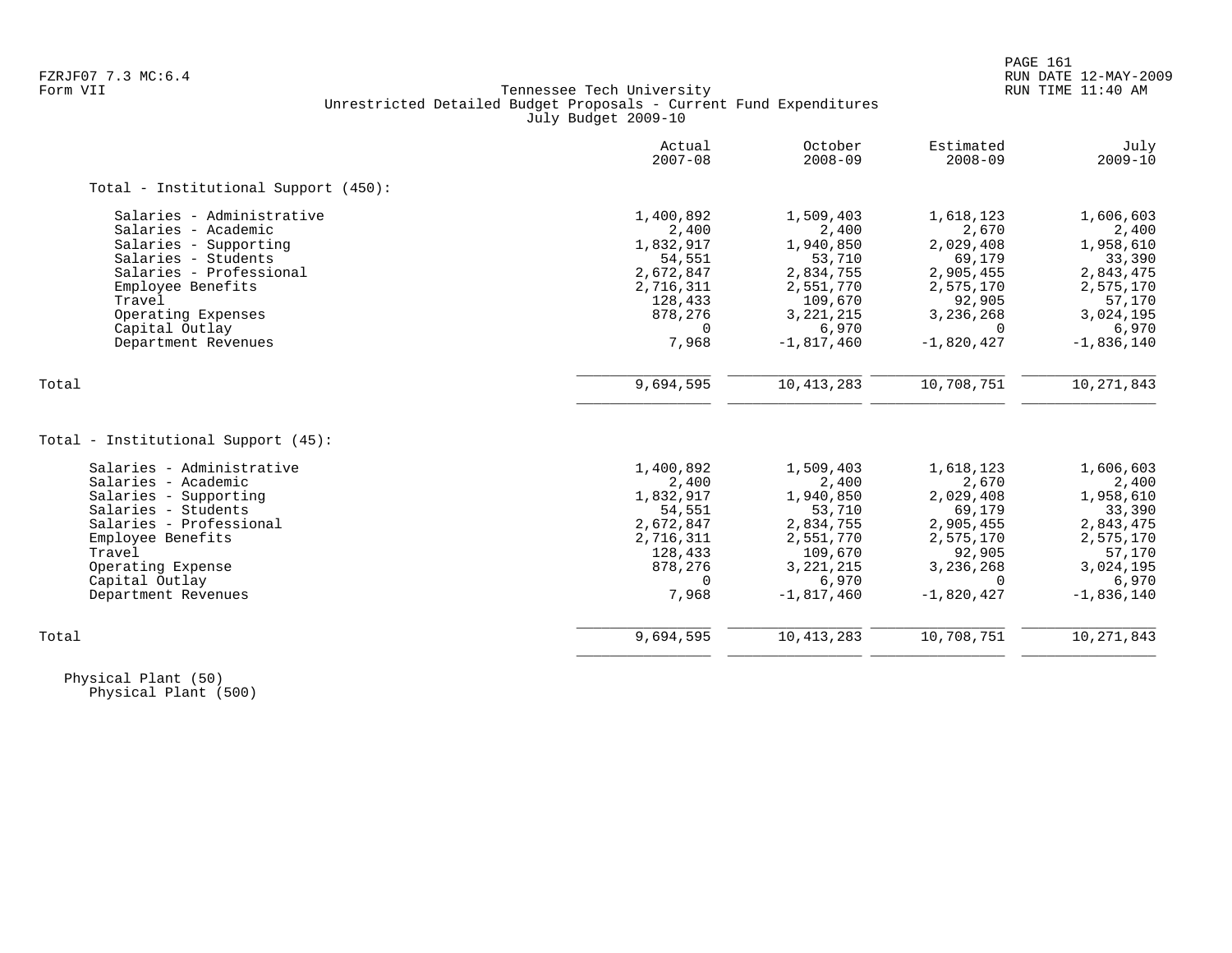PAGE 162 FZRJF07 7.3 MC:6.4 RUN DATE 12-MAY-2009

|                                                            | Actual<br>$2007 - 08$ | October<br>$2008 - 09$ | Estimated<br>$2008 - 09$ | July<br>$2009 - 10$ |
|------------------------------------------------------------|-----------------------|------------------------|--------------------------|---------------------|
| Craft Center Property Insur (121772)<br>Operating Expenses | 14,500                | 22,920                 | 38,500                   | 22,920              |
|                                                            |                       |                        |                          |                     |
| Total - Craft Center Property Insur (121772):              | 14,500                | 22,920                 | 38,500                   | 22,920              |
| M and R Craft Center (121773)                              |                       |                        |                          |                     |
| Salaries - Supporting                                      | 96,888                | 103,150                | 103,150                  | 101,950             |
| Salaries - Students                                        | 2,948                 | 6,400                  | 6,400                    | 6,400               |
| Salaries - Professional                                    | 50,561                | 51,060                 | 51,060                   | 50,760              |
| Employee Benefits                                          | 78,041                | 79,360                 | 79,360                   | 79,360              |
| Travel                                                     | $\Omega$              | 200                    | 200                      | 200                 |
| Operating Expenses                                         | 47,920                | 46,050                 | 46,050                   | 46,050              |
| Total - M and R Craft Center (121773):                     | 276,358               | 286,220                | 286,220                  | 284,720             |
| Utilities Craft Center (121774)<br>Operating Expenses      | 258,445               | 240,000                | 245,530                  | 245,530             |
| Total - Utilities Craft Center (121774):                   | 258,445               | 240,000                | 245,530                  | 245,530             |
| Craft Center Repairs and Renov (121775)                    |                       |                        |                          |                     |
| Operating Expenses                                         | 2,548                 | 35,222                 | 7,272                    | 33,982              |
| Total - Craft Center Repairs and Renov (121775):           | 2,548                 | 35,222                 | 7, 272                   | 33,982              |
| Federal College Work Study Program (122001)                |                       |                        |                          |                     |
| Salaries - Students                                        | $\mathbf 0$           | 460                    | 460                      | 460                 |
| Operating Expenses                                         | 610                   | $\mathbf 0$            | $\mathbf 0$              | $\overline{0}$      |
| Total - Federal College Work Study Program (122001):       | 610                   | 460                    | 460                      | 460                 |
|                                                            |                       |                        |                          |                     |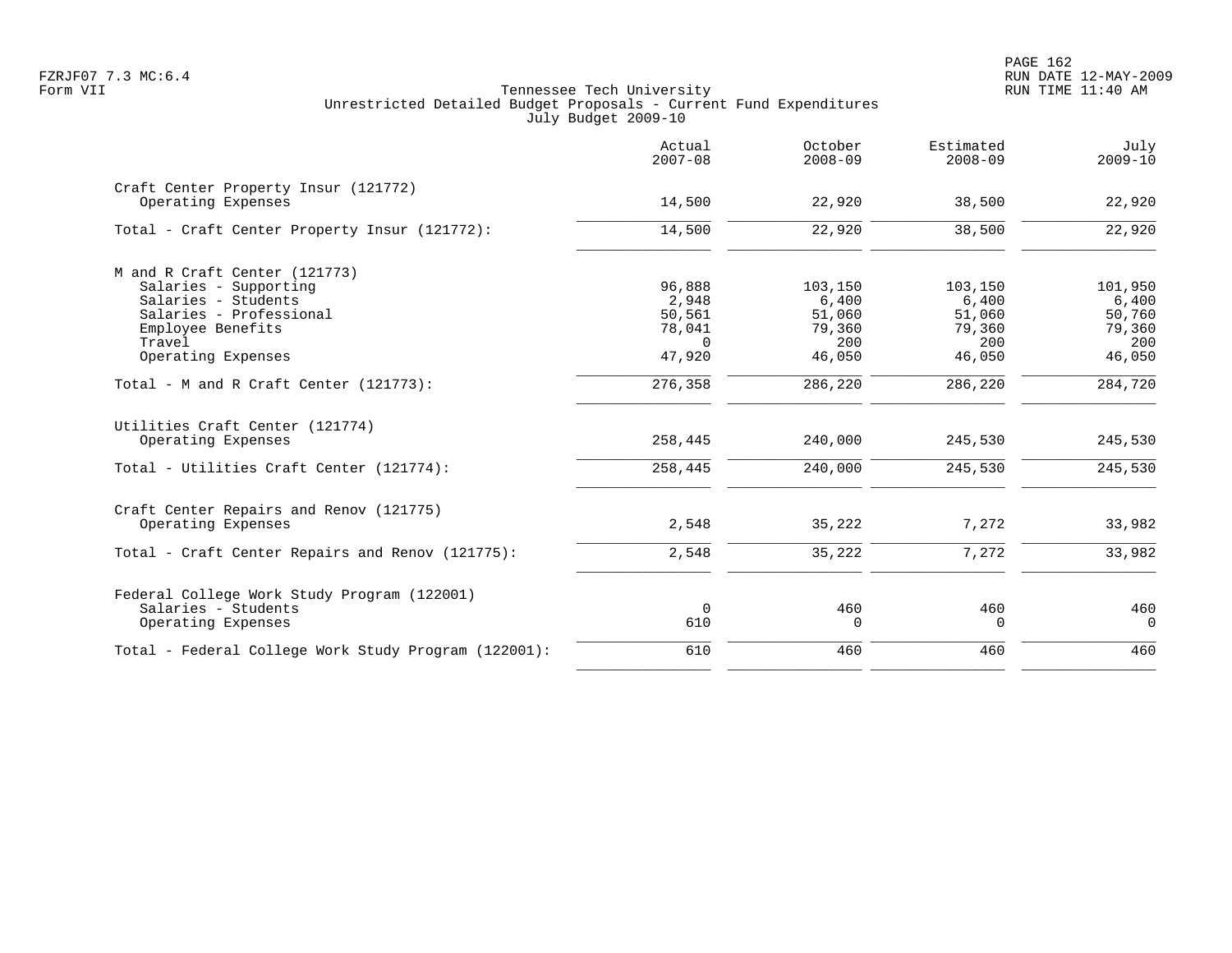PAGE 163 FZRJF07 7.3 MC:6.4 RUN DATE 12-MAY-2009

|                                                                                                                                                 | Actual<br>$2007 - 08$                          | October<br>$2008 - 09$                                   | Estimated<br>$2008 - 09$                       | July<br>$2009 - 10$                                                           |
|-------------------------------------------------------------------------------------------------------------------------------------------------|------------------------------------------------|----------------------------------------------------------|------------------------------------------------|-------------------------------------------------------------------------------|
| M and R University Progrms (127604)<br>Operating Expenses                                                                                       | 12,737                                         | 12,750                                                   | 12,750                                         | 12,750                                                                        |
| Total - M and R University Progrms (127604):                                                                                                    | 12,737                                         | 12,750                                                   | 12,750                                         | 12,750                                                                        |
| Custodial Serv UC (127605)<br>Salaries - Supporting<br>Employee Benefits<br>Operating Expenses                                                  | 123,368<br>74,356<br>$\Omega$                  | 126,910<br>84,740<br>$\Omega$                            | 116,800<br>84,740<br>10,110                    | 109,640<br>84,740<br>$\Omega$                                                 |
| Total - Custodial Serv UC (127605):                                                                                                             | 197,724                                        | 211,650                                                  | 211,650                                        | 194,380                                                                       |
| M and R Ag Pavilion (161001)<br>Salaries - Supporting<br>Salaries - Students<br>Employee Benefits<br>Operating Expenses                         | 56,603<br>6,993<br>36,729<br>1,746             | 59,840<br>$\Omega$<br>37,820<br>$\Omega$                 | 58,330<br>$\Omega$<br>37,820<br>1,510          | 59,240<br>$\Omega$<br>37,820<br>$\Omega$                                      |
| Total - M and R Aq Pavilion $(161001)$ :                                                                                                        | 102,071                                        | 97,660                                                   | 97,660                                         | 97,060                                                                        |
| Greenhouse (162002)<br>Salaries - Academic<br>Salaries - Supporting<br>Salaries - Students<br>Employee Benefits<br>Travel<br>Operating Expenses | 1,290<br>284<br>2,279<br>297<br>1,570<br>3,524 | 0<br>$\mathbf 0$<br>$\Omega$<br>720<br>$\Omega$<br>2,060 | 1,410<br>830<br>1,640<br>720<br>1,080<br>1,280 | $\boldsymbol{0}$<br>$\mathsf 0$<br>$\overline{0}$<br>720<br>$\Omega$<br>2,060 |
| Total - Greenhouse (162002):                                                                                                                    | 9,244                                          | 2,780                                                    | 6,960                                          | 2,780                                                                         |
|                                                                                                                                                 |                                                |                                                          |                                                |                                                                               |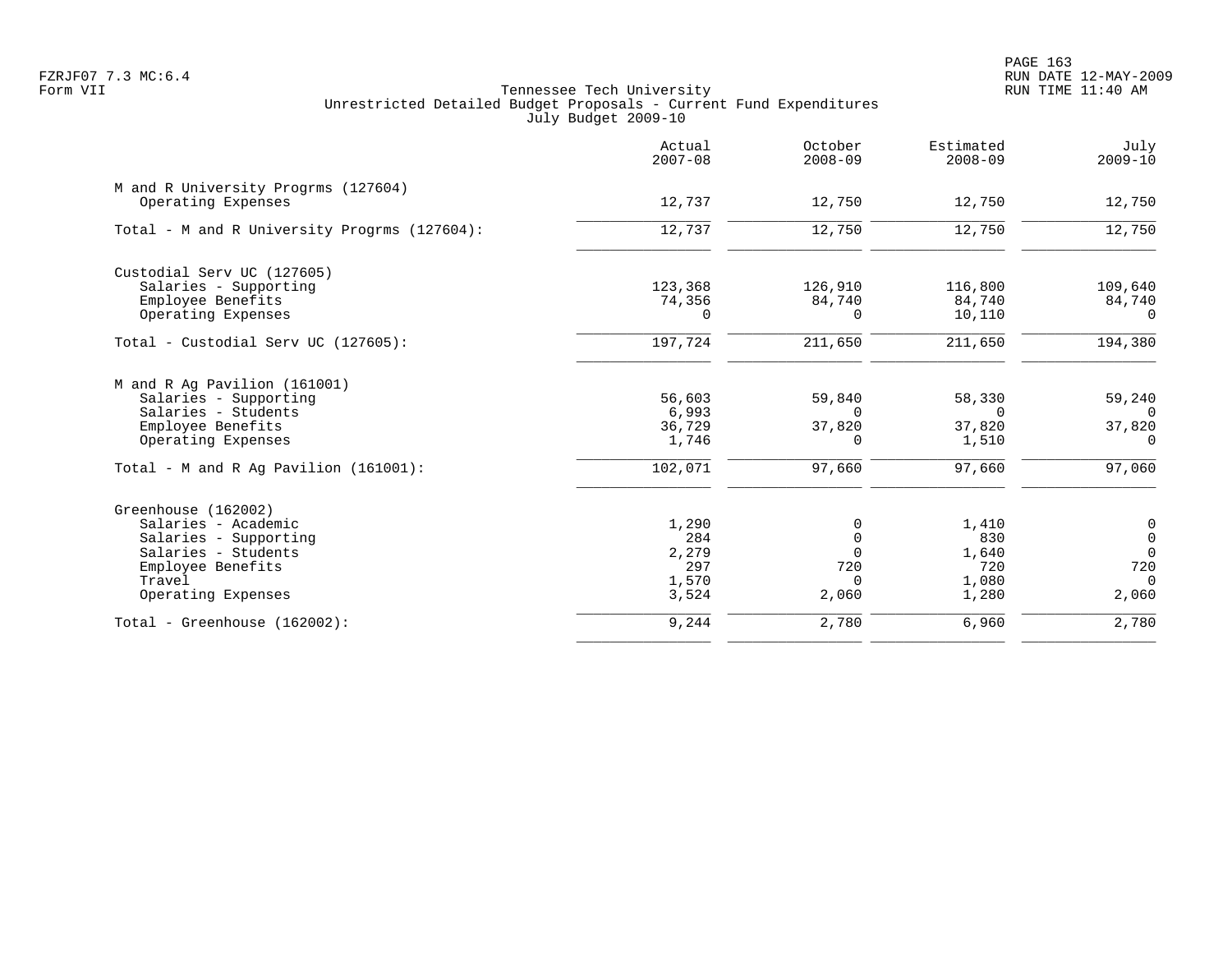PAGE 164 FZRJF07 7.3 MC:6.4 RUN DATE 12-MAY-2009

|                                                                                                                                                                        | Actual<br>$2007 - 08$                                | October<br>$2008 - 09$                                      | Estimated<br>$2008 - 09$                                   | July<br>$2009 - 10$                                         |
|------------------------------------------------------------------------------------------------------------------------------------------------------------------------|------------------------------------------------------|-------------------------------------------------------------|------------------------------------------------------------|-------------------------------------------------------------|
| Greenhouse Transfer In (162003)<br>Operating Expenses<br>Department Revenues                                                                                           | $-445$<br>$-6, 465$                                  | 0<br>$\mathbf 0$                                            | $\Omega$<br>$-4,180$                                       | 0<br>$\mathbf 0$                                            |
| Total - Greenhouse Transfer In (162003):                                                                                                                               | $-6,910$                                             | 0                                                           | $-4,180$                                                   | $\mathbf 0$                                                 |
| M and R Farm (162004)<br>Operating Expenses                                                                                                                            | 6,588                                                | 6,650                                                       | 6,650                                                      | 6,650                                                       |
| Total - M and R Farm $(162004)$ :                                                                                                                                      | 6,588                                                | 6,650                                                       | 6,650                                                      | 6,650                                                       |
| Safety and Environ Compliance (221003)<br>Salaries - Supporting<br>Salaries - Students<br>Salaries - Professional<br>Employee Benefits<br>Travel<br>Operating Expenses | 2,764<br>12,306<br>62,617<br>16,594<br>501<br>27,048 | 19,180<br>11,000<br>124,890<br>15,850<br>$\Omega$<br>28,390 | 23,660<br>11,000<br>83,640<br>15,850<br>$\Omega$<br>28,390 | 20,480<br>11,000<br>124,590<br>15,850<br>$\Omega$<br>28,390 |
| Total - Safety and Environ Compliance (221003):                                                                                                                        | 121,830                                              | 199,310                                                     | 162,540                                                    | 200, 310                                                    |
| Central Receiving (221005)<br>Salaries - Supporting<br>Salaries - Students<br>Salaries - Professional<br>Employee Benefits<br>Travel<br>Operating Expenses             | 78,370<br>5,087<br>0<br>31,095<br>$-93$<br>4,379     | 80,250<br>6,000<br>$\mathbf 0$<br>31,760<br>530<br>5,240    | 61,830<br>6,000<br>0<br>31,760<br>$-20$<br>10,020          | 60,220<br>6,000<br>40,800<br>31,760<br>530<br>3,680         |
| Total - Central Receiving (221005):                                                                                                                                    | 118,838                                              | 123,780                                                     | 109,590                                                    | 142,990                                                     |
|                                                                                                                                                                        |                                                      |                                                             |                                                            |                                                             |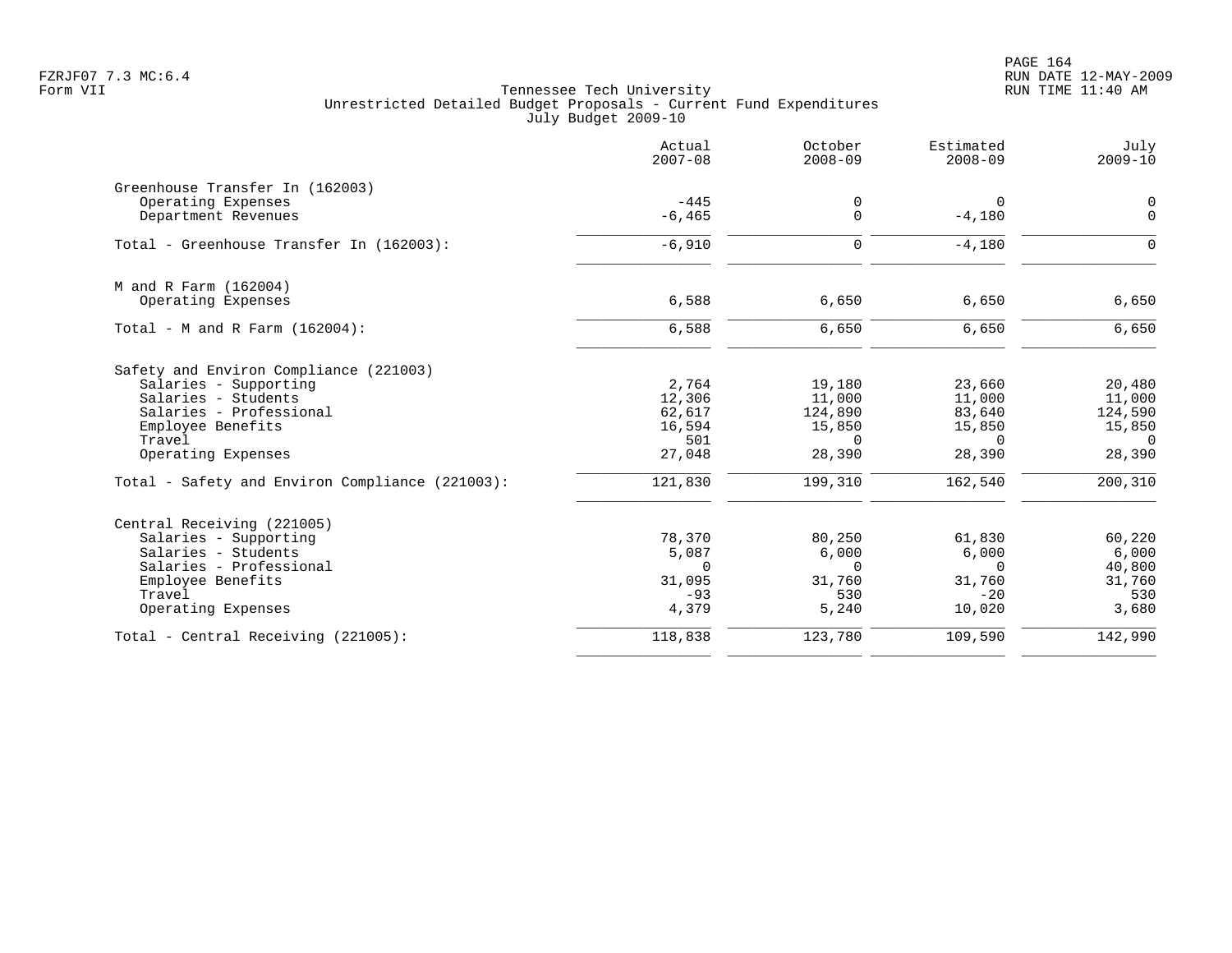|                                              | Actual<br>$2007 - 08$ | October<br>$2008 - 09$ | Estimated<br>$2008 - 09$ | July<br>$2009 - 10$ |
|----------------------------------------------|-----------------------|------------------------|--------------------------|---------------------|
| Facilities Administration (241000)           |                       |                        |                          |                     |
| Salaries - Administrative                    | 192,021               | 194,820                | 194,820                  | 194,020             |
| Salaries - Supporting                        | 69,401                | 67,530                 | 82,720                   | 66,530              |
| Salaries - Students                          | 20,249                | 6,820                  | 23,820                   | 6,820               |
| Salaries - Professional                      | 165,684               | 160,630                | 150,570                  | 157,030             |
| Employee Benefits                            | 168,439               | 173,010                | 173,010                  | 173,010             |
| Travel                                       | 4,214                 | $\Omega$               | 3,130                    | 0                   |
| Operating Expenses                           | 23,106                | 65,120                 | 64,620                   | 65,120              |
| Department Revenues                          | $-144$                | $\Omega$               | $\Omega$                 | $\Omega$            |
| Total - Facilities Administration (241000):  | 642,970               | 667,930                | 692,690                  | 662,530             |
| Vehicle Maintenance (241001)                 |                       |                        |                          |                     |
| Operating Expenses                           | 14,118                | $\mathbf 0$            | 20,000                   | 0                   |
| Total - Vehicle Maintenance (241001):        | 14,118                | 0                      | 20,000                   | $\Omega$            |
| Property Insurance (241002)                  |                       |                        |                          |                     |
| Operating Expenses                           | 134,000               | 288,490                | 270,990                  | 201,490             |
| Total - Property Insurance (241002):         | 134,000               | 288,490                | 270,990                  | 201,490             |
| Facilities Development Fee (241003)          |                       |                        |                          |                     |
| Operating Expenses                           | 81,300                | 199,400                | 171,400                  | 139,400             |
| Total - Facilities Development Fee (241003): | 81,300                | 199,400                | 171,400                  | 139,400             |
|                                              |                       |                        |                          |                     |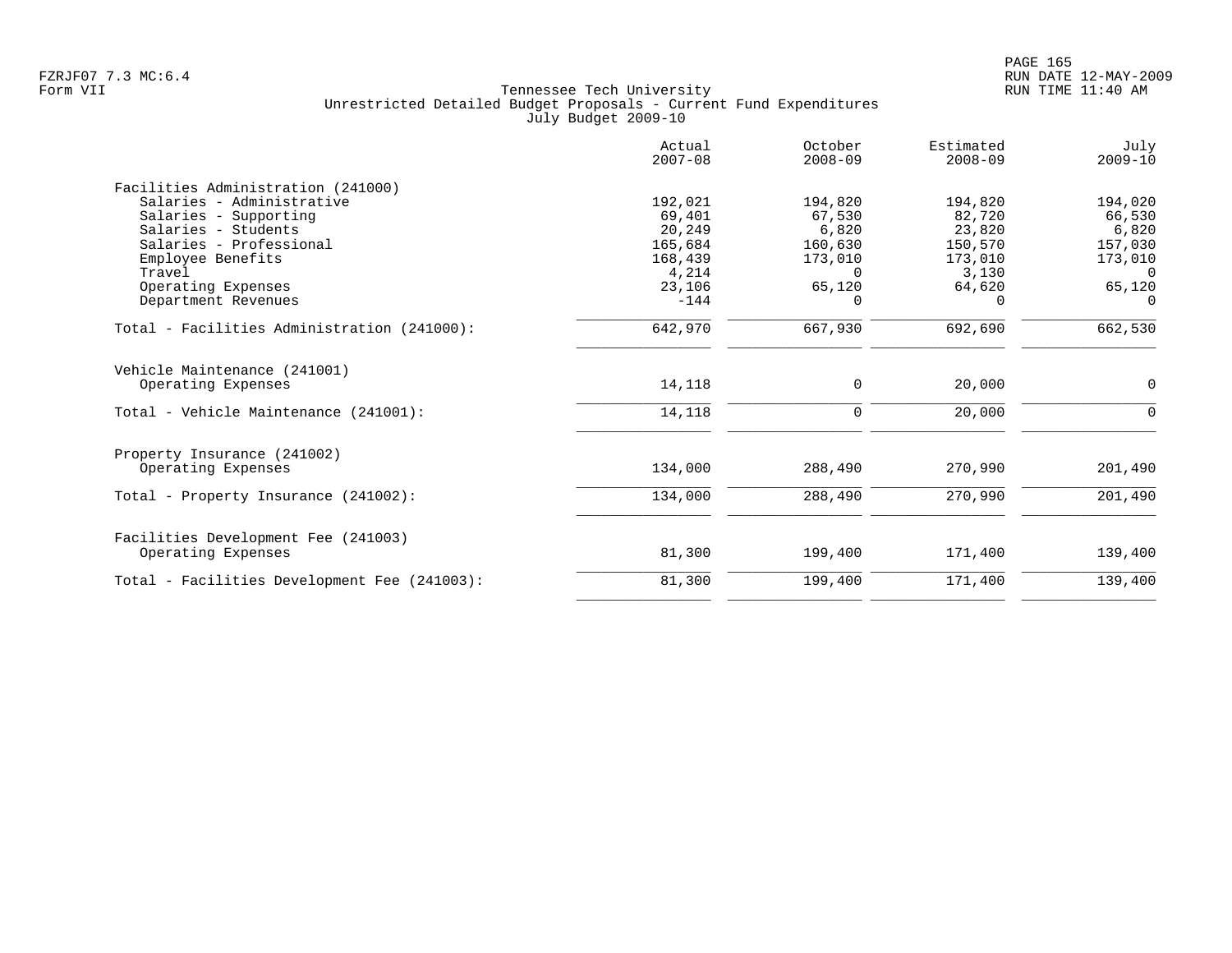|                                               | Actual<br>$2007 - 08$ | October<br>$2008 - 09$ | Estimated<br>$2008 - 09$ | July<br>$2009 - 10$ |
|-----------------------------------------------|-----------------------|------------------------|--------------------------|---------------------|
| Facilities Stimulus Funding (241019)          |                       |                        |                          |                     |
| Salaries - Professional                       | 0                     | 0                      | 0                        | 30,000              |
| Total - Facilities Stimulus Funding (241019): | $\Omega$              | 0                      | $\Omega$                 | 30,000              |
| Maintenance and Repairs (251000)              |                       |                        |                          |                     |
| Salaries - Supporting                         | 747,929               | 828,507                | 737,937                  | 762,519             |
| Salaries - Professional                       | 63,629                | 69,730                 | 69,730                   | 69,430              |
| Employee Benefits                             | 453,126               | 468,010                | 468,010                  | 468,010             |
| Travel                                        | 5,950                 | 1,000                  | 4,000                    | 1,000               |
| Operating Expenses                            | 338,039               | 352,060                | 361,300                  | 357,170             |
| Capital Outlay                                | 7,890                 | $\Omega$               | $\Omega$                 | $\Omega$            |
| Department Revenues                           | 0                     | $-9,000$               | $-9,000$                 | $-9,000$            |
| Total - Maintenance and Repairs (251000):     | 1,616,563             | 1,710,307              | 1,631,977                | 1,649,129           |
| M and R Projects (251001)                     |                       |                        |                          |                     |
| Operating Expenses                            | $-73,420$             | 82,470                 | 101,460                  | 0                   |
| Department Revenues                           | $-966$                | 0                      | 0                        | $\Omega$            |
| Total - M and R Projects (251001):            | $-74,386$             | 82,470                 | 101,460                  | $\Omega$            |
| American Disability Act (251002)              |                       |                        |                          |                     |
| Operating Expenses                            | 2,106                 | 10,000                 | 10,000                   | 10,000              |
| Total - American Disability Act (251002):     | 2,106                 | 10,000                 | 10,000                   | 10,000              |
|                                               |                       |                        |                          |                     |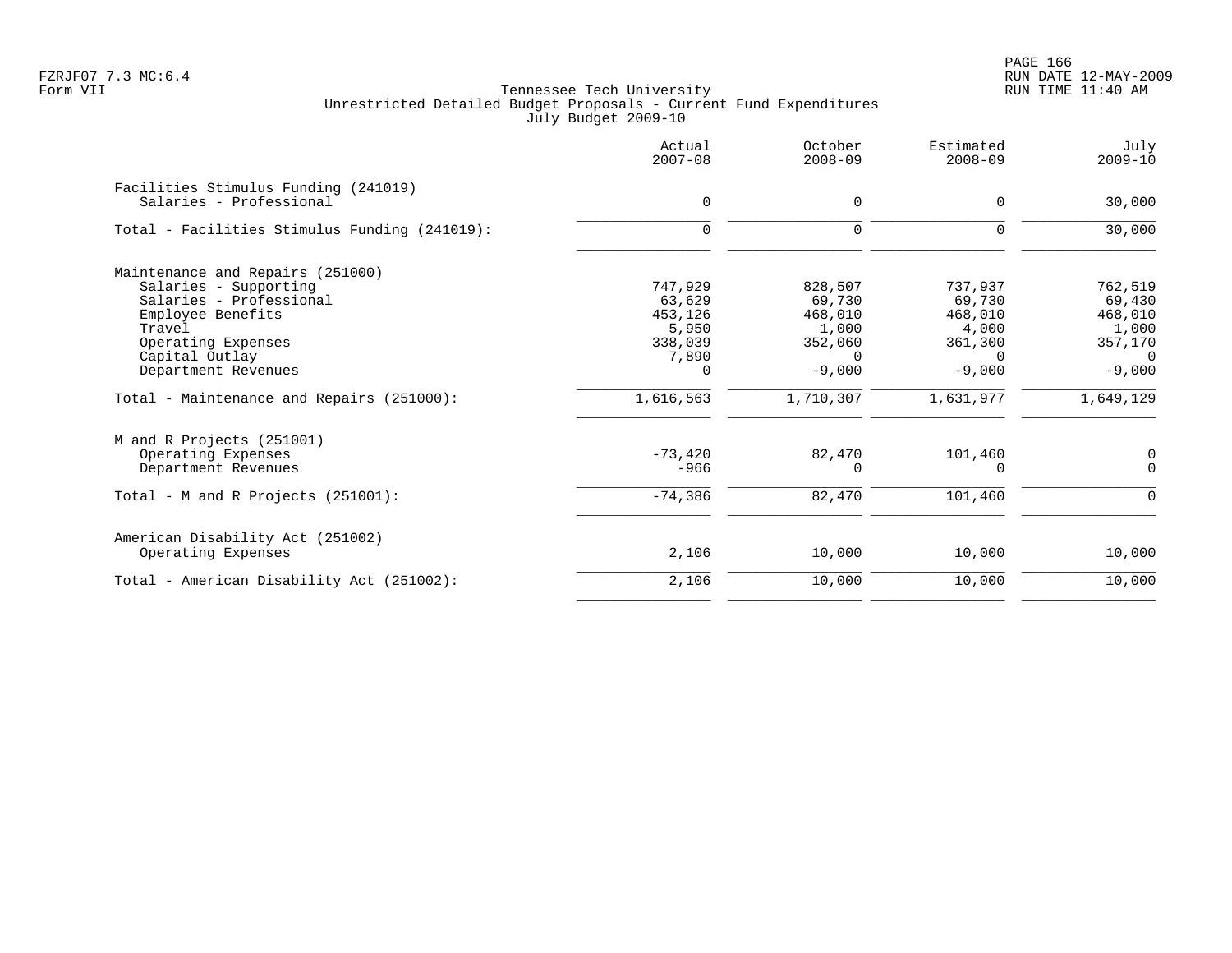|                                                                                                                                      | Actual<br>$2007 - 08$               | October<br>$2008 - 09$                  | Estimated<br>$2008 - 09$                | July<br>$2009 - 10$                     |
|--------------------------------------------------------------------------------------------------------------------------------------|-------------------------------------|-----------------------------------------|-----------------------------------------|-----------------------------------------|
| Fire Alarm System (251004)<br>Operating Expenses                                                                                     | 54,946                              | 30,000                                  | 58,000                                  | 30,000                                  |
| Total - Fire Alarm System (251004):                                                                                                  | 54,946                              | 30,000                                  | 58,000                                  | 30,000                                  |
| Building Controls (251005)<br>Operating Expenses                                                                                     | 15,914                              | 75,000                                  | 75,000                                  | 75,000                                  |
| Total - Building Controls (251005):                                                                                                  | 15,914                              | 75,000                                  | 75,000                                  | 75,000                                  |
| M and R HVAC (251006)<br>Salaries - Supporting<br>Salaries - Professional<br>Operating Expenses<br>Total - M and R HVAC $(251006)$ : | 0<br>$\Omega$<br>140,561<br>140,561 | 279,400<br>71,720<br>110,000<br>461,120 | 279,910<br>71,720<br>130,000<br>481,630 | 273,900<br>71,720<br>110,000<br>455,620 |
| Stores for Reissue (251007)<br>Operating Expenses                                                                                    | 329,175                             | 290,000                                 | 340,000                                 | 290,000                                 |
| Total - Stores for Reissue (251007):                                                                                                 | 329,175                             | 290,000                                 | 340,000                                 | 290,000                                 |
| Stores for Reissue Transfer In (251008)<br>Operating Expenses<br>Department Revenues                                                 | $-321,971$<br>$\mathbf 0$           | $\Omega$<br>$-290,000$                  | $\Omega$<br>$-340,000$                  | $\Omega$<br>$-290,000$                  |
| Total - Stores for Reissue Transfer In (251008):                                                                                     | $-321,971$                          | $-290,000$                              | $-340,000$                              | $-290,000$                              |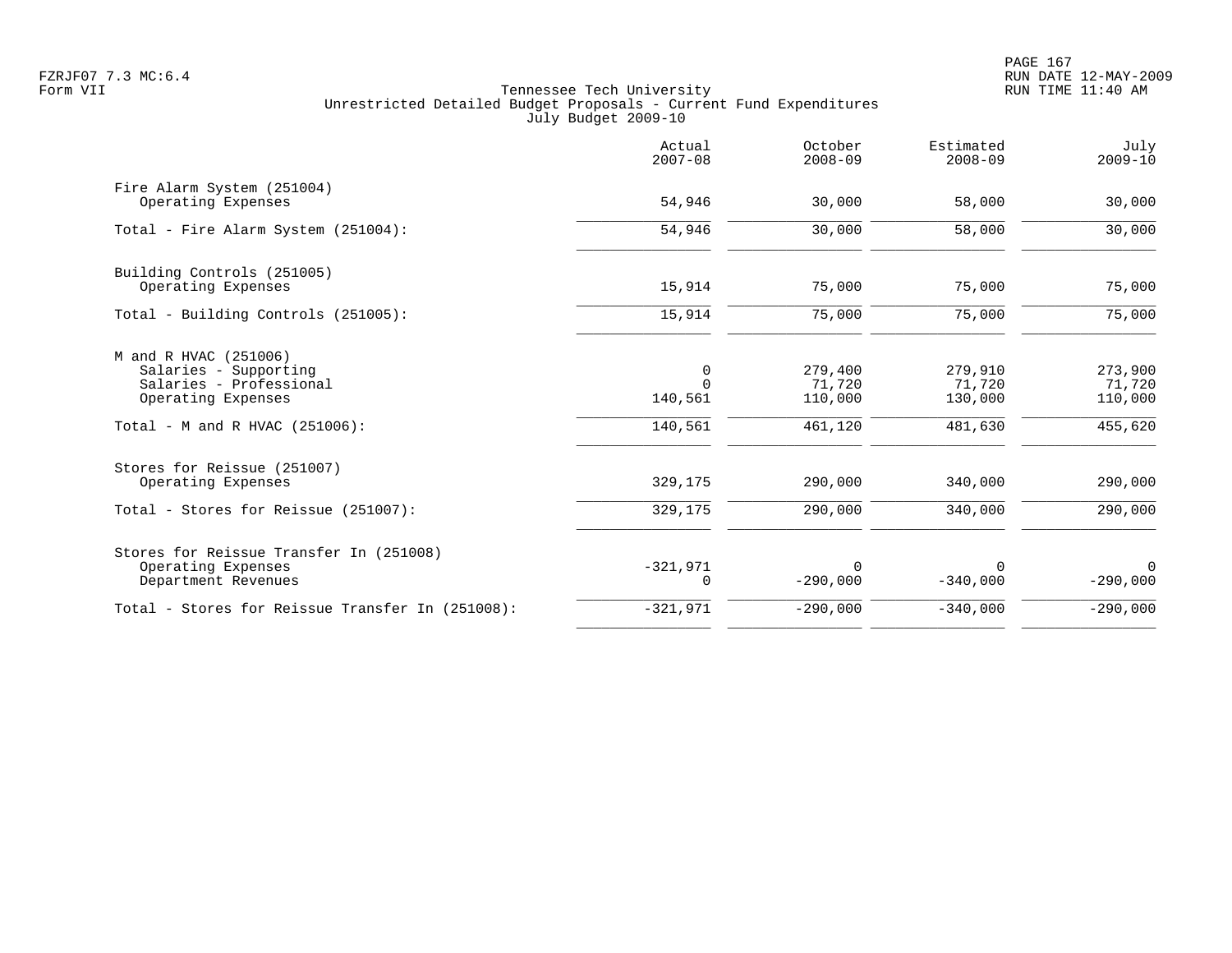|                                            | Actual<br>$2007 - 08$ | October<br>$2008 - 09$ | Estimated<br>$2008 - 09$ | July<br>$2009 - 10$ |
|--------------------------------------------|-----------------------|------------------------|--------------------------|---------------------|
| Custodial Services (255000)                |                       |                        |                          |                     |
| Salaries - Supporting                      | 859,384               | 970,940                | 927,500                  | 929,590             |
| Salaries - Students                        | 3,314                 | $\Omega$               |                          |                     |
| Salaries - Professional                    | 58,111                | 58,610                 | 58,610                   | 58,310              |
| Employee Benefits                          | 550,602               | 604,340                | 604,340                  | 604,340             |
| Travel                                     | 1,813                 | $\Omega$               | 0                        | $\Omega$            |
| Operating Expenses                         | 209,610               | 183,760                | 224,430                  | 171,500             |
| Department Revenues                        | $-38$                 | $\Omega$               |                          | $\Omega$            |
| Total - Custodial Services (255000):       | 1,682,796             | 1,817,650              | 1,814,880                | 1,763,740           |
| Regulated Waste Disposal (255001)          |                       |                        |                          |                     |
| Operating Expenses                         | 21,035                | 25,000                 | 50,000                   | 25,000              |
| Total - Regulated Waste Disposal (255001): | 21,035                | 25,000                 | 50,000                   | 25,000              |
| Utilities Admin (260000)                   |                       |                        |                          |                     |
| Salaries - Supporting                      | 618,581               | 349,340                | 354,610                  | 346,800             |
| Salaries - Professional                    | 147,640               | 76,920                 | 76,920                   | 76,220              |
| Employee Benefits                          | 397,375               | 408,900                | 408,900                  | 408,900             |
| Travel                                     | 806                   | 500                    | 700                      | 500                 |
| Operating Expenses                         | 152,749               | 160,120                | 160,120                  | 160,120             |
| Department Revenues                        | $-61$                 | 0                      | 0                        | $\Omega$            |
| Total - Utilities Admin (260000):          | 1,317,090             | 995,780                | 1,001,250                | 992,540             |
|                                            |                       |                        |                          |                     |
| Utilities Main Campus (260001)             |                       |                        |                          |                     |
| Operating Expenses                         | 3,843,119             | 4,330,470              | 5,130,470                | 5,540,910           |
| Total - Utilities Main Campus (260001):    | 3,843,119             | 4,330,470              | 5,130,470                | 5,540,910           |
|                                            |                       |                        |                          |                     |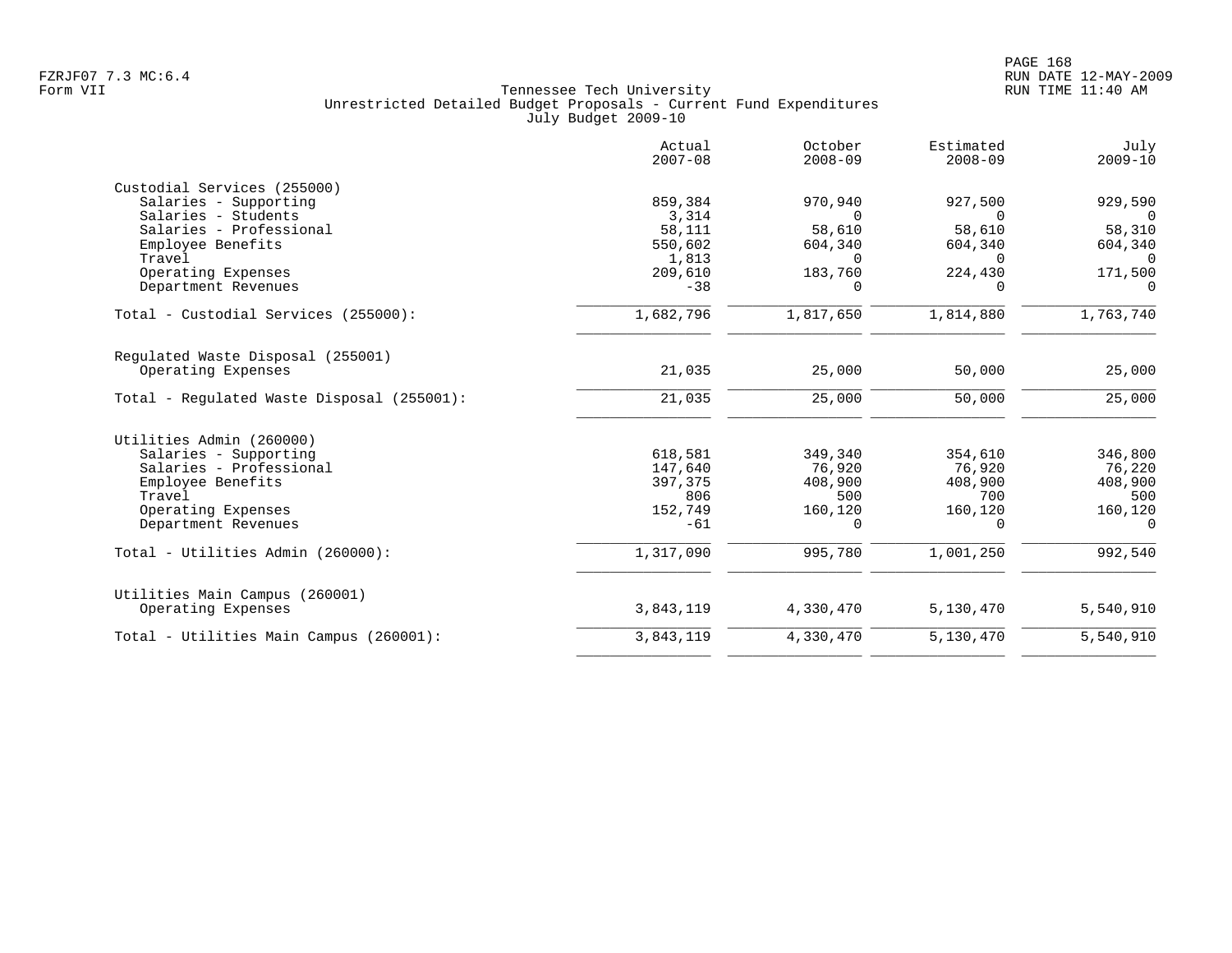|                                                                                                        | Actual<br>$2007 - 08$           | October<br>$2008 - 09$      | Estimated<br>$2008 - 09$    | July<br>$2009 - 10$      |
|--------------------------------------------------------------------------------------------------------|---------------------------------|-----------------------------|-----------------------------|--------------------------|
| Utilities Farm (260002)<br>Operating Expenses                                                          | 64,087                          | 41,000                      | 71,000                      | 76,680                   |
|                                                                                                        |                                 |                             |                             |                          |
| Total - Utilities Farm (260002):                                                                       | 64,087                          | 41,000                      | 71,000                      | 76,680                   |
| Utilities Ag Pavilion (260003)<br>Operating Expenses                                                   | 73,401                          | 50,000                      | 70,000                      | 75,600                   |
| Total - Utilities Ag Pavilion (260003):                                                                | 73,401                          | 50,000                      | 70,000                      | 75,600                   |
| SAF Sustainable Campus Fee (260004)<br>Salaries - Professional<br>Operating Expenses<br>Capital Outlay | $\mathbf 0$<br>37,903<br>28,555 | 15,000<br>361,520<br>37,340 | 15,000<br>321,060<br>61,800 | 0<br>154,300<br>$\Omega$ |
| Total - SAF Sustainable Campus Fee (260004):                                                           | 66,458                          | 413,860                     | 397,860                     | 154,300                  |
| Utilities TVA Energy Reimb (260005)<br>Operating Expenses                                              | $-197,089$                      | $-20,000$                   | $-200,000$                  | $-155,000$               |
| Total - Utilities TVA Energy Reimb (260005):                                                           | $-197,089$                      | $-20,000$                   | $-200,000$                  | $-155,000$               |
| Utilities TVA Energy Exp (260006)<br>Operating Expenses                                                | 48,024                          | 20,000                      | 85,000                      | 6,800                    |
| Total - Utilities TVA Energy Exp (260006):                                                             | 48,024                          | 20,000                      | 85,000                      | 6,800                    |
|                                                                                                        |                                 |                             |                             |                          |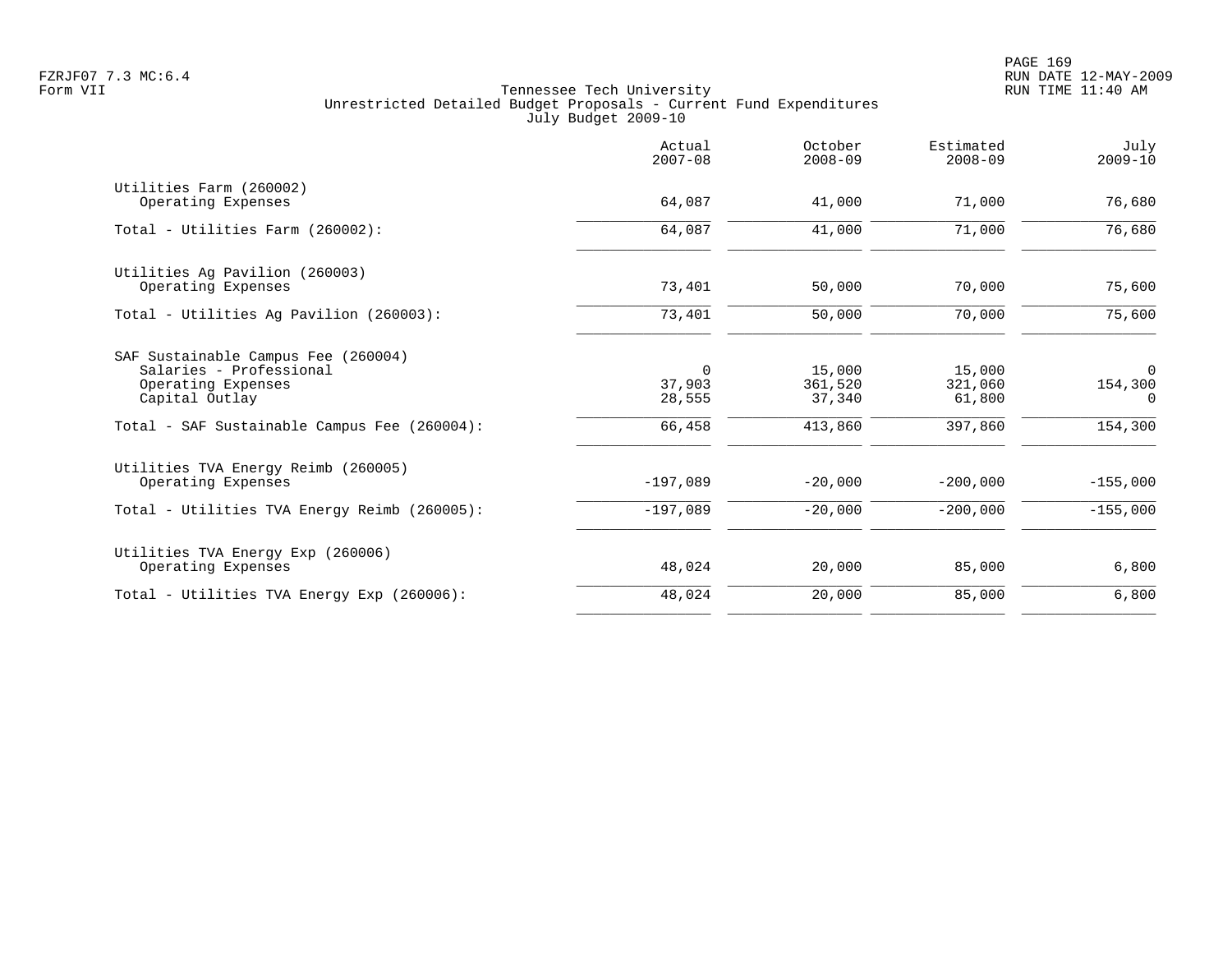|                                                                                                                 | Actual<br>$2007 - 08$                      | October<br>$2008 - 09$                  | Estimated<br>$2008 - 09$                   | July<br>$2009 - 10$                     |
|-----------------------------------------------------------------------------------------------------------------|--------------------------------------------|-----------------------------------------|--------------------------------------------|-----------------------------------------|
| Grounds Roads and Walks (265000)<br>Salaries - Supporting<br>Salaries - Students<br>Employee Benefits<br>Travel | 306,511<br>$\Omega$<br>184,322<br>$-1,212$ | 312,780<br>1,550<br>190,460<br>$\Omega$ | 339,350<br>$\Omega$<br>190,460<br>$-1,200$ | 311,880<br>1,550<br>190,460<br>$\Omega$ |
| Operating Expenses<br>Capital Outlay                                                                            | 132,083<br>28,840                          | 75,830<br>$\Omega$                      | 100,830<br>$\Omega$                        | 75,830<br>$\Omega$                      |
| Total - Grounds Roads and Walks (265000):                                                                       | 650,544                                    | 580,620                                 | 629,440                                    | 579,720                                 |
| Grounds Refuse Disposal (265001)<br>Operating Expenses                                                          | 54,375                                     | 50,000                                  | 55,000                                     | 50,000                                  |
| Total - Grounds Refuse Disposal (265001):                                                                       | 54,375                                     | 50,000                                  | 55,000                                     | 50,000                                  |
| Major Repairs and Renovations (270000)<br>Operating Expenses                                                    | 196,279                                    | 463,790                                 | 463,790                                    | 185,720                                 |
| Total - Major Repairs and Renovations (270000):                                                                 | 196,279                                    | 463,790                                 | 463,790                                    | 185,720                                 |
| TBR Spouse Dependent Discount (700000)<br>Employee Benefits                                                     | 25,578                                     | 27,910                                  | 27,910                                     | 27,910                                  |
| Total - TBR Spouse Dependent Discount (700000):                                                                 | 25,578                                     | 27,910                                  | 27,910                                     | 27,910                                  |
| TBR Employ Remission PC191 (700001)<br>Employee Benefits                                                        | 3,120                                      | 2,530                                   | 4,480                                      | 2,530                                   |
| Total - TBR Employ Remission PC191 (700001):                                                                    | 3,120                                      | 2,530                                   | 4,480                                      | 2,530                                   |
|                                                                                                                 |                                            |                                         |                                            |                                         |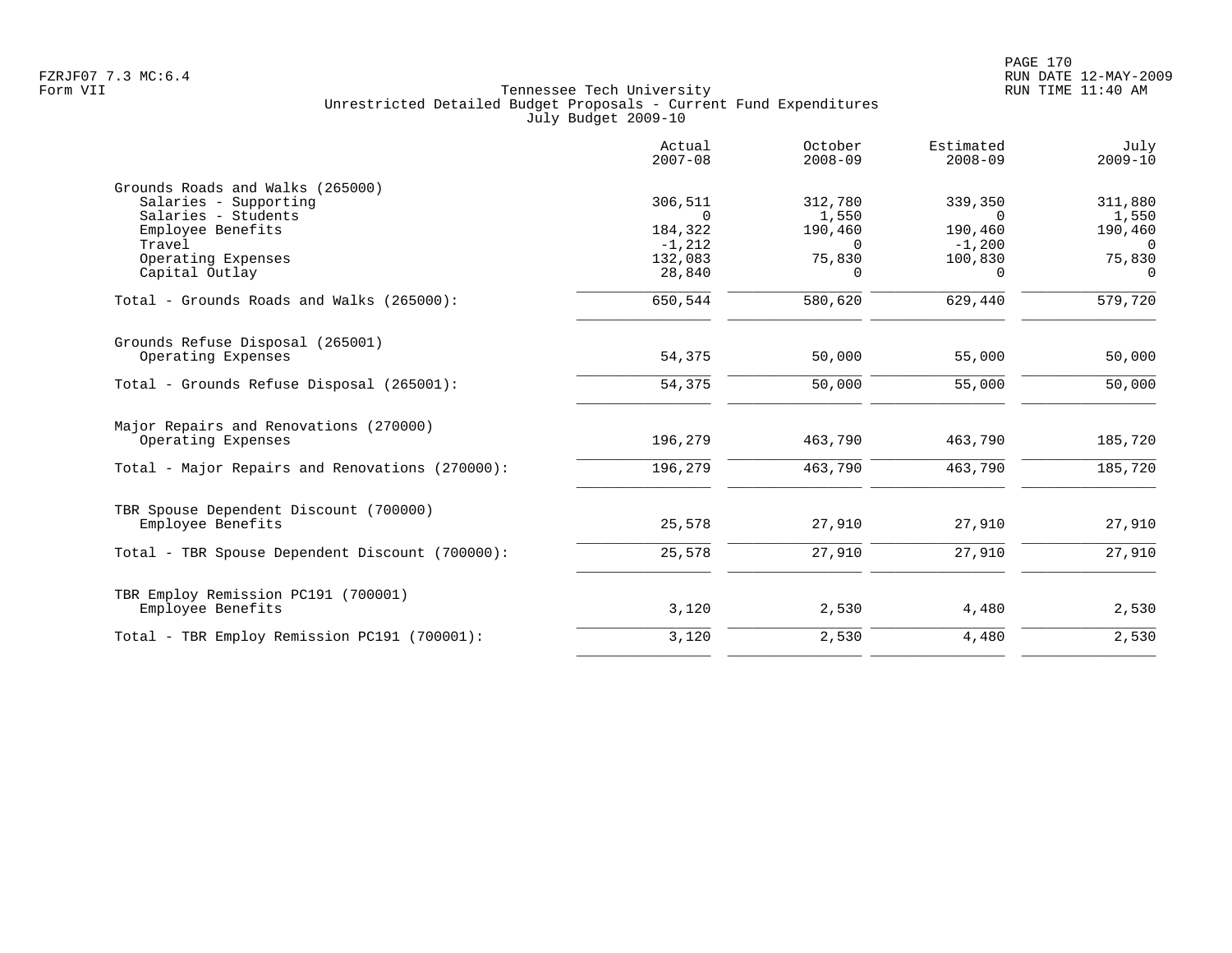PAGE 171 FZRJF07 7.3 MC:6.4 RUN DATE 12-MAY-2009

|                                                                                                                                        | Actual<br>$2007 - 08$                            | October<br>$2008 - 09$              | Estimated<br>$2008 - 09$            | July<br>$2009 - 10$                 |
|----------------------------------------------------------------------------------------------------------------------------------------|--------------------------------------------------|-------------------------------------|-------------------------------------|-------------------------------------|
| E and G Data Processing Allocation (700003)<br>Department Revenues                                                                     | 19,640                                           | 18,620                              | 18,740                              | 17,890                              |
| Total - E and G Data Processing Allocation (700003):                                                                                   | 19,640                                           | 18,620                              | 18,740                              | 17,890                              |
| E and G Claims Adjustment (700004)<br>Operating Expenses                                                                               | 14,240                                           | 19,110                              | 19,110                              | 19,110                              |
| Total - E and G Claims Adjustment (700004):                                                                                            | 14,240                                           | 19,110                              | 19,110                              | 19,110                              |
| $E$ and G Support (700005)<br>Salaries - Supporting<br>Employee Benefits<br>Operating Expenses<br>Total - E and G Support $(700005)$ : | $\overline{0}$<br>305,411<br>$-4,619$<br>300,792 | 3,910<br>36,630<br>21,430<br>61,970 | 3,910<br>36,630<br>22,102<br>62,642 | 3,910<br>36,630<br>22,102<br>62,642 |
| E and G Other Salary Pool (700009)<br>Salaries - Supporting                                                                            | 0                                                | 19,520                              | 19,520                              | 19,520                              |
| Total - E and G Other Salary Pool (700009):                                                                                            | $\mathbf 0$                                      | 19,520                              | 19,520                              | 19,520                              |
| App Plant Non Utility Allocation (700038)<br>Department Revenues                                                                       | $-1,030,430$                                     | $-887,050$                          | $-909,240$                          | $-930, 430$                         |
| Total - App Plant Non Utility Allocation (700038):                                                                                     | $-1,030,430$                                     | $-887,050$                          | $-909, 240$                         | $-930, 430$                         |
|                                                                                                                                        |                                                  |                                     |                                     |                                     |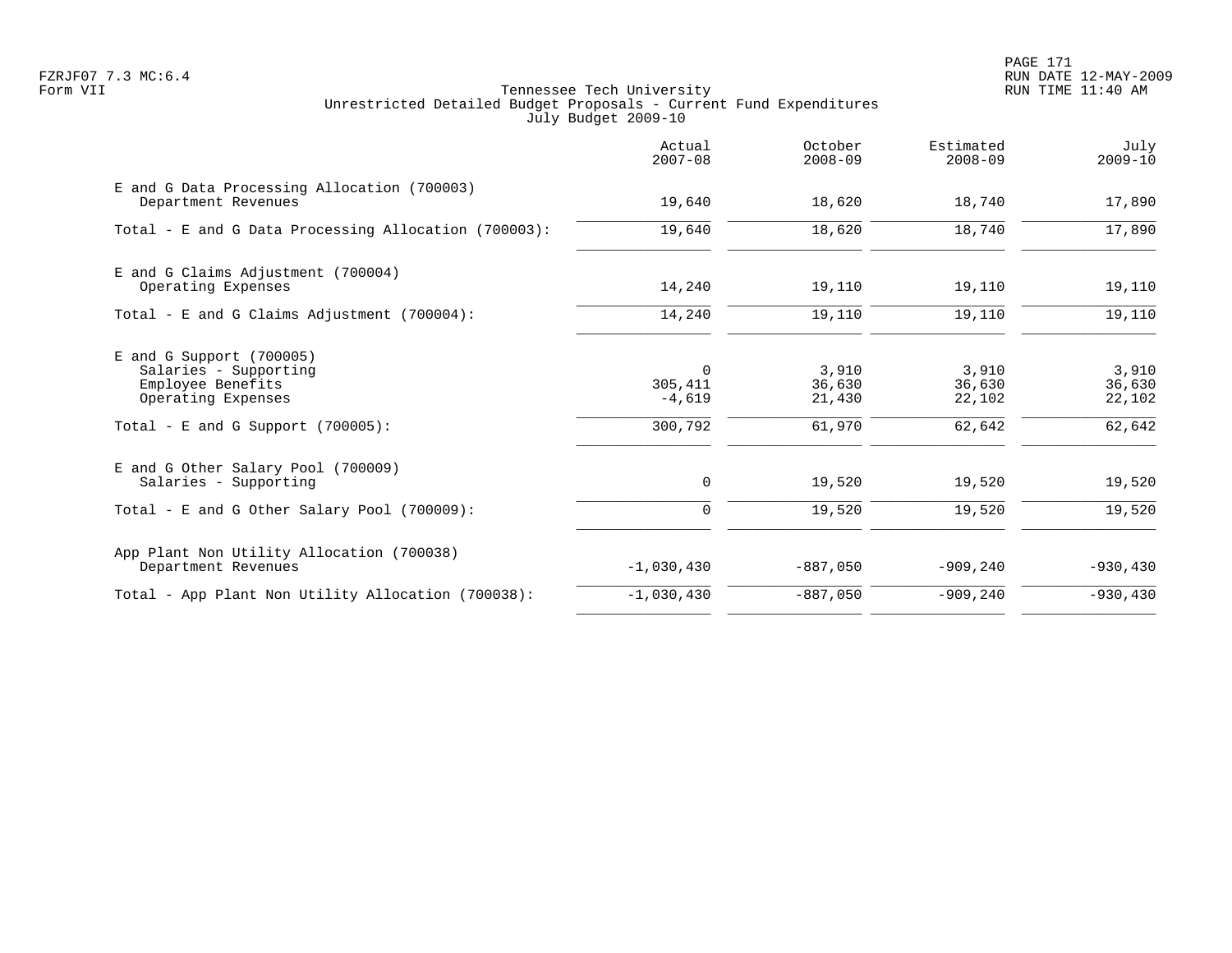PAGE 172 FZRJF07 7.3 MC:6.4 RUN DATE 12-MAY-2009

|                                                                                                                          | Actual<br>$2007 - 08$      | October<br>$2008 - 09$     | Estimated<br>$2008 - 09$   | July<br>$2009 - 10$        |
|--------------------------------------------------------------------------------------------------------------------------|----------------------------|----------------------------|----------------------------|----------------------------|
| App Plant Utilities Allocation (700039)<br>Department Revenues                                                           | $-670, 160$                | $-760, 160$                | $-906, 300$                | $-945,590$                 |
| Total - App Plant Utilities Allocation (700039):                                                                         | $-670, 160$                | $-760,160$                 | $-906, 300$                | $-945,590$                 |
| App Plant CC Utility Alloc (700042)<br>Department Revenues                                                               | $-20,470$                  | $-20,470$                  | $-21,660$                  | $-21,660$                  |
| Total - App Plant CC Utility Alloc (700042):                                                                             | $-20,470$                  | $-20,470$                  | $-21,660$                  | $-21,660$                  |
| App Plant CC Non Utility Alloc (700043)<br>Department Revenues                                                           | $-60,860$                  | $-60,860$                  | $-63,960$                  | $-63,960$                  |
| Total - App Plant CC Non Utility Alloc (700043):                                                                         | $-60,860$                  | $-60,860$                  | $-63,960$                  | $-63,960$                  |
| Post Office Allocation (700045)<br>Operating Expenses<br>Department Revenues<br>Total - Post Office Allocation (700045): | $\Omega$<br>5,508<br>5,508 | 4,950<br>$\Omega$<br>4,950 | 4,950<br>$\Omega$<br>4,950 | 4,950<br>$\Omega$<br>4,950 |
| Building Maintenance Support (700052)<br>Employee Benefits<br>Operating Expenses                                         | 2,278<br>$-1,629$          | 0<br>$\Omega$              | 0<br>$\Omega$              | $\mathbf 0$<br>$\Omega$    |
| Total - Building Maintenance Support (700052):                                                                           | 649                        | 0                          | 0                          | $\mathbf 0$                |
|                                                                                                                          |                            |                            |                            |                            |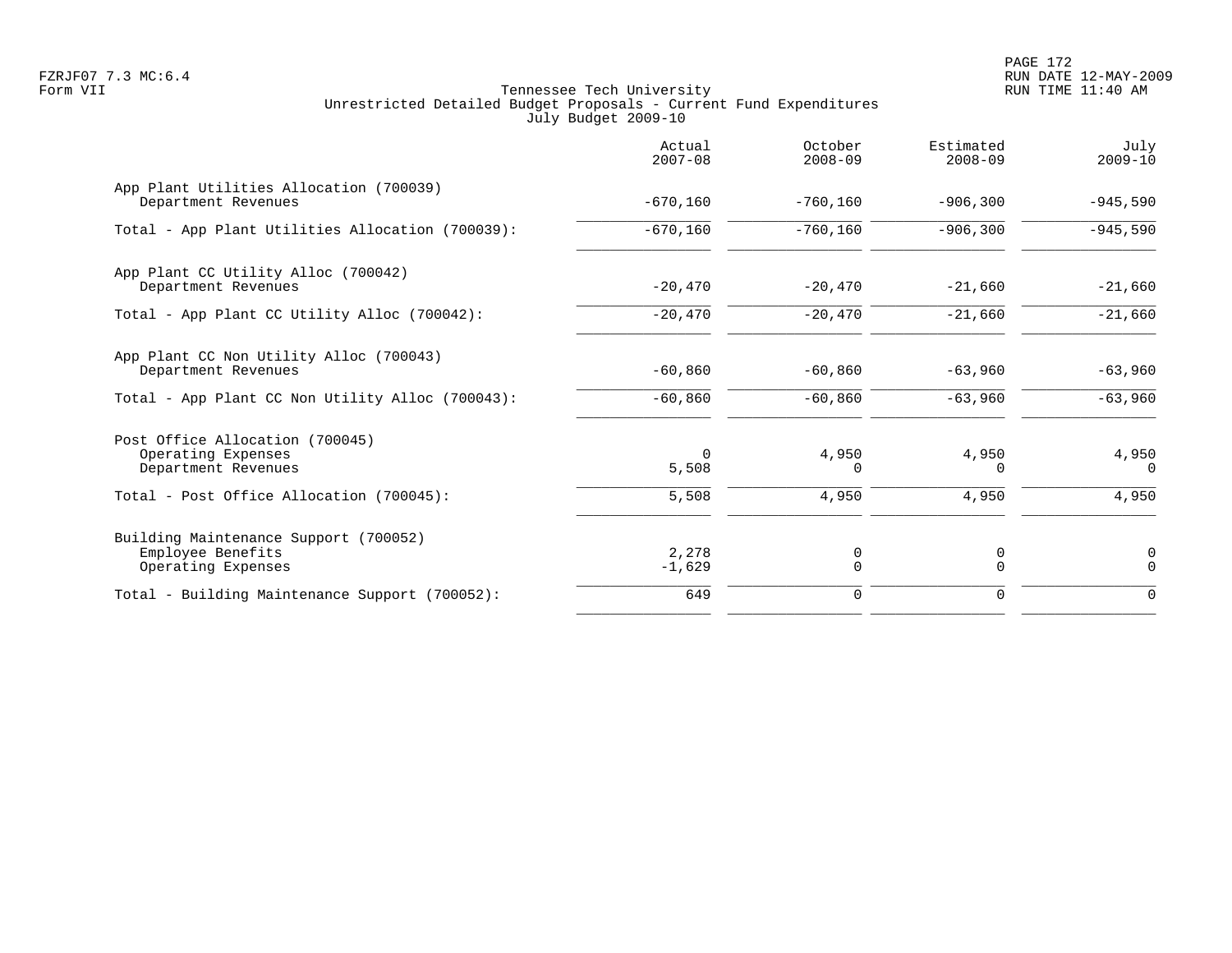PAGE 173

# FZRJF07 7.3 MC:6.4 RUN DATE 12-MAY-2009<br>Form VII RUN TIME 11:40 AM Tennessee Tech University Unrestricted Detailed Budget Proposals - Current Fund Expenditures July Budget 2009-10

|                                                  | Actual<br>$2007 - 08$ | October<br>$2008 - 09$ | Estimated<br>$2008 - 09$ | July<br>$2009 - 10$ |
|--------------------------------------------------|-----------------------|------------------------|--------------------------|---------------------|
| ARRA Am Recvry Reinvst Act (700062)              |                       |                        |                          |                     |
| Salaries - Supporting                            | $\mathbf 0$           | $\mathbf 0$            | 250,000                  | 250,000             |
| Salaries - Professional                          | $\mathbf 0$           | $\mathbf 0$            | 57,460                   | 57,460              |
| Employee Benefits                                | $\Omega$              | $\Omega$               | 21,250                   | 21,250              |
| Total - ARRA Am Recvry Reinvst Act (700062):     | $\mathbf 0$           | $\mathbf 0$            | 328,710                  | 328,710             |
| Total - Physical Plant (500):                    |                       |                        |                          |                     |
| Salaries - Administrative                        | 192,021               | 194,820                | 194,820                  | 194,020             |
| Salaries - Academic                              | 1,290                 | $\Omega$               | 1,410                    | $\Omega$            |
| Salaries - Supporting                            | 2,960,083             | 3, 221, 257            | 3,360,057                | 3,316,179           |
| Salaries - Students                              | 53,176                | 32,230                 | 49,320                   | 32,230              |
| Salaries - Professional                          | 548,242               | 628,560                | 634,710                  | 736,320             |
| Employee Benefits<br>Travel                      | 2,327,363<br>13,549   | 2,162,040<br>2,230     | 2,185,240<br>7,890       | 2,183,290           |
| Operating Expenses                               | 5,761,042             | 7,688,802              | 8,588,694                | 2,230<br>8,093,814  |
| Capital Outlay                                   | 65,285                | 37,340                 | 61,800                   | $\Omega$            |
| Department Revenues                              | $-1,764,446$          | $-2,008,920$           | $-2, 235, 600$           | $-2, 242, 750$      |
| Total                                            | 10,157,605            | 11,958,359             | 12,848,341               | 12, 315, 333        |
| Total - Physical Plant (50):                     |                       |                        |                          |                     |
|                                                  |                       |                        |                          |                     |
| Salaries - Administrative<br>Salaries - Academic | 192,021<br>1,290      | 194,820<br>$\Omega$    | 194,820<br>1,410         | 194,020<br>$\Omega$ |
| Salaries - Supporting                            | 2,960,083             | 3, 221, 257            | 3,360,057                | 3,316,179           |
| Salaries - Students                              | 53,176                | 32,230                 | 49,320                   | 32,230              |
| Salaries - Professional                          | 548,242               | 628,560                | 634,710                  | 736,320             |
| Employee Benefits                                | 2,327,363             | 2,162,040              | 2,185,240                | 2,183,290           |
| Travel                                           | 13,549                | 2,230                  | 7,890                    | 2,230               |
| Operating Expense                                | 5,761,042             | 7,688,802              | 8,588,694                | 8,093,814           |
| Capital Outlay                                   | 65,285                | 37,340                 | 61,800                   | $\Omega$            |
| Department Revenues                              | $-1,764,446$          | $-2,008,920$           | $-2, 235, 600$           | $-2, 242, 750$      |
| Total                                            | 10,157,605            | 11,958,359             | 12,848,341               | 12, 315, 333        |
|                                                  |                       |                        |                          |                     |

Scholarships and Fellowships (55)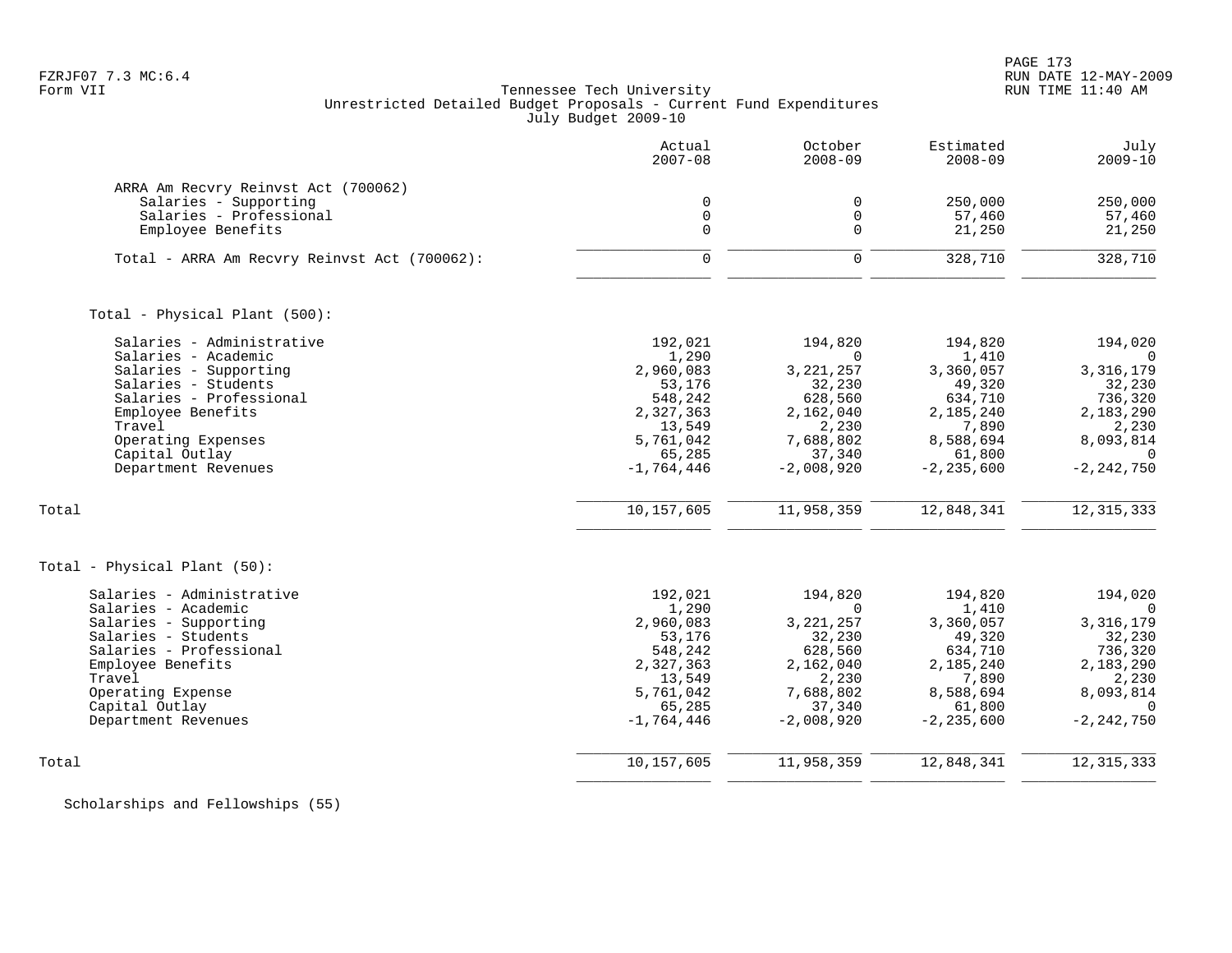PAGE 174 FZRJF07 7.3 MC:6.4 RUN DATE 12-MAY-2009

|                                                                    | Actual<br>$2007 - 08$ | October<br>$2008 - 09$ | Estimated<br>$2008 - 09$ | July<br>$2009 - 10$ |
|--------------------------------------------------------------------|-----------------------|------------------------|--------------------------|---------------------|
| Scholarships and Fellowships (550)<br>Alumni Scholarships (120019) |                       |                        |                          |                     |
| Operating Expenses                                                 | 15,000                | 58,410                 | 58,410                   | 58,410              |
| Total - Alumni Scholarships (120019):                              | 15,000                | 58,410                 | 58,410                   | 58,410              |
| Honors Scholarship (121901)                                        |                       |                        |                          |                     |
| Operating Expenses                                                 | 222,219               | 191,060                | 191,060                  | 191,060             |
| Total - Honors Scholarship (121901):                               | 222,219               | 191,060                | 191,060                  | 191,060             |
| Comm Coll Scholarship (121902)<br>Operating Expenses               | 200,718               | 107,740                | 107,740                  | 107,740             |
| Total - Comm Coll Scholarship (121902):                            | 200,718               | 107,740                | 107,740                  | 107,740             |
| Academic Work Study Program (122002)                               |                       |                        |                          |                     |
| Employee Benefits                                                  | 0                     | 1,440                  | 1,440                    | 1,440               |
| Total - Academic Work Study Program (122002):                      | 0                     | 1,440                  | 1,440                    | 1,440               |
| Financial Aid Housing Scholarship (122003)                         |                       |                        |                          |                     |
| Operating Expenses                                                 | 21,735                | 32,430                 | 32,430                   | 32,430              |
| Total - Financial Aid Housing Scholarship (122003):                | 21,735                | 32,430                 | 32,430                   | 32,430              |
|                                                                    |                       |                        |                          |                     |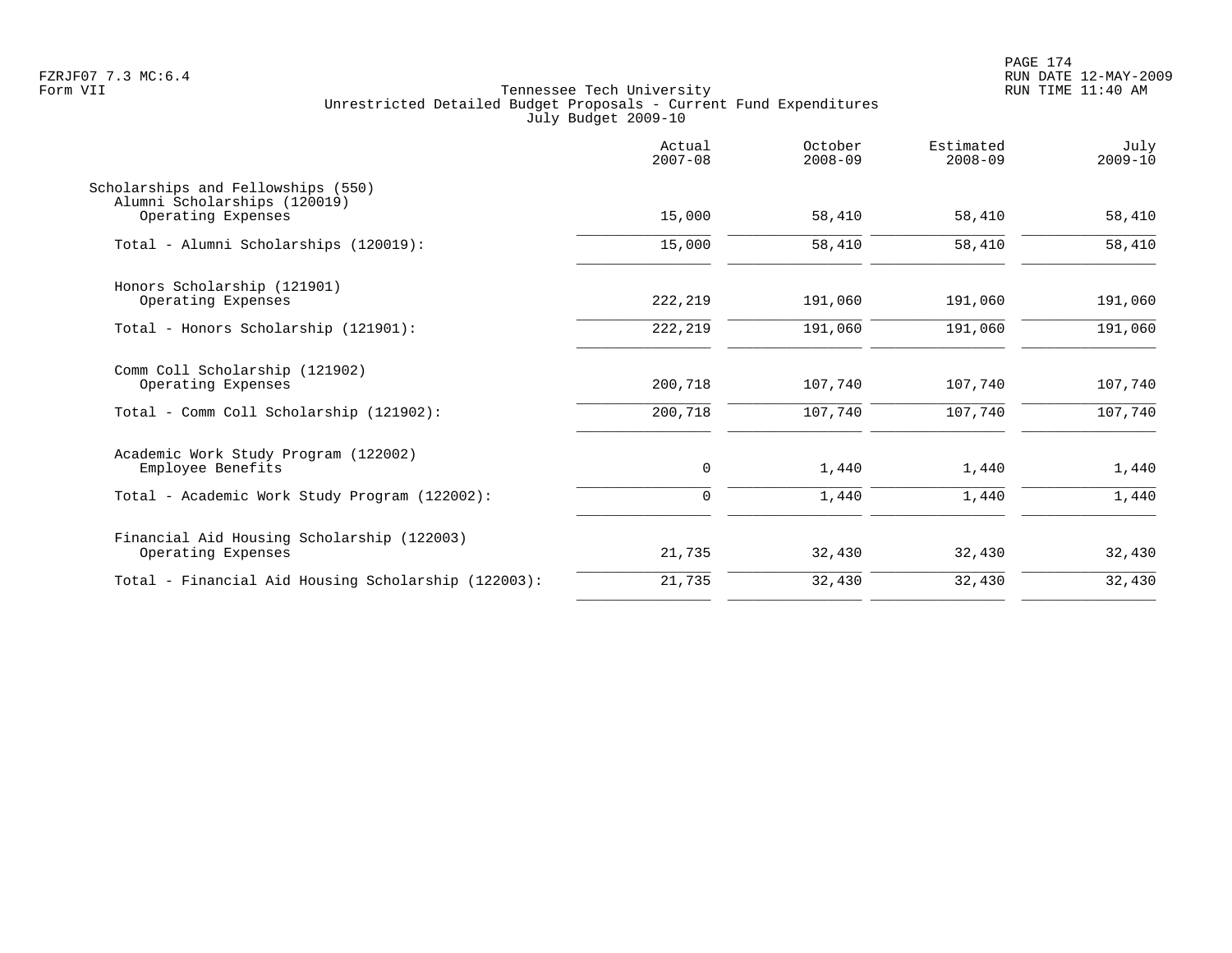|                                                   | Actual<br>$2007 - 08$ | October<br>$2008 - 09$ | Estimated<br>$2008 - 09$ | July<br>$2009 - 10$ |
|---------------------------------------------------|-----------------------|------------------------|--------------------------|---------------------|
| SEOG Matching (122004)                            |                       |                        |                          |                     |
| Operating Expenses                                | 96,947                | 80,270                 | 80,270                   | 80,270              |
| Total - SEOG Matching (122004):                   | 96,947                | 80,270                 | 80,270                   | 80,270              |
| UAS (122005)                                      |                       |                        |                          |                     |
| Operating Expenses                                | 2,314,918             | 2,064,870              | 2,064,870                | 2,064,870           |
| $Total - UAS (122005):$                           | 2,314,918             | 2,064,870              | 2,064,870                | 2,064,870           |
| University Minority Scholarship (123010)          |                       |                        |                          |                     |
| Operating Expenses                                | $\mathbf 0$           | 100,000                | 100,000                  | 100,000             |
| Total - University Minority Scholarship (123010): | 0                     | 100,000                | 100,000                  | 100,000             |
| Science Fair Scholarship (123011)                 |                       |                        |                          |                     |
| Operating Expenses                                | 3,000                 | 25,400                 | 25,400                   | 25,400              |
| Total - Science Fair Scholarship (123011):        | 3,000                 | 25,400                 | 25,400                   | 25,400              |
| Alumni OST Scholarship (123012)                   |                       |                        |                          |                     |
| Operating Expenses                                | 24,000                | 0                      | 0                        | 0                   |
| Total - Alumni OST Scholarship (123012):          | 24,000                | $\mathbf 0$            | 0                        | $\mathbf 0$         |
|                                                   |                       |                        |                          |                     |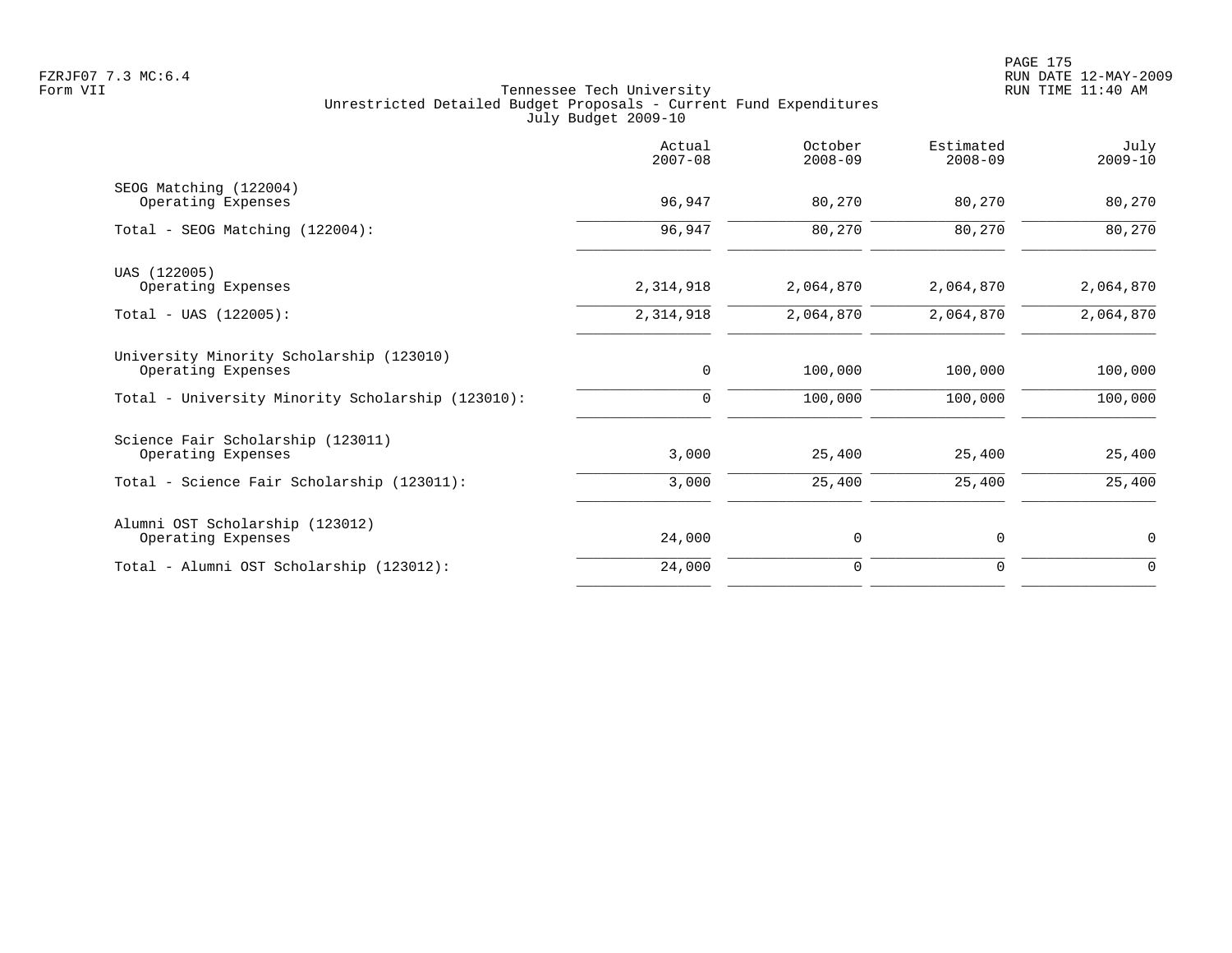|                                                         | Actual<br>$2007 - 08$ | October<br>$2008 - 09$ | Estimated<br>$2008 - 09$ | July<br>$2009 - 10$ |
|---------------------------------------------------------|-----------------------|------------------------|--------------------------|---------------------|
| Boys Girls State Sch (123014)<br>Operating Expenses     | 4,000                 | 9,460                  | 9,460                    | 9,460               |
| Total - Boys Girls State Sch (123014):                  | 4,000                 | 9,460                  | 9,460                    | 9,460               |
| Admissions Hounsing Sch (123015)<br>Operating Expenses  | 59,818                | 178,100                | 178,100                  | 178,100             |
| Total - Admissions Hounsing Sch (123015):               | 59,818                | 178,100                | 178,100                  | 178,100             |
| African Am Undergrad Sch (123017)<br>Operating Expenses | 242,808               | 355,500                | 355,500                  | 355,500             |
| Total - African Am Undergrad Sch (123017):              | 242,808               | 355,500                | 355,500                  | 355,500             |
| Minority Housing Sch (123018)<br>Operating Expenses     | 31,950                | 101,400                | 101,400                  | 101,400             |
| Total - Minority Housing Sch (123018):                  | 31,950                | 101,400                | 101,400                  | 101,400             |
| ROTC Housing Scholarship (125601)<br>Operating Expenses | 67,450                | 101,400                | 101,400                  | 101,400             |
| Total - ROTC Housing Scholarship (125601):              | 67,450                | 101,400                | 101,400                  | 101,400             |
|                                                         |                       |                        |                          |                     |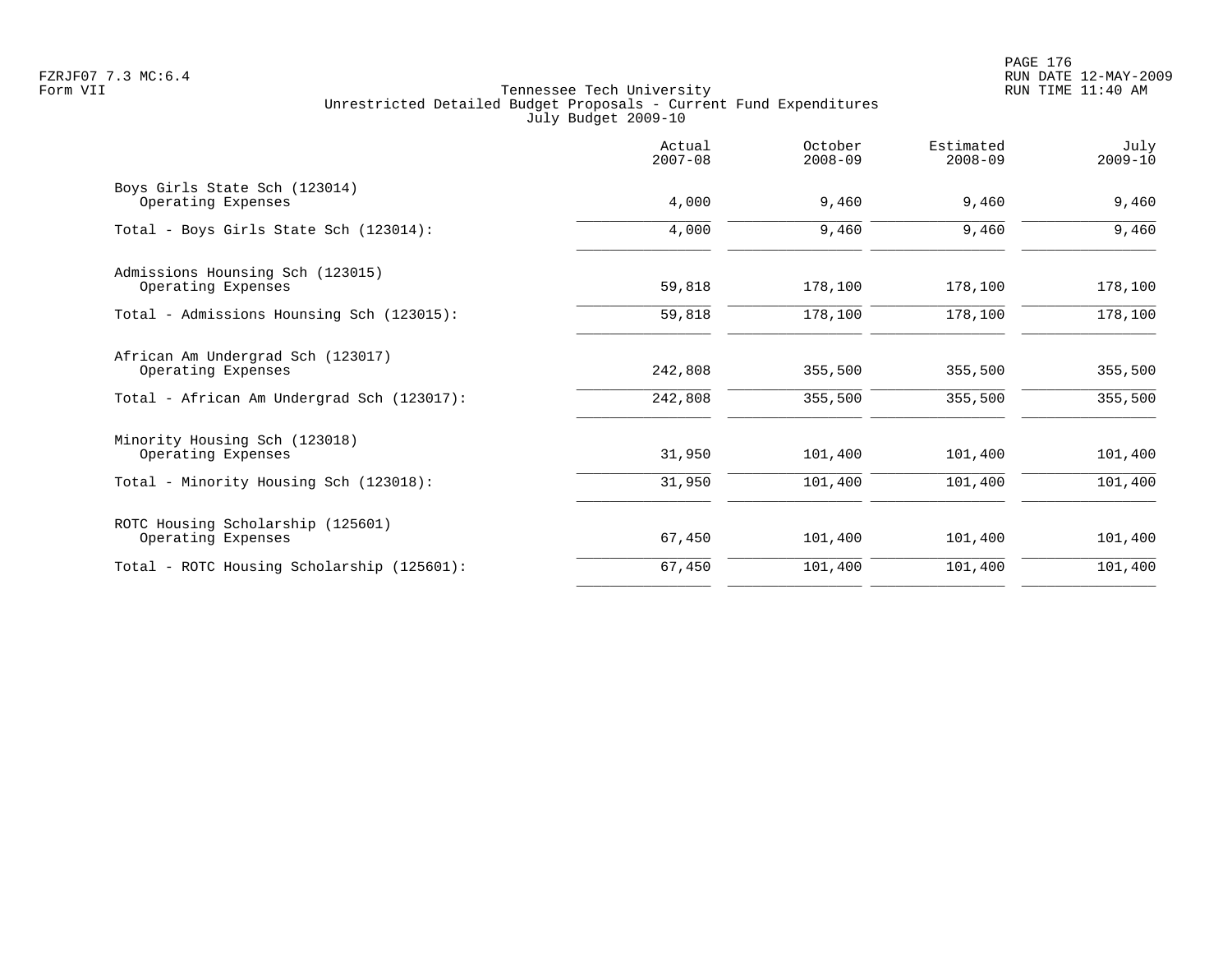PAGE 177 FZRJF07 7.3 MC:6.4 RUN DATE 12-MAY-2009

|                                                                                                                                      | Actual<br>$2007 - 08$         | October<br>$2008 - 09$       | Estimated<br>$2008 - 09$      | July<br>$2009 - 10$             |
|--------------------------------------------------------------------------------------------------------------------------------------|-------------------------------|------------------------------|-------------------------------|---------------------------------|
| Early Admissions Scholarship (180011)<br>Operating Expenses                                                                          | 27,193                        | 56,340                       | 56,340                        | 56,340                          |
| Total - Early Admissions Scholarship (180011):                                                                                       | 27,193                        | 56,340                       | 56,340                        | 56,340                          |
| Restricted Ext Prog Regl Dev (180013)<br>Operating Expenses<br>Department Revenues                                                   | 470,190<br>$-348$             | 483,050<br>$\Omega$          | 483,050<br>$\Omega$           | 483,050<br>$\Omega$             |
| Total - Restricted Ext Prog Regl Dev (180013):                                                                                       | 469,842                       | 483,050                      | 483,050                       | 483,050                         |
| TBR Spouse Dependent Discount (700000)<br>Employee Benefits<br>Operating Expenses<br>Total - TBR Spouse Dependent Discount (700000): | $\mathbf 0$<br>2,546<br>2,546 | $\Omega$<br>55,350<br>55,350 | $-36,000$<br>55,350<br>19,350 | $\mathbf 0$<br>55,350<br>55,350 |
| TBR Employ Remission PC191 (700001)<br>Employee Benefits<br>Operating Expenses                                                       | $\Omega$<br>87,989            | $\Omega$<br>44,620           | 54,000<br>44,620              | $\Omega$<br>44,620              |
| Total - TBR Employ Remission PC191 (700001):                                                                                         | 87,989                        | 44,620                       | 98,620                        | 44,620                          |
| Staff Scholarships (700053)<br>Operating Expenses                                                                                    | 50,672                        | 51,430                       | 51,430                        | 51,430                          |
| Total - Staff Scholarships (700053):                                                                                                 | 50,672                        | 51,430                       | 51,430                        | 51,430                          |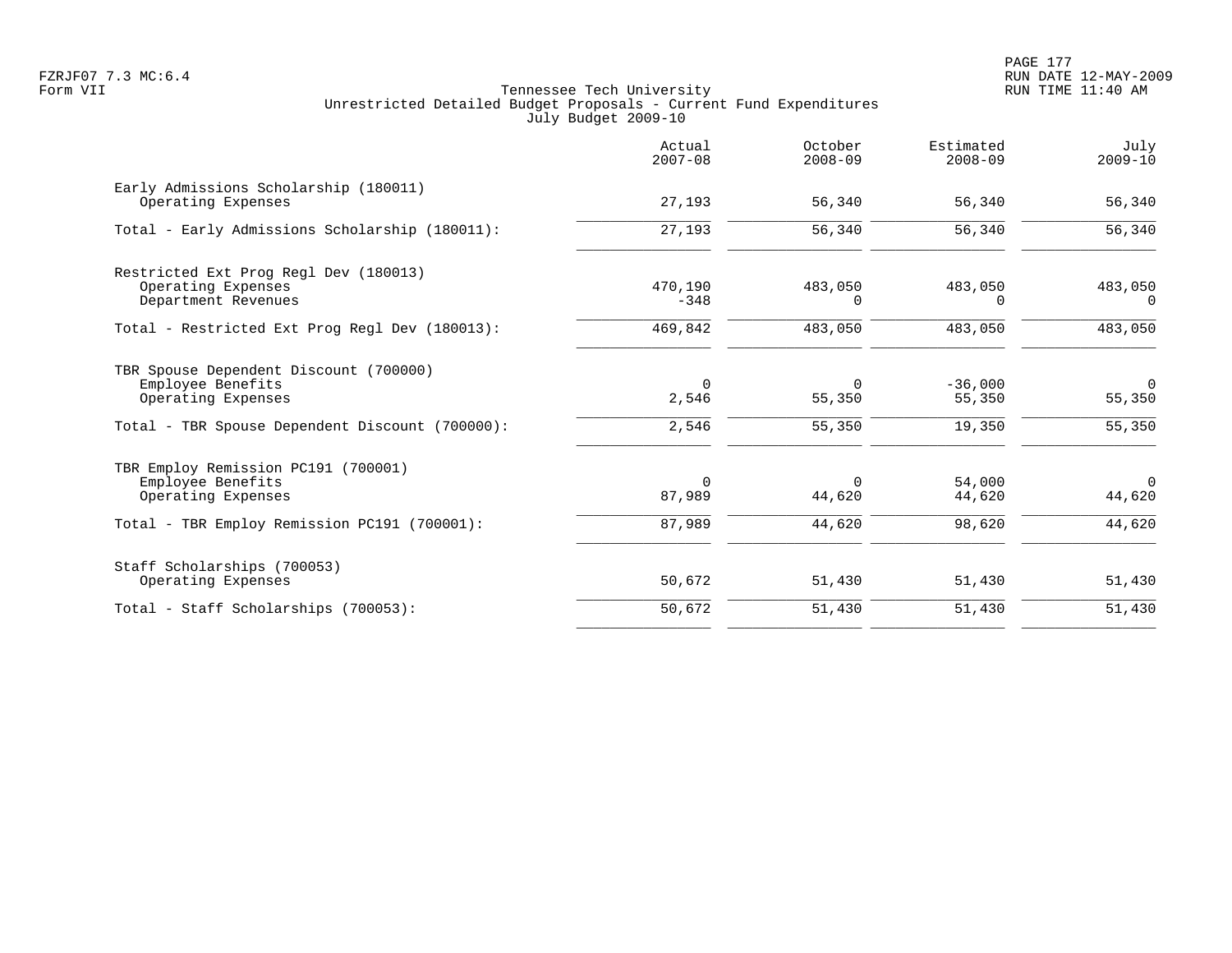|                                                                  | Actual<br>$2007 - 08$ | October<br>$2008 - 09$ | Estimated<br>$2008 - 09$ | July<br>$2009 - 10$ |
|------------------------------------------------------------------|-----------------------|------------------------|--------------------------|---------------------|
| Armed Forces Dependent Schoarship (700054)<br>Operating Expenses | $\mathbf 0$           | 9,960                  | 9,960                    | 9,960               |
| Total - Armed Forces Dependent Schoarship (700054):              | $\Omega$              | 9,960                  | 9,960                    | 9,960               |
| TSAC Scholarship Match (700055)                                  |                       |                        |                          |                     |
| Operating Expenses                                               | $\mathbf 0$           | 17,070                 | 7,070                    | 17,070              |
| Total - TSAC Scholarship Match (700055):                         | $\Omega$              | 17,070                 | 7,070                    | 17,070              |
| State Employee Fee Waiver (700056)<br>Operating Expenses         | 156,225               | 173,680                | 145,680                  | 173,680             |
| Total - State Employee Fee Waiver (700056):                      | 156,225               | 173,680                | 145,680                  | 173,680             |
| Public Schl Teach Dep Discount (700057)                          |                       |                        |                          |                     |
| Operating Expenses                                               | 743,947               | 802,240                | 772,240                  | 802,240             |
| Total - Public Schl Teach Dep Discount (700057):                 | 743,947               | 802,240                | 772,240                  | 802,240             |
| State Employee Dep Discount (700058)                             |                       |                        |                          |                     |
| Operating Expenses                                               | 298,524               | 320,140                | 337,140                  | 320,140             |
| Total - State Employee Dep Discount (700058):                    | 298,524               | 320,140                | 337,140                  | 320,140             |
|                                                                  |                       |                        |                          |                     |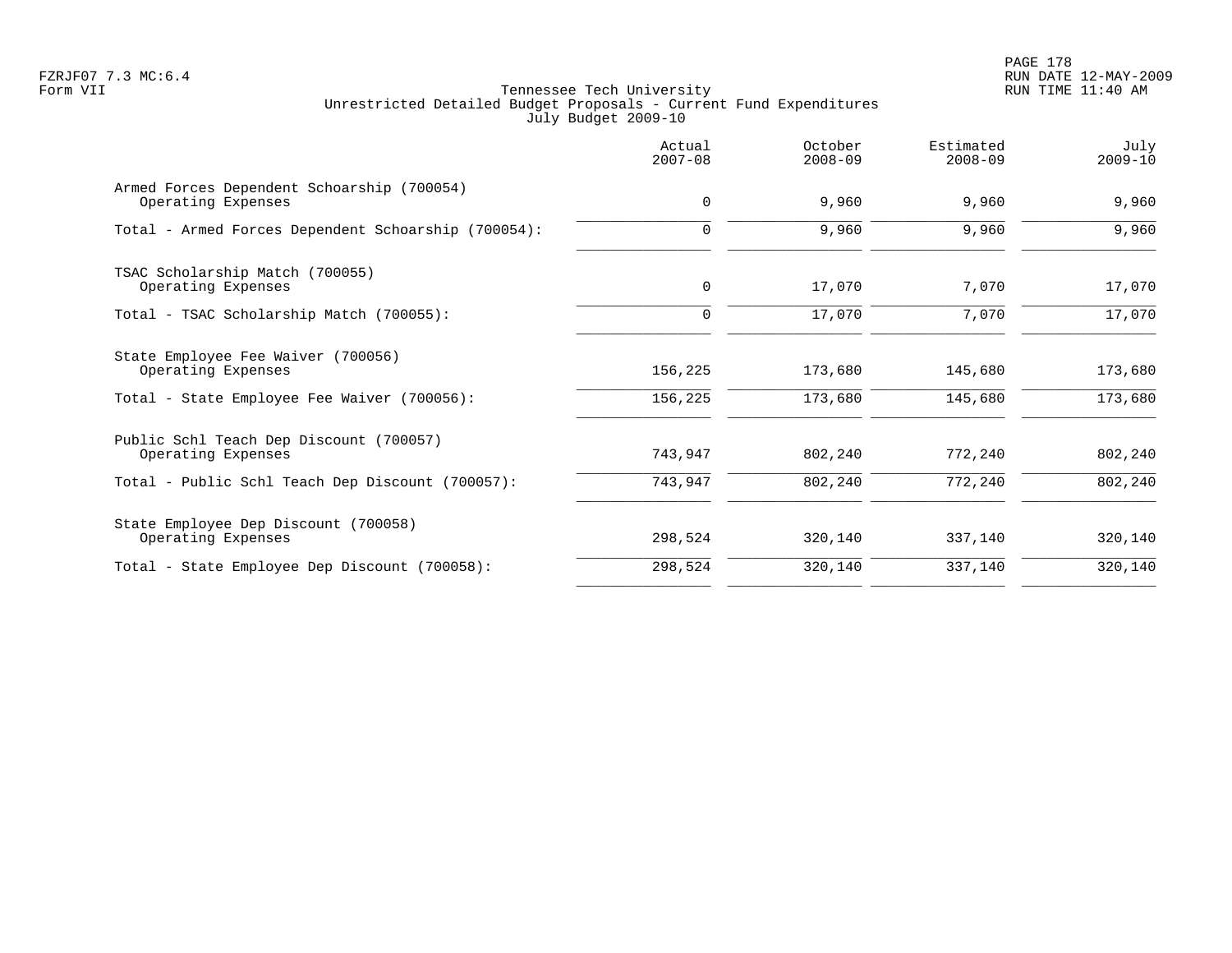PAGE 179 FZRJF07 7.3 MC:6.4 RUN DATE 12-MAY-2009

|                                                                                 | Actual<br>$2007 - 08$        | October<br>$2008 - 09$         | Estimated<br>$2008 - 09$        | July<br>$2009 - 10$                |
|---------------------------------------------------------------------------------|------------------------------|--------------------------------|---------------------------------|------------------------------------|
| Faculty Staff Tuition Maint (700059)<br>Employee Benefits<br>Operating Expenses | 2,957<br>46,206              | $\mathbf 0$<br>60,270          | 93,270                          | $\overline{0}$<br>60,270           |
| Total - Faculty Staff Tuition Maint (700059):                                   | 49,163                       | 60,270                         | 93,270                          | 60,270                             |
| Total - Scholarships and Fellowships (550):                                     |                              |                                |                                 |                                    |
| Employee Benefits<br>Operating Expenses<br>Department Revenues                  | 2,957<br>5,188,055<br>$-348$ | 1,440<br>5,480,190<br>$\Omega$ | 19,440<br>5,462,190<br>$\Omega$ | 1,440<br>5,480,190                 |
| Total                                                                           | 5,190,664                    | 5,481,630                      | 5,481,630                       | 5,481,630                          |
| Total - Scholarships and Fellowships (55):                                      |                              |                                |                                 |                                    |
| Employee Benefits<br>Operating Expense<br>Department Revenues                   | 2,957<br>5,188,055<br>$-348$ | 1,440<br>5,480,190<br>$\Omega$ | 19,440<br>5,462,190<br>$\Omega$ | 1,440<br>5,480,190<br><sup>n</sup> |
| Total                                                                           | 5,190,664                    | 5,481,630                      | 5,481,630                       | 5,481,630                          |
|                                                                                 |                              |                                |                                 |                                    |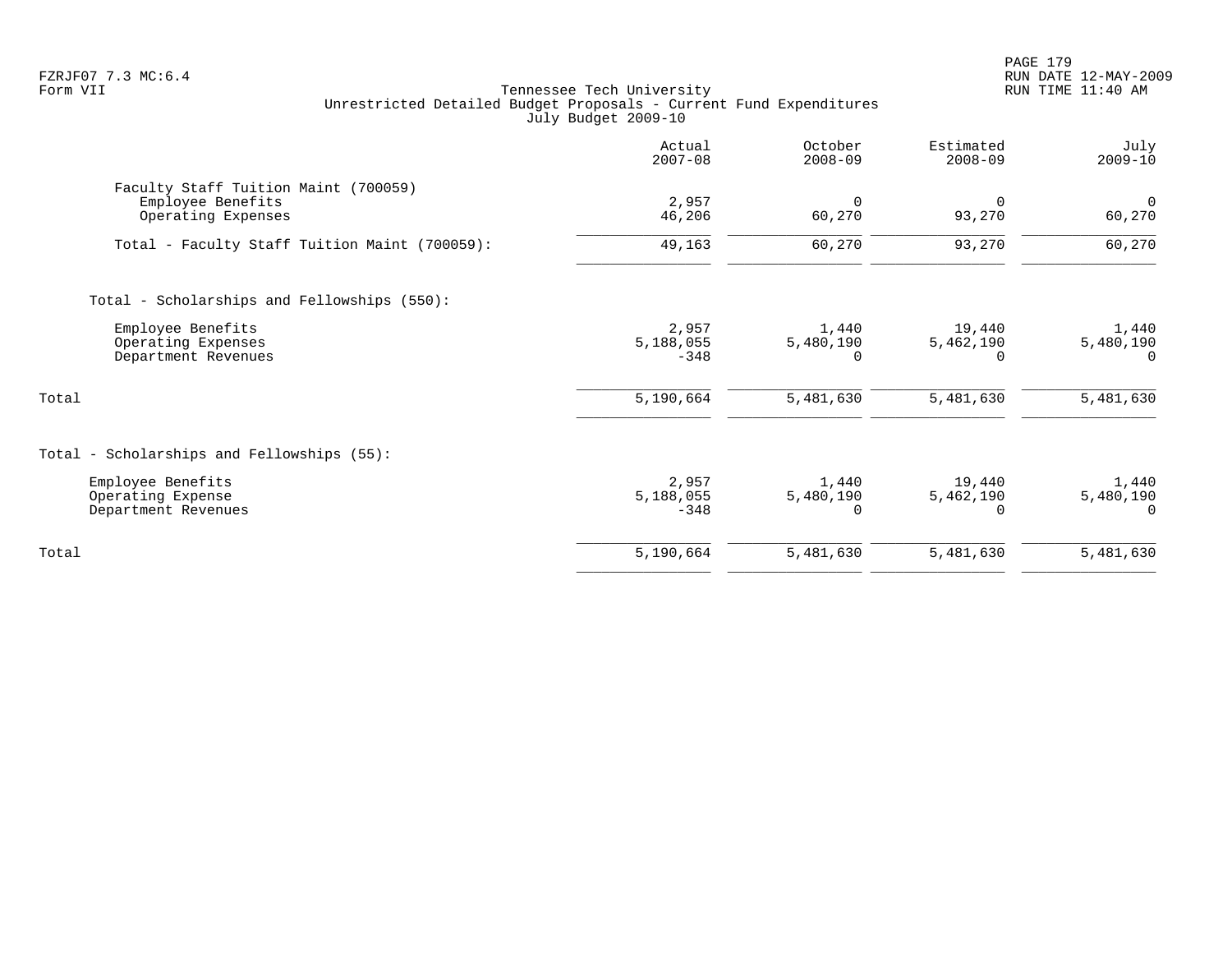|                             | Actual<br>$2007 - 08$ | October<br>$2008 - 09$ | Estimated<br>$2008 - 09$ | July<br>$2009 - 10$ |
|-----------------------------|-----------------------|------------------------|--------------------------|---------------------|
| Total Education and General |                       |                        |                          |                     |
| Salaries - Administrative   | 3,967,300             | 4,340,946              | 4,520,037                | 4,463,976           |
| Salaries - Academic         | 30,063,508            | 30,497,545             | 31,108,568               | 30,438,645          |
| Salaries - Supporting       | 9,582,866             | 9,994,347              | 10,537,849               | 10,153,082          |
| Salaries - Students         | 921,176               | 729,340                | 967,806                  | 627,800             |
| Salaries - Professional     | 9,988,539             | 10,953,009             | 11,103,689               | 10,967,495          |
| Employee Benefits           | 20,455,460            | 19,592,160             | 19,684,262               | 19,716,660          |
| Travel                      | 1,725,292             | 1,142,100              | 1,834,274                | 743,250             |
| Operating Expense           | 25,580,207            | 33, 372, 294           | 34,852,880               | 30,819,062          |
| Capital Outlay              | 1,354,615             | 1,338,320              | 1,349,530                | 1,158,990           |
| Department Revenues         | $-2,389,968$          | $-4, 179, 470$         | $-4.589.477$             | $-4.427.700$        |
| Total                       | 101,248,995           | 107,780,591            | 111,369,418              | 104,661,260         |
|                             |                       |                        |                          |                     |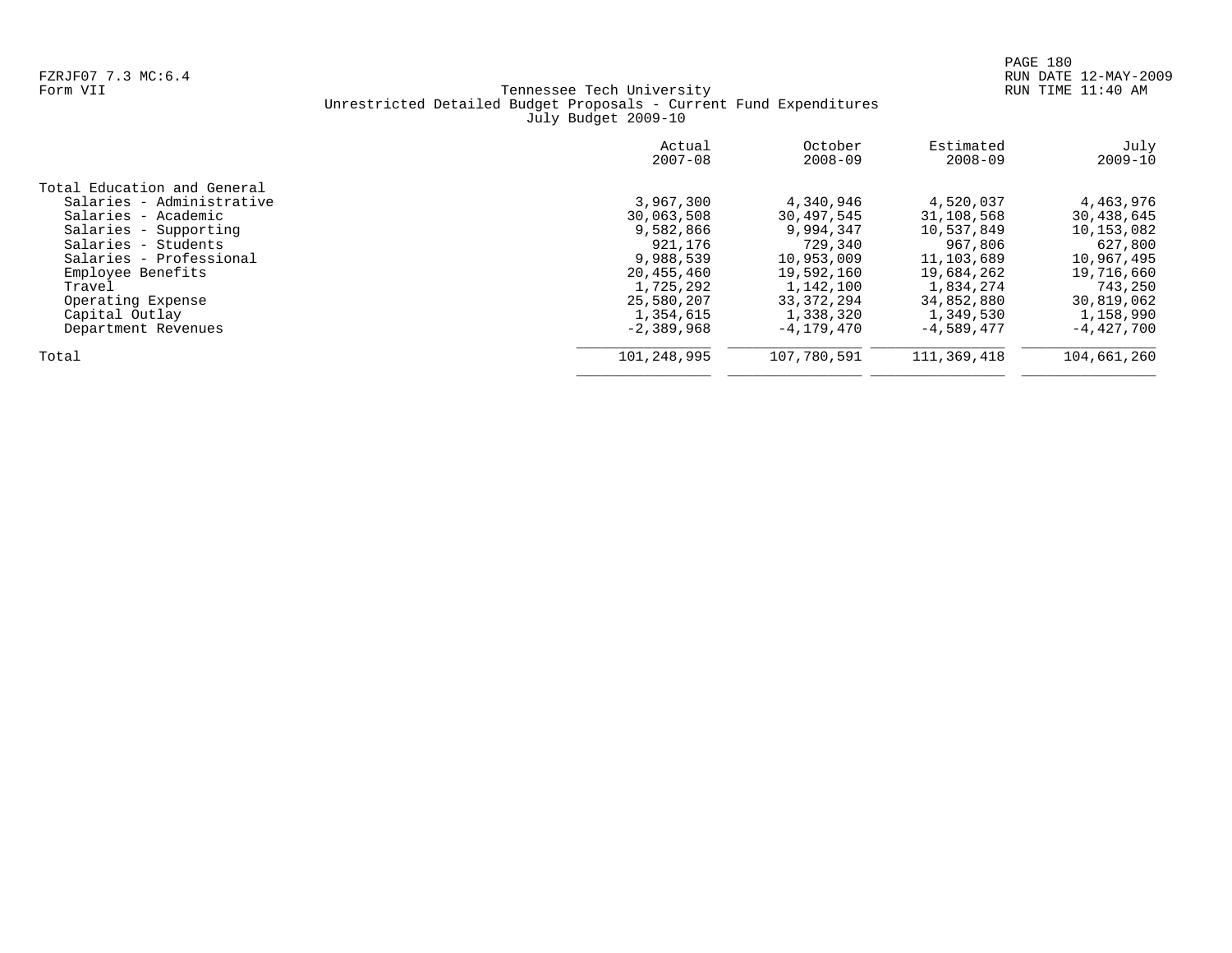|                                                            | Actual<br>$2007 - 08$ | October<br>$2008 - 09$ | Estimated<br>$2008 - 09$ | July<br>$2009 - 10$ |
|------------------------------------------------------------|-----------------------|------------------------|--------------------------|---------------------|
| E & G Transfers                                            |                       |                        |                          |                     |
| Mandatory Transfers                                        |                       |                        |                          |                     |
| ROI Energy Performance Contract                            | 660,755               | 509,100                | 317,750                  | 317,750             |
| ROI Performance Contr Order 2                              | 7,248                 | $\Omega$               | 191,350                  | 191,350             |
| ROI Fitness Center 1998D 912 Bds                           | 201,561               | 183,150                | 209,310                  | 209,520             |
| Total E & G Mandatory Transfers:                           | 869,564               | 692,250                | 718,410                  | 718,620             |
|                                                            |                       |                        |                          |                     |
| Non-Mandatory Transfers                                    |                       |                        |                          |                     |
| Transfers to RR Craft Ctr E&G                              | 49,924                | $\Omega$               |                          | $\mathbf 0$         |
| Transfers to RR Athletic Fund                              | 6,923                 | 274,904                | $\cap$                   | 573,656             |
| Transfers to RR Eblen Center                               | 399,953               | 0                      |                          | $\mathbf 0$         |
| Transfers to RR MP Coll of Bus                             | 385                   | $\Omega$               | $\cap$                   | $\Omega$            |
| Transfers to RR Computer TAF                               | 410,640               | 346,200                | 446,200                  | 446,200             |
| Transfers to RR Computer Ctr                               | 500,000               | 300,000                | 300,000                  | 300,000             |
| Transfers to RR Reserves                                   | 2,129,310             | 1,329,310              | 1,329,310                | 1,329,310           |
| Transfers to RR MP Arts n Sci                              | 6,786                 | 6,000                  | 6,000                    | 6,000               |
| Transfers to RR Ag Pavilion<br>Transfers to RR MP Ext Educ | 1,337                 | $\Omega$<br>8,000      | $\Omega$<br>8,000        | $\Omega$<br>8,000   |
| Transfers to RR MP Water Ctr                               | 6,665<br>15,857       | 17,500                 | 17,500                   | 17,590              |
| Transf to Un Ex Plant Lighting                             | 500,000               | $\Omega$               | $\Omega$                 | $\Omega$            |
| Transf to Un Ex Plant Parkg Paving                         | $\Omega$              | 214,800                | 224,800                  | 214,800             |
| Transfers to ROI Fitness Center                            | 31,030                | 57,540                 | 31,380                   | 31,170              |
| Transfers to RR Telecommunications                         | 200,000               | $\Omega$               | $\Omega$                 | $\overline{0}$      |
| Transf to Un Ex Plant UC Elevators                         | 500,000               | $\Omega$               | $\Omega$                 | $\overline{0}$      |
| Transfers to RR Com Equipment Repl                         | $\Omega$              | 100,000                | 100,000                  | 77,110              |
| Transf to Un Ex Plant Extra Maint                          | 90,000                | 90,000                 | 90,000                   | 90,000              |
| Transfers to ROI Engy Perform Contr                        | 700,000               | $\overline{0}$         | $\mathbf 0$              | $\overline{0}$      |
| Transfers to RR Motor Pool                                 | 427,130               | $\Omega$               | $\Omega$                 | $\overline{0}$      |
| Transfers to ROI Eblen Center                              | 196,808               | 203,650                | 203,650                  | 203,650             |
| Transfers to RR MP Athletics                               | 23,193                | $\Omega$               | 24,000                   | $\Omega$            |
| Transfers to ROI Univ Center                               | 89,458                | 92,560                 | 92,560                   | 92,560              |
|                                                            |                       |                        |                          |                     |
| Total E & G Non-Mandatory Transfers:                       | 6,285,399             | 3,040,464              | 2,873,400                | 3,390,046           |

\_\_\_\_\_\_\_\_\_\_\_\_\_\_\_\_ \_\_\_\_\_\_\_\_\_\_\_\_\_\_\_\_ \_\_\_\_\_\_\_\_\_\_\_\_\_\_\_\_ \_\_\_\_\_\_\_\_\_\_\_\_\_\_\_\_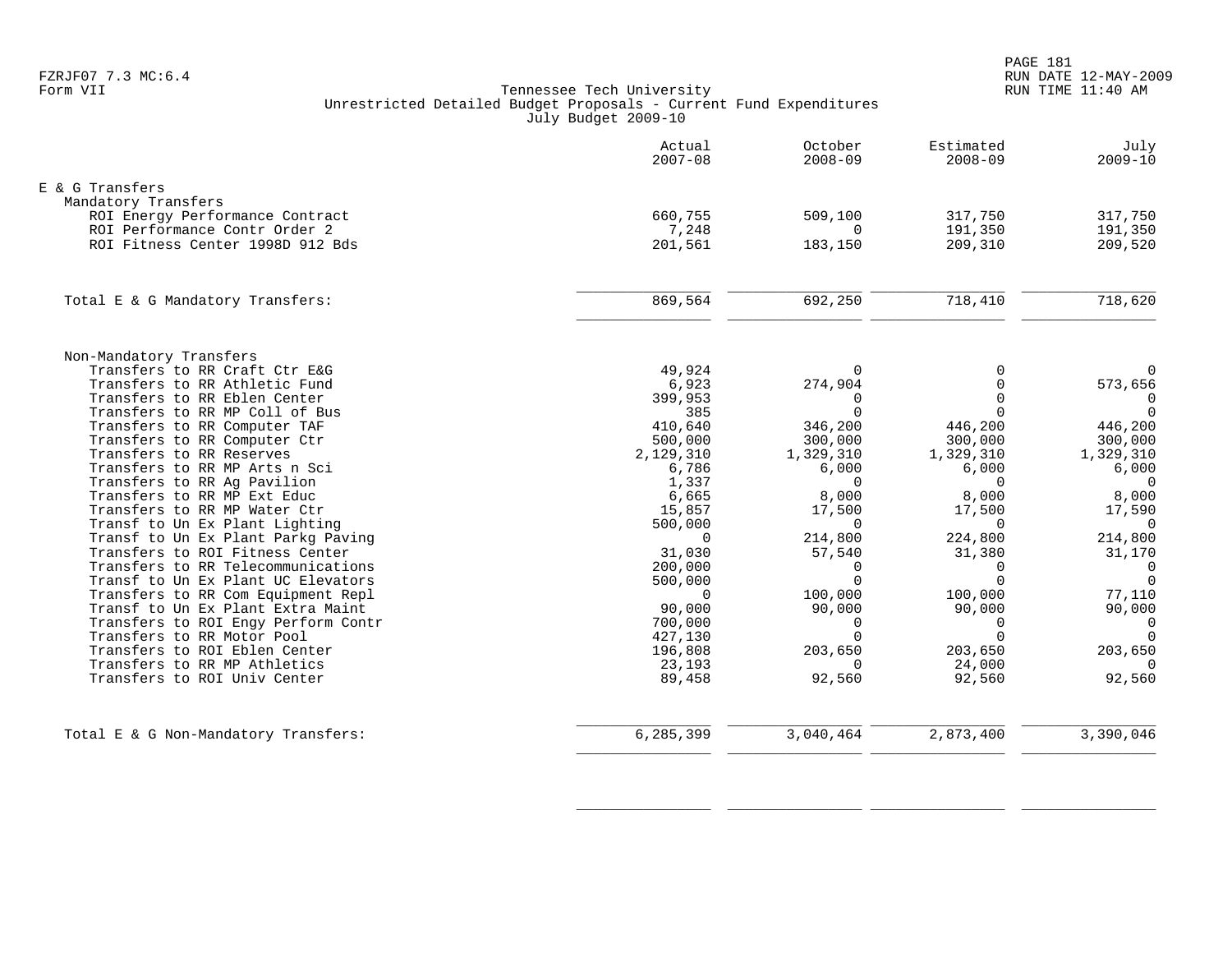|                                                        | Actual<br>$2007 - 08$ | October<br>$2008 - 09$ | Estimated<br>$2008 - 09$ | July<br>$2009 - 10$ |
|--------------------------------------------------------|-----------------------|------------------------|--------------------------|---------------------|
| Total E & G Transfers                                  | 7,154,963             | 3,732,714              | 3,591,810                | 4,108,666           |
| Total Education and General (Expenditures & Transfers) |                       |                        |                          |                     |
| Salaries - Administrative                              | 3,967,300             | 4,340,946              | 4,520,037                | 4,463,976           |
| Salaries - Academic                                    | 30,063,508            | 30,497,545             | 31,108,568               | 30,438,645          |
| Salaries - Supporting                                  | 9,582,866             | 9,994,347              | 10,537,849               | 10,153,082          |
| Salaries - Students                                    | 921,176               | 729,340                | 967,806                  | 627,800             |
| Salaries - Professional                                | 9,988,539             | 10,953,009             | 11,103,689               | 10,967,495          |
| Employee Benefits                                      | 20,455,460            | 19,592,160             | 19,684,262               | 19,716,660          |
| Travel                                                 | 1,725,292             | 1,142,100              | 1,834,274                | 743,250             |
| Operating Expense                                      | 25,580,207            | 33, 372, 294           | 34,852,880               | 30,819,062          |
| Capital Outlay                                         | 1,354,615             | 1,338,320              | 1,349,530                | 1,158,990           |
| Department Revenues                                    | $-2,389,968$          | $-4, 179, 470$         | $-4,589,477$             | $-4,427,700$        |
| E & G Transfers                                        | 7,154,963             | 3,732,714              | 3,591,810                | 4,108,666           |
| Total                                                  | 108,403,958           | 111,513,305            | 114,961,228              | 108,769,926         |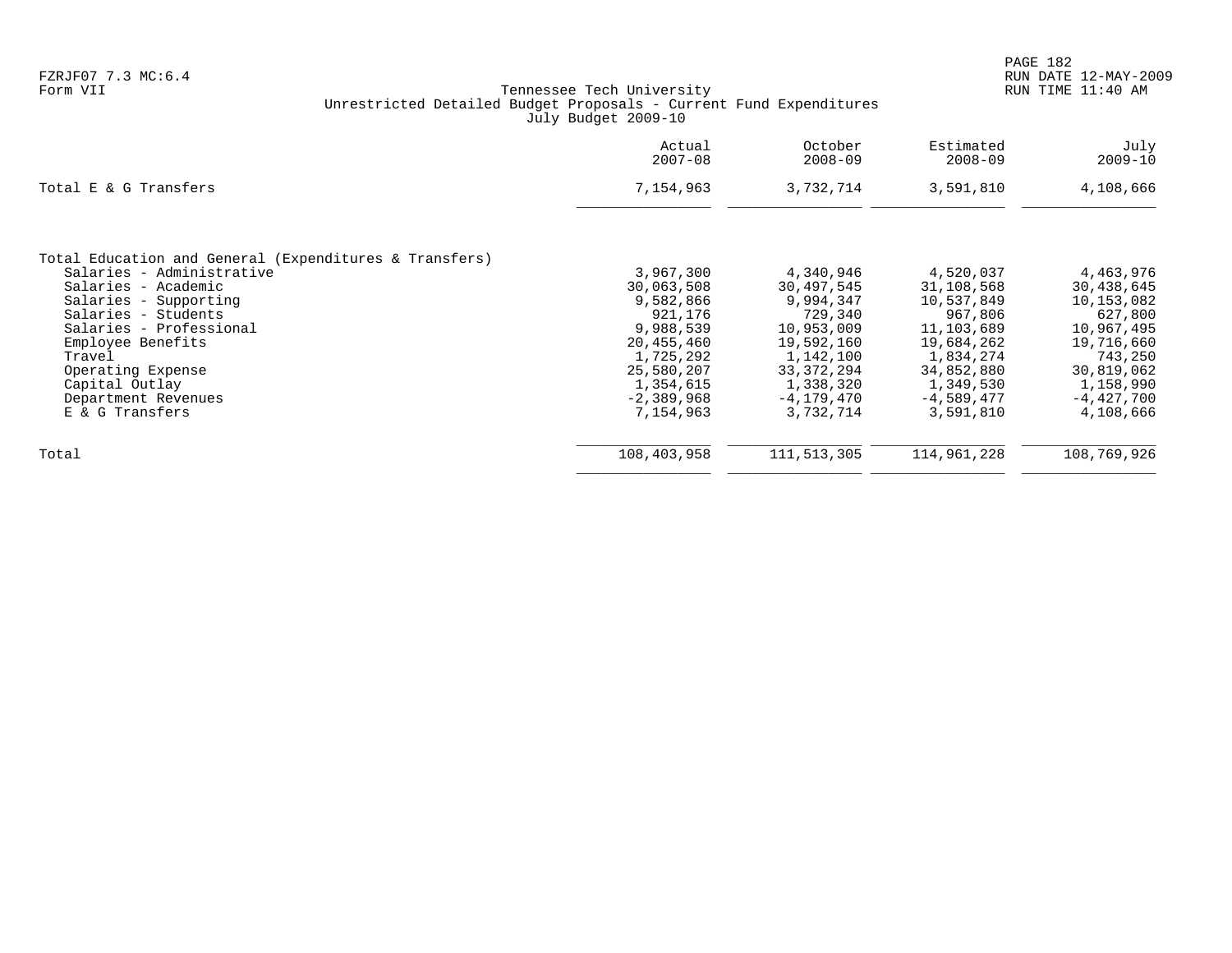|                                          | Actual<br>$2007 - 08$ | October<br>$2008 - 09$ | Estimated<br>$2008 - 09$ | July<br>$2009 - 10$ |
|------------------------------------------|-----------------------|------------------------|--------------------------|---------------------|
| Auxiliaries                              |                       |                        |                          |                     |
| Auxiliary Expenditures                   |                       |                        |                          |                     |
| Auxiliary Enterprises Expenditures (710) |                       |                        |                          |                     |
| Craft Center Gallery (121776)            |                       |                        |                          |                     |
| Salaries - Supporting                    | 9,890                 | 6,500                  | 6,500                    | 6,500               |
| Salaries - Students                      | 6,806                 | 7,000                  | 7,000                    | 7,000               |
| Salaries - Professional                  | 28,292                | 29,024                 | 29,024                   | 28,724              |
| Employee Benefits<br>Travel              | 10,118<br>$\Omega$    | 12,800<br>200          | 12,800<br>200            | 12,800<br>200       |
| Operating Expenses                       | 136,428               | 137,000                | 126,600                  | 137,000             |
|                                          |                       |                        |                          |                     |
| Total - Craft Center Gallery (121776):   | 191,534               | 192,524                | 182,124                  | 192,224             |
| Craft Center Housing (121777)            |                       |                        |                          |                     |
| Operating Expenses                       | 8,971                 | 14,580                 | 11,580                   | 14,580              |
| Department Revenues                      | 3,701                 | 0                      | 0                        | $\mathbf 0$         |
| Total - Craft Center Housing (121777):   | 12,672                | 14,580                 | 11,580                   | 14,580              |
| Craft Center Food Svc (121780)           |                       |                        |                          |                     |
| Operating Expenses                       | 2,836                 | 2,500                  | 2,500                    | 2,500               |
| Total - Craft Center Food Svc (121780):  | 2,836                 | 2,500                  | 2,500                    | 2,500               |
| Residence Halls Honors (121904)          |                       |                        |                          |                     |
| Operating Expenses                       | 22,949                | 83,740                 | 64,820                   | 18,900              |
| Total - Residence Halls Honors (121904): | 22,949                | 83,740                 | 64,820                   | 18,900              |
|                                          |                       |                        |                          |                     |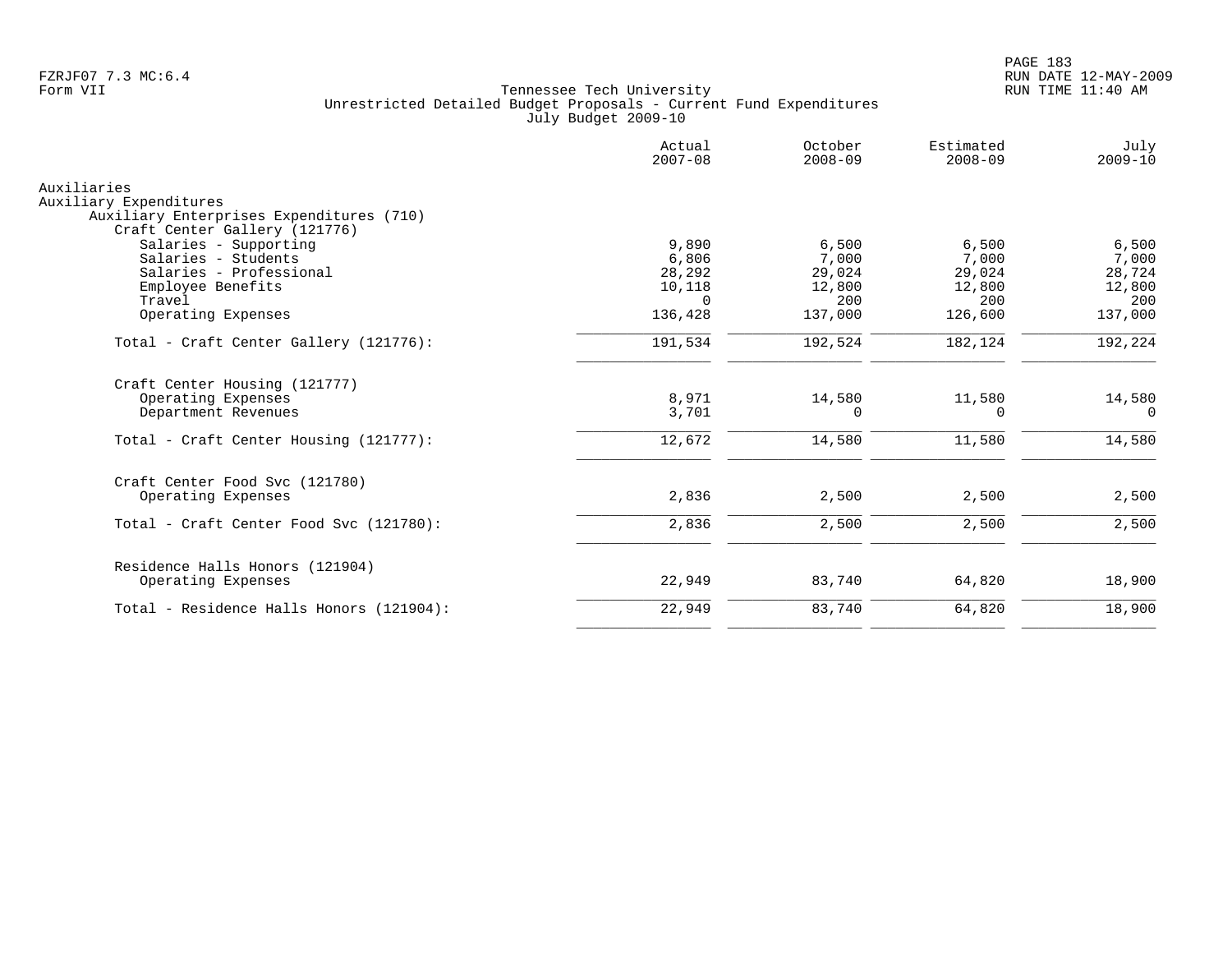PAGE 184 FZRJF07 7.3 MC:6.4 RUN DATE 12-MAY-2009

|                                                 | Actual<br>$2007 - 08$ | October<br>$2008 - 09$ | Estimated<br>$2008 - 09$ | July<br>$2009 - 10$ |
|-------------------------------------------------|-----------------------|------------------------|--------------------------|---------------------|
| Residence Halls International (123705)          |                       |                        |                          |                     |
| Salaries - Supporting                           | $\Omega$              | 2,000                  | 2,000                    | 2,000               |
| Operating Expenses                              | 6,926                 | 10,790                 | 5,340                    | 3,440               |
| Total - Residence Halls International (123705): | 6,926                 | 12,790                 | 7,340                    | 5,440               |
| Housing Administration (128000)                 |                       |                        |                          |                     |
| Salaries - Administrative                       | 68,971                | 69,270                 | 69,270                   | 69,370              |
| Salaries - Supporting                           | 37,080                | 39,580                 | 39,580                   | 38,980              |
| Salaries - Students                             | 12,740                | 13,900                 | 19,900                   | 13,900              |
| Salaries - Professional                         | 57,250                | 57,750                 | 57,750                   | 57,350              |
| Employee Benefits                               | 74,222                | 81,070                 | 81,070                   | 81,070              |
| Travel                                          | $\Omega$              | 500                    | 1,180                    | 500                 |
| Operating Expenses                              | 24,414                | 60,865                 | 60,865                   | 60,865              |
| Department Revenues                             | $-82$                 | $\Omega$               | $\Omega$                 | $\Omega$            |
| Total - Housing Administration (128000):        | 274,595               | 322,935                | 329,615                  | 322,035             |
| Housing Admin Allocation (128001)               |                       |                        |                          |                     |
| Operating Expenses                              | $-274,594$            | $-322,935$             | $-329,615$               | $-322,035$          |
| Total - Housing Admin Allocation (128001):      | $-274,594$            | $-322,935$             | $-329,615$               | $-322,035$          |
| Residential Halls General (128002)              |                       |                        |                          |                     |
| Salaries - Supporting                           | 18,340                | 18,640                 | 18,640                   | 18,740              |
| Salaries - Students                             | 53,290                | 59,000                 | 49,200                   | 59,000              |
| Salaries - Professional                         | 84,640                | 105,460                | 124,880                  | 163,420             |
| Employee Benefits                               | 68,016                | 47,880                 | 47,880                   | 47,880              |
| Travel                                          | 3,421                 | 3,400                  | 4,300                    | 3,400               |
| Operating Expenses                              | 397,844               | 500,385                | 530,485                  | 469,295             |
| Department Revenues                             | 14,802                | $\cap$                 | $\Omega$                 | $\Omega$            |
| Total - Residential Halls General (128002):     | 640,353               | 734,765                | 775,385                  | 761,735             |
|                                                 |                       |                        |                          |                     |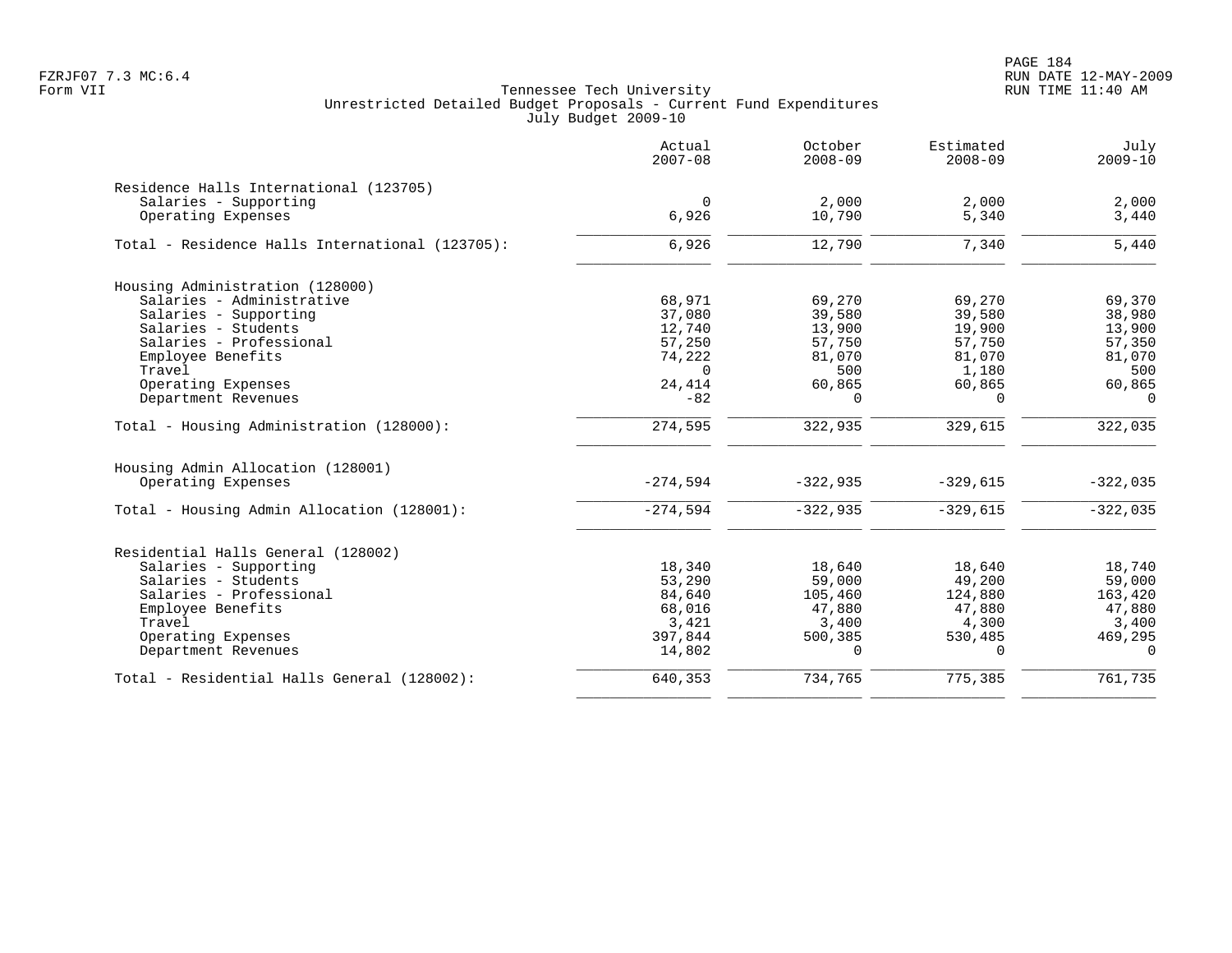PAGE 185 FZRJF07 7.3 MC:6.4 RUN DATE 12-MAY-2009

|                                                                                                     | Actual<br>$2007 - 08$  | October<br>$2008 - 09$           | Estimated<br>$2008 - 09$ | July<br>$2009 - 10$    |
|-----------------------------------------------------------------------------------------------------|------------------------|----------------------------------|--------------------------|------------------------|
| Residential Halls Telephone (128003)<br>Operating Expenses                                          | 362,096                | 339,000                          | 339,000                  | 339,000                |
| Total - Residential Halls Telephone (128003):                                                       | 362,096                | 339,000                          | 339,000                  | 339,000                |
| Counselor Fees (128009)<br>Salaries - Students<br>Employee Benefits                                 | 237,733<br>1,299       | 258,650<br>1,580                 | 226,250<br>1,580         | 258,650<br>1,580       |
| Total - Counselor Fees (128009):                                                                    | 239,032                | 260,230                          | 227,830                  | 260,230                |
| Summer Conferences (128010)<br>Salaries - Students<br>Employee Benefits<br>Operating Expenses       | 13,450<br>674<br>6,226 | 14,200<br>900<br>7,500<br>22,600 | 14,800<br>900<br>7,500   | 14,200<br>900<br>7,500 |
| Total - Summer Conferences (128010):<br>Residential Halls Sp Dep Disc (128011)<br>Employee Benefits | 20,350<br>9,210        | 9,840                            | 23,200<br>11,340         | 22,600<br>9,840        |
| Total - Residential Halls Sp Dep Disc (128011):                                                     | 9,210                  | 9,840                            | 11,340                   | 9,840                  |
| Residential Hall PC 191 (128012)<br>Employee Benefits                                               | 4,164                  | 6,760                            | 6,760                    | 6,760                  |
| Total - Residential Hall PC 191 (128012):                                                           | 4,164                  | 6,760                            | 6,760                    | 6,760                  |
|                                                                                                     |                        |                                  |                          |                        |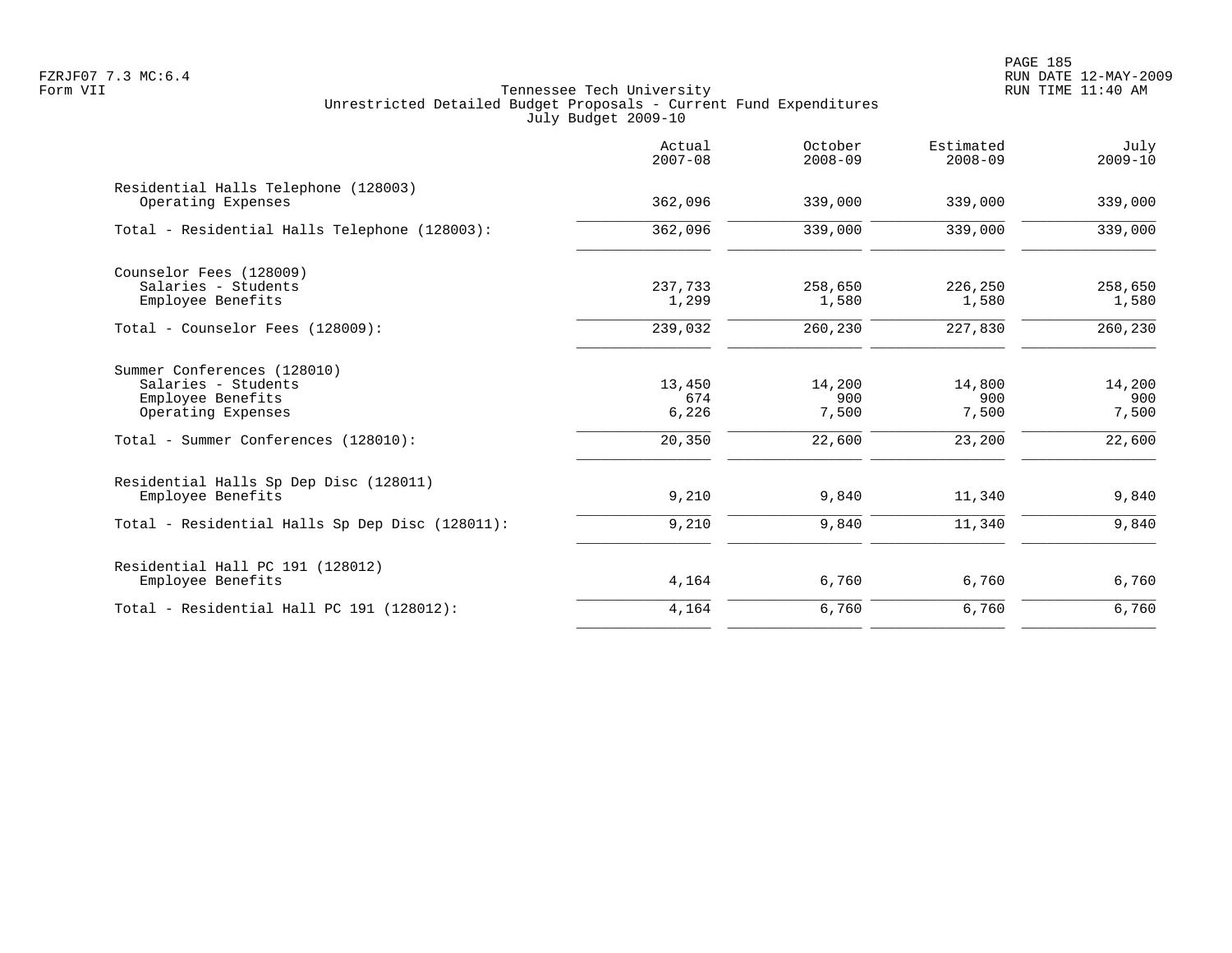|                                                     | Actual<br>$2007 - 08$ | October<br>$2008 - 09$ | Estimated<br>$2008 - 09$ | July<br>$2009 - 10$ |
|-----------------------------------------------------|-----------------------|------------------------|--------------------------|---------------------|
| Tech Village Administration (128100)                |                       |                        |                          |                     |
| Salaries - Supporting                               | 30,120                | 31,000                 | 31,000                   | 30,600              |
| Salaries - Students                                 | 19,665                | 21,160                 | 24,360                   | 21,160              |
| Employee Benefits                                   | 22,012                | 18,550                 | 18,550                   | 18,550              |
| Operating Expenses                                  | 57,327                | 84,105                 | 84,105                   | 84,105              |
| Department Revenues                                 | 3,701                 | 0                      | $\Omega$                 | $\Omega$            |
| Total - Tech Village Administration (128100):       | 132,825               | 154,815                | 158,015                  | 154,415             |
| Tech Village Telephone (128102)                     |                       |                        |                          |                     |
| Operating Expenses                                  | 88,805                | 90,200                 | 90,200                   | 90,200              |
| Total - Tech Village Telephone (128102):            | 88,805                | 90,200                 | 90,200                   | 90,200              |
| University Recreation Fitness Ctr (128500)          |                       |                        |                          |                     |
| Salaries - Academic                                 | $\Omega$              | 6,000                  | 3,000                    | 6,000               |
| Salaries - Supporting                               | 141,828               | 149,620                | 154,130                  | 142,020             |
| Salaries - Students                                 | 115,294               | 111,000                | 119,000                  | 111,000             |
| Salaries - Professional                             | 135,297               | 143,306                | 131,306                  | 148,406             |
| Employee Benefits                                   | 164,403               | 151,810                | 151,810                  | 151,810             |
| Operating Expenses                                  | 42,376                | 36,740                 | 39,230                   | 36,740              |
| Department Revenues                                 | 3,701                 | 0                      | 0                        | 0                   |
| Total - University Recreation Fitness Ctr (128500): | 602,899               | 598,476                | 598,476                  | 595,976             |
| Residence Halls Engineering (137204)                |                       |                        |                          |                     |
| Salaries - Students                                 | $\Omega$              | $\Omega$               | 392                      | $\Omega$            |
| Operating Expenses                                  | 28,900                | 96,900                 | 67,268                   | 47,600              |
| Total - Residence Halls Engineering (137204):       | 28,900                | 96,900                 | 67,660                   | 47,600              |
|                                                     |                       |                        |                          |                     |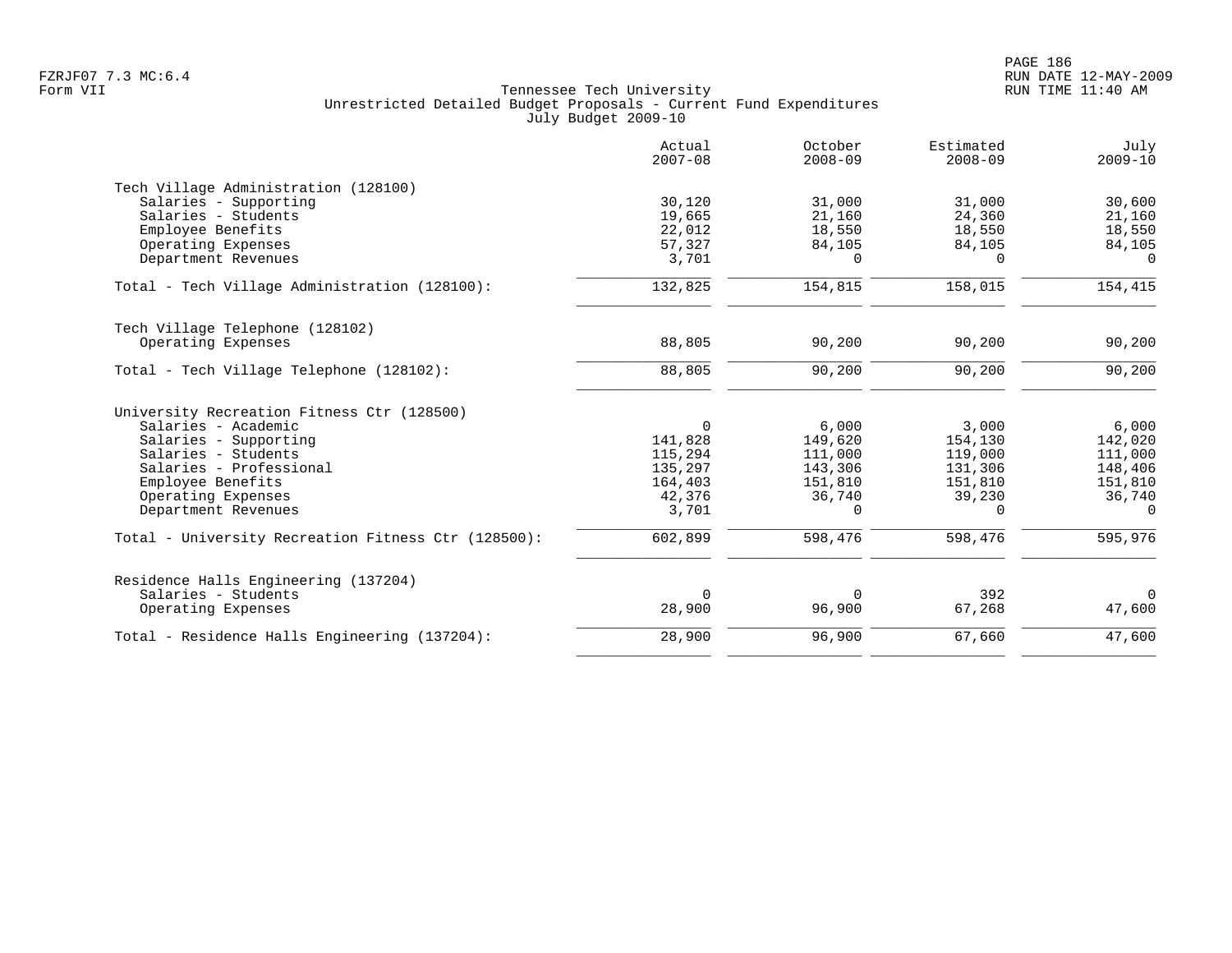|                                               | Actual<br>$2007 - 08$ | October<br>$2008 - 09$ | Estimated<br>$2008 - 09$ | July<br>$2009 - 10$ |
|-----------------------------------------------|-----------------------|------------------------|--------------------------|---------------------|
| Residence Halls Business (140018)             |                       |                        |                          |                     |
| Operating Expenses                            | 17,261                | 73,230                 | 49,320                   | 23,900              |
| Total - Residence Halls Business (140018):    | 17,261                | 73,230                 | 49,320                   | 23,900              |
| Residential Hall Security (200006)            |                       |                        |                          |                     |
| Salaries - Supporting                         | 38,708                | 53,460                 | 53,460                   | 53,260              |
| Employee Benefits                             | 41,019                | 32,350                 | 32,350                   | 32,350              |
| Operating Expenses                            | 8,402                 | 8,530                  | 8,530                    | 8,530               |
| Total - Residential Hall Security (200006):   | 88,129                | 94,340                 | 94,340                   | 94,140              |
| Director of Auxiliaries (203000)              |                       |                        |                          |                     |
| Salaries - Professional                       | 56,560                | 57,040                 | 57,040                   | 56,640              |
| Employee Benefits                             | 16,284                | 13,530                 | 13,530                   | 13,530              |
| Travel                                        | $\Omega$              | 750                    | 750                      | 750                 |
| Operating Expenses                            | 1,182                 | 5,000                  | 5,000                    | 5,000               |
| Total - Director of Auxiliaries (203000):     | 74,026                | 76,320                 | 76,320                   | 75,920              |
| Director of Auxil Transfers (203001)          |                       |                        |                          |                     |
| Operating Expenses                            | $\Omega$              | $-76,320$              | $-76,320$                | $-75,920$           |
| Department Revenues                           | $-74,025$             | <sup>0</sup>           | $\Omega$                 | $\Omega$            |
| Total - Director of Auxil Transfers (203001): | $-74,025$             | $-76,320$              | $-76,320$                | $-75,920$           |
|                                               |                       |                        |                          |                     |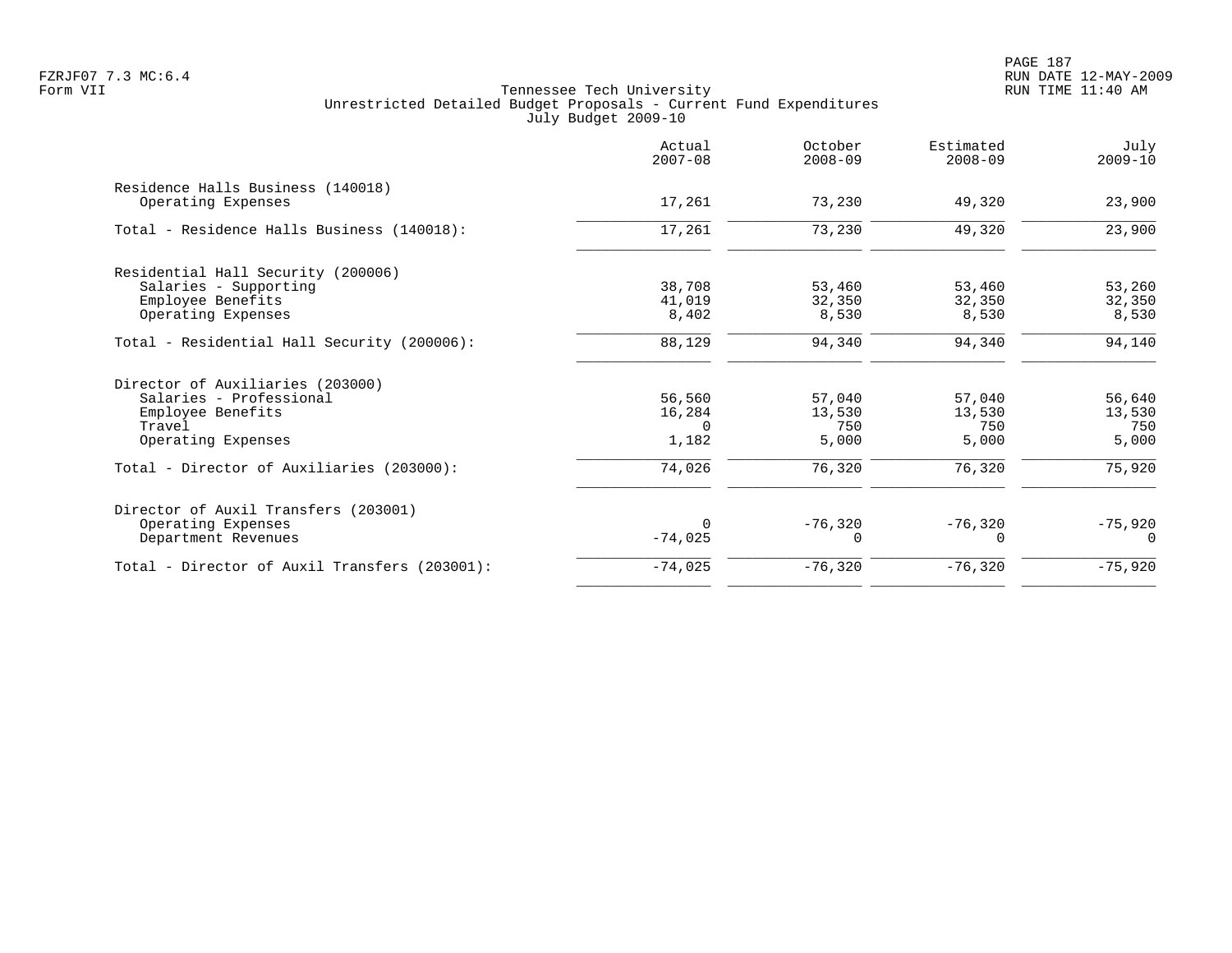|                                               | Actual<br>$2007 - 08$ | October<br>$2008 - 09$ | Estimated<br>$2008 - 09$ | July<br>$2009 - 10$ |
|-----------------------------------------------|-----------------------|------------------------|--------------------------|---------------------|
| Dining Services (203002)                      |                       |                        |                          |                     |
| Salaries - Supporting                         | 4,264                 | 28,590                 | 28,590                   | 23,950              |
| Employee Benefits                             | 2,653                 | 20,640                 | 20,640                   | 20,640              |
| Travel                                        | 6,003                 | $\Omega$               | $\Omega$                 | $\Omega$            |
| Operating Expenses                            | 24,631                | 42,810                 | 42,810                   | 42,790              |
| Department Revenues                           | 22,208                | 0                      | <sup>n</sup>             | $\Omega$            |
| Total - Dining Services (203002):             | 59,759                | 92,040                 | 92,040                   | 87,380              |
| Cafeteria Insurance (203003)                  |                       |                        |                          |                     |
| Operating Expenses                            | 29                    | 250                    | 250                      | 250                 |
| Total - Cafeteria Insurance (203003):         | 29                    | 250                    | 250                      | 250                 |
| Cafe Spouse Depend Discount (203004)          |                       |                        |                          |                     |
| Employee Benefits                             | 6,190                 | 4,230                  | 4,230                    | 4,230               |
| Total - Cafe Spouse Depend Discount (203004): | 6,190                 | 4,230                  | 4,230                    | 4,230               |
| Post Office Administration (203012)           |                       |                        |                          |                     |
| Salaries - Supporting                         | 111,509               | 117,010                | 114,020                  | 115,510             |
| Salaries - Students                           | $\Omega$              | 6,000                  | $\Omega$                 | 6,000               |
| Salaries - Professional                       | 26,250                | 26,250                 | 26,250                   | 26,250              |
| Employee Benefits                             | 89,331                | 77,670                 | 77,670                   | 77,670              |
| Operating Expenses                            | 7,013                 | 13,800                 | 22,790                   | 13,800              |
| Department Revenues                           | 3,701                 | $\Omega$               | $\Omega$                 | $\Omega$            |
| Total - Post Office Administration (203012):  | 237,804               | 240,730                | 240,730                  | 239,230             |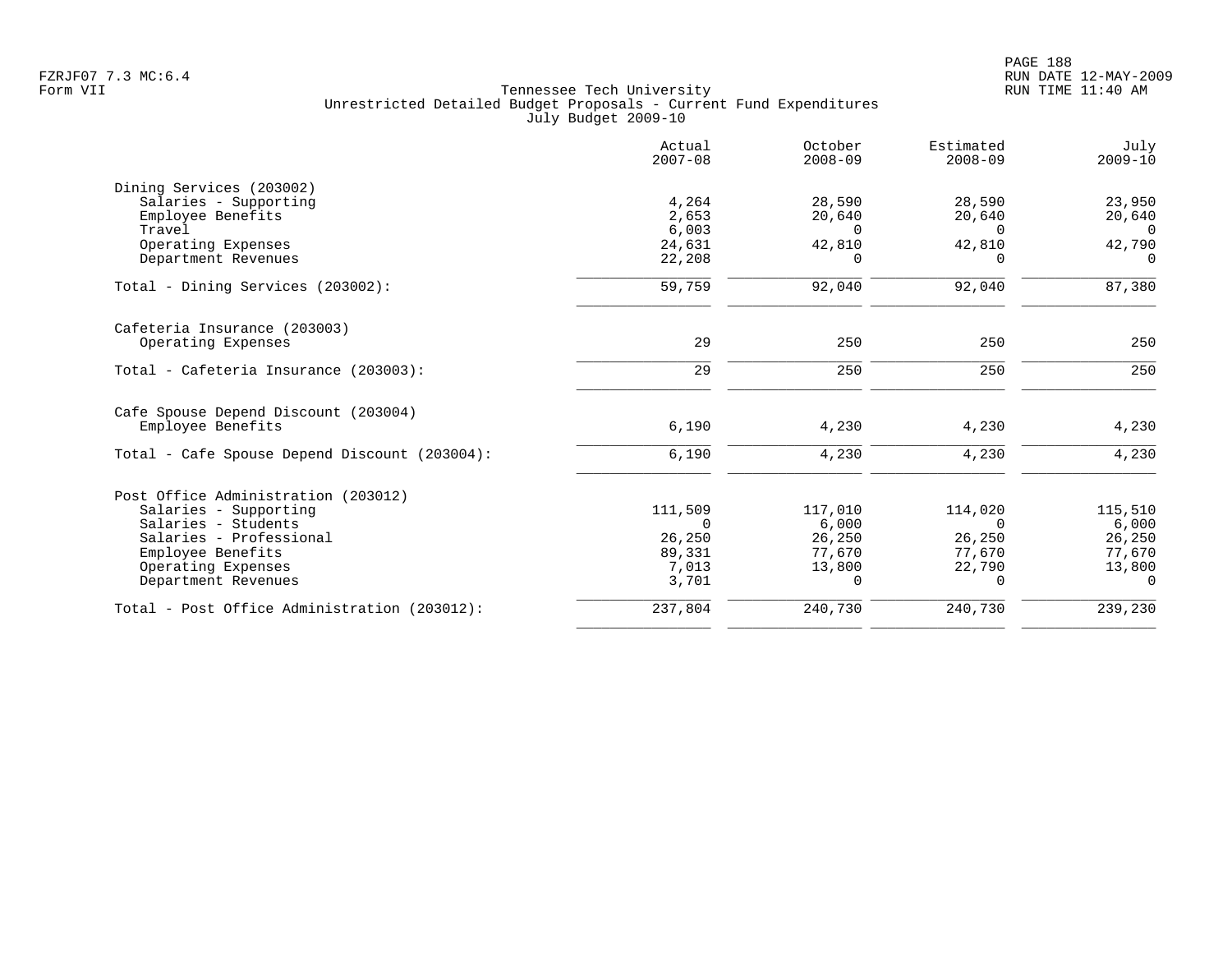PAGE 189 FZRJF07 7.3 MC:6.4 RUN DATE 12-MAY-2009

|                                                                                                                          | Actual<br>$2007 - 08$              | October<br>$2008 - 09$                        | Estimated<br>$2008 - 09$                    | July<br>$2009 - 10$                           |
|--------------------------------------------------------------------------------------------------------------------------|------------------------------------|-----------------------------------------------|---------------------------------------------|-----------------------------------------------|
| Post Office Spouse Dependent (203014)<br>Employee Benefits                                                               | 7,388                              | 2,630                                         | 2,630                                       | 2,630                                         |
| Total - Post Office Spouse Dependent (203014):                                                                           | 7,388                              | 2,630                                         | 2,630                                       | 2,630                                         |
| Post Office PC191 (203015)<br>Employee Benefits                                                                          | 1,440                              | 0                                             | $\mathbf 0$                                 | 0                                             |
| Total - Post Office PC191 (203015):                                                                                      | 1,440                              | $\mathbf 0$                                   | $\mathbf 0$                                 | 0                                             |
| Bookstore Operating (203016)<br>Operating Expenses<br>Department Revenues                                                | $\mathbf 0$<br>14,805              | 25,170<br>0                                   | 25,170<br>0                                 | 25,180<br>$\Omega$                            |
| Total - Bookstore Operating (203016):                                                                                    | 14,805                             | 25,170                                        | 25,170                                      | 25,180                                        |
| Vending General (203017)<br>Operating Expenses<br>Department Revenues                                                    | 9,378<br>7,403                     | 18,590<br>0                                   | 18,590<br>$\Omega$                          | 18,590<br>$\Omega$                            |
| Total - Vending General (203017):                                                                                        | 16,781                             | 18,590                                        | 18,590                                      | 18,590                                        |
| Tech Village General (221010)<br>Salaries - Supporting<br>Salaries - Students<br>Employee Benefits<br>Operating Expenses | 141,007<br>232<br>62,074<br>84,069 | 108,540<br>$\overline{0}$<br>39,410<br>60,000 | 111,540<br>$\mathbf 0$<br>39,410<br>103,650 | 107,540<br>$\overline{0}$<br>39,410<br>59,120 |
| Total - Tech Village General (221010):                                                                                   | 287,382                            | 207,950                                       | 254,600                                     | 206,070                                       |
|                                                                                                                          |                                    |                                               |                                             |                                               |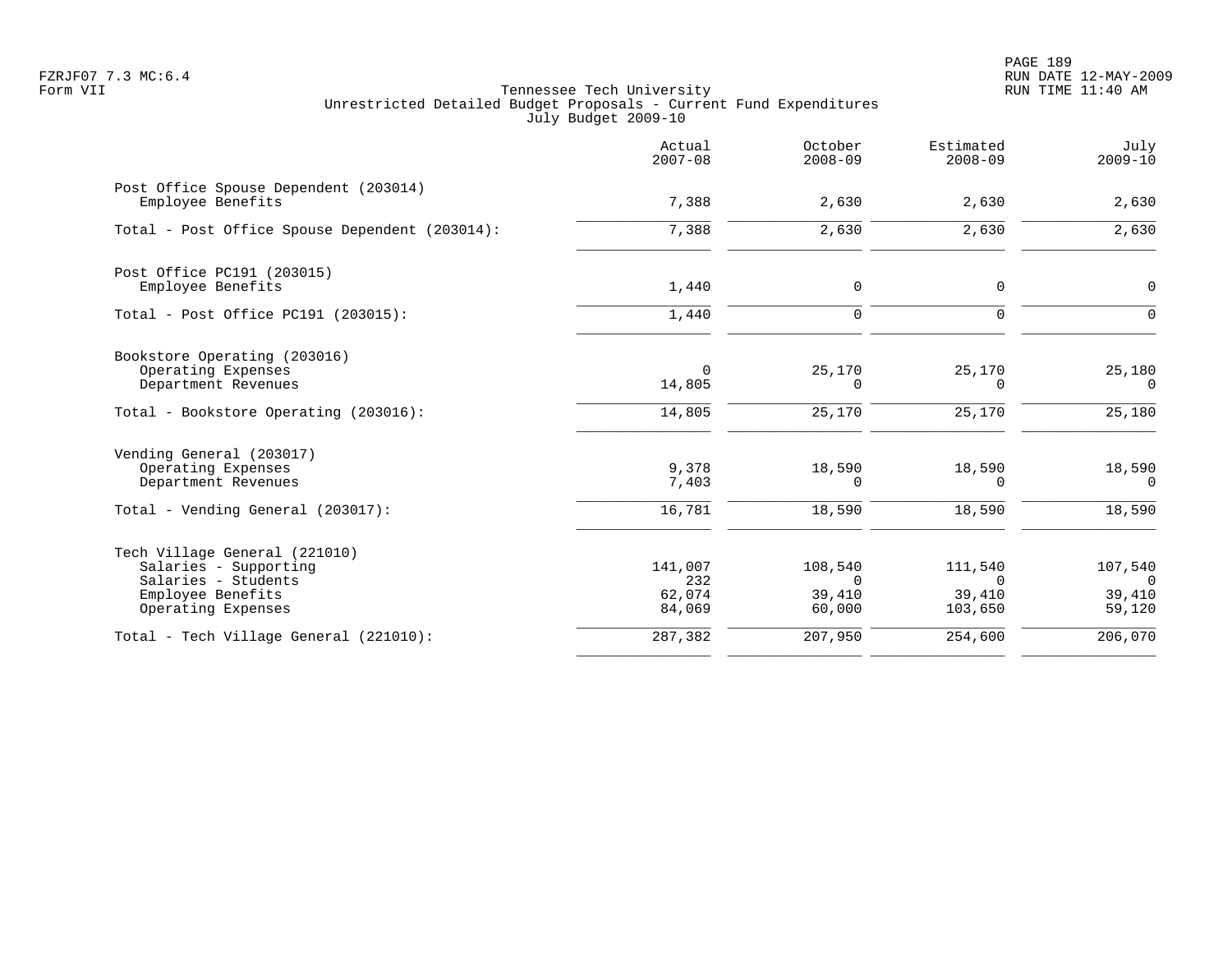|                                                                  | Actual<br>$2007 - 08$ | October<br>$2008 - 09$ | Estimated<br>$2008 - 09$ | July<br>$2009 - 10$ |
|------------------------------------------------------------------|-----------------------|------------------------|--------------------------|---------------------|
| Residence Hall Maintenance (255002)<br>Salaries - Supporting     | 705,734               | 774,310                | 727,560                  | 764,420             |
| Employee Benefits<br>Travel                                      | 387,080<br>$\Omega$   | 411,900<br>$\Omega$    | 411,900<br>100           | 411,900<br>$\Omega$ |
| Operating Expenses                                               | 190,335               | 250,000                | 250,000                  | 250,000             |
| Total - Residence Hall Maintenance (255002):                     | 1,283,149             | 1,436,210              | 1,389,560                | 1,426,320           |
| Auxil Inst Supp Allocation (700046)<br>Department Revenues       | 270,788               | 296,860                | 301,450                  | 322,970             |
| Total - Auxil Inst Supp Allocation (700046):                     | 270,788               | 296,860                | 301,450                  | 322,970             |
| Auxil Data Processing Allocation (700047)<br>Department Revenues | 18,409                | 17,420                 | 17,530                   | 16,730              |
| Total - Auxil Data Processing Allocation (700047):               | 18,409                | 17,420                 | 17,530                   | 16,730              |
| Auxil Pro Rata Allocation (700048)                               |                       |                        |                          |                     |
| Department Revenues                                              | 1,781,920             | 1,728,530              | 1,901,160                | 1,961,640           |
| Total - Auxil Pro Rata Allocation (700048):                      | 1,781,920             | 1,728,530              | 1,901,160                | 1,961,640           |
| Auxil Insurance Allocation (700049)                              |                       |                        |                          |                     |
| Operating Expenses                                               | 7,546                 | 10,320                 | 10,320                   | 10,320              |
| Total - Auxil Insurance Allocation (700049):                     | 7,546                 | 10,320                 | 10,320                   | 10,320              |
|                                                                  |                       |                        |                          |                     |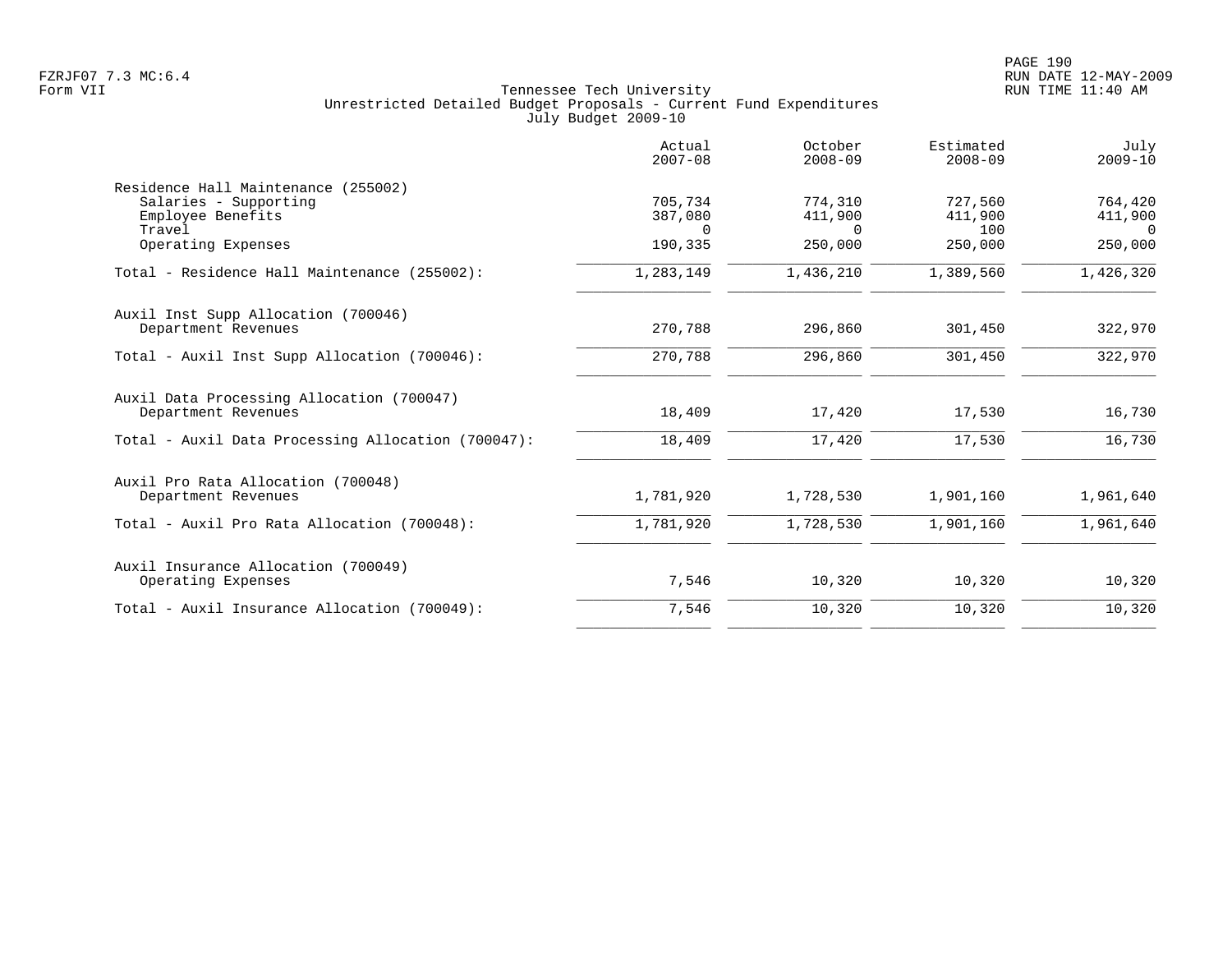#### FZRJF07 7.3 MC:6.4 RUN DATE 12-MAY-2009<br>Form VII RUN TIME 11:40 AM Tennessee Tech University Unrestricted Detailed Budget Proposals - Current Fund Expenditures July Budget 2009-10

|                                                   | Actual<br>$2007 - 08$ | October<br>$2008 - 09$ | Estimated<br>$2008 - 09$ | July<br>$2009 - 10$ |
|---------------------------------------------------|-----------------------|------------------------|--------------------------|---------------------|
| Total - Auxiliary Enterprises Expenditures (710): |                       |                        |                          |                     |
| Salaries - Administrative                         | 68,971                | 69,270                 | 69,270                   | 69,370              |
| Salaries - Academic                               |                       | 6.000                  | 3,000                    | 6,000               |
| Salaries - Supporting                             | 1,238,480             | 1,329,250              | 1,287,020                | 1,303,520           |
| Salaries - Students                               | 459,210               | 490,910                | 460,902                  | 490,910             |
| Salaries - Professional                           | 388,289               | 418,830                | 426,250                  | 480,790             |
| Employee Benefits                                 | 967,577               | 933,550                | 935,050                  | 933,550             |
| Travel                                            | 9,424                 | 4,850                  | 6,530                    | 4,850               |
| Operating Expenses                                | 1,261,350             | 1,572,750              | 1,559,988                | 1,371,250           |
| Department Revenues                               | 2,071,032             | 2,042,810              | 2,220,140                | 2,301,340           |
| Total                                             | 6,464,333             | 6,868,220              | 6,968,150                | 6,961,580           |

# Auxiliary Mandatory Transfers (720)

Auxiliary Nonmandatory Transfers (730)

| Total Auxiliary Expenditures |           |           |           |           |
|------------------------------|-----------|-----------|-----------|-----------|
| Salaries - Administrative    | 68,971    | 69,270    | 69,270    | 69,370    |
| Salaries - Academic          |           | 6,000     | 3,000     | 6,000     |
| Salaries - Supporting        | 1,238,480 | 1,329,250 | 1,287,020 | 1,303,520 |
| Salaries - Students          | 459,210   | 490,910   | 460,902   | 490,910   |
| Salaries - Professional      | 388,289   | 418,830   | 426,250   | 480,790   |
| Employee Benefits            | 967.577   | 933,550   | 935,050   | 933,550   |
| Travel                       | 9,424     | 4,850     | 6,530     | 4,850     |
| Operating Expense            | 1,261,350 | 1,572,750 | 1,559,988 | 1,371,250 |
| Department Revenues          | 2,071,032 | 2,042,810 | 2,220,140 | 2,301,340 |
| Total                        | 6,464,333 | 6,868,220 | 6,968,150 | 6,961,580 |
|                              |           |           |           |           |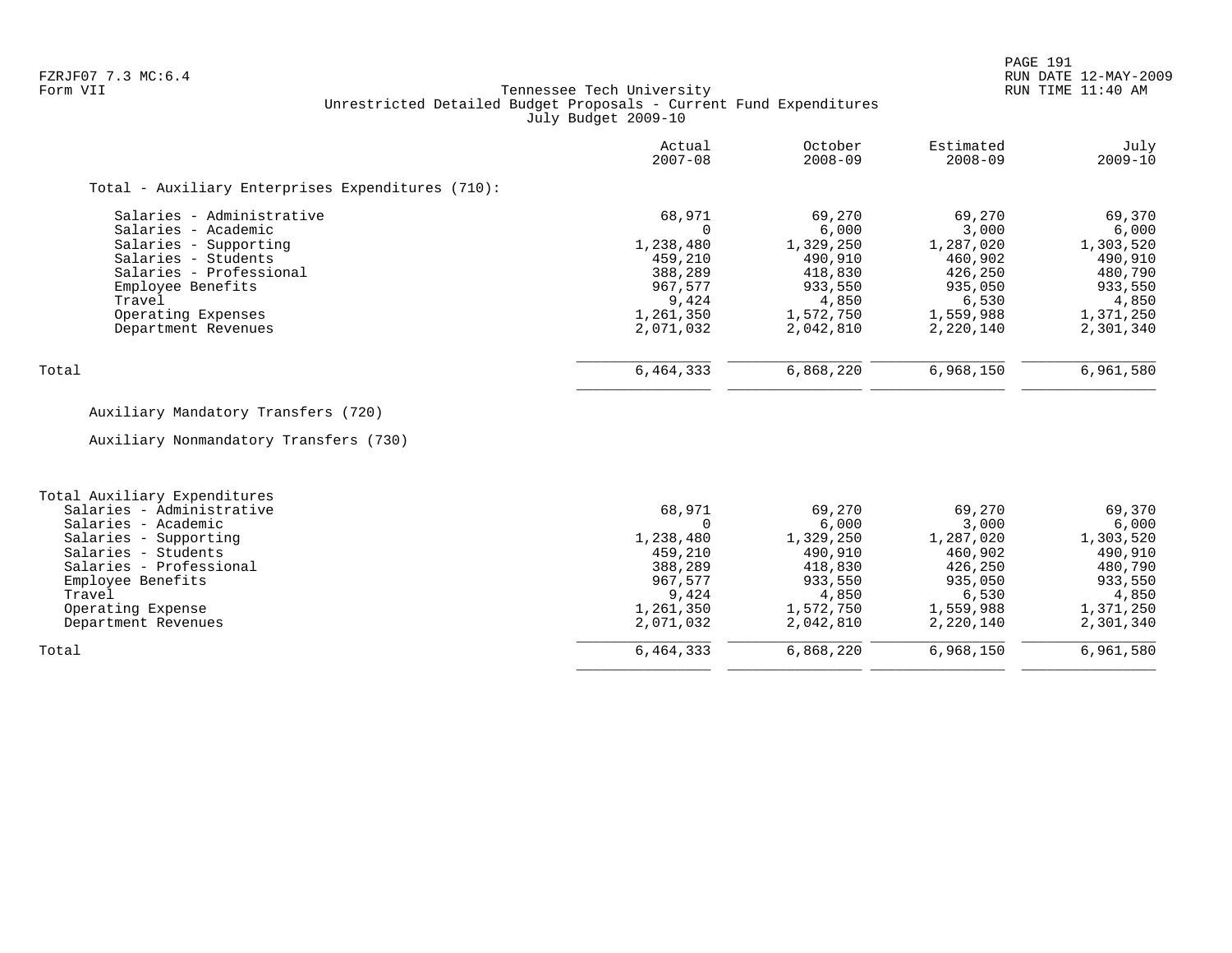|                                                        | Actual<br>$2007 - 08$ | October<br>$2008 - 09$ | Estimated<br>$2008 - 09$ | July<br>$2009 - 10$   |
|--------------------------------------------------------|-----------------------|------------------------|--------------------------|-----------------------|
| Auxiliary Transfers                                    |                       |                        |                          |                       |
| Mandatory Transfers                                    |                       |                        |                          |                       |
| ROI Dorms 10TH Dixie 2004B 914 Bd                      | 391,372               | 401,190                | 401,190                  | 401,190               |
| ROI TV West 1998C 907 Bonds                            | 70,836                | $\Omega$               | $\Omega$                 | 0                     |
| ROI Dorms 10TH Dixie 2005A 914 Bd                      | 35,523                | 37,200                 | 37,200                   | 37,200                |
| ROI R H Rep 2007C 914 Bd                               | 186,172               | 193,620                | 193,620                  | 193,620               |
| ROI New Dorm Phase 2                                   | 4,225                 | $\Omega$               | $\Omega$                 | $\Omega$              |
| ROI Dorms 10TH Dixie 2002A 914 Bd                      | 125,512               | 131,430                | 131,430                  | 131,430               |
| ROI TV West 1976B 907 Bonds                            | $\Omega$              | 12,940                 | 12,940                   | 12,940                |
| ROI TV West 2005A 907 Bonds                            | 4,777                 | 43,750                 | 43,750                   | 43,750                |
| Total Auxiliary Mandatory Transfers:                   | 818, 417              | 820,130                | 820,130                  | 820,130               |
|                                                        |                       |                        |                          |                       |
| Non-Mandatory Transfers                                |                       |                        |                          |                       |
| Transfers to RR Bookstore                              | 308,990               | 235,750                | 232,080                  | 231,080               |
| Transfers to RR CC Contr SR                            | $\Omega$<br>2,559,388 | 300<br>2,281,746       | $\Omega$<br>2,286,535    | $\Omega$<br>2,269,645 |
| Transfers to RR Housing<br>Transfers to RR Post Office | 13,422                | 11,800                 | 11,170                   | 10,810                |
| Transfers to RR Cafeteria                              | 831,438               | 1,149,120              | 1,138,330                | 1,140,150             |
| Transfers to RR Aptments                               | 73,570                | 168,935                | 104,385                  | 149,435               |
| Transfers to RR Fitness Center                         | 36,127                | 46,394                 | 14,964                   | 7,084                 |
| Transfers to RR CC Gallery                             | 499                   | 1,536                  | 746                      | 956                   |
| Transfers to RR Vending                                | 119,875               | 113,110                | 109,760                  | 108,680               |
| Transfers to RR CC Housing                             | 45,196                | 39,340                 | 25,630                   | 35,630                |
| Total Auxiliary Non-Mandatory Transfers:               | 3,988,505             | 4,048,031              | 3,923,600                | 3,953,470             |
|                                                        |                       |                        |                          |                       |
|                                                        |                       |                        |                          |                       |
| Total Auxiliary Transfers                              | 4,806,922             | 4,868,161              | 4,743,730                | 4,773,600             |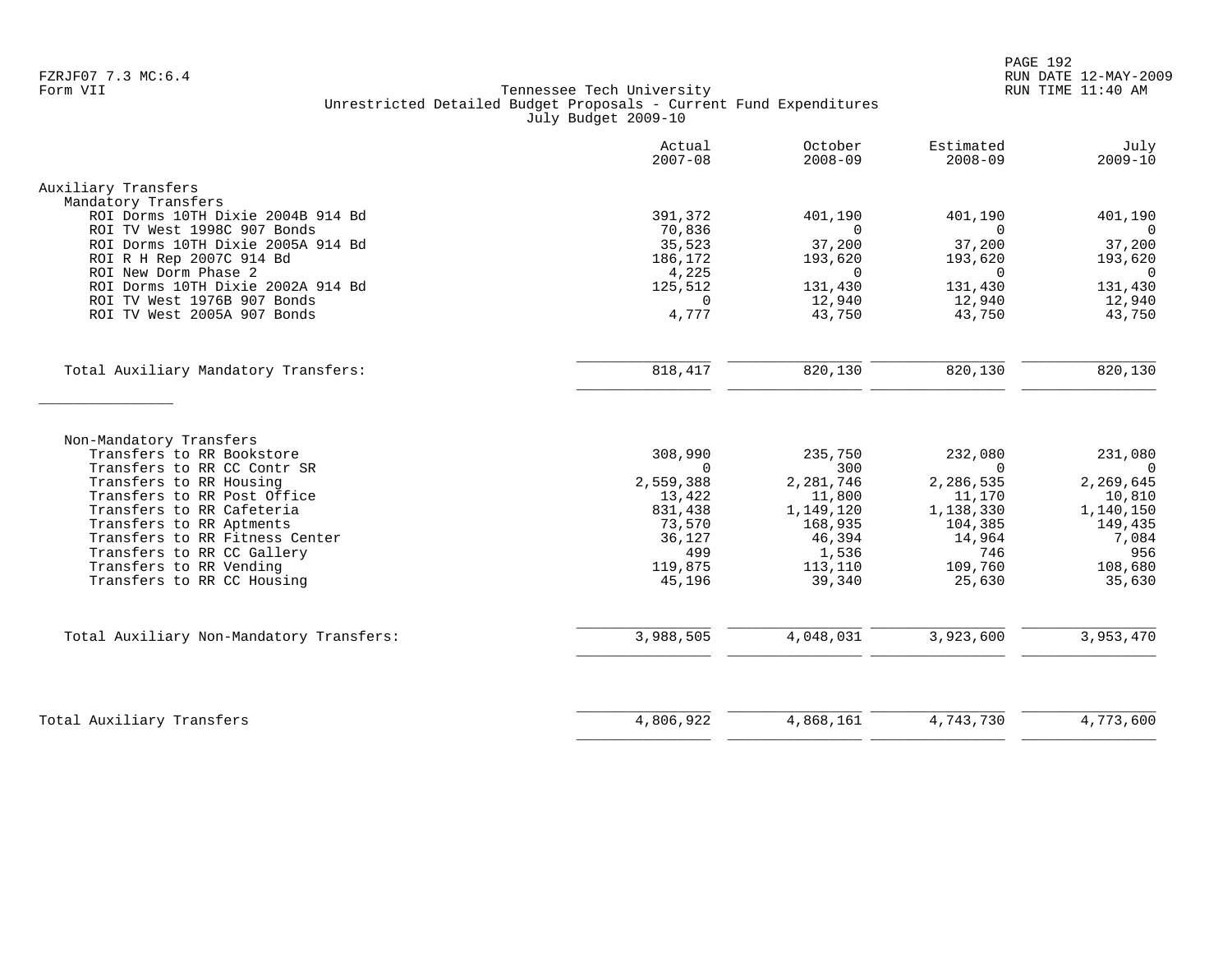|                                                        | Actual<br>$2007 - 08$ | October<br>$2008 - 09$ | Estimated<br>$2008 - 09$ | July<br>$2009 - 10$ |
|--------------------------------------------------------|-----------------------|------------------------|--------------------------|---------------------|
| Total Auxiliary Enterprises (Expenditures & Transfers) |                       |                        |                          |                     |
| Salaries - Administrative                              | 68,971                | 69,270                 | 69,270                   | 69,370              |
| Salaries - Academic                                    | $\Omega$              | 6,000                  | 3,000                    | 6,000               |
| Salaries - Supporting                                  | 1,238,480             | 1,329,250              | 1,287,020                | 1,303,520           |
| Salaries - Students                                    | 459,210               | 490,910                | 460,902                  | 490,910             |
| Salaries - Professional                                | 388,289               | 418,830                | 426,250                  | 480,790             |
| Employee Benefits                                      | 967,577               | 933,550                | 935,050                  | 933,550             |
| Travel                                                 | 9,424                 | 4,850                  | 6,530                    | 4,850               |
| Operating Expense                                      | 1,261,350             | 1,572,750              | 1,559,988                | 1,371,250           |
| Department Revenues                                    | 2,071,032             | 2,042,810              | 2,220,140                | 2,301,340           |
| Auxiliary Transfers                                    | 4,806,922             | 4,868,161              | 4,743,730                | 4,773,600           |
| Total                                                  | 11, 271, 255          | 11,736,381             | 11,711,880               | 11,735,180          |
|                                                        |                       |                        |                          |                     |
| Total Unrestricted                                     |                       |                        |                          |                     |
| Salaries - Administrative                              | 4,036,271             | 4,410,216              | 4,589,307                | 4,533,346           |
| Salaries - Academic                                    | 30,063,508            | 30,503,545             | 31, 111, 568             | 30, 444, 645        |
| Salaries - Supporting                                  | 10,821,346            | 11,323,597             | 11,824,869               | 11,456,602          |
| Salaries - Students                                    | 1,380,386             | 1,220,250              | 1,428,708                | 1,118,710           |
| Salaries - Professional                                | 10,376,828            | 11,371,839             | 11,529,939               | 11,448,285          |
| Employee Benefits                                      | 21, 423, 037          | 20,525,710             | 20,619,312               | 20,650,210          |
| Travel                                                 | 1,734,716             | 1,146,950              | 1,840,804                | 748,100             |
| Operating Expenses                                     | 26,841,557            | 34,945,044             | 36, 412, 868             | 32, 190, 312        |
| Capital Outlay                                         | 1,354,615             | 1,338,320              | 1,349,530                | 1,158,990           |
| Department Revenues                                    | $-318,936$            | $-2,136,660$           | $-2, 369, 337$           | $-2,126,360$        |
| E & G Transfers and Auxiliary Transfers                | 11,961,885            | 8,600,875              | 8,335,540                | 8,882,266           |
| Total                                                  | 119,675,213           | 123, 249, 686          | 126,673,108              | 120,505,106         |
|                                                        |                       |                        |                          |                     |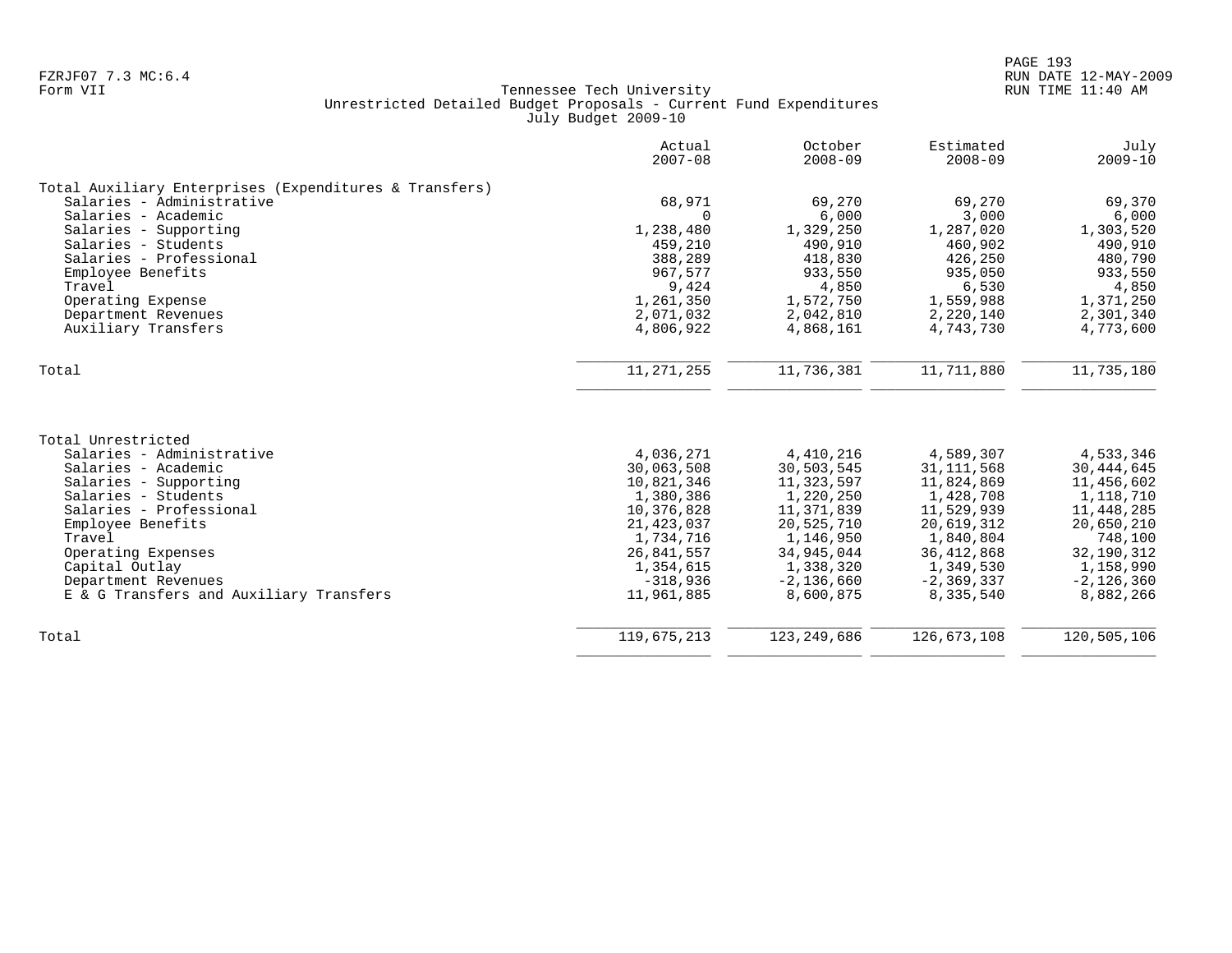PAGE 194

#### FZRJF07 7.3 MC:6.4 RUN DATE 12-MAY-2009<br>Form VII RUN TIME 11:40 AM Tennessee Tech University Unrestricted Detailed Budget Proposals - Current Fund Expenditures July Budget 2009-10 \* \* \* REPORT CONTROL INFORMATION \* \* \* Parameters have been entered via Job Submission.

| Parameter Name            | Value  |
|---------------------------|--------|
| Parameter Seg No:         | 143149 |
| $chart$ :                 | Ͳ      |
| Budget Id:                | FY2009 |
| Budget Phase 5:           | 085A   |
| Budget Phase 2:           | 092R   |
| Budget Phase 3:           | 093E   |
| Budget Phase 4:           | 104P   |
| Fund:                     |        |
| Print Organization Codes: | Υ      |
| Begin Page Number:        | 18     |
| Suppress Zero Amounts:    | Υ      |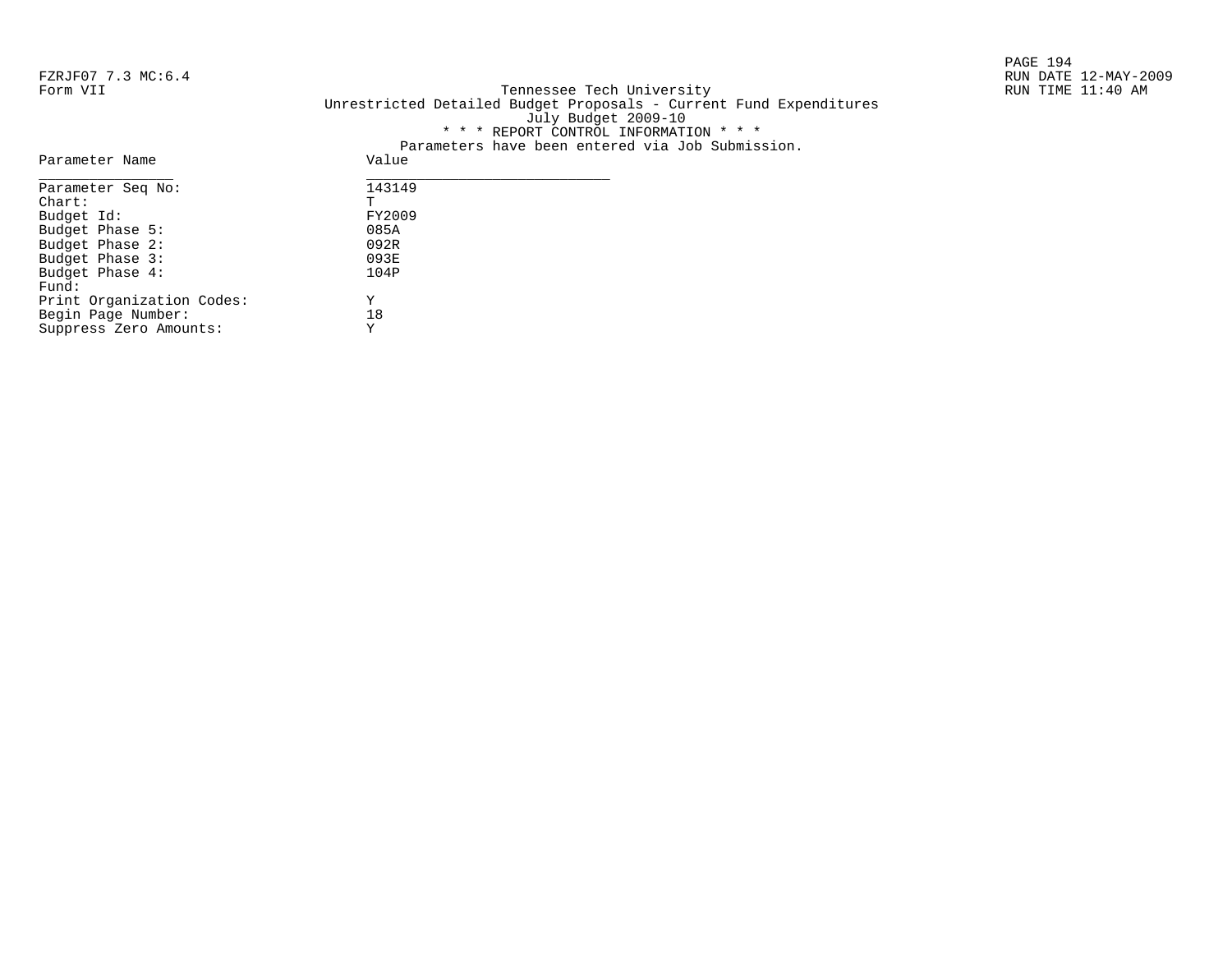#### Form VIII Tennessee Tech University RUN TIME 01:03 PM Summary of Restricted Current Funds Available and Applied July Budget 2009-10

|                                                 |             |             |             | % Change  |             | % Change  |
|-------------------------------------------------|-------------|-------------|-------------|-----------|-------------|-----------|
|                                                 |             | October     | Estimated   | Estimated | July        | July      |
|                                                 | Actual      | Budget      | Budget      | Over      | Budget      | Over      |
|                                                 | $2007 - 08$ | $2008 - 09$ | $2008 - 09$ | Actual    | $2009 - 10$ | Estimated |
|                                                 |             |             |             |           |             |           |
|                                                 |             |             |             |           |             |           |
| Restricted Revenues                             |             |             |             |           |             |           |
| 9004 Tuition and Fees                           | 140,625     | 145,000     | 145,800     | 3.68      | 150,200     | 3.02      |
| 9005 Federal Grants and Contracts               | 16,516,277  | 16,900,000  | 17,589,300  | 6.50      | 18,468,800  | 5.00      |
| 9010 State Appropriations: Center of Excellence | 3,930,800   | 3,758,200   | 3,930,800   | 0.00      | 3,930,800   | 0.00      |
| 9027 State Appropriations: Special Allocations  | 700,900     | 700,900     | 700,900     | 0.00      | 700,900     | 0.00      |
| 9035 State Grants and Contracts                 | 19,127,901  | 19,300,000  | 20,885,400  | 9.19      | 21,875,000  | 4.74      |
| 9040 Local Grants and Contracts                 | 108,060     | 75,000      | 17,400      | $-83.90$  | 17,000      | $-2.30$   |
| 9045 Private Grants & Contracts                 | 458,944     | 480,000     | 337,000     | $-26.57$  | 330,300     | $-1.99$   |
| 9047 Private Gifts                              | 574,470     | 550,000     | 612,700     | 6.65      | 606,500     | $-1.01$   |
| 9050 Endowment Income                           | 168,787     | 170,000     | 149,700     | $-11.31$  | 151,200     | 1.00      |
| 9055 Other Income                               | 645,864     | 650,000     | 370,400     | $-42.65$  | 359,300     | $-3.00$   |
| Total Restricted Revenues                       | 42,372,628  | 42,729,100  | 44,739,400  | 5.59      | 46,590,000  | 4.14      |
| Restricted Expenditures                         |             |             |             |           |             |           |
| 9205 Instruction                                | 1,839,827   | 1,850,000   | 2,327,700   | 26.52     | 2,351,000   | 1.00      |
| 9210 Research                                   | 10,458,677  | 10,700,000  | 10,353,500  | $-1.01$   | 10,871,100  | 5.00      |
| 9215 Public Service                             | 2,588,423   | 2,575,000   | 2,467,600   | $-4.67$   | 2,516,900   | 2.00      |
| 9220 Academic Support                           | 341,409     | 340,000     | 270,400     | $-20.80$  | 273,100     | 1.00      |
| 9225 Student Services                           | 531,623     | 525,000     | 580,000     | 9.10      | 580,000     | 0.00      |
| 9230 Institutional Support                      | 239,732     | 240,000     | 123,300     | $-48.57$  | 123,300     | 0.00      |
| 9235 Operation & Maintenance of Plant           | 1,291,065   | 1,000,000   | 23,700      | $-98.16$  | 23,700      | 0.00      |
| 9240 Scholarships and Fellowships               | 24,833,602  | 25,000,000  | 28,278,700  | 13.87     | 29,675,000  | 4.94      |
| 9305 Auxiliary Enterprises                      | 2,469       | 5,000       | 2,500       | 1.26      | 2,600       | 4.00      |
| Total Restricted Expenditures                   | 42,126,827  | 42,235,000  | 44,427,400  | 5.46      | 46,416,700  | 4.48      |